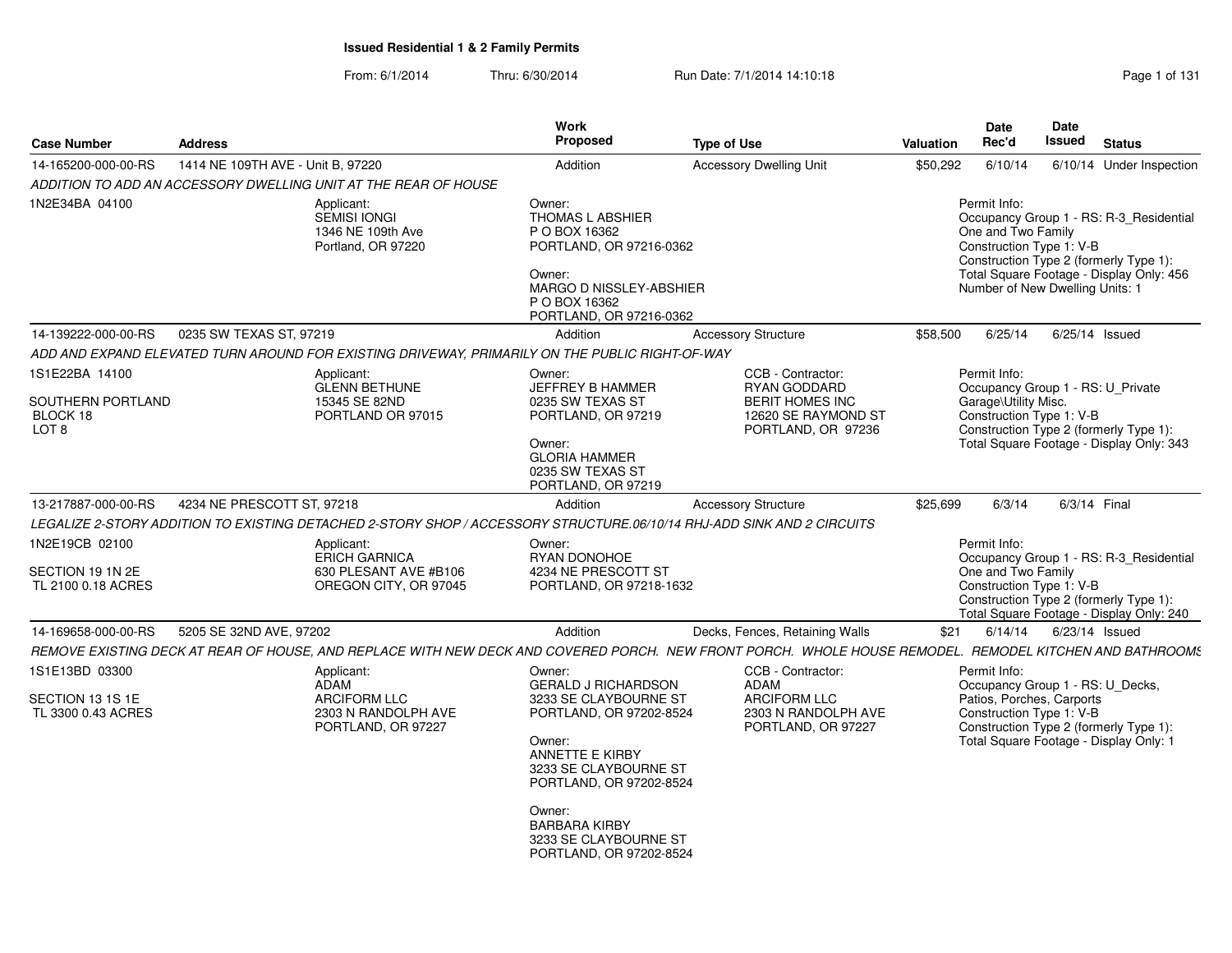From: 6/1/2014Thru: 6/30/2014 **Run Date: 7/1/2014 14:10:18** Page 2 of 131

| <b>Case Number</b>                                                                     | <b>Address</b>                                          |                                                                                                                    | Work<br><b>Proposed</b>                                                                                                                                          | <b>Type of Use</b>                                                                                                                    | Valuation | <b>Date</b><br>Rec'd                                                                                      | <b>Date</b><br><b>Issued</b> | <b>Status</b>                                                                      |
|----------------------------------------------------------------------------------------|---------------------------------------------------------|--------------------------------------------------------------------------------------------------------------------|------------------------------------------------------------------------------------------------------------------------------------------------------------------|---------------------------------------------------------------------------------------------------------------------------------------|-----------|-----------------------------------------------------------------------------------------------------------|------------------------------|------------------------------------------------------------------------------------|
| 14-173399-000-00-RS                                                                    | 3074 NW VALLE VISTA TER, 97210                          |                                                                                                                    | Addition                                                                                                                                                         | Decks, Fences, Retaining Walls                                                                                                        | \$25,000  | 6/24/14                                                                                                   |                              | $6/24/14$ Issued                                                                   |
|                                                                                        |                                                         | REPLACE EXISTING ELEVATED DECK AT REAR OF HOUSE AND EXTEND 4 FT                                                    |                                                                                                                                                                  |                                                                                                                                       |           |                                                                                                           |                              |                                                                                    |
| 1N1E32CA 02300                                                                         |                                                         | Applicant:<br>ISM INC                                                                                              | Owner:<br><b>KAREN Y SPENCER</b>                                                                                                                                 | CCB - Contractor:<br><b>ISM INC</b>                                                                                                   |           | Permit Info:<br>Occupancy Group 1 - RS: U_Decks,                                                          |                              |                                                                                    |
| KINGS HTS & RPLT<br>BLOCK <sub>8</sub><br>LOT 11-13 TL 2300                            |                                                         | PO BOX 25728<br>PORTLAND OR 97298                                                                                  | 3074 NW VALLE VISTA TER<br>PORTLAND, OR 97210-3351                                                                                                               | PO BOX 25728<br>PORTLAND OR 97298                                                                                                     |           | Patios, Porches, Carports<br>Construction Type 1: V-B                                                     |                              | Construction Type 2 (formerly Type 1):<br>Total Square Footage - Display Only: 308 |
| 14-174915-000-00-RS                                                                    | 9248 NW MURDOCK ST, 97229                               |                                                                                                                    | Addition                                                                                                                                                         | Decks, Fences, Retaining Walls                                                                                                        | \$2,700   | 6/25/14                                                                                                   |                              | 6/25/14 Under Inspection                                                           |
|                                                                                        |                                                         | NEW REAR ELEVATED DECK ADDITION, EXTENSION OF EXISTING DECK                                                        |                                                                                                                                                                  |                                                                                                                                       |           |                                                                                                           |                              |                                                                                    |
| 1N1W26AB 07800<br>FOREST HEIGHTS ESTATES NO 5<br>LOT 304                               |                                                         | Applicant:<br><b>RICKS CUSTOM FENCING &amp;</b><br><b>DECKING INC</b><br>4543 SE TV HIGHWAY<br>HILLSBORO, OR 97123 | Owner:<br><b>BRIAN S CRUIKSHANK</b><br>9248 NW MURDOCK ST<br>PORTLAND, OR 97229-8087                                                                             | CCB - Contractor:<br><b>RICKS CUSTOM FENCING &amp;</b><br><b>DECKING INC</b><br>4543 SE TV HIGHWAY<br>HILLSBORO, OR 97123             |           | Permit Info:<br>Occupancy Group 1 - RS: U_Decks,<br>Patios, Porches, Carports<br>Construction Type 1: V-B |                              | Construction Type 2 (formerly Type 1):                                             |
|                                                                                        |                                                         |                                                                                                                    | Owner:<br>DEBBIE CRUIKSHANK<br>9248 NW MURDOCK ST<br>PORTLAND, OR 97229-8087                                                                                     |                                                                                                                                       |           |                                                                                                           |                              | Total Square Footage - Display Only: 64                                            |
| 14-167898-000-00-RS                                                                    | 3725 SW CULLEN BLVD, 97221                              |                                                                                                                    | Addition                                                                                                                                                         | Decks, Fences, Retaining Walls                                                                                                        | \$15,000  | 6/13/14                                                                                                   |                              | 6/13/14 Under Inspection                                                           |
|                                                                                        | REMODELING EXISTING ELEVATED REAR DECK IN SAME LOCATION |                                                                                                                    |                                                                                                                                                                  |                                                                                                                                       |           |                                                                                                           |                              |                                                                                    |
| 1S1E17CA 01400<br>DEWITT HTS<br>BLOCK <sub>3</sub><br>E 21' OF LOT 2<br>W 40' OF LOT 3 |                                                         | Applicant:<br><b>MIKE MONTGOMERY</b><br>SIMPL HOME DESIGNS<br>5531 SW BUDDINGTON ST<br>PORTLAND OR 97219           | Owner:<br><b>CHARLES T WEDICK</b><br>3725 SW CULLEN BLVD<br>PORTLAND, OR 97221-3525<br>Owner:<br>NOBUKO WEDICK<br>3725 SW CULLEN BLVD<br>PORTLAND, OR 97221-3525 | CCB - Contractor:<br><b>MITICA LEONTESCU</b><br><b>CREATIVE FENCES &amp; DECKS INC</b><br>14782 SW FERN ST<br><b>TIGARD, OR 97225</b> |           | Permit Info:<br>Occupancy Group 1 - RS: U_Decks,<br>Patios, Porches, Carports<br>Construction Type 1: V-B |                              | Construction Type 2 (formerly Type 1):                                             |
| 14-144174-000-00-RS                                                                    | 1801 SW PRIMROSE ST, 97219                              |                                                                                                                    | Addition                                                                                                                                                         | Decks, Fences, Retaining Walls                                                                                                        | \$3,500   | 6/12/14                                                                                                   |                              | $6/12/14$ Issued                                                                   |
|                                                                                        | REMOVE, REPLACE AND EXTEND EXISTING 2ND LEVEL DECK      |                                                                                                                    |                                                                                                                                                                  |                                                                                                                                       |           |                                                                                                           |                              |                                                                                    |
| 1S1E28BA 07000<br><b>HILL GROVE</b><br>BLOCK <sub>3</sub><br>LOT <sub>3</sub>          |                                                         | Applicant:<br><b>ERIC ANDERSON</b><br>1801 SW PRIMROSE ST<br>PORTLAND, OR 97219                                    | Owner:<br><b>TANYA O'NEIL</b><br>1801 SW PRIMROSE ST<br>PORTLAND, OR 97219                                                                                       |                                                                                                                                       |           | Permit Info:<br>Occupancy Group 1 - RS: U_Decks,<br>Patios, Porches, Carports<br>Construction Type 1: V-B |                              | Construction Type 2 (formerly Type 1):<br>Total Square Footage - Display Only: 1   |
| 12-206112-REV-01-RS                                                                    | 3042 SW SHERWOOD PL, 97201                              |                                                                                                                    | Addition                                                                                                                                                         | Decks, Fences, Retaining Walls                                                                                                        |           | 6/6/14<br>\$                                                                                              |                              | $6/6/14$ Issued                                                                    |
|                                                                                        | <b>REVISION - REPLACE DRY ROT AT EXISTING DECK</b>      |                                                                                                                    |                                                                                                                                                                  |                                                                                                                                       |           |                                                                                                           |                              |                                                                                    |
| 1S1E09BC 02600<br>PORTLAND HTS PK<br><b>LOT 39</b>                                     |                                                         | Applicant:<br><b>GLENN BETHUNE</b><br>15345 SE 82ND<br>PORTLAND OR 97015                                           | Owner:<br>EDWIN M PEARCE<br>3042 SW SHERWOOD PL<br>PORTLAND, OR 97201                                                                                            | CCB - Contractor:<br><b>DANIEL BRICI</b><br>PO BOX 1276<br>GRESHAM, OR 97030                                                          |           | Permit Info:<br>Occupancy Group 1 - RS: U_Decks,<br>Patios, Porches, Carports<br>Construction Type 1: V-B |                              | Construction Type 2 (formerly Type 1):                                             |
|                                                                                        |                                                         |                                                                                                                    |                                                                                                                                                                  |                                                                                                                                       |           | Total Square Footage - Display Only: 172                                                                  |                              |                                                                                    |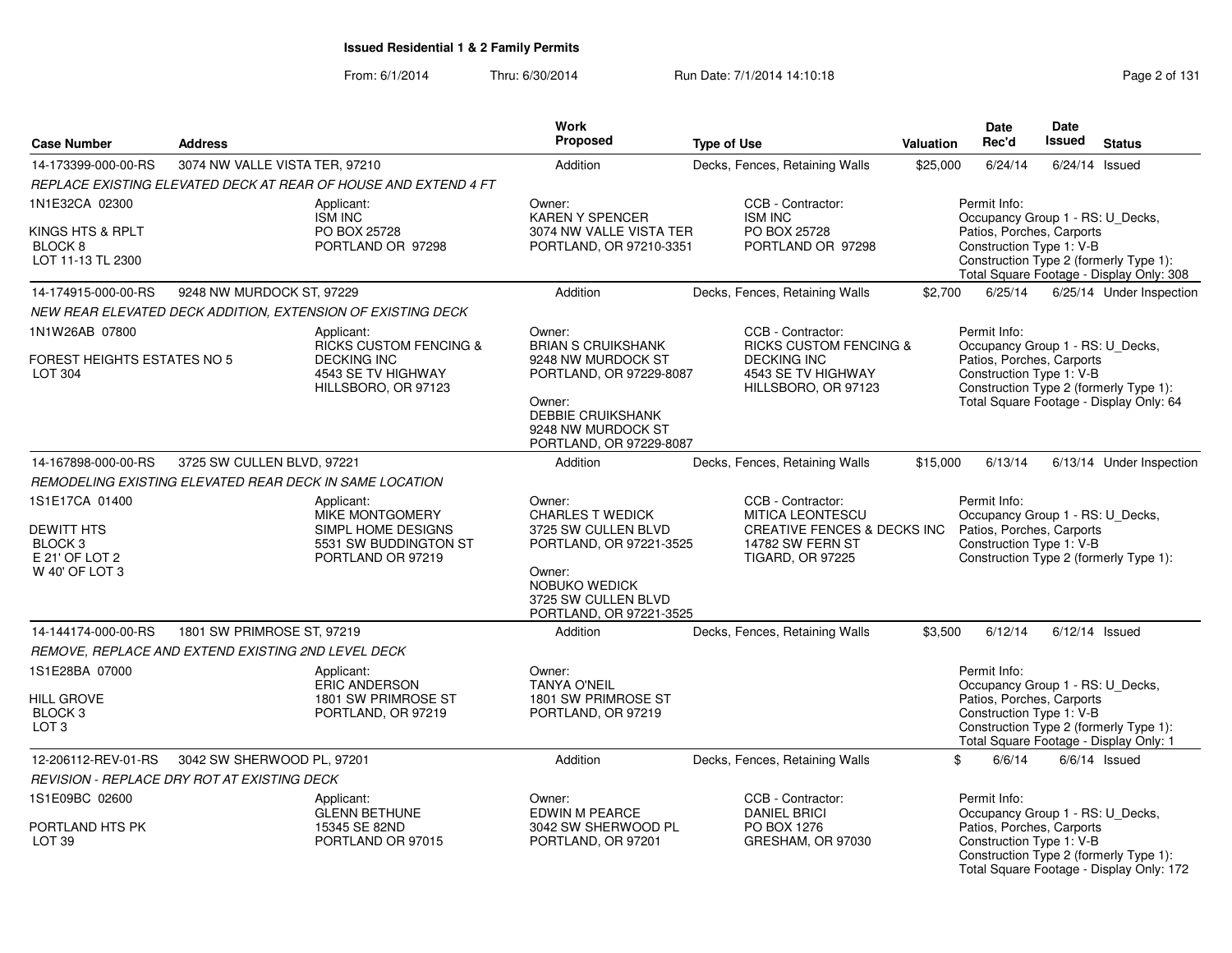| <b>Case Number</b>                                                                 | <b>Address</b>                   |                                                                                                                                                                 | Work<br><b>Proposed</b>                                                                                                                             | <b>Type of Use</b> |                                                                                                                                   | <b>Valuation</b> | <b>Date</b><br>Rec'd                                                                              | Date<br>Issued | <b>Status</b>                                                                                                             |
|------------------------------------------------------------------------------------|----------------------------------|-----------------------------------------------------------------------------------------------------------------------------------------------------------------|-----------------------------------------------------------------------------------------------------------------------------------------------------|--------------------|-----------------------------------------------------------------------------------------------------------------------------------|------------------|---------------------------------------------------------------------------------------------------|----------------|---------------------------------------------------------------------------------------------------------------------------|
| 14-169374-000-00-RS                                                                | 4931 SW CANTERBURY LN, 97219     |                                                                                                                                                                 | Addition                                                                                                                                            |                    | Decks, Fences, Retaining Walls                                                                                                    | \$7.646          | 6/17/14                                                                                           | 6/17/14 Final  |                                                                                                                           |
| <b>NEW DECK AT REAR OF HOUSE</b>                                                   |                                  |                                                                                                                                                                 |                                                                                                                                                     |                    |                                                                                                                                   |                  |                                                                                                   |                |                                                                                                                           |
| 1S1E19DA 07200                                                                     |                                  | Applicant:<br>DEL BOCA VISTA LLC                                                                                                                                | Owner:<br>DEL BOCA VISTA LLC                                                                                                                        |                    | CCB - Contractor:<br>DEL BOCA VISTA LLC                                                                                           |                  | Permit Info:                                                                                      |                | Occupancy Group 1 - RS: U_Decks,                                                                                          |
| ORCHARD LANE P U D<br>BLOCK <sub>3</sub><br>LOT 32 EXC PT IN ST                    |                                  | <b>PO BOX 486</b><br>NEWBERG, OR 97132                                                                                                                          | 700 N DEBORAH RD<br>NEWBERG, OR 97132-2198                                                                                                          |                    | PO BOX 486<br>NEWBERG, OR 97132                                                                                                   |                  | Patios, Porches, Carports<br>Construction Type 1: V-B                                             |                | Construction Type 2 (formerly Type 1):<br>Total Square Footage - Display Only: 360                                        |
| 14-156652-000-00-RS                                                                | 629 NE MASON ST                  |                                                                                                                                                                 | Addition                                                                                                                                            | <b>Duplex</b>      |                                                                                                                                   | \$500            | 6/12/14                                                                                           |                | $6/12/14$ Issued                                                                                                          |
|                                                                                    |                                  | ADD FRONT ENTRY ADDITION ON EXISTING COVERED PORCH TO CREATE ONE ENTRY FACING TO THE STREET                                                                     |                                                                                                                                                     |                    |                                                                                                                                   |                  |                                                                                                   |                |                                                                                                                           |
| 1N1E23CB 10500                                                                     |                                  | Applicant:<br>DAVID M SPITZER<br>2325 NE 19TH AVE<br>PORTLAND, OR 97212                                                                                         | Owner:<br>DAVID M SPITZER<br>2325 NE 19TH AVE<br>PORTLAND, OR 97212<br>Owner:<br><b>LAURIE C GARBER</b><br>2325 NE 19TH AVE<br>PORTLAND, OR 97212   |                    | CCB - Contractor:<br>THOMAS JAY CONSTRUCTION LLC Occupancy Group 1 - RS: R-3 Residential<br>718 NE DEKUM ST<br>PORTLAND, OR 97211 |                  | Permit Info:<br>One and Two Family<br>Construction Type 1: V-B<br>Number of New Dwelling Units: 2 |                | Construction Type 2 (formerly Type 1):<br>Total Square Footage - Display Only: 30                                         |
| 14-146827-000-00-RS                                                                | 3219 NE RODNEY AVE, 97212        |                                                                                                                                                                 | Addition                                                                                                                                            | Duplex             |                                                                                                                                   | \$50,000         | 4/23/14                                                                                           |                | 6/23/14 Under Inspection                                                                                                  |
|                                                                                    |                                  | ADD NEW BATHROOM ON SECOND FLOOR: NEW CLOSET IN EXISTING BEDROOM: INFILLING DOOR AND ADDING NEW IN CLOSET; LEGALIZE BATHROOM ON ON MAIN FLOOR: LIFT HOUSE TO PI |                                                                                                                                                     |                    |                                                                                                                                   |                  |                                                                                                   |                |                                                                                                                           |
| 1N1E27AA 12800<br><b>WILLIAMS AVE ADD</b><br>BLOCK <sub>8</sub><br>N 42' OF LOT 14 |                                  | Applicant:<br><b>TERRY HELLEM</b><br>PROJECTIVE BUILDING DESIGNS<br>PO BOX 6542<br>BEAVERTON OR 97007                                                           | Owner:<br><b>RHETT BUTLER</b><br>3306 NE 49TH AVE<br>PORTLAND, OR 97213-1851                                                                        |                    | CCB - Contractor:<br><b>SSB ENTERPRISES LLC</b><br>20390 SE TILLSTROM<br>BORING, OR 970090000                                     |                  | Permit Info:<br>Construction Type 1: V-B                                                          |                | Occupancy Group 1 - RS: R-3_Remodel<br>Construction Type 2 (formerly Type 1):<br>Total Square Footage - Display Only: 955 |
| 14-170202-000-00-RS                                                                | 01339 SW RADCLIFFE RD, 97219     |                                                                                                                                                                 | Addition                                                                                                                                            |                    | Garage/Carport                                                                                                                    | \$21.367         | 6/17/14                                                                                           |                | 6/22/14 Issued                                                                                                            |
|                                                                                    |                                  | DEMO EXISTING GARAGE, AND BUILD NEW GARAGE WITH ATTIC STORAGE.                                                                                                  |                                                                                                                                                     |                    |                                                                                                                                   |                  |                                                                                                   |                |                                                                                                                           |
| 1S1E27DA 02300<br>SECTION 27 1S 1E<br>TL 2300 0.52 ACRES                           |                                  | Applicant:<br><b>JOHN MACNEELA</b><br>CORRIB CONSTRUCTION. LLC<br>5211 SE 33rd Ave<br>Portland, OR 97202                                                        | Owner:<br><b>MARK DAVERIN</b><br><b>PO BOX 545</b><br>ORIENT, NY 11957<br>Owner:<br><b>KELLY MCDERMOTT</b><br><b>PO BOX 545</b><br>ORIENT, NY 11957 |                    | CCB - Contractor:<br><b>JOHN MICHAEL MACNEELA</b><br>CORRIB CONSTRUCTION<br>5211 SE 33RD AVE<br>PORTLAND, OR 97202                |                  | Permit Info:<br>Garage\Utility Misc.<br>Construction Type 1: V-B                                  |                | Occupancy Group 1 - RS: U_Private<br>Construction Type 2 (formerly Type 1):<br>Total Square Footage - Display Only: 503   |
| 14-168973-000-00-RS<br>ADD 22'X15' CARPORT TO EXISTING GARAGE                      | 0110 SW CURRY ST - Unit A, 97201 |                                                                                                                                                                 | Addition                                                                                                                                            |                    | Garage/Carport                                                                                                                    | \$9,685          | 6/13/14                                                                                           |                | $6/13/14$ Issued                                                                                                          |
| 1S1E10BD 04000                                                                     |                                  | Applicant:                                                                                                                                                      | Owner:                                                                                                                                              |                    |                                                                                                                                   |                  | Permit Info:                                                                                      |                |                                                                                                                           |
| CARUTHERS ADD<br>BLOCK 145<br>INC PT VAC ST LOT 7&8                                |                                  | MARJORY A WALL<br>0110 SW CURRY ST<br>PORTLAND, OR 97239-4375                                                                                                   | <b>KATE C LAGRAND</b><br>0110 SW CURRY ST<br>PORTLAND, OR 97239-4375<br>Owner:<br>MARJORY A WALL<br>0110 SW CURRY ST<br>PORTLAND, OR 97239-4375     |                    |                                                                                                                                   |                  | Garage\Utility Misc.<br>Construction Type 1: V-B                                                  |                | Occupancy Group 1 - RS: U Private<br>Construction Type 2 (formerly Type 1):<br>Total Square Footage - Display Only: 228   |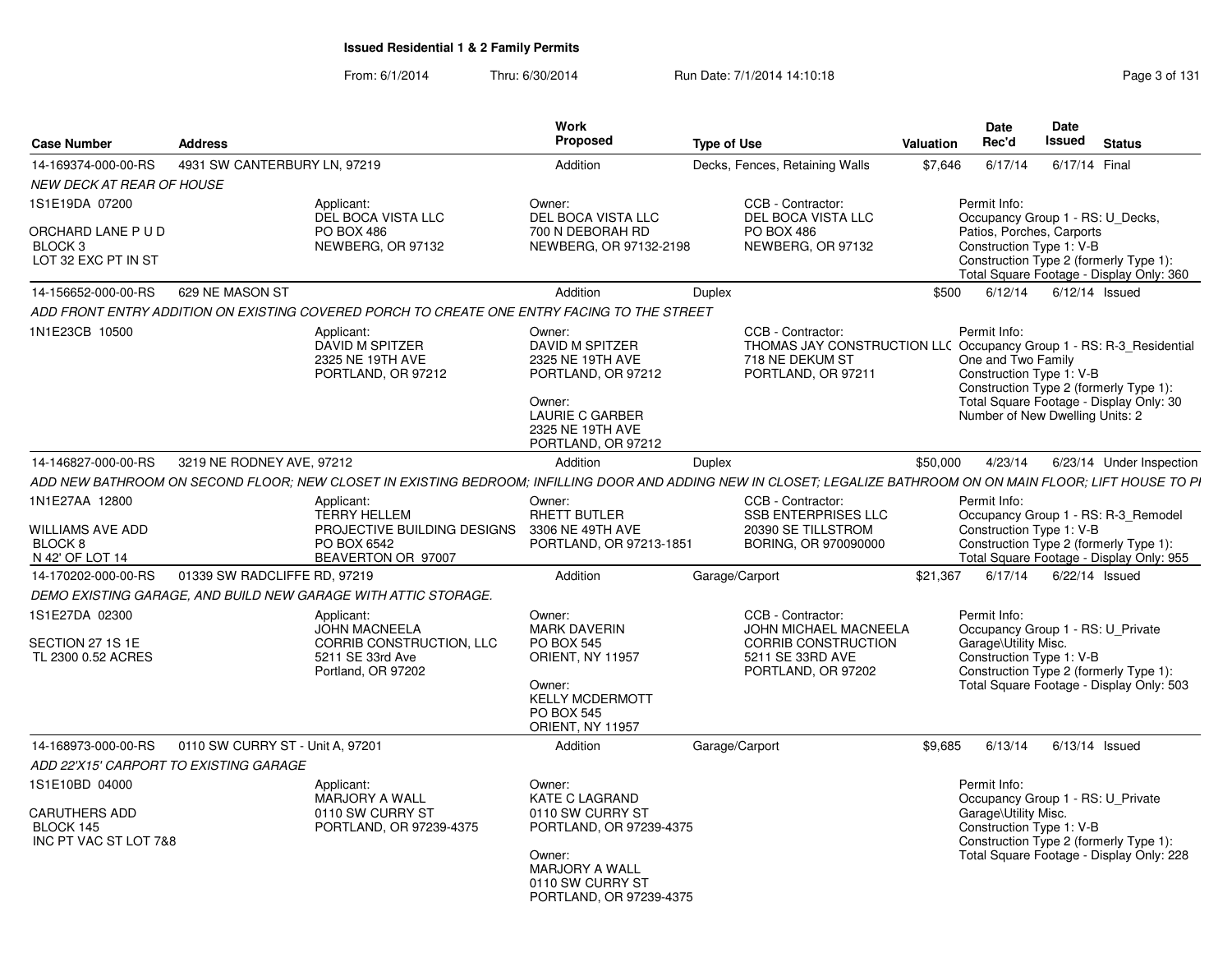| <b>Case Number</b>                                     | <b>Address</b>             |                                                                                             | <b>Work</b><br>Proposed                                                                                                       | <b>Type of Use</b>                                                                                                                                      | <b>Valuation</b> | <b>Date</b><br>Rec'd                                                                     | Date<br><b>Issued</b> | <b>Status</b>                                                                           |
|--------------------------------------------------------|----------------------------|---------------------------------------------------------------------------------------------|-------------------------------------------------------------------------------------------------------------------------------|---------------------------------------------------------------------------------------------------------------------------------------------------------|------------------|------------------------------------------------------------------------------------------|-----------------------|-----------------------------------------------------------------------------------------|
| 14-174306-000-00-RS                                    | 1919 NE 142ND AVE, 97230   |                                                                                             | Addition                                                                                                                      | Garage/Carport                                                                                                                                          | \$6,000          | 6/26/14                                                                                  |                       | $6/26/14$ Issued                                                                        |
|                                                        |                            | REPLACE GARAGE ROOF AND EXTEND ROOF LINE OUT 14' TO CREATE COVERED PATIO                    |                                                                                                                               |                                                                                                                                                         |                  |                                                                                          |                       |                                                                                         |
| 1N2E26DD 00300<br><b>RICHLAND</b>                      |                            | Applicant:<br>Scott Earl<br>Permit-It.com                                                   | Owner:<br>WILLIAM H L ROLL<br>1919 NE 142ND AVE                                                                               |                                                                                                                                                         |                  | Permit Info:<br>Occupancy Group 1 - RS: U_Private<br>Garage\Utility Misc.                |                       |                                                                                         |
| LOT 8 TL 300                                           |                            | PO Box 998<br>Washougal, WA 98671                                                           | PORTLAND, OR 97230<br>Owner:<br><b>SUSAN M ROLL</b><br>1919 NE 142ND AVE                                                      |                                                                                                                                                         |                  | Construction Type 1: V-B<br>Construction Type 2 (formerly Type 1):                       |                       |                                                                                         |
|                                                        |                            |                                                                                             | PORTLAND, OR 97230                                                                                                            |                                                                                                                                                         |                  |                                                                                          |                       |                                                                                         |
| 13-170239-DFS-01-RS                                    | 2758 SW SUMMIT DR, 97201   |                                                                                             | Addition                                                                                                                      | <b>Single Family Dwelling</b>                                                                                                                           | \$4,500          | 6/19/14                                                                                  |                       | $6/27/14$ Issued                                                                        |
| DFS FOR FIRE SPRINKLERS ON 3RD FLOOR                   |                            |                                                                                             |                                                                                                                               |                                                                                                                                                         |                  |                                                                                          |                       |                                                                                         |
| 1S1E08AA 04100                                         |                            | Applicant:<br>SOUND FIRE PROTECTION INC                                                     | Owner:<br>DONALD B LIVINGSTONE                                                                                                | CCB - Contractor:<br>SOUND FIRE PROTECTION INC                                                                                                          |                  | Permit Info:                                                                             |                       | Occupancy Group 1 - RS: R-3_Residential                                                 |
| <b>GREENWAY</b><br><b>BLOCK G</b><br>S 1/2 OF LOT 2    |                            | 10756 SE HIGHWAY 212<br>CLACKAMAS, OR 970159162                                             | 2697 SW VISTA AVE<br>PORTLAND, OR 97201-1794<br>Owner:<br>KAREN S LIVINGSTONE<br>2697 SW VISTA AVE<br>PORTLAND, OR 97201-1794 | 10756 SE HIGHWAY 212<br>CLACKAMAS, OR 970159162                                                                                                         |                  | One and Two Family<br>Construction Type 1: V-B                                           |                       | Construction Type 2 (formerly Type 1): V-B<br>Total Square Footage - Display Only: 3979 |
| 13-209402-DFS-01-RS                                    | 2823 NW SAVIER ST, 97210   |                                                                                             | Addition                                                                                                                      | <b>Single Family Dwelling</b>                                                                                                                           | \$2,000          | 6/17/14                                                                                  | 6/20/14 Final         |                                                                                         |
| <b>DFS-TRUSSES</b>                                     |                            |                                                                                             |                                                                                                                               |                                                                                                                                                         |                  |                                                                                          |                       |                                                                                         |
| 1N1E29DC 09200<br><b>WILLAMETTE HTS ADD</b>            |                            | Applicant:<br><b>ANNE USHER</b><br>2804 NW SAVIER ST                                        | Owner:<br>TIFFANY L MCCLEARY<br>2823 NW SAVIER ST                                                                             | CCB - Contractor:<br>5 STAR ELECTRIC INC (see FIVE<br>STAR ELECTRIC)                                                                                    |                  | Permit Info:<br>One and Two Family                                                       |                       | Occupancy Group 1 - RS: R-3_Residential                                                 |
| <b>BLOCK C</b><br>E 37 1/2' OF LOT 6                   |                            | PORTLAND OR 97210                                                                           | PORTLAND, OR 97210-2417                                                                                                       | 4676 COMMERCIAL ST SE<br>SALEM OR 97302                                                                                                                 |                  | Construction Type 1: V-B<br>Construction Type 2 (formerly Type 1):                       |                       | Total Square Footage - Display Only: 886                                                |
|                                                        |                            |                                                                                             |                                                                                                                               | CCB - Contractor:<br>MACY HOLDINGS LLC<br>13127 SW 61ST AVE<br>PORTLAND, OR 97219                                                                       |                  |                                                                                          |                       |                                                                                         |
| 14-166553-000-00-RS                                    | 5631 SW CORBETT AVE, 97201 |                                                                                             | Addition                                                                                                                      | Single Family Dwelling                                                                                                                                  | \$100,320        | 6/20/14                                                                                  |                       | 6/20/14 Under Inspection                                                                |
|                                                        |                            |                                                                                             |                                                                                                                               | REMOVE EXISTING FOUNDATION AND EXCAVATE FOR NEW; CONVERT BASEMENT TO LIVING SPACE WITH TWO NEW BEDROOMS, NEW REC ROOM, AND NEW BATHROOM; TWO NEW EGRESS |                  |                                                                                          |                       |                                                                                         |
| 1S1E15CB 00400                                         |                            | Applicant:<br><b>BILL VALENZUELA</b>                                                        | Owner:<br><b>JENNIFER A ROSALES</b>                                                                                           | CCB - Contractor:<br><b>BILL VALENZUELA</b>                                                                                                             |                  | Permit Info:                                                                             |                       | Occupancy Group 1 - RS: R-3_Residential                                                 |
| <b>GREENS ADD</b><br><b>BLOCK1</b><br>LOT <sub>4</sub> |                            | WILLIAM VALENZUELA<br><b>CONSTRUCTION</b><br><b>12755 SW RITA DR</b><br>BEAVERTON, OR 97005 | 33722 BRIDGEHAMPTON DR<br>DANA POINT, CA 92629-2185                                                                           | WILLIAM VALENZUELA<br><b>CONSTRUCTION</b><br><b>12755 SW RITA DR</b><br>BEAVERTON, OR 97005                                                             |                  | One and Two Family<br>Construction Type 1: V-B<br>Construction Type 2 (formerly Type 1): |                       | Total Square Footage - Display Only: 1137                                               |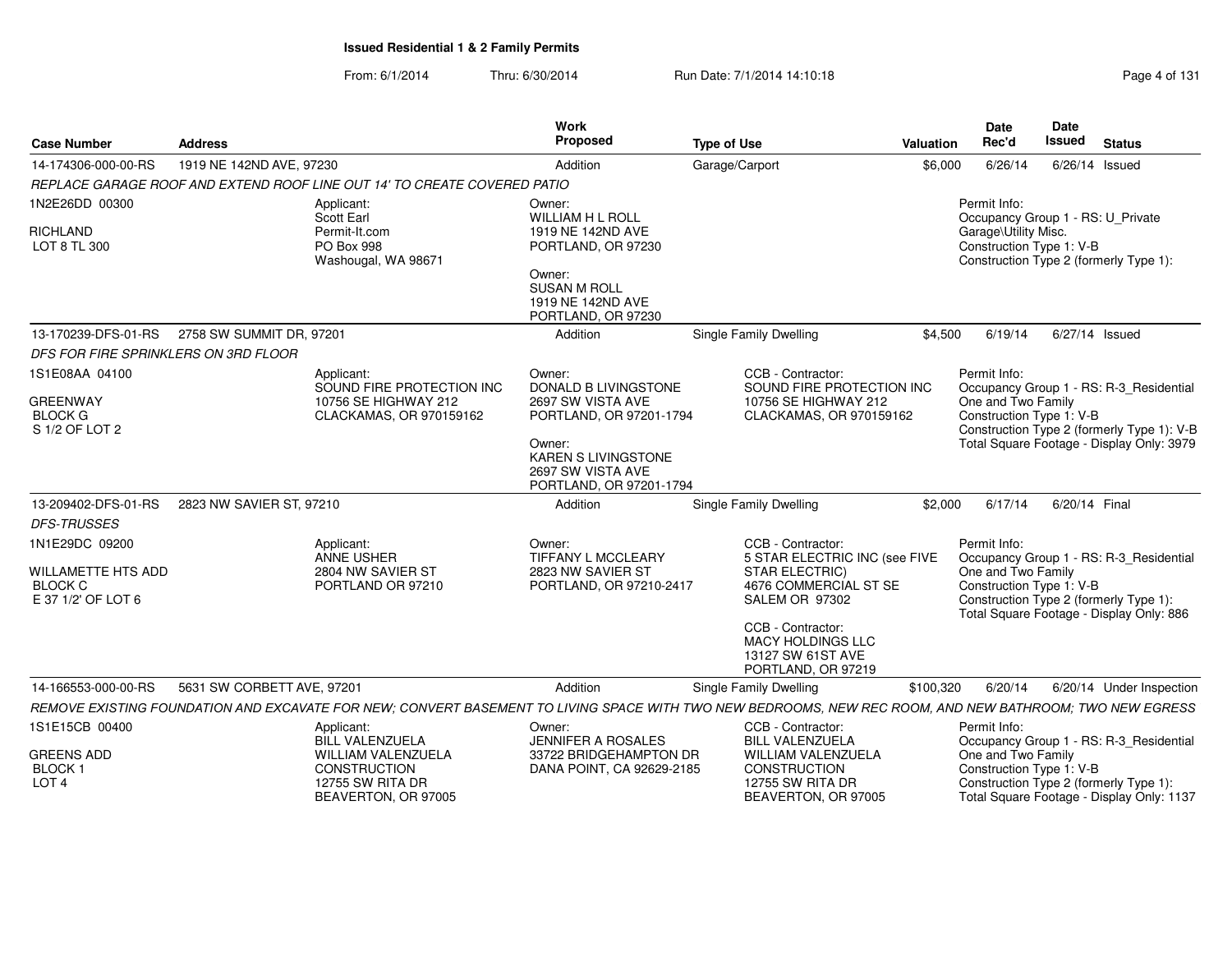From: 6/1/2014Thru: 6/30/2014 **Run Date: 7/1/2014 14:10:18** Phromas Rage 5 of 131

| <b>Case Number</b>                                                          | <b>Address</b>                                          |                                                                                                                                                                 | Work<br>Proposed                                                                                                                                                | <b>Type of Use</b>                                                                                        | Valuation | <b>Date</b><br>Rec'd                                                                              | Date<br><b>Issued</b> | <b>Status</b>                                                                                                                      |
|-----------------------------------------------------------------------------|---------------------------------------------------------|-----------------------------------------------------------------------------------------------------------------------------------------------------------------|-----------------------------------------------------------------------------------------------------------------------------------------------------------------|-----------------------------------------------------------------------------------------------------------|-----------|---------------------------------------------------------------------------------------------------|-----------------------|------------------------------------------------------------------------------------------------------------------------------------|
| 14-166664-000-00-RS                                                         | 1505 SE RAMONA ST, 97202                                |                                                                                                                                                                 | Addition                                                                                                                                                        | Single Family Dwelling                                                                                    | \$20,514  | 6/7/14                                                                                            |                       | 6/14/14 Under Inspection                                                                                                           |
|                                                                             |                                                         | CONSTRUCT NEW SHED DORMER AT REAR OF HOUSE TO CAPTURE ATTIC SPACE ADD BATHROOM (TOTAL (2) TOILETS)                                                              |                                                                                                                                                                 |                                                                                                           |           |                                                                                                   |                       |                                                                                                                                    |
| 1S1E14DB 10400<br>THE C J REED TR<br>BLOCK <sub>1</sub><br>LOT <sub>1</sub> |                                                         | Applicant:<br>DAVISBUILT LLC<br>2931 NE 34TH AVE<br>PORTLAND OR 97212                                                                                           | Owner:<br><b>SARAH SANTNER</b><br>1505 SE RAMONA ST<br>PORTLAND, OR 97202<br>Owner:<br><b>DARIAN SANTNER</b><br>1505 SE RAMONA ST<br>PORTLAND, OR 97202         | CCB - Contractor:<br><b>DAVISBUILT LLC</b><br>2931 NE 34TH AVE<br>PORTLAND OR 97212                       |           | Permit Info:<br>One and Two Family<br>Construction Type 1: V-B                                    |                       | Occupancy Group 1 - RS: R-3_Residential<br>Construction Type 2 (formerly Type 1):<br>Total Square Footage - Display Only: 186      |
| 14-167869-000-00-RS                                                         | 6001 SW KELLY AVE, 97201                                |                                                                                                                                                                 | Addition                                                                                                                                                        | <b>Single Family Dwelling</b>                                                                             | \$124,660 | 6/11/14                                                                                           |                       | 6/23/14 Issued                                                                                                                     |
|                                                                             |                                                         | NEW SINGLE FLOOR ADDITION OVER UNFINISHED BASEMENT. REMODEL KITCHEN. CONVERT POWDER ROOM TO FULL BATHROOM. CREATE TWO NEW BEDROOMS AND BATHROOM IN ADDI         |                                                                                                                                                                 |                                                                                                           |           |                                                                                                   |                       |                                                                                                                                    |
| 1S1E15CA 10100<br>SOUTHPORT<br>BLOCK 4<br>LOT <sub>6</sub>                  |                                                         | Applicant:<br>STEPHEN S AIGUIER<br><b>GREEN HAMMER INC</b><br>1323 SE 6TH AVE<br>PORTLAND OR 97214                                                              | Owner:<br><b>HEATHER A STAMMER</b><br>6001 SW KELLY AVE<br>PORTLAND, OR 97239<br>Owner:<br><b>CESAR M VILLANUEVA</b><br>6001 SW KELLY AVE<br>PORTLAND, OR 97239 | CCB - Contractor:<br>STEPHEN S AIGUIER<br><b>GREEN HAMMER INC</b><br>1323 SE 6TH AVE<br>PORTLAND OR 97214 |           | Permit Info:<br>One and Two Family<br>Construction Type 1: V-B                                    |                       | Occupancy Group 1 - RS: R-3_Residential<br>Construction Type 2 (formerly Type 1): V-B<br>Total Square Footage - Display Only: 1632 |
| 13-136418-REV-02-RS                                                         | 14021 SE MAIN ST. 97233                                 |                                                                                                                                                                 | Addition                                                                                                                                                        | Single Family Dwelling                                                                                    |           | \$6/13/14                                                                                         |                       | 6/13/14 Issued                                                                                                                     |
|                                                                             | REVISION TO REPAIR IMPROPER FRAMING AT LIVING ROOM AREA |                                                                                                                                                                 |                                                                                                                                                                 |                                                                                                           |           |                                                                                                   |                       |                                                                                                                                    |
| 1S2E02AD 02500<br>NEWHURST PK<br>E 1/2 OF W 1/2 OF S 150' OF LOT 16         |                                                         | Applicant:<br>PAUL DAVIS RESTORATION<br>14300 NE 20TH AVE D102-346<br>VANCOUVER WA 98686                                                                        | Owner:<br><b>DWIGHT N GAMLER</b><br>14035 SE MAIN ST<br>PORTLAND, OR 97233<br>Owner:<br>KATHRYN L GAMLER<br>14035 SE MAIN ST<br>PORTLAND, OR 97233              |                                                                                                           |           | Permit Info:<br>One and Two Family<br>Construction Type 1: V-B                                    |                       | Occupancy Group 1 - RS: R-3_Residential<br>Construction Type 2 (formerly Type 1):<br>Total Square Footage - Display Only: 187      |
| 14-167701-000-00-RS                                                         | 1420 SE 46TH AVE - Unit B. 97215                        |                                                                                                                                                                 | Addition                                                                                                                                                        | Single Family Dwelling                                                                                    | \$30,087  | 6/17/14                                                                                           |                       | 6/17/14 Issued                                                                                                                     |
|                                                                             |                                                         | LEGALIZE ATTIC CONVERSION (TO HABITABLE SPACE) AND ADD DORMER TO CREATE MASTER BATHROOM IN ATTIC AREA. MAIN FLOOR REMODEL TO INCLUDE LAYOUT AT KITCHEN AND BATH |                                                                                                                                                                 |                                                                                                           |           |                                                                                                   |                       |                                                                                                                                    |
| 1S2E06BD 26900                                                              |                                                         | Applicant:<br>ROBERT CELLINI<br>6940 N WESTANNA AVE<br>PORTLAND, OR 97203-5640                                                                                  | Owner:<br><b>ROBERT CELLINI</b><br>6940 N WESTANNA AVE<br>PORTLAND, OR 97203-5640                                                                               |                                                                                                           |           | Permit Info:<br>One and Two Family<br>Construction Type 1: V-B<br>Number of New Dwelling Units: 1 |                       | Occupancy Group 1 - RS: R-3 Residential<br>Construction Type 2 (formerly Type 1): V-B<br>Total Square Footage - Display Only: 350  |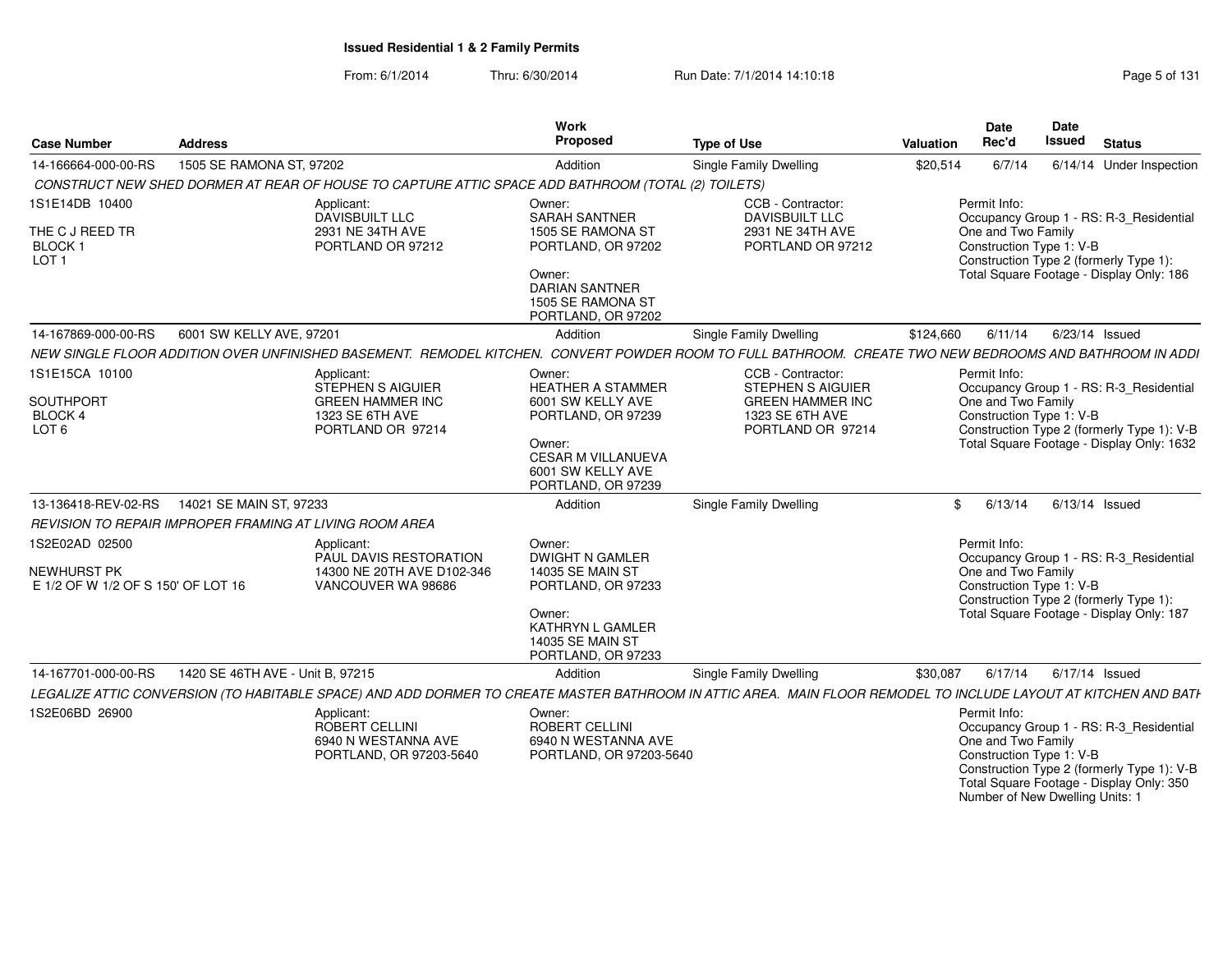From: 6/1/2014Thru: 6/30/2014 Run Date: 7/1/2014 14:10:18 Research 2010 Rage 6 of 131

| <b>Case Number</b>                                                           | <b>Address</b>                                                                                                                                                 | Work<br>Proposed                                                              | <b>Type of Use</b>                                                                                                                               | Valuation | <b>Date</b><br>Rec'd                                           | Date<br><b>Issued</b> | <b>Status</b>                                                                                                                 |
|------------------------------------------------------------------------------|----------------------------------------------------------------------------------------------------------------------------------------------------------------|-------------------------------------------------------------------------------|--------------------------------------------------------------------------------------------------------------------------------------------------|-----------|----------------------------------------------------------------|-----------------------|-------------------------------------------------------------------------------------------------------------------------------|
| 14-167951-000-00-RS                                                          | 2824 NE 36TH AVE, 97212                                                                                                                                        | Addition                                                                      | <b>Single Family Dwelling</b>                                                                                                                    | \$65,000  | 6/11/14                                                        | $6/11/14$ Issued      |                                                                                                                               |
|                                                                              | SINGLE STORY ADDITION TO FRONT AND BACK OF HOUSE TO ADD FAMILY ROOM, BEDROOM AND NEW ENTRY; REMODEL KITCHEN AND EXISTING BATHROOM. PLUMBING, ELEC, HVAC, TO BE |                                                                               |                                                                                                                                                  |           |                                                                |                       |                                                                                                                               |
| 1N1E25AC 16400<br><b>HOLLYROOD</b><br>BLOCK 11<br>LOT <sub>2</sub>           | Applicant:<br>BETSY HURST<br>3435 NE 45TH AVE SUITE I<br>PORTLAND, OR 97213                                                                                    | Owner:<br>MICHAEL J LICURSE<br>2824 NE 36TH AVE<br>PORTLAND, OR 97212         | CCB - Contractor:<br>TURNKEY CONSTRUCTION LLC<br>4207 NE 8TH AVE<br>PORTLAND, OR 97211                                                           |           | Permit Info:<br>One and Two Family<br>Construction Type 1: V-B |                       | Occupancy Group 1 - RS: R-3_Residential<br>Construction Type 2 (formerly Type 1):                                             |
|                                                                              |                                                                                                                                                                | Owner:<br>ANN R LICURSE<br>2824 NE 36TH AVE<br>PORTLAND, OR 97212             |                                                                                                                                                  |           |                                                                |                       | Total Square Footage - Display Only: 312                                                                                      |
| 14-170694-000-00-RS                                                          | 5130 NE BROADWAY, 97213                                                                                                                                        | Addition                                                                      | Single Family Dwelling                                                                                                                           | \$12,573  | 6/17/14                                                        | $6/21/14$ Issued      |                                                                                                                               |
|                                                                              | INSTALL NEW SHED DORMER TO CAPTURE 114 SQUARE FOOT OF ATTIC SPACE FOR BATHROOM AND CLOSET (TOTAL (3) TOILETS)                                                  |                                                                               |                                                                                                                                                  |           |                                                                |                       |                                                                                                                               |
| 1N2E30CD 14600<br><b>ELMHURST</b><br>BLOCK <sub>21</sub><br>LOT <sub>1</sub> | Applicant:<br><b>GREGOR MITCHELL</b><br>MITCHELL INC<br>PO BOX 1121<br>PORTLAND OR 97207                                                                       | Owner:<br><b>SUE ANN PRICHARD</b><br>2671 EMERALD ST<br>EUGENE, OR 97403-1588 | CCB - Contractor:<br><b>GREGOR MITCHELL</b><br>MITCHELL INC<br>PO BOX 1121<br>PORTLAND OR 97207<br>Primary Contractor:<br>THE WORKS CONSTRUCTION |           | Permit Info:<br>One and Two Family<br>Construction Type 1: V-B |                       | Occupancy Group 1 - RS: R-3_Residential<br>Construction Type 2 (formerly Type 1):<br>Total Square Footage - Display Only: 114 |
| 14-168913-000-00-RS                                                          | 3008 SE 134TH AVE, 97236                                                                                                                                       | Addition                                                                      | Single Family Dwelling                                                                                                                           | \$8,823   | 6/13/14                                                        | 6/13/14 Issued        |                                                                                                                               |
|                                                                              | ADDITION OF NEW INTERIOR STAIRS FROM UPSTAIRS BEDROOM TO EXTERIOR, NEW CONCRETE PAD AND ACCESS DOOR, NEW WALL UPSTAIRS TO CREATE CORIDOOR TO NEW STAIRS, EXIS  |                                                                               |                                                                                                                                                  |           |                                                                |                       |                                                                                                                               |
| 1S2E11AC 02700                                                               | Applicant:                                                                                                                                                     | Owner:                                                                        |                                                                                                                                                  |           | Permit Info:                                                   |                       |                                                                                                                               |
| SECTION 11 1S 2E<br>TL 2700 0.31 ACRES                                       | <b>STEVEN JACOBSEN</b><br>17680 NW SHADYFIR LP<br>BEAVERTON, OR 97006                                                                                          | <b>TADELE GELAGAY</b><br>3008 SE 134TH AVE<br>PORTLAND, OR 97236-3031         |                                                                                                                                                  |           | One and Two Family<br>Construction Type 1: V-B                 |                       | Occupancy Group 1 - RS: R-3_Residential<br>Construction Type 2 (formerly Type 1):<br>Total Square Footage - Display Only: 80  |
| 14-152619-REV-01-RS                                                          | 2831 SE 167TH AVE - Unit A, 97236                                                                                                                              | Addition                                                                      | <b>Single Family Dwelling</b>                                                                                                                    | \$        | 6/19/14                                                        | 6/19/14 Issued        |                                                                                                                               |
|                                                                              | REVISION TO CHANGE FLOOR JOIST DIRECTION ABOVE KITCHEN                                                                                                         |                                                                               |                                                                                                                                                  |           |                                                                |                       |                                                                                                                               |
| 1S3E07BB 01400                                                               | Applicant:<br><b>KYM NGUYEN</b>                                                                                                                                | Owner:<br><b>MICHAEL T DO</b>                                                 |                                                                                                                                                  |           | Permit Info:                                                   |                       | Occupancy Group 1 - RS: R-3 Residential                                                                                       |
| SECTION 07 1S 3E<br>TL 1400 0.36 ACRES                                       | CONCEPT DESIGN & ASSOCIATES 2831 SE 167TH AVE<br>PO BOX 8464<br>PORTLAND OR 97207                                                                              | PORTLAND, OR 97236-1407                                                       |                                                                                                                                                  |           | One and Two Family<br>Construction Type 1: V-B                 |                       | Construction Type 2 (formerly Type 1):<br>Total Square Footage - Display Only: 180                                            |
| 13-209496-DFS-01-RS                                                          | 38 SE 63RD AVE, 97215                                                                                                                                          | Addition                                                                      | Single Family Dwelling                                                                                                                           | \$2,800   | 6/11/14                                                        | $6/11/14$ Issued      |                                                                                                                               |
| <b>DFS FOR TRUSSES</b>                                                       |                                                                                                                                                                |                                                                               |                                                                                                                                                  |           |                                                                |                       |                                                                                                                               |
| 1N2E32CC 11300                                                               | Applicant:<br>COMFORT RESTORATION INC                                                                                                                          | Owner:<br>COMFORT RESTORATION INC                                             | CCB - Contractor:<br>MANZHURA PLUMBING INC                                                                                                       |           | Permit Info:                                                   |                       | Occupancy Group 1 - RS: R-3_Residential                                                                                       |
| ORCHARD HOMES<br>BLOCK 11<br>LOT <sub>4</sub>                                | PO BOX 820951<br>VANCOUVER, WA 98682                                                                                                                           | PO BOX 820951<br>VANCOUVER, WA 98682                                          | PO BOX 820429<br>VANCOUVER WA 98682                                                                                                              |           | One and Two Family<br>Construction Type 1: V-B                 |                       | Construction Type 2 (formerly Type 1): V-B                                                                                    |
|                                                                              |                                                                                                                                                                |                                                                               | CCB - Contractor:<br>ELITE ELECTRIC GROUP, LLC                                                                                                   |           |                                                                |                       | Total Square Footage - Display Only: 2154                                                                                     |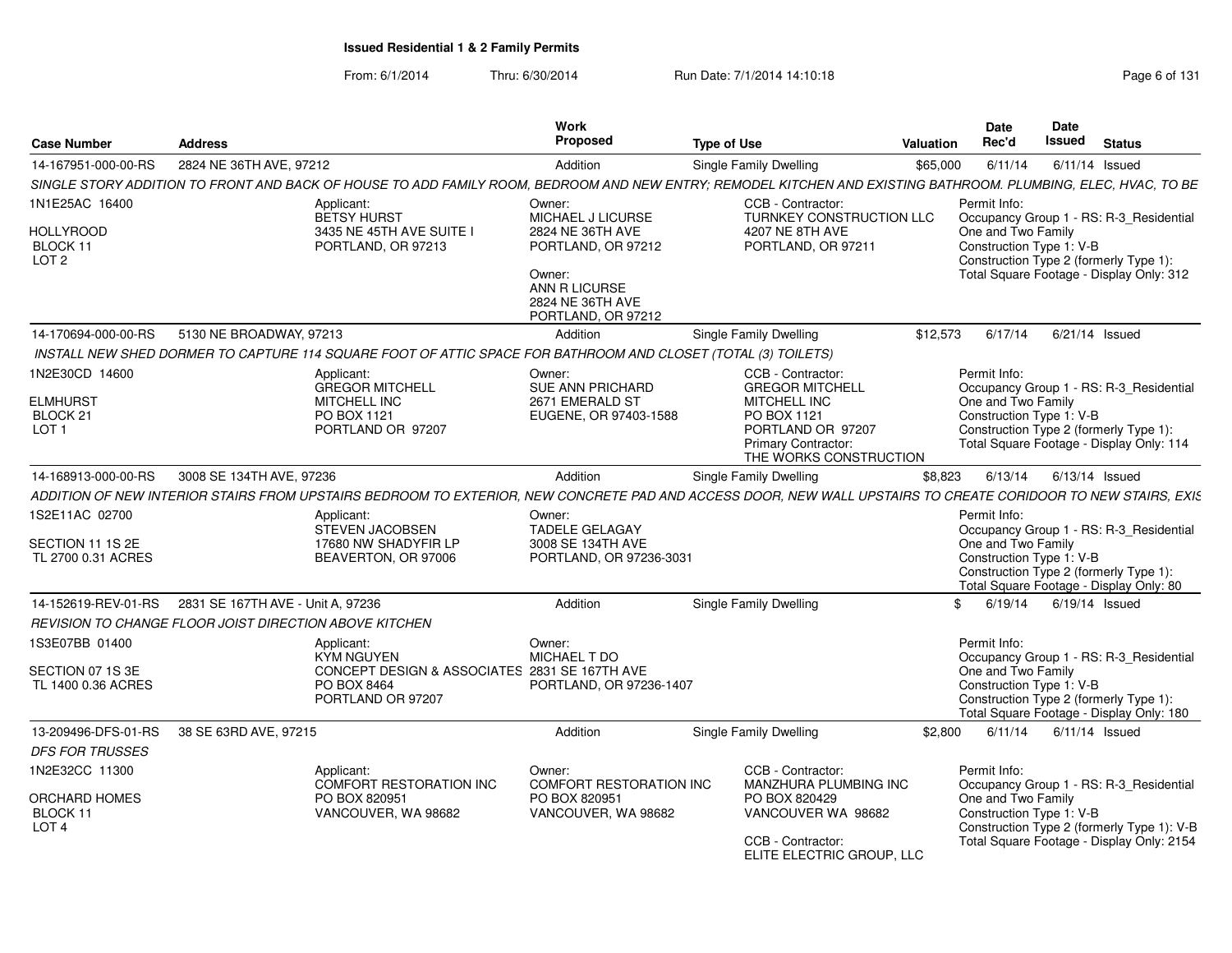| <b>Case Number</b>                         | <b>Address</b>                   |                                                                                                                         | <b>Work</b><br><b>Proposed</b>                                               | <b>Type of Use</b>                                                   | <b>Valuation</b> | <b>Date</b><br>Rec'd               | <b>Date</b><br><b>Issued</b>                          | <b>Status</b>                                                                         |
|--------------------------------------------|----------------------------------|-------------------------------------------------------------------------------------------------------------------------|------------------------------------------------------------------------------|----------------------------------------------------------------------|------------------|------------------------------------|-------------------------------------------------------|---------------------------------------------------------------------------------------|
| 14-168286-000-00-RS                        | 5859 SW HAMILTON ST, 97221       |                                                                                                                         | Addition                                                                     | Single Family Dwelling                                               | \$11,151         | 6/18/14                            |                                                       | 6/18/14 Under Inspection                                                              |
|                                            |                                  | ADD NEW DECK AT SOUTH ELEVATION TO TIE IN WITH EXISTING DECKS, ADD COVER AROUND ENTIRE DECK SYSTEM                      |                                                                              |                                                                      |                  |                                    |                                                       |                                                                                       |
| 1S1E07CD 04500                             |                                  | Applicant:<br>DON MARTIN PROPERTY                                                                                       | Owner:<br>ROGER R DEVINE                                                     | CCB - Contractor:<br>DON MARTIN PROPERTY                             |                  | Permit Info:                       |                                                       | Occupancy Group 1 - RS: U_Decks,                                                      |
| SECTION 07 1S 1E<br>TL 4500 0.27 ACRES     |                                  | MAINTENANCE AND GENERAL<br><b>CONTRACTOR LLC</b><br>2255 SE 73RD AVE                                                    | 5859 SW HAMILTON ST<br>PORTLAND, OR 97221                                    | MAINTENANCE AND GENERAL<br><b>CONTRACTOR LLC</b><br>2255 SE 73RD AVE |                  |                                    | Patios, Porches, Carports<br>Construction Type 1: V-B | Construction Type 2 (formerly Type 1):                                                |
|                                            |                                  | HILLSBORO OR 97123-6701                                                                                                 | Owner:<br><b>JANET M TINGEY</b><br>5859 SW HAMILTON ST<br>PORTLAND, OR 97221 | HILLSBORO OR 97123-6701                                              |                  |                                    |                                                       | Total Square Footage - Display Only: 525                                              |
| 13-236702-REV-01-RS                        | 1405 SE 34TH AVE - Unit B, 97214 |                                                                                                                         | Addition                                                                     | <b>Single Family Dwelling</b>                                        |                  | \$<br>6/11/14                      |                                                       | $6/11/14$ Issued                                                                      |
|                                            |                                  | REVISION TO CHANGE BENCH CONSTRUCTION AT EXTERIOR BASEMENT ENTRY TO REGULAR WALLS                                       |                                                                              |                                                                      |                  |                                    |                                                       |                                                                                       |
| 1S1E01AC 22300                             |                                  | Applicant:<br>ANNE MULLAN<br>1405 SE 34TH AVE<br>PORTLAND, OR 97214                                                     | Owner:<br><b>JEFFREY KING</b><br>1405 SE 34TH AVE<br>PORTLAND, OR 97214      |                                                                      |                  | Permit Info:<br>One and Two Family | Construction Type 1: V-B                              | Occupancy Group 1 - RS: R-3_Residential<br>Construction Type 2 (formerly Type 1): V-B |
|                                            |                                  |                                                                                                                         | Owner:<br>ANNE MULLAN<br>1405 SE 34TH AVE<br>PORTLAND, OR 97214              |                                                                      |                  |                                    |                                                       | Total Square Footage - Display Only: 1266                                             |
| 14-168335-000-00-RS                        | 3025 SE TAYLOR ST, 97214         |                                                                                                                         | Addition                                                                     | Single Family Dwelling                                               | \$20,000         | 6/13/14                            |                                                       | $6/13/14$ Issued                                                                      |
|                                            |                                  | CONVERTING REAR DECK TO LIVING SPACE TO EXPAND KITCHEN, plumbing and electrical trades permits to be pulled separately. |                                                                              |                                                                      |                  |                                    |                                                       |                                                                                       |
| 1S1E01BD 03800<br>SUNNYSIDE & PLAT 2 & 3   |                                  | Applicant:<br>DAVID JOSEPH SCHUETZE<br>JOSHUA CONSTRUCTION                                                              | Owner:<br><b>BRIAN T ROY</b><br>3025 SE TAYLOR ST                            | CCB - Contractor:<br>DAVID JOSEPH SCHUETZE<br>JOSHUA CONSTRUCTION    |                  | Permit Info:<br>One and Two Family |                                                       | Occupancy Group 1 - RS: R-3 Residential                                               |
| BLOCK <sub>26</sub><br>LOT 1-3&8 TL 3800   |                                  | 13370 SW WHITMORE RD<br>HILLSBORO, OR 97123                                                                             | PORTLAND, OR 97214<br>Owner:                                                 | 13370 SW WHITMORE RD<br>HILLSBORO, OR 97123                          |                  |                                    | Construction Type 1: V-B                              | Construction Type 2 (formerly Type 1):<br>Total Square Footage - Display Only: 40     |
|                                            |                                  |                                                                                                                         | <b>JESSICA L ROY</b><br>3025 SE TAYLOR ST<br>PORTLAND, OR 97214              |                                                                      |                  |                                    |                                                       |                                                                                       |
| 14-153104-DFS-01-RS                        | 4047 SE 92ND AVE                 |                                                                                                                         | Addition                                                                     | <b>Single Family Dwelling</b>                                        | \$942            | 6/11/14                            |                                                       | $6/11/14$ Issued                                                                      |
| <b>DFS FOR TRUSSES</b>                     |                                  |                                                                                                                         |                                                                              |                                                                      |                  |                                    |                                                       |                                                                                       |
| 1S2E09CD 01001                             |                                  | Applicant:<br>Nael Saker                                                                                                | Owner:<br><b>NAEL SAKER</b>                                                  |                                                                      |                  | Permit Info:                       |                                                       | Occupancy Group 1 - RS: R-3_Residential                                               |
| PARTITION PLAT 2000-89<br>LOT <sub>1</sub> |                                  | 16130 SW Goshawk St<br>Beaverton, OR 97007                                                                              | 16130 SW GOSHAWK ST<br>ALOHA, OR 97007                                       |                                                                      |                  | One and Two Family                 | Construction Type 1: V-B                              | Construction Type 2 (formerly Type 1):                                                |
|                                            |                                  |                                                                                                                         | Owner:<br>HADI NOUREDINE<br>16130 SW GOSHAWK ST<br>ALOHA, OR 97007           |                                                                      |                  |                                    |                                                       | Total Square Footage - Display Only: 409                                              |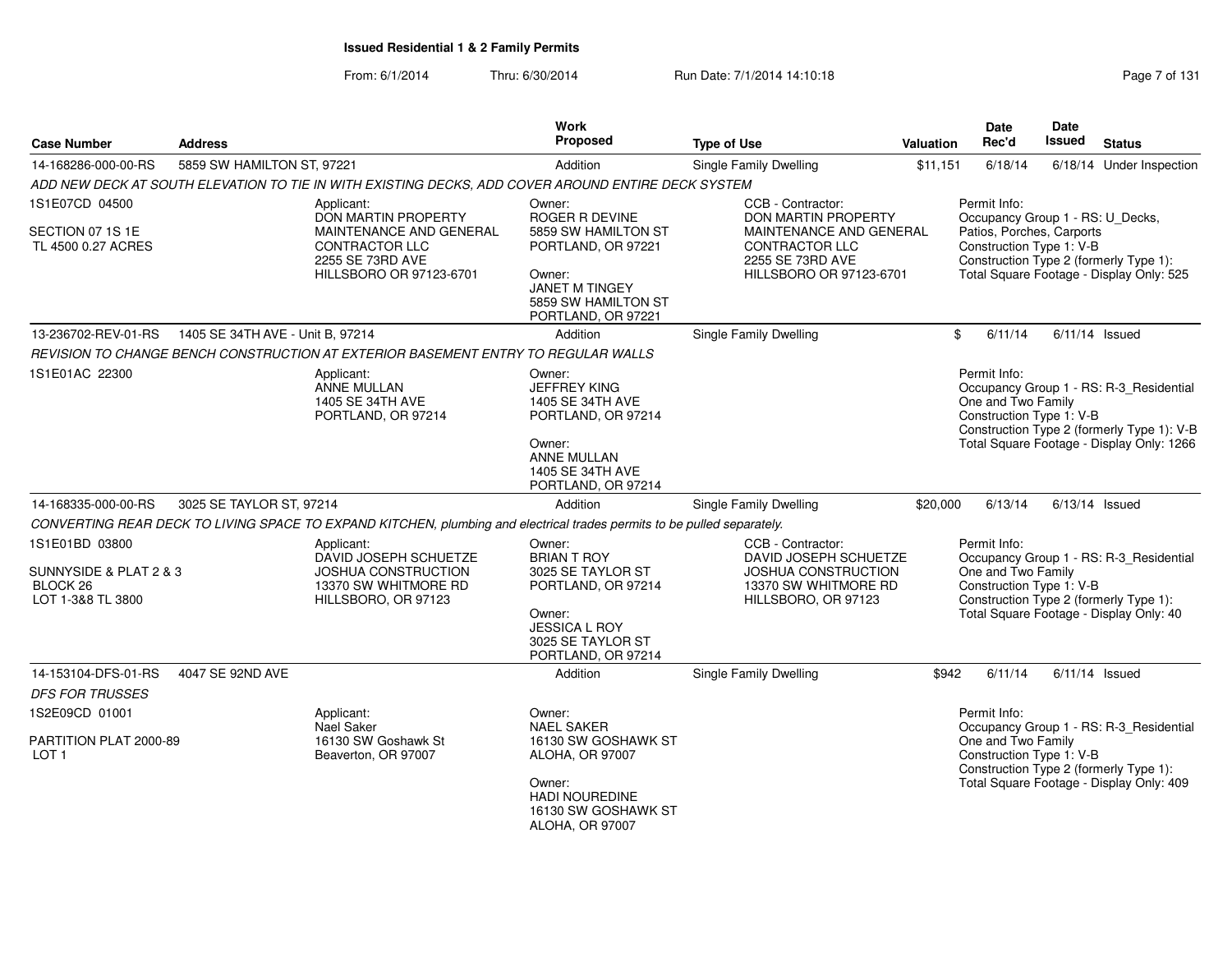| <b>Case Number</b>                                       | <b>Address</b>                  |                                                                                                                                     | <b>Work</b><br>Proposed                                                           | <b>Type of Use</b>                                                       | Valuation | <b>Date</b><br>Rec'd                                                                                  | Date<br><b>Issued</b> | <b>Status</b>                                                                      |
|----------------------------------------------------------|---------------------------------|-------------------------------------------------------------------------------------------------------------------------------------|-----------------------------------------------------------------------------------|--------------------------------------------------------------------------|-----------|-------------------------------------------------------------------------------------------------------|-----------------------|------------------------------------------------------------------------------------|
| 14-169621-000-00-RS                                      | 6420 SE 14TH AVE, 97202         |                                                                                                                                     | Addition                                                                          | Single Family Dwelling                                                   | \$22,436  | 6/13/14                                                                                               |                       | 6/21/14 Under Inspection                                                           |
|                                                          |                                 | NEW SINGLE FLOOR ADDITION TO SINGLE FAMILY DWELLING WITH DECK ABOVE. CREATE NEW MASTER BEDROOM, BATHROOM, AND CLOSET ON LOWER LEVEL |                                                                                   |                                                                          |           |                                                                                                       |                       |                                                                                    |
| 1S1E14CD 02600                                           |                                 | Applicant:<br><b>JOHN MACNEELA</b>                                                                                                  | Owner:<br>ELISABETH NOVAK                                                         | CCB - Contractor:<br>JOHN MICHAEL MACNEELA                               |           | Permit Info:                                                                                          |                       | Occupancy Group 1 - RS: R-3_Residential                                            |
| <b>TOLMAN TR</b><br>BLOCK 24<br>S 63' OF LOT 1           |                                 | CORRIB CONSTRUCTION, LLC<br>5211 SE 33rd Ave<br>Portland, OR 97202                                                                  | 6420 SE 14TH AVE<br>PORTLAND, OR 97202-5502                                       | CORRIB CONSTRUCTION<br>5211 SE 33RD AVE<br>PORTLAND, OR 97202            |           | One and Two Family<br>Construction Type 1: V-B                                                        |                       | Construction Type 2 (formerly Type 1): V-B                                         |
|                                                          |                                 |                                                                                                                                     | Owner:<br><b>MATTHEW C NOVAK</b><br>6420 SE 14TH AVE<br>PORTLAND, OR 97202-5502   |                                                                          |           | Number of New Dwelling Units: 2                                                                       |                       | Total Square Footage - Display Only: 440                                           |
| 14-171135-000-00-RS                                      | 2230 SE 110TH AVE, 97216        |                                                                                                                                     | Addition                                                                          | Single Family Dwelling                                                   | \$29,000  | 6/18/14                                                                                               |                       | 6/18/14 Under Inspection                                                           |
|                                                          |                                 | ADDITION TO THE NE SIDE OF THE HOUSE TO EXTEND THE GARAGE                                                                           |                                                                                   |                                                                          |           |                                                                                                       |                       |                                                                                    |
| 1S2E03CD 04600<br><b>BRANDT TR</b><br><b>BLOCK1</b>      |                                 | Applicant:<br>HOFFARD HOME IMPROVEMENT<br>CO<br>5708 SE 136TH AV                                                                    | Owner:<br><b>FREDERICK G FOGG</b><br>2230 SE 110TH AVE<br>PORTLAND, OR 97216-3211 | CCB - Contractor:<br>HOFFARD HOME IMPROVEMENT<br>CO.<br>5708 SE 136TH AV |           | Permit Info:<br>Occupancy Group 1 - RS: U_Private<br>Garage\Utility Misc.<br>Construction Type 1: V-B |                       |                                                                                    |
| LOT 11 EXC N 70' OF W 100'                               |                                 | PORTLAND, OR 97236                                                                                                                  | Owner:<br>THERESA A FOGG<br>2230 SE 110TH AVE<br>PORTLAND, OR 97216-3211          | PORTLAND, OR 97236                                                       |           |                                                                                                       |                       | Construction Type 2 (formerly Type 1):<br>Total Square Footage - Display Only: 480 |
| 14-171702-000-00-RS                                      | 705 NW WINCHESTER TER, 97210    |                                                                                                                                     | Addition                                                                          | Single Family Dwelling                                                   | \$10,000  | 6/19/14                                                                                               |                       | $6/19/14$ Issued                                                                   |
|                                                          |                                 | ENCLOSING EXISTING CARPORT TO CREATE FULLY ENCLOSED GARAGE                                                                          |                                                                                   |                                                                          |           |                                                                                                       |                       |                                                                                    |
| 1N1E32AC 03600                                           |                                 | Applicant:<br><b>BOB STEELE</b>                                                                                                     | Owner:<br><b>JORDAN BLAIR</b>                                                     | CCB - Contractor:<br>GOODRICH RENOVATIONS, LLC                           |           | Permit Info:<br>Occupancy Group 1 - RS: U_Private                                                     |                       |                                                                                    |
| WESTOVER TERR<br>BLOCK 16<br>LOT 1&2<br>SLY 1/2 OF LOT 3 |                                 | <b>DESIGN INTELLIGENCE LLC</b><br>3013 SE WASHOUGAL RIVER RD<br>WASHOUGAL, WA 98671                                                 | 705 NW WINCHESTER TER<br>PORTLAND, OR 97210-2738<br>Owner:                        | 3205 NE 65TH AVE<br>PORTLAND OR 97213                                    |           | Garage\Utility Misc.<br>Construction Type 1: V-B                                                      |                       | Construction Type 2 (formerly Type 1):                                             |
|                                                          |                                 |                                                                                                                                     | JESSICA MOZEICO-BLAIR<br>705 NW WINCHESTER TER<br>PORTLAND, OR 97210-2738         |                                                                          |           |                                                                                                       |                       |                                                                                    |
| 14-171100-000-00-RS                                      | 3827 N MASSACHUSETTS AVE, 97227 |                                                                                                                                     | Addition                                                                          | <b>Single Family Dwelling</b>                                            | \$21.763  | 6/18/14                                                                                               |                       | $6/18/14$ Issued                                                                   |
|                                                          |                                 | ADD 1/2 BATH IN BASEMENT, ADD BACK ENTRY AND REMODEL EXISTING STAIRSSEE Appeal ID 10734, 10803                                      |                                                                                   |                                                                          |           |                                                                                                       |                       |                                                                                    |
| 1N1E21DD 11800<br><b>OVERLOOK</b>                        |                                 | Applicant:<br>DOUGLAS C MILLER<br>3827 N MASSACHUSETTS AVE                                                                          | Owner:<br><b>DOUGLAS C MILLER</b><br>3827 N MASSACHUSETTS AVE                     |                                                                          |           | Permit Info:<br>One and Two Family                                                                    |                       | Occupancy Group 1 - RS: R-3_Residential                                            |
| BLOCK <sub>23</sub><br>LOT <sub>2</sub>                  |                                 | PORTLAND, OR 97217                                                                                                                  | PORTLAND, OR 97217                                                                |                                                                          |           | Construction Type 1: V-B                                                                              |                       | Construction Type 2 (formerly Type 1): V-B                                         |
|                                                          |                                 |                                                                                                                                     | Owner:<br><b>SARA S MILLER</b><br>3827 N MASSACHUSETTS AVE<br>PORTLAND, OR 97217  |                                                                          |           |                                                                                                       |                       | Total Square Footage - Display Only: 464                                           |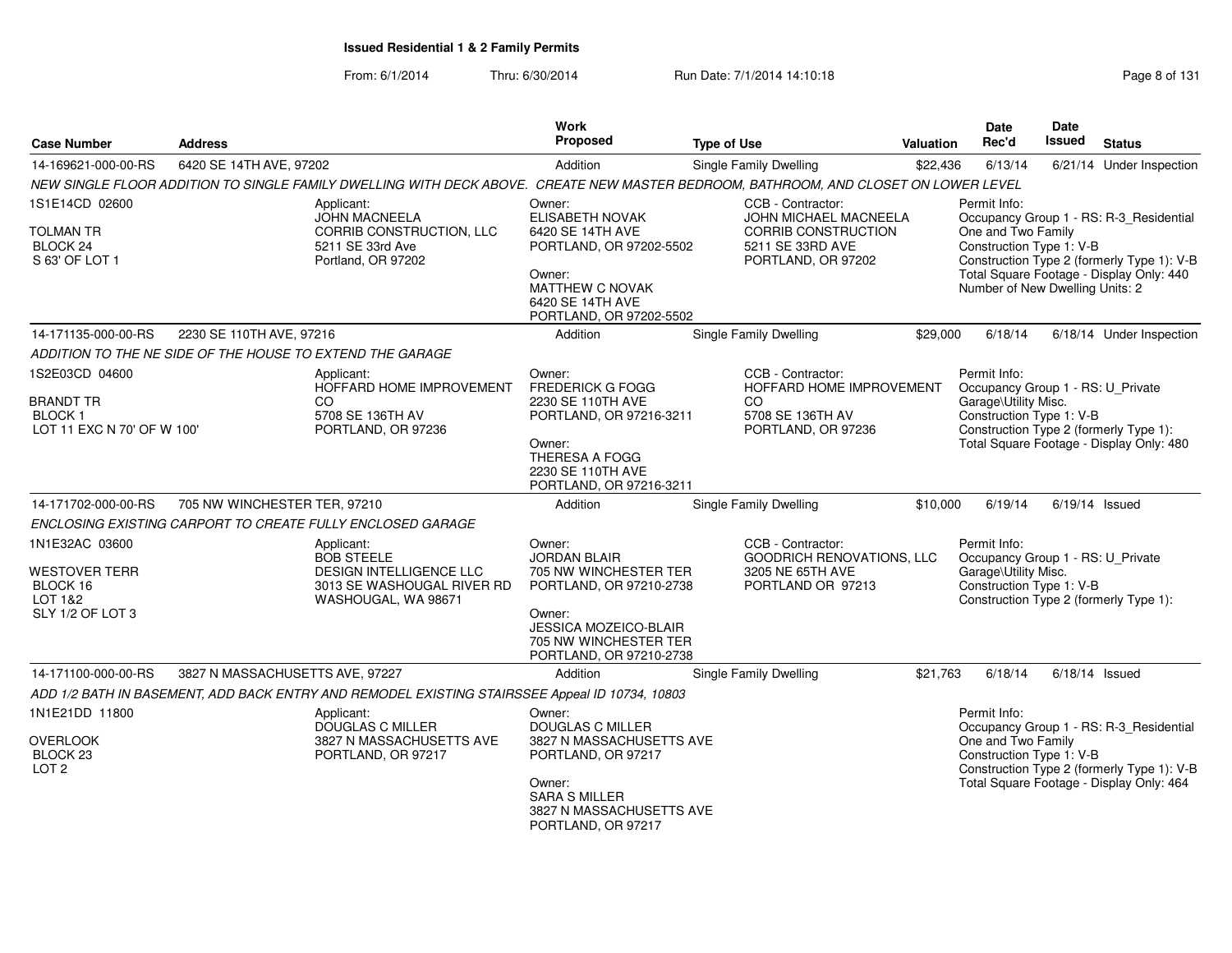| <b>Case Number</b>                                            | <b>Address</b>           |                                                                                                                          | Work<br><b>Proposed</b>                                                          | <b>Type of Use</b>                                                       | Valuation | Date<br>Rec'd                                    | Date<br><b>Issued</b> | <b>Status</b>                                                                                                             |
|---------------------------------------------------------------|--------------------------|--------------------------------------------------------------------------------------------------------------------------|----------------------------------------------------------------------------------|--------------------------------------------------------------------------|-----------|--------------------------------------------------|-----------------------|---------------------------------------------------------------------------------------------------------------------------|
| 09-115754-REV-01-RS                                           | 4925 SW MILES ST, 97219  |                                                                                                                          | Addition                                                                         | Single Family Dwelling                                                   |           | \$<br>6/18/14                                    | 6/18/14 Final         |                                                                                                                           |
|                                                               |                          | REVISION-CHANGE FROM EPOXY TO EMBEDMENT OF THE ANCHORS                                                                   |                                                                                  |                                                                          |           |                                                  |                       |                                                                                                                           |
| 1S1E19AD 02800                                                |                          | Applicant:<br>SHAKEEL SHAFI                                                                                              | Owner:<br>SHAKEEL M SHAFI                                                        |                                                                          |           | Permit Info:                                     |                       | Occupancy Group 1 - RS: R-3 Residential                                                                                   |
| LONG MEADOW                                                   |                          | 4925 SW MILES ST                                                                                                         | 4925 SW MILES ST                                                                 |                                                                          |           | One and Two Family                               |                       |                                                                                                                           |
| S 92.10' OF E 77' OF LOT 35                                   |                          | PORTLAND, OR 97219                                                                                                       | PORTLAND, OR 97219                                                               |                                                                          |           | Construction Type 1: V-B                         |                       | Construction Type 2 (formerly Type 1): V-B                                                                                |
|                                                               |                          |                                                                                                                          | Owner:<br><b>AFIFA F SHAFI</b><br>4925 SW MILES ST<br>PORTLAND, OR 97219         |                                                                          |           |                                                  |                       | Total Square Footage - Display Only: 1332                                                                                 |
| 14-171624-000-00-RS                                           | 7041 SE PINE ST, 97215   |                                                                                                                          | Addition                                                                         | <b>Single Family Dwelling</b>                                            | \$83,000  | 6/27/14                                          |                       | 6/27/14 Issued                                                                                                            |
|                                                               |                          | DIG OUT BASEMENT 18 INCHES TO CREATE MORE HEAD HEIGHT FOR BASEMENT; THIS PORTION OF BASEMENT TO BE USED AS A FAMILY ROOM |                                                                                  |                                                                          |           |                                                  |                       |                                                                                                                           |
| 1N2E32CD 09800                                                |                          | Applicant:                                                                                                               | Owner:                                                                           | CCB - Contractor:                                                        |           | Permit Info:                                     |                       |                                                                                                                           |
| <b>MORNINGSIDE</b><br>BLOCK <sub>3</sub><br>LOT 19-21 TL 9800 |                          | <b>CLARK DAVIS</b><br>22281 S UPPER HIGHLAND RD<br>BEAVERCREEK, OR 97004                                                 | <b>BRYAN E SAYLER</b><br>7041 SE PINE ST<br>PORTLAND, OR 97215-1429              | <b>CLARK DAVIS</b><br>22281 S UPPER HIGHLAND RD<br>BEAVERCREEK, OR 97004 |           | Construction Type 1: V-B                         |                       | Occupancy Group 1 - RS: R-3_Remodel<br>Construction Type 2 (formerly Type 1):<br>Total Square Footage - Display Only: 375 |
|                                                               |                          |                                                                                                                          | Owner:<br><b>JANIS R SAYLER</b><br>7041 SE PINE ST<br>PORTLAND, OR 97215-1429    |                                                                          |           |                                                  |                       |                                                                                                                           |
| 14-172797-000-00-RS                                           | 7529 SW 59TH AVE, 97219  |                                                                                                                          | Addition                                                                         | Single Family Dwelling                                                   | \$6,372   | 6/25/14                                          |                       | 6/25/14 Under Inspection                                                                                                  |
|                                                               |                          | REPLACE EXISTING ELEVATED DECK AND ADD NEW PORCH COVER AT REAR OF HOUSE                                                  |                                                                                  |                                                                          |           |                                                  |                       |                                                                                                                           |
| 1S1E19BD 04700                                                |                          | Applicant:<br>RICKS CUSTOM FENCING &                                                                                     | Owner:<br>JOSEPH J BEVIER                                                        | CCB - Contractor:<br><b>RICKS CUSTOM FENCING &amp;</b>                   |           | Permit Info:<br>Occupancy Group 1 - RS: U_Decks, |                       |                                                                                                                           |
| <b>APRIL HILL</b>                                             |                          | <b>DECKING INC</b>                                                                                                       | 7529 SW 59TH AVE                                                                 | <b>DECKING INC</b>                                                       |           | Patios, Porches, Carports                        |                       |                                                                                                                           |
| <b>BLOCK1</b><br>LOT <sub>10</sub>                            |                          | 4543 SE TV HIGHWAY<br>HILLSBORO, OR 97123                                                                                | PORTLAND, OR 97219-1202                                                          | 4543 SE TV HIGHWAY<br>HILLSBORO, OR 97123                                |           | Construction Type 1: V-B                         |                       | Construction Type 2 (formerly Type 1):                                                                                    |
|                                                               |                          |                                                                                                                          | Owner:<br><b>SUZANNE S BEVIER</b><br>7529 SW 59TH AVE<br>PORTLAND, OR 97219-1202 |                                                                          |           |                                                  |                       | Total Square Footage - Display Only: 300                                                                                  |
| 14-174420-000-00-RS                                           | 7916 SE SALMON ST, 97215 |                                                                                                                          | Addition                                                                         | Single Family Dwelling                                                   | \$9,376   | 6/24/14                                          |                       | $6/26/14$ Issued                                                                                                          |
|                                                               |                          | REMOVE EXISTING PORCH WITH SECOND FLOOR DECK ABOVE. NEW SINGLE FLOOR ADDITION FOR MUDROOM AND COVERED PORCH.             |                                                                                  |                                                                          |           |                                                  |                       |                                                                                                                           |
| 1S2E05AD 17000                                                |                          | Applicant:<br>NEIL KELLY CO INC                                                                                          | Owner:<br>DOUGLAS W BROWN                                                        | CCB - Contractor:<br>NEIL KELLY CO INC                                   |           | Permit Info:                                     |                       | Occupancy Group 1 - RS: R-3_Residential                                                                                   |
| <b>KINZEL PK</b><br>BLOCK 12<br>LOT <sub>3</sub>              |                          | 804 N ALBERTA ST<br>PORTLAND, OR 97217-2693                                                                              | 7916 SE SALMON ST<br>PORTLAND, OR 97215                                          | 804 N ALBERTA ST<br>PORTLAND, OR 97217-2693                              |           | One and Two Family<br>Construction Type 1: V-B   |                       | Construction Type 2 (formerly Type 1): V-B                                                                                |
|                                                               |                          |                                                                                                                          | Owner:<br><b>BETH A STEBBINS</b><br>7916 SE SALMON ST<br>PORTLAND, OR 97215      |                                                                          |           |                                                  |                       | Total Square Footage - Display Only: 127                                                                                  |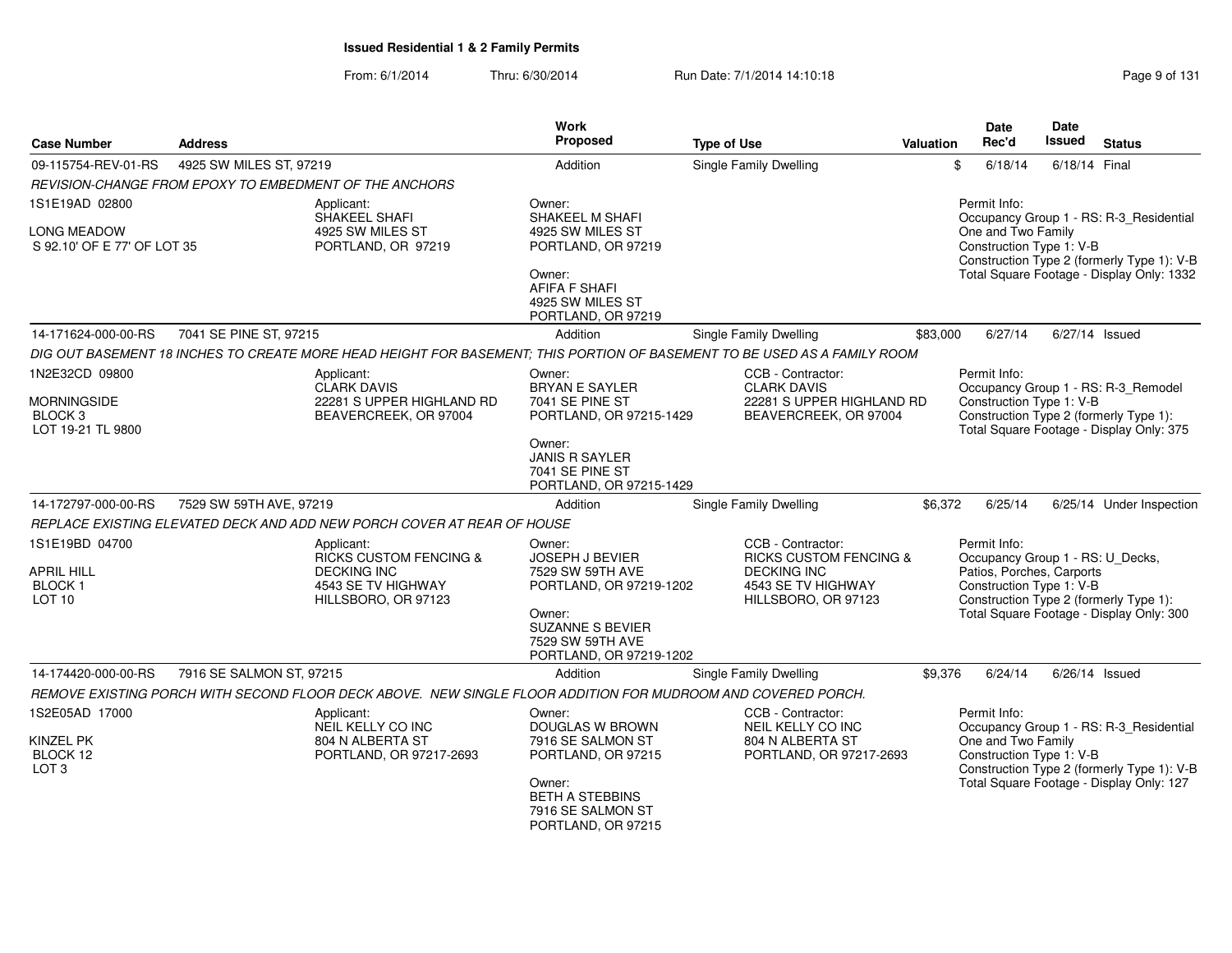From: 6/1/2014

| <b>Case Number</b>                                                                         | <b>Address</b>              |                                                                                                                                                               | Work<br>Proposed                                                                                                                                             | <b>Type of Use</b>                                                                                                                     | Valuation | Date<br>Rec'd                                                  | <b>Date</b><br>Issued | <b>Status</b>                                                                                                                     |
|--------------------------------------------------------------------------------------------|-----------------------------|---------------------------------------------------------------------------------------------------------------------------------------------------------------|--------------------------------------------------------------------------------------------------------------------------------------------------------------|----------------------------------------------------------------------------------------------------------------------------------------|-----------|----------------------------------------------------------------|-----------------------|-----------------------------------------------------------------------------------------------------------------------------------|
| 14-174877-000-00-RS                                                                        | 507 SW CHELTENHAM ST, 97201 |                                                                                                                                                               | Addition                                                                                                                                                     | Single Family Dwelling                                                                                                                 | \$25,000  | 6/25/14                                                        |                       | 6/25/14 Issued                                                                                                                    |
|                                                                                            |                             | ADDITION TO EXPAND 2ND FLOOR KITCHEN ONTO COVERED DECK AREA, ABOVE COVERED PARKING                                                                            |                                                                                                                                                              |                                                                                                                                        |           |                                                                |                       |                                                                                                                                   |
| 1S1E16DA 02600<br><b>BURLINGAME</b><br>BLOCK 48<br>LOT <sub>7</sub>                        |                             | Applicant:<br>SCOTT DAVIS<br>CHISEL DESIGN & BUILD LLC<br>11575 SW PACIFIC HWY STE 252 PORTLAND, OR 97239<br><b>TIGARD, OR 97223</b>                          | Owner:<br>ELIZABETH A DAVIS<br>507 SW CHELTENHAM ST                                                                                                          | CCB - Contractor:<br><b>SCOTT DAVIS</b><br>CHISEL DESIGN & BUILD LLC<br>11575 SW PACIFIC HWY STE 252<br><b>TIGARD, OR 97223</b>        |           | Permit Info:<br>One and Two Family<br>Construction Type 1: V-B |                       | Occupancy Group 1 - RS: R-3_Residential<br>Construction Type 2 (formerly Type 1): V-B<br>Total Square Footage - Display Only: 300 |
| 14-172852-000-00-RS                                                                        | 3205 SE 57TH AVE, 97206     |                                                                                                                                                               | Addition                                                                                                                                                     | Single Family Dwelling                                                                                                                 | \$8,500   | 6/20/14                                                        |                       | 6/20/14 Under Inspection                                                                                                          |
|                                                                                            |                             | VOLUNTARY SEISMIC STRENGTHENING; REINFORCE FLOOR JOISTS; REMODEL KITCHEN TO EXPAND INTO NOOK AREA; PROVIDE OPENING BETWEN STUDY ROOM AND LIVING ROOM, ENCLOS  |                                                                                                                                                              |                                                                                                                                        |           |                                                                |                       |                                                                                                                                   |
| 1S2E07AD 14100<br><b>FRASERS ADD</b><br><b>BLOCK5</b><br>LOT <sub>5</sub>                  |                             | Applicant:<br>NEDZIB BIBERIC<br>3205 SE 57TH AVE<br>PORTLAND, OR 97206-2014                                                                                   | Owner:<br><b>NEDZIB BIBERIC</b><br>3205 SE 57TH AVE<br>PORTLAND, OR 97206-2014<br>Owner:<br>AMRA BIBERIC<br>3205 SE 57TH AVE<br>PORTLAND, OR 97206-2014      |                                                                                                                                        |           | Permit Info:<br>One and Two Family<br>Construction Type 1: V-B |                       | Occupancy Group 1 - RS: R-3_Residential<br>Construction Type 2 (formerly Type 1):<br>Total Square Footage - Display Only: 36      |
| 14-174969-000-00-RS                                                                        | 3214 NE HOYT ST, 97232      |                                                                                                                                                               | Addition                                                                                                                                                     | Single Family Dwelling                                                                                                                 | \$43,013  | 6/26/14                                                        | 6/26/14 Issued        |                                                                                                                                   |
|                                                                                            |                             | SECOND FLOOR ADDITION TO ADD TWO DORMERS ON THE NORTH AND SOUTH SIDE OF THE HOUSE: REMOVING WALLS ON THE MAIN FLOOR AND ADDITION OF 32 SF AT SW CORNER: SECON |                                                                                                                                                              |                                                                                                                                        |           |                                                                |                       |                                                                                                                                   |
| 1N1E36BD 06500<br><b>LAURELHURST</b><br>BLOCK 15<br>LOT <sub>2</sub>                       |                             | Applicant:<br><b>RYAN LANIGAN</b><br>3214 NE HOYT ST<br>PORTLAND, OR 97232                                                                                    | Owner:<br><b>RYAN LANIGAN</b><br>3214 NE HOYT ST<br>PORTLAND, OR 97232<br>Owner:<br><b>SARAH C LANIGAN</b><br>3214 NE HOYT ST<br>PORTLAND, OR 97232          |                                                                                                                                        |           | Permit Info:<br>One and Two Family<br>Construction Type 1: V-B |                       | Occupancy Group 1 - RS: R-3 Residential<br>Construction Type 2 (formerly Type 1):<br>Total Square Footage - Display Only: 390     |
| 14-175025-000-00-RS                                                                        | 4400 NE SHAVER ST, 97213    |                                                                                                                                                               | Addition                                                                                                                                                     | Single Family Dwelling                                                                                                                 | \$33,859  | 6/27/14                                                        |                       | 6/27/14 Issued                                                                                                                    |
|                                                                                            |                             | ADDITION TO SW SIDE OF THE HOUSE TO ENLARGE MASTER BEDROOM AND ADD OFFICE; ADDITION TO SE SIDE TO ENLARGE DINING ROOM AND ADD COVERED BACK PORCH              |                                                                                                                                                              |                                                                                                                                        |           |                                                                |                       |                                                                                                                                   |
| 1N2E19CC 01600<br>CALMAN<br>BLOCK <sub>2</sub><br>E 62' OF LOT 7 EXC S 128' & EXC PT IN ST |                             | Applicant:<br><b>BOB SCHATZ</b><br><b>ALLUSA ARCHITECTURE</b><br>2118 SE DIVISION<br>PORTLAND, OR 97202                                                       | Owner:<br><b>DAVID M FIELDING</b><br>4400 NE SHAVER ST<br>PORTLAND, OR 97213-1066<br>Owner:<br>SALLY J BAKER<br>4400 NE SHAVER ST<br>PORTLAND, OR 97213-1066 | CCB - Contractor:<br>TYLER DEAN CONSTRUCTION INC Occupancy Group 1 - RS: R-3_Residential<br>4028 NE 41ST AVE<br>PORTLAND OR 97212-1934 |           | Permit Info:<br>One and Two Family<br>Construction Type 1: V-B |                       | Construction Type 2 (formerly Type 1):<br>Total Square Footage - Display Only: 307                                                |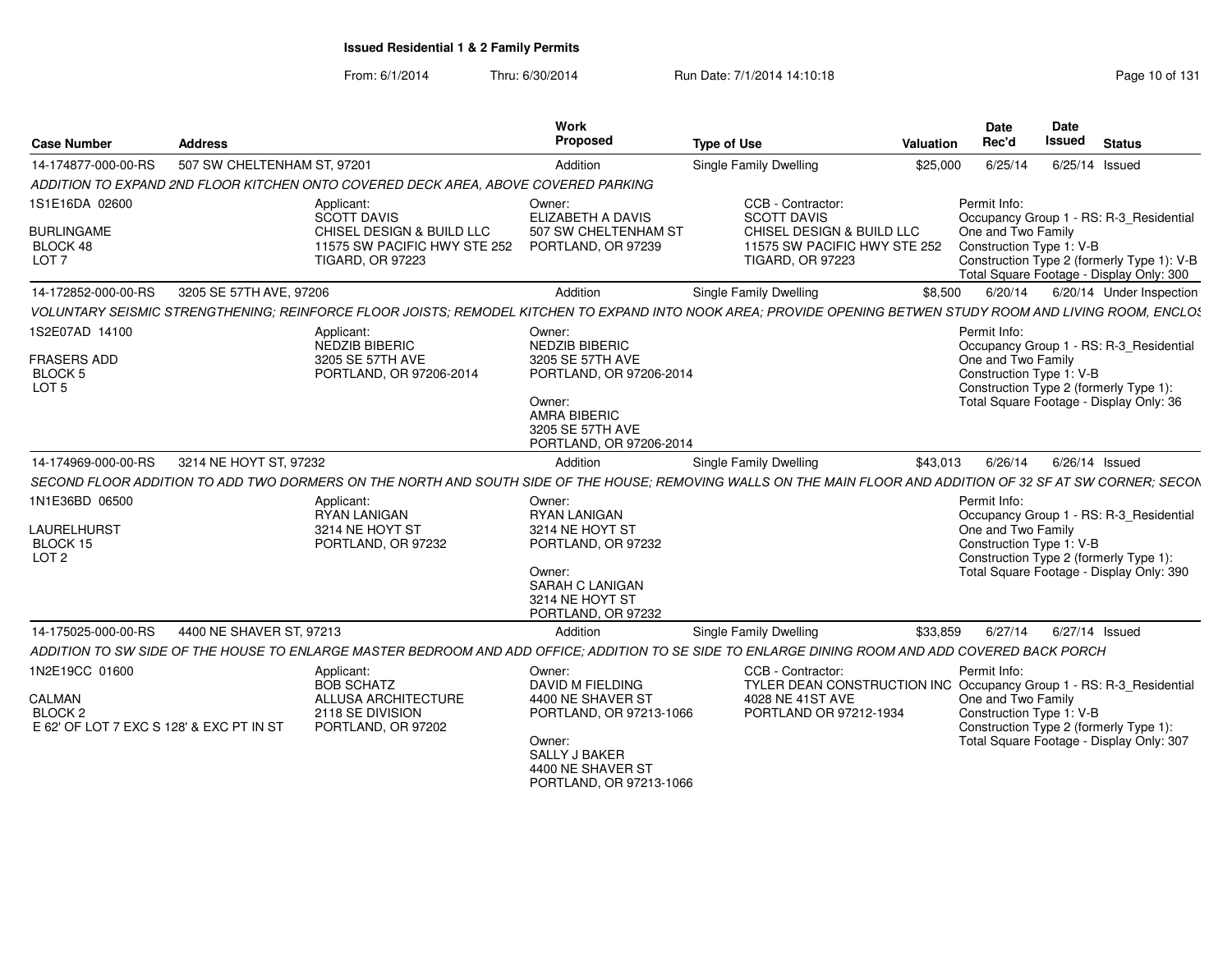| <b>Case Number</b>                                                                     | <b>Address</b>                   |                                                                                                                                                                | Work<br>Proposed                                                                                                                                        | <b>Type of Use</b>                                                                                                                                                                                                                              | <b>Valuation</b> | Date<br>Rec'd                                                                                                                                       | <b>Date</b><br>Issued | <b>Status</b> |                                                                                       |
|----------------------------------------------------------------------------------------|----------------------------------|----------------------------------------------------------------------------------------------------------------------------------------------------------------|---------------------------------------------------------------------------------------------------------------------------------------------------------|-------------------------------------------------------------------------------------------------------------------------------------------------------------------------------------------------------------------------------------------------|------------------|-----------------------------------------------------------------------------------------------------------------------------------------------------|-----------------------|---------------|---------------------------------------------------------------------------------------|
| 14-174776-000-00-RS                                                                    | 8025 N HUDSON ST, 97203          |                                                                                                                                                                | Addition                                                                                                                                                | <b>Single Family Dwelling</b>                                                                                                                                                                                                                   | \$45,216         | 6/25/14                                                                                                                                             | 6/25/14 Issued        |               |                                                                                       |
|                                                                                        |                                  | FIRE DAMAGE REPAIR AND ADDITION AT REAR; REPAIR FLOOR AND ROOF STRUCTURE; ADD BATHROOM AND BEDROOM; NEW OFF STREET PARKING (EXISTING APPROACH); ELECTRICAL, ME |                                                                                                                                                         |                                                                                                                                                                                                                                                 |                  |                                                                                                                                                     |                       |               |                                                                                       |
| 1N1W01DD 16100<br>POINT VIEW<br>BLOCK 11<br>ELY 40' OF LOT 15-18<br>W 10' OF LOT 19-22 |                                  | Applicant:<br><b>SCOTT BENTHIN</b><br>BENTHIN DESIGN GROUP LLC<br>PO BOX 42<br>BEAVERCREEK, OR 97004                                                           | Owner:<br>L W ROSE<br>8025 N HUDSON ST<br>PORTLAND, OR 97203-3118<br>Owner:<br><b>JUNE L ROSE</b><br>8025 N HUDSON ST<br>PORTLAND, OR 97203-3118        | CCB - Contractor:<br>THOM STANTON<br>CORNERSTONE CONSTRUCTION<br><b>GROUP</b><br>5331 SW MACADAM AVE #377<br>PORTLAND, OR 97239                                                                                                                 |                  | Permit Info:<br>One and Two Family<br>Construction Type 1: V-B<br>Total Square Footage - Display Only: 902                                          |                       |               | Occupancy Group 1 - RS: R-3 Residential<br>Construction Type 2 (formerly Type 1): V-B |
| 14-174185-000-00-RS                                                                    | 3554 NE 25TH AVE - Unit A, 97212 |                                                                                                                                                                | Addition                                                                                                                                                | Single Family Dwelling                                                                                                                                                                                                                          | \$1,213          | 6/24/14                                                                                                                                             | 6/24/14 Issued        |               |                                                                                       |
|                                                                                        |                                  | CREATE ADDITIONAL SPACE BY BUMPING OUT OUTTER WALL IN BATHROOM, ON SOUTH SIDE OF THE HOME                                                                      |                                                                                                                                                         |                                                                                                                                                                                                                                                 |                  |                                                                                                                                                     |                       |               |                                                                                       |
| 1N1E24CC 13000<br><b>ALAMEDA PARK</b><br>BLOCK <sub>2</sub><br>LOT <sub>14</sub>       |                                  | Applicant:<br>PETER M BAX<br>3554 NE 25TH AVE<br>PORTLAND, OR 97212-1517                                                                                       | Owner:<br><b>CAROLYN R MARKS</b><br>3554 NE 25TH AVE<br>PORTLAND, OR 97212-1517<br>Owner:<br>PETER M BAX<br>3554 NE 25TH AVE<br>PORTLAND, OR 97212-1517 |                                                                                                                                                                                                                                                 |                  | Permit Info:<br>One and Two Family<br>Construction Type 1: V-B<br>Construction Type 2 (formerly Type 1):<br>Total Square Footage - Display Only: 11 |                       |               | Occupancy Group 1 - RS: R-3 Residential                                               |
| 13-239097-REV-01-RS                                                                    | 4511 NE 28TH AVE - Unit B. 97211 |                                                                                                                                                                | Addition                                                                                                                                                | Single Family Dwelling                                                                                                                                                                                                                          | \$500            | 6/20/14                                                                                                                                             | 6/20/14 Issued        |               |                                                                                       |
|                                                                                        |                                  | ADDED VALUE REVISION TO ADD CLERESTORY WINDOWS TO THE WEST BEDROOM'S NORTH WALL: CHANGING A WINDOW ON THE SOUTH ELEVATION TO A SLIDING DOOR                    |                                                                                                                                                         |                                                                                                                                                                                                                                                 |                  |                                                                                                                                                     |                       |               |                                                                                       |
| 1N1E24BC 20600                                                                         |                                  | Applicant:<br><b>NICK MIRA</b><br>PROPEL STUDIO ARCHITECTURE 21028 HIGHWAY 99E NE<br>LLC<br>422 NE 79TH AVE<br>PORTLAND, OR 97213                              | Owner:<br><b>BRENDAN ENRIGHT</b><br>AURORA, OR 97002-9213                                                                                               | CCB - Contractor:<br><b>JAY JAYS PLUMBING INC</b><br>19947 E BURNSIDE ST<br>PORTLAND OR 972336121<br><b>MULTNOMAH</b><br>CCB - Contractor:<br>WHALEY ELECTRIC INC<br>PO BOX 1130<br>SILVERTON, OR 97381<br><b>Primary Contractor:</b><br>TO BID |                  | Permit Info:<br>One and Two Family<br>Construction Type 1: V-B<br>Total Square Footage - Display Only: 973                                          |                       |               | Occupancy Group 1 - RS: R-3_Residential<br>Construction Type 2 (formerly Type 1): V-B |
| 14-174726-000-00-RS                                                                    | 2111 SE 28TH PL, 97214           |                                                                                                                                                                | Addition                                                                                                                                                | Single Family Dwelling                                                                                                                                                                                                                          | \$9.027          | 6/26/14                                                                                                                                             | 6/26/14 Issued        |               |                                                                                       |
|                                                                                        |                                  | REBUILD STAIRS FROM BASEMENT TO MAIN FLOOR, NEW WALL AT DINING ROOM, REMOVE WALL BETWEEN DINING AND LIVING ROOM AREA, ADD BEAM ABOVE, RECONFIGURE KITCHEN AND  |                                                                                                                                                         |                                                                                                                                                                                                                                                 |                  |                                                                                                                                                     |                       |               |                                                                                       |
| 1S1E01CC 09400<br>HARRISON HILL<br>BLOCK <sub>2</sub><br>LOT <sub>6</sub>              |                                  | Applicant:<br>MARTY BUCKENMEYER<br><b>BUCKENMEYER ARCHITECTURE</b><br>2517 NE 47TH AVE<br>PORTLAND, OR 97213                                                   | Owner:<br><b>JOE MANSFIELD</b><br>2111 SE 28TH PL<br>PORTLAND, OR 97214<br>Owner:                                                                       | CCB - Contractor:<br>SYNERGIES RENOVATIONS LLC<br>3227 SE 56TH AVE<br>PORTLAND OR 97206                                                                                                                                                         |                  | Permit Info:<br>Occupancy Group 1 - RS: R-3 Remodel<br>Construction Type 1: V-B<br>Total Square Footage - Display Only: 425                         |                       |               | Construction Type 2 (formerly Type 1): V-B                                            |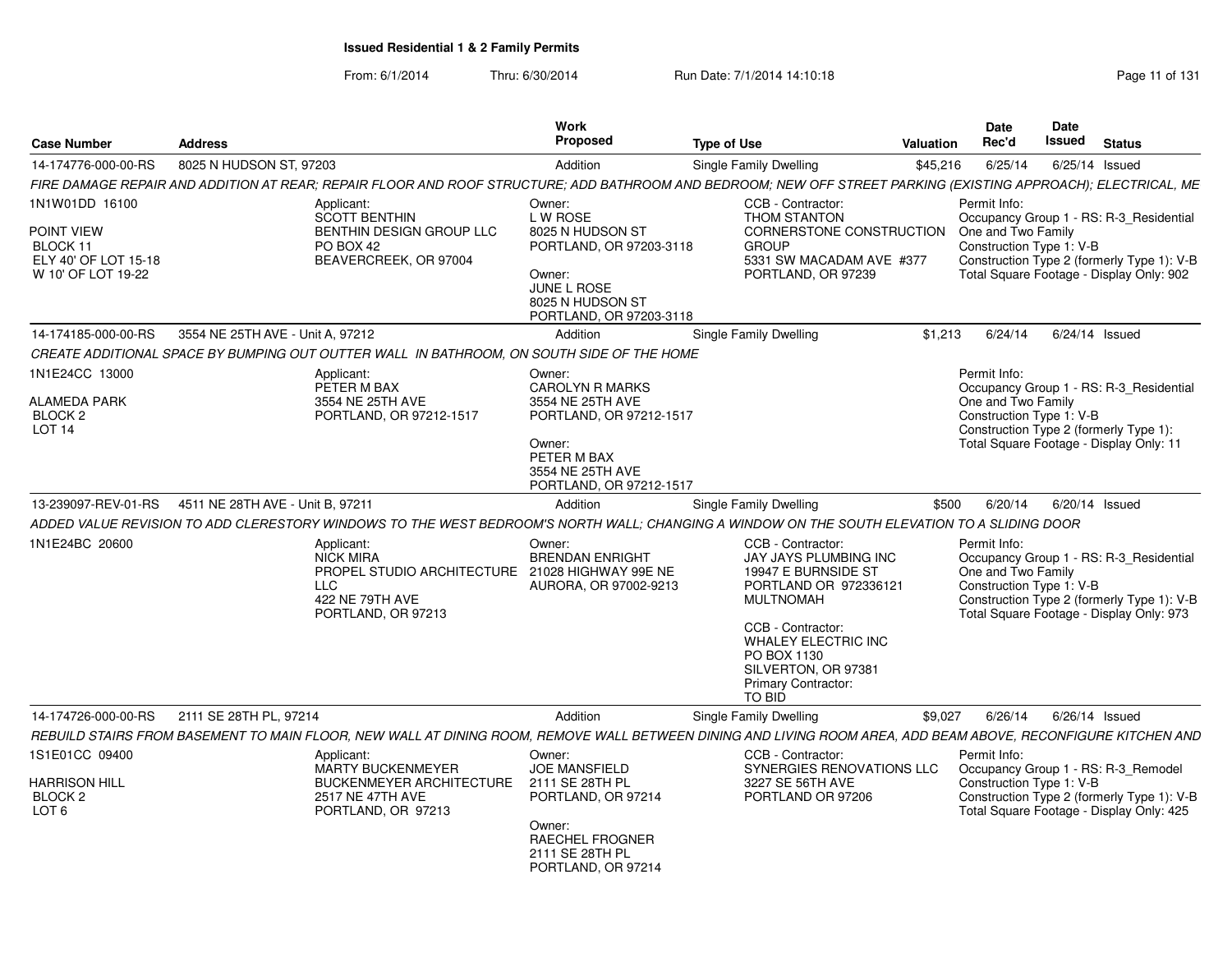|                                                        |                                                                                                                                                               | Work                                               |                                                 | Date            | Date                                                                        |
|--------------------------------------------------------|---------------------------------------------------------------------------------------------------------------------------------------------------------------|----------------------------------------------------|-------------------------------------------------|-----------------|-----------------------------------------------------------------------------|
| Case Number<br><b>Address</b>                          |                                                                                                                                                               | Proposed                                           | <b>Type of Use</b>                              | Valuation Rec'd | <b>Issued</b> Status                                                        |
| 14-174935-000-00-RS  2750 NW MONTE VISTA TER, 97210    |                                                                                                                                                               | Addition                                           | <b>Single Family Dwelling</b>                   |                 | \$3,970  6/25/14  6/25/14  Issued                                           |
|                                                        | WHOLE HOUSE REMODEL, LOWER LEVEL, ELIMINATE POWDER BATHR AND FRAM IN CLOSET, FURR OUTWALL, NEW BATHROOM, NEW WALLS TO CREATE BEDROOM AND OFFICE, NEW CLOSI    |                                                    |                                                 |                 |                                                                             |
| 1N1E32DA 06600                                         | Applicant:                                                                                                                                                    | Owner:                                             | CCB - Contractor:                               | Permit Info:    |                                                                             |
| KINGS HTS & RPLT                                       | CAMERON DUTZ<br>12365 SW MARION                                                                                                                               | <b>CHARLES H CURTIS</b><br>2750 NW MONTE VISTA TER | WILFRED E PICKENS JR<br>BRIDGEPORT CONSTRUCTION |                 | Occupancy Group 1 - RS: R-3 Residential<br>One and Two Family               |
| BLOCK 17                                               | <b>TIGARD, OR 97223</b>                                                                                                                                       | PORTLAND, OR 97210                                 | PO BOX 6543                                     |                 | Construction Type 1: V-B                                                    |
| LOT 7-11 TL 6600                                       |                                                                                                                                                               |                                                    | ALOHA, OR 97007                                 |                 | Construction Type 2 (formerly Type 1):                                      |
|                                                        |                                                                                                                                                               | Owner:<br><b>KIM P CURTIS</b>                      |                                                 |                 | Total Square Footage - Display Only: 36                                     |
|                                                        |                                                                                                                                                               | 2750 NW MONTE VISTA TER                            |                                                 |                 |                                                                             |
|                                                        |                                                                                                                                                               | PORTLAND, OR 97210                                 |                                                 |                 |                                                                             |
| 14-175349-000-00-RS   6021 SW 48TH AVE - Unit B, 97221 |                                                                                                                                                               | Addition                                           | Single Family Dwelling                          |                 | \$110,000  6/26/14  6/26/14  Issued                                         |
|                                                        | ADDITION OF NEW ACCESSORY DWELLING UNIT AT NORTH SIDE OF HOUSE, ATTACHED TO MAIN RESIDENCE BY 4 FT BREEZEWAY; MAIN HOUSE REMODEL WORK INCLUDES REFRAMING FLO( |                                                    |                                                 |                 |                                                                             |
| 1S1E18DA 07900                                         | Applicant:                                                                                                                                                    | Owner:                                             | <b>CCB - Contractor:</b>                        | Permit Info:    |                                                                             |
|                                                        | <b>JOE ROBERTSON</b><br>SHELTER SOLUTIONS LLC                                                                                                                 | STEVEN RILEY<br>6021 SW 48TH AVE                   | RIGID PLUMBING INC<br>PO BOX 345                |                 | Occupancy Group 1 - RS: R-3_Residential<br>One and Two Family               |
|                                                        | 1973 SE DUNCAN DR                                                                                                                                             | PORTLAND, OR 97221-2833                            | FOREST GROVE, OR 971160345                      |                 | Construction Type 1: V-B                                                    |
|                                                        | HILLSBORO, OR 97123                                                                                                                                           |                                                    | CCB - Contractor:                               |                 | Construction Type 2 (formerly Type 1): V-B                                  |
|                                                        |                                                                                                                                                               | Owner:<br><b>CLAUDIA DOERR</b>                     | TAKE CHARGE ELECTRIC INC                        |                 | Total Square Footage - Display Only: 802<br>Number of New Dwelling Units: 1 |
|                                                        |                                                                                                                                                               | 6021 SW 48TH AVE                                   | 7270 NW HELVETIA RD                             |                 |                                                                             |
|                                                        |                                                                                                                                                               | PORTLAND, OR 97221-2833                            | HILLSBORO, OR 971248538                         |                 |                                                                             |
|                                                        |                                                                                                                                                               |                                                    | CCB - Contractor:                               |                 |                                                                             |
|                                                        |                                                                                                                                                               |                                                    | JOE ROBERTSON                                   |                 |                                                                             |
|                                                        |                                                                                                                                                               |                                                    | SHELTER SOLUTIONS LI<br>1973 SE DUNCAN DR       |                 |                                                                             |
|                                                        |                                                                                                                                                               |                                                    | HILL SBORO, OR 97123                            |                 |                                                                             |
|                                                        |                                                                                                                                                               | Addition                                           | <b>Single Family Dwelling</b>                   |                 | \$34,410  6/27/14  6/27/14  Issued                                          |
|                                                        | ADDITION TO WEST SIDE OF HOUSE TO INCLUDE NEW BEDROOM WITH WALK IN CLOSET, RECONFIGURE HALLWAY LEADING TO ADDITION                                            |                                                    |                                                 |                 |                                                                             |
| 1S2E02BA 03100                                         | Applicant:                                                                                                                                                    | Owner:                                             |                                                 | Permit Info:    |                                                                             |
|                                                        | AHMAD I ZERIEK                                                                                                                                                | AHMAD I ZERIEK                                     |                                                 |                 | Occupancy Group 1 - RS: R-3 Residential                                     |
| <b>WOODCREST</b><br>BLOCK 5                            | 13156 SE ALDER ST<br>PORTLAND, OR 97233                                                                                                                       | 13156 SE ALDER ST<br>PORTLAND, OR 97233            |                                                 |                 | One and Two Family<br>Construction Type 1: V-B                              |
| LOT <sub>1</sub>                                       |                                                                                                                                                               |                                                    |                                                 |                 | Construction Type 2 (formerly Type 1):                                      |
|                                                        |                                                                                                                                                               | Owner:<br><b>JEANNE ZERIEK</b>                     |                                                 |                 | Total Square Footage - Display Only: 312                                    |
|                                                        |                                                                                                                                                               | 13156 SE ALDER ST                                  |                                                 |                 |                                                                             |
|                                                        |                                                                                                                                                               | PORTLAND, OR 97233                                 |                                                 |                 |                                                                             |
| 14-154899-DFS-01-RS  1122 NE 42ND AVE, 97213           |                                                                                                                                                               | Addition                                           | Single Family Dwelling                          |                 | \$2,000 6/27/14 6/27/14 Issued                                              |
| DFS FOR TRUSSES / ROOF SLOPE REDUCED TO 9:12           |                                                                                                                                                               |                                                    |                                                 |                 |                                                                             |
| 1N2E31BB 05800                                         | Applicant:                                                                                                                                                    | Owner:                                             | CCB - Contractor:                               | Permit Info:    |                                                                             |
| LAURELHURST                                            | <b>GEOFF WRIGHT</b><br>UTF CONSULTING                                                                                                                         | LIBERTY NW HOMES LLC<br>16542 SE ORCHARD VIEW LN   | ALICIA LIBERTY<br><b>LIBERTY NW HOMES</b>       |                 | Occupancy Group 1 - RS: R-3_Remodel<br>Construction Type 1: V-B             |
| BLOCK 49                                               | 17740 SW FLORENCE ST                                                                                                                                          | DAMASCUS, OR 97089-5810                            | 16542 SE ORCHARD VIEW LN                        |                 | Construction Type 2 (formerly Type 1): V-B                                  |
| LOT 2&3 TL 5800                                        | BEAVERTON, OR 97007                                                                                                                                           |                                                    | DAMASCUS, OR 97089                              |                 | Total Square Footage - Display Only: 3560                                   |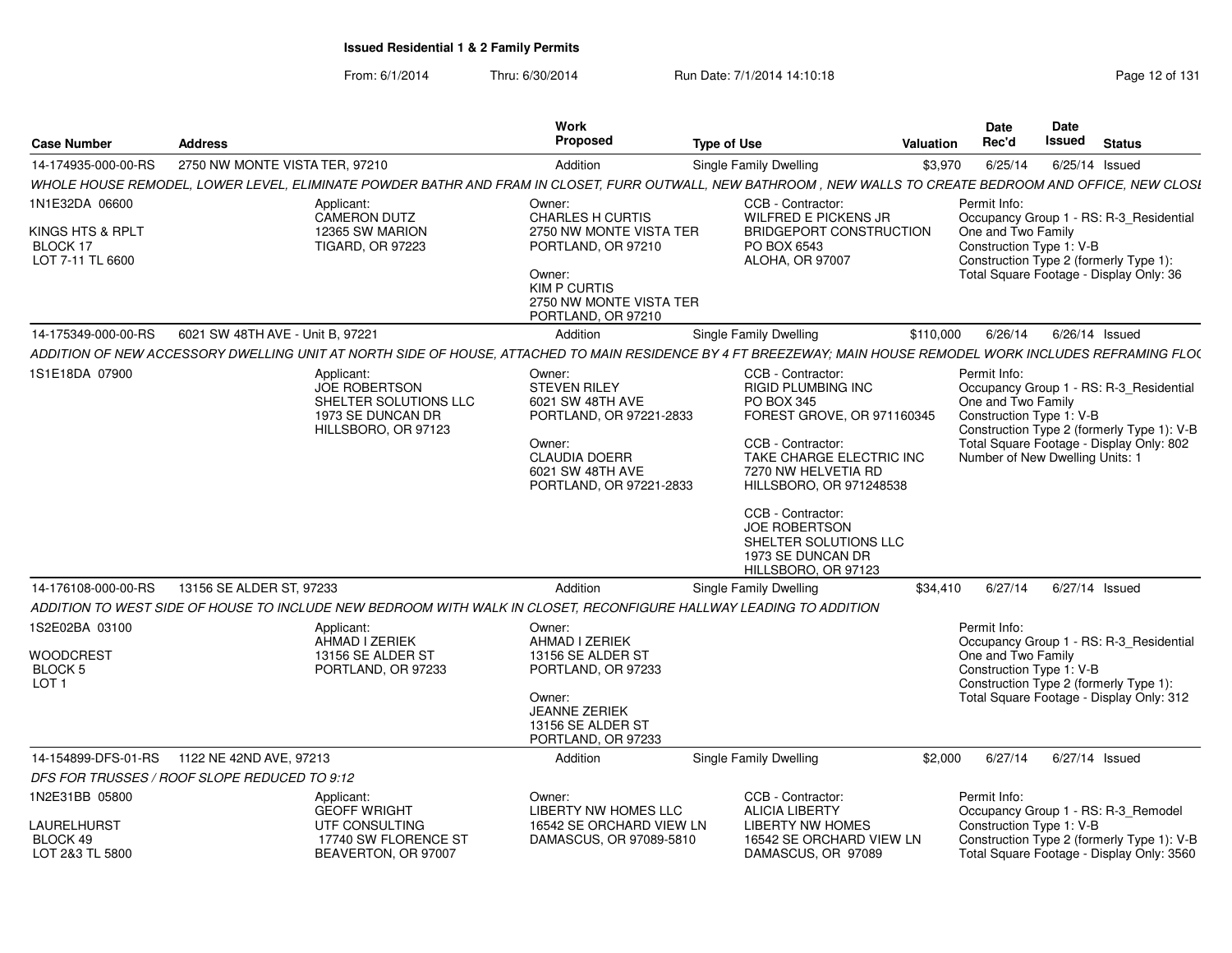| <b>Case Number</b>                                                      | <b>Address</b>                   |                                                                                                                                                                    | Work<br>Proposed                                                                | <b>Type of Use</b> |                                                                                                 | <b>Valuation</b> | <b>Date</b><br>Rec'd               | Date<br>Issued<br><b>Status</b>                                                                                |
|-------------------------------------------------------------------------|----------------------------------|--------------------------------------------------------------------------------------------------------------------------------------------------------------------|---------------------------------------------------------------------------------|--------------------|-------------------------------------------------------------------------------------------------|------------------|------------------------------------|----------------------------------------------------------------------------------------------------------------|
| 11-143823-REV-01-RS                                                     | 3136 SW 11TH AVE - Unit A. 97201 |                                                                                                                                                                    | Addition                                                                        |                    | Single Family Dwelling                                                                          |                  | 1/10/14<br>\$.                     | 6/16/14 Issued                                                                                                 |
| REVISION TO ADD ENTRY BRIDGE/STAIRS: SEE COMMENTS                       |                                  |                                                                                                                                                                    |                                                                                 |                    |                                                                                                 |                  |                                    |                                                                                                                |
| 1S1E09AC 02500                                                          |                                  | Applicant:<br><b>JONATHAN Y BEAN</b>                                                                                                                               | Owner:<br>ARLIE S ADKINS                                                        |                    |                                                                                                 |                  | Permit Info:                       | Occupancy Group 1 - RS: R-3_Residential                                                                        |
| PORTLAND CITY HMSTD<br>BLOCK 92<br>LOT 5 TL 2500                        |                                  | 3136 SW 11TH AVE<br>PORTLAND, OR 97239-3023                                                                                                                        | 3136 SW 11TH AVE<br>PORTLAND, OR 97239-3023                                     |                    |                                                                                                 |                  | One and Two Family                 | Construction Type 1: V-B<br>Construction Type 2 (formerly Type 1):                                             |
|                                                                         |                                  |                                                                                                                                                                    | Owner:<br><b>JONATHAN Y BEAN</b><br>3136 SW 11TH AVE<br>PORTLAND, OR 97239-3023 |                    |                                                                                                 |                  |                                    | Total Square Footage - Display Only: 420                                                                       |
| 13-180860-000-00-RS                                                     | 15336 SE DIVISION ST, 97236      |                                                                                                                                                                    | Addition                                                                        |                    | <b>Single Family Dwelling</b>                                                                   | \$193,349        | 12/17/13                           | 6/12/14 Under Inspection                                                                                       |
|                                                                         |                                  | WHOLE HOUSE REMODEL / ADDITION TO SFR. 1-STORY HOME WITH ADDITION TO SIDE AND NEW SECOND STORY. FINAL PLAN INCLUDES (2) BATHROOMS, (5) BEDROOMS, KITCHEN AND LIVII |                                                                                 |                    |                                                                                                 |                  |                                    |                                                                                                                |
| 1S2E12AB 03900                                                          |                                  | Applicant:<br><b>HAN NGO</b>                                                                                                                                       | Owner:<br><b>VU TRAN</b>                                                        |                    | CCB - Contractor:<br>CNT CONSTRUCTION LLC                                                       |                  | Permit Info:                       | Occupancy Group 1 - RS: R-3 Residential                                                                        |
| SECTION 12 1S 2E<br>TL 3900 0.21 ACRES                                  |                                  | 16205 SE BROOKLYN ST<br>PORTLAND, OR 97236-1918                                                                                                                    | 16205 SE BROOKLYN ST<br>PORTLAND, OR 97236-1918                                 |                    | 4630 SE 52ND AVE<br>PORTLAND OR 97206                                                           |                  | One and Two Family                 | Construction Type 1: V-B<br>Construction Type 2 (formerly Type 1): V-B                                         |
|                                                                         |                                  |                                                                                                                                                                    | Owner:<br><b>HAN NGO</b><br>16205 SE BROOKLYN ST<br>PORTLAND, OR 97236-1918     |                    | CCB - Contractor:<br><b>LEGACY CONCRETE INC</b><br>220 NW FOREST ST<br>HILLSBORO OR 97124-2953  |                  |                                    | Total Square Footage - Display Only: 2141                                                                      |
| 13-195963-000-00-RS                                                     | 4405 NE 23RD AVE, 97211          |                                                                                                                                                                    | Addition                                                                        |                    | Single Family Dwelling                                                                          | \$148,800        | 8/21/13                            | $6/5/14$ Issued                                                                                                |
|                                                                         |                                  | 2 STORY ADDITION FOR ATTACHED GARAGE WITH A NEW ELEVATOR THROUGH BOTH LEVELS AND LEGALIZE EXISTING BEDROOM AND ADD MASTER BEDROOM WITH SUNROOM, UTILITY ROC        |                                                                                 |                    |                                                                                                 |                  |                                    |                                                                                                                |
| 1N1E23DA 01700<br><b>VERNON</b><br>BLOCK 70                             |                                  | Applicant:<br><b>GREGG CREIGHTON</b><br><b>CREIGHTON ARCHITECTURE</b><br>252 A AVENUE, SUITE 300                                                                   | Owner:<br><b>WENDEL P DAVIDSON</b><br>4405 NE 23RD AVE<br>PORTLAND, OR 97211    |                    | CCB - Contractor:<br>TL KALHAR CONSTRUCTION INC<br>39605 NW MALLER LN<br><b>BANKS, OR 97106</b> |                  | Permit Info:<br>One and Two Family | Occupancy Group 1 - RS: R-3 Residential<br>Construction Type 1: V-B                                            |
| LOT <sub>12</sub>                                                       |                                  | LAKE OSWEGO, OR 97034                                                                                                                                              | Owner:<br><b>DIANE L DAVIDSON</b><br>4405 NE 23RD AVE<br>PORTLAND, OR 97211     |                    |                                                                                                 |                  |                                    | Construction Type 2 (formerly Type 1): V-B<br>Total Square Footage - Display Only: 1870                        |
| 14-107934-000-00-RS                                                     | 1805 SE 33RD AVE, 97214          |                                                                                                                                                                    | Addition                                                                        |                    | <b>Single Family Dwelling</b>                                                                   | \$40,155         | 6/17/14                            | 6/17/14 Under Inspection                                                                                       |
|                                                                         |                                  | DORMER ADDITION TO CREATE NEW BEDROOM AND BATHROOM IN ATTIC, NEW STAIRS FROM 2ND FLOOR TO ATTIC, NEW FOOTING AND POST IN BASEMENT FOR SUPPORT (4 BATHROOMS T(      |                                                                                 |                    |                                                                                                 |                  |                                    |                                                                                                                |
| 1S1E01CA 18300                                                          |                                  | Applicant:<br><b>KEVIN J KANE</b>                                                                                                                                  | Owner:<br><b>KEVIN J KANE</b>                                                   |                    |                                                                                                 |                  | Permit Info:                       | Occupancy Group 1 - RS: R-3_Residential                                                                        |
| SOUTH SUNNYSIDE<br><b>BLOCK 5</b><br>LOT <sub>5</sub><br>N 1/2 OF LOT 6 |                                  | 3838 SE FRANKLIN ST<br>PORTLAND, OR 97202-1737                                                                                                                     | 3838 SE FRANKLIN ST<br>PORTLAND, OR 97202-1737                                  |                    |                                                                                                 |                  | One and Two Family                 | Construction Type 1: V-B<br>Construction Type 2 (formerly Type 1):<br>Total Square Footage - Display Only: 375 |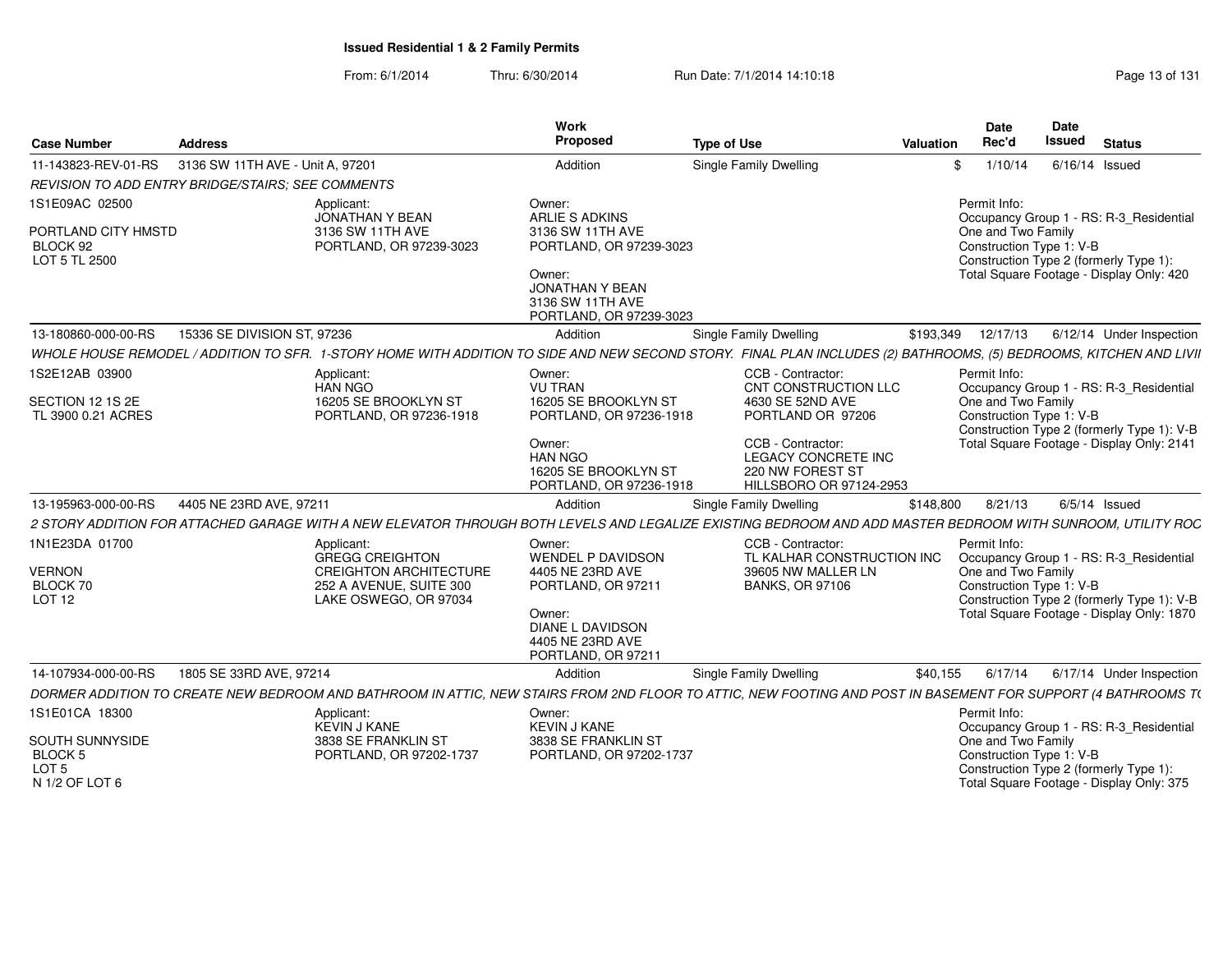From: 6/1/2014Thru: 6/30/2014 **Run Date: 7/1/2014 14:10:18** Page 14 of 131

| <b>Case Number</b>                                 | <b>Address</b>              |                                                                                                                                                                      | <b>Work</b><br>Proposed                         | <b>Type of Use</b>                                 | Date<br>Valuation<br>Rec'd | <b>Date</b><br>Issued<br>Status                                                         |
|----------------------------------------------------|-----------------------------|----------------------------------------------------------------------------------------------------------------------------------------------------------------------|-------------------------------------------------|----------------------------------------------------|----------------------------|-----------------------------------------------------------------------------------------|
| 14-115935-000-00-RS                                | 10328 NW ENGLEMAN ST, 97229 |                                                                                                                                                                      | Addition                                        | Single Family Dwelling                             | \$171,328 2/13/14          | 6/5/14 Under Inspection                                                                 |
|                                                    |                             | LEGALIZE CONVERSION OF CRAWLSPACE TO HABITABLE SPACE; BATHROOM, OFFICE, AND REC ROOM                                                                                 |                                                 |                                                    |                            |                                                                                         |
| 1N1W26CC 07400                                     |                             | Applicant:                                                                                                                                                           | Owner:                                          | CCB - Contractor:                                  | Permit Info:               |                                                                                         |
| <b>MILL WOODS</b>                                  |                             | KARL BROWN<br>15278 SE VIEW MEADOWS LN                                                                                                                               | <b>EWCPTS FUND LLC</b><br>5260 CARILLON PT      | ALPHA PLUMBING CO<br>21713 S BEAVERCREEK RD        | One and Two Family         | Occupancy Group 1 - RS: R-3_Residential                                                 |
| LOT <sub>33</sub>                                  |                             | PORTLAND, OR 97267                                                                                                                                                   | KIRKLAND, WA 98033-7378                         | OREGON CITY OR 97045                               |                            | Construction Type 1: V-B                                                                |
|                                                    |                             |                                                                                                                                                                      |                                                 | CCB - Contractor:                                  |                            | Construction Type 2 (formerly Type 1):<br>Total Square Footage - Display Only: 1600     |
|                                                    |                             |                                                                                                                                                                      |                                                 | <b>WILLIAM DOSTAL</b>                              |                            | Number of New Dwelling Units: 1                                                         |
|                                                    |                             |                                                                                                                                                                      |                                                 | WILLIAM DOSTAL CONSTRUCTION<br>3710 SW HAMILTON ST |                            |                                                                                         |
|                                                    |                             |                                                                                                                                                                      |                                                 | PORTLAND, OR 97221                                 |                            |                                                                                         |
|                                                    |                             |                                                                                                                                                                      |                                                 |                                                    |                            |                                                                                         |
|                                                    |                             |                                                                                                                                                                      |                                                 | CCB - Contractor:<br>SUREFIRE CONSTRUCTION INC     |                            |                                                                                         |
|                                                    |                             |                                                                                                                                                                      |                                                 | 1016 TOPEKA LN<br>VANCOUVER, WA 98664              |                            |                                                                                         |
| 14-123062-000-00-RS    11375 SW CAPITOL HWY, 97219 |                             |                                                                                                                                                                      | Addition                                        | Single Family Dwelling                             |                            | \$351,544   3/4/14   6/20/14   Under Inspection                                         |
|                                                    |                             | 3,283 SQ FT SINGLE STORY ADDITION TO CONVERT EXISTING SINGLE FAMILY RESIDENCE INTO (5) BED ADULT CARE HOME; MECHANICAL, ELECTRICAL AND PLUMBING PERMITS TO BE OBTAIN |                                                 |                                                    |                            |                                                                                         |
| 1S1E31BD 02300                                     |                             | Applicant:                                                                                                                                                           | Owner:                                          |                                                    | Permit Info:               |                                                                                         |
|                                                    |                             | EDWARD RADULESCU                                                                                                                                                     | <b>PAUL MATIS</b>                               |                                                    |                            | Occupancy Group 1 - RS: R-3_Residential                                                 |
| SECTION 31 1S 1E<br>TL 2300 0.41 ACRES             |                             | EPR DESIGN<br>825 NE 20TH AVE STE 202                                                                                                                                | 11375 SW CAPITOL HWY<br>PORTLAND, OR 97219-7244 |                                                    | One and Two Family         | Construction Type 1: V-B                                                                |
|                                                    |                             | PORTLAND OR 97232                                                                                                                                                    |                                                 |                                                    |                            | Construction Type 2 (formerly Type 1):                                                  |
|                                                    |                             |                                                                                                                                                                      | Owner:<br><b>LIGIA S BAHNEAN</b>                |                                                    |                            | Total Square Footage - Display Only: 3283                                               |
|                                                    |                             |                                                                                                                                                                      | 11375 SW CAPITOL HWY                            |                                                    |                            |                                                                                         |
|                                                    |                             |                                                                                                                                                                      | PORTLAND, OR 97219-7244                         |                                                    |                            |                                                                                         |
| 14-131267-000-00-RS 5546 SE TAYLOR ST, 97215       |                             | REMODEL EXISTING KITCHEN AREA, NEW 120 SF ADDITION AT REAR OF HOUSE FOR NEW SUNROOM/DINING AREA, REBUILD DECK, Trade permits to be pulled separately                 | Addition                                        | <b>Single Family Dwelling</b>                      |                            | \$50,000 6/27/14 6/27/14 Issued                                                         |
| 1S2E06AC 13300                                     |                             |                                                                                                                                                                      |                                                 | CCB - Contractor:                                  | Permit Info:               |                                                                                         |
|                                                    |                             | Applicant:<br>ROBERT TONGUE                                                                                                                                          | Owner:<br>DAVID M MORRISON                      | <b>ROBERT TONGUE</b>                               |                            | Occupancy Group 1 - RS: R-3_Residential                                                 |
| SECTION 06 1S 2E                                   |                             | HOMEMAKERS OF OREGON LLC<br>5439 SE WOODSTOCK BLVD                                                                                                                   | 5546 SE TAYLOR ST                               | HOMEMAKERS OF OREGON LLC One and Two Family        |                            |                                                                                         |
| TL 13300 0.28 ACRES                                |                             | PORTLAND, OR 97206                                                                                                                                                   | PORTLAND, OR 97215-2713                         | 5439 SE WOODSTOCK BLVD<br>PORTLAND, OR 97206       |                            | Construction Type 1: V-B<br>Construction Type 2 (formerly Type 1): V-B                  |
|                                                    |                             |                                                                                                                                                                      |                                                 |                                                    |                            | Total Square Footage - Display Only: 170                                                |
| 14-129769-000-00-RS 2220 SE 174TH AVE, 97233       |                             |                                                                                                                                                                      | Addition                                        | <b>Single Family Dwelling</b>                      | \$400,000                  | 3/21/14 6/20/14 Under Inspection                                                        |
|                                                    |                             | ADDITION TO SINGLE FAMILY RESIDENCE INCLUDE LIVING ROOM, KITCHEN, DEN ROOM, OWNERS SUITE ROOM, 2 BATHROOMS; RECONFIGURE LOWER LEVEL WALLS TO INCLUDE REC ROOM,       |                                                 |                                                    |                            |                                                                                         |
| 1S3E06DC 06300                                     |                             | Applicant:<br>EDWARD RADULESCU                                                                                                                                       | Owner:<br><b>RIVERA PROPERTIES LLC</b>          | CCB - Contractor:<br>EMPIRE BUILDING CO. LLC       | Permit Info:               | Occupancy Group 1 - RS: R-3_Residential                                                 |
|                                                    |                             | EPR DESIGN, LLC                                                                                                                                                      | 3701 SE 174TH AVE                               | P.O. BOX 16417                                     |                            | One and Two Family                                                                      |
|                                                    |                             | 825 NE 20TH AVE STE 202                                                                                                                                              | PORTLAND, OR 97236-1253                         | PORTLAND, OR 97292                                 |                            | Construction Type 1: V-B                                                                |
|                                                    |                             | PORTLAND, OR 97232                                                                                                                                                   |                                                 |                                                    |                            | Construction Type 2 (formerly Type 1): V-B<br>Total Square Footage - Display Only: 6496 |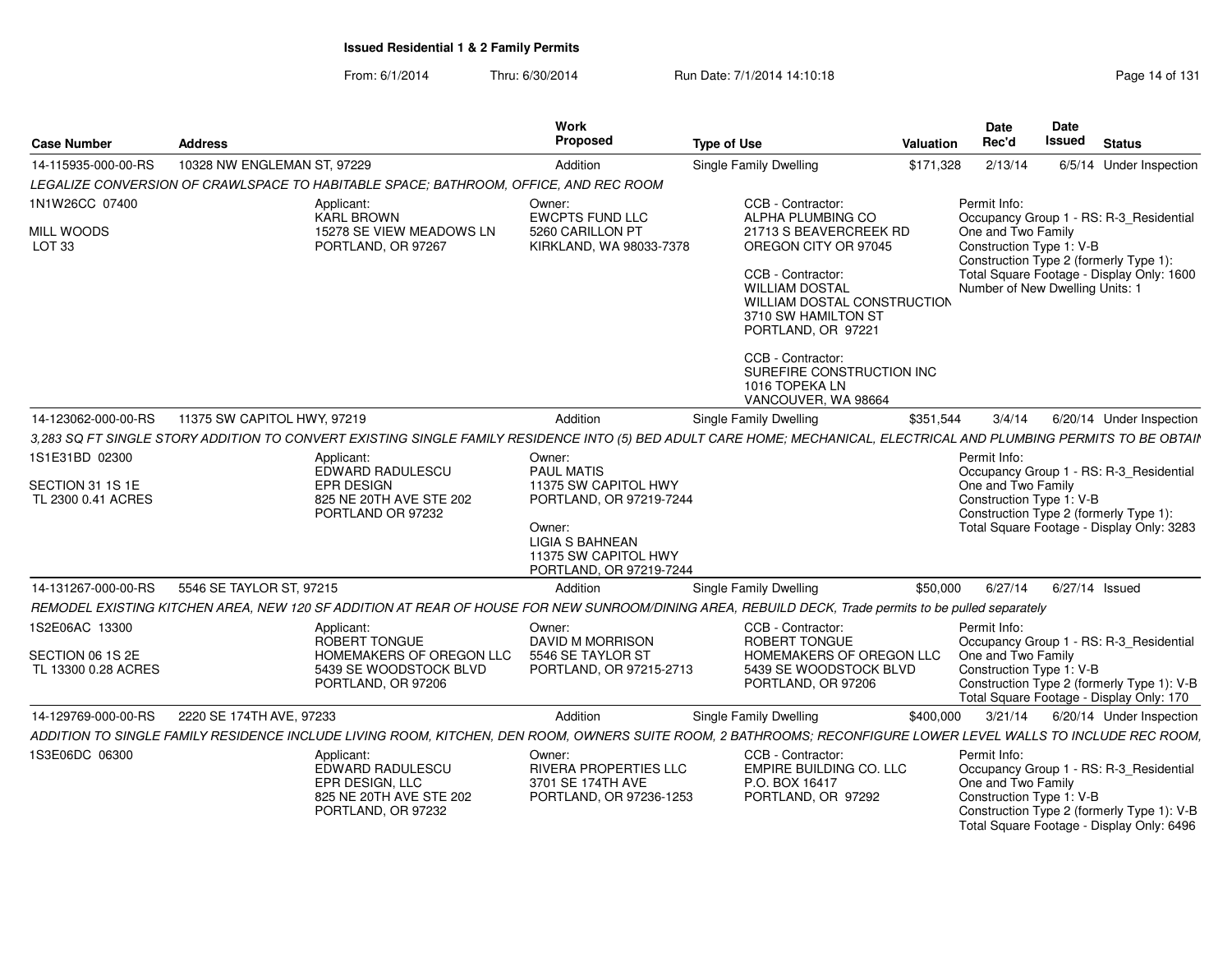|                                                                                            |                            |                                                                                                                                                                | Work                                                                                                                                                              |                                                                                                                                                                                        |           | <b>Date</b>                                                                                                                | Date   |                |                                                                                                                                    |
|--------------------------------------------------------------------------------------------|----------------------------|----------------------------------------------------------------------------------------------------------------------------------------------------------------|-------------------------------------------------------------------------------------------------------------------------------------------------------------------|----------------------------------------------------------------------------------------------------------------------------------------------------------------------------------------|-----------|----------------------------------------------------------------------------------------------------------------------------|--------|----------------|------------------------------------------------------------------------------------------------------------------------------------|
| <b>Case Number</b>                                                                         | <b>Address</b>             |                                                                                                                                                                | Proposed                                                                                                                                                          | <b>Type of Use</b>                                                                                                                                                                     | Valuation | Rec'd                                                                                                                      | Issued | <b>Status</b>  |                                                                                                                                    |
| 14-129006-000-00-RS                                                                        | 5935 NE 45TH AVE, 97218    |                                                                                                                                                                | Addition                                                                                                                                                          | <b>Single Family Dwelling</b>                                                                                                                                                          | \$123,263 | 3/20/14                                                                                                                    |        |                | 6/17/14 Under Inspection                                                                                                           |
|                                                                                            |                            | ADDITION OF 391 SF TO MAIN FLOOR AND 429 SF 2ND FLOOR ADDITION FOR NEW MASTER BEDROOM SUITE, COMPLETELY REMODEL AND RECONFIGURE MAIN FLOOR, NEW BATHROOM (3 BA |                                                                                                                                                                   |                                                                                                                                                                                        |           |                                                                                                                            |        |                |                                                                                                                                    |
| 1N2E18CC 02300<br><b>STOKES TR</b><br>LOT 46 TL 2300                                       |                            | Applicant:<br>PATRICK O'NEILL<br>5935 NE 45TH AVE<br>PORTLAND, OR 97218-1425                                                                                   | Owner:<br><b>PATRICK O'NEILL</b><br>5935 NE 45TH AVE<br>PORTLAND, OR 97218-1425<br>Owner:<br><b>LISSET O'NEILL</b><br>5935 NE 45TH AVE<br>PORTLAND, OR 97218-1425 |                                                                                                                                                                                        |           | Permit Info:<br>One and Two Family<br>Construction Type 1: V-B                                                             |        |                | Occupancy Group 1 - RS: R-3 Residential<br>Construction Type 2 (formerly Type 1): V-B<br>Total Square Footage - Display Only: 1832 |
| 07-123954-REV-01-RS                                                                        | 9207 SW 42ND AVE, 97219    |                                                                                                                                                                | Addition                                                                                                                                                          | Single Family Dwelling                                                                                                                                                                 |           | \$4/14/14                                                                                                                  |        | 6/16/14 Issued |                                                                                                                                    |
| <b>REVISION - ADDED SINK TO FAMILY ROOM IN BASEMENT</b>                                    |                            |                                                                                                                                                                |                                                                                                                                                                   |                                                                                                                                                                                        |           |                                                                                                                            |        |                |                                                                                                                                    |
| 1S1E29BB 11200<br>WESTWOOD<br>BLOCK 6<br>LOT <sub>9</sub>                                  |                            | Applicant:<br>ELIZABETH E HAWKINS<br>9207 SW 42ND AVE<br>PORTLAND, OR 97219                                                                                    | Owner:<br>ELIZABETH E HAWKINS<br>9207 SW 42ND AVE<br>PORTLAND, OR 97219                                                                                           |                                                                                                                                                                                        |           | Permit Info:<br>Occupancy Group 1 - RS: R-3_Dwelling<br>Construction Type 1: V-B<br>Construction Type 2 (formerly Type 1): |        |                | Total Square Footage - Display Only: 650                                                                                           |
| 14-146308-000-00-RS                                                                        | 2920 NE US GRANT PL. 97212 |                                                                                                                                                                | Addition                                                                                                                                                          | Single Family Dwelling                                                                                                                                                                 | \$24.226  | 4/22/14 6/23/14 Issued                                                                                                     |        |                |                                                                                                                                    |
|                                                                                            |                            | CANTILEVER ADDITION TO 2ND FLOOR TO ADD NEW BATHROOM TO MASTER SUITE AND ROOF DECK - COMPLEX                                                                   |                                                                                                                                                                   |                                                                                                                                                                                        |           |                                                                                                                            |        |                |                                                                                                                                    |
| 1N1E25CA 21800<br><b>MENDON PK</b><br><b>BLOCK1</b><br>LOT <sub>2</sub><br>E 22' OF LOT 3  |                            | Applicant:<br><b>STEVE BARELA</b><br>3969 DAKOTA<br><b>SALEM, OR 97302</b>                                                                                     | Owner:<br>LEE W KUHL<br>2920 NE US GRANT PL<br>PORTLAND, OR 97212-5070<br>Owner:<br>PERI A KUHL<br>2920 NE US GRANT PL<br>PORTLAND, OR 97212-5070                 | CCB - Contractor:<br>SJB CONSTRUCTION LLC<br>3969 DAKOTA RD SE<br><b>SALEM, OR 97302</b>                                                                                               |           | Permit Info:<br>One and Two Family<br>Construction Type 1: V-B                                                             |        |                | Occupancy Group 1 - RS: R-3_Residential<br>Construction Type 2 (formerly Type 1): V-B<br>Total Square Footage - Display Only: 338  |
| 14-146086-000-00-RS                                                                        | 6930 N OLIN AVE, 97203     |                                                                                                                                                                | Addition                                                                                                                                                          | Single Family Dwelling                                                                                                                                                                 | \$93.004  | 4/23/14                                                                                                                    |        |                | 6/16/14 Under Inspection                                                                                                           |
|                                                                                            |                            | DORMER ADDITION AT THE BACK OF THE HOUSE TO CREATE NEW MASTER BEDROOM, BATHROOM, AND SITTING ROOM; RECONFIGURE WALLS ON THE MAIN FLOOR TO INCLUDE; KITCHEN, L  |                                                                                                                                                                   |                                                                                                                                                                                        |           |                                                                                                                            |        |                |                                                                                                                                    |
| 1N1E17BB 14600<br><b>COLLEGE CREST</b><br>BLOCK 1<br>NELY 44' OF LOT 6<br>SWLY 8' OF LOT 7 |                            | Applicant:<br>MIKE SMITH REMODELING INC<br>13105 SW BURLWOOD<br>BEAVERTON, OR 97005                                                                            | Owner:<br><b>SEAN M SMITH</b><br>6930 N OLIN AVE<br>PORTLAND, OR 97203<br>Owner:<br><b>NATALIE N SMITH</b><br>6930 N OLIN AVE<br>PORTLAND, OR 97203               | CCB - Contractor:<br><b>FOWLER PLUMBING</b><br>18350 NE BALD PEAK RD<br>NEWBERG OR 97132<br>CCB - Contractor:<br>MIKE SMITH REMODELING INC<br>13105 SW BURLWOOD<br>BEAVERTON, OR 97005 |           | Permit Info:<br>One and Two Family<br>Construction Type 1: V-B                                                             |        |                | Occupancy Group 1 - RS: R-3_Residential<br>Construction Type 2 (formerly Type 1): V-B<br>Total Square Footage - Display Only: 2242 |
| 14-146373-000-00-RS                                                                        | 1905 SE 44TH AVE, 97215    |                                                                                                                                                                | Addition                                                                                                                                                          | Single Family Dwelling                                                                                                                                                                 | \$212,011 | 4/24/14                                                                                                                    |        |                | 6/10/14 Under Inspection                                                                                                           |
|                                                                                            |                            | TWO STORY ADDITION AND ADDITION OF BASEMENT TO SOUTH SIDE OF HOUSE: RECONFIGURING EXISTING MAIN LEVEL FLOOR PLAN AND ADDING UNFINISHED BASEMENT, AND NEW BEDR( |                                                                                                                                                                   |                                                                                                                                                                                        |           |                                                                                                                            |        |                |                                                                                                                                    |
| 1S2E06CB 11800<br><b>FAILING ADD</b><br><b>BLOCK 4 TL 11800</b>                            |                            | Applicant:<br>JOSEPH KARMAN<br><b>JOSEPH A KARMAN, ARCHITECT</b><br>2892 NW UPSHUR ST<br>PORTLAND, OR 97210                                                    | Owner:<br>JOSEPH A KARMAN<br>1905 SE 44TH AVE<br>PORTLAND, OR 97215-3128                                                                                          |                                                                                                                                                                                        |           | Permit Info:<br>One and Two Family<br>Construction Type 1: V-B                                                             |        |                | Occupancy Group 1 - RS: R-3_Residential<br>Construction Type 2 (formerly Type 1): V-B<br>Total Square Footage - Display Only: 2789 |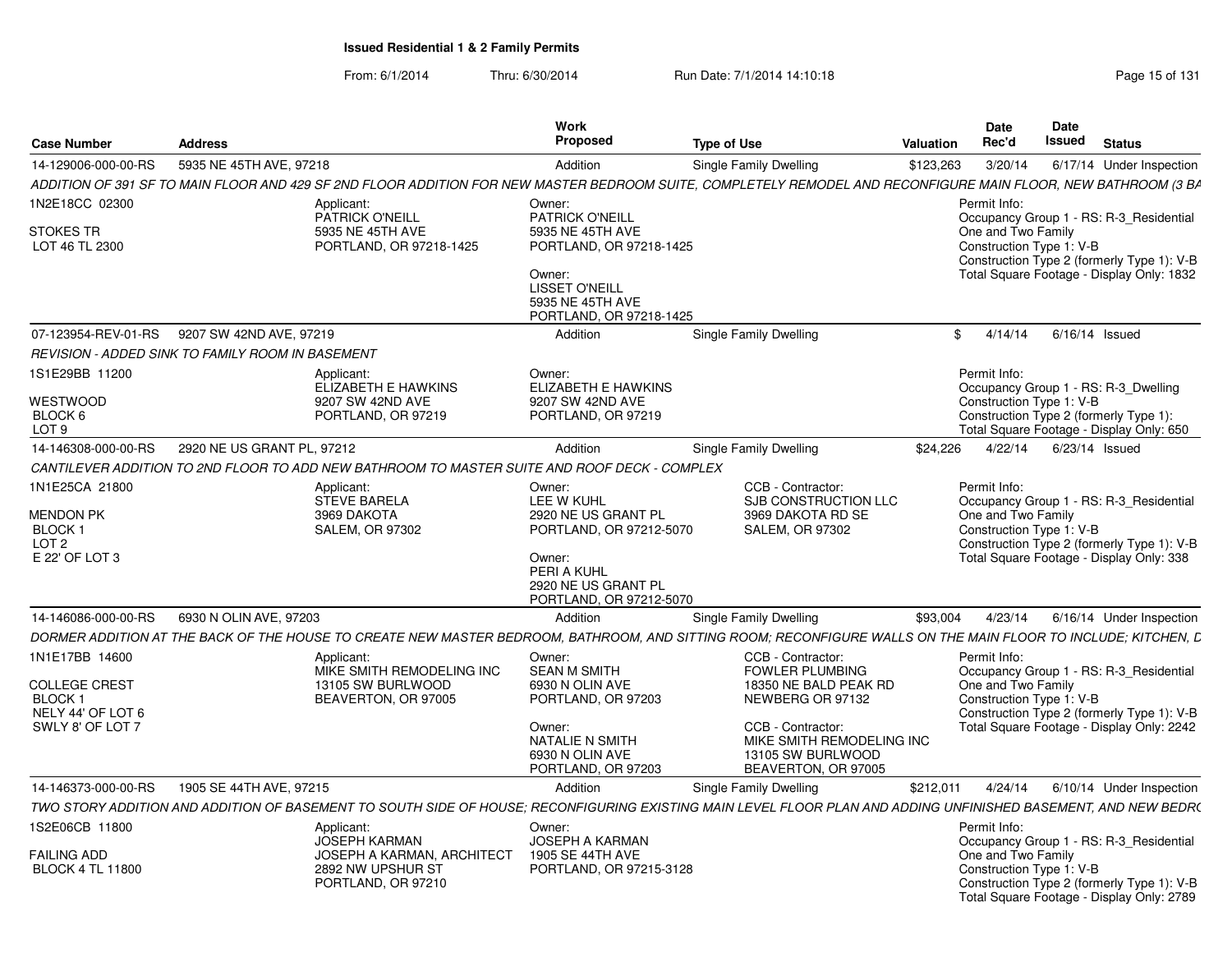| <b>Case Number</b>                                                   | <b>Address</b>              |                                                                                                                                   | <b>Work</b><br>Proposed                                                                                                                                                                              | <b>Type of Use</b>                                                                                                                                                                                                                                                                                                                                                                                                       | Valuation | Date<br>Rec'd                                                  | Date<br>Issued | <b>Status</b>                                                                                                                     |
|----------------------------------------------------------------------|-----------------------------|-----------------------------------------------------------------------------------------------------------------------------------|------------------------------------------------------------------------------------------------------------------------------------------------------------------------------------------------------|--------------------------------------------------------------------------------------------------------------------------------------------------------------------------------------------------------------------------------------------------------------------------------------------------------------------------------------------------------------------------------------------------------------------------|-----------|----------------------------------------------------------------|----------------|-----------------------------------------------------------------------------------------------------------------------------------|
| 14-149014-000-00-RS                                                  | 3725 NE 36TH AVE, 97212     |                                                                                                                                   | Addition                                                                                                                                                                                             | <b>Single Family Dwelling</b>                                                                                                                                                                                                                                                                                                                                                                                            | \$172,714 | 4/28/14                                                        |                | $6/26/14$ Issued                                                                                                                  |
|                                                                      |                             |                                                                                                                                   |                                                                                                                                                                                                      | REMOVE EXISTING HALF STORY FINISHED ATTIC. NEW TWO STORY ADDITION TO REAR OF DWELLING WITH UNFINISHED ATTIC SPACE ABOVE. NEW FULL HEIGHT SECOND FLOOR ABOVE EX.                                                                                                                                                                                                                                                          |           |                                                                |                |                                                                                                                                   |
| 1N1E24DC 04200<br><b>WILSHIRE</b><br>BLOCK 5<br>S 50' OF LOT 6       |                             | Applicant:<br><b>MIKE HUBBELL</b><br>PORTLAND DEVELOPMENT<br><b>GROUP LLC</b><br>4224 NE HALSEY ST SUITE 300<br>PORTLAND OR 97213 | Owner:<br>PORTLAND DEVELOPMENT<br><b>GROUP</b><br>11124 NE HALSEY ST PMB 643<br>PORTLAND, OR 97220-2021<br>Owner:<br><b>INVESTMENTS LLC</b><br>11124 NE HALSEY ST PMB 643<br>PORTLAND, OR 97220-2021 | CCB - Contractor:<br><b>GVC PLUMBING LLC</b><br>3008 NE 166TH PL<br>VANCOUVER, WA 98682<br>CCB - Contractor:<br>SUNLIGHT ELECTRIC INC<br>2800 NE 65TH AVE SUITE B<br>VANCOUVER WA 98661<br>CCB - Contractor:<br>pro heating and painting Ilc<br>P O Box 6151<br>Beaverton, OR 97007<br>CCB - Contractor:<br><b>GENE</b><br>PORTLAND DEVELOPMENT<br><b>GROUP LLC</b><br>11124 NE HALSEY ST. PMB 643<br>PORTLAND, OR 97220 |           | Permit Info:<br>One and Two Family<br>Construction Type 1: V-B |                | Occupancy Group 1 - RS: R-3_Residential<br>Construction Type 2 (formerly Type 1):<br>Total Square Footage - Display Only: 1566    |
| 14-149161-000-00-RS                                                  | 1737 NE 102ND AVE, 97220    |                                                                                                                                   | Addition                                                                                                                                                                                             | <b>Single Family Dwelling</b>                                                                                                                                                                                                                                                                                                                                                                                            | \$109,408 | 5/14/14                                                        |                | 6/23/14 Under Inspection                                                                                                          |
|                                                                      |                             |                                                                                                                                   |                                                                                                                                                                                                      | TWO-STORY ADDITION AT THE BACK OF ONE STORY SINGLE FAMILY RESIDENCE TO CREATE MASTER BEDROOM AND BATHROOM(THREE BATHROOMS TOTAL) NEW KITCHEN AND DINING ARE.                                                                                                                                                                                                                                                             |           |                                                                |                |                                                                                                                                   |
| 1N2E28DD 09700<br><b>WOODLAND PK</b><br>BLOCK 1                      |                             | Applicant:<br><b>LAN LUU</b><br>P AND L REMODELING INC<br>3701 SE FRANKLIN                                                        | Owner:<br><b>SUSAN NHO LUU</b><br>1737 NE 102ND AVE<br>PORTLAND, OR 97220                                                                                                                            | CCB - Contractor:<br><b>LAN LUU</b><br>P AND L REMODELING INC<br>3701 SE FRANKLIN                                                                                                                                                                                                                                                                                                                                        |           | Permit Info:<br>One and Two Family<br>Construction Type 1: V-B |                | Occupancy Group 1 - RS: R-3_Residential                                                                                           |
| LOT <sub>11</sub>                                                    |                             | PORTLAND, OR 97202                                                                                                                |                                                                                                                                                                                                      | PORTLAND, OR 97202                                                                                                                                                                                                                                                                                                                                                                                                       |           |                                                                |                | Construction Type 2 (formerly Type 1):<br>Total Square Footage - Display Only: 992                                                |
| 14-151144-000-00-RS                                                  | 4061 SW GREENLEAF DR, 97221 |                                                                                                                                   | Addition                                                                                                                                                                                             | <b>Single Family Dwelling</b>                                                                                                                                                                                                                                                                                                                                                                                            | \$66,577  | 5/1/14                                                         |                | 6/13/14 Under Inspection                                                                                                          |
|                                                                      |                             | REMOVE EXISTING ATTACHED GARAGE, AND REBUILD WITH LIVING SPACE ABOVE. REMODEL KITCHEN AND TWO EXISTING BATHROOMS.                 |                                                                                                                                                                                                      |                                                                                                                                                                                                                                                                                                                                                                                                                          |           |                                                                |                |                                                                                                                                   |
| 1S1E08BB 05300<br><b>GREEN HILLS</b><br>BLOCK 13<br>LOT <sub>6</sub> |                             | Applicant:<br><b>JOE MOONEY</b><br>MOONEY CONSTRUCTION AND<br>DEVELOPMENT LLC<br>3439 NE SANDY BLVD<br>PORTLAND OR 97232          | Owner:<br><b>DAVID P FLANAGAN</b><br>4061 SW GREENLEAF DR<br>PORTLAND, OR 97221<br>Owner:<br>KIMBERLY G FLANAGAN<br>4061 SW GREENLEAF DR<br>PORTLAND, OR 97221                                       | CCB - Contractor:<br><b>COHO ELECTRIC</b><br>PO BOX 40<br>WILSONVILLE OR 97070<br>CCB - Contractor:<br><b>JOE MOONEY</b><br>MOONEY CONSTRUCTION AND<br>DEVELOPMENT LLC<br>3439 NE SANDY BLVD<br>PORTLAND OR 97232                                                                                                                                                                                                        |           | Permit Info:<br>One and Two Family<br>Construction Type 1: V-B |                | Occupancy Group 1 - RS: R-3_Residential<br>Construction Type 2 (formerly Type 1): V-B<br>Total Square Footage - Display Only: 991 |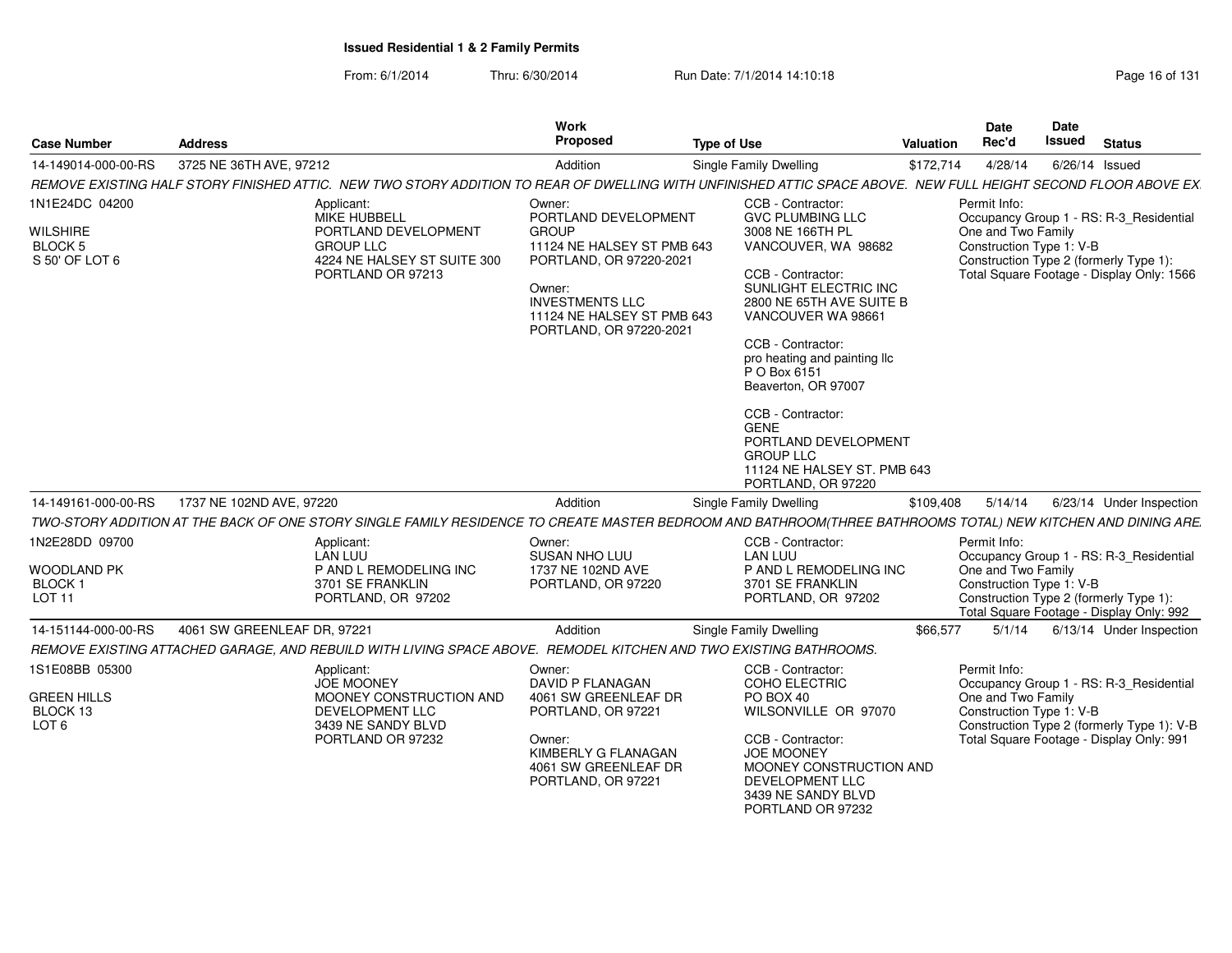From: 6/1/2014Thru: 6/30/2014 **Run Date: 7/1/2014 14:10:18** Research 2010 Page 17 of 131

| <b>Case Number</b>                                                                                                                | <b>Address</b>              |                                                                                                                                                               | Work<br><b>Proposed</b>                                                                                                                                     | <b>Type of Use</b>                                                                                                                  | <b>Valuation</b> | Date<br>Rec'd                                                                                                                                                                                   | <b>Date</b><br>Issued | <b>Status</b> |                                                                                       |
|-----------------------------------------------------------------------------------------------------------------------------------|-----------------------------|---------------------------------------------------------------------------------------------------------------------------------------------------------------|-------------------------------------------------------------------------------------------------------------------------------------------------------------|-------------------------------------------------------------------------------------------------------------------------------------|------------------|-------------------------------------------------------------------------------------------------------------------------------------------------------------------------------------------------|-----------------------|---------------|---------------------------------------------------------------------------------------|
| 14-149482-000-00-RS                                                                                                               | 6210 NE 41ST AVE, 97211     |                                                                                                                                                               | Addition                                                                                                                                                    | <b>Single Family Dwelling</b>                                                                                                       | \$275,000        | 4/29/14                                                                                                                                                                                         |                       |               | 6/12/14 Under Inspection                                                              |
|                                                                                                                                   |                             | NEW ADDITION TO REAR OF HOUSE, RECONFIGURE KITCHEN AREA, CONVERT EXISTING BEDROOM TO SITTING AREA, NEW POWDER BATH, LAUNDRY AND MUDROOM, NEW SLIDING DOOR O   |                                                                                                                                                             |                                                                                                                                     |                  |                                                                                                                                                                                                 |                       |               |                                                                                       |
| 1N1E13DA 02100<br>AINSWORTH PK ADD<br>BLOCK <sub>2</sub><br>LOT <sub>7</sub>                                                      |                             | Applicant:<br>ALPENGLOW CONSTRUCTION CO DANIEL ROUDERKIRK<br>8105 SW 71ST AVE<br>TIGARD, OR 97223-9305                                                        | Owner:<br>6210 NE 41ST AVE<br>PORTLAND, OR 97211-7939                                                                                                       | CCB - Contractor:<br>ALPENGLOW CONSTRUCTION CO Occupancy Group 1 - RS: R-3_Residential<br>8105 SW 71ST AVE<br>TIGARD, OR 97223-9305 |                  | Permit Info:<br>One and Two Family<br>Construction Type 1: V-B<br>Construction Type 2 (formerly Type 1):                                                                                        |                       |               |                                                                                       |
| S 1/2 OF LOT 9                                                                                                                    |                             |                                                                                                                                                               |                                                                                                                                                             |                                                                                                                                     |                  | Total Square Footage - Display Only: 617                                                                                                                                                        |                       |               |                                                                                       |
| 14-149547-000-00-RS                                                                                                               | 4706 NE 18TH AVE, 97211     |                                                                                                                                                               | Addition                                                                                                                                                    | <b>Single Family Dwelling</b>                                                                                                       | \$78,000         | 4/29/14                                                                                                                                                                                         |                       |               | 6/9/14 Under Inspection                                                               |
|                                                                                                                                   |                             | TEAR OFF AND REBUILD NEW 2ND FLOOR WITH NEW ROOF; RECONFIGURE STAIRS FROM BASEMENT UP TO 2ND FLOOR, NEW FOOTINGS IN BASEMENT FOR SUPPORT; NEW 2ND FLOOR TO II |                                                                                                                                                             |                                                                                                                                     |                  |                                                                                                                                                                                                 |                       |               |                                                                                       |
| 1N1E23AC 18400<br><b>VERNON</b><br>BLOCK 50<br>LOT <sub>5</sub>                                                                   |                             | Applicant:<br><b>JOHN FOUCH</b><br><b>FOUCH BUILDING CO</b><br><b>PO BOX 575</b><br>TROUTDALE OR 97060                                                        | Owner:<br>DAVID M DREHER<br>4706 NE 18TH AVE<br>PORTLAND, OR 97211-5720<br>Owner:<br>AMY T GROTTA<br>4706 NE 18TH AVE<br>PORTLAND, OR 97211-5720            | CCB - Contractor:<br>JOHN FOUCH<br><b>FOUCH BUILDING CO</b><br><b>PO BOX 575</b><br>TROUTDALE OR 97060                              |                  | Permit Info:<br>One and Two Family<br>Construction Type 1: V-B<br>Construction Type 2 (formerly Type 1):<br>Total Square Footage - Display Only: 715                                            |                       |               | Occupancy Group 1 - RS: R-3_Residential                                               |
| 14-151476-000-00-RS                                                                                                               | 4945 SE 75TH AVE, 97206     |                                                                                                                                                               | Addition                                                                                                                                                    | <b>Single Family Dwelling</b>                                                                                                       | \$24.815         | 6/27/14                                                                                                                                                                                         | 6/27/14 Issued        |               |                                                                                       |
| <b>NEW ADDITION TO REMODEL KITCHEN</b>                                                                                            |                             |                                                                                                                                                               |                                                                                                                                                             |                                                                                                                                     |                  |                                                                                                                                                                                                 |                       |               |                                                                                       |
| 1S2E17AB 15800<br><b>ISABELLE A CARPENTERS</b><br>BLOCK <sub>1</sub><br>S 25' OF LOT 14<br>EXC 3.75 SQ FT TKN FOR 50TH AVE LOT 15 |                             | Applicant:<br>DAVID WITT<br>4945 SE 75TH AV<br>PORTLAND, OR 97206                                                                                             | Owner:<br><b>ELIZABETH M LEE</b><br>7430 SE RAYMOND ST<br>PORTLAND, OR 97206                                                                                |                                                                                                                                     |                  | Permit Info:<br>One and Two Family<br>Construction Type 1: V-B<br>Total Square Footage - Display Only: 325                                                                                      |                       |               | Occupancy Group 1 - RS: R-3 Residential<br>Construction Type 2 (formerly Type 1): V-B |
| 14-152527-000-00-RS                                                                                                               | 3050 SW HAMPSHIRE ST, 97201 |                                                                                                                                                               | Addition                                                                                                                                                    | Single Family Dwelling                                                                                                              | \$125,000        | 6/30/14                                                                                                                                                                                         | $6/30/14$ Issued      |               |                                                                                       |
|                                                                                                                                   |                             | ADDITION OF 201 SF MASTER BEDROOM, NEW WALLS TO RECONFIGURE MASTER BATHROOM, REMODEL KITCHEN AND MAIN BATHROOM                                                |                                                                                                                                                             |                                                                                                                                     |                  |                                                                                                                                                                                                 |                       |               |                                                                                       |
| 1N1E32CD 02600<br><b>ARLINGTON HTS &amp; RPLT</b><br>BLOCK 16<br>LOT 10                                                           |                             | Applicant:<br><b>MARK LEWIS FERRANTE</b><br>13940 SE 141ST<br>CLACKAMAS, OR 97015                                                                             | Owner:<br>ROBERT SHULEVITZ<br>3050 SW HAMPSHIRE ST<br>PORTLAND, OR 97205<br>Owner:<br><b>SUSAN A FAULKNER</b><br>3050 SW HAMPSHIRE ST<br>PORTLAND, OR 97205 | CCB - Contractor:<br><b>MARK LEWIS FERRANTE</b><br>13940 SE 141ST<br>CLACKAMAS, OR 97015                                            |                  | Permit Info:<br>One and Two Family<br>Construction Type 1: V-B<br>Total Square Footage - Display Only: 801                                                                                      |                       |               | Occupancy Group 1 - RS: R-3_Residential<br>Construction Type 2 (formerly Type 1): V-B |
| 14-154520-000-00-RS                                                                                                               | 5934 N BOSTON AVE, 97217    |                                                                                                                                                               | Addition                                                                                                                                                    | <b>Single Family Dwelling</b>                                                                                                       | \$9,558          | 6/12/14                                                                                                                                                                                         |                       |               | 6/12/14 Under Inspection                                                              |
|                                                                                                                                   |                             | ADDITION TO PORCH ON NORTH AND WEST SIDES TO CREATE WRAP AROUND                                                                                               |                                                                                                                                                             |                                                                                                                                     |                  |                                                                                                                                                                                                 |                       |               |                                                                                       |
| 1N1E16DC 07000<br><b>GAYS ADD</b><br>BLOCK 4<br>LOT 12                                                                            |                             | Applicant:<br>LIVING SPACE RETROFIT &<br><b>REMODEL LLC</b><br>9443 SE HILLCREST RD<br>HAPPY VALLEY, OR 97086                                                 | Owner:<br><b>VIRGINIA M SATCHER</b><br>5934 N BOSTON AVE<br>PORTLAND, OR 97217-4247                                                                         | CCB - Contractor:<br>LIVING SPACE RETROFIT &<br><b>REMODEL LLC</b><br>9443 SE HILLCREST RD<br>HAPPY VALLEY, OR 97086                |                  | Permit Info:<br>Occupancy Group 1 - RS: U_Decks,<br>Patios, Porches, Carports<br>Construction Type 1: V-B<br>Construction Type 2 (formerly Type 1):<br>Total Square Footage - Display Only: 450 |                       |               |                                                                                       |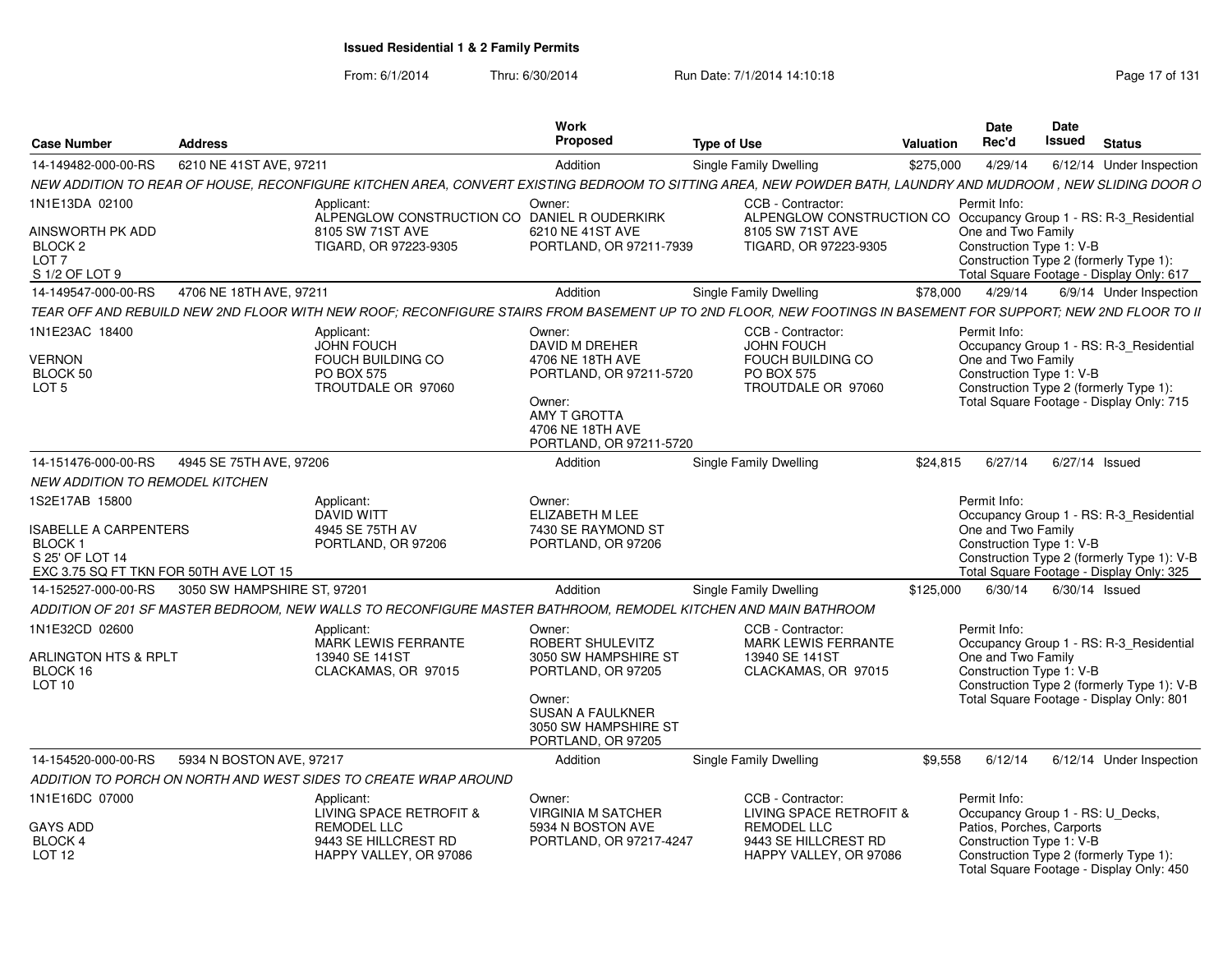From: 6/1/2014

| <b>Case Number</b>                                                                 | <b>Address</b>                                                                                                                                                   | Work<br>Proposed                                                                                                                                                                      | <b>Type of Use</b>                                                                                                 | Valuation | <b>Date</b><br>Rec'd                                                                                      | Date<br><b>Issued</b> | <b>Status</b>                                                                                                                 |
|------------------------------------------------------------------------------------|------------------------------------------------------------------------------------------------------------------------------------------------------------------|---------------------------------------------------------------------------------------------------------------------------------------------------------------------------------------|--------------------------------------------------------------------------------------------------------------------|-----------|-----------------------------------------------------------------------------------------------------------|-----------------------|-------------------------------------------------------------------------------------------------------------------------------|
| 14-160144-000-00-RS                                                                | 512 NE BRAZEE ST. 97212                                                                                                                                          | Addition                                                                                                                                                                              | Single Family Dwelling                                                                                             | \$21,909  | 6/5/14                                                                                                    |                       | $6/5/14$ Issued                                                                                                               |
|                                                                                    | RAISE HOUSE, REMOVE BRICK FOUNDATION, POUR NEW BASEMENT FLOOR AND FOUNDATION, GUT INTERIOR, BASEMENT- 2 BEDROOM, 1 BATH, UTILITY ROOM AND GARAGE, MAIN FLOOR - I |                                                                                                                                                                                       |                                                                                                                    |           |                                                                                                           |                       |                                                                                                                               |
| 1N1E26CB 04900<br><b>ALBINA</b><br><b>BLOCK 5</b><br>W 26' OF LOT 24               | Applicant:<br><b>MIKE MONTGOMERY</b><br>SIMPL HOME DESIGNS<br>5531 SW BUDDINGTON ST<br>PORTLAND OR 97219                                                         | Owner:<br><b>DOUGLAS TANSILL</b><br>4914 NE 17TH AVE<br>PORTLAND, OR 97211-5710                                                                                                       |                                                                                                                    |           | Permit Info:<br>Construction Type 1: V-B                                                                  |                       | Occupancy Group 1 - RS: R-3 Remodel<br>Construction Type 2 (formerly Type 1):<br>Total Square Footage - Display Only: 596     |
| 14-158889-000-00-RS                                                                | 3942 NE 11TH AVE, 97212                                                                                                                                          | Addition                                                                                                                                                                              | Single Family Dwelling                                                                                             | \$30,000  | 6/5/14                                                                                                    |                       | 6/5/14 Under Inspection                                                                                                       |
|                                                                                    | ADDITION-DORMER ADDITION: REMODEL KITCHEN. REMODEL EXISTING BATHROOM. ADD BATHROOM TWO BATHROOMS TOTAL. CONVERT BASEMENT AND 2ND FLOOR TO LIVING SPACE           |                                                                                                                                                                                       |                                                                                                                    |           |                                                                                                           |                       |                                                                                                                               |
| 1N1E23CD 05200<br><b>NORTH IRVINGTON</b><br>BLOCK <sub>8</sub><br>LOT <sub>4</sub> | Applicant:<br>LORAX GENERAL CONTRACTING<br><b>LLC</b><br>PO BOX 12662<br>PORTLAND OR 97212                                                                       | Owner:<br>KARIM ALAEDDINE<br>2443 SE SALMON ST<br>PORTLAND, OR 97214                                                                                                                  | CCB - Contractor:<br>LORAX GENERAL CONTRACTING<br>LLC<br>PO BOX 12662<br>PORTLAND OR 97212                         |           | Permit Info:<br>One and Two Family<br>Construction Type 1: V-B                                            |                       | Occupancy Group 1 - RS: R-3_Residential<br>Construction Type 2 (formerly Type 1):<br>Total Square Footage - Display Only: 56  |
| 14-155186-000-00-RS                                                                | 1220 SE 40TH AVE, 97214                                                                                                                                          | Addition                                                                                                                                                                              | Single Family Dwelling                                                                                             | \$46,432  | 5/10/14                                                                                                   |                       | 6/13/14 Under Inspection                                                                                                      |
|                                                                                    | CONSTRUCT A 421 SQUARE FOOT MASTER BEDROOM ADDITION AT REAR OF HOUSE. ADD ON SEWER TO CONNECT TO NEW LATERAL IN SE 40TH AV                                       |                                                                                                                                                                                       |                                                                                                                    |           |                                                                                                           |                       |                                                                                                                               |
| 1S1E01AD 16600<br>SUNNYSIDE ADD<br>BLOCK 14<br>N 40' OF LOT 1&2                    | Applicant:<br>Kevin McCloskey<br>WHITELY & MCCLOSKEY<br><b>CONSTRUCTION LLC</b><br>7106 NE 6TH AVE.<br>PORTLAND, OR 97211                                        | Owner:<br><b>MARTHA JOHNSON</b><br>1220 SE 40TH AVE<br>PORTLAND, OR 97214-4404<br>Owner:<br>LUIS PONCE DE LEON<br>1220 SE 40TH AVE<br>PORTLAND, OR 97214-4404                         | CCB - Contractor:<br><b>WHITELEY &amp; MCCLOSKEY</b><br>CONSTRUCTION LLC<br>7106 NE 6TH AVE.<br>PORTLAND, OR 97211 |           | Permit Info:<br>One and Two Family<br>Construction Type 1: V-B                                            |                       | Occupancy Group 1 - RS: R-3 Residential<br>Construction Type 2 (formerly Type 1):<br>Total Square Footage - Display Only: 421 |
| 14-156181-000-00-RS                                                                | 10740 NW CORNELIUS PASS RD, 97231                                                                                                                                | Addition                                                                                                                                                                              | Single Family Dwelling                                                                                             | \$8,496   | 6/4/14                                                                                                    |                       | 6/4/14 Under Inspection                                                                                                       |
|                                                                                    | COVERED DECK ADDITION ON THE SOUTH ELEVATION OF SINGLE FAMILY HOME                                                                                               |                                                                                                                                                                                       |                                                                                                                    |           |                                                                                                           |                       |                                                                                                                               |
| 1N1W06B 00600<br>SECTION 06 1N 1W<br>TL 600 4.68 ACRES                             | Applicant:<br>TIM BEALS CONSTRUCTION INC<br>5188 MADRONA<br>LAKE OSWEGO, OR 97035                                                                                | Owner:<br><b>JOHN GUSTAFSON</b><br>10740 NW CORNELIUS PASS RD<br>PORTLAND, OR 97231-2014<br>Owner:<br><b>LINDA GUSTAFSON</b><br>10740 NW CORNELIUS PASS RD<br>PORTLAND, OR 97231-2014 | CCB - Contractor:<br>TIM BEALS CONSTRUCTION INC<br>5188 MADRONA<br>LAKE OSWEGO, OR 97035                           |           | Permit Info:<br>Occupancy Group 1 - RS: U_Decks,<br>Patios, Porches, Carports<br>Construction Type 1: V-B |                       | Construction Type 2 (formerly Type 1):<br>Total Square Footage - Display Only: 400                                            |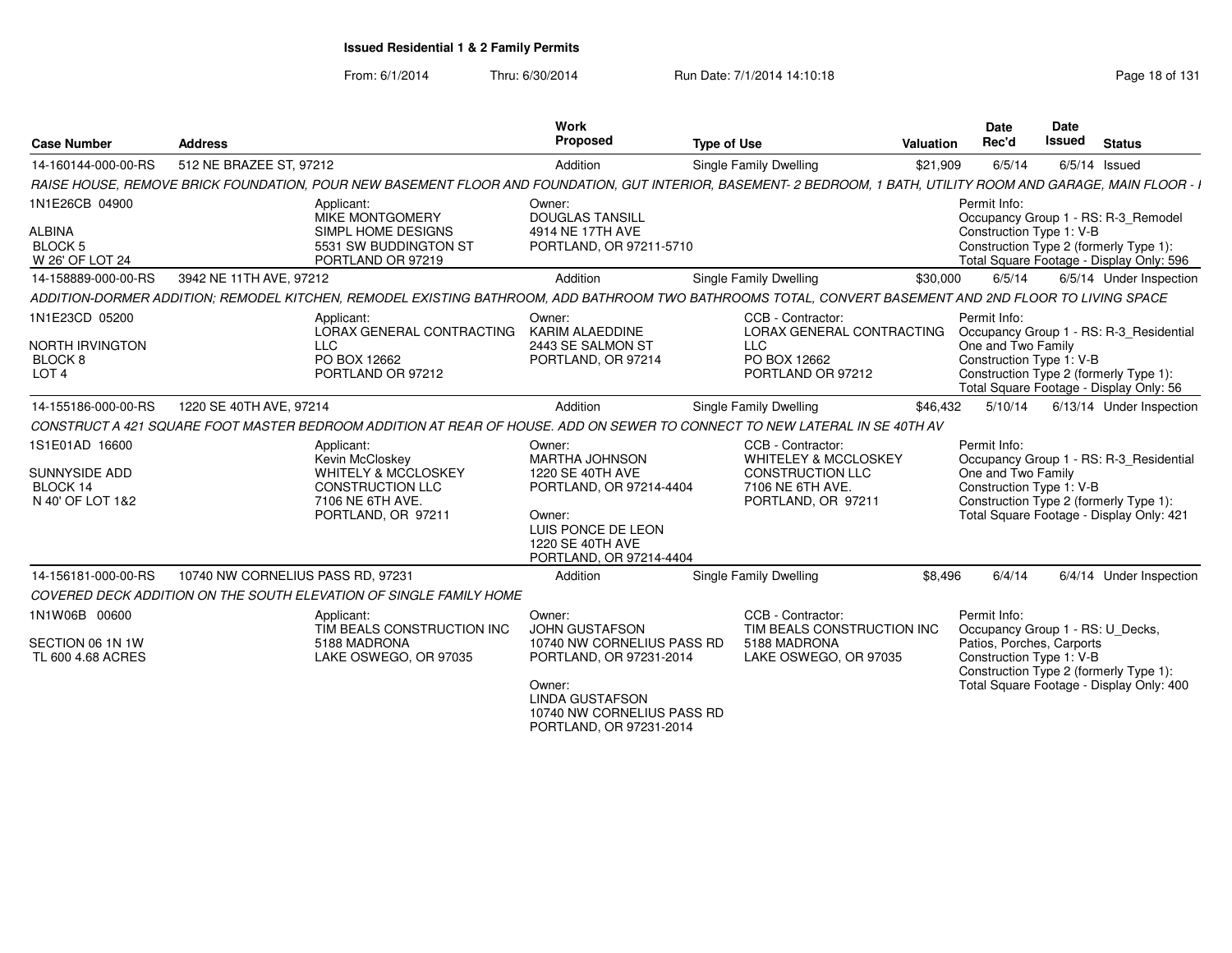| <b>Case Number</b>                                                                                  | <b>Address</b>                                                                        | Work<br>Proposed                                                                                                                                                                                                   | <b>Type of Use</b>                                                                   | Valuation | <b>Date</b><br>Rec'd                                           | Date<br>Issued | <b>Status</b>                                                                                                                 |
|-----------------------------------------------------------------------------------------------------|---------------------------------------------------------------------------------------|--------------------------------------------------------------------------------------------------------------------------------------------------------------------------------------------------------------------|--------------------------------------------------------------------------------------|-----------|----------------------------------------------------------------|----------------|-------------------------------------------------------------------------------------------------------------------------------|
| 14-120928-REV-01-RS                                                                                 | 7907 SE HENRY ST, 97206                                                               | Addition                                                                                                                                                                                                           | <b>Single Family Dwelling</b>                                                        |           | \$<br>6/5/14                                                   |                | $6/5/14$ Issued                                                                                                               |
| REVISION TO ADD WINDOW ON NORTH SIDE                                                                |                                                                                       |                                                                                                                                                                                                                    |                                                                                      |           |                                                                |                |                                                                                                                               |
| 1S2E17DD 14800<br><b>CHICAGO</b><br>BLOCK 17<br>E 15' OF LOT 20<br>W 45' OF LOT 21                  | Applicant:<br><b>CUONG NGUYEN</b><br>16125 SE HAWTHORNE CT<br>PORTLAND, OR 97233-3679 | Owner:<br>THONG V TRAN<br>7907 SE HENRY ST<br>PORTLAND, OR 97206<br>Owner:<br><b>UYEN N TRAN</b><br>7907 SE HENRY ST<br>PORTLAND, OR 97206<br>Owner:<br>THUAN THI NGUYEN<br>7907 SE HENRY ST                       | CCB - Contractor:<br>RELIABLE CONTRACTOR INC<br>4606 SE 115TH<br>PORTLAND OR 97266   |           | Permit Info:<br>One and Two Family<br>Construction Type 1: V-B |                | Occupancy Group 1 - RS: R-3_Residential<br>Construction Type 2 (formerly Type 1):<br>Total Square Footage - Display Only: 504 |
|                                                                                                     |                                                                                       | PORTLAND, OR 97206                                                                                                                                                                                                 |                                                                                      |           |                                                                |                |                                                                                                                               |
| 14-120928-DFS-01-RS                                                                                 | 7907 SE HENRY ST, 97206                                                               | Addition                                                                                                                                                                                                           | Single Family Dwelling                                                               | \$1,000   | 6/5/14                                                         |                | $6/5/14$ Issued                                                                                                               |
| <b>DFS FOR TRUSSES</b>                                                                              |                                                                                       |                                                                                                                                                                                                                    |                                                                                      |           |                                                                |                |                                                                                                                               |
| 1S2E17DD 14800<br><b>CHICAGO</b><br>BLOCK 17<br>E 15' OF LOT 20<br>W 45' OF LOT 21                  | Applicant:<br><b>CUONG NGUYEN</b><br>16125 SE HAWTHORNE CT<br>PORTLAND, OR 97233-3679 | Owner:<br>THONG V TRAN<br>7907 SE HENRY ST<br>PORTLAND, OR 97206<br>Owner:<br><b>UYEN N TRAN</b><br>7907 SE HENRY ST<br>PORTLAND, OR 97206<br>Owner:<br>THUAN THI NGUYEN<br>7907 SE HENRY ST<br>PORTLAND, OR 97206 | CCB - Contractor:<br>RELIABLE CONTRACTOR INC<br>4606 SE 115TH<br>PORTLAND OR 97266   |           | Permit Info:<br>One and Two Family<br>Construction Type 1: V-B |                | Occupancy Group 1 - RS: R-3 Residential<br>Construction Type 2 (formerly Type 1):<br>Total Square Footage - Display Only: 504 |
| 14-158163-000-00-RS                                                                                 | 221 SW KINGSTON AVE, 97201                                                            | Addition                                                                                                                                                                                                           | Single Family Dwelling                                                               | \$35,734  | 5/17/14                                                        |                | 6/11/14 Under Inspection                                                                                                      |
|                                                                                                     |                                                                                       | NEW SINGLE FLOOR ADDITION TO BACK OF EXISTING DWELLING, NEW MASTER BATHROOM ON SECOND FLOOR                                                                                                                        |                                                                                      |           |                                                                |                |                                                                                                                               |
| 1N1E32DD 03800<br><b>ARLINGTON HTS &amp; RPLT</b><br>BLOCK 22<br>LOT <sub>13</sub><br>E 5' OF LOT 2 | Applicant:<br>Ostmo Construction<br>PO BOX 25526<br>PORTLAND, OR 97298                | Owner:<br>STEPHEN M KELLY<br><b>221 SW KINGSTON AVE</b><br>PORTLAND, OR 97205<br>Owner:<br>KATHRYN B KELLY<br><b>221 SW KINGSTON AVE</b><br>PORTLAND, OR 97205                                                     | CCB - Contractor:<br><b>Ostmo Construction</b><br>PO BOX 25526<br>PORTLAND, OR 97298 |           | Permit Info:<br>One and Two Family<br>Construction Type 1: V-B |                | Occupancy Group 1 - RS: R-3_Residential<br>Construction Type 2 (formerly Type 1):<br>Total Square Footage - Display Only: 324 |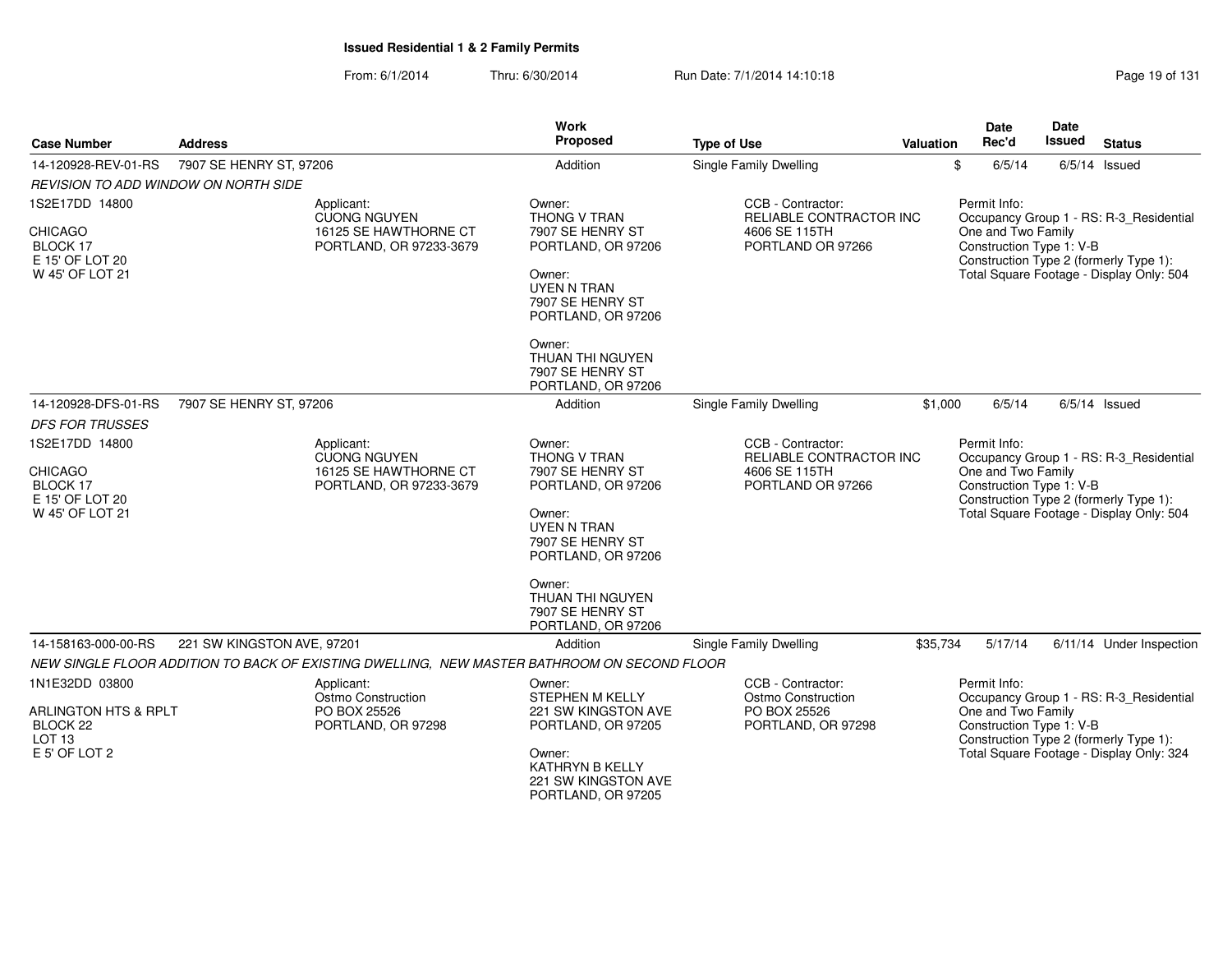| <b>Case Number</b>                                                        | <b>Address</b>             |                                                                                                               | Work<br><b>Proposed</b>                                                                                                                             | <b>Type of Use</b>                                                                                                                                            | Valuation | <b>Date</b><br>Rec'd                                           | Date<br>Issued   | <b>Status</b>                                                                                                                 |
|---------------------------------------------------------------------------|----------------------------|---------------------------------------------------------------------------------------------------------------|-----------------------------------------------------------------------------------------------------------------------------------------------------|---------------------------------------------------------------------------------------------------------------------------------------------------------------|-----------|----------------------------------------------------------------|------------------|-------------------------------------------------------------------------------------------------------------------------------|
| 14-155230-000-00-RS                                                       | 1611 SW BROADWAY DR. 97201 |                                                                                                               | Addition                                                                                                                                            | Single Family Dwelling                                                                                                                                        | \$38,822  | 5/12/14                                                        |                  | 6/3/14 Under Inspection                                                                                                       |
|                                                                           |                            |                                                                                                               |                                                                                                                                                     | TWO STORY ADDITION ON EAST SIDE OF HOUSE - NEW FAMILY ROOM, LAUNDRY, REMODELED KITCHEN, NEW COVERED PORCH AND REPLACE EXISTING DECK. CREATE MASTER SUITE ON U |           |                                                                |                  |                                                                                                                               |
| 1S1E04CD 09500                                                            |                            | Applicant:                                                                                                    | Owner:                                                                                                                                              | CCB - Contractor:                                                                                                                                             |           | Permit Info:                                                   |                  |                                                                                                                               |
| <b>GROVERS ADD</b><br>INC PT VAC ST BLOCK N N OF SW<br><b>BROADWAY DR</b> |                            | <b>MIKE MCLAUGHLIN</b><br>BOONE REMODEL INC<br>8835 SW CANYON LN, STE 305<br>PORTLAND, OR 97225               | <b>SEAN M DONNELLY</b><br>1611 SW BROADWAY DR<br>PORTLAND, OR 97201-2208<br>Owner:<br><b>JEAN S DONNELLY</b>                                        | <b>BOONE REMODEL INC</b><br>8835 SW Canyon Lane, Suite 305<br>PORTLAND, OR 97225-4009                                                                         |           | One and Two Family<br>Construction Type 1: V-B                 |                  | Occupancy Group 1 - RS: R-3_Residential<br>Construction Type 2 (formerly Type 1):<br>Total Square Footage - Display Only: 352 |
|                                                                           |                            |                                                                                                               | 1611 SW BROADWAY DR<br>PORTLAND, OR 97201-2208                                                                                                      |                                                                                                                                                               |           |                                                                |                  |                                                                                                                               |
| 14-159051-000-00-RS                                                       | 5304 SE 44TH AVE, 97206    |                                                                                                               | <b>Addition</b>                                                                                                                                     | <b>Single Family Dwelling</b>                                                                                                                                 | \$9.044   | 6/10/14                                                        | $6/10/14$ Issued |                                                                                                                               |
|                                                                           |                            | ADDITION TO FRONT OF HOUSE FOR LIVING ROOM ADDITION: NO CHANGE TO ROOFLINE: ELECTICAL TO BE PULLED SEPARATELY |                                                                                                                                                     |                                                                                                                                                               |           |                                                                |                  |                                                                                                                               |
| 1S2E18BC 16500<br>PATT ADD<br><b>BLOCK1</b><br>LOT <sub>1</sub>           |                            | Applicant<br>PHILIPPE AGNESSE<br><b>NW RESIDENTIAL</b><br>PO BOX 3146<br>TUALATIN, OR 97062                   | Owner:<br>THOMAS D BOUILLION<br>5304 SE 44TH AVE<br>PORTLAND, OR 97206<br>Owner:<br><b>TINA BOUILLION</b><br>5304 SE 44TH AVE<br>PORTLAND, OR 97206 | CCB - Contractor:<br>PHILIPPE AGNESSE<br><b>NW RESIDENTIAL</b><br>PO BOX 3146<br>TUALATIN, OR 97062                                                           |           | Permit Info:<br>One and Two Family<br>Construction Type 1: V-B |                  | Occupancy Group 1 - RS: R-3_Residential<br>Construction Type 2 (formerly Type 1):<br>Total Square Footage - Display Only: 82  |
|                                                                           |                            |                                                                                                               |                                                                                                                                                     |                                                                                                                                                               |           |                                                                |                  |                                                                                                                               |
| 14-158430-000-00-RS                                                       | 1822 SW MOSS ST, 97219     |                                                                                                               | Addition                                                                                                                                            | Single Family Dwelling                                                                                                                                        | \$111,283 | 5/19/14                                                        |                  | 6/3/14 Under Inspection                                                                                                       |
|                                                                           |                            |                                                                                                               |                                                                                                                                                     | SECOND STORY ADDITION FOR NEW MASTER SUITE AND BEDROOM. REMODEL MAIN FLOOR, UPGRADE STRUCTURE AS REQD. FOUR TOILETS AFTER REMODEL                             |           |                                                                |                  |                                                                                                                               |
|                                                                           |                            | Applicant:                                                                                                    | Owner:                                                                                                                                              | CCB - Contractor:                                                                                                                                             |           | Permit Info:                                                   |                  |                                                                                                                               |
|                                                                           |                            | <b>NATHAN KRAUSE</b>                                                                                          | <b>GAIL MORISHIGE</b>                                                                                                                               | <b>PDX RENOVATIONS LLC</b>                                                                                                                                    |           |                                                                |                  | Occupancy Group 1 - RS: R-3_Residential                                                                                       |
| 1S1E21CA 05300<br><b>CAPITOL HILL</b>                                     |                            | <b>PDX RENOVATIONS</b>                                                                                        | 2025 NE 44TH AVE UNIT 501                                                                                                                           | PO BOX 66836                                                                                                                                                  |           | One and Two Family                                             |                  |                                                                                                                               |
| BLOCK 14<br>LOT <sub>3</sub>                                              |                            | 3850 SE 82ND AVE<br>PORTLAND, OR 97290                                                                        | PORTLAND, OR 97213-1365                                                                                                                             | PORTLAND, OR 97290                                                                                                                                            |           | Construction Type 1: V-B                                       |                  | Construction Type 2 (formerly Type 1):<br>Total Square Footage - Display Only: 1009                                           |
| 14-154859-000-00-RS                                                       | 6529 SE 43RD AVE, 97206    |                                                                                                               | Addition                                                                                                                                            | Single Family Dwelling                                                                                                                                        | \$12,000  | 6/13/14                                                        |                  | 6/13/14 Under Inspection                                                                                                      |
|                                                                           |                            | ADDITION TO REAR OF HOUSE FOR KITCHEN EXPANSION: RECONFIGURING HALL AREA                                      |                                                                                                                                                     |                                                                                                                                                               |           |                                                                |                  |                                                                                                                               |
| 1S2E19BB 05100                                                            |                            | Applicant:                                                                                                    | Owner:                                                                                                                                              |                                                                                                                                                               |           | Permit Info:                                                   |                  |                                                                                                                               |
|                                                                           |                            | <b>JASON L BOYD</b>                                                                                           | <b>JASON L BOYD</b>                                                                                                                                 |                                                                                                                                                               |           |                                                                |                  | Occupancy Group 1 - RS: R-3_Residential                                                                                       |
| <b>EATON AC</b><br>BLOCK <sub>2</sub>                                     |                            | 6529 SE 43RD AVE<br>PORTLAND, OR 97206-7707                                                                   | 6529 SE 43RD AVE<br>PORTLAND, OR 97206-7707                                                                                                         |                                                                                                                                                               |           | One and Two Family                                             |                  |                                                                                                                               |
| S 50' OF LOT 7                                                            |                            |                                                                                                               |                                                                                                                                                     |                                                                                                                                                               |           | Construction Type 1: V-B                                       |                  | Construction Type 2 (formerly Type 1):<br>Total Square Footage - Display Only: 94                                             |
| 14-154899-000-00-RS                                                       | 1122 NE 42ND AVE, 97213    |                                                                                                               | Addition                                                                                                                                            | Single Family Dwelling                                                                                                                                        | \$330,867 | 5/9/14                                                         |                  | 6/16/14 Under Inspection                                                                                                      |
|                                                                           |                            |                                                                                                               |                                                                                                                                                     | COMPLETE REMODEL OF EXISTING SFR; CONVERTING BASEMENT TO LIVING SPACE; 1240 ADDITION / ROOF SLOPE REDUCED TO 9:12 ON DEFERRED SUBMITTAL                       |           |                                                                |                  |                                                                                                                               |
| 1N2E31BB 05800                                                            |                            | Applicant:                                                                                                    | Owner:                                                                                                                                              | CCB - Contractor:                                                                                                                                             |           | Permit Info:                                                   |                  |                                                                                                                               |
|                                                                           |                            | <b>GEOFF WRIGHT</b>                                                                                           | <b>HILARY E CAMBRON</b>                                                                                                                             | <b>ALICIA LIBERTY</b>                                                                                                                                         |           |                                                                |                  | Occupancy Group 1 - RS: R-3 Remodel                                                                                           |
| LAURELHURST<br>BLOCK 49                                                   |                            | UTF CONSULTING<br>17740 SW FLORENCE ST                                                                        | 1122 NE 42ND AVE<br>PORTLAND, OR 97213-1506                                                                                                         | <b>LIBERTY NW HOMES</b><br>16542 SE ORCHARD VIEW LN                                                                                                           |           | Construction Type 1: V-B                                       |                  | Construction Type 2 (formerly Type 1): V-B                                                                                    |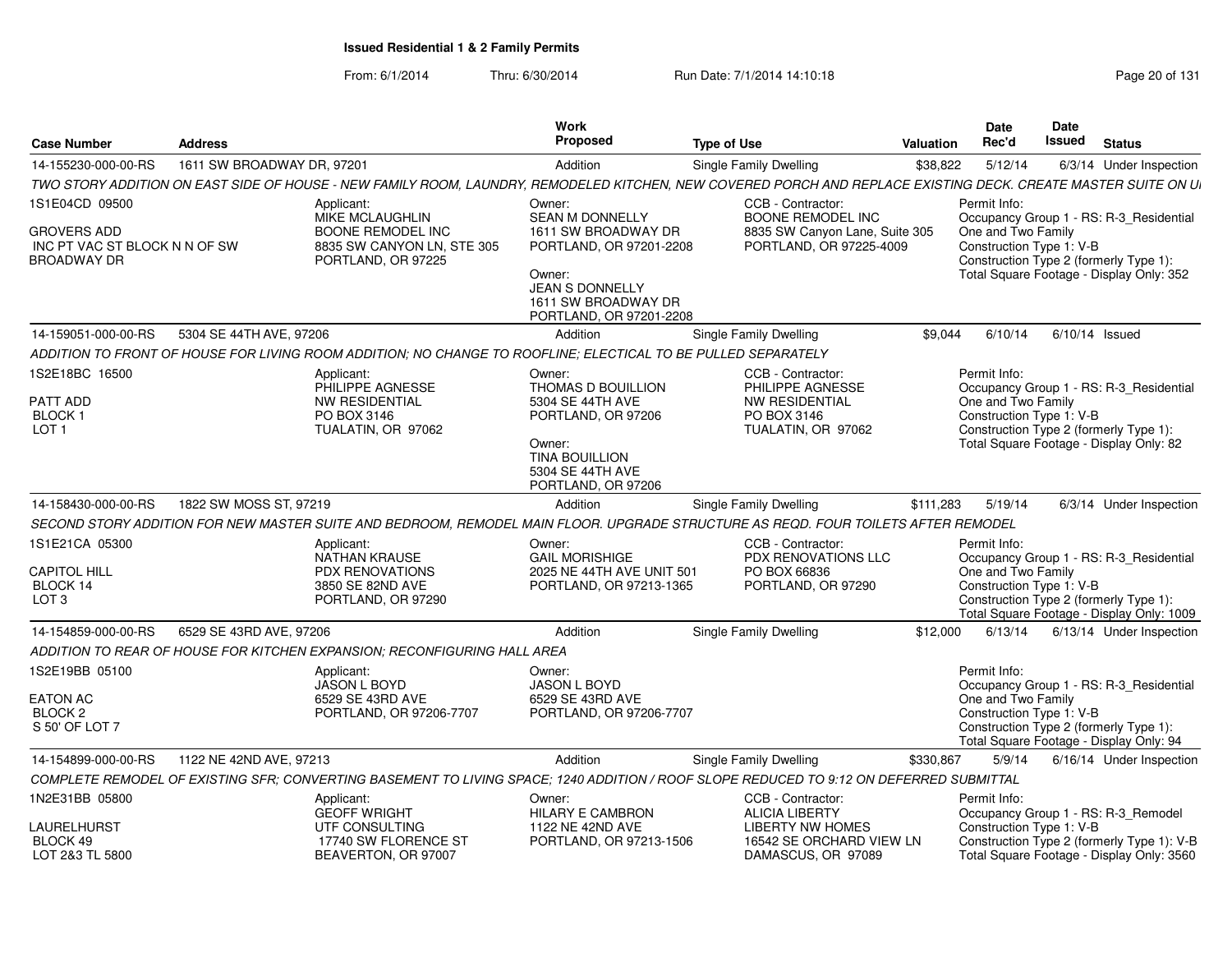From: 6/1/2014Thru: 6/30/2014 Run Date: 7/1/2014 14:10:18 Research 2010 Page 21 of 131

| <b>Case Number</b>                     | <b>Address</b>                                                                                                                                                | Work<br>Proposed                                                                  | <b>Type of Use</b>                                                                   | <b>Valuation</b> | <b>Date</b><br>Rec'd                           | Date<br><b>Issued</b> | <b>Status</b>                                                                          |
|----------------------------------------|---------------------------------------------------------------------------------------------------------------------------------------------------------------|-----------------------------------------------------------------------------------|--------------------------------------------------------------------------------------|------------------|------------------------------------------------|-----------------------|----------------------------------------------------------------------------------------|
| 14-156033-000-00-RS                    | 12515 SE MADISON ST, 97233                                                                                                                                    | Addition                                                                          | <b>Single Family Dwelling</b>                                                        | \$39,704         | 6/24/14                                        |                       | $6/24/14$ Issued                                                                       |
|                                        | SECOND FLOOR ADDITION TO INCLUDE NEW FAMILY ROOM AREA AND BATHROOM (3 BATHROOMS TOTAL)                                                                        |                                                                                   |                                                                                      |                  |                                                |                       |                                                                                        |
| 1S2E02BC 03000                         | Applicant:<br>MIKE MONTGOMERY                                                                                                                                 | Owner:<br><b>ROGER W BAKER</b>                                                    | CCB - Contractor:<br><b>KEYSER CONSTRUCTION INC</b>                                  |                  | Permit Info:                                   |                       | Occupancy Group 1 - RS: R-3 Residential                                                |
| SPECHT AC<br>LOT <sub>12</sub>         | 5531 SW BUDDINGTON ST<br>PORTLAND, OR 97219                                                                                                                   | 12515 SE MADISON ST<br>PORTLAND, OR 97233-1224                                    | 452 SW ALDERWOOD DR<br>WEST LINN, OR 97068                                           |                  | One and Two Family<br>Construction Type 1: V-B |                       | Construction Type 2 (formerly Type 1):                                                 |
|                                        |                                                                                                                                                               | Owner:<br>DEBORAH L BAKER<br>12515 SE MADISON ST<br>PORTLAND, OR 97233-1224       |                                                                                      |                  |                                                |                       | Total Square Footage - Display Only: 360                                               |
| 14-160233-000-00-RS                    | 5740 SW WILBARD ST, 97219                                                                                                                                     | Addition                                                                          | <b>Single Family Dwelling</b>                                                        | \$63,559         | 5/22/14                                        |                       | 6/26/14 Under Inspection                                                               |
|                                        | ADDITION-NEW ENTRY ADDITION, CLOSE IN BREEZEWAY, COVER EXISTING DECK, REPLACE ROOF ON HOUSE AND GARAGE, RECONFIGURE MASTER BATHROOM, REMOVE EXISTING STAIRS,  |                                                                                   |                                                                                      |                  |                                                |                       |                                                                                        |
| 1S1E30CA 06900                         | Applicant:<br><b>BAYARD MENTRUM</b>                                                                                                                           | Owner:<br><b>LISA A VANDERWERFF</b>                                               | CCB - Contractor:<br><b>SCOTT BAILEY</b>                                             |                  | Permit Info:                                   |                       | Occupancy Group 1 - RS: R-3 Residential                                                |
| SECTION 30 1S 1E<br>TL 6900 0.58 ACRES | 11860 SE MORRISON ST<br>PORTLAND OR 97216                                                                                                                     | 5740 SW WILBARD ST<br>PORTLAND, OR 97219-5652                                     | <b>BAILEY CONTRACTING LLC</b><br>333 S STATE ST SUITE V 277<br>LAKE OSWEGO, OR 97034 |                  | One and Two Family<br>Construction Type 1: V-B |                       | Construction Type 2 (formerly Type 1): V-B<br>Total Square Footage - Display Only: 980 |
| 14-161933-000-00-RS                    | 3416 NE 62ND AVE, 97213                                                                                                                                       | Addition                                                                          | <b>Single Family Dwelling</b>                                                        | \$35,000         | 6/23/14                                        |                       | 6/23/14 Issued                                                                         |
|                                        | REPLACE(E) GARAGE ROOF DAMAGED BY FIRE, BUMP UP ROOFLINE ON SOUTH ELEVATION OF GARAGE AND MOVE WALL IN KITCHEN INTO GARAGE TO RECONFIGURE KITCHEN AREA; CONVI |                                                                                   |                                                                                      |                  |                                                |                       |                                                                                        |
| 1N2E29BB 08600                         | Applicant:<br><b>MARY VALEANT</b>                                                                                                                             | Owner:<br><b>TRUDY A TOLIVER</b>                                                  | CCB - Contractor:<br>EB CONSTRUCTION &                                               |                  | Permit Info:                                   |                       |                                                                                        |
| <b>BELLE CREST</b>                     | VALEANT ARCHITECTURE, LLC                                                                                                                                     | 3416 NE 62ND AVE                                                                  | <b>REMODELING INC</b>                                                                |                  | One and Two Family                             |                       | Occupancy Group 1 - RS: R-3_Residential                                                |
| BLOCK 31                               | 2318 SW MARKET ST DR                                                                                                                                          | PORTLAND, OR 97213-3953                                                           | 5753 N HAIGHT                                                                        |                  | Construction Type 1: V-B                       |                       |                                                                                        |
| N 20' OF LOT 14                        | PORTLAND OR 97201                                                                                                                                             |                                                                                   | PORTLAND, OR 97217                                                                   |                  |                                                |                       | Construction Type 2 (formerly Type 1):                                                 |
| <b>LOT 15</b><br>S 5' OF LOT 16        |                                                                                                                                                               | Owner:<br>MICHAEL G MARSELLE<br>3416 NE 62ND AVE<br>PORTLAND, OR 97213-3953       |                                                                                      |                  | Number of New Dwelling Units: 1                |                       |                                                                                        |
| 14-165372-000-00-RS                    | 1934 SW MOSS ST, 97219                                                                                                                                        | Addition                                                                          | <b>Single Family Dwelling</b>                                                        | \$143,818        | 6/5/14                                         |                       | 6/14/14 Under Inspection                                                               |
|                                        | ADD SECOND STORY TO HOUSE, REBUILD FIRST FLOOR REPLACE WINDOWS IN LOWER LEVEL. NEW FOOTINGS AND UPGRADED STRUCTURAL. FOUR TOILETS AND BEDROOMS AFTER REM(     |                                                                                   |                                                                                      |                  |                                                |                       |                                                                                        |
| 1S1E21CB 01900                         | Applicant:<br>NATHAN KRAUSE                                                                                                                                   | Owner:<br>STEPHAN HANNIBAL                                                        | CCB - Contractor:<br>PDX RENOVATIONS LLC                                             |                  | Permit Info:                                   |                       | Occupancy Group 1 - RS: R-3 Residential                                                |
| SECTION 21 1S 1E                       | <b>PDX RENOVATIONS</b>                                                                                                                                        | 1934 SW MOSS ST                                                                   | PO BOX 66836                                                                         |                  | One and Two Family                             |                       |                                                                                        |
| TL 1900 0.22 ACRES                     | 3850 SE 82ND AVE<br>PORTLAND, OR 97290                                                                                                                        | PORTLAND, OR 97219-2606                                                           | PORTLAND, OR 97290                                                                   |                  | Construction Type 1: V-B                       |                       | Construction Type 2 (formerly Type 1):                                                 |
|                                        |                                                                                                                                                               | Owner:<br><b>STEPHEN B HANNIBAL</b><br>1934 SW MOSS ST<br>PORTLAND, OR 97219-2606 |                                                                                      |                  |                                                |                       | Total Square Footage - Display Only: 1304                                              |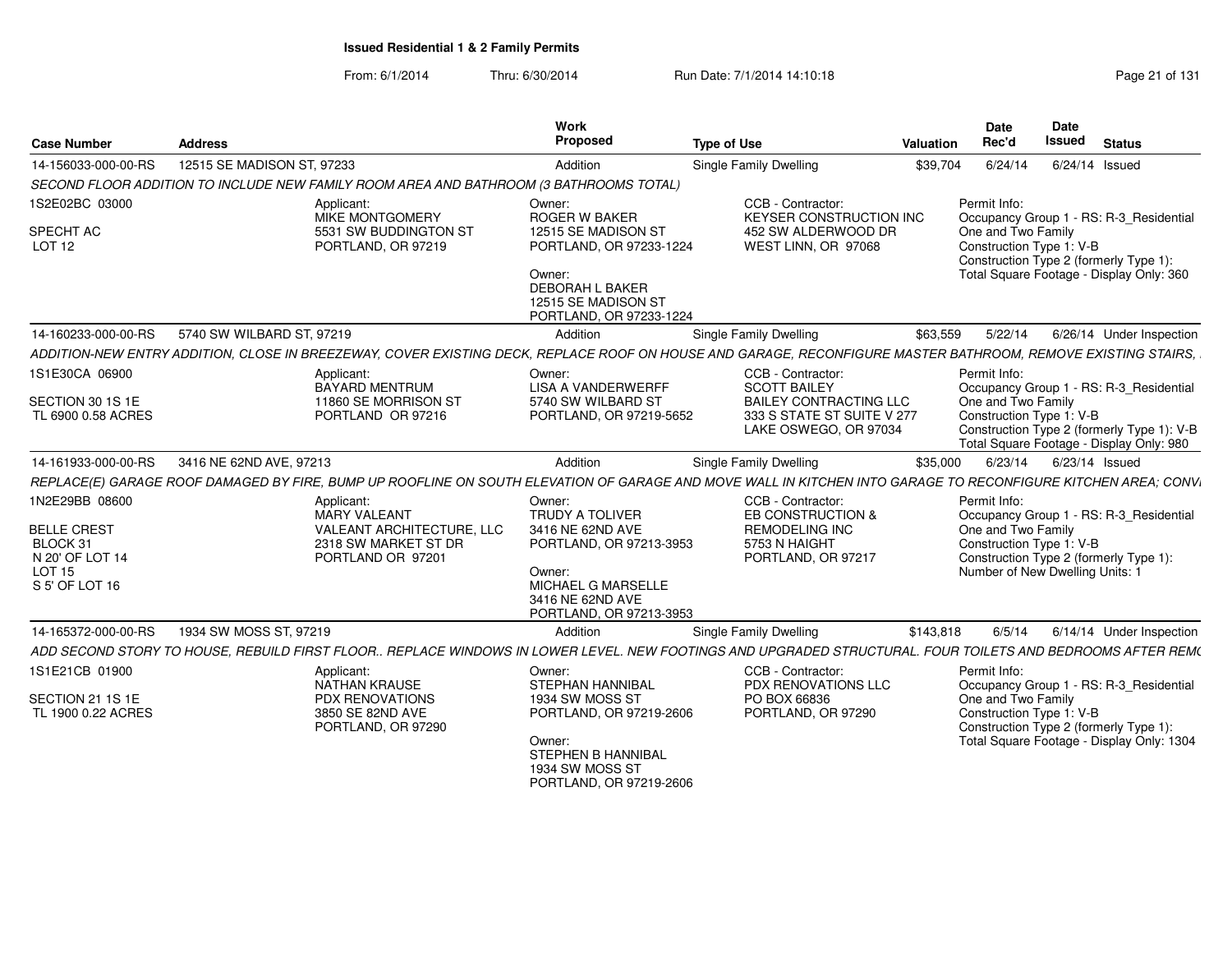| <b>Case Number</b>                                  | <b>Address</b>            |                                                                                                                                                              | Work<br>Proposed                                                                                                                               | <b>Type of Use</b>                                                                                 | <b>Valuation</b> | Date<br>Rec'd                                                                             | <b>Date</b><br>Issued                    | <b>Status</b>                                                                          |
|-----------------------------------------------------|---------------------------|--------------------------------------------------------------------------------------------------------------------------------------------------------------|------------------------------------------------------------------------------------------------------------------------------------------------|----------------------------------------------------------------------------------------------------|------------------|-------------------------------------------------------------------------------------------|------------------------------------------|----------------------------------------------------------------------------------------|
| 14-162763-000-00-RS                                 | 6341 NE 23RD AVE, 97211   |                                                                                                                                                              | Addition                                                                                                                                       | Single Family Dwelling                                                                             | \$6,117          | 6/2/14                                                                                    |                                          | $6/2/14$ Issued                                                                        |
|                                                     |                           | NEW 288 SF ATTACHED COVERING OVER NEW DECK, LESS THAN 30" IN HEIGHT. REMOVE GARAGE OVERHEAD DOOR AND INFILL WALL, CONVERT TO STORAGE. ADD BATHROOM TO STORAG |                                                                                                                                                |                                                                                                    |                  |                                                                                           |                                          |                                                                                        |
| 1N1E14DA 08300                                      |                           | Applicant:                                                                                                                                                   | Owner:                                                                                                                                         |                                                                                                    |                  | Permit Info:                                                                              |                                          |                                                                                        |
| SECTION 14 1N 1E<br>TL 8300 0.14 ACRES              |                           | SIÓK PUAY KHOO<br>6341 NE 23RD AVE<br>PORTLAND, OR 97211-5484                                                                                                | <b>TONDA LIGGETT</b><br>6341 NE 23RD AVE<br>PORTLAND, OR 97211-5484<br>Owner:<br>SIOK PUAY KHOO<br>6341 NE 23RD AVE<br>PORTLAND, OR 97211-5484 |                                                                                                    |                  | Occupancy Group 1 - RS: U_Decks,<br>Patios, Porches, Carports<br>Construction Type 1: V-B |                                          | Construction Type 2 (formerly Type 1):<br>Total Square Footage - Display Only: 288     |
| 14-148710-REV-01-RS                                 | 6759 SW 52ND AVE, 97219   |                                                                                                                                                              | Addition                                                                                                                                       | Single Family Dwelling                                                                             | \$1              | 6/3/14                                                                                    |                                          | $6/3/14$ Issued                                                                        |
|                                                     |                           | VALUE ADDED REVISION-ENLARGING ORIGINALLY PROPOSED LAUNDRY ROOM AND CLOSET ADDING A SIMPLE SINK, WIRING FOR SURROUND SOUND                                   |                                                                                                                                                |                                                                                                    |                  |                                                                                           |                                          |                                                                                        |
| 1S1E19AB 01000                                      |                           | Applicant:<br><b>CARVER CONSTRUCTION LLC</b>                                                                                                                 | Owner:<br><b>CYNTHIA N HATCH</b>                                                                                                               | CCB - Contractor:<br><b>HOODLAND PLUMBING INC</b>                                                  |                  | Permit Info:                                                                              |                                          | Occupancy Group 1 - RS: R-3_Residential                                                |
| SECTION 19 1S 1E<br>TL 1000 0.19 ACRES              |                           | 11740 SW CAMDEN LANE<br>BEAVERTON, OR 97008                                                                                                                  | 6759 SW 52ND AVE<br>PORTLAND, OR 97219                                                                                                         | 42320 SE ERIKSON ROAD<br><b>SANDY OR 97055</b>                                                     |                  | One and Two Family<br>Construction Type 1: V-B                                            |                                          | Construction Type 2 (formerly Type 1): V-B                                             |
|                                                     |                           |                                                                                                                                                              |                                                                                                                                                | CCB - Contractor:<br><b>CARVER CONSTRUCTION LLC</b><br>11740 SW CAMDEN LANE<br>BEAVERTON, OR 97008 |                  |                                                                                           | Total Square Footage - Display Only: 547 |                                                                                        |
| 14-161159-000-00-RS                                 | 4118 SE STEELE ST, 97202  |                                                                                                                                                              | Addition                                                                                                                                       | Single Family Dwelling                                                                             | \$64,579         | 5/24/14                                                                                   |                                          | 6/18/14 Under Inspection                                                               |
|                                                     |                           | REMOVE EXISTING ENCLOSED PORCH AT REAR OF DWELLING. BUILD NEW SINGLE FLOOR ADDITION TO CREATE NEW MASTER BEDROOM AND BATHROOM.                               |                                                                                                                                                |                                                                                                    |                  |                                                                                           |                                          |                                                                                        |
| 1S2E18BC 19800                                      |                           | Applicant:<br>Mark Evans                                                                                                                                     | Owner:<br><b>DAWN ANDREWS</b>                                                                                                                  | CCB - Contractor:<br>L EVANS DESIGN GROUP INC                                                      |                  | Permit Info:                                                                              |                                          | Occupancy Group 1 - RS: R-3_Residential                                                |
| SECTION 18 1S 2E<br>TL 19800 0.13 ACRES             |                           | L EVANS DESIGN GROUP INC<br>4600 ALDER ST<br>WEST LINN, OR 97068                                                                                             | 4118 SE STEELE ST<br>PORTLAND, OR 97202-4267<br>Owner:<br>ANDREW M ROBINSON<br>4118 SE STEELE ST<br>PORTLAND, OR 97202-4267                    | 4600 ALDER ST<br>WEST LINN, OR 97068                                                               |                  | One and Two Family<br>Construction Type 1: V-B                                            |                                          | Construction Type 2 (formerly Type 1): V-B<br>Total Square Footage - Display Only: 810 |
| 14-161821-000-00-RS                                 | 2327 NE ALAMEDA ST, 97212 |                                                                                                                                                              | Addition                                                                                                                                       | <b>Single Family Dwelling</b>                                                                      | \$73,549         | 5/28/14                                                                                   |                                          | 6/13/14 Under Inspection                                                               |
|                                                     |                           | TWO STORY ADDITION TO REAR OF EXISTING DWELLING TO CREATE NEW KITCHEN AND MASTER BEDROOM AND BATHROOM. REMODEL EXISTING POWDER ROOM AND 2ND FLOOR BATHROO    |                                                                                                                                                |                                                                                                    |                  |                                                                                           |                                          |                                                                                        |
| 1N1E23DA 13700                                      |                           | Applicant:<br>Gerald W. Edwards                                                                                                                              | Owner:<br>MARK HOLZMANN                                                                                                                        | CCB - Contractor:<br>SHEILA REILLY DESIGN                                                          |                  | Permit Info:                                                                              |                                          | Occupancy Group 1 - RS: R-3_Residential                                                |
| <b>ALAMEDA PARK</b><br>BLOCK 50<br>LOT <sub>3</sub> |                           | SHEILA REILLY DESIGN<br>P.O. Box 14601<br>PORTLAND, OR 97293                                                                                                 | 2327 NE ALAMEDA ST<br>PORTLAND, OR 97212-1526<br>Owner:<br><b>VALERIE HOLZMANN</b><br>2327 NE ALAMEDA ST<br>PORTLAND, OR 97212-1526            | 1204 SE WATER AVE, SUITE #23<br>PORTLAND, O 97214                                                  |                  | One and Two Family<br>Construction Type 1: V-B                                            |                                          | Construction Type 2 (formerly Type 1): V-B<br>Total Square Footage - Display Only: 834 |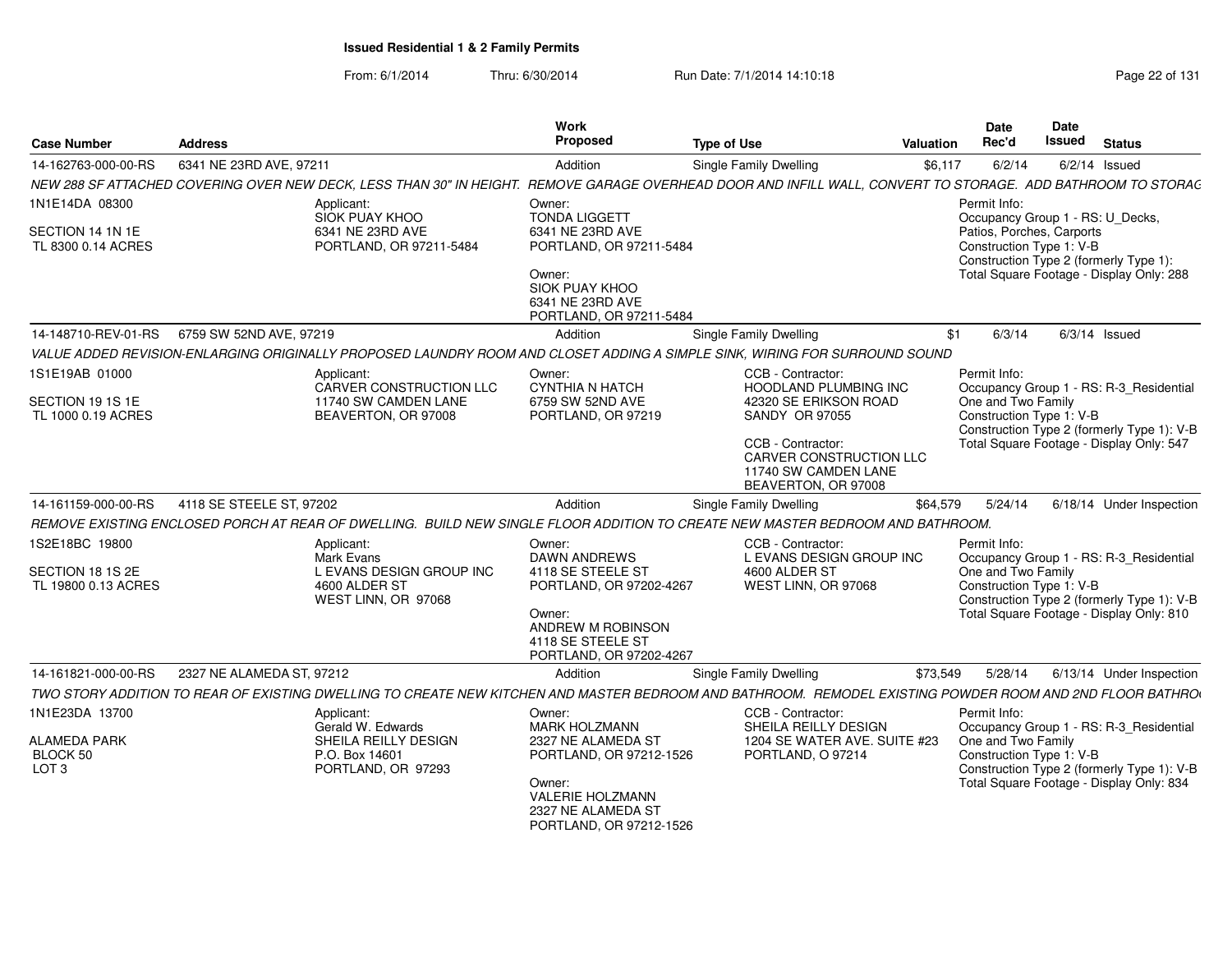| <b>Case Number</b>                                                             | <b>Address</b>                                                                                                                   | Work<br><b>Proposed</b>                                                                                                                                                                   | <b>Type of Use</b>                                                                                                                     | Valuation | <b>Date</b><br>Rec'd                                           | Date<br>Issued | <b>Status</b>                                                                                                                      |  |
|--------------------------------------------------------------------------------|----------------------------------------------------------------------------------------------------------------------------------|-------------------------------------------------------------------------------------------------------------------------------------------------------------------------------------------|----------------------------------------------------------------------------------------------------------------------------------------|-----------|----------------------------------------------------------------|----------------|------------------------------------------------------------------------------------------------------------------------------------|--|
| 14-160873-000-00-RS                                                            | 7514 SW 33RD AVE, 97219                                                                                                          | Addition                                                                                                                                                                                  | Single Family Dwelling                                                                                                                 | \$65,000  | 6/30/14                                                        |                | $6/30/14$ Issued                                                                                                                   |  |
|                                                                                |                                                                                                                                  | 271 SF SINGLE LEVEL ADDITION TO REAR OF HOUSE FOR NEW FAMILY ROOM; TRADES TO BE PULLED SEPARATELY                                                                                         |                                                                                                                                        |           |                                                                |                |                                                                                                                                    |  |
| 1S1E20AC 13000<br><b>BUCKINGHAM HTS</b><br><b>BLOCK 8</b><br>LOT <sub>25</sub> | Applicant:<br><b>TIM KAMP</b><br>ORANGEWALL STUDIOS<br>240 N BROADWAY SUITE 202<br>PORTLAND OR 97227                             | Owner:<br>PAUL W DEKONING<br>7514 SW 33RD AVE<br>PORTLAND, OR 97219-1859<br>ARCHITECTURE AND PLANNING<br>Owner:<br><b>REGAN M DEKONING</b><br>7514 SW 33RD AVE<br>PORTLAND, OR 97219-1859 | Primary Contractor:<br>TO BID                                                                                                          |           | Permit Info:<br>One and Two Family<br>Construction Type 1: V-B |                | Occupancy Group 1 - RS: R-3 Residential<br>Construction Type 2 (formerly Type 1):<br>Total Square Footage - Display Only: 271      |  |
| 14-164225-000-00-RS                                                            | 3906 SW ALTADENA AVE, 97201                                                                                                      | Addition                                                                                                                                                                                  | Single Family Dwelling                                                                                                                 | \$13,897  | 6/3/14                                                         |                | $6/9/14$ Issued                                                                                                                    |  |
|                                                                                | NEW SINGLE FLOOR ADDITION TO THE REAR OF EXISTING DWELLING.                                                                      |                                                                                                                                                                                           |                                                                                                                                        |           |                                                                |                |                                                                                                                                    |  |
| 1S1E08DA 07900<br><b>FAIRCREST</b><br>LOT 17 TL 7900                           | Applicant:<br>NATHAN D YOUNG<br><b>CONSTRUCTION INC</b><br>515 NW SALTZMAN RD #827<br>PORTLAND, OR 97229                         | Owner:<br><b>DONALD S UPHAM</b><br>3906 SW ALTADENA AVE<br>PORTLAND, OR 97239-1328<br>Owner:<br><b>MARYANN UPHAM</b><br>3906 SW ALTADENA AVE<br>PORTLAND, OR 97239-1328                   | CCB - Contractor:<br>NATHAN D YOUNG<br>CONSTRUCTION INC<br>515 NW SALTZMAN RD #827<br>PORTLAND, OR 97229                               |           | Permit Info:<br>One and Two Family<br>Construction Type 1: V-B |                | Occupancy Group 1 - RS: R-3_Residential<br>Construction Type 2 (formerly Type 1):<br>Total Square Footage - Display Only: 126      |  |
| 14-166043-000-00-RS                                                            | 3707 NE HOLMAN ST, 97211                                                                                                         | Addition                                                                                                                                                                                  | Single Family Dwelling                                                                                                                 | \$90,590  | 6/6/14                                                         |                | 6/11/14 Under Inspection                                                                                                           |  |
|                                                                                | ONE STORY ADDITION WITH ATTACHED GARAGE (TOTAL (3) TOILETS)                                                                      |                                                                                                                                                                                           |                                                                                                                                        |           |                                                                |                |                                                                                                                                    |  |
| 1N1E13DA 09000<br>SECTION 13 1N 1E<br>TL 9000 0.18 ACRES                       | Applicant:<br><b>KARL RAPFOGEL</b><br><b>GREEN GABLES DESIGN &amp;</b><br>RESTORATION, INC.<br>PO BOX 4264<br>PORTLAND, OR 97208 | Owner:<br><b>CHRISTIAN COCHRAN</b><br>3707 NE HOLMAN ST<br>PORTLAND, OR 97211-7828                                                                                                        | CCB - Contractor:<br><b>GREEN GABLES DESIGN &amp;</b><br>RESTORATION, INC.<br>PO BOX 4264<br>PORTLAND, OR 97208                        |           | Permit Info:<br>One and Two Family<br>Construction Type 1: V-B |                | Occupancy Group 1 - RS: R-3 Residential<br>Construction Type 2 (formerly Type 1): V-B<br>Total Square Footage - Display Only: 1071 |  |
| 14-165435-000-00-RS                                                            | 5045 NE 34TH AVE, 97211                                                                                                          | Addition                                                                                                                                                                                  | Single Family Dwelling                                                                                                                 | \$43,490  | 6/5/14                                                         |                | 6/5/14 Under Inspection                                                                                                            |  |
|                                                                                |                                                                                                                                  | ADDITION OF SHED DORMER AT BACK OF HOUSE, INCLUDES 2 NEW CLOSETS AND NEW BATHROOM (REPLACES OLD BATHROOM IN SMALL GABLE DORMER), FRONT PORCH AND FOYER ADDI                               |                                                                                                                                        |           |                                                                |                |                                                                                                                                    |  |
| 1N1E24AB 20200<br>WILLAMETTE ADD<br>BLOCK 16<br>N 1/2 OF LOT 38<br>LOT 39&40   | Applicant:<br><b>MEOAK CONTRACTING</b><br>16491 HIRAM AVE<br>OREGON CITY, OR 97045                                               | Owner:<br><b>DENNIS J BROWN</b><br>3239 KEMPTON AVE #2<br>OAKLAND, CA 94611-5883<br>Owner:<br>DAVID J MEEKER<br>3239 KEMPTON AVE #2<br>OAKLAND, CA 94611-5883                             | CCB - Contractor:<br>MEOAK CONTRACTING<br>16491 HIRAM AVE<br>OREGON CITY, OR 97045                                                     |           | Permit Info:<br>One and Two Family<br>Construction Type 1: V-B |                | Occupancy Group 1 - RS: R-3 Residential<br>Construction Type 2 (formerly Type 1): V-B<br>Total Square Footage - Display Only: 621  |  |
| 14-161989-000-00-RS                                                            | 824 NW 24TH AVE, 97210                                                                                                           | Addition                                                                                                                                                                                  | Single Family Dwelling                                                                                                                 | \$49.851  | 5/28/14                                                        |                | $6/7/14$ Issued                                                                                                                    |  |
|                                                                                |                                                                                                                                  | PHASE 2 OF 2 - REMOVE DECK AND SOLARIUM ADDITION ON EAST ELEVATION AND REPLACE WITH NEW ADDITION TO INCLUDE A RESIDENTIAL ELEVATOR AND SECOND STAIR. HISTORICAL RI                        |                                                                                                                                        |           |                                                                |                |                                                                                                                                    |  |
| 1N1E33BC 10400<br>KINGS 2ND ADD<br>BLOCK <sub>3</sub><br>LOT <sub>16</sub>     | Applicant:<br><b>WALT LORENCE</b><br><b>LORENCE BROTHERS</b><br>CONSTRUCTION INC<br>3485 SW 106TH<br>BEAVERTON, OR 97005         | Owner:<br>NO 17 FIREHOUSE LLC<br>6312 SW CAPITOL HWY STE 505<br>PORTLAND, OR 97239                                                                                                        | CCB - Contractor:<br><b>WALT LORENCE</b><br><b>LORENCE BROTHERS</b><br><b>CONSTRUCTION INC</b><br>3485 SW 106TH<br>BEAVERTON, OR 97005 |           | Permit Info:<br>One and Two Family<br>Construction Type 1: V-B |                | Occupancy Group 1 - RS: R-3_Residential<br>Construction Type 2 (formerly Type 1):<br>Total Square Footage - Display Only: 452      |  |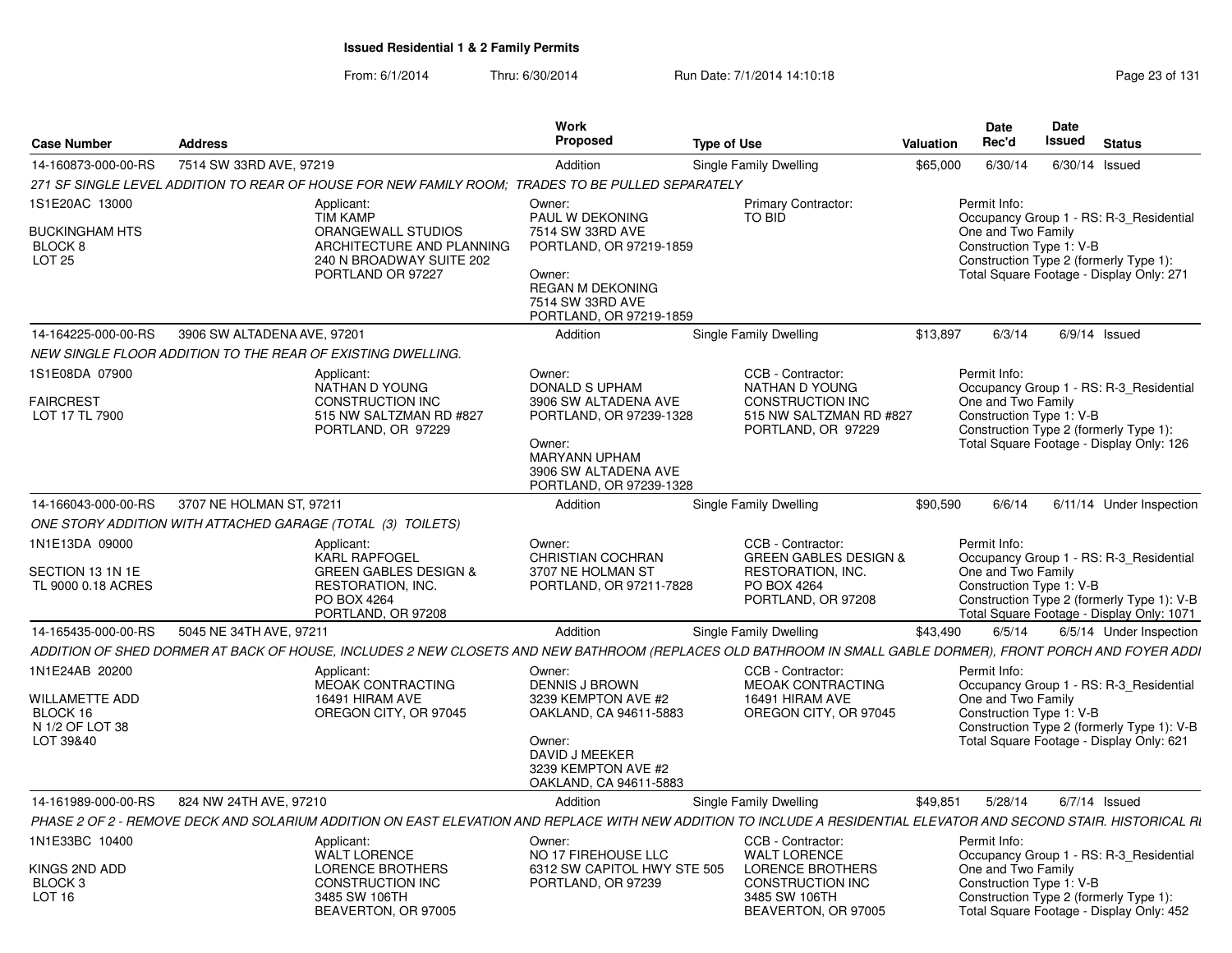| <b>Case Number</b>                                                            | <b>Address</b>                  |                                                                                                                                                               | Work<br><b>Proposed</b>                                                                                                                                     | <b>Type of Use</b> |                                                                                                                                                                                                          | <b>Valuation</b> |       | Date<br>Rec'd                                                  | Date<br>Issued | <b>Status</b>                                                                                                                      |
|-------------------------------------------------------------------------------|---------------------------------|---------------------------------------------------------------------------------------------------------------------------------------------------------------|-------------------------------------------------------------------------------------------------------------------------------------------------------------|--------------------|----------------------------------------------------------------------------------------------------------------------------------------------------------------------------------------------------------|------------------|-------|----------------------------------------------------------------|----------------|------------------------------------------------------------------------------------------------------------------------------------|
| 14-110558-REV-01-RS                                                           | 9136 SW 36TH AVE, 97219         |                                                                                                                                                               | Addition                                                                                                                                                    |                    | Single Family Dwelling                                                                                                                                                                                   |                  | \$    | 6/13/14                                                        |                | $6/13/14$ Issued                                                                                                                   |
| REVISION TO CHANGE HANDRAIL DETAIL                                            |                                 |                                                                                                                                                               |                                                                                                                                                             |                    |                                                                                                                                                                                                          |                  |       |                                                                |                |                                                                                                                                    |
| 1S1E29BA 04600                                                                |                                 | Applicant:<br><b>EDWARD ANDREW</b>                                                                                                                            | Owner:<br><b>BARBARA J LIMANDRI</b>                                                                                                                         |                    | CCB - Contractor:<br><b>IMPROVEMENT REDMODELING</b>                                                                                                                                                      |                  |       | Permit Info:                                                   |                | Occupancy Group 1 - RS: R-3_Residential                                                                                            |
| ARA VISTA<br>BLOCK 5<br>LOT <sub>8</sub>                                      |                                 | <b>IMPROVEMENT REMODELING</b><br>17020 NW Pumpkin Ridge<br>North Plains OR 97133                                                                              | 9136 SW 36TH AVE<br>PORTLAND, OR 97219                                                                                                                      |                    | <b>LLC</b><br>17020 NW PUMPIN RIDGE RD<br>NORTH PLAINS, OR 97133                                                                                                                                         |                  |       | One and Two Family<br>Construction Type 1: V-B                 |                | Construction Type 2 (formerly Type 1):<br>Total Square Footage - Display Only: 40                                                  |
| 14-163790-000-00-RS                                                           | 22 NE 41ST AVE, 97232           |                                                                                                                                                               | Addition                                                                                                                                                    |                    | Single Family Dwelling                                                                                                                                                                                   | \$150,000        |       | 6/2/14                                                         |                | $6/2/14$ Issued                                                                                                                    |
|                                                                               |                                 | DIG OUT BASEMENT 18" TO CREATE ADEQUATE HEAD HEIGHT TO CONVERT BASEMENT TO LIVING SPACE, INCLUDES BEDROOM WITH EGRESS WINDOW, FAMILY ROOM, LAUNDRY AREA AND I |                                                                                                                                                             |                    |                                                                                                                                                                                                          |                  |       |                                                                |                |                                                                                                                                    |
| 1N2E31CB 12500<br>LAURELHURST<br>BLOCK 106                                    |                                 | Applicant:<br>MELISSA MCCALL<br>MCCALL DESIGN LLC<br>4336 NE 65TH AVE                                                                                         | Owner:<br><b>JASON C CREASMAN</b><br><b>22 NE 41ST AVE</b><br>PORTLAND, OR 97232-3414                                                                       |                    | CCB - Contractor:<br><b>CLARKBUILT INC</b><br>5024 N MONTANA AVE<br>PORTLAND, OR 97217                                                                                                                   |                  |       | Permit Info:<br>Construction Type 1: V-B                       |                | Occupancy Group 1 - RS: R-3_Remodel<br>Construction Type 2 (formerly Type 1):                                                      |
| LOT <sub>6</sub>                                                              |                                 | PORTLAND OR 97218                                                                                                                                             | Owner:<br><b>JODY C CREASMAN</b><br><b>22 NE 41ST AVE</b><br>PORTLAND, OR 97232-3414                                                                        |                    |                                                                                                                                                                                                          |                  |       |                                                                |                | Total Square Footage - Display Only: 999                                                                                           |
| 13-138016-DFS-01-RS                                                           | 4151 NE HOYT ST - Unit A, 97232 |                                                                                                                                                               | Addition                                                                                                                                                    |                    | Single Family Dwelling                                                                                                                                                                                   |                  | \$966 | 6/5/14                                                         |                | $6/5/14$ Issued                                                                                                                    |
| <b>DFS FOR TRUSSES</b>                                                        |                                 |                                                                                                                                                               |                                                                                                                                                             |                    |                                                                                                                                                                                                          |                  |       |                                                                |                |                                                                                                                                    |
| 1N2E31BC 13900<br>LAURELHURST<br>BLOCK 64<br>W 1/2 OF LOT 14<br><b>LOT 15</b> |                                 | Applicant:<br>SHANTA L SCHRIEVER<br>4151 NE HOYT ST<br>PORTLAND, OR 97232-3333                                                                                | Owner:<br>SHANTA L SCHRIEVER<br>4151 NE HOYT ST<br>PORTLAND, OR 97232-3333<br>Owner:<br><b>BRIAN M STARNS</b><br>4151 NE HOYT ST<br>PORTLAND, OR 97232-3333 |                    |                                                                                                                                                                                                          |                  |       | Permit Info:<br>One and Two Family<br>Construction Type 1: V-B |                | Occupancy Group 1 - RS: R-3_Residential<br>Construction Type 2 (formerly Type 1): V-B<br>Total Square Footage - Display Only: 1892 |
| 14-164883-000-00-RS                                                           | 1734 N TERRY ST, 97217          |                                                                                                                                                               | Addition                                                                                                                                                    |                    | Single Family Dwelling                                                                                                                                                                                   | \$20,000         |       | 6/4/14                                                         |                | $6/4/14$ Issued                                                                                                                    |
|                                                                               |                                 | DORMER ADDITION TO ADD NEW BATHROOM TO 2ND FLOOR AND ADD CLOSETS TO BEDROOMS                                                                                  |                                                                                                                                                             |                    |                                                                                                                                                                                                          |                  |       |                                                                |                |                                                                                                                                    |
| 1N1E09DD 08900<br>KENTON<br>BLOCK 11<br>LOT 1&2                               |                                 | Applicant:<br><b>BOB STEELE</b><br><b>DESIGN INTELLIGENCE LLC</b><br>3013 SE WASHOUGAL RIVER RD<br>WASHOUGAL, WA 98671                                        | Owner:<br><b>BRADLEY H SCHIFF</b><br>1734 N TERRY ST<br>PORTLAND, OR 97217-6543                                                                             |                    | CCB - Contractor:<br>ALPHA PLUMBING CO<br>21713 S BEAVERCREEK RD<br>OREGON CITY OR 97045<br>CCB - Contractor:<br>PETER RYABIKIN<br>AP PACIFIC LLC<br>800 NE TENNEY RS STE 110-423<br>VANCOUVER WA. 98685 |                  |       | Permit Info:<br>One and Two Family<br>Construction Type 1: V-B |                | Occupancy Group 1 - RS: R-3 Residential<br>Construction Type 2 (formerly Type 1):                                                  |
| 14-165882-000-00-RS                                                           | 77 NE MORRIS ST, 97212          |                                                                                                                                                               | Addition                                                                                                                                                    |                    | Single Family Dwelling                                                                                                                                                                                   |                  | \$1   | 6/5/14                                                         | 6/5/14 Final   |                                                                                                                                    |
|                                                                               |                                 | PERMIT FOR FINAL INSPECTIONS ONLY - STRUCTURAL, MECHANICAL, PLUMBING, ELECTRICAL - 91-005407-RS                                                               |                                                                                                                                                             |                    |                                                                                                                                                                                                          |                  |       |                                                                |                |                                                                                                                                    |
| 1N1E27AA 22800                                                                |                                 | Applicant:<br><b>KIMBERLY STARKS</b>                                                                                                                          | Owner:<br>SYLVIA E DEAN                                                                                                                                     |                    |                                                                                                                                                                                                          |                  |       | Permit Info:                                                   |                | Occupancy Group 1 - RS: R-3_Residential                                                                                            |
| WILLIAMS AVE ADD<br>BLOCK 10<br>W 1/2 OF LOT 13                               |                                 | 77 NE MORRIS ST<br>PORTLAND OR 97212                                                                                                                          | 3530 NE EMERSON ST<br>PORTLAND, OR 97211                                                                                                                    |                    |                                                                                                                                                                                                          |                  |       | One and Two Family<br>Construction Type 1: V-B                 |                | Construction Type 2 (formerly Type 1):                                                                                             |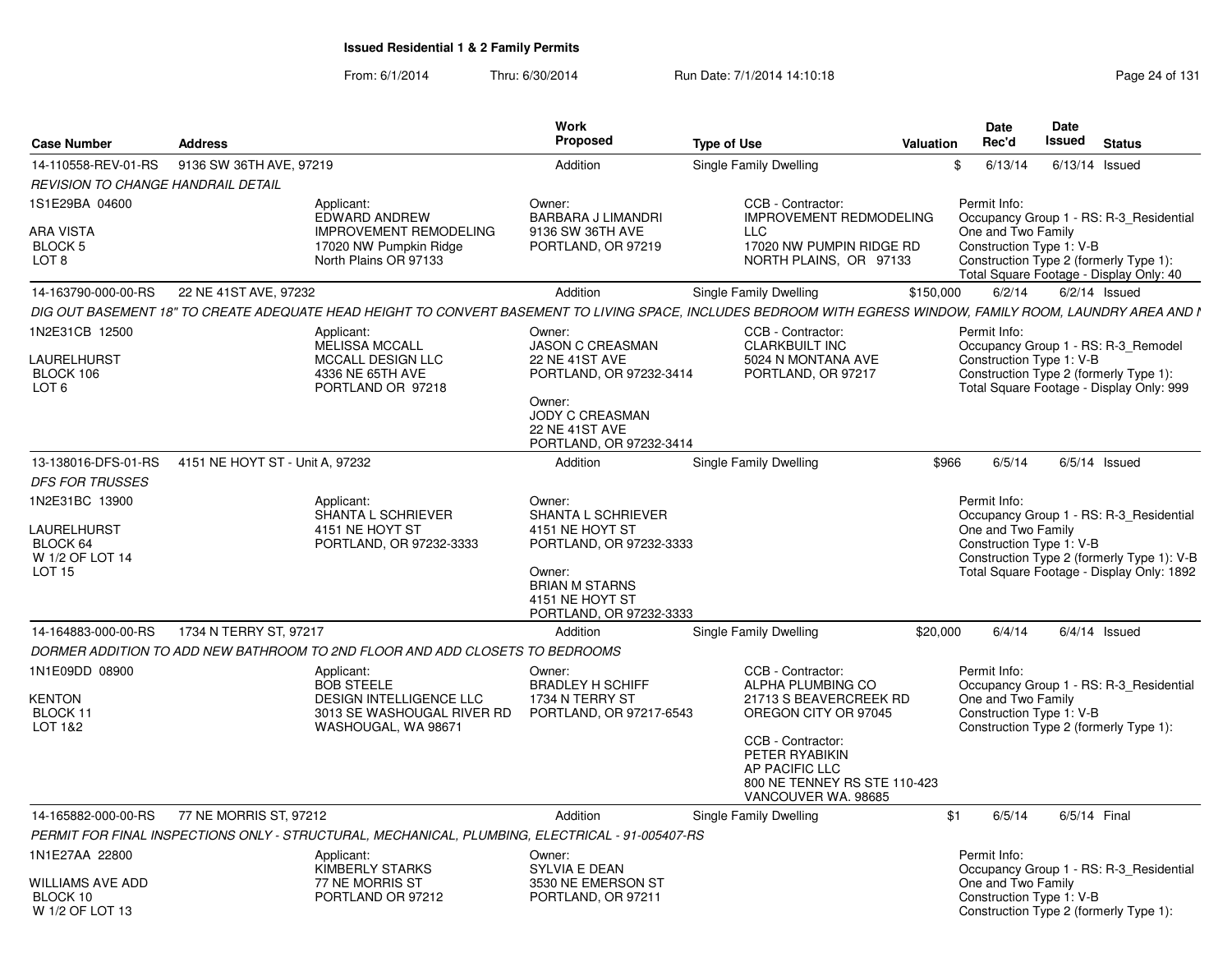| <b>Case Number</b>                                                          | <b>Address</b>           |                                                                                                                                                              | Work<br><b>Proposed</b>                                                                                                                                      | <b>Type of Use</b>                                                                                                                  | <b>Valuation</b> | <b>Date</b><br>Rec'd                                           | Date<br>Issued | <b>Status</b>                                                                                                                 |
|-----------------------------------------------------------------------------|--------------------------|--------------------------------------------------------------------------------------------------------------------------------------------------------------|--------------------------------------------------------------------------------------------------------------------------------------------------------------|-------------------------------------------------------------------------------------------------------------------------------------|------------------|----------------------------------------------------------------|----------------|-------------------------------------------------------------------------------------------------------------------------------|
| 14-164237-000-00-RS                                                         | 741 NE MEADOW DR. 97211  |                                                                                                                                                              | Addition                                                                                                                                                     | Single Family Dwelling                                                                                                              | \$68,000         | 6/13/14                                                        |                | 6/13/14 Under Inspection                                                                                                      |
|                                                                             |                          | CONVERT SHOP TO BEDROOM AND ADD 10 FEET TO REAR TO CREATE MASTER SUITE, REMOVE DOOR TO GARAGE, ADD NEW BATHROOM IN BEDROOM (3 BATHROOMS TOTAL). MECHANICAL   |                                                                                                                                                              |                                                                                                                                     |                  |                                                                |                |                                                                                                                               |
| 1N1E02CC 00500                                                              |                          | Applicant:                                                                                                                                                   | Owner:                                                                                                                                                       | CCB - Contractor:                                                                                                                   |                  | Permit Info:                                                   |                |                                                                                                                               |
| <b>MEADOWS ADD</b><br>BLOCK <sub>1</sub><br>LOT <sub>21</sub>               |                          | <b>GEORGE FRANKLIN MAESTAS &amp;</b><br><b>FRANK LYN MAESTAS</b><br>6021 NW EL REY DR<br>CAMAS, WA 98607                                                     | <b>WILLIE DAVIS</b><br>741 NE MEADOW DR<br>PORTLAND, OR 97211<br>Owner:<br><b>CHERI DAVIS</b><br>741 NE MEADOW DR<br>PORTLAND, OR 97211                      | <b>GEORGE FRANKLIN MAESTAS &amp;</b><br><b>FRANK LYN MAESTAS</b><br>6021 NW EL REY DR<br>CAMAS, WA 98607                            |                  | One and Two Family<br>Construction Type 1: V-B                 |                | Occupancy Group 1 - RS: R-3_Residential<br>Construction Type 2 (formerly Type 1):<br>Total Square Footage - Display Only: 220 |
| 14-164251-000-00-RS                                                         | 4822 N GAY AVE, 97217    |                                                                                                                                                              | Addition                                                                                                                                                     | Single Family Dwelling                                                                                                              | \$7.400          | 6/3/14                                                         |                | 6/3/14 Under Inspection                                                                                                       |
|                                                                             |                          | REMOVE CONCRETE STAIRS/PORCH AT FRONT AND REPLACE WITH WOODEN STAIRS/DECK, REMOVE ATTACHED GARAGE (SEE NOTES) AND ADD RETAINING WALLS (TRADE PERMITS TO BE ( |                                                                                                                                                              |                                                                                                                                     |                  |                                                                |                |                                                                                                                               |
| 1N1E21AC 04800<br>BRAINARD TR<br>BLOCK <sub>3</sub><br>S 1/2 OF LOT 12      |                          | Applicant:<br><b>SCOTT D MILLER</b><br>4822 N GAY AVE<br>PORTLAND, OR 97217-3518                                                                             | Owner:<br><b>SCOTT D MILLER</b><br>4822 N GAY AVE<br>PORTLAND, OR 97217-3518<br>Owner:<br><b>EMILY R MILLER</b><br>4822 N GAY AVE<br>PORTLAND, OR 97217-3518 |                                                                                                                                     |                  | Permit Info:<br>One and Two Family<br>Construction Type 1: V-B |                | Occupancy Group 1 - RS: R-3 Residential<br>Construction Type 2 (formerly Type 1):                                             |
| 14-166266-000-00-RS                                                         | 7012 SE 65TH AVE, 97206  |                                                                                                                                                              | Addition                                                                                                                                                     | Single Family Dwelling                                                                                                              | \$3,088          | 6/10/14                                                        |                | $6/10/14$ Issued                                                                                                              |
|                                                                             |                          | ADDITION OF BREEZEWAY TO CONNECT PRIMARY RESIDENCE TO EXISTING DETACHED GARAGE WITH ADU ABOVE. CONVERT EXISTING GARAGE TO LIVING SPACE FOR PRIMARY RESIDENCE |                                                                                                                                                              |                                                                                                                                     |                  |                                                                |                |                                                                                                                               |
| 1S2E20BC 02200<br><b>BRENTWOOD &amp; SUB</b><br>BLOCK 20<br>S 1/2 OF LOT 8  |                          | Applicant:<br><b>TERRY HELLEM</b><br>PROJECTIVE BUILDING DESIGNS<br>PO BOX 6542<br>BEAVERTON OR 97007                                                        | Owner:<br><b>RICHARD S MASTROIENI</b><br>16001 SE CELSIANA CT<br>DAMASCUS, OR 97089-7866                                                                     |                                                                                                                                     |                  | Permit Info:<br>One and Two Family<br>Construction Type 1: V-B |                | Occupancy Group 1 - RS: R-3 Residential<br>Construction Type 2 (formerly Type 1):<br>Total Square Footage - Display Only: 28  |
| 14-163229-000-00-RS                                                         | 1906 NE 52ND AVE, 97213  |                                                                                                                                                              | Addition                                                                                                                                                     | Single Family Dwelling                                                                                                              | \$72,791         | 6/2/14                                                         |                | 6/2/14 Under Inspection                                                                                                       |
|                                                                             |                          | CONVERT BASEMENT TO LIVING SPACE, INCLUDES FAMILY ROOM, LAUNDRY AREA, BATHROOM AND BEDROOM WITH NEW EGRESS WINDOW AND WELL, SMALL ADDITION AT REAR TO ACCOM  |                                                                                                                                                              |                                                                                                                                     |                  |                                                                |                |                                                                                                                               |
| 1N2E30DC 05500<br><b>ELMHURST</b><br>BLOCK 8<br>LOT <sub>9</sub>            |                          | Applicant:<br>ANGELLA BRAY<br>1906 NE 52ND AVE<br>PORTLAND, OR 97213-2732                                                                                    | Owner:<br><b>ANGELLA BRAY</b><br>1906 NE 52ND AVE<br>PORTLAND, OR 97213-2732                                                                                 |                                                                                                                                     |                  | Permit Info:<br>One and Two Family<br>Construction Type 1: V-B |                | Occupancy Group 1 - RS: R-3_Residential<br>Construction Type 2 (formerly Type 1):<br>Total Square Footage - Display Only: 660 |
| 14-164369-000-00-RS                                                         | 3233 NW WILSON ST, 97210 |                                                                                                                                                              | Addition                                                                                                                                                     | Single Family Dwelling                                                                                                              | \$2,206          | 6/3/14                                                         |                | 6/3/14 Under Inspection                                                                                                       |
|                                                                             |                          | BAY WINDOW ADDITION AT FRONT ELEVATION. CANTILEVERED. REPLACE BASEMENT WINDOW                                                                                |                                                                                                                                                              |                                                                                                                                     |                  |                                                                |                |                                                                                                                               |
| 1N1E29CA 04400<br><b>WILLAMETTE HTS ADD</b><br>BLOCK 15<br>LOT <sub>2</sub> |                          | Applicant:<br><b>BRYN CROWELL</b><br>2625 SW GERALD AVE<br>PORTLAND, OR 97201-1727                                                                           | Owner:<br>THOMAS M MILLER<br>3233 NW WILSON ST<br>PORTLAND, OR 97210<br>Owner:<br><b>DEBORAH J MILLER</b><br>3233 NW WILSON ST<br>PORTLAND, OR 97210         | CCB - Contractor:<br><b>JASON BOZARTH</b><br>KEITH MORRIS CONSTRUCTION<br><b>INC</b><br>22049 S BRISTLIN RD<br>OREGON CITY OR 97045 |                  | Permit Info:<br>One and Two Family<br>Construction Type 1: V-B |                | Occupancy Group 1 - RS: R-3 Residential<br>Construction Type 2 (formerly Type 1):<br>Total Square Footage - Display Only: 20  |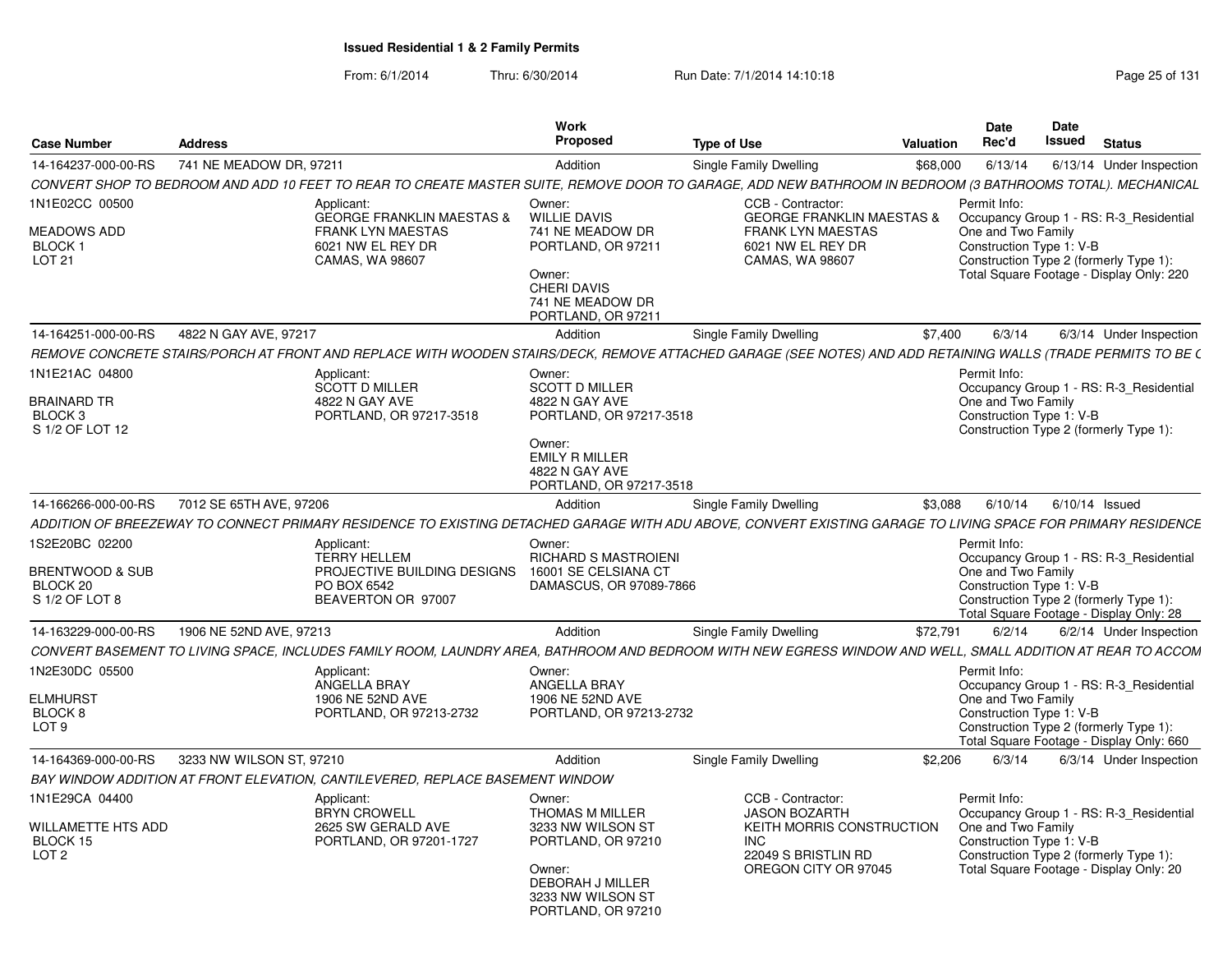|                                                                                                                                                                             |                                                      |                                                                                                                                  | <b>Work</b>                                                                                                                                                             |                                                                                                                                                                                                            |                  | <b>Date</b>                                                    | Date             |                                                                                                                                   |
|-----------------------------------------------------------------------------------------------------------------------------------------------------------------------------|------------------------------------------------------|----------------------------------------------------------------------------------------------------------------------------------|-------------------------------------------------------------------------------------------------------------------------------------------------------------------------|------------------------------------------------------------------------------------------------------------------------------------------------------------------------------------------------------------|------------------|----------------------------------------------------------------|------------------|-----------------------------------------------------------------------------------------------------------------------------------|
| <b>Case Number</b>                                                                                                                                                          | <b>Address</b>                                       |                                                                                                                                  | Proposed                                                                                                                                                                | <b>Type of Use</b>                                                                                                                                                                                         | <b>Valuation</b> | Rec'd                                                          | Issued           | <b>Status</b>                                                                                                                     |
| 14-165366-000-00-RS                                                                                                                                                         | 323 NE 150TH PL, 97230                               |                                                                                                                                  | Addition                                                                                                                                                                | <b>Single Family Dwelling</b>                                                                                                                                                                              | \$16,573         | 6/5/14                                                         | 6/17/14          | Under Inspection                                                                                                                  |
|                                                                                                                                                                             |                                                      | CONSTRUCT A 126 SQUARE FOOT KITCHEN ADDITION AND A 126 SQUARE FOOT PATIO COVER AT REAR OF EXISTING SFR                           |                                                                                                                                                                         |                                                                                                                                                                                                            |                  |                                                                |                  |                                                                                                                                   |
| 1N2E36CA 06700<br>ASCOT AC<br>E 1/2 OF S 1/2 OF LOT 237                                                                                                                     |                                                      | Applicant:<br>DOUGLASS CARPENTRY AND<br><b>CONSTRUCTION LLC</b><br>10311 SE 14TH CIRCLE<br>VANCOUVER, WA 98664                   | Owner:<br>RAYMOND J COURY<br>323 NE 150TH PL<br>PORTLAND, OR 97230<br>Owner:<br>MELISSA M COURY<br>323 NE 150TH PL<br>PORTLAND, OR 97230                                | CCB - Contractor:<br>DOUGLASS CARPENTRY AND<br><b>CONSTRUCTION LLC</b><br>10311 SE 14TH CIRCLE<br>VANCOUVER, WA 98664<br>CCB - Contractor:<br>PRESTIGE ELECTRIC LLC<br>421 C STREET<br>WASHOUGAL, WA 98671 |                  | Permit Info:<br>One and Two Family<br>Construction Type 1: V-B |                  | Occupancy Group 1 - RS: R-3_Residential<br>Construction Type 2 (formerly Type 1): V-B<br>Total Square Footage - Display Only: 252 |
| 14-165574-000-00-RS                                                                                                                                                         | 2110 SW MARIGOLD ST, 97219                           |                                                                                                                                  | Addition                                                                                                                                                                | Single Family Dwelling                                                                                                                                                                                     | \$25,254         | 6/6/14                                                         |                  | 6/6/14 Under Inspection                                                                                                           |
|                                                                                                                                                                             |                                                      | 2ND STORY ADDITION TO EXPAND UPPER LEVEL FAMILY ROOM OVER OPEN EXTERIOR PATIO AREA.AT LOWER LEVEL                                |                                                                                                                                                                         |                                                                                                                                                                                                            |                  |                                                                |                  |                                                                                                                                   |
| 1S1E28BB 04300<br><b>BENIRWIN</b><br>BLOCK 3<br>LOT <sub>4</sub>                                                                                                            |                                                      | Applicant:<br><b>CHRIS PETE</b><br>CRAFTSMAN CONSTRUCTION<br>AND HOMES LLC<br>7525 SW 179TH AVE<br>PORTLAND, OR 97007            | Owner:<br><b>JOHN C SPENCER</b><br>2110 SW MARIGOLD ST<br>PORTLAND, OR 97219-4154<br>Owner:<br><b>LEANN M SPENCER</b><br>2110 SW MARIGOLD ST<br>PORTLAND, OR 97219-4154 | CCB - Contractor:<br><b>CHRIS PETE</b><br>CRAFTSMAN CONSTRUCTION<br>AND HOMES LLC<br>7525 SW 179TH AVE<br>PORTLAND, OR 97007                                                                               |                  | Permit Info:<br>One and Two Family<br>Construction Type 1: V-B |                  | Occupancy Group 1 - RS: R-3_Residential<br>Construction Type 2 (formerly Type 1): V-B<br>Total Square Footage - Display Only: 384 |
| Total # of RS Addition permits issued: 109                                                                                                                                  |                                                      |                                                                                                                                  |                                                                                                                                                                         |                                                                                                                                                                                                            |                  |                                                                |                  | Total valuation of RS Addition permits issued: \$5,547,708                                                                        |
| 14-109495-000-00-RS                                                                                                                                                         | 7835 N BURRAGE AVE, 97217                            |                                                                                                                                  | Alteration                                                                                                                                                              | <b>Accessory Dwelling Unit</b>                                                                                                                                                                             | \$2,500          | 1/24/14                                                        | $6/12/14$ Issued |                                                                                                                                   |
|                                                                                                                                                                             |                                                      | CONVERT EXISTING STUDIO TO ADU TO INCLUDE NEW BATHROOM ON SECOND STORY, LAUNDRY AREA IN BATHROOM, NEW SINK ADDED TO KITCHEN AREA |                                                                                                                                                                         |                                                                                                                                                                                                            |                  |                                                                |                  |                                                                                                                                   |
| 1N1E09CD 01000                                                                                                                                                              |                                                      | Applicant:<br><b>AARON BLAKE</b><br><b>REWORKS INC</b><br>PO Box 454<br>Corbett, OR 97019                                        | Owner:<br>PETER TENEAU<br>2715 N TERRY ST<br>PORTLAND, OR 97217-6251<br>Owner:<br>NANCY CUSHWA<br>2715 N TERRY ST<br>PORTLAND, OR 97217-6251                            | CCB - Contractor:<br><b>AARON BLAKE</b><br><b>REWORKS INC</b><br>PO Box 454<br>Corbett, OR 97019                                                                                                           |                  | Permit Info:<br>One and Two Family<br>Construction Type 1: V-B |                  | Occupancy Group 1 - RS: R-3_Residential<br>Construction Type 2 (formerly Type 1):                                                 |
| 14-174150-000-00-RS                                                                                                                                                         | 14190 NW MCNAMEE RD                                  |                                                                                                                                  | Alteration                                                                                                                                                              | <b>Accessory Structure</b>                                                                                                                                                                                 | \$6,750          | 6/24/14                                                        | $6/24/14$ Issued |                                                                                                                                   |
|                                                                                                                                                                             | SOLAR INSTALLATION OF 10 KW ROOF MOUNTED SOLAR ARRAY |                                                                                                                                  |                                                                                                                                                                         |                                                                                                                                                                                                            |                  |                                                                |                  |                                                                                                                                   |
| 2N1W29 01100<br>PARTITION PLAT 1990-30<br>LOT 1&2 TL 1100<br>SEE R654751 (R649701761) FOR BALANCE<br>OF VALUE & FIRE PATROL ASSESSMENT<br>DEFERRAL-POTENTIAL ADDITIONAL TAX |                                                      | Applicant:<br>ROSE WOOFENDEN<br><b>NEIL KELLY</b><br>804 N ALBERTA<br>PORTLAND, OR 97217                                         | Owner:<br><b>MATTHEW MORGAN</b><br>815 SE 74TH AVE<br>PORTLAND, OR 97215-2283<br>Owner:<br>KARLA MORGAN<br>815 SE 74TH AVE<br>PORTLAND, OR 97215-2283                   | CCB - Contractor:<br>NEIL KELLY CO INC<br>804 N ALBERTA ST<br>PORTLAND, OR 97217-2693                                                                                                                      |                  | Permit Info:<br>One and Two Family<br>Construction Type 1: V-B |                  | Occupancy Group 1 - RS: R-3_Residential<br>Construction Type 2 (formerly Type 1):                                                 |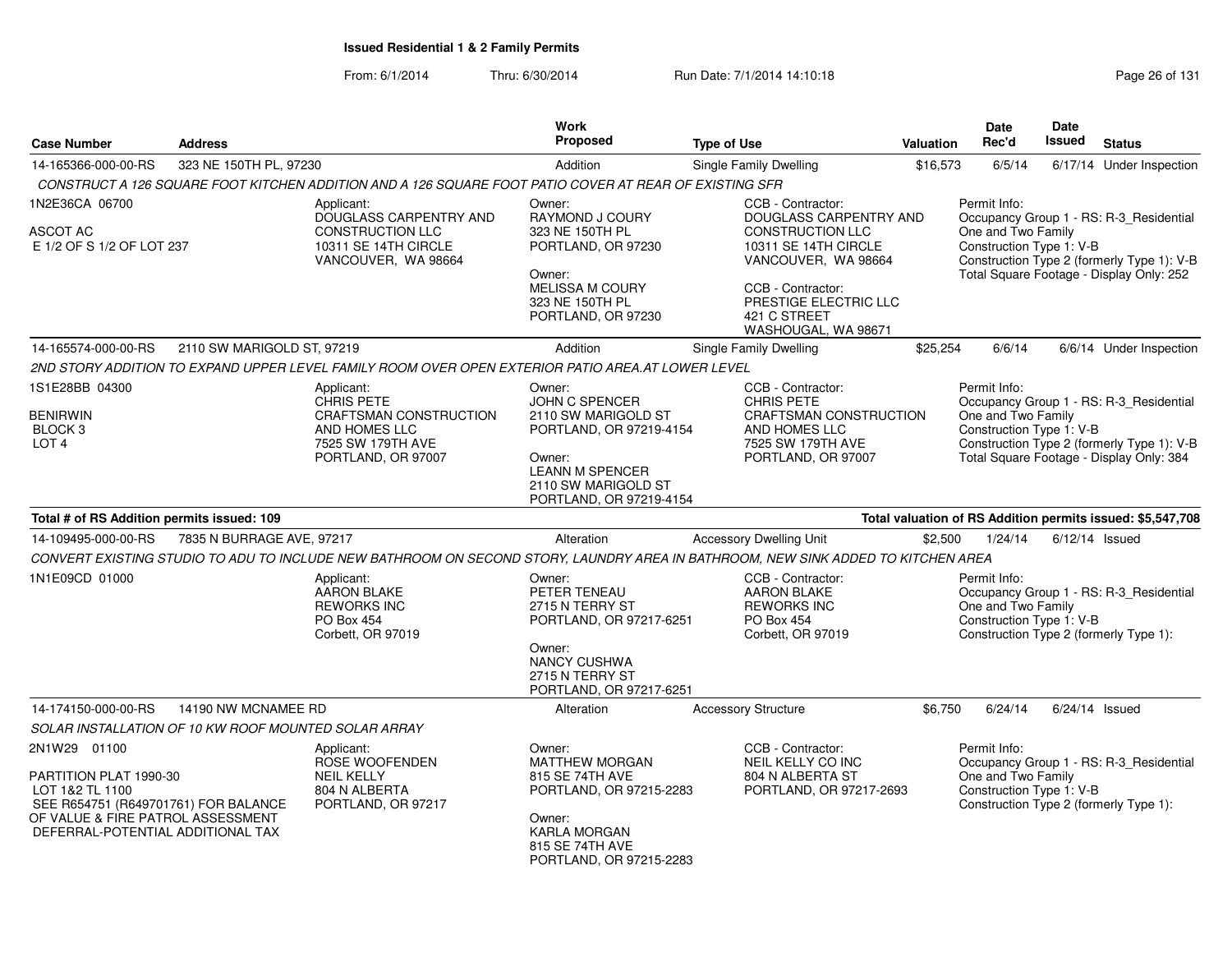| <b>Case Number</b>                         | <b>Address</b>                   |                                                                                                                                              | Work<br>Proposed                                                                                            | <b>Type of Use</b>                                                                                 | <b>Valuation</b> | <b>Date</b><br>Rec'd                                                                                                                                | Date<br><b>Issued</b> | <b>Status</b>            |
|--------------------------------------------|----------------------------------|----------------------------------------------------------------------------------------------------------------------------------------------|-------------------------------------------------------------------------------------------------------------|----------------------------------------------------------------------------------------------------|------------------|-----------------------------------------------------------------------------------------------------------------------------------------------------|-----------------------|--------------------------|
| 14-164315-000-00-RS                        | 1050 SW STEPHENSON ST, 97219     |                                                                                                                                              | Alteration                                                                                                  | Decks, Fences, Retaining Walls                                                                     | \$6,000          | 6/6/14                                                                                                                                              | 6/6/14                | <b>Under Inspection</b>  |
|                                            |                                  | BUILD NEW ELEVATED DECK AT REAR OF SINGLE FAMILY RESIDENCE                                                                                   |                                                                                                             |                                                                                                    |                  |                                                                                                                                                     |                       |                          |
| 1S1E33DB 00500                             |                                  | Applicant:<br>PHILIP D SCHMIDT                                                                                                               | Owner:<br>PHILIP D SCHMIDT                                                                                  |                                                                                                    |                  | Permit Info:<br>Occupancy Group 1 - RS: U_Decks,                                                                                                    |                       |                          |
| SECTION 33 1S 1E<br>TL 500 0.50 ACRES      |                                  | 1050 SW STEPHENSON ST<br>PORTLAND, OR 97219                                                                                                  | 1050 SW STEPHENSON ST<br>PORTLAND, OR 97219                                                                 |                                                                                                    |                  | Patios, Porches, Carports<br>Construction Type 1: V-B<br>Construction Type 2 (formerly Type 1):                                                     |                       |                          |
|                                            |                                  |                                                                                                                                              | Owner:<br><b>KRISTINE O SCHMIDT</b><br>1050 SW STEPHENSON ST<br>PORTLAND, OR 97219                          |                                                                                                    |                  |                                                                                                                                                     |                       |                          |
| 14-164519-000-00-RS                        | 8210 SW WOODS CREEK CT, 97219    |                                                                                                                                              | Alteration                                                                                                  | Decks, Fences, Retaining Walls                                                                     | \$25,000         | 6/3/14                                                                                                                                              |                       | $6/3/14$ Issued          |
|                                            |                                  | REPAIR PORTIONS OF EXISTING DECK AND REPLACE PORTIONS AS NEEDED ON EXISTING UPPER AND LOWER DECKS AT REAR OF HOME                            |                                                                                                             |                                                                                                    |                  |                                                                                                                                                     |                       |                          |
| 1S1E19DC 01300<br><b>CANTERBURY GLEN</b>   |                                  | Applicant:<br><b>LESLIE A MOREHEAD</b><br>8210 SW WOODS CREEK CT                                                                             | Owner:<br>ROBERT A MONSERUD<br>8210 SW WOODS CREEK CT                                                       | CCB - Contractor:<br>NEIL KELLY CO INC<br>804 N ALBERTA ST                                         |                  | Permit Info:<br>Occupancy Group 1 - RS: U_Decks,<br>Patios, Porches, Carports                                                                       |                       |                          |
| LOT <sub>11</sub>                          |                                  | PORTLAND, OR 97219                                                                                                                           | PORTLAND, OR 97219                                                                                          | PORTLAND, OR 97217-2693                                                                            |                  | Construction Type 1: V-B<br>Construction Type 2 (formerly Type 1):                                                                                  |                       |                          |
|                                            |                                  |                                                                                                                                              | Owner:<br><b>LESLIE A MOREHEAD</b><br>8210 SW WOODS CREEK CT<br>PORTLAND, OR 97219                          |                                                                                                    |                  |                                                                                                                                                     |                       |                          |
| 14-158264-000-00-RS                        | 8435 SW 11TH AVE - Unit B, 97219 |                                                                                                                                              | Alteration                                                                                                  | Decks, Fences, Retaining Walls                                                                     | \$20,000         | 5/19/14                                                                                                                                             |                       | 6/17/14 Under Inspection |
|                                            |                                  | REPLACE EXISTING RETAINING WALL IN KIND, REPAIR REPLACE EXISTING FOUNDATION UNDER SOUTH END OF HOUSE                                         |                                                                                                             |                                                                                                    |                  |                                                                                                                                                     |                       |                          |
| 1S1E21DC 11000                             |                                  | Applicant:<br><b>JEFF JONES</b><br>OLSON & JONES CONSTRUCTION 8435 SW 11TH AVE<br><b>INC</b><br>PO BOX 19563                                 | Owner:<br><b>TRISTAN N TODD</b><br>PORTLAND, OR 97219-4314                                                  | CCB - Contractor:<br><b>JEFF JONES</b><br>OLSON & JONES CONSTRUCTION<br><b>INC</b><br>PO BOX 19563 |                  | Permit Info:<br>Occupancy Group 1 - RS: U Decks,<br>Patios, Porches, Carports<br>Construction Type 1: V-B<br>Construction Type 2 (formerly Type 1): |                       |                          |
|                                            |                                  | PORTLAND OR 97280-0563                                                                                                                       | Owner:<br>STEFANIE B TODD<br>8435 SW 11TH AVE<br>PORTLAND, OR 97219-4314                                    | PORTLAND OR 97280-0563                                                                             |                  |                                                                                                                                                     |                       |                          |
| 14-173587-000-00-RS                        | 5533 NE 9TH AVE                  |                                                                                                                                              | Alteration                                                                                                  | Decks, Fences, Retaining Walls                                                                     | \$5,500          | 6/23/14                                                                                                                                             |                       | 6/23/14 Under Inspection |
|                                            |                                  | ADD A LAYER OF MEMBRANE TO EXISTING DECK AND STAIRS AND ATTACH (FACE-NAIL) SLOPED 2 x 4'S TO EXISTING JOISTS TO MAINTAIN DRAINAGE OF DECKING |                                                                                                             |                                                                                                    |                  |                                                                                                                                                     |                       |                          |
| 1N1E14CC 16401                             |                                  | Applicant:<br><b>MARK WILDE</b>                                                                                                              | Owner:<br><b>DANIEL CARRASCO</b>                                                                            | CCB - Contractor:<br>DAVID RONNIE SMITH JR                                                         |                  | Permit Info:<br>Occupancy Group 1 - RS: U_Decks,                                                                                                    |                       |                          |
| PARTITION PLAT 2011-59<br>LOT <sub>1</sub> |                                  | WILDE PROPERTY INVESTMENTS<br><b>LLC</b><br>13824 SE EASTRIDGE ST<br>PORTLAND OR 97236                                                       | 5533 NE 9TH AVE<br>PORTLAND, OR 97211<br>Owner:<br>LAUREL ACKERMAN<br>5533 NE 9TH AVE<br>PORTLAND, OR 97211 | 10788 S BEUTEL RD<br>OREGON CITY, OR 97045                                                         |                  | Patios, Porches, Carports<br>Construction Type 1: V-B<br>Construction Type 2 (formerly Type 1):                                                     |                       |                          |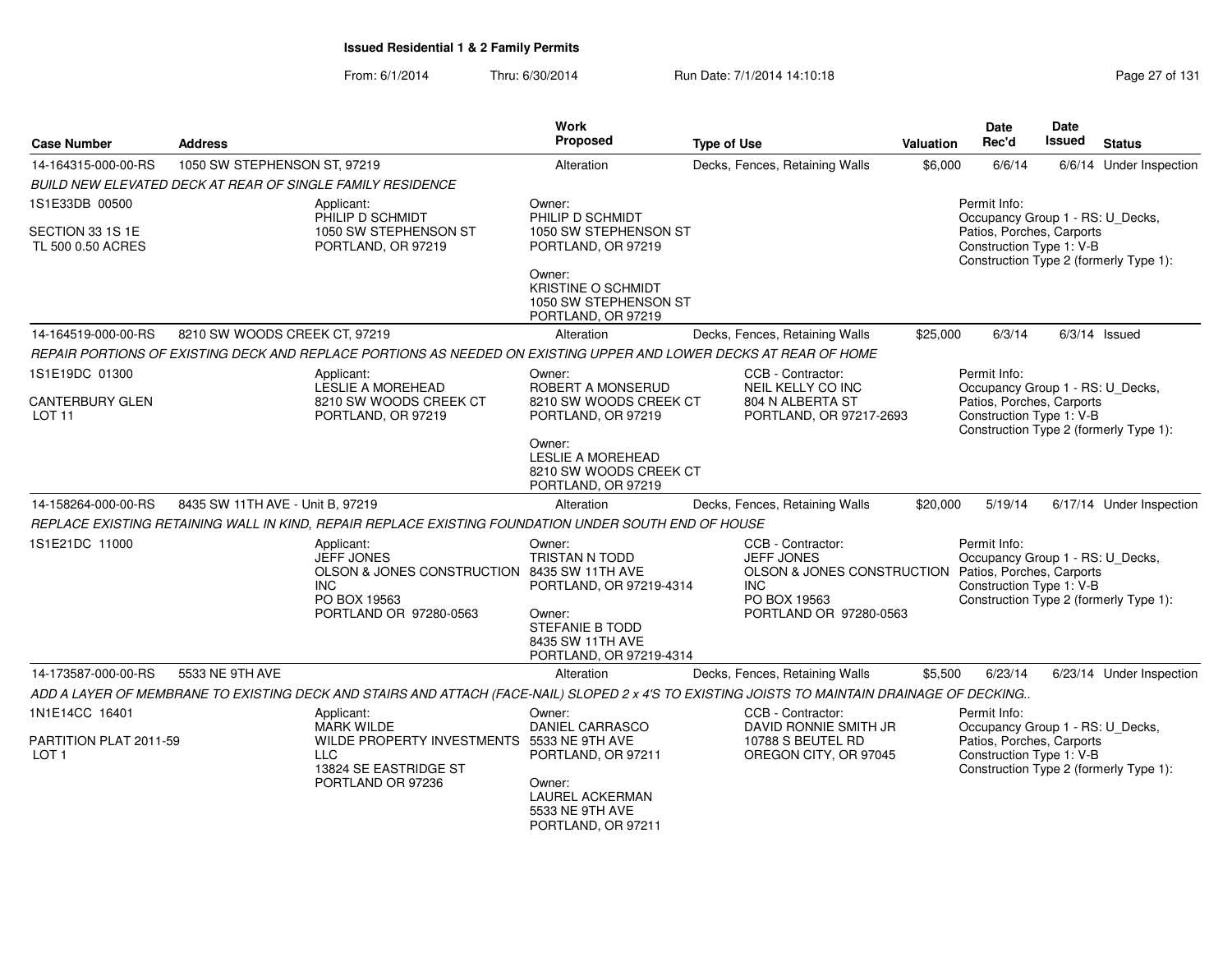| <b>Case Number</b>                                                                            | <b>Address</b>                                 |                                                                                                           | Work<br><b>Proposed</b>                                                                                                                                     | <b>Type of Use</b>                                                                                                         | <b>Valuation</b> | Date<br>Rec'd                                                                                             | Date<br><b>Issued</b> | <b>Status</b>                                                                      |
|-----------------------------------------------------------------------------------------------|------------------------------------------------|-----------------------------------------------------------------------------------------------------------|-------------------------------------------------------------------------------------------------------------------------------------------------------------|----------------------------------------------------------------------------------------------------------------------------|------------------|-----------------------------------------------------------------------------------------------------------|-----------------------|------------------------------------------------------------------------------------|
| 14-132087-000-00-RS                                                                           | 2011 SW CARTER LN, 97201                       |                                                                                                           | Alteration                                                                                                                                                  | Decks, Fences, Retaining Walls                                                                                             | \$15,000         | 5/2/14                                                                                                    |                       | $6/11/14$ Issued                                                                   |
|                                                                                               |                                                | REINFORCE EXISTING RETAINING WALL WITH EARTH ANCHORS IN RESPONSE TO CASE 13-219905DB                      |                                                                                                                                                             |                                                                                                                            |                  |                                                                                                           |                       |                                                                                    |
| 1S1E04BD 11800<br>CARTERS ADD TO P<br>BLOCK 50<br>S 1/2 OF LOT 2<br>LOT 3&4<br>S 1/2 OF LOT 5 |                                                | Applicant:<br><b>MARK WUTHRICH</b><br>MARK WUTHRICH BUILDER INC<br>4731 SW 18 TH DR<br>PORTLAND, OR 97239 | Owner:<br>ALIX M GOODMAN<br>1211 SW 5TH AVE #2900<br>PORTLAND, OR 97204-3729<br>Owner:<br>JILL M GARVEY<br>1211 SW 5TH AVE #2900<br>PORTLAND, OR 97204-3729 | CCB - Contractor:<br><b>MARK WUTHRICH</b><br>MARK WUTHRICH BUILDER INC<br>4731 SW 18 TH DR<br>PORTLAND, OR 97239           |                  | Permit Info:<br>Occupancy Group 1 - RS: U_Private<br>Garage\Utility Misc.<br>Construction Type 1: V-B     |                       | Construction Type 2 (formerly Type 1):                                             |
| 14-172668-000-00-RS                                                                           | 447 SE 65TH AVE, 97215                         |                                                                                                           | Alteration                                                                                                                                                  | Decks, Fences, Retaining Walls                                                                                             | \$7,000          | 6/23/14                                                                                                   |                       | $6/23/14$ Issued                                                                   |
| REPLACE EXISTING DECK                                                                         |                                                |                                                                                                           |                                                                                                                                                             |                                                                                                                            |                  |                                                                                                           |                       |                                                                                    |
| 1N2E32CC 04200<br><b>ASBAHR HTS</b><br>BLOCK <sub>2</sub><br>LOT <sub>3</sub>                 |                                                | Applicant:<br>REESE ANDERSON<br>NORTHWEST FENCE AND DECK<br>10350 SW 71ST AVE<br>TIGARD OR 97223          | Owner:<br>DAVID M CARLSON<br>447 SE 65TH AVE<br>PORTLAND, OR 97215-1382<br>Owner:<br><b>LISA M NESS</b><br>447 SE 65TH AVE<br>PORTLAND, OR 97215-1382       | CCB - Contractor:<br>REESE ANDERSON<br>NORTHWEST FENCE AND DECK<br>10350 SW 71ST AVE<br>TIGARD OR 97223                    |                  | Permit Info:<br>Occupancy Group 1 - RS: U_Decks,<br>Patios, Porches, Carports<br>Construction Type 1: V-B |                       | Construction Type 2 (formerly Type 1):<br>Total Square Footage - Display Only: 190 |
| 14-174846-000-00-RS                                                                           | 3766 SE 8TH AVE, 97202                         |                                                                                                           | Alteration                                                                                                                                                  | Decks, Fences, Retaining Walls                                                                                             | \$4,500          | 6/25/14                                                                                                   |                       | $6/25/14$ Issued                                                                   |
|                                                                                               |                                                | REPLACE FRONT PORCH DECKING, JOISTS, STAIRS AND HANDRAILS                                                 |                                                                                                                                                             |                                                                                                                            |                  |                                                                                                           |                       |                                                                                    |
| 1S1E11CB 05200<br><b>BENEDICTINE HTS</b><br><b>BLOCK A</b><br>LOT <sub>3</sub>                |                                                | Applicant:<br><b>KEVIN SARKELA INC</b><br>2210 W MAIN ST STE 107-205<br>BATTLE GROUND, WA 98604           | Owner:<br><b>TED O SIMSHAW</b><br>3766 SE 8TH AVE<br>PORTLAND, OR 97202<br>Owner:<br>DARLENE J SIMSHAW<br>3766 SE 8TH AVE<br>PORTLAND, OR 97202             | CCB - Contractor:<br><b>KEVIN SARKELA INC</b><br>2210 W MAIN ST STE 107-205<br>BATTLE GROUND, WA 98604                     |                  | Permit Info:<br>Occupancy Group 1 - RS: U_Decks,<br>Patios, Porches, Carports<br>Construction Type 1: V-B |                       | Construction Type 2 (formerly Type 1):                                             |
| 14-173165-000-00-RS                                                                           | 11963 SW LESSER RD, 97219                      |                                                                                                           | Alteration                                                                                                                                                  | Decks, Fences, Retaining Walls                                                                                             | \$8,241          | 6/24/14                                                                                                   |                       | $6/24/14$ Issued                                                                   |
|                                                                                               | REPLACE EXISTING BACK ELEVATED DECK AND STAIRS |                                                                                                           |                                                                                                                                                             |                                                                                                                            |                  |                                                                                                           |                       |                                                                                    |
| 1S1E31CB 02402<br>PARTITION PLAT 1998-147<br>LOT <sub>2</sub>                                 |                                                | Applicant:<br>MIKE MONTGOMERY<br>SIMPL HOME DESIGNS<br>5531 SW BUDDINGTON ST<br>PORTLAND OR 97219         | Owner:<br>JENNIFER P BUTVILL<br>11963 SW LESSER RD<br>PORTLAND, OR 97219<br>Owner:<br><b>KEN J BUTVILL</b><br>11963 SW LESSER RD<br>PORTLAND, OR 97219      | CCB - Contractor:<br><b>MITICA LEONTESCU</b><br>CREATIVE FENCES & DECKS INC<br>14782 SW FERN ST<br><b>TIGARD, OR 97225</b> |                  | Permit Info:<br>Occupancy Group 1 - RS: U_Decks,<br>Patios, Porches, Carports<br>Construction Type 1: V-B |                       | Construction Type 2 (formerly Type 1):<br>Total Square Footage - Display Only: 388 |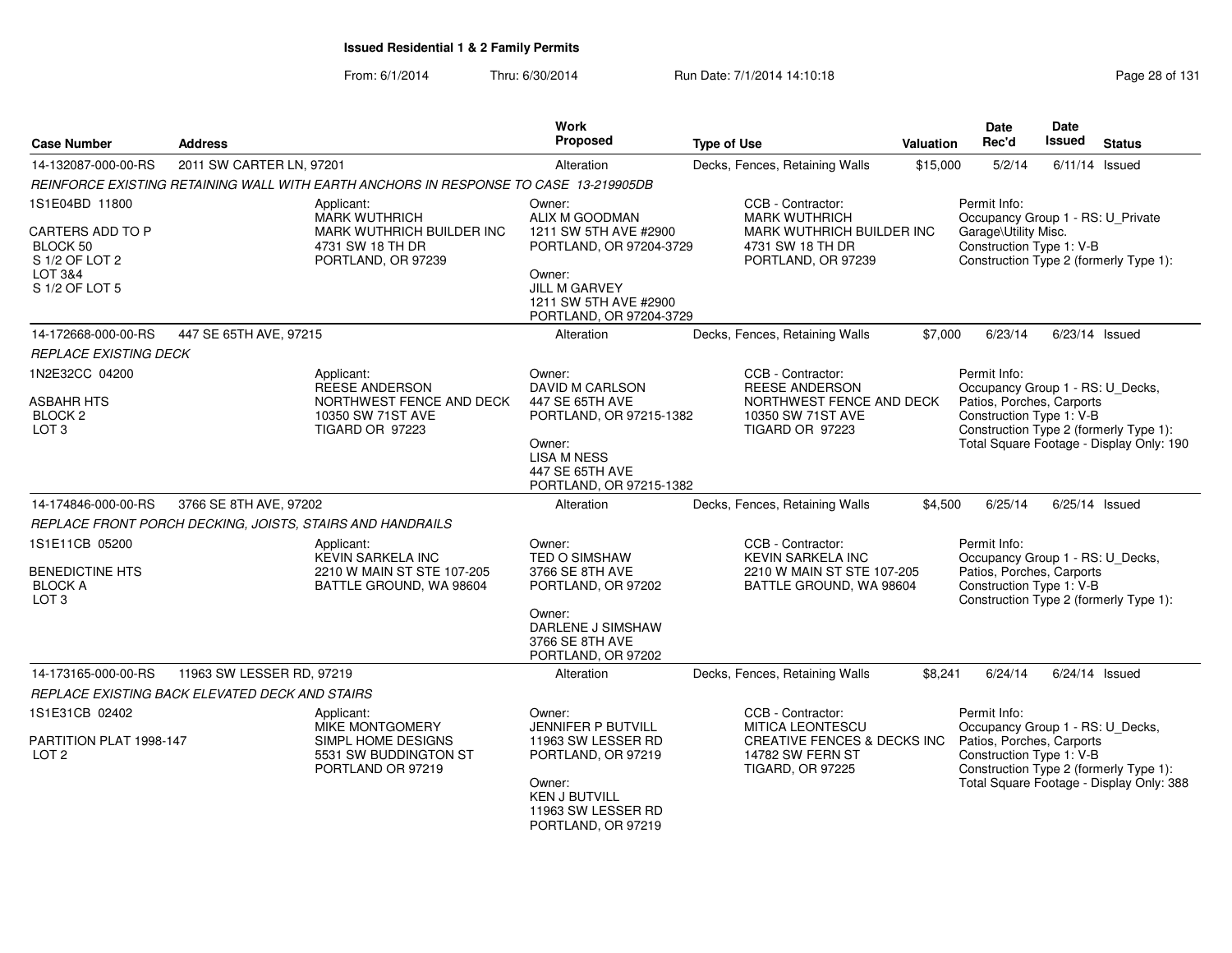| <b>Case Number</b>                                            | <b>Address</b>                                  |                                                                     | <b>Work</b><br><b>Proposed</b>                                                   | <b>Type of Use</b>                                                    | <b>Valuation</b> | Date<br>Rec'd                                                                 | <b>Date</b><br><b>Issued</b> | <b>Status</b>                            |
|---------------------------------------------------------------|-------------------------------------------------|---------------------------------------------------------------------|----------------------------------------------------------------------------------|-----------------------------------------------------------------------|------------------|-------------------------------------------------------------------------------|------------------------------|------------------------------------------|
| 14-173156-000-00-RS                                           | 4101 SW HILLSDALE AVE, 97201                    |                                                                     | Alteration                                                                       | Decks, Fences, Retaining Walls                                        | \$13,000         | 6/23/14                                                                       |                              | 6/23/14 Under Inspection                 |
|                                                               | REPLACE EXISTING ELEVATED DECK AT REAR OF HOUSE |                                                                     |                                                                                  |                                                                       |                  |                                                                               |                              |                                          |
| 1S1E08DD 00500<br>COUNCIL CREST PK                            |                                                 | Applicant:<br>CHRIS MARQUAND<br><b>DECK MASTERS LLC</b>             | Owner:<br>MICHAEL W SPURLOCK<br>4101 SW HILLSDALE AVE                            | CCB - Contractor:<br><b>CHRIS MARQUAND</b><br><b>DECK MASTERS LLC</b> |                  | Permit Info:<br>Occupancy Group 1 - RS: U_Decks,<br>Patios, Porches, Carports |                              |                                          |
| BLOCK <sub>22</sub><br>LOT <sub>10</sub>                      |                                                 | 4839 NE 41ST AVE<br>PORTLAND, OR 97211                              | PORTLAND, OR 97239                                                               | 4839 NE 41ST AVE<br>PORTLAND, OR 97211                                |                  | Construction Type 1: V-B                                                      |                              | Construction Type 2 (formerly Type 1):   |
|                                                               |                                                 |                                                                     | Owner:<br>JACQUELINE A SPURLOCK<br>4101 SW HILLSDALE AVE<br>PORTLAND, OR 97239   |                                                                       |                  |                                                                               |                              | Total Square Footage - Display Only: 286 |
| 14-175355-000-00-RS                                           | 2971 SW CANTERBURY LN, 97201                    |                                                                     | Alteration                                                                       | Decks, Fences, Retaining Walls                                        | \$9,500          | 6/26/14                                                                       |                              | 6/26/14 Issued                           |
|                                                               | REPLACE EXISITNG DECK ON EAST ELEVATION OF HOME |                                                                     |                                                                                  |                                                                       |                  |                                                                               |                              |                                          |
| 1N1E32DC 12600                                                |                                                 | Applicant:<br>SCOTT VINCENT ROWLAND                                 | Owner:<br><b>DAVID MORELAND</b>                                                  | CCB - Contractor:<br>SCOTT VINCENT ROWLAND                            |                  | Permit Info:<br>Occupancy Group 1 - RS: U_Decks,                              |                              |                                          |
| <b>ARLINGTON HTS &amp; RPLT</b><br>LOT N<br>NELY 22' OF LOT O |                                                 | 625 SW 90TH AVE<br>PORTLAND OR 97225                                | 2971 SW CANTERBURY LN<br>PORTLAND, OR 97205                                      | 625 SW 90TH AVE<br>PORTLAND OR 97225                                  |                  | Patios, Porches, Carports<br>Construction Type 1: V-B                         |                              | Construction Type 2 (formerly Type 1):   |
|                                                               |                                                 |                                                                     | Owner:<br><b>LYNNE S GROSSMAN</b><br>2971 SW CANTERBURY LN<br>PORTLAND, OR 97205 |                                                                       |                  |                                                                               |                              |                                          |
| 14-176149-000-00-RS                                           | 7625 SE 111TH AVE, 97266                        |                                                                     | Alteration                                                                       | Decks, Fences, Retaining Walls                                        | \$14,018         | 6/27/14                                                                       |                              | $6/27/14$ Issued                         |
| REPLACING DECK WITH SAME SIZE DECK                            |                                                 |                                                                     |                                                                                  |                                                                       |                  |                                                                               |                              |                                          |
| 1S2E22CA 03500                                                |                                                 | Applicant:<br>CHRIS MARQUAND                                        | Owner:<br><b>DAVID C BIEDERMANN</b>                                              | CCB - Contractor:<br><b>CHRIS MARQUAND</b>                            |                  | Permit Info:<br>Occupancy Group 1 - RS: U_Decks,                              |                              |                                          |
| HIGHER GROUND HEIGHTS<br><b>BLOCK B</b><br>LOT <sub>9</sub>   |                                                 | <b>DECK MASTERS LLC</b><br>4839 NE 41ST AVE<br>PORTLAND, OR 97211   | 7625 SE 111TH AVE<br>PORTLAND, OR 97266-8037                                     | <b>DECK MASTERS LLC</b><br>4839 NE 41ST AVE<br>PORTLAND, OR 97211     |                  | Patios, Porches, Carports<br>Construction Type 1: V-B                         |                              | Construction Type 2 (formerly Type 1):   |
|                                                               |                                                 |                                                                     | Owner:<br>RUTH E SCOTT<br>7625 SE 111TH AVE<br>PORTLAND, OR 97266-8037           |                                                                       |                  |                                                                               |                              | Total Square Footage - Display Only: 660 |
| 14-171716-000-00-RS                                           | 2338 NW HOYT ST, 97210                          |                                                                     | Alteration                                                                       | Decks, Fences, Retaining Walls                                        | \$3,500          | 6/19/14                                                                       | 6/19/14 Final                |                                          |
|                                                               |                                                 | REMOVE EXISTING DECK AND BUILD SMALLER DECK SECOND STORY (8'4"X 8') |                                                                                  |                                                                       |                  |                                                                               |                              |                                          |
| 1N1E33BC 04500                                                |                                                 | Applicant:<br><b>WADE PHILLIPS</b>                                  | Owner:<br>THOMAS F CHARLESWORTH                                                  | CCB - Contractor:<br><b>WADE PHILLIPS</b>                             |                  | Permit Info:<br>Occupancy Group 1 - RS: U_Decks,                              |                              |                                          |
| KINGS 2ND ADD<br>BLOCK 16<br>W 23' OF LOT 7                   |                                                 | 4009 NE 78TH AVE<br>PORTLAND, OR 97213                              | 2338 NW HOYT ST<br>PORTLAND, OR 97210-3219                                       | 4009 NE 78TH AVE<br>PORTLAND, OR 97213                                |                  | Patios, Porches, Carports<br>Construction Type 1: V-B                         |                              | Construction Type 2 (formerly Type 1):   |
| E 5' OF LOT 10                                                |                                                 |                                                                     | Owner:<br>CHERYL CHARLESWORTH<br>2338 NW HOYT ST<br>PORTLAND, OR 97210-3219      |                                                                       |                  |                                                                               |                              | Total Square Footage - Display Only: 64  |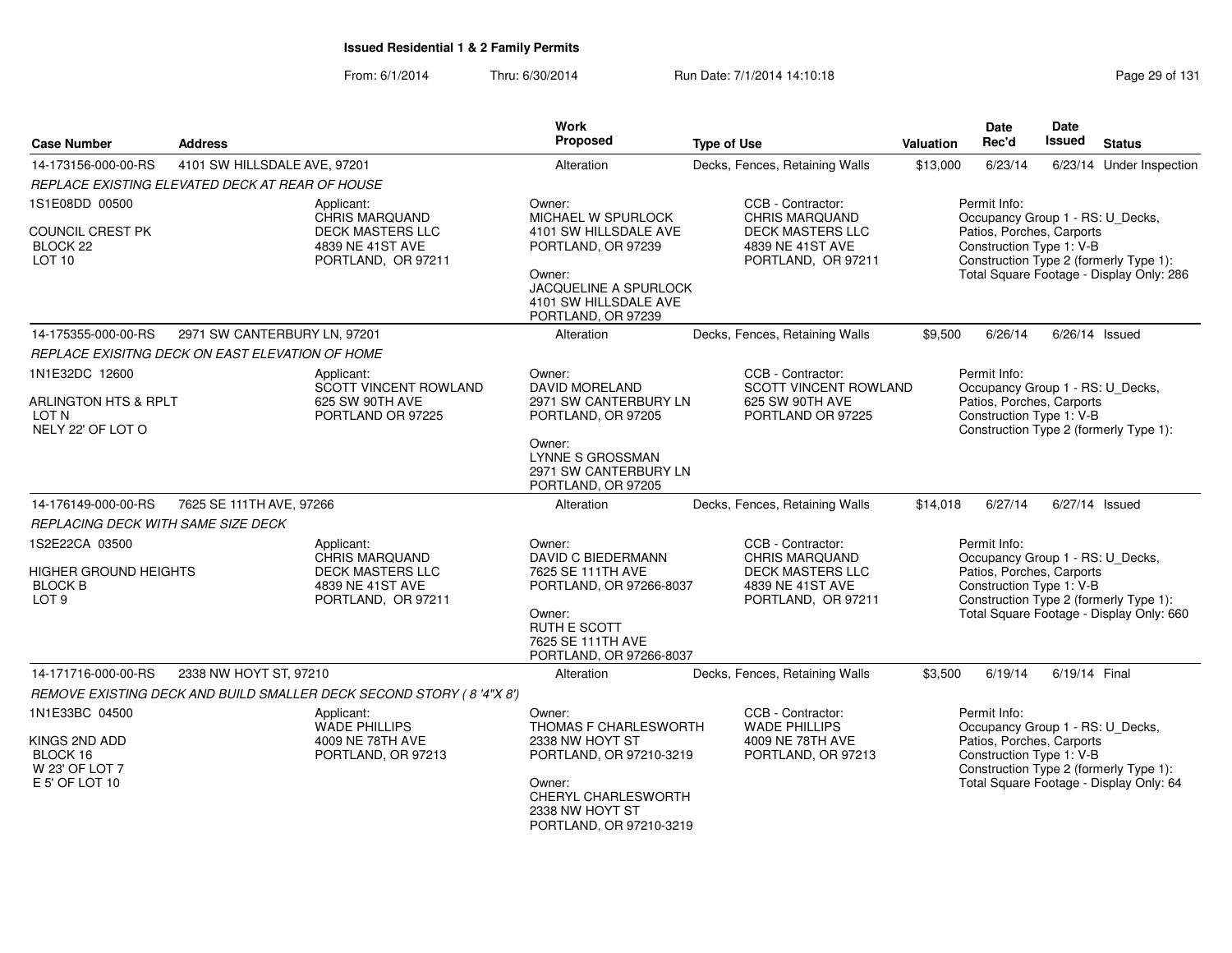| <b>Case Number</b>                                                                                         | <b>Address</b>                |                                                                                                                                                  | Work<br><b>Proposed</b>                                                                                                                                            | <b>Type of Use</b> |                                                                                                                                                                                                               | Valuation | <b>Date</b><br>Rec'd                                                                                      | <b>Date</b><br><b>Issued</b> | <b>Status</b>                                                                      |
|------------------------------------------------------------------------------------------------------------|-------------------------------|--------------------------------------------------------------------------------------------------------------------------------------------------|--------------------------------------------------------------------------------------------------------------------------------------------------------------------|--------------------|---------------------------------------------------------------------------------------------------------------------------------------------------------------------------------------------------------------|-----------|-----------------------------------------------------------------------------------------------------------|------------------------------|------------------------------------------------------------------------------------|
| 14-168712-000-00-RS                                                                                        | 8716 NW BAILEY ST, 97231      |                                                                                                                                                  | Alteration                                                                                                                                                         |                    | Decks, Fences, Retaining Walls                                                                                                                                                                                | \$5,777   | 6/20/14                                                                                                   |                              | 6/20/14 Under Inspection                                                           |
| REPLACE EXISTING 8' X 34' ELEVATED WOOD DECK                                                               |                               |                                                                                                                                                  |                                                                                                                                                                    |                    |                                                                                                                                                                                                               |           |                                                                                                           |                              |                                                                                    |
| 1N1W11AC 05700<br><b>WHITWOOD CT</b><br>BLOCK 4<br>INC PT VAC ST LOT 11-13<br>NELY OF NW MIDWAY AVE LOT 14 |                               | Applicant:<br><b>RICKS CUSTOM FENCING &amp;</b><br><b>DECKING INC</b><br>4543 SE TV HIGHWAY<br>HILLSBORO, OR 97123                               | Owner:<br>MICHAEL G CHAMBERLAIN<br>8716 NW BAILEY ST<br>PORTLAND, OR 97231-1204                                                                                    |                    | CCB - Contractor:<br><b>RICKS CUSTOM FENCING &amp;</b><br><b>DECKING INC</b><br>4543 SE TV HIGHWAY<br>HILLSBORO, OR 97123                                                                                     |           | Permit Info:<br>Occupancy Group 1 - RS: U_Decks,<br>Patios, Porches, Carports<br>Construction Type 1: V-B |                              | Construction Type 2 (formerly Type 1):<br>Total Square Footage - Display Only: 272 |
| 14-167293-000-00-RS                                                                                        | 3427 NW FRANKLIN CT, 97210    |                                                                                                                                                  | Alteration                                                                                                                                                         |                    | Decks, Fences, Retaining Walls                                                                                                                                                                                | \$17,500  | 6/10/14                                                                                                   | $6/10/14$ Issued             |                                                                                    |
|                                                                                                            |                               | REPAIR, REBUILD EXISTING PERMITED DECK AT REAR OF SINGLE FAMILY DWELLING                                                                         |                                                                                                                                                                    |                    |                                                                                                                                                                                                               |           |                                                                                                           |                              |                                                                                    |
| 1N1E29CD 11000<br><b>WILLAMETTE HTS ADD</b><br>BLOCK 32<br>W 25' OF LOT 28&29<br>LOT <sub>30</sub>         |                               | Applicant:<br>ERIC EATON<br><b>EATON GENERAL</b><br><b>CONSTRUCTION LLC</b><br>99 W HISTORIC COLUMBIA RIVER<br><b>HWY</b><br>TROUTDALE, OR 97060 | Owner:<br><b>STEVEN A SHEA</b><br>3427 NW FRANKLIN CT<br>PORTLAND, OR 97210-1925<br>Owner:<br>JOANNA M PRESTWICH<br>3427 NW FRANKLIN CT<br>PORTLAND, OR 97210-1925 |                    | CCB - Contractor:<br><b>ERIC EATON</b><br><b>EATON GENERAL</b><br><b>CONSTRUCTION LLC</b><br>99 W HISTORIC COLUMBIA RIVER Construction Type 2 (formerly Type 1):<br><b>HWY</b><br>TROUTDALE, OR 97060         |           | Permit Info:<br>Occupancy Group 1 - RS: U_Decks,<br>Patios, Porches, Carports<br>Construction Type 1: V-B |                              |                                                                                    |
| 14-171687-000-00-RS                                                                                        | 1733 SW MYRTLE ST, 97201      |                                                                                                                                                  | Alteration                                                                                                                                                         |                    | Decks, Fences, Retaining Walls                                                                                                                                                                                | \$14,400  | 6/19/14                                                                                                   |                              | $6/19/14$ Issued                                                                   |
|                                                                                                            |                               | REPLACE EXISTING DECK WITH A NEW 485SF DECK WITH A SET OF STAIRS FROM THE DECK TO THE YARD. DECK IS 7'6" ABOVE THE YARD AT THE REAR OF HOME      |                                                                                                                                                                    |                    |                                                                                                                                                                                                               |           |                                                                                                           |                              |                                                                                    |
| 1S1E04CA 04600<br>CARTERS ADD TO P<br>BLOCK 70<br>LOT 5&6 TL 4600                                          |                               | Applicant:<br>HERITAGE CUSTOM DECKING INC CAROLINE E PARR<br>6020 SW ORCHID DR<br>PORTLAND, OR 97219                                             | Owner:<br>1300 SW 5TH AVE #2815<br>PORTLAND, OR 97201                                                                                                              |                    | CCB - Contractor:<br>HERITAGE CUSTOM DECKING INC Occupancy Group 1 - RS: U_Decks,<br>6020 SW ORCHID DR<br>PORTLAND, OR 97219                                                                                  |           | Permit Info:<br>Patios, Porches, Carports<br>Construction Type 1: V-B                                     |                              | Construction Type 2 (formerly Type 1):<br>Total Square Footage - Display Only: 485 |
| 14-131113-REV-01-RS                                                                                        | 5240 SE HAWTHORNE BLVD, 97215 |                                                                                                                                                  | Alteration                                                                                                                                                         | <b>Duplex</b>      |                                                                                                                                                                                                               |           | \$<br>6/2/14                                                                                              |                              | $6/2/14$ Issued                                                                    |
|                                                                                                            |                               | REVISION TO INCREASE SIZE OF EGRESS WINDOW AT REAR OF HOUSE FROM 4' TO 5' WIDE                                                                   |                                                                                                                                                                    |                    |                                                                                                                                                                                                               |           |                                                                                                           |                              |                                                                                    |
| 1S2E06DB 13100                                                                                             |                               | Applicant:<br><b>DARREN BARLOW</b><br><b>RAVEN BUILDERS</b><br>4120 NE 54TH AVE<br>PORTLAND, OR 97218                                            | Owner:<br><b>BIRDIE C RETTINGER</b><br>15738 NE SISKIYOU CT<br>PORTLAND, OR 97230-1845                                                                             |                    | CCB - Contractor:<br>PORTLAND PLUMBING CO<br>16260 S Hilltop Rd<br>OREGON CITY, OR 97045-9217<br>CCB - Contractor:<br><b>DARREN BARLOW</b><br><b>RAVEN BUILDERS</b><br>4120 NE 54TH AVE<br>PORTLAND, OR 97218 |           | Permit Info:<br>One and Two Family<br>Construction Type 1: V-B                                            |                              | Occupancy Group 1 - RS: R-3_Residential<br>Construction Type 2 (formerly Type 1):  |
| 14-123072-REV-01-RS                                                                                        | 2133 NE BRAZEE ST, 97212      |                                                                                                                                                  | Alteration                                                                                                                                                         | <b>Duplex</b>      |                                                                                                                                                                                                               | \$10,000  | 6/20/14                                                                                                   |                              | 6/20/14 Issued                                                                     |
|                                                                                                            |                               | ADDED VALUE REVISION TO CONVERT BASEMENTS TO LIVING SPACE IN EACH UNIT; ADD EGRESS WINDOWS ON EACH SIDE; SEE14-125600-LU                         |                                                                                                                                                                    |                    |                                                                                                                                                                                                               |           |                                                                                                           |                              |                                                                                    |
| 1N1E26DA 01000                                                                                             |                               | Applicant:<br><b>PAUL MILLIUS</b>                                                                                                                | Owner:<br><b>JANE E STACKHOUSE</b>                                                                                                                                 |                    |                                                                                                                                                                                                               |           | Permit Info:                                                                                              |                              | Occupancy Group 1 - RS: R-3_Residential                                            |
| <b>IRVINGTON</b><br>BLOCK 19<br>LOT 10 EXC N 2/3'                                                          |                               | 2643 NE 43RD AVE<br>PORTLAND OR 97213                                                                                                            | 2643 NE 43RD AVE<br>PORTLAND, OR 97213-1214                                                                                                                        |                    |                                                                                                                                                                                                               |           | One and Two Family<br>Construction Type 1: V-B                                                            |                              | Construction Type 2 (formerly Type 1):                                             |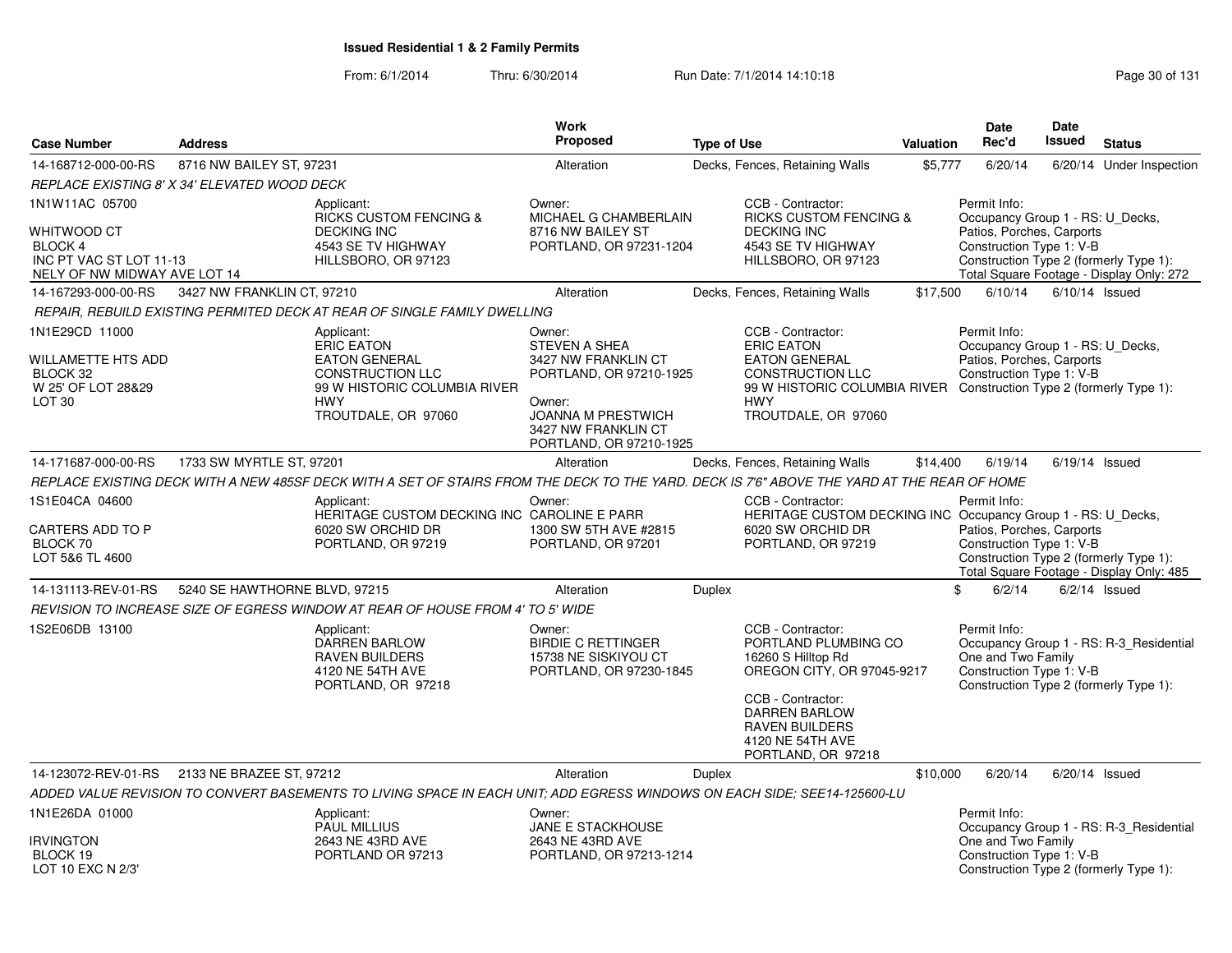| <b>Case Number</b>                                       | <b>Address</b>            |                                                                                                                                                              | Work<br>Proposed                                                                         | <b>Type of Use</b> |                                                                                            | Valuation | Date<br>Rec'd                                                  | Date<br>Issued | <b>Status</b>                                                                     |
|----------------------------------------------------------|---------------------------|--------------------------------------------------------------------------------------------------------------------------------------------------------------|------------------------------------------------------------------------------------------|--------------------|--------------------------------------------------------------------------------------------|-----------|----------------------------------------------------------------|----------------|-----------------------------------------------------------------------------------|
| 14-170573-000-00-RS                                      | 2335 NW JOHNSON ST, 97210 |                                                                                                                                                              | Alteration                                                                               | Duplex             |                                                                                            | \$50,000  | 6/17/14                                                        |                | 6/17/14 Issued                                                                    |
|                                                          |                           | REMODEL BATHROOM ON SECOND FLOOR, REMOVE INTERIOR STAIR TO USE ADDITIONAL SPACE FOR BATHROOMS ON 1ST AND 2ND LEVEL, VARIOUS REPAIRS THROUGHOUT, ELECTRICAL A |                                                                                          |                    |                                                                                            |           |                                                                |                |                                                                                   |
| 1N1E33BC 08900                                           |                           | Applicant:<br><b>VIRGINIA GREENE</b><br>2233 NE 11TH AVENUE<br>PORTLAND, OR 97212                                                                            | Owner:<br><b>DAVID KABAT</b><br>2233 NE 11TH AVE<br>PORTLAND, OR 97212-4031              |                    | CCB - Contractor:<br><b>CHARLES A NEMETH</b><br>9103 SW 23RD DR<br>PORTLAND, OR 97219-5505 |           | Permit Info:<br>One and Two Family<br>Construction Type 1: V-B |                | Occupancy Group 1 - RS: R-3 Residential<br>Construction Type 2 (formerly Type 1): |
| 14-173677-000-00-RS                                      | 6700 E BURNSIDE ST, 97215 |                                                                                                                                                              | Alteration                                                                               | Duplex             |                                                                                            | \$3,500   | 6/23/14                                                        |                | 6/23/14 Issued                                                                    |
| RECONFIGURE AND ADD ADDITIONAL BATHROOM ON MAIN FLOOR    |                           |                                                                                                                                                              |                                                                                          |                    |                                                                                            |           |                                                                |                |                                                                                   |
| 1N2E32CC 00300                                           |                           | Applicant:<br><b>SHANE G STARK</b><br>4110 SE HAWTHORNE BLVD #203<br>PORTLAND, OR 97214-5246                                                                 | Owner:<br><b>SHANE G STARK</b><br>4110 SE HAWTHORNE BLVD #203<br>PORTLAND, OR 97214-5246 |                    | <b>Primary Contractor:</b><br><b>TO BID</b>                                                |           | Permit Info:<br>One and Two Family<br>Construction Type 1: V-B |                | Occupancy Group 1 - RS: R-3 Residential<br>Construction Type 2 (formerly Type 1): |
| 14-176501-000-00-RS                                      | 3630 NE 10TH AVE          |                                                                                                                                                              | Alteration                                                                               | Duplex             |                                                                                            | \$6,750   | 6/30/14                                                        |                | 6/30/14 Issued                                                                    |
|                                                          |                           | PRESCRIPTIVE SOALR INSTALLATION OF 2.75 KW ROOF MOUNTED PV                                                                                                   |                                                                                          |                    |                                                                                            |           |                                                                |                |                                                                                   |
| 1N1E23CD 26203<br>PARTITION PLAT 2001-84                 |                           | Applicant:<br><b>GREG KAMPS</b><br>SYNCHRO SOLAR                                                                                                             | Owner:<br><b>GEOFFREY V W WICKES</b><br>3630 NE 10TH AVE                                 |                    | CCB - Contractor:<br>SYNCHRO SOLAR, LLC.<br>1111 E BURNSIDE ST, #308                       |           | Permit Info:<br>One and Two Family                             |                | Occupancy Group 1 - RS: R-3 Residential                                           |
| LOT <sub>2</sub>                                         |                           | 1339 SE 8TH AVE SUITE B<br>PORTLAND, OR 97214                                                                                                                | PORTLAND, OR 97212-2126                                                                  |                    | PORTLAND, OR 97214                                                                         |           | Construction Type 1: V-B                                       |                | Construction Type 2 (formerly Type 1):                                            |
| 14-165251-000-00-RS                                      | 8042 SE CARLTON ST, 97206 |                                                                                                                                                              | Alteration                                                                               | Duplex             |                                                                                            | \$100     | 6/4/14                                                         |                | 6/4/14 Final                                                                      |
|                                                          |                           | INSTALL TYPE X GYPSUM FOR FIRE PROTECTION ON EXISTING EAVE WITHIN 3 FEET OF PROPERTY LINE. EAST SIDE OF DUPLEX, FOR LOT CONFIRMATION                         |                                                                                          |                    |                                                                                            |           |                                                                |                |                                                                                   |
| 1S2E17DD 03800                                           |                           |                                                                                                                                                              | Owner:<br><b>ASHLEY R SIMPSON</b><br>1410 NW KEARNEY ST #1016<br>PORTLAND, OR 97209      |                    |                                                                                            |           | Permit Info:<br>Construction Type 1: V-B                       |                | Occupancy Group 1 - RS: R-3_Remodel<br>Construction Type 2 (formerly Type 1):     |
|                                                          |                           |                                                                                                                                                              | Owner:<br><b>MICHAEL A SIMPSON</b><br>1410 NW KEARNEY ST #1016<br>PORTLAND, OR 97209     |                    |                                                                                            |           |                                                                |                |                                                                                   |
| 14-175026-000-00-RS                                      | 5116 NE 15TH AVE, 97211   |                                                                                                                                                              | Alteration                                                                               |                    | Garage/Carport                                                                             | \$10,000  | 6/25/14                                                        |                | 6/25/14 Issued                                                                    |
|                                                          |                           | REPAIR FIRE DAMAGED GARAGE - REPLACE ROOF. NEW TRUSSES. NEW OVERHEAD GARAGE DOOR                                                                             |                                                                                          |                    |                                                                                            |           |                                                                |                |                                                                                   |
| 1N1E23AB 22800                                           |                           | Applicant:<br><b>LKS ENTERPRISES LLC</b>                                                                                                                     | Owner:<br>MICHAEL P RUBENSTEIN                                                           |                    | CCB - Contractor:<br><b>LKS ENTERPRISES LLC</b>                                            |           | Permit Info:                                                   |                | Occupancy Group 1 - RS: U_Private                                                 |
| <b>VERNON</b><br>BLOCK <sub>25</sub><br>LOT <sub>3</sub> |                           | 6722 AMY<br><b>KEIZER, OR 97303</b>                                                                                                                          | 338 STARR ST #2F<br>BROOKLYN, NY 11237-2629                                              |                    | 6722 AMY<br><b>KEIZER, OR 97303</b>                                                        |           | Garage\Utility Misc.<br>Construction Type 1: V-B               |                | Construction Type 2 (formerly Type 1):                                            |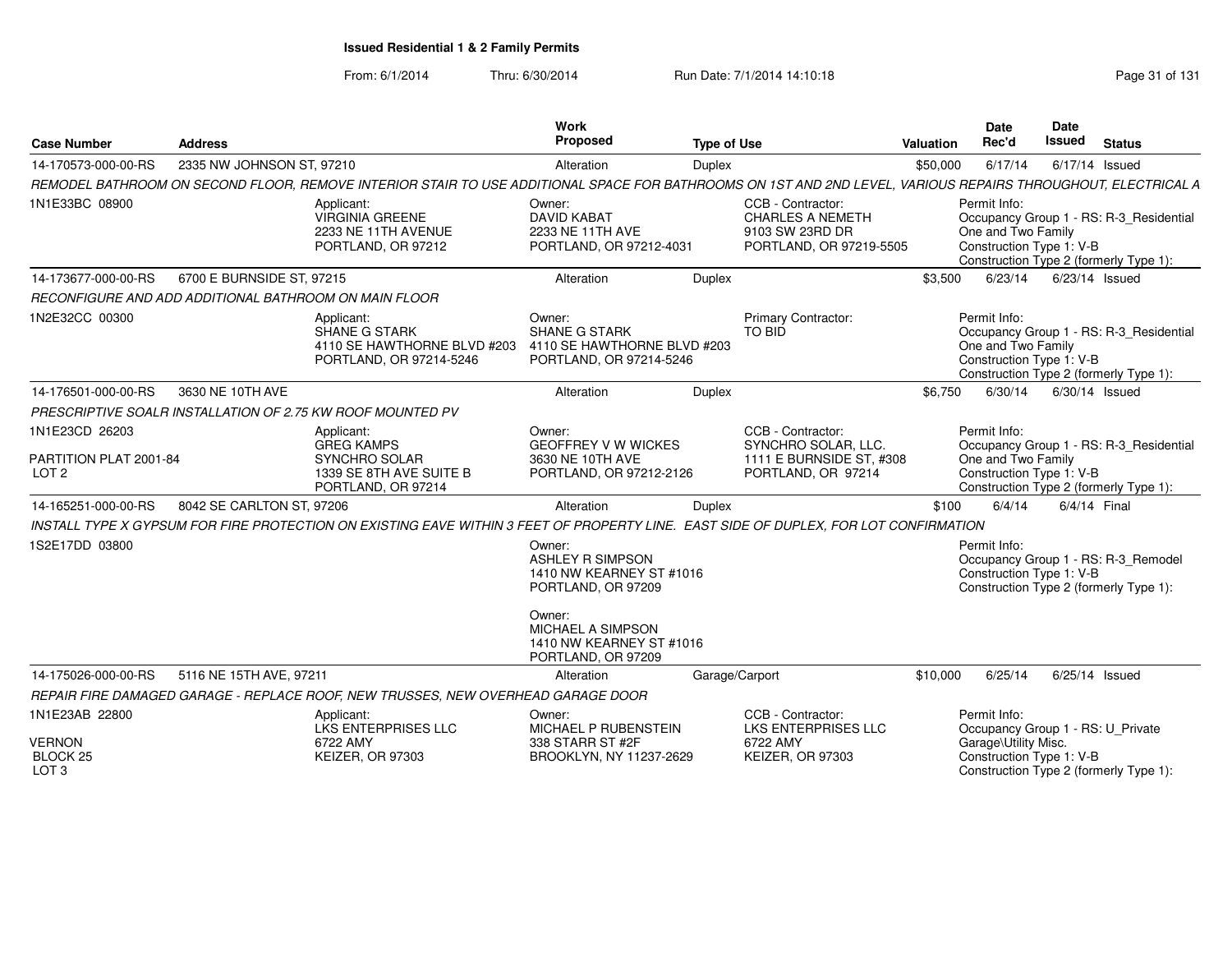| <b>Case Number</b>                                                         | <b>Address</b>                                 |                                                                                                                             | <b>Work</b><br>Proposed                                                             | <b>Type of Use</b>                                                                                     | Valuation | Date<br>Rec'd                                                                                             | <b>Date</b><br><b>Issued</b> | <b>Status</b>                                                                 |
|----------------------------------------------------------------------------|------------------------------------------------|-----------------------------------------------------------------------------------------------------------------------------|-------------------------------------------------------------------------------------|--------------------------------------------------------------------------------------------------------|-----------|-----------------------------------------------------------------------------------------------------------|------------------------------|-------------------------------------------------------------------------------|
| 14-166840-000-00-RS                                                        | 4218 SE TAGGART ST                             |                                                                                                                             | Alteration                                                                          | Garage/Carport                                                                                         | \$150     | 6/9/14                                                                                                    |                              | 6/9/14 Final                                                                  |
|                                                                            |                                                | VOLUNTARY SEISMIC ANCHORING OF EXISTING DETACHED GARAGE                                                                     |                                                                                     |                                                                                                        |           |                                                                                                           |                              |                                                                               |
| 1S2E07BB 19801                                                             |                                                | Applicant:<br>PAUL E BREY                                                                                                   | Owner:<br>PAUL E BREY                                                               |                                                                                                        |           | Permit Info:<br>Occupancy Group 1 - RS: U Private                                                         |                              |                                                                               |
| MCMAHONS ADD<br>BLOCK 11<br>LOT <sub>3</sub>                               |                                                | 4218 SE TAGGART ST<br>PORTLAND, OR 97206                                                                                    | 4218 SE TAGGART ST<br>PORTLAND, OR 97206                                            |                                                                                                        |           | Garage\Utility Misc.<br>Construction Type 1: V-B                                                          |                              | Construction Type 2 (formerly Type 1):                                        |
|                                                                            |                                                |                                                                                                                             | Owner:<br>PEGGY J BREY<br>4218 SE TAGGART ST<br>PORTLAND, OR 97206                  |                                                                                                        |           |                                                                                                           |                              |                                                                               |
| 14-175817-000-00-RS                                                        | 4564 NE 35TH AVE, 97211                        |                                                                                                                             | Alteration                                                                          | Garage/Carport                                                                                         | \$500     | 6/30/14                                                                                                   |                              | $6/30/14$ Issued                                                              |
| ADD FIREWALL TO EXISTING GARAGE                                            |                                                |                                                                                                                             |                                                                                     |                                                                                                        |           |                                                                                                           |                              |                                                                               |
| 1N1E24AC 17700                                                             |                                                | Applicant:                                                                                                                  | Owner:                                                                              |                                                                                                        |           | Permit Info:                                                                                              |                              |                                                                               |
| <b>WILLAMETTE ADD</b><br>BLOCK <sub>8</sub><br><b>LOT 7-9</b>              |                                                | <b>SHANNON G SWARTLEY</b><br>4564 NE 35TH AVE<br>PORTLAND, OR 97211-7737                                                    | <b>SAMUEL P SWARTLEY</b><br>4564 NE 35TH AVE<br>PORTLAND, OR 97211-7737             |                                                                                                        |           | Construction Type 1: V-B                                                                                  |                              | Occupancy Group 1 - RS: R-3 Remodel<br>Construction Type 2 (formerly Type 1): |
|                                                                            |                                                |                                                                                                                             | Owner:<br>SHANNON G SWARTLEY<br>4564 NE 35TH AVE<br>PORTLAND, OR 97211-7737         |                                                                                                        |           |                                                                                                           |                              |                                                                               |
| 14-166467-000-00-RS                                                        | 6031 NE 27TH AVE, 97211                        |                                                                                                                             | Alteration                                                                          | Garage/Carport                                                                                         | \$2,300   | 6/13/14                                                                                                   |                              | 6/13/14 Under Inspection                                                      |
|                                                                            |                                                | MOVE EXISTING GARAGE DOOR FROM SOUTH SIDE TO THE NORTH SIDE *** see 14-162642-ZP for parking pad***                         |                                                                                     |                                                                                                        |           |                                                                                                           |                              |                                                                               |
| 1N1E13CB 11200                                                             |                                                | Applicant:<br><b>DEAN REYNOLDS</b>                                                                                          | Owner:<br>EDEN ENTERPRISES LLC                                                      | CCB - Contractor:<br><b>TRACY REYNOLDS</b>                                                             |           | Permit Info:<br>Occupancy Group 1 - RS: U_Private                                                         |                              |                                                                               |
| <b>IRVINGTON PK</b><br>BLOCK <sub>25</sub><br>LOT 10&12&14                 |                                                | DARTER CONSTRUCTION LLC<br>7640 NE AIRPORT WAY #56115<br>PORTLAND, OR 97238                                                 | 5505 SW DELKER RD<br>TUALATIN, OR 97062-9710                                        | DARTER CONSTRUCTION LLC<br>7640 NE AIRPORT WAY #56115<br>PORLTAND, OR 97218                            |           | Garage\Utility Misc.<br>Construction Type 1: V-B                                                          |                              | Construction Type 2 (formerly Type 1):                                        |
| 14-148229-000-00-RS                                                        | 4324 NE GRAND AVE, 97211                       |                                                                                                                             | Alteration                                                                          | Garage/Carport                                                                                         | \$3,000   | 6/12/14                                                                                                   |                              | 6/12/14 Under Inspection                                                      |
|                                                                            | REPLACE DAMAGED ROOF DECK OVER EXISTING GARAGE |                                                                                                                             |                                                                                     |                                                                                                        |           |                                                                                                           |                              |                                                                               |
| 1N1E23CB 04600<br>LINCOLN PK ANX<br>BLOCK <sub>2</sub><br>LOT <sub>4</sub> |                                                | Applicant:<br>ROBERT HAYDEN<br><b>DELTA STUDIOS ARCH &amp;</b><br><b>PLANNING</b><br>3344 NE 25TH AVE<br>PORTLAND, OR 97212 | Owner:<br>SIMONE R CARTER<br>4324 NE GRAND AVE<br>PORTLAND, OR 97211                | CCB - Contractor:<br><b>STUART BABICKY</b><br>SYNERGY RESTORATION<br>PO BOX 42442<br>PORTLAND OR 97242 |           | Permit Info:<br>Occupancy Group 1 - RS: U_Decks,<br>Patios, Porches, Carports<br>Construction Type 1: V-B |                              | Construction Type 2 (formerly Type 1):                                        |
| 14-167268-000-00-RS                                                        | 2335 NE 24TH AVE, 97212                        |                                                                                                                             | Alteration                                                                          | Garage/Carport                                                                                         | \$6,750   | 6/10/14                                                                                                   | 6/10/14 Final                |                                                                               |
|                                                                            |                                                | SOLAR INSTALLATION 3.5 ROOF MOUNTED SOLAR ELECTRIC ARRAY                                                                    |                                                                                     |                                                                                                        |           |                                                                                                           |                              |                                                                               |
| 1N1E26DA 08500<br><b>IRVINGTON</b><br>BLOCK 6<br>LOT 6-8                   |                                                | Applicant:<br><b>KATIE MARTIN</b><br><b>NEIL KELLY COMPANY</b><br>804 N ALBERTA ST<br>PORTLAND, OR 97217                    | Owner:<br><b>RICHARD N ROSENHAFT</b><br>2335 NE 24TH AVE<br>PORTLAND, OR 97212-4827 | CCB - Contractor:<br>NEIL KELLY CO INC<br>804 N ALBERTA ST<br>PORTLAND, OR 97217-2693                  |           | Permit Info:<br>Construction Type 1: V-B                                                                  |                              | Construction Type 2 (formerly Type 1):                                        |
|                                                                            |                                                |                                                                                                                             | Owner:<br>PATRICIA A MIZUTANI<br>2335 NE 24TH AVE<br>PORTLAND, OR 97212-4827        |                                                                                                        |           |                                                                                                           |                              |                                                                               |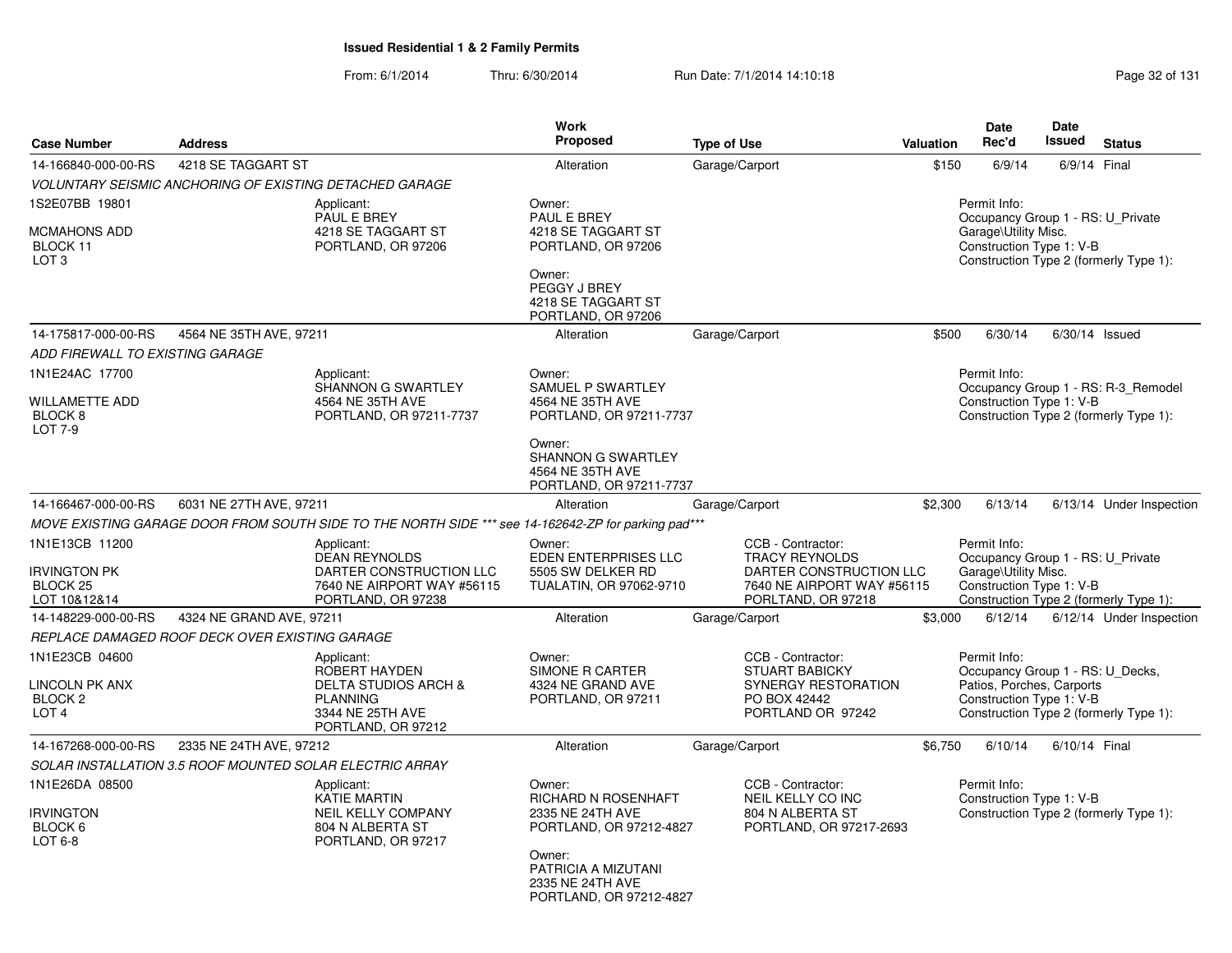| <b>Case Number</b>                                                                                                                                                    | <b>Address</b>              |                                                                                                       | <b>Work</b><br>Proposed                                                                                                                                                                                                                          | <b>Type of Use</b>                                                                                                                                              | Valuation | <b>Date</b><br>Rec'd                                           | <b>Date</b><br>Issued | <b>Status</b>                                                                                                             |
|-----------------------------------------------------------------------------------------------------------------------------------------------------------------------|-----------------------------|-------------------------------------------------------------------------------------------------------|--------------------------------------------------------------------------------------------------------------------------------------------------------------------------------------------------------------------------------------------------|-----------------------------------------------------------------------------------------------------------------------------------------------------------------|-----------|----------------------------------------------------------------|-----------------------|---------------------------------------------------------------------------------------------------------------------------|
| 13-236759-000-00-RS                                                                                                                                                   | 14406 E BURNSIDE ST, 97233  |                                                                                                       | Alteration                                                                                                                                                                                                                                       | Single Family Dwelling                                                                                                                                          | \$5,000   | 6/30/14                                                        |                       | 6/30/14 Issued                                                                                                            |
| <b>REMOVE ATTACHED GARAGE</b>                                                                                                                                         |                             |                                                                                                       |                                                                                                                                                                                                                                                  |                                                                                                                                                                 |           |                                                                |                       |                                                                                                                           |
| 1N2E36CC 03100                                                                                                                                                        |                             | Applicant:<br>DONNA KEOUGH<br>508 NW 44TH ST<br>VANCOUVER, WA 98660                                   | Owner:<br>BW CONSTRUCTION INC<br>PO BOX 66910<br>PORTLAND, OR 97290-6910                                                                                                                                                                         | CCB - Contractor:<br>BW CONSTRUCTION INC<br>PO BOX 66910<br>PORTLAND OR 97290                                                                                   |           | Permit Info:<br>One and Two Family<br>Construction Type 1: V-B |                       | Occupancy Group 1 - RS: R-3_Residential<br>Construction Type 2 (formerly Type 1):                                         |
| 14-117709-000-00-RS                                                                                                                                                   | 3619 SE HENDERSON ST, 97202 |                                                                                                       | Alteration                                                                                                                                                                                                                                       | Single Family Dwelling                                                                                                                                          | \$5,000   | 6/12/14                                                        |                       | $6/12/14$ Issued                                                                                                          |
|                                                                                                                                                                       |                             | RELOCATE 2 POST IN BASEMENT, STRUCTURALLY SUPPORT EXISTING BEAMS, TURN BASEMENT INTO HABITABLE SPACE. |                                                                                                                                                                                                                                                  |                                                                                                                                                                 |           |                                                                |                       |                                                                                                                           |
| 1S1E24AC 17400<br><b>BERKELEY</b><br>BLOCK 15<br>LOT 15&16                                                                                                            |                             | Applicant:<br><b>SCOTT HOLLOWELL</b><br>3619 SE HENDERSON<br>PORTLAND, OR 97202                       | Owner:<br><b>SCOTT HOLLOWELL</b><br>3619 SE HENDERSON ST<br>PORTLAND, OR 97202                                                                                                                                                                   |                                                                                                                                                                 |           | Permit Info:<br>One and Two Family<br>Construction Type 1: V-B |                       | Occupancy Group 1 - RS: R-3 Residential<br>Construction Type 2 (formerly Type 1):                                         |
| 14-123446-000-00-RS                                                                                                                                                   | 6103 SE CLATSOP ST, 97206   |                                                                                                       | Alteration                                                                                                                                                                                                                                       | Single Family Dwelling                                                                                                                                          | \$22,306  | 6/20/14                                                        |                       | 6/20/14 Issued                                                                                                            |
|                                                                                                                                                                       |                             |                                                                                                       |                                                                                                                                                                                                                                                  | CONVERT EXISTING UNFINISHED BASEMENT TO HABITABLE SPACE, TO INCLUDE NEW BATHROOMS, UTILITY ROOM AND LIVING AREA WITH EGRESS WINDOW WELL, FURR OUT WALLS (3 BATH |           |                                                                |                       |                                                                                                                           |
| 1S2E19DD 05800<br><b>DARLINGTON</b><br>BLOCK <sub>23</sub><br>LOT 12&13 TL 5800                                                                                       |                             | Applicant:<br><b>BRIAN SYMES</b><br>4905 NE 38TH<br>PORTLAND, OR 97211                                | Owner:<br><b>MARY EGAN</b><br>6103 SE CLATSOP ST<br>PORTLAND, OR 97206-8950<br>Owner:<br><b>MARIO ORANTES AGUILAR</b><br>6103 SE CLATSOP ST<br>PORTLAND, OR 97206-8950<br>Owner:<br>JOSEPH EGAN<br>6103 SE CLATSOP ST<br>PORTLAND, OR 97206-8950 |                                                                                                                                                                 |           | Permit Info:<br>Construction Type 1: V-B                       |                       | Occupancy Group 1 - RS: R-3_Remodel<br>Construction Type 2 (formerly Type 1):<br>Total Square Footage - Display Only: 625 |
| 14-126156-000-00-RS                                                                                                                                                   | 12803 NW MCNAMEE RD, 97231  |                                                                                                       | Alteration                                                                                                                                                                                                                                       | Single Family Dwelling                                                                                                                                          | \$26,768  | 6/5/14                                                         |                       | $6/5/14$ Issued                                                                                                           |
|                                                                                                                                                                       |                             | CONVERT BASEMENT TO LIVING SPACE WITH NEW RECREATION ROOM, BATHROOM AND INCLUDING LAUNDRY             |                                                                                                                                                                                                                                                  |                                                                                                                                                                 |           |                                                                |                       |                                                                                                                           |
| 2N1W32A 01300<br>SECTION 32 2N 1W<br>TL 1300 6.37 ACRES<br>SEE R560548 (R971320511) FOR BALANCE<br>OF VALUE & FIRE PATROL ASSMNT<br>DEFERRAL-POTENTIAL ADDITIONAL TAX |                             | Applicant:<br>ANDERSEN ELECTRIC INC                                                                   | Owner:<br><b>STEPHEN R BECK</b><br>12803 NW MCNAMEE RD<br>PORTLAND, OR 97231-2104<br>Owner:<br><b>EMILY J BECK</b><br>12803 NW MCNAMEE RD<br>PORTLAND, OR 97231-2104                                                                             | CCB - Contractor:<br>ANDERSEN ELECTRIC INC                                                                                                                      |           | Permit Info:<br>Construction Type 1: V-B                       |                       | Occupancy Group 1 - RS: R-3_Remodel<br>Construction Type 2 (formerly Type 1):<br>Total Square Footage - Display Only: 750 |
| 14-123216-000-00-RS                                                                                                                                                   | 5116 NE 18TH AVE, 97211     |                                                                                                       | Alteration                                                                                                                                                                                                                                       | Single Family Dwelling                                                                                                                                          | \$200,000 | 3/25/14                                                        |                       | 6/3/14 Under Inspection                                                                                                   |
|                                                                                                                                                                       |                             |                                                                                                       |                                                                                                                                                                                                                                                  | INTERIOR REMODEL OF FIRST AND SECOND FLOORS; RECONFIGURATION OF INTERIOR WALLS; ADDING BATHROOM ON SECOND FLOORSEPARATE PERMITS REQUIRED FOR PLUMBING, MEC      |           |                                                                |                       |                                                                                                                           |
| 1N1E23AB 18000<br>VERNON<br>BLOCK 28<br>LOT <sub>3</sub>                                                                                                              |                             | Applicant:<br>MIKE COYLE<br><b>FASTER PERMITS</b><br>14334 NW EAGLERIDGE LANE<br>PORTLAND, OR 97229   | Owner:<br><b>CEDRIC R BERRY</b><br>14080 SE TARNAHAN CT<br>HAPPY VALLEY, OR 97086-6596                                                                                                                                                           | CCB - Contractor:<br><b>JACK RYAN HOMES LLC</b><br>5728 N DETROIT AVE<br>PORTLAND OR 97217                                                                      |           | Permit Info:<br>Construction Type 1: V-B                       |                       | Occupancy Group 1 - RS: R-3 Remodel<br>Construction Type 2 (formerly Type 1):                                             |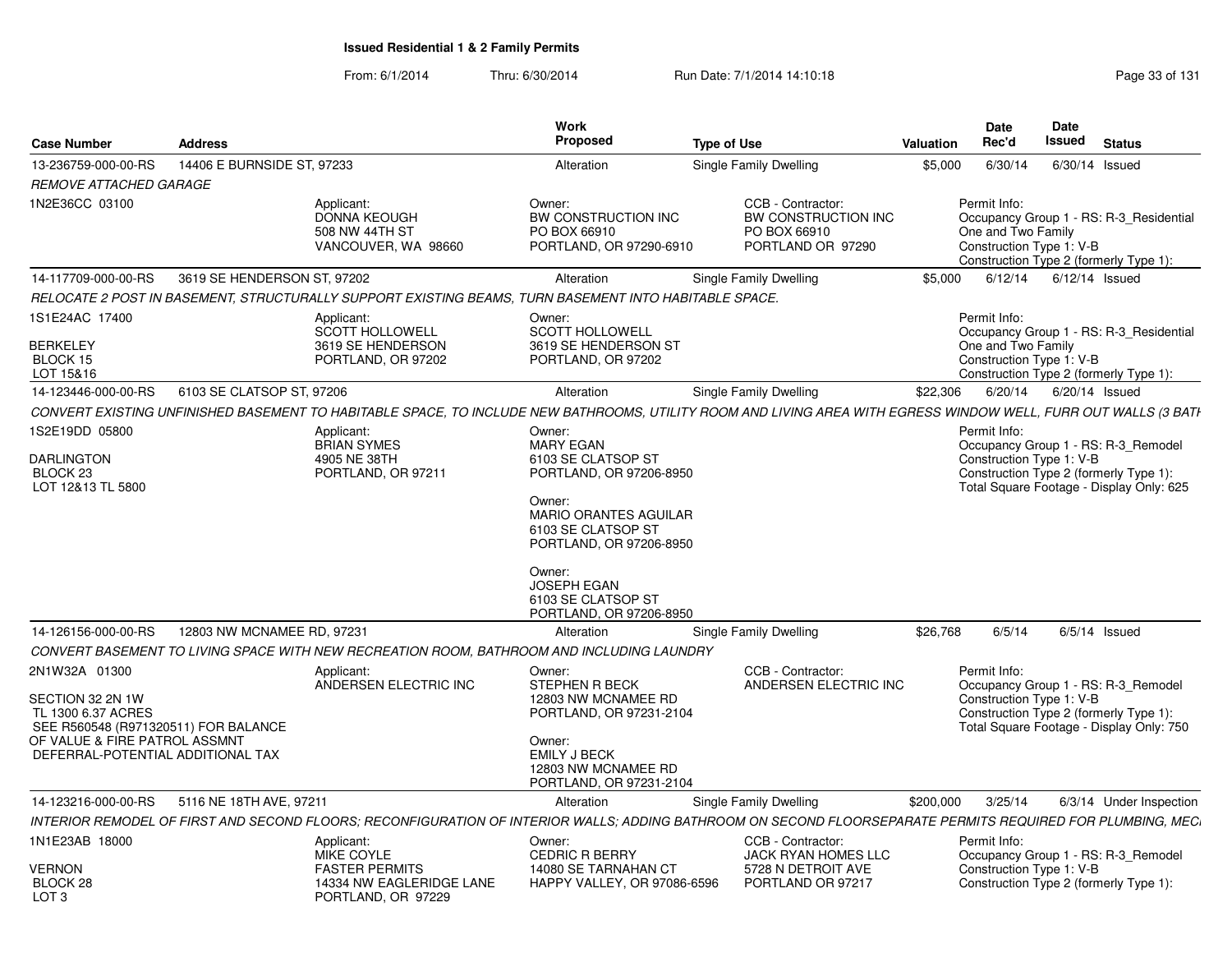| <b>Case Number</b>                                                       | <b>Address</b>                                                                                                                                                | <b>Work</b><br>Proposed                                                                                                                                          | <b>Type of Use</b>                                                                                                                                                                                                    | Valuation | <b>Date</b><br>Rec'd                                           | <b>Date</b><br><b>Issued</b><br><b>Status</b>                                                                                                                |
|--------------------------------------------------------------------------|---------------------------------------------------------------------------------------------------------------------------------------------------------------|------------------------------------------------------------------------------------------------------------------------------------------------------------------|-----------------------------------------------------------------------------------------------------------------------------------------------------------------------------------------------------------------------|-----------|----------------------------------------------------------------|--------------------------------------------------------------------------------------------------------------------------------------------------------------|
| 14-129353-000-00-RS                                                      | 6822 SW CORBETT AVE, 97219                                                                                                                                    | Alteration                                                                                                                                                       | Single Family Dwelling                                                                                                                                                                                                | \$7,000   | 3/20/14                                                        | 6/25/14 Issued                                                                                                                                               |
|                                                                          | <b>VOLUNTARY FOUNDATION UNDERPINNING WITH PUSH PIER</b>                                                                                                       |                                                                                                                                                                  |                                                                                                                                                                                                                       |           |                                                                |                                                                                                                                                              |
| 1S1E22BA 17900<br>SOUTHERN PORTLAND<br>BLOCK 19<br>LOT 1&3               | Applicant:<br><b>CHRIS KELLY</b><br><b>TERRA FIRMA FS</b><br>7910 SW HUNZIKER ST<br>PORTLAND, OR 97223                                                        | Owner:<br>RONALD N IMONDI<br>6822 SW CORBETT AVE<br>PORTLAND, OR 97219-2306<br>Owner:<br><b>DIANE C IMONDI</b><br>6822 SW CORBETT AVE<br>PORTLAND, OR 97219-2306 | CCB - Contractor:<br><b>TERRAFIRMA FOUNDATION</b><br><b>SYSTEMS</b><br>1308 NW PARK ST<br>ROSEBURG, OR 97470                                                                                                          |           | Permit Info:<br>One and Two Family<br>Construction Type 1: V-B | Occupancy Group 1 - RS: R-3_Residential<br>Construction Type 2 (formerly Type 1):                                                                            |
| 14-146712-000-00-RS                                                      | 2002 NE 56TH AVE, 97213                                                                                                                                       | Alteration                                                                                                                                                       | Single Family Dwelling                                                                                                                                                                                                | \$50,000  | 6/5/14                                                         | $6/5/14$ Issued                                                                                                                                              |
|                                                                          | NEW WALLS IN BATHROOM ON SECOND FLOOR TO CREATE NEW BATHROOM; NEW WALLS ON MAIN FLOOR FOR REMODEL; CONVERTING BASEMENT TO LIVING SPACE WITH TWO NEW BEDRI     |                                                                                                                                                                  |                                                                                                                                                                                                                       |           |                                                                |                                                                                                                                                              |
| 1N2E30DC 01100<br><b>ELMHURST</b><br>BLOCK 12                            | Applicant:<br>PAT SAUER<br>THE DESIGN DEPARTEMENT<br>PO BOX 80065                                                                                             | Owner:<br><b>WHEATSTRAW LLC</b><br>PO BOX 42670<br>PORTLAND, OR 97242-0670                                                                                       | CCB - Contractor:<br>SWINGSET DEVELOPMENT, LLC.<br>P.O. BOX 42670<br>PORTLAND, OR 97242                                                                                                                               |           | Permit Info:<br>One and Two Family<br>Construction Type 1: V-B | Occupancy Group 1 - RS: R-3 Residential                                                                                                                      |
| LOT <sub>13</sub>                                                        | PORTLAND OR 97280                                                                                                                                             |                                                                                                                                                                  |                                                                                                                                                                                                                       |           |                                                                | Construction Type 2 (formerly Type 1):                                                                                                                       |
| 14-146022-000-00-RS                                                      | 4738 SE 28TH AVE - Unit B. 97202                                                                                                                              | Alteration                                                                                                                                                       | <b>Single Family Dwelling</b>                                                                                                                                                                                         | \$28,857  | 6/16/14                                                        | 6/16/14 Under Inspection                                                                                                                                     |
|                                                                          | CONVERT BASEMENT TO ACCESSORY DWELLING UNIT: NEW INTERIOR WALLS TO CREATE 2 NEW BEDROOMS. NEW KITCHEN: NEW BATHROOM: EXISTING EXTERIOR STAIRS. ELECTRICAL UNI |                                                                                                                                                                  |                                                                                                                                                                                                                       |           |                                                                |                                                                                                                                                              |
| 1S1E13BB 03009                                                           | Applicant:<br>BORODINS CONSTRUCTION LLC<br>6168 NE HIGHWAY 99 STE 201<br>VANCOUVER, WA 98665                                                                  | Owner:<br>4550 KRUSE WAY #125<br>LAKE OSWEGO, OR 97035-3533                                                                                                      | CCB - Contractor:<br>BULLDOG CAPITAL PARTNERS LL( MANZHURA PLUMBING INC<br>PO BOX 820429<br>VANCOUVER WA 98682<br>CCB - Contractor:<br>BORODINS CONSTRUCTION LLC<br>6168 NE HIGHWAY 99 STE 201<br>VANCOUVER, WA 98665 |           | Permit Info:<br>Construction Type 1: V-B                       | Occupancy Group 1 - RS: R-3 Remodel<br>Construction Type 2 (formerly Type 1):<br>Total Square Footage - Display Only: 785<br>Number of New Dwelling Units: 1 |
| 14-145690-000-00-RS                                                      | 3333 NW QUIMBY ST, 97210                                                                                                                                      | Alteration                                                                                                                                                       | Single Family Dwelling                                                                                                                                                                                                | \$125,000 | 4/21/14                                                        | $6/10/14$ Issued                                                                                                                                             |
|                                                                          | CONVERSION OF EXISTING BASEMENT CRAWL SPACE TO WINE CELLAR AND DEN                                                                                            |                                                                                                                                                                  |                                                                                                                                                                                                                       |           |                                                                |                                                                                                                                                              |
| 1N1E32BA 00700<br>WILLAMETTE HTS ADD<br>BLOCK <sub>22</sub><br>LOT 14&15 | Applicant:<br><b>KARL RAPFOGEL</b><br><b>GREEN GABLES DESIGN &amp;</b><br><b>RESTORATION, INC.</b><br>PO BOX 4264<br>PORTLAND, OR 97208                       | Owner:<br><b>JOHN R III HOKE</b><br>3333 NW QUIMBY ST<br>PORTLAND, OR 97210<br>Owner:<br><b>KAREN S HOKE</b><br>3333 NW QUIMBY ST<br>PORTLAND, OR 97210          | CCB - Contractor:<br><b>GREEN GABLES DESIGN &amp;</b><br><b>RESTORATION, INC.</b><br>PO BOX 4264<br>PORTLAND, OR 97208                                                                                                |           | Permit Info:<br>One and Two Family<br>Construction Type 1: V-B | Occupancy Group 1 - RS: R-3 Residential<br>Construction Type 2 (formerly Type 1):                                                                            |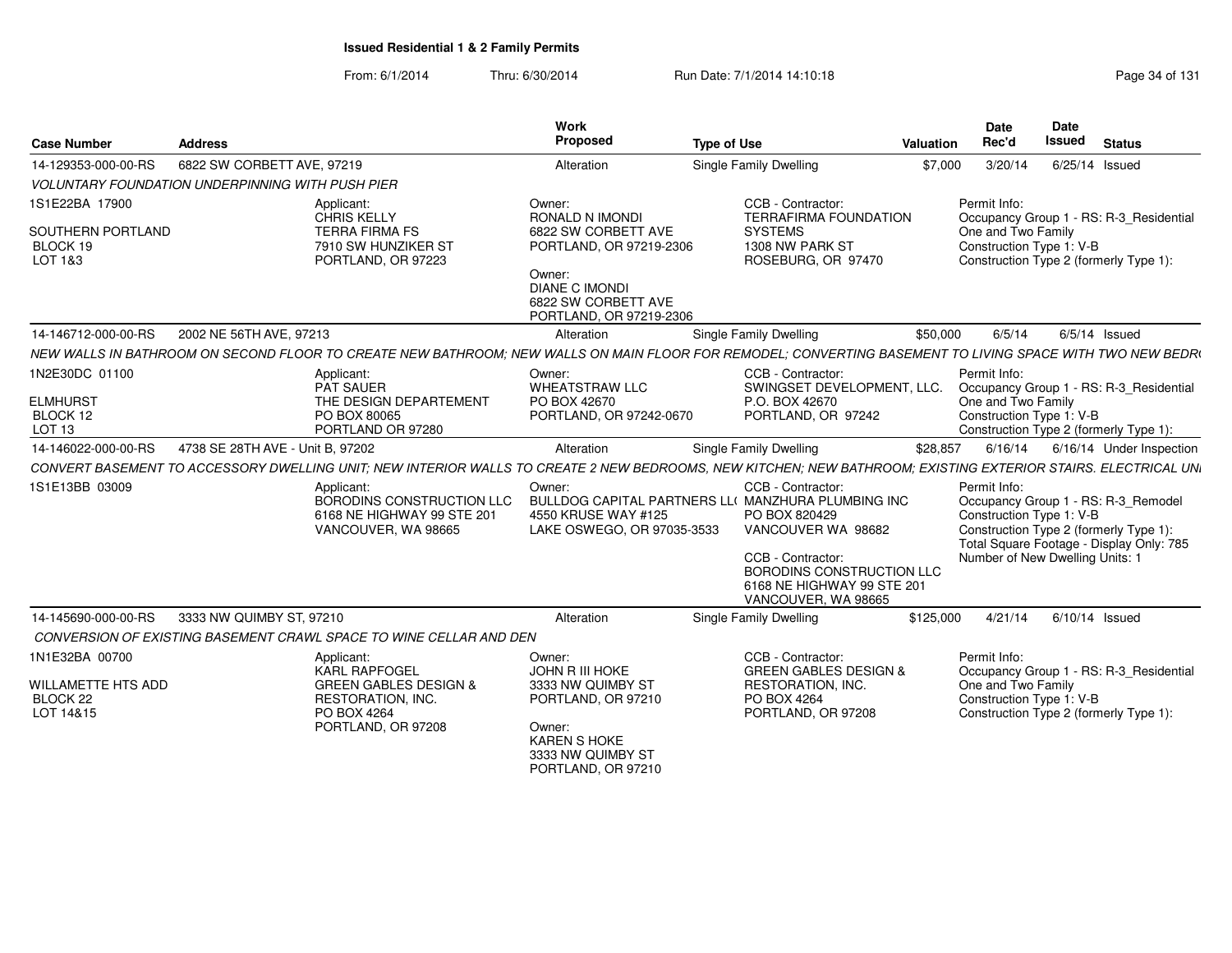| <b>Case Number</b>                                                            | <b>Address</b>           |                                                                                                           | Work<br>Proposed                                                                                                                                      | <b>Type of Use</b>                                                                                                                                                | Valuation | <b>Date</b><br>Rec'd                                           | <b>Date</b><br>Issued | <b>Status</b>                                                                                                                  |
|-------------------------------------------------------------------------------|--------------------------|-----------------------------------------------------------------------------------------------------------|-------------------------------------------------------------------------------------------------------------------------------------------------------|-------------------------------------------------------------------------------------------------------------------------------------------------------------------|-----------|----------------------------------------------------------------|-----------------------|--------------------------------------------------------------------------------------------------------------------------------|
| 14-153721-000-00-RS                                                           | 6201 NE BEECH ST. 97213  |                                                                                                           | Alteration                                                                                                                                            | Single Family Dwelling                                                                                                                                            | \$6,750   | 6/30/14                                                        |                       | 6/30/14 Issued                                                                                                                 |
|                                                                               |                          | SOLAR INSTALLATION, 4.95kW PV ARRAY ON ROOFTOP +++ET PURCHASED SEPERATE+++                                |                                                                                                                                                       |                                                                                                                                                                   |           |                                                                |                       |                                                                                                                                |
| 1N2E20CC 06000<br><b>HYDE PK</b><br>BLOCK 7<br>LOT 11-13                      |                          | Applicant:<br>SOLTERRA SYSTEMS INC<br>79 SE TAYLOR ST. STE 401<br>PORTLAND OR 97214                       | Owner:<br><b>ALEX HARMON</b><br>6201 NE BEECH ST<br>PORTLAND, OR 97213<br>Owner:<br><b>LISA MACAYA</b><br>6201 NE BEECH ST<br>PORTLAND, OR 97213      | CCB - Contractor:<br>SOLTERRA SYSTEMS INC<br>79 SE TAYLOR ST. STE 401<br>PORTLAND OR 97214                                                                        |           | Permit Info:<br>One and Two Family<br>Construction Type 1: V-B |                       | Occupancy Group 1 - RS: R-3 Residential<br>Construction Type 2 (formerly Type 1):                                              |
| 14-148722-000-00-RS                                                           | 9220 SW 29TH AVE         |                                                                                                           | Alteration                                                                                                                                            | Single Family Dwelling                                                                                                                                            | \$220,580 | 6/3/14                                                         |                       | $6/3/14$ Issued                                                                                                                |
| REPLACE EXISTING WRAP AROUND PORCH IN SAME FOOTPRINT                          |                          |                                                                                                           |                                                                                                                                                       |                                                                                                                                                                   |           |                                                                |                       |                                                                                                                                |
| 1S1E29AA 01801<br><b>PINE HILL</b><br>LOT <sub>1</sub><br>INC UND INT TRACT A |                          | Applicant:<br><b>ERIN K O'BRIEN</b><br>9220 SW 29TH AVE<br>PORTLAND, OR 97219-5559                        | Owner:<br>MATTHEW W JOHNSON<br>9220 SW 29TH AVE<br>PORTLAND, OR 97219-5559<br>Owner:<br>ERIN K O'BRIEN<br>9220 SW 29TH AVE<br>PORTLAND, OR 97219-5559 |                                                                                                                                                                   |           | Permit Info:<br>One and Two Family<br>Construction Type 1: V-B |                       | Occupancy Group 1 - RS: R-3_Residential<br>Construction Type 2 (formerly Type 1):<br>Total Square Footage - Display Only: 2000 |
| 14-153738-000-00-RS                                                           | 8807 NE BROADWAY, 97220  |                                                                                                           | Alteration                                                                                                                                            | Single Family Dwelling                                                                                                                                            | \$6.750   | 6/30/14                                                        |                       | 6/30/14 Issued                                                                                                                 |
|                                                                               |                          | SOLAR INSTALLATION, 7.15kW PV ARRAY ON ROOFTOP+++ET PURCHASED SEPERATELY+++                               |                                                                                                                                                       |                                                                                                                                                                   |           |                                                                |                       |                                                                                                                                |
| 1N2E28CD 10500<br>EASTGATE VILLAGE<br>BLOCK 6<br>LOT 3 TL 10500               |                          | Applicant:<br>SOLTERRA SYSTEMS INC<br>79 SE TAYLOR ST. STE 401<br>PORTLAND OR 97214                       | Owner:<br><b>THOMAS G MUNSEY</b><br>8807 NE BROADWAY<br>PORTLAND, OR 97220-5632                                                                       | CCB - Contractor:<br>SOLTERRA SYSTEMS INC<br>79 SE TAYLOR ST. STE 401<br>PORTLAND OR 97214                                                                        |           | Permit Info:<br>One and Two Family<br>Construction Type 1: V-B |                       | Occupancy Group 1 - RS: R-3_Residential<br>Construction Type 2 (formerly Type 1):                                              |
| 14-153783-000-00-RS                                                           | 6630 NE MASON ST, 97213  |                                                                                                           | Alteration                                                                                                                                            | <b>Single Family Dwelling</b>                                                                                                                                     | \$33,528  | 6/25/14                                                        |                       | 6/25/14 Issued                                                                                                                 |
|                                                                               |                          |                                                                                                           |                                                                                                                                                       | CONVERT EXISTING ATTACHED GARAGE TO HABITABLE SPACE, TO INCLUDE, OFFICE, STORAGE, NEW BATHROOM AND SINK, OVERHEAD DOOR TO BECOME SLIDER DOOR WITH PATIO (3 BATI   |           |                                                                |                       |                                                                                                                                |
| 1N2E20CB 14200<br><b>WELLINGTON</b><br>BLOCK 15<br>LOT 1&2                    |                          | Applicant:<br>NORTHWEST PROPERTY<br><b>CONTRACTORS</b><br>16350 NE MOUNTAIN HOME RD<br>SHERWOOD, OR 97140 | Owner:<br>DAVID B DONNELL<br>6630 NE MASON ST<br>PORTLAND, OR 97218<br>Owner:<br>CHERYL J DONNELL<br>6630 NE MASON ST<br>PORTLAND, OR 97218           | CCB - Contractor:<br>NORTHWEST PROPERTY<br><b>CONTRACTORS</b><br>16350 NE MOUNTAIN HOME RD<br>SHERWOOD, OR 97140                                                  |           | Permit Info:<br>One and Two Family<br>Construction Type 1: V-B |                       | Occupancy Group 1 - RS: R-3 Residential<br>Construction Type 2 (formerly Type 1):<br>Total Square Footage - Display Only: 304  |
| 13-201954-REV-02-RS                                                           | 6726 N MOHAWK AVE, 97203 |                                                                                                           | Alteration                                                                                                                                            | <b>Single Family Dwelling</b>                                                                                                                                     |           | 6/19/14<br>\$                                                  |                       | 6/19/14 Final                                                                                                                  |
|                                                                               |                          |                                                                                                           |                                                                                                                                                       | REVISION--RELOCATE STAIR LOCATION TO ATTIC (ATTIC LEVEL PREVIOUSLY PERMITTED AS HABITABLE SPACE PER 04-102048-RS PERMIT). RECONFIGURE MASTER BATHROOM AND WALK-IN |           |                                                                |                       |                                                                                                                                |
| 1N1W12AC 15900<br>A L MINERS ADD<br>BLOCK 33<br>LOT 9-12                      |                          | Applicant:<br><b>MIKE MONTGOMERY</b><br>5531 SW BUDDINGTON ST<br>PORTLAND, OR 97219                       | Owner:<br><b>ASSETS NOW</b><br>PO BOX 31076<br>PORTLAND, OR 97231                                                                                     | CCB - Contractor:<br><b>KEN MAKI</b><br>SPECTRA INTERNATIONAL<br>CONSTRUCTION*<br>4302 SW 40TH AVE<br>PORTLAND, OR 972214016                                      |           | Permit Info:<br>Construction Type 1: V-B                       |                       | Occupancy Group 1 - RS: R-3 Remodel<br>Construction Type 2 (formerly Type 1):<br>Total Square Footage - Display Only: 935      |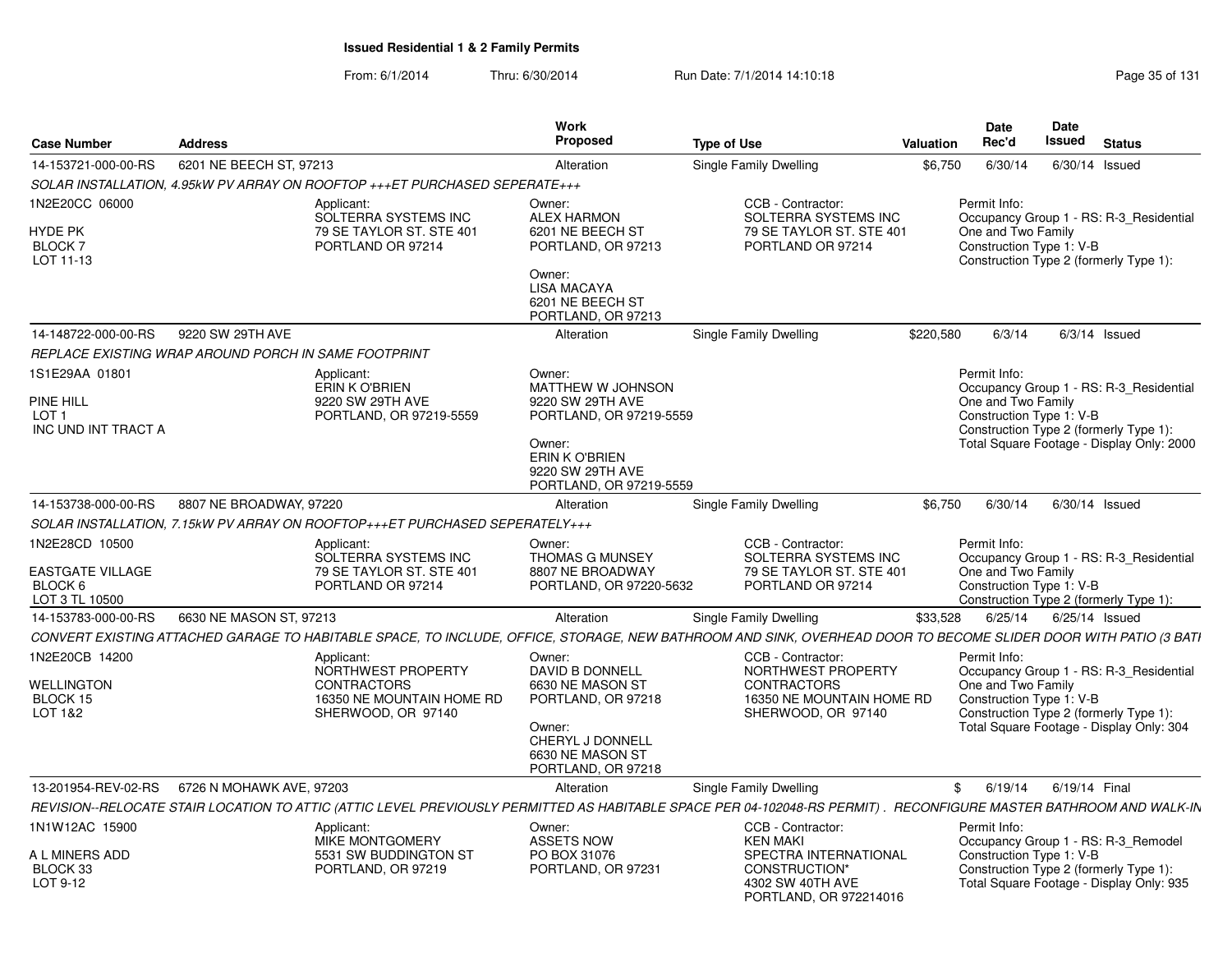| <b>Case Number</b>                                                                | <b>Address</b>                   |                                                                                                             | Work<br><b>Proposed</b>                                                                                                                                            | <b>Type of Use</b>                                                                                                                                                                                           | <b>Valuation</b> | <b>Date</b><br>Rec'd                                           | <b>Date</b><br><b>Issued</b> | <b>Status</b>                                                                     |
|-----------------------------------------------------------------------------------|----------------------------------|-------------------------------------------------------------------------------------------------------------|--------------------------------------------------------------------------------------------------------------------------------------------------------------------|--------------------------------------------------------------------------------------------------------------------------------------------------------------------------------------------------------------|------------------|----------------------------------------------------------------|------------------------------|-----------------------------------------------------------------------------------|
| 14-153860-000-00-RS                                                               | 1553 SE 48TH AVE, 97215          |                                                                                                             | Alteration                                                                                                                                                         | Single Family Dwelling                                                                                                                                                                                       | \$20,000         | 5/7/14                                                         | 6/24/14                      | Under Inspection                                                                  |
|                                                                                   |                                  | REINFORCE BASEMENT FOUNDATION WALLS USING SHOTCRETE AT PERIMETER                                            |                                                                                                                                                                    |                                                                                                                                                                                                              |                  |                                                                |                              |                                                                                   |
| 1S2E06CA 17400<br><b>HAWTHORNE AVE ADD</b><br>BLOCK <sub>8</sub><br>LOT 15&16     |                                  | Applicant:<br><b>TERRAFIRMA FOUNDATION</b><br><b>SYSTEMS</b><br>1308 NW PARK ST<br>ROSEBURG, OR 97470       | Owner:<br><b>WILLIAM P GAFFNEY</b><br>14547 WESTLAKE DR - A<br>LAKE OSWEGO, OR 97035                                                                               | CCB - Contractor:<br><b>TERRAFIRMA FOUNDATION</b><br><b>SYSTEMS</b><br>1308 NW PARK ST<br>ROSEBURG, OR 97470                                                                                                 |                  | Permit Info:<br>One and Two Family<br>Construction Type 1: V-B |                              | Occupancy Group 1 - RS: R-3 Residential<br>Construction Type 2 (formerly Type 1): |
| 14-155404-000-00-RS                                                               | 9519 SW 2ND AVE, 97219           |                                                                                                             | Alteration                                                                                                                                                         | Single Family Dwelling                                                                                                                                                                                       | \$6,750          | 6/11/14                                                        | 6/11/14 Final                |                                                                                   |
| SOLAR - 3.924kW ROOF MOUNT PV SYSTEM                                              |                                  |                                                                                                             |                                                                                                                                                                    |                                                                                                                                                                                                              |                  |                                                                |                              |                                                                                   |
| 1S1E27BC 05900<br><b>COLLINS VIEW TR</b><br>BLOCK <sub>23</sub><br>N 70' OF LOT 2 |                                  | Applicant:<br><b>JONATHAN COHEN</b><br><b>IMAGINE ENERGY, LLC</b><br>2409 N KERBY AVE<br>PORTLAND, OR 97227 | Owner:<br><b>JAMES J DIAMOND</b><br>9519 SW 2ND AVE<br>PORTLAND, OR 97219-6501<br>Owner:<br><b>MAUREEN P DIAMOND</b><br>9519 SW 2ND AVE<br>PORTLAND, OR 97219-6501 | CCB - Contractor:<br><b>JONATHAN COHEN</b><br><b>IMAGINE ENERGY, LLC</b><br>2409 N KERBY AVE<br>PORTLAND, OR 97227<br>CCB - Contractor:<br>DUTTON ELECTRIC LLC<br><b>PO BOX 842</b><br>OREGON CITY, OR 97045 |                  | Permit Info:<br>One and Two Family<br>Construction Type 1: V-B |                              | Occupancy Group 1 - RS: R-3 Residential<br>Construction Type 2 (formerly Type 1): |
| 14-159634-000-00-RS                                                               | 5402 NE MASON ST - Unit A, 97213 |                                                                                                             | Alteration                                                                                                                                                         | Single Family Dwelling                                                                                                                                                                                       | \$6,750          | 6/9/14                                                         | 6/9/14 Final                 |                                                                                   |
| SOLAR INSTALLATION, 5.88kW PV SYSTEM ON ROOF TOP                                  |                                  |                                                                                                             |                                                                                                                                                                    |                                                                                                                                                                                                              |                  |                                                                |                              |                                                                                   |
| 1N2E19DB 13400<br>SECTION 19 1N 2E<br>TL 13400 0.46 ACRES                         |                                  | Applicant:<br>SYNCHRO SOLAR, LLC.<br>1111 E BURNSIDE ST. #308<br>PORTLAND, OR 97214                         | Owner:<br><b>DUANE A SCHAAD</b><br>5402 NE MASON ST<br>PORTLAND, OR 97218-2134<br>Owner:<br><b>KAREN L SCHAAD</b><br>5402 NE MASON ST<br>PORTLAND, OR 97218-2134   | CCB - Contractor:<br>SYNCHRO SOLAR, LLC.<br>1111 E BURNSIDE ST, #308<br>PORTLAND, OR 97214                                                                                                                   |                  | Permit Info:<br>Construction Type 1: V-B                       |                              | Occupancy Group 1 - RS: R-3 Remodel<br>Construction Type 2 (formerly Type 1):     |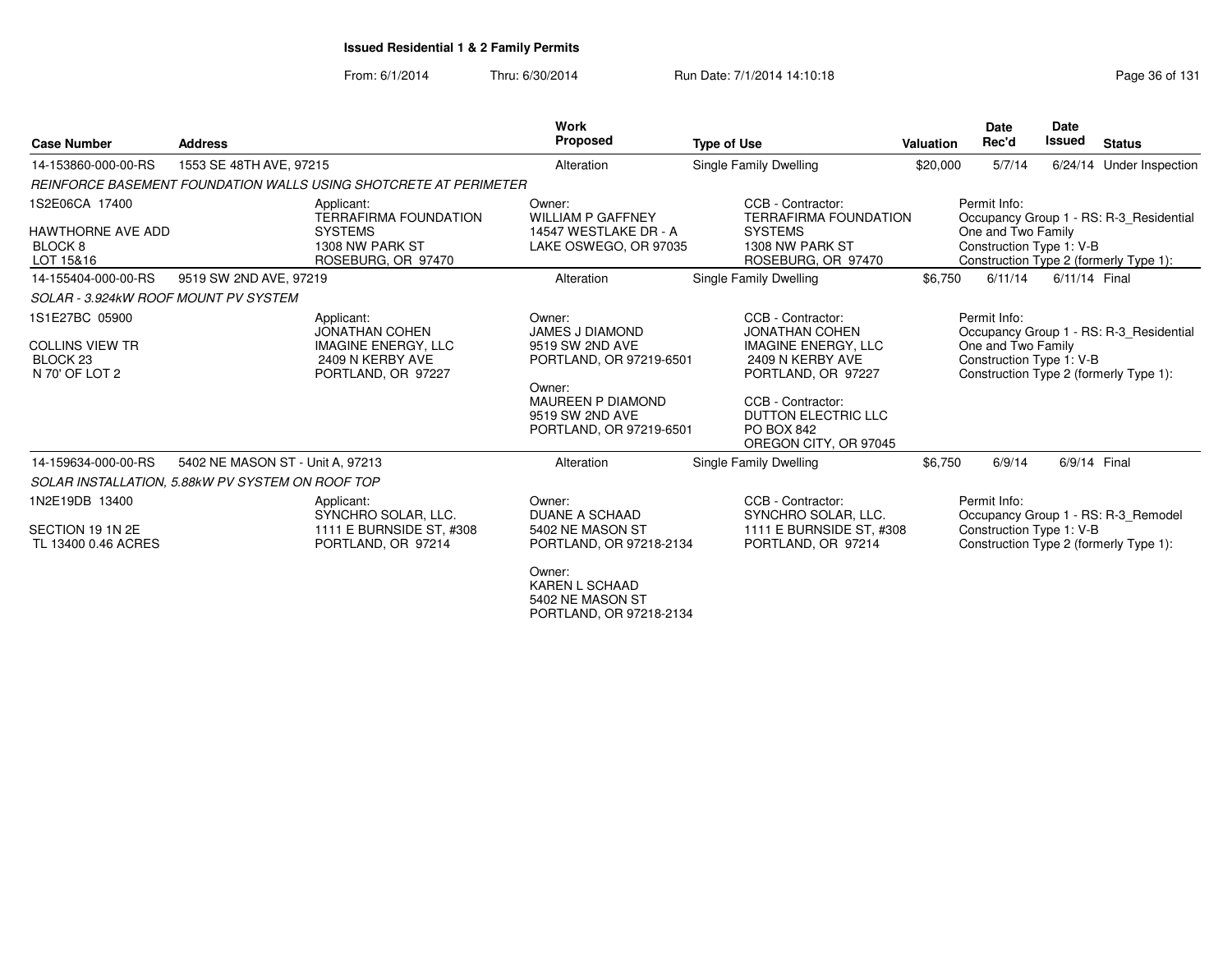| <b>Case Number</b>                     | <b>Address</b>                                                                                                                                               | <b>Work</b><br>Proposed                                                         | <b>Type of Use</b>                                                                                                               | Valuation | <b>Date</b><br>Rec'd                           | <b>Date</b><br>Issued | <b>Status</b>                                                                     |
|----------------------------------------|--------------------------------------------------------------------------------------------------------------------------------------------------------------|---------------------------------------------------------------------------------|----------------------------------------------------------------------------------------------------------------------------------|-----------|------------------------------------------------|-----------------------|-----------------------------------------------------------------------------------|
| 14-155185-000-00-RS                    | 3186 SW FAIRMOUNT BLVD, 97201                                                                                                                                | Alteration                                                                      | Single Family Dwelling                                                                                                           | \$35,000  | 5/10/14                                        |                       | 6/14/14 Under Inspection                                                          |
|                                        | ADD POWDER ROOM AT ENTRY OF HOUSE, RE-CONFIGURE LOWER FLOOR, LEGALIZE EXISTING LOWEST FLOOR CREATING 4TH FLOOR INCLUDING MEZ/LOFT OPEN TO MAIN FLOOR (SEE AI |                                                                                 |                                                                                                                                  |           |                                                |                       |                                                                                   |
| 1S1E16BB 01300                         | Applicant:<br>Ricardo Lovett                                                                                                                                 | Owner:<br><b>CHINA F FORBES</b>                                                 | CCB - Contractor:<br>SUPREME COMFORT HTG & A/C                                                                                   |           | Permit Info:                                   |                       |                                                                                   |
| <b>MOUNTAIN CREST</b><br>LOT 3         | RICARDO LOVETT GENERAL<br>CONTRACTING INC<br>3434 SW CORBETT AVE<br>PORTLAND, OR 97239                                                                       | 3186 SW FAIRMOUNT BLVD<br>PORTLAND, OR 97239                                    | <b>INC</b><br>9425 SW COMMERCE CIR # 16<br>WILSONVILLE, OR 97070-9614                                                            |           | One and Two Family<br>Construction Type 1: V-B |                       | Occupancy Group 1 - RS: R-3_Residential<br>Construction Type 2 (formerly Type 1): |
|                                        |                                                                                                                                                              |                                                                                 | CCB - Contractor:<br><b>IDEAL PLUMBING CO A CORP</b><br>29421 E WOODARD RD<br>TROUTDALE, OR 97060-8316                           |           |                                                |                       |                                                                                   |
|                                        |                                                                                                                                                              |                                                                                 | CCB - Contractor:<br><b>RICARDO LOVETT</b><br><b>RICARDO LOVETT GENERAL</b><br>CONTRACT<br>3434 SW CORBETT<br>PORTLAND, OR 97201 |           |                                                |                       |                                                                                   |
|                                        |                                                                                                                                                              |                                                                                 | CCB - Contractor:<br><b>BALONY ENTERPRISES INC/NW</b><br><b>GASLINES</b><br>16731 NE WASCO ST<br>PORTLAND OR 97230               |           |                                                |                       |                                                                                   |
|                                        |                                                                                                                                                              |                                                                                 | CCB - Contractor:<br>PRESTIGE ELECTRIC LLC<br>421 C STREET<br>WASHOUGAL, WA 98671                                                |           |                                                |                       |                                                                                   |
| 14-157752-000-00-RS                    | 536 SE 55TH AVE, 97215                                                                                                                                       | Alteration                                                                      | Single Family Dwelling                                                                                                           | \$300     | 6/17/14                                        | 6/17/14 Final         |                                                                                   |
|                                        | LEGALIZE SINK AND STOVE IN BASEMENT, ELECTRICAL IS A SEPARATE TRADE PERMIT./***ADD (1) GAS LINE FOR RANGE 6/17/14***/                                        |                                                                                 |                                                                                                                                  |           |                                                |                       |                                                                                   |
| 1S2E06AB 01300                         | Applicant:<br><b>GUILLERMO MACIEL</b>                                                                                                                        | Owner:<br><b>JODIE EMMETT</b>                                                   |                                                                                                                                  |           | Permit Info:                                   |                       | Occupancy Group 1 - RS: R-3_Remodel                                               |
| SECTION 06 1S 2E<br>TL 1300 0.25 ACRES | 536 SE 55TH AVE<br>PORTLAND, OR 97215-1816                                                                                                                   | 536 SE 55TH AVE<br>PORTLAND, OR 97215-1816                                      |                                                                                                                                  |           | Construction Type 1: V-B                       |                       | Construction Type 2 (formerly Type 1):                                            |
|                                        |                                                                                                                                                              | Owner:<br><b>GUILLERMO MACIEL</b><br>536 SE 55TH AVE<br>PORTLAND, OR 97215-1816 |                                                                                                                                  |           |                                                |                       |                                                                                   |
| 14-160423-000-00-RS                    | 3416 SW STONEBROOK DR, 97201                                                                                                                                 | Alteration                                                                      | Single Family Dwelling                                                                                                           | \$17,000  | 6/10/14                                        |                       | 6/10/14 Under Inspection                                                          |
|                                        | ADD NEW WINDOWS, RECONFIGURE EXISTING DOORS AND WINDOW LAYOUT, REMOVE INTERIOR WALL FOR KITCHEN REMODEL                                                      |                                                                                 |                                                                                                                                  |           |                                                |                       |                                                                                   |
| 1S1E17AC 04000                         | Applicant:<br><b>PRESTON REEP</b>                                                                                                                            | Owner:<br><b>LAURA MCARDLE</b>                                                  | CCB - Contractor:<br><b>STEVE RUTLEDGE</b>                                                                                       |           | Permit Info:                                   |                       | Occupancy Group 1 - RS: R-3_Residential                                           |
| <b>STONEBROOK</b><br>LOT 6             | 3416 SW STONEBROOK DR<br>PORTLAND, OR 97239                                                                                                                  | 3416 SW STONEBROOK DR<br>PORTLAND, OR 97239                                     | <b>CONSTRUCTION</b><br>1750 POPLAR LN<br>FOREST GROVE, OR 97116                                                                  |           | One and Two Family<br>Construction Type 1: V-B |                       | Construction Type 2 (formerly Type 1):                                            |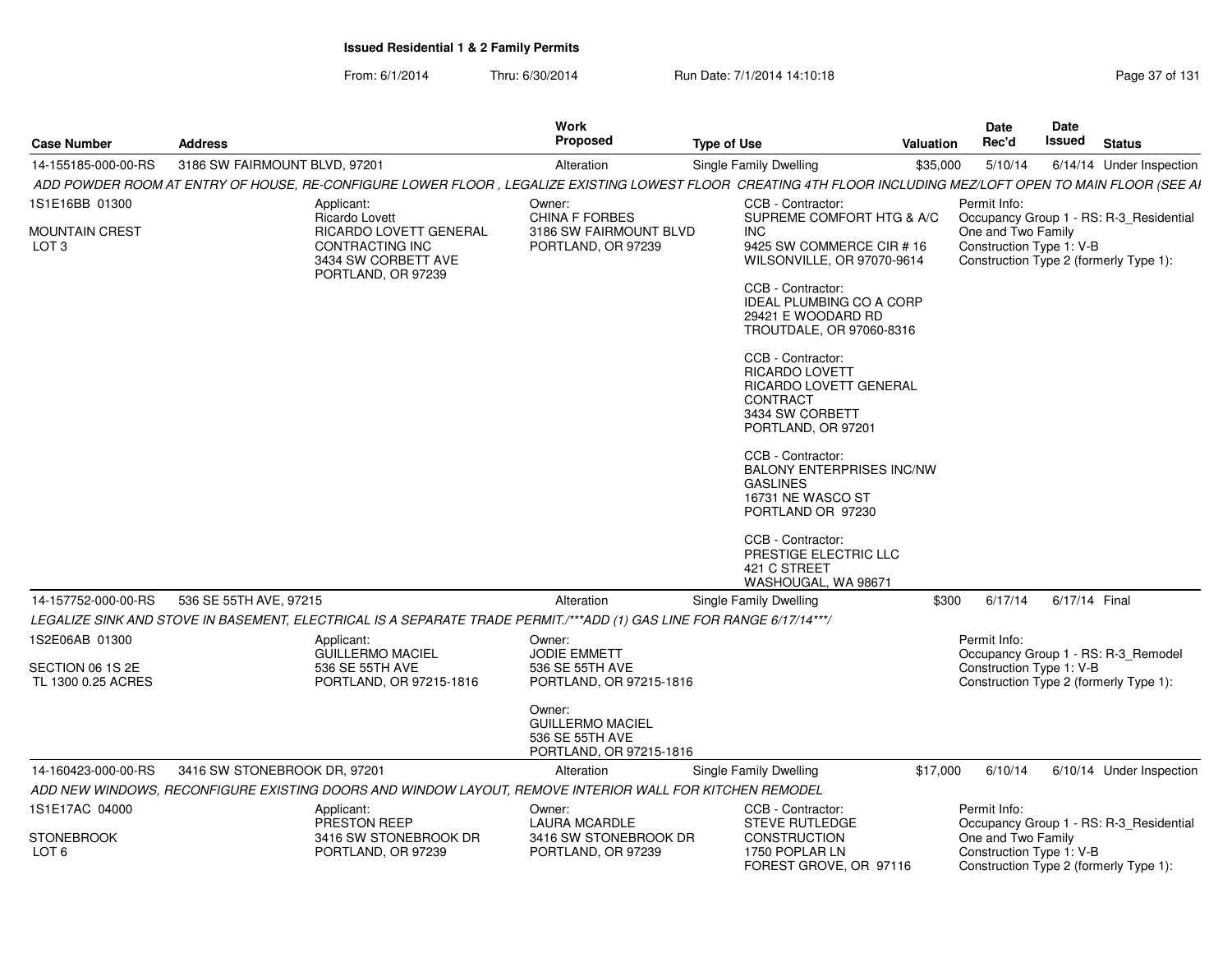| <b>Case Number</b>                                            | <b>Address</b>              |                                                                                                                    | <b>Work</b><br><b>Proposed</b>                                                    | <b>Type of Use</b>                                                                                                                      | <b>Date</b><br>Rec'd<br><b>Valuation</b>                |                                                | Date<br><b>Issued</b> | <b>Status</b>                                                                     |  |  |
|---------------------------------------------------------------|-----------------------------|--------------------------------------------------------------------------------------------------------------------|-----------------------------------------------------------------------------------|-----------------------------------------------------------------------------------------------------------------------------------------|---------------------------------------------------------|------------------------------------------------|-----------------------|-----------------------------------------------------------------------------------|--|--|
| 14-157222-000-00-RS                                           | 1816 SE ALDER ST, 97214     |                                                                                                                    | Alteration                                                                        | Single Family Dwelling                                                                                                                  | \$80                                                    | 6/13/14                                        |                       | $6/13/14$ Issued                                                                  |  |  |
|                                                               |                             | REPAIR HANDRAIL, GUARDRAIL AND RISERS AT FRONT STAIRS IN RESPONSE TO HOUSING CASE 13-227534HS                      |                                                                                   |                                                                                                                                         |                                                         |                                                |                       |                                                                                   |  |  |
| 1S1E02AB 10000                                                |                             | Applicant:<br>KENT C WEYMOUTH                                                                                      | Owner:<br><b>KENT C WEYMOUTH</b>                                                  |                                                                                                                                         | Permit Info:<br>Occupancy Group 1 - RS: R-3_Residential |                                                |                       |                                                                                   |  |  |
| <b>GARRISON'S SUB</b><br>BLOCK <sub>9</sub><br>E 1/2 OF LOT 1 |                             | 1816 SE ALDER ST<br>PORTLAND, OR 97214                                                                             | 1816 SE ALDER ST<br>PORTLAND, OR 97214                                            | One and Two Family<br>Construction Type 1: V-B<br>Construction Type 2 (formerly Type 1):                                                |                                                         |                                                |                       |                                                                                   |  |  |
| 14-158166-000-00-RS                                           | 12132 SW 29TH AVE, 97219    |                                                                                                                    | Alteration                                                                        | Single Family Dwelling                                                                                                                  | \$174,000                                               | 5/17/14                                        |                       | 6/26/14 Under Inspection                                                          |  |  |
| <b><i>WHOLE HOUSE REMODEL</i></b>                             |                             |                                                                                                                    |                                                                                   |                                                                                                                                         |                                                         |                                                |                       |                                                                                   |  |  |
| 1S1E32DA 06200                                                |                             | Applicant:                                                                                                         | Owner:                                                                            | CCB - Contractor:                                                                                                                       |                                                         | Permit Info:                                   |                       |                                                                                   |  |  |
| SECTION 32 1S 1E<br>TL 6200 0.58 ACRES                        |                             | <b>HAMISH MURRAY</b><br><b>HAMISH MURRAY</b><br><b>CONSTRUCTION INC</b><br>4627 SW CONDOR AVE<br>PORTLAND OR 97239 | <b>R SCOTT MERCURIO</b><br>12132 SW 29TH AVE<br>PORTLAND, OR 97219-8213<br>Owner: | <b>BRIDGETOWN HEATING INC</b><br>14161 SE BRYN MAWR CT<br>MILWAUKIE OR 97267<br>CCB - Contractor:                                       |                                                         | One and Two Family<br>Construction Type 1: V-B |                       | Occupancy Group 1 - RS: R-3 Residential<br>Construction Type 2 (formerly Type 1): |  |  |
|                                                               |                             |                                                                                                                    | CYNTHIA WINSOR-MERCURIO<br>12132 SW 29TH AVE<br>PORTLAND, OR 97219-8213           | PIPELINE PLUMBING & DRAIN<br>333 S STATE ST PMB V-108<br>LAKE OSWEGO OR 97034                                                           |                                                         |                                                |                       |                                                                                   |  |  |
|                                                               |                             |                                                                                                                    |                                                                                   | CCB - Contractor:<br>PRO CIRCUIT ELECTRIC LLC<br>PO BOX 3948<br>WILSONVILLE OR 97070                                                    |                                                         |                                                |                       |                                                                                   |  |  |
|                                                               |                             |                                                                                                                    |                                                                                   | CCB - Contractor:<br><b>HAMISH MURRAY</b><br><b>HAMISH MURRAY</b><br><b>CONSTRUCTION INC</b><br>4627 SW CONDOR AVE<br>PORTLAND OR 97239 |                                                         |                                                |                       |                                                                                   |  |  |
| 14-160434-000-00-RS                                           | 6306 SE STEPHENS ST, 97215  |                                                                                                                    | Alteration                                                                        | Single Family Dwelling                                                                                                                  | \$120,000                                               | 5/22/14                                        |                       | $6/20/14$ Issued                                                                  |  |  |
|                                                               |                             | BASEMENT CONVERSION TO HABITABLE SPACE, ADD BATHROOM, TOTAL THREE TOILETS ~NOT AN ACCESSORY DWELLING UNIT (ADU)~~  |                                                                                   |                                                                                                                                         |                                                         |                                                |                       |                                                                                   |  |  |
| 1S2E05CB 01400                                                |                             | Applicant:<br><b>AUTUMN PARDEE</b>                                                                                 | Owner:<br><b>WILLIAM R BLOOM</b>                                                  | CCB - Contractor:<br>SUN DOG CONSTRUCTION INC                                                                                           |                                                         | Permit Info:                                   |                       | Occupancy Group 1 - RS: R-3_Residential                                           |  |  |
| <b>AUBURN PK</b><br><b>BLOCK 7</b><br>LOT 4 EXC PT IN ST      |                             | SUN DOG CONSTRUCTION INC<br>4110 SE Hawthorne #625<br>PORTLAND OR 97214                                            | 6306 SE STEPHENS ST<br>PORTLAND, OR 97215-3452                                    | 545 SE 68TH AVE<br>PORTLAND OR 97215                                                                                                    |                                                         | One and Two Family<br>Construction Type 1: V-B |                       | Construction Type 2 (formerly Type 1):                                            |  |  |
| 14-158937-000-00-RS                                           | 16507 SE STEPHENS CT, 97233 |                                                                                                                    | Alteration                                                                        | Single Family Dwelling                                                                                                                  | \$2,500                                                 | 6/17/14                                        |                       | 6/17/14 Under Inspection                                                          |  |  |
|                                                               |                             | NEW 6' X 10' DECK OFF UPPER FLOOR DEN. INSTALL NEW SLIDER DOOR IN WINDOW LOCATION, NO CHANGE TO WIDTH OF OPENING.  |                                                                                   |                                                                                                                                         |                                                         |                                                |                       |                                                                                   |  |  |
| 1S3E06CB 05200<br>Applicant:                                  |                             | MARK WYMAN CONSTRUCTION,                                                                                           | CCB - Contractor:<br>Owner:<br>RICHARD L GOLDEN<br>MARK WYMAN CONSTRUCTION,       |                                                                                                                                         | Permit Info:<br>Occupancy Group 1 - RS: R-3_Residential |                                                |                       |                                                                                   |  |  |
| SECTION 06 1S 3E<br>TL 5200 0.18 ACRES                        |                             | LLC.<br>5556 SE LOGUS RD<br>MILWAUKIE, OR 97222                                                                    | 16507 SE STEPHENS CT<br>PORTLAND, OR 97233                                        | LLC.<br>5556 SE LOGUS RD<br>MILWAUKIE, OR 97222                                                                                         |                                                         | One and Two Family<br>Construction Type 1: V-B |                       | Construction Type 2 (formerly Type 1):                                            |  |  |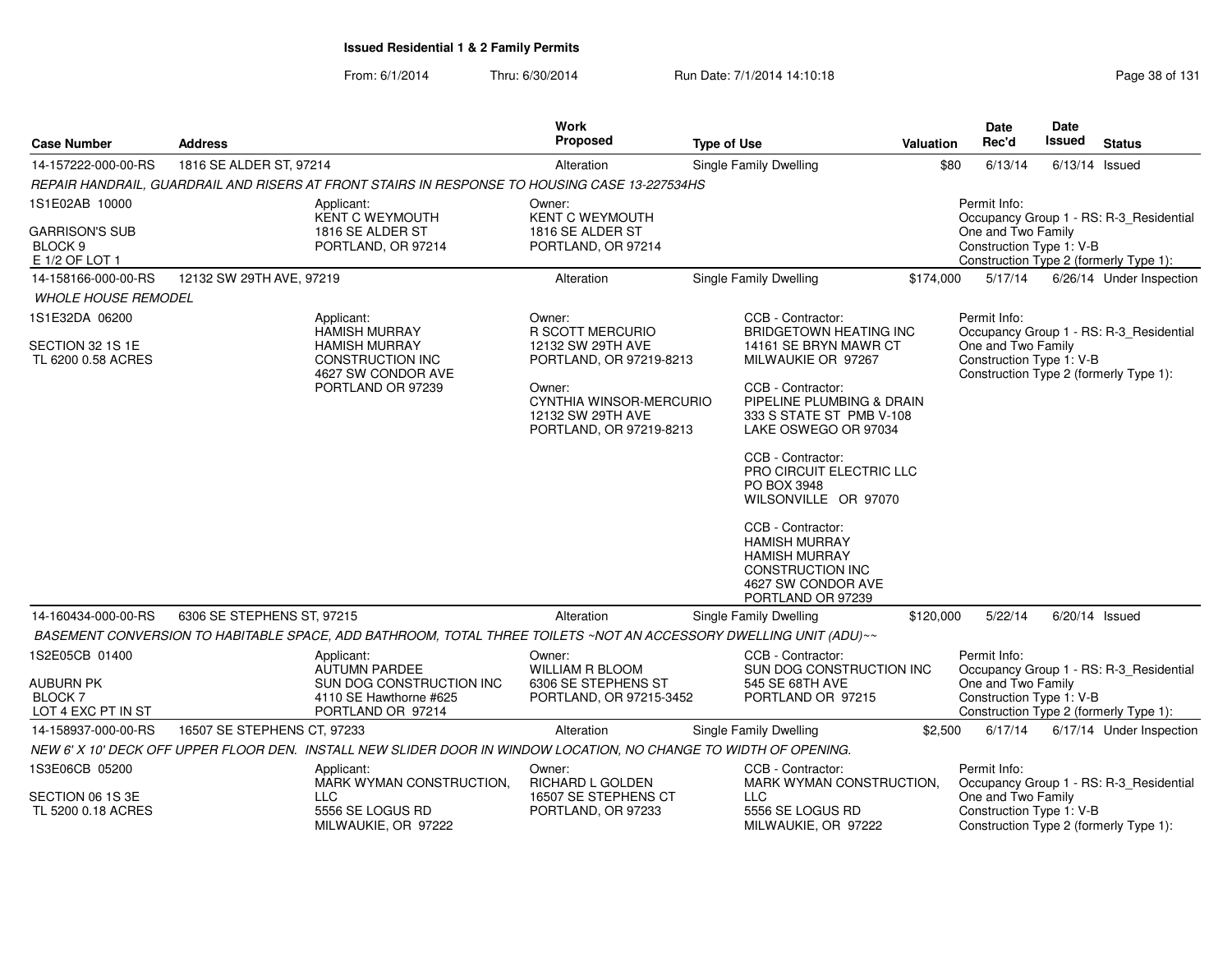| <b>Case Number</b>                                                           | <b>Address</b>                                                                                                                    | Work<br><b>Proposed</b>                                                                                                                                                           | <b>Type of Use</b>                                                                                                                                                                                                              | Valuation                                                                                                                                           | Date<br>Rec'd                                  | <b>Date</b><br><b>Issued</b> | <b>Status</b>                                                                     |  |
|------------------------------------------------------------------------------|-----------------------------------------------------------------------------------------------------------------------------------|-----------------------------------------------------------------------------------------------------------------------------------------------------------------------------------|---------------------------------------------------------------------------------------------------------------------------------------------------------------------------------------------------------------------------------|-----------------------------------------------------------------------------------------------------------------------------------------------------|------------------------------------------------|------------------------------|-----------------------------------------------------------------------------------|--|
| 14-159135-000-00-RS                                                          | 4721 NE 25TH AVE, 97211                                                                                                           | Alteration                                                                                                                                                                        | <b>Single Family Dwelling</b>                                                                                                                                                                                                   | \$60                                                                                                                                                | 6/2/14                                         | 6/2/14 Final                 |                                                                                   |  |
|                                                                              | REPLACE LANDING FOR EXTERIOR DOOR OVER 30"                                                                                        |                                                                                                                                                                                   |                                                                                                                                                                                                                                 |                                                                                                                                                     |                                                |                              |                                                                                   |  |
| 1N1E24BC 11000<br>LESTER PK<br>BLOCK 6<br>LOT 20 EXC S 2.5'<br><b>LOT 21</b> | Applicant:<br><b>TED C SWENSON</b><br>1001 SE 95TH AVE<br>VANCOUVER, WA 98664-3601                                                | Owner:<br><b>TED C SWENSON</b><br>1001 SE 95TH AVE<br>VANCOUVER, WA 98664-3601<br>Owner:<br><b>DIANE E SWENSON</b><br>1001 SE 95TH AVE<br>VANCOUVER, WA 98664-3601                |                                                                                                                                                                                                                                 | Permit Info:<br>Occupancy Group 1 - RS: R-3_Residential<br>One and Two Family<br>Construction Type 1: V-B<br>Construction Type 2 (formerly Type 1): |                                                |                              |                                                                                   |  |
| 14-155477-000-00-RS                                                          | 0656 SW PALATINE HILL RD, 97219                                                                                                   | Alteration                                                                                                                                                                        | <b>Single Family Dwelling</b>                                                                                                                                                                                                   | \$50,000                                                                                                                                            | 5/20/14                                        |                              | 6/13/14 Under Inspection                                                          |  |
|                                                                              | REMODEL EXISTING BEDROOM AND BATHROOM, NEW WINDOWS IN BATHROOM, NEW DOOR AND WINDOWS IN BEDROOM                                   |                                                                                                                                                                                   |                                                                                                                                                                                                                                 |                                                                                                                                                     |                                                |                              |                                                                                   |  |
| 1S1E27CD 02500<br>SECTION 27 1S 1E<br>TL 2500 0.95 ACRES                     | Applicant:<br><b>DEARING &amp; YUNG</b><br>CONTRACTORS INC<br>3005 NE DUNCKLEY ST<br>PORTLAND OR 97212                            | Owner:<br><b>CHARLES E KIRSCHBAUM</b><br>0656 SW PALATINE HILL RD<br>PORTLAND, OR 97219-7831<br>Owner:<br>AMY W KIRSCHBAUM<br>0656 SW PALATINE HILL RD<br>PORTLAND, OR 97219-7831 | CCB - Contractor:<br>JAY JAYS PLUMBING INC<br>19947 E BURNSIDE ST<br>PORTLAND OR 972336121<br><b>MULTNOMAH</b><br>CCB - Contractor:<br><b>DEARING &amp; YUNG</b><br>CONTRACTORS INC<br>3005 NE DUNCKLEY ST<br>PORTLAND OR 97212 |                                                                                                                                                     | Permit Info:<br>Construction Type 1: V-B       |                              | Occupancy Group 1 - RS: R-3_Remodel<br>Construction Type 2 (formerly Type 1):     |  |
| 14-157783-000-00-RS                                                          | 5228 SW WESTWOOD VIEW, 97201                                                                                                      | Alteration                                                                                                                                                                        | <b>Single Family Dwelling</b>                                                                                                                                                                                                   | \$25,000                                                                                                                                            | 6/20/14                                        |                              | $6/20/14$ Issued                                                                  |  |
|                                                                              | REPAIR EXISTING UNDERPINNING AND INSTALL 1 VERT HELICAL, 1 TIE BACK, INSTALL NEW PIPE COLUMNS                                     |                                                                                                                                                                                   |                                                                                                                                                                                                                                 |                                                                                                                                                     |                                                |                              |                                                                                   |  |
| 1S1E16AC 03100                                                               | Applicant:<br>RAMJACK OF OREGON                                                                                                   | Owner:<br>PETER F GREEN                                                                                                                                                           | CCB - Contractor:<br>RAMJACK OF OREGON                                                                                                                                                                                          |                                                                                                                                                     | Permit Info:                                   |                              | Occupancy Group 1 - RS: R-3_Residential                                           |  |
| TERWILLIGER HTS<br>BLOCK 14<br>LOT 20 EXC PT IN ST                           | PO BOX 11701<br>EUGENE, OR 97440                                                                                                  | 5228 SW WESTWOOD VW<br>PORTLAND, OR 97239                                                                                                                                         | PO BOX 11701<br>EUGENE, OR 97440                                                                                                                                                                                                |                                                                                                                                                     | One and Two Family<br>Construction Type 1: V-B |                              | Construction Type 2 (formerly Type 1):                                            |  |
|                                                                              |                                                                                                                                   | Owner:<br><b>MARY A GREEN</b><br>5228 SW WESTWOOD VW<br>PORTLAND, OR 97239                                                                                                        |                                                                                                                                                                                                                                 |                                                                                                                                                     |                                                |                              |                                                                                   |  |
| 14-160482-000-00-RS                                                          | 1310 SW MAPLECREST DR, 97219<br>KITHCHEN REMODEL, REPLACE EXISTING POST AND BEAM IN KITCHEN AREA AND REPLACE WITH CONTINOUS BEAM. | Alteration                                                                                                                                                                        | <b>Single Family Dwelling</b>                                                                                                                                                                                                   | \$25,000                                                                                                                                            | 5/22/14                                        |                              | $6/14/14$ Issued                                                                  |  |
| 1S1E28CA 01200                                                               | Applicant:                                                                                                                        | Owner:                                                                                                                                                                            | CCB - Contractor:                                                                                                                                                                                                               |                                                                                                                                                     | Permit Info:                                   |                              |                                                                                   |  |
| <b>MAPLECREST</b><br>LOT 75 TL 1200                                          | DOUGLASS CARPENTRY AND<br><b>CONSTRUCTION LLC</b><br>10311 SE 14TH CIRCLE<br>VANCOUVER, WA 98664                                  | <b>WILLIAM A YOUNG</b><br>3705 ARCTIC BLVD #1060<br>ANCHORAGE, AK 99503                                                                                                           | DOUGLASS CARPENTRY AND<br><b>CONSTRUCTION LLC</b><br>10311 SE 14TH CIRCLE<br>VANCOUVER, WA 98664                                                                                                                                |                                                                                                                                                     | One and Two Family<br>Construction Type 1: V-B |                              | Occupancy Group 1 - RS: R-3_Residential<br>Construction Type 2 (formerly Type 1): |  |
|                                                                              |                                                                                                                                   | Owner:<br>CHERYL D YOUNG<br>3705 ARCTIC BLVD #1060<br>ANCHORAGE, AK 99503                                                                                                         | CCB - Contractor:<br>PRESTIGE ELECTRIC LLC<br>421 C STREET<br>WASHOUGAL, WA 98671                                                                                                                                               |                                                                                                                                                     |                                                |                              |                                                                                   |  |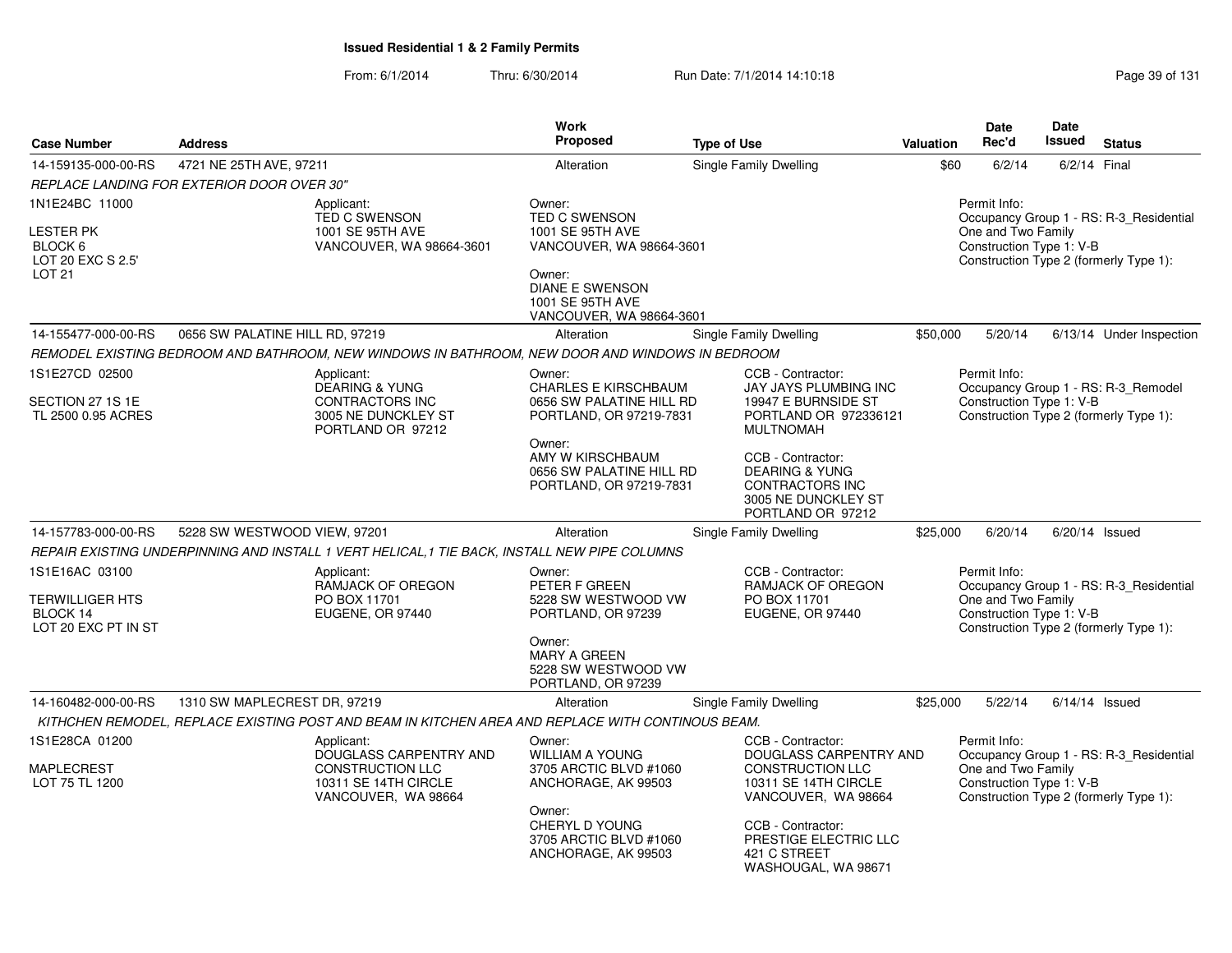| <b>Case Number</b>                                                  | <b>Address</b>                                                                                                                                   | <b>Work</b><br><b>Proposed</b>                                                                                                                               | <b>Type of Use</b>                                                                                                                                                                                                                                                                                                                                  | Valuation | <b>Date</b><br>Rec'd                                           | <b>Date</b><br>Issued | <b>Status</b>                                                                 |
|---------------------------------------------------------------------|--------------------------------------------------------------------------------------------------------------------------------------------------|--------------------------------------------------------------------------------------------------------------------------------------------------------------|-----------------------------------------------------------------------------------------------------------------------------------------------------------------------------------------------------------------------------------------------------------------------------------------------------------------------------------------------------|-----------|----------------------------------------------------------------|-----------------------|-------------------------------------------------------------------------------|
| 14-159645-000-00-RS                                                 | 4505 SE TAGGART ST, 97206                                                                                                                        | Alteration                                                                                                                                                   | Single Family Dwelling                                                                                                                                                                                                                                                                                                                              | \$6,750   | 6/4/14                                                         | 6/4/14 Final          |                                                                               |
|                                                                     | SOLAR-ROOF MOUNTED 3.57kW PHOTOVOLTAIC SYSTEM                                                                                                    |                                                                                                                                                              |                                                                                                                                                                                                                                                                                                                                                     |           |                                                                |                       |                                                                               |
| 1S2E07BB 02900                                                      | Applicant:<br><b>JOSH CARTWRIGHT</b>                                                                                                             | Owner:<br>ANDREA M GEORGE                                                                                                                                    | CCB - Contractor:<br><b>GLOBAL ELECTRIC INC</b>                                                                                                                                                                                                                                                                                                     |           | Permit Info:                                                   |                       | Occupancy Group 1 - RS: R-3_Residential                                       |
| MCMAHONS ADD<br>BLOCK 8<br>S 25' OF LOT 6<br>LOT 7                  | <b>REC SOLAR INC</b><br>3380 SE 20TH AVE<br>PORTLAND OREGON 97202                                                                                | 4505 SE TAGGART ST<br>PORTLAND, OR 97206                                                                                                                     | P.O. BOX 162<br>NORTH PLAINS OR 97133<br>CCB - Contractor:<br><b>REC SOLAR INC</b>                                                                                                                                                                                                                                                                  |           | One and Two Family<br>Construction Type 1: V-B                 |                       | Construction Type 2 (formerly Type 1):                                        |
|                                                                     |                                                                                                                                                  |                                                                                                                                                              | 3380 SE 20TH AVE<br>PORTLAND, OR 97202                                                                                                                                                                                                                                                                                                              |           |                                                                |                       |                                                                               |
| 14-159180-000-00-RS                                                 | 81 NE IVY ST, 97212                                                                                                                              | Alteration                                                                                                                                                   | Single Family Dwelling                                                                                                                                                                                                                                                                                                                              | \$2,500   | 6/6/14                                                         |                       | $6/6/14$ Issued                                                               |
|                                                                     | INTERIOR ONLY: RECONFIGURE 2ND FLOOR (INTERIOR PARTITIONS AND DOORS): IST FLOOR, STRUCTURAL AUGMENT JOISTS DUE TO CHANGE IN 2ND FLOOR STRUCTURAL |                                                                                                                                                              |                                                                                                                                                                                                                                                                                                                                                     |           |                                                                |                       |                                                                               |
| 1N1E27AA 03500<br>WILLIAMS AVE ADD<br>BLOCK 6<br>W 40' OF LOT 11&12 | Applicant:<br><b>LEVON CULLEN</b><br><b>CITILITES BUILDERS</b><br>1536 22ND PL<br>FOREST GROVE, OR 97116                                         | Owner:<br><b>ERIN CROWELL</b><br>5121 IRVINGTON PL<br>LOS ANGELES, CA 90042                                                                                  | CCB - Contractor:<br><b>LEVON CULLEN</b><br><b>CITILITES BUILDERS</b><br>1536 22ND PL<br>FOREST GROVE, OR 97116                                                                                                                                                                                                                                     |           | Permit Info:<br>Construction Type 1: V-B                       |                       | Occupancy Group 1 - RS: R-3 Remodel<br>Construction Type 2 (formerly Type 1): |
|                                                                     |                                                                                                                                                  | Owner:<br>PATTY LYNCH<br>5121 IRVINGTON PL<br>LOS ANGELES, CA 90042                                                                                          |                                                                                                                                                                                                                                                                                                                                                     |           |                                                                |                       |                                                                               |
| 14-164481-000-00-RS                                                 | 3937 SW 55TH DR, 97221                                                                                                                           | Alteration                                                                                                                                                   | Single Family Dwelling                                                                                                                                                                                                                                                                                                                              | \$30,000  | 6/3/14                                                         |                       | 6/3/14 Under Inspection                                                       |
|                                                                     | REMOVING WALL BETWEEN KITCHEN AND DINING ROOM TO EXPAND KITCHEN                                                                                  |                                                                                                                                                              |                                                                                                                                                                                                                                                                                                                                                     |           |                                                                |                       |                                                                               |
| 1S1E07CA 10600<br>WILCOX ESTATES<br>BLOCK 3<br>LOT <sub>5</sub>     | Applicant:<br>QUALITY CRAFT CONSTRUCTION<br><b>LLC</b><br>4238 SE HONSER TERRACE<br>GRESHAM, OR 97080                                            | Owner:<br>MICHAEL P DOERR<br>3937 SW 55TH DR<br>PORTLAND, OR 97221-2023<br>Owner:<br><b>CHRISTIE A K DOERR</b><br>3937 SW 55TH DR<br>PORTLAND, OR 97221-2023 | CCB - Contractor:<br>ACKERMAN PLUMBING SERVICES Occupancy Group 1 - RS: R-3 Residential<br><b>INC</b><br>7493 SE OVERLAND ST STE A<br>PORTLAND, OR 97222<br>CCB - Contractor:<br>COHO ELECTRIC<br>PO BOX 40<br>WILSONVILLE OR 97070<br>CCB - Contractor:<br><b>QUALITY CRAFT CONSTRUCTION</b><br>LLC<br>4238 SE HONSER TERRACE<br>GRESHAM, OR 97080 |           | Permit Info:<br>One and Two Family<br>Construction Type 1: V-B |                       | Construction Type 2 (formerly Type 1):                                        |
| 14-165858-000-00-RS                                                 | 7832 SE MORRISON ST, 97215                                                                                                                       | Alteration                                                                                                                                                   | Single Family Dwelling                                                                                                                                                                                                                                                                                                                              | \$72,000  | 6/5/14                                                         |                       | $6/12/14$ Issued                                                              |
|                                                                     | NEW BAY WINDOW, REPLACE 3 WINDOWS, KITCHEN AND BATH REMODEL ONE BATH TOTAL.                                                                      |                                                                                                                                                              |                                                                                                                                                                                                                                                                                                                                                     |           |                                                                |                       |                                                                               |
| 1S2E05AA 11700                                                      | Applicant:<br>Kent Correlll                                                                                                                      | Owner:                                                                                                                                                       | CCB - Contractor:<br>MARY E FINNERTY<br><b>KENT CORRELL</b>                                                                                                                                                                                                                                                                                         |           | Permit Info:                                                   |                       | Occupancy Group 1 - RS: R-3 Residential                                       |
| KINZEL PK<br>BLOCK 15<br>LOT <sub>5</sub>                           | SUNRISE CONSTRUCTION<br>1254 SE 46th Ave<br>Portland, OR 97215                                                                                   | 7832 SE MORRISON ST<br>PORTLAND, OR 97215                                                                                                                    | SUNRISE CONSTRUCTION<br>PO BOX 642<br>MOSIER OR 97040                                                                                                                                                                                                                                                                                               |           | One and Two Family<br>Construction Type 1: V-B                 |                       | Construction Type 2 (formerly Type 1):                                        |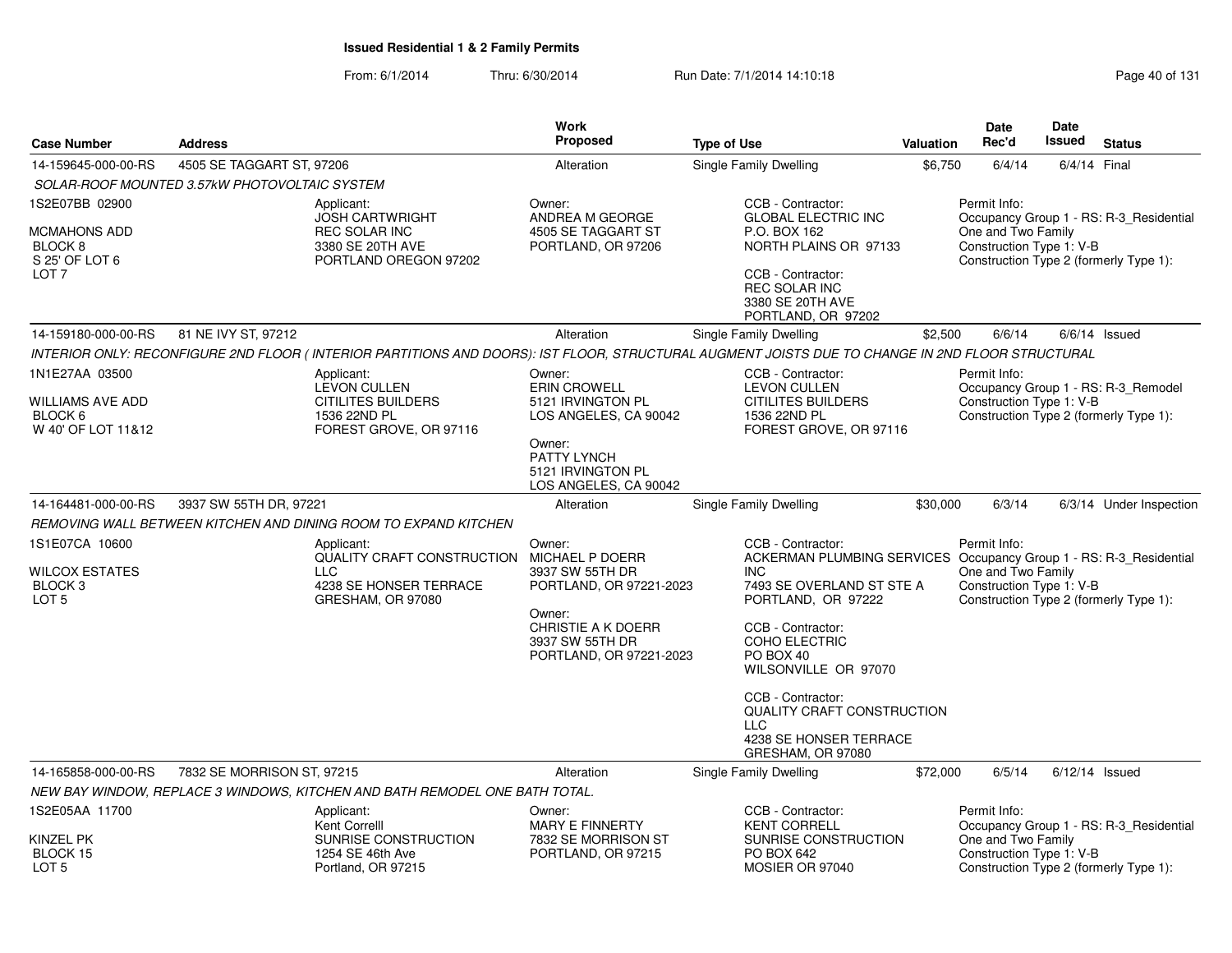|                                    |                                    |                                                                                                                                                           | <b>Work</b>                                       |                                                                                                            |                                  | <b>Date</b>                                                        | Date          |                                            |
|------------------------------------|------------------------------------|-----------------------------------------------------------------------------------------------------------------------------------------------------------|---------------------------------------------------|------------------------------------------------------------------------------------------------------------|----------------------------------|--------------------------------------------------------------------|---------------|--------------------------------------------|
| <b>Case Number</b>                 | <b>Address</b>                     |                                                                                                                                                           | <b>Proposed</b>                                   | <b>Type of Use</b>                                                                                         | Valuation                        | Rec'd                                                              | <b>Issued</b> | <b>Status</b>                              |
| 14-159530-REV-02-RS                | 2405 SW SEYMOUR DR, 97201          |                                                                                                                                                           | Alteration                                        | <b>Single Family Dwelling</b>                                                                              |                                  | \$<br>6/3/14                                                       |               | $6/3/14$ Issued                            |
|                                    |                                    | REVISION TO MOVE DOOR AND RECONFIGURE DOWNSTAIRS BATHROOM, DELETE ONE CLOSET ON MAIN FLOOR AND COMBINE 2 OTHERS TO CREATE LARGER CLOSET, ADD HEADER ABOVE |                                                   |                                                                                                            |                                  |                                                                    |               |                                            |
| 1S1E16BB 03900                     |                                    | Applicant:                                                                                                                                                | Owner:                                            | CCB - Contractor:                                                                                          |                                  | Permit Info:                                                       |               |                                            |
| SLAVINS ADD & PLAT 2               |                                    | PROLIFIC CONSTRUCTION<br><b>SERVICES LLC</b>                                                                                                              | SOCAL PROPERTIES LLC<br>139 LAYTON AVE            | LOTUS PLUMBING COMPANY<br>8100 SW ELMWOOD ST                                                               |                                  | One and Two Family                                                 |               | Occupancy Group 1 - RS: R-3_Residential    |
| <b>BLOCK E</b><br>LOT 2&3 TL 3900  |                                    | 12031 SE OAK ST<br>PORTLAND, OR 97216                                                                                                                     | OJAI, CA 93023-1734                               | PORTLAND, OR 97223                                                                                         |                                  | Construction Type 1: V-B<br>Construction Type 2 (formerly Type 1): |               |                                            |
|                                    |                                    |                                                                                                                                                           |                                                   | CCB - Contractor:<br>PROLIFIC CONSTRUCTION<br><b>SERVICES LLC</b><br>12031 SE OAK ST<br>PORTLAND, OR 97216 |                                  |                                                                    |               |                                            |
| 14-164283-000-00-RS                | 4039 NE CESAR E CHAVEZ BLVD, 97212 |                                                                                                                                                           | Alteration                                        | Single Family Dwelling                                                                                     | \$11,028                         | 6/11/14                                                            |               | 6/11/14 Under Inspection                   |
|                                    |                                    | CONVERT BASEMENT TO LIVING SPACE TO INCLUDE NEW BEDROOM, FAMILY ROOM AND BATHROOM(2 BATHROOMS TOTAL)                                                      |                                                   |                                                                                                            |                                  |                                                                    |               |                                            |
| 1N1E24DA 15300                     |                                    | Applicant:                                                                                                                                                | Owner:                                            | CCB - Contractor:                                                                                          |                                  | Permit Info:                                                       |               |                                            |
| <b>WILSHIRE</b>                    |                                    | <b>GARY MENGIS</b><br><b>GARY F MENGIS CONTRACTING</b>                                                                                                    | NEBIYAT GEBRE<br>4039 NE CESAR E CHAVEZ BLVD      | <b>GARY MENGIS</b>                                                                                         | <b>GARY F MENGIS CONTRACTING</b> | Construction Type 1: V-B                                           |               | Occupancy Group 1 - RS: R-3 Remodel        |
| BLOCK <sub>22</sub>                |                                    | <b>INC</b>                                                                                                                                                | PORTLAND, OR 97212-1927                           | <b>INC</b>                                                                                                 |                                  | Construction Type 2 (formerly Type 1):                             |               |                                            |
| LOT 3 EXC N 80'                    |                                    | PO BOX 82336<br>PORTLAND OR 97282-2336                                                                                                                    |                                                   | PO BOX 82336<br>PORTLAND OR 97282-2336                                                                     |                                  |                                                                    |               | Total Square Footage - Display Only: 900   |
| 14-164351-000-00-RS                | 6114 NE 25TH AVE, 97211            |                                                                                                                                                           | Alteration                                        | Single Family Dwelling                                                                                     | \$25,000                         | 6/9/14                                                             |               | 6/9/14 Under Inspection                    |
|                                    |                                    | ADDING NEW BATHROOM, TO EXISTING BEDROOM, AND NEW SKYLIGHT                                                                                                |                                                   |                                                                                                            |                                  |                                                                    |               |                                            |
| 1N1E13CB 14200                     |                                    | Applicant:<br><b>REID LESLIE</b>                                                                                                                          | Owner:<br><b>CLIFFORD E JR SMITHERS</b>           | CCB - Contractor:                                                                                          | PERFORMANCE PLUMBING/ DBA        | Permit Info:                                                       |               | Occupancy Group 1 - RS: R-3 Residential    |
| Irvington PK<br>BLOCK 20           |                                    | RHIZA A+D<br>2127 N ALBINA AVE #203                                                                                                                       | 6114 NE 25TH AVE<br>PORTLAND, OR 97211-6010       | <b>QUALITY PERFORMANCE</b><br><b>PLUMBING</b>                                                              |                                  | One and Two Family<br>Construction Type 1: V-B                     |               |                                            |
| LOT 21&23                          |                                    | PORTLAND OR 97227                                                                                                                                         |                                                   | <b>19686 SUN CIR</b><br>WEST LINN OR 97068                                                                 |                                  | Construction Type 2 (formerly Type 1):                             |               |                                            |
|                                    |                                    |                                                                                                                                                           |                                                   | CCB - Contractor:<br><b>LLC</b><br>PO BOX 12662<br>PORTLAND OR 97212                                       | <b>LORAX GENERAL CONTRACTING</b> |                                                                    |               |                                            |
| 14-163812-000-00-RS                | 15 NE 151ST AVE, 97230             |                                                                                                                                                           | Alteration                                        | Single Family Dwelling                                                                                     | \$60,000                         | 6/2/14                                                             |               | $6/2/14$ Issued                            |
|                                    |                                    | TREE STRIKE REPAIR - REPAIR ROOF RAFTERS, PITCH TO REMAIN SAME; REPLACE CANOPIES *** TRADE PERMITS REQ'D FOR ANY FIXTURES. ***                            |                                                   |                                                                                                            |                                  |                                                                    |               |                                            |
| 1N2E36CA 02700                     |                                    | Applicant:<br><b>DAVE SANDAHL</b>                                                                                                                         | Owner:<br><b>JORDAN LEWIS</b>                     | CCB - Contractor:                                                                                          | SUPERIOR HOME MAINTENANCE        | Permit Info:                                                       |               | Occupancy Group 1 - RS: R-3_Remodel        |
| <b>ASCOT AC</b><br>LOT 261 TL 2700 |                                    | <b>WEST COAST FORENSICS</b><br>3825 SW KELLY AVE                                                                                                          | <b>15 NE 151ST AVE</b><br>PORTLAND, OR 97230-4804 | <b>LLC</b><br>13914 SE RICHEY RD                                                                           |                                  | Construction Type 1: V-B                                           |               | Construction Type 2 (formerly Type 1): V-B |
|                                    |                                    | PORTLAND OR 97239                                                                                                                                         | Owner:<br><b>ANNA LEWIS</b>                       | <b>BORING, OR 97009</b>                                                                                    |                                  |                                                                    |               | Total Square Footage - Display Only: 664   |
|                                    |                                    |                                                                                                                                                           | <b>15 NE 151ST AVE</b><br>PORTLAND, OR 97230-4804 |                                                                                                            |                                  |                                                                    |               |                                            |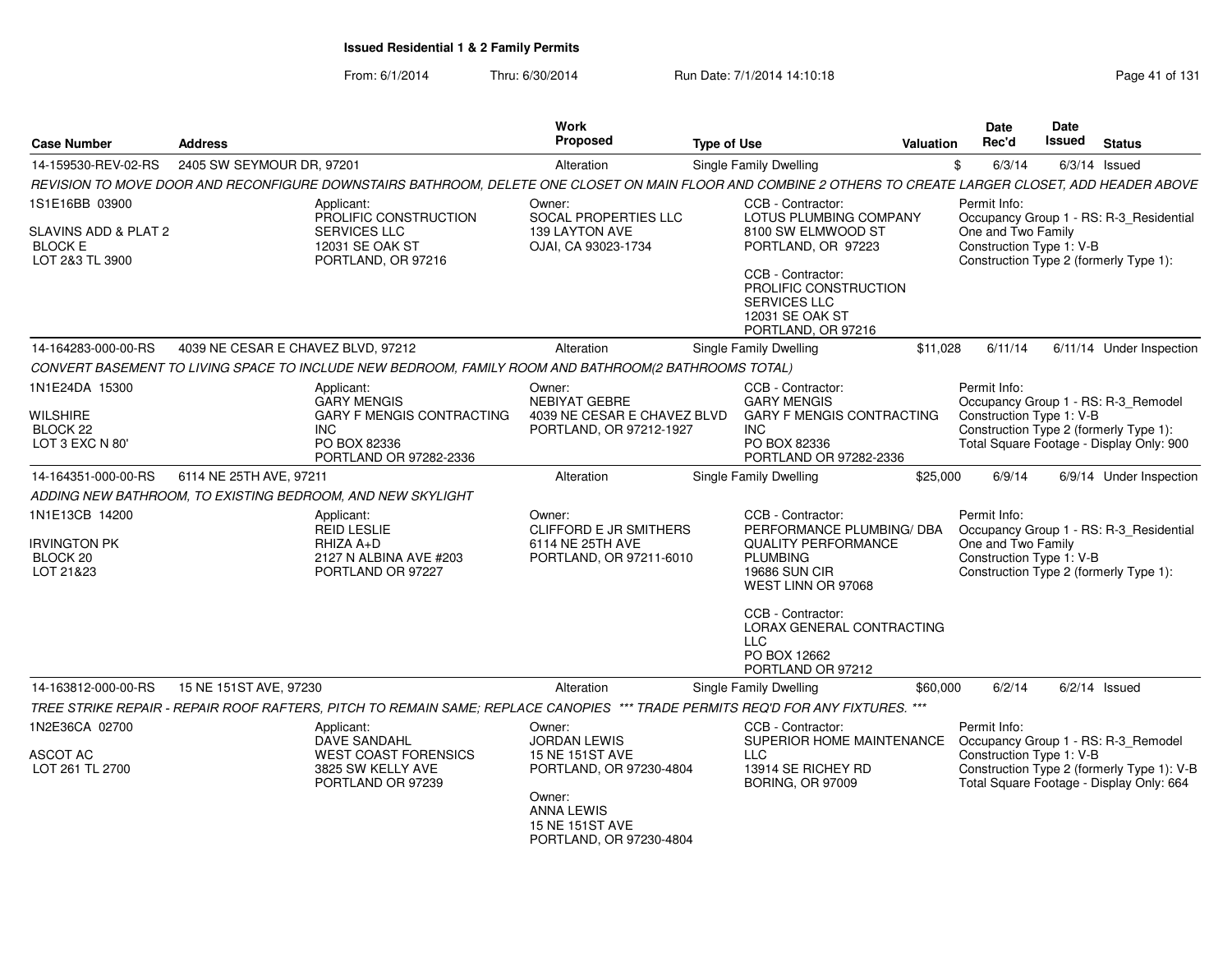| Case Number                                      | <b>Address</b> |                                                                                                        | Work<br>Proposed                              | <b>Type of Use</b>                              | Date<br>Date<br>Rec'd<br>Issued<br>Valuation<br>Status                                                                                                      |
|--------------------------------------------------|----------------|--------------------------------------------------------------------------------------------------------|-----------------------------------------------|-------------------------------------------------|-------------------------------------------------------------------------------------------------------------------------------------------------------------|
| 14-163831-000-00-RS    6434 N SYRACUSE ST, 97203 |                |                                                                                                        | Alteration                                    | Single Family Dwelling                          | \$6,750<br>6/4/14<br>6/4/14 Final                                                                                                                           |
| SOLAR - 4.5kW ROOF MOUNT PV SYSTEM               |                |                                                                                                        |                                               |                                                 |                                                                                                                                                             |
| 1N1E07CA 15800                                   |                | Applicant:                                                                                             | Owner:                                        | CCB - Contractor:                               | Permit Info:                                                                                                                                                |
|                                                  |                | <b>SEAN MANZO</b>                                                                                      | DAVID A HULL                                  | STELCOR ENERGY LL                               | Occupancy Group 1 - RS: R-3 Residential                                                                                                                     |
| SECTION 07 1N 1E<br>TL 15800 0.14 ACRES          |                | STELCOR ENERGY LLC<br>9150 SW PIONEER CT, STE D                                                        | 6434 N SYRACUSE ST<br>PORTLAND, OR 97203      | 5028 E 22ND STREET<br>TUCSON, AZ 85711          | One and Two Family<br>Construction Type 1: V-B                                                                                                              |
|                                                  |                | WILSONVILLE, OR 97070                                                                                  |                                               |                                                 | Construction Type 2 (formerly Type 1):                                                                                                                      |
|                                                  |                |                                                                                                        | Owner:                                        |                                                 |                                                                                                                                                             |
|                                                  |                |                                                                                                        | PAMELA L HULL<br>6434 N SYRACUSE ST           |                                                 |                                                                                                                                                             |
|                                                  |                |                                                                                                        | PORTLAND, OR 97203                            |                                                 |                                                                                                                                                             |
| 14-163901-000-00-RS    11855 SE OAK ST, 97216    |                |                                                                                                        | Alteration                                    | Single Family Dwelling                          | \$40,000<br>6/2/14<br>6/2/14 Under Inspection                                                                                                               |
|                                                  |                |                                                                                                        |                                               |                                                 | LEGALIZE PREVIOUSLY UNPERMITTED WORK; CONVERT BASEMENT TO HABITABLE SPACE, ADD EGRESS WINDOW; NEW FOOTINGS, POSTS AND BEAMS; OPEN UP WALL BETWEEN LIVING RO |
| 1N2E34DD 13000                                   |                | Applicant:                                                                                             | Owner:                                        | CCB - Contractor:                               | Permit Info:                                                                                                                                                |
|                                                  |                | SERGEY I DENGUB                                                                                        | CHINGTAI HSU                                  | SERGEY I DENGUB                                 | Occupancy Group 1 - RS: R-3_Residential                                                                                                                     |
| <b>VENTURA PK</b><br>BLOCK 24                    |                | PO BOX 86353<br>PORTLAND, OR 97202                                                                     | 5978 NW SCHEEL TER<br>PORTLAND, OR 97229-7957 | PO BOX 86353<br>PORTLAND, OR 97202              | One and Two Family<br>Construction Type 1: V-B                                                                                                              |
| LOT 25&26                                        |                |                                                                                                        |                                               |                                                 | Construction Type 2 (formerly Type 1):                                                                                                                      |
| 14-163935-000-00-RS 5028 NE 86TH AVE, 97220      |                |                                                                                                        | Alteration                                    | Single Family Dwelling                          | $$3,000$ 6/4/14 6/4/14 Under Inspection                                                                                                                     |
|                                                  |                | ADD FULL BATHROOM ON MAIN FLOOR; RELOCATE INTERIOR DOOR AT EXISTING BATHROOM AND BEDROOM               |                                               |                                                 |                                                                                                                                                             |
| 1N2E21BB 01400                                   |                | Applicant:                                                                                             | Owner:                                        | CCB - Contractor:                               | Permit Info:                                                                                                                                                |
| <b>HELENSVIEW &amp; RPLT</b>                     |                | KYM NGUYEN<br>CONCEPT DESIGN AND                                                                       | <b>JENNY ZENG</b>                             | MITCHELL RAYMOND KAHL<br>PO BOX 1053            | Occupancy Group 1 - RS: R-3_Residential<br>One and Two Family                                                                                               |
| BLOCK 9                                          |                | <b>ASSOCIATES</b>                                                                                      | Owner:                                        | GRESHAM, OR 97030                               | Construction Type 1: V-B                                                                                                                                    |
| <b>LOT 23</b>                                    |                | PO BOX 8464                                                                                            | <b>GLENN GAYNER</b>                           | <b>Primary Contractor:</b>                      | Construction Type 2 (formerly Type 1):                                                                                                                      |
|                                                  |                | PORTLAND, OR 97207                                                                                     |                                               | TO BID                                          |                                                                                                                                                             |
| 14-164543-000-00-RS 3918 SW VESTA ST             |                |                                                                                                        | Alteration                                    | Single Family Dwelling                          | \$40,000<br>6/3/14 6/3/14 Under Inspection                                                                                                                  |
|                                                  |                | RECONFIGURING WALLS IN BEDROOM AREA TO CREATE MASTER BEDROOM AND NEW BATHROOM; NEW SLIDER ON WEST SIDE |                                               |                                                 |                                                                                                                                                             |
| 1S1E32BC 01907                                   |                | Applicant:<br>REF CONSTRUCTION LLC                                                                     | Owner:                                        | CCB - Contractor:                               | Permit Info:                                                                                                                                                |
| STERLING CREEK                                   |                | PO BOX 1148                                                                                            | <b>SHAWN R MARLATT</b><br>3918 SW VESTA ST    | REF CONSTRUCTION LLC<br>PO BOX 1148             | Occupancy Group 1 - RS: R-3 Residential<br>One and Two Family                                                                                               |
| LOT 7                                            |                | GRESHAM, OR 97030                                                                                      | PORTLAND, OR 97219                            | GRESHAM, OR 97030                               | Construction Type 1: V-B                                                                                                                                    |
|                                                  |                |                                                                                                        |                                               |                                                 | Construction Type 2 (formerly Type 1):                                                                                                                      |
| 14-164710-000-00-RS   6342 SE 84TH AVE, 97266    |                |                                                                                                        | Alteration                                    | Single Family Dwelling                          | \$2,800 6/3/14 6/3/14 Final                                                                                                                                 |
| <b>VOLUNTARY SEISMIC ANCHORING</b>               |                |                                                                                                        |                                               |                                                 |                                                                                                                                                             |
| 1S2E16CC 16800                                   |                | Applicant:                                                                                             | Owner:                                        | CCB - Contractor:                               | Permit Info:                                                                                                                                                |
| ARLETA PK 4                                      |                | NATIVE AMERICAN YOUTH &<br><b>FAMILY CENTER</b>                                                        | PCLT DEVELOPMENT LLC<br>5288 N INTERSTATE AVE | NATIVE AMERICAN YOUTH &<br><b>FAMILY CENTER</b> | Occupancy Group 1 - RS: R-3 Residential<br>One and Two Family                                                                                               |
| BLOCK 4                                          |                | 5135 NE COLUMBIA BLVD                                                                                  | PORTLAND, OR 97217-3767                       | 5135 NE COLUMBIA BLVD                           | Construction Type 1: V-B                                                                                                                                    |
| LOT 6                                            |                | PORTLAND, OR 97218                                                                                     |                                               | PORTLAND, OR 97218                              | Construction Type 2 (formerly Type 1):                                                                                                                      |
| 14-164472-000-00-RS 5110 SE 106TH AVE, 97266     |                |                                                                                                        | Alteration                                    | Single Family Dwelling                          | \$2,500<br>6/3/14  6/3/14  Final                                                                                                                            |
|                                                  |                | VOLUNTARY HOUSE ATTACHMENT TO FOUNDATION IN CRAWL SPACE                                                |                                               |                                                 |                                                                                                                                                             |
| 1S2E15BC 01400                                   |                | Applicant:                                                                                             | Owner:<br>PCLT DEVELOPMENT LLC                | CCB - Contractor:                               | Permit Info:                                                                                                                                                |
| <b>BELLS ADD</b>                                 |                | MARTIAN CONSTRUCTION LLC<br>PO BOX 56146                                                               | 5288 N INTERSTATE AVE                         | <b>MARTIAN CONSTRUCTION LLC</b><br>PO BOX 56146 | Occupancy Group 1 - RS: R-3_Residential<br>One and Two Family                                                                                               |
| BLOCK 1                                          |                | PORTLAND, OR 97238-6146                                                                                | PORTLAND, OR 97217-3767                       | PORTLAND, OR 97238-6146                         | Construction Type 1: V-B                                                                                                                                    |
| LOT 14                                           |                |                                                                                                        |                                               |                                                 | Construction Type 2 (formerly Type 1):                                                                                                                      |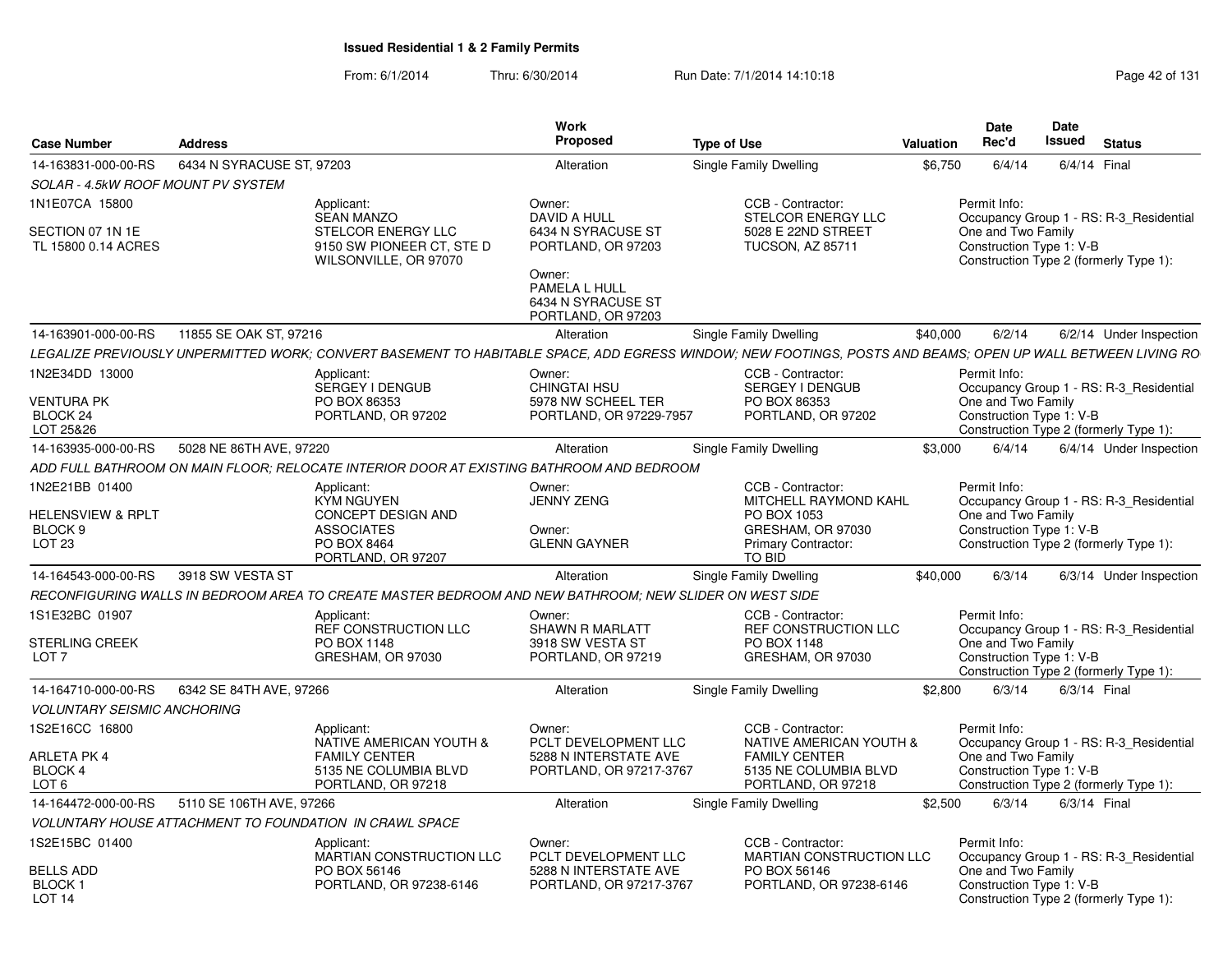| <b>Case Number</b><br><b>Address</b>                                                                       |                                                                                   |                                                                                                                                                             | <b>Work</b><br>Proposed                                                         | <b>Type of Use</b>                           |                                                                                                        | Valuation                                               | Date<br>Rec'd                            | Date<br>Issued                         | <b>Status</b>                                                                                                              |  |  |
|------------------------------------------------------------------------------------------------------------|-----------------------------------------------------------------------------------|-------------------------------------------------------------------------------------------------------------------------------------------------------------|---------------------------------------------------------------------------------|----------------------------------------------|--------------------------------------------------------------------------------------------------------|---------------------------------------------------------|------------------------------------------|----------------------------------------|----------------------------------------------------------------------------------------------------------------------------|--|--|
| 14-146280-REV-01-RS                                                                                        | 8903 NE BRAZEE ST, 97220                                                          |                                                                                                                                                             | Alteration                                                                      |                                              | Single Family Dwelling                                                                                 |                                                         | \$<br>6/5/14                             |                                        | $6/5/14$ Issued                                                                                                            |  |  |
|                                                                                                            | VALUE ADDED REVISION-TO REPLACE HEADER                                            |                                                                                                                                                             |                                                                                 |                                              |                                                                                                        |                                                         |                                          |                                        |                                                                                                                            |  |  |
| 1N2E28CA 02000                                                                                             |                                                                                   | Applicant:<br><b>JANET GRAZIANO</b>                                                                                                                         | Owner:<br><b>JANET GRAZIANO</b>                                                 |                                              | CCB - Contractor:<br>PERFECT CLIMATE INC                                                               |                                                         | Permit Info:                             |                                        | Occupancy Group 1 - RS: R-3_Remodel                                                                                        |  |  |
| <b>CARLBERG ADD</b><br>LOT 6 TL 2000                                                                       |                                                                                   | 19808 S UPPER RD<br>OREGON CITY, OR 97045-7321                                                                                                              | 19808 S UPPER RD<br>OREGON CITY, OR 97045-7321                                  |                                              | 31925 E HISTORIC COLUMBIA<br><b>RIVER HWY</b><br>TROUTDALE, OR 97060                                   |                                                         | Construction Type 1: V-B                 |                                        | Construction Type 2 (formerly Type 1):<br>Total Square Footage - Display Only: 796                                         |  |  |
|                                                                                                            |                                                                                   |                                                                                                                                                             |                                                                                 |                                              | CCB - Contractor:<br>ABSOLUTE COMFORT HEATING<br>AND COOLING<br>21330 SE Firwood Rd<br>Sandy, Or 97055 |                                                         |                                          |                                        |                                                                                                                            |  |  |
|                                                                                                            |                                                                                   |                                                                                                                                                             |                                                                                 |                                              | CCB - Contractor:<br><b>DUTTON ELECTRIC LLC</b><br><b>PO BOX 842</b><br>OREGON CITY, OR 97045          |                                                         |                                          |                                        |                                                                                                                            |  |  |
| 13-240216-REV-01-RS                                                                                        | 5716 SW BRUGGER ST, 97219                                                         |                                                                                                                                                             | Alteration                                                                      |                                              | <b>Single Family Dwelling</b>                                                                          | \$1,200                                                 | 6/3/14                                   |                                        | $6/3/14$ Issued                                                                                                            |  |  |
|                                                                                                            |                                                                                   | REVISION-ADD FLOOR JOIST 2 x 12 (SISTER) TO EXISTING JOIST UPGRADE BEAMS AND COLUMNS DUE TO ABOVE LOAD BEARING WALL CHANGING POSITION IN (BASEMENT CEILING) |                                                                                 |                                              |                                                                                                        |                                                         |                                          |                                        |                                                                                                                            |  |  |
| 1S1E30BD 03500<br>SECTION 30 1S 1E<br>TL 3500 0.46 ACRES                                                   | Applicant:<br>PORTRAIT HOMES NORTHWEST<br>LLC<br>PO BOX 519<br>SCAPPOOSE OR 97056 |                                                                                                                                                             | Owner:<br><b>JERRY KRYSZEK</b><br>PO BOX 2087<br>TUALATIN, OR 97062-2087        |                                              | CCB - Contractor:<br>SRDH PLUMBING INC/NW<br><b>PLUMBING SERV</b><br>PO BOX 492<br>ST HELENS, OR 97051 |                                                         | Permit Info:<br>Construction Type 1: V-B |                                        | Occupancy Group 1 - RS: R-3_Remodel<br>Construction Type 2 (formerly Type 1):<br>Total Square Footage - Display Only: 2125 |  |  |
|                                                                                                            |                                                                                   |                                                                                                                                                             | Owner:<br><b>JOANNE FABER KRYSZEK</b><br>PO BOX 2087<br>TUALATIN, OR 97062-2087 |                                              | CCB - Contractor:<br>PORTRAIT HOMES NORTHWEST<br><b>LLC</b><br>PO BOX 519<br>SCAPPOOSE OR 97056        |                                                         |                                          |                                        |                                                                                                                            |  |  |
|                                                                                                            |                                                                                   |                                                                                                                                                             |                                                                                 |                                              | CCB - Contractor:<br>CALLAHAN ELECTRIC LLC<br>4830 SE LONG ST<br>PORTLAND, OR 97206                    |                                                         |                                          |                                        |                                                                                                                            |  |  |
| 14-162515-000-00-RS                                                                                        | 8201 SW 41ST AVE, 97219                                                           |                                                                                                                                                             | Alteration                                                                      |                                              | Single Family Dwelling                                                                                 | \$5,000                                                 | 6/2/14                                   | 6/2/14 Final                           |                                                                                                                            |  |  |
|                                                                                                            |                                                                                   | REPLACE EXISTING DOOR WITH NEW PATIO DOOR OFF OF DINING ROOM ON WEST ELEVATION OF HOME/REAR                                                                 |                                                                                 |                                              |                                                                                                        |                                                         |                                          |                                        |                                                                                                                            |  |  |
| 1S1E20CC 01500<br>Applicant:<br>JEFFREY DURHAM MCKENZIE                                                    |                                                                                   |                                                                                                                                                             | CCB - Contractor:<br>Owner:<br>JEFFREY DURHAM MCKENZIE<br>NITA D HIGGENBOTTOM   |                                              |                                                                                                        | Permit Info:<br>Occupancy Group 1 - RS: R-3 Residential |                                          |                                        |                                                                                                                            |  |  |
| LUNALILO<br>8675 SW GARDEN HOME RD<br>BLOCK 4<br>PORTLAND, OR 97223<br>LOT <sub>5</sub><br>LOT 6 EXC S 40' |                                                                                   | 8201 SW 41ST AVE<br>PORTLAND, OR 97219-3505                                                                                                                 |                                                                                 | 8675 SW GARDEN HOME RD<br>PORTLAND, OR 97223 |                                                                                                        | One and Two Family<br>Construction Type 1: V-B          |                                          | Construction Type 2 (formerly Type 1): |                                                                                                                            |  |  |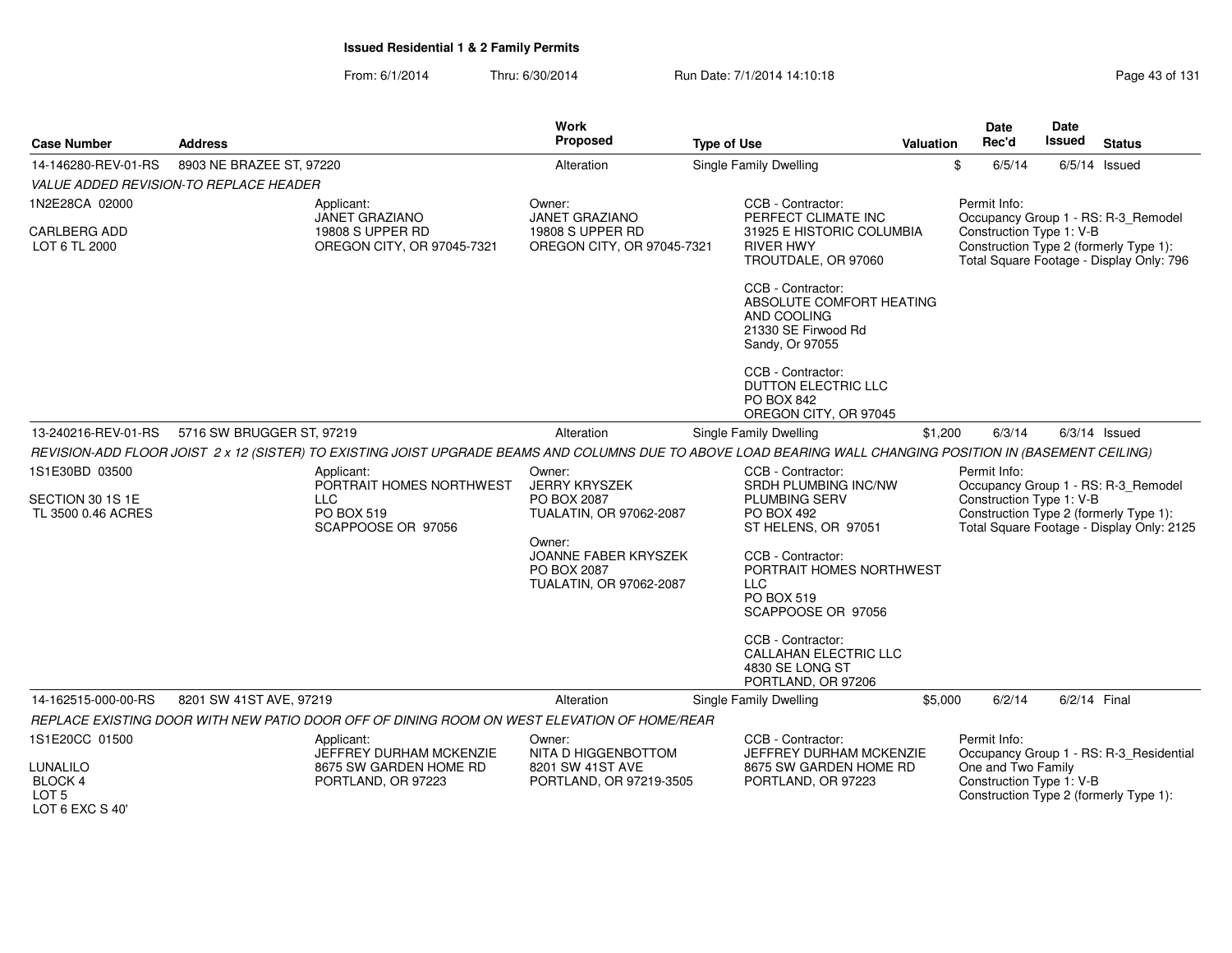|                                                                                    |                                       |                                                                                                                                                  | <b>Work</b><br><b>Proposed</b>                                                                                                                        |                                                                                                                                                                 | Date<br>Date<br>Rec'd<br>Issued<br><b>Status</b><br><b>Valuation</b> |                                                                |                  |                                                                                                                           |  |
|------------------------------------------------------------------------------------|---------------------------------------|--------------------------------------------------------------------------------------------------------------------------------------------------|-------------------------------------------------------------------------------------------------------------------------------------------------------|-----------------------------------------------------------------------------------------------------------------------------------------------------------------|----------------------------------------------------------------------|----------------------------------------------------------------|------------------|---------------------------------------------------------------------------------------------------------------------------|--|
| <b>Case Number</b>                                                                 | <b>Address</b>                        |                                                                                                                                                  |                                                                                                                                                       | <b>Type of Use</b>                                                                                                                                              |                                                                      |                                                                |                  |                                                                                                                           |  |
| 14-162258-000-00-RS                                                                | 6416 NE 8TH AVE, 97211                |                                                                                                                                                  | Alteration                                                                                                                                            | Single Family Dwelling                                                                                                                                          | \$40,000                                                             | 5/28/14                                                        |                  | 6/6/14 Under Inspection                                                                                                   |  |
|                                                                                    | COMPLETE REMODEL OF EXISTING KITCHEN. |                                                                                                                                                  |                                                                                                                                                       |                                                                                                                                                                 |                                                                      |                                                                |                  |                                                                                                                           |  |
| 1N1E14CB 02000<br>WOODLAWN HTS<br>BLOCK 8<br>LOT <sub>6</sub>                      |                                       | Applicant:<br><b>Arent Wortel</b><br><b>RIGHT ARM CONSTRUCTION</b><br>1045 SE Rim Rock Lane<br>Milwaukie, OR 97267                               | Owner:<br><b>LOREN B SHELLEY</b><br>6416 NE 8TH AVE<br>PORTLAND, OR 97211-3608<br>Owner:<br><b>ERIKA M ASH</b><br>6416 NE 8TH AVE                     | CCB - Contractor:<br><b>ARENT WORTEL</b><br><b>RIGHT ARM CONSTRUCTION</b><br>1912 SE RISLEY AVE<br>MILWAUKIE OR 97267<br>CCB - Contractor:<br>SELLWOOD PLUMBING |                                                                      | Permit Info:<br>One and Two Family<br>Construction Type 1: V-B |                  | Occupancy Group 1 - RS: R-3 Residential<br>Construction Type 2 (formerly Type 1):                                         |  |
|                                                                                    |                                       |                                                                                                                                                  | PORTLAND, OR 97211-3608                                                                                                                               | PO BOX 82188<br>PORTLAND, OR 97282                                                                                                                              |                                                                      |                                                                |                  |                                                                                                                           |  |
| 14-165691-000-00-RS                                                                | 6124 N KERBY AVE, 97217               |                                                                                                                                                  | Alteration                                                                                                                                            | Single Family Dwelling                                                                                                                                          | \$1,800                                                              | 6/6/14                                                         |                  | 6/6/14 Under Inspection                                                                                                   |  |
|                                                                                    |                                       | NEW STAIR FROM SECOND STORY EGRESS WINDOW FOR ADULT FOSTER CARE HOME.                                                                            |                                                                                                                                                       |                                                                                                                                                                 |                                                                      |                                                                |                  |                                                                                                                           |  |
| 1N1E15CA 01700<br>LONGWOOD<br>BLOCK 1<br><b>LOT 17</b>                             |                                       | Applicant:<br><b>MATT BRAIDWOOD</b><br>Braidwood Design and Construction<br><b>BRAIDWOOD DES/CONST</b><br>1840 SE ANSPACH<br>MILWAUKIE, OR 97267 | Owner:<br><b>LA'VON D VAN</b><br>6124 N KERBY AVE<br>PORTLAND, OR 97217-2053                                                                          | CCB - Contractor:<br><b>MATT BRAIDWOOD</b><br><b>Braidwood Design and Construction</b><br><b>BRAIDWOOD DES/CONST</b><br>1840 SE ANSPACH<br>MILWAUKIE, OR 97267  |                                                                      | Permit Info:<br>One and Two Family<br>Construction Type 1: V-B |                  | Occupancy Group 1 - RS: R-3 Residential<br>Construction Type 2 (formerly Type 1):                                         |  |
| 14-163620-000-00-RS                                                                | 5870 SW OLESON RD                     |                                                                                                                                                  | Alteration                                                                                                                                            | <b>Single Family Dwelling</b>                                                                                                                                   | \$5,000                                                              | 5/31/14                                                        | 6/10/14 Final    |                                                                                                                           |  |
|                                                                                    |                                       | REMOVE BEARING WALL AT KITCHEN AREA AND REPLACE WITH STRONG BACK IN ATTIC.                                                                       |                                                                                                                                                       |                                                                                                                                                                 |                                                                      |                                                                |                  |                                                                                                                           |  |
| 1S113DD02800<br>29. ACRES                                                          |                                       | Applicant:<br>NEIL KELLY CO INC<br>804 N ALBERTA ST<br>PORTLAND, OR 97217-2693                                                                   | Owner:<br>JAGER, LINDA S<br>JAGER, LINDA S<br>5870 SW OLESON RD<br>PORTLAND, OR 97225                                                                 | CCB - Contractor:<br>NEIL KELLY CO INC<br>804 N ALBERTA ST<br>PORTLAND, OR 97217-2693                                                                           |                                                                      | Permit Info:<br>One and Two Family<br>Construction Type 1: V-B |                  | Occupancy Group 1 - RS: R-3_Residential<br>Construction Type 2 (formerly Type 1):                                         |  |
| 14-165694-000-00-RS                                                                | 2006 SW SUNSET BLVD, 97201            |                                                                                                                                                  | Alteration                                                                                                                                            | Single Family Dwelling                                                                                                                                          | \$500                                                                | 6/5/14                                                         |                  | $6/5/14$ Issued                                                                                                           |  |
|                                                                                    |                                       | ADD NEW WALL AT LIVING ROOM TO CREATE NEW OFFICE AND SEPARATE LIVING AREA. REMOVE PORTION OF CLOSET TO CREATE HALL NEXT TO STAIRS                |                                                                                                                                                       |                                                                                                                                                                 |                                                                      |                                                                |                  |                                                                                                                           |  |
| 1S1E16BC 09100<br><b>SUNSET HMS</b><br>LOT <sub>1</sub>                            |                                       | Applicant:<br>AMANDA J BURNHAM<br>2006 SW SUNSET BLVD<br>PORTLAND, OR 97239                                                                      | Owner:<br><b>CARL C BURNHAM</b><br>2006 SW SUNSET BLVD<br>PORTLAND, OR 97239                                                                          |                                                                                                                                                                 |                                                                      | Permit Info:<br>One and Two Family<br>Construction Type 1: V-B |                  | Occupancy Group 1 - RS: R-3_Residential<br>Construction Type 2 (formerly Type 1):                                         |  |
|                                                                                    |                                       |                                                                                                                                                  | Owner:<br>AMANDA J BURNHAM<br>2006 SW SUNSET BLVD<br>PORTLAND, OR 97239                                                                               |                                                                                                                                                                 |                                                                      |                                                                |                  |                                                                                                                           |  |
| 14-165417-000-00-RS                                                                | 3525 NE RODNEY AVE, 97212             |                                                                                                                                                  | Alteration                                                                                                                                            | Single Family Dwelling                                                                                                                                          | \$26,000                                                             | 6/23/14                                                        | $6/23/14$ Issued |                                                                                                                           |  |
|                                                                                    |                                       | REPLACE FOUNDATION WALLS, REMOVE CENTER BEAM AND POSTS AT BASEMENT, SISTER (E) FIRST FLOOR JOISTS. *** SEPARATE TRADE PERMITS, AS NEEDED ***     |                                                                                                                                                       |                                                                                                                                                                 |                                                                      |                                                                |                  |                                                                                                                           |  |
| 1N1E22DD 18200<br><b>ALBINA HMSTD</b><br>BLOCK <sub>20</sub><br>S 33 1/3' OF LOT 6 |                                       | Applicant:<br><b>TERRY LONG</b><br><b>SKL CONSTRUCTION</b><br>8577 SW DAKOTA DR<br>TUALATIN, OR 97062                                            | Owner:<br><b>PARHAM PARVIZI</b><br>3525 NE RODNEY AVE<br>PORTLAND, OR 97212<br>Owner:<br><b>TINA TAEB</b><br>3525 NE RODNEY AVE<br>PORTLAND, OR 97212 | CCB - Contractor:<br><b>TERRY LONG</b><br>SKL CONSTRUCTION<br>8577 SW DAKOTA DR<br>TUALATIN, OR 97062                                                           |                                                                      | Permit Info:<br>Construction Type 1: V-B                       |                  | Occupancy Group 1 - RS: R-3_Remodel<br>Construction Type 2 (formerly Type 1):<br>Total Square Footage - Display Only: 810 |  |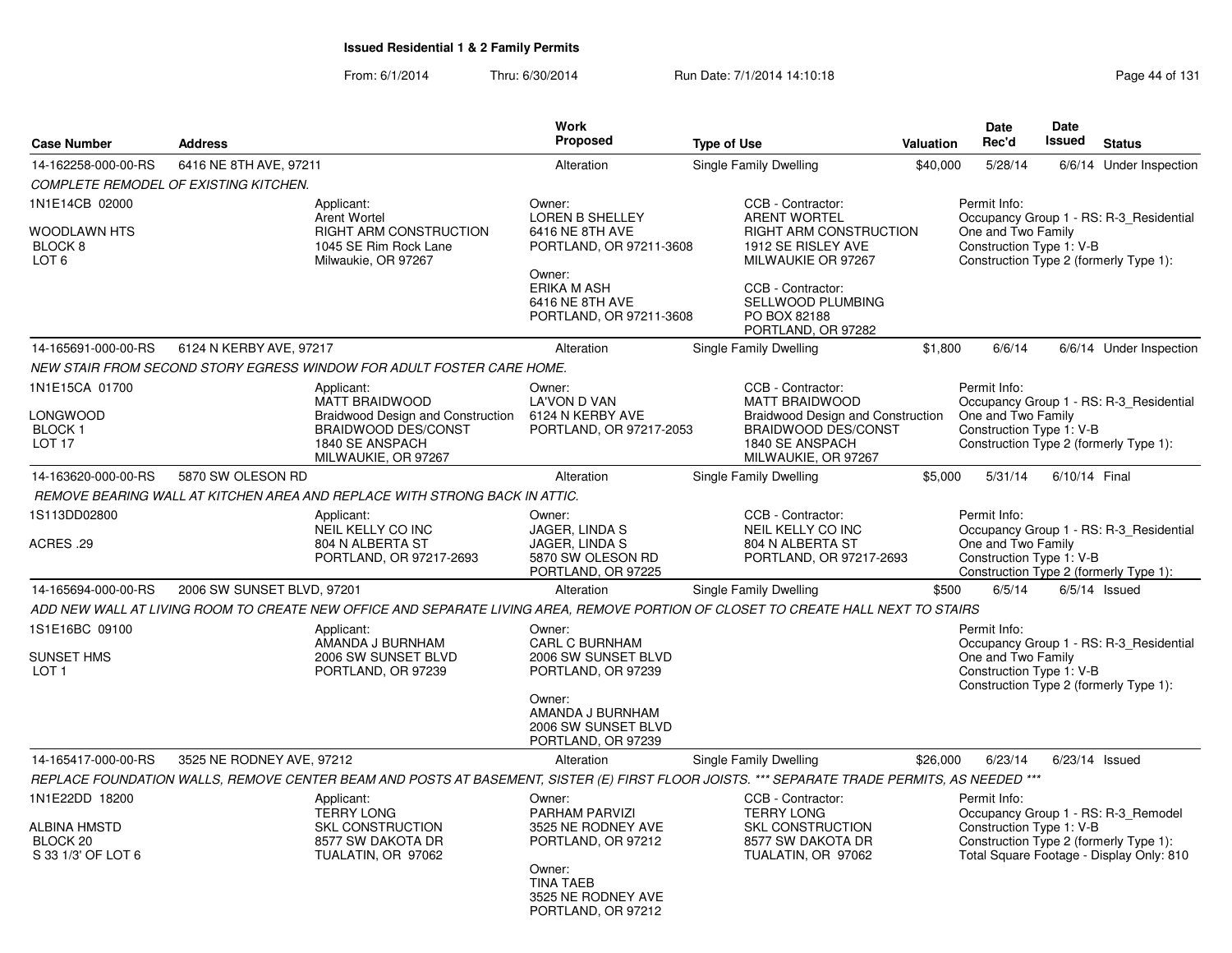| <b>Case Number</b>                                       | <b>Address</b>                                                                                                                                                 | Work<br>Proposed                                                                                                         | <b>Type of Use</b>                                                              | Valuation | <b>Date</b><br>Rec'd                                           | <b>Date</b><br><b>Issued</b> | <b>Status</b>                                                                     |
|----------------------------------------------------------|----------------------------------------------------------------------------------------------------------------------------------------------------------------|--------------------------------------------------------------------------------------------------------------------------|---------------------------------------------------------------------------------|-----------|----------------------------------------------------------------|------------------------------|-----------------------------------------------------------------------------------|
| 14-164164-000-00-RS                                      | 1408 SW ENGLEWOOD DR, 97034                                                                                                                                    | Alteration                                                                                                               | <b>Single Family Dwelling</b>                                                   | \$6,750   | 6/16/14                                                        | 6/16/14 Issued               |                                                                                   |
|                                                          | SOLAR/PV - 7.26kW ROOF MOUNTED SOLAR/PV ARRAY                                                                                                                  |                                                                                                                          |                                                                                 |           |                                                                |                              |                                                                                   |
| 1S1E33CD 01000<br>ENGLEWOOD RPLT<br>LOT 14&15 TL 1000    | Applicant:<br><b>JONATHAN COHEN</b><br><b>IMAGINE ENERGY</b><br>2409 N KERBY AVENUE<br>PORTLAND, OR 97227                                                      | Owner:<br>MICHAEL G WEST<br>11015 SW PALATINE CT<br>PORTLAND, OR 97219<br>Owner:<br>PATRICE A WEST                       | CCB - Contractor:<br>DUTTON ELECTRIC LLC<br>PO BOX 842<br>OREGON CITY, OR 97045 |           | Permit Info:<br>One and Two Family<br>Construction Type 1: V-B |                              | Occupancy Group 1 - RS: R-3 Residential<br>Construction Type 2 (formerly Type 1): |
|                                                          |                                                                                                                                                                | 11015 SW PALATINE CT<br>PORTLAND, OR 97219                                                                               |                                                                                 |           |                                                                |                              |                                                                                   |
| 14-165105-000-00-RS                                      | 3316 SW HUME ST, 97219                                                                                                                                         | Alteration                                                                                                               | <b>Single Family Dwelling</b>                                                   | \$10,000  | 6/23/14                                                        | 6/23/14 Final                |                                                                                   |
| <b>INSTALL 7 PUSH PIERS TO FOUNDATION</b>                |                                                                                                                                                                |                                                                                                                          |                                                                                 |           |                                                                |                              |                                                                                   |
| 1S1E20DC 03800                                           | Applicant:<br><b>DEAN ZAROSINSKI</b>                                                                                                                           | Owner:<br>PRESERVE RESTORE                                                                                               | CCB - Contractor:<br>CONCRETE LIFTING SOLUTIONS.                                |           | Permit Info:                                                   |                              |                                                                                   |
| PRIMROSE AC<br>LOT 5 TL 3800                             | ZAROSINSKI ENGINEERING &<br><b>DESIGN INC</b><br>1400 NW 155TH CIRCLE<br>VANCOUVER, WA 98665                                                                   | 1609 SE 48TH AVE<br>PORTLAND, OR 97215-3213<br>Owner:<br><b>RENEW LLC</b><br>1609 SE 48TH AVE<br>PORTLAND, OR 97215-3213 | LLC.<br>P.O. BOX 2026<br>LAKE OSWEGO, OR 97035                                  |           | One and Two Family<br>Construction Type 1: V-B                 |                              | Occupancy Group 1 - RS: R-3 Residential<br>Construction Type 2 (formerly Type 1): |
| 14-166056-000-00-RS                                      | 2206 NE 17TH AVE, 97212                                                                                                                                        | Alteration                                                                                                               | <b>Single Family Dwelling</b>                                                   | \$12,000  | 6/9/14                                                         |                              | $6/9/14$ Issued                                                                   |
|                                                          | ADD NEW HALF BATH ON MAIN FLOOR UNDER STAIRS. REMOVE EXISTING TOILET AND LAVATORY MAIN FLOOR EAST BATHROOM. RECONFIGURE EXISTING BATHROOM ON 2ND FLOOR (5 BATH |                                                                                                                          |                                                                                 |           |                                                                |                              |                                                                                   |
| 1N1E26DB 14100<br><b>IRVINGTON</b><br>BLOCK 49<br>LOT 16 | Applicant:<br><b>DAN GLENNON</b><br><b>DAN GLENNON ARCHITECT</b><br>4106 NE 32ND PLACE<br>PORTLAND OR 97211                                                    | Owner:<br><b>SCOTT C PUTNAM</b><br>2206 NE 17TH AVE<br>PORTLAND, OR 97212                                                |                                                                                 |           | Permit Info:<br>One and Two Family<br>Construction Type 1: V-B |                              | Occupancy Group 1 - RS: R-3 Residential<br>Construction Type 2 (formerly Type 1): |
| 14-166060-000-00-RS                                      | 3045 NE DAVIS ST, 97232                                                                                                                                        | Alteration                                                                                                               | <b>Single Family Dwelling</b>                                                   | \$13,000  | 6/6/14                                                         |                              | 6/6/14 Under Inspection                                                           |
|                                                          | MAIN FLOOR KITCHEN AND BATHROOM REMODEL, OPEN UP TWO WALLS AT KITCHEN AREA, ADD BEAM ABOVE, REPLACE 3 WINDOWS, RECONFIGURE EXISTING STAIRS, ADD FOOTING IN BAS |                                                                                                                          |                                                                                 |           |                                                                |                              |                                                                                   |
| 1N1E36CA 12500                                           | Applicant:<br><b>TODD MEYER</b>                                                                                                                                | Owner:<br><b>TODD MEYER</b>                                                                                              |                                                                                 |           | Permit Info:                                                   |                              | Occupancy Group 1 - RS: R-3 Residential                                           |
| <b>HAWTHORNES 1ST ADD</b><br>BLOCK 14<br>LOT 8           | 3045 NE DAVIS ST<br>PORTLAND, OR 97232-3238                                                                                                                    | 3045 NE DAVIS ST<br>PORTLAND, OR 97232-3238                                                                              |                                                                                 |           | One and Two Family<br>Construction Type 1: V-B                 |                              | Construction Type 2 (formerly Type 1):                                            |
|                                                          |                                                                                                                                                                | Owner:<br>PRIYA MEYER<br>3045 NE DAVIS ST<br>PORTLAND, OR 97232-3238                                                     |                                                                                 |           |                                                                |                              |                                                                                   |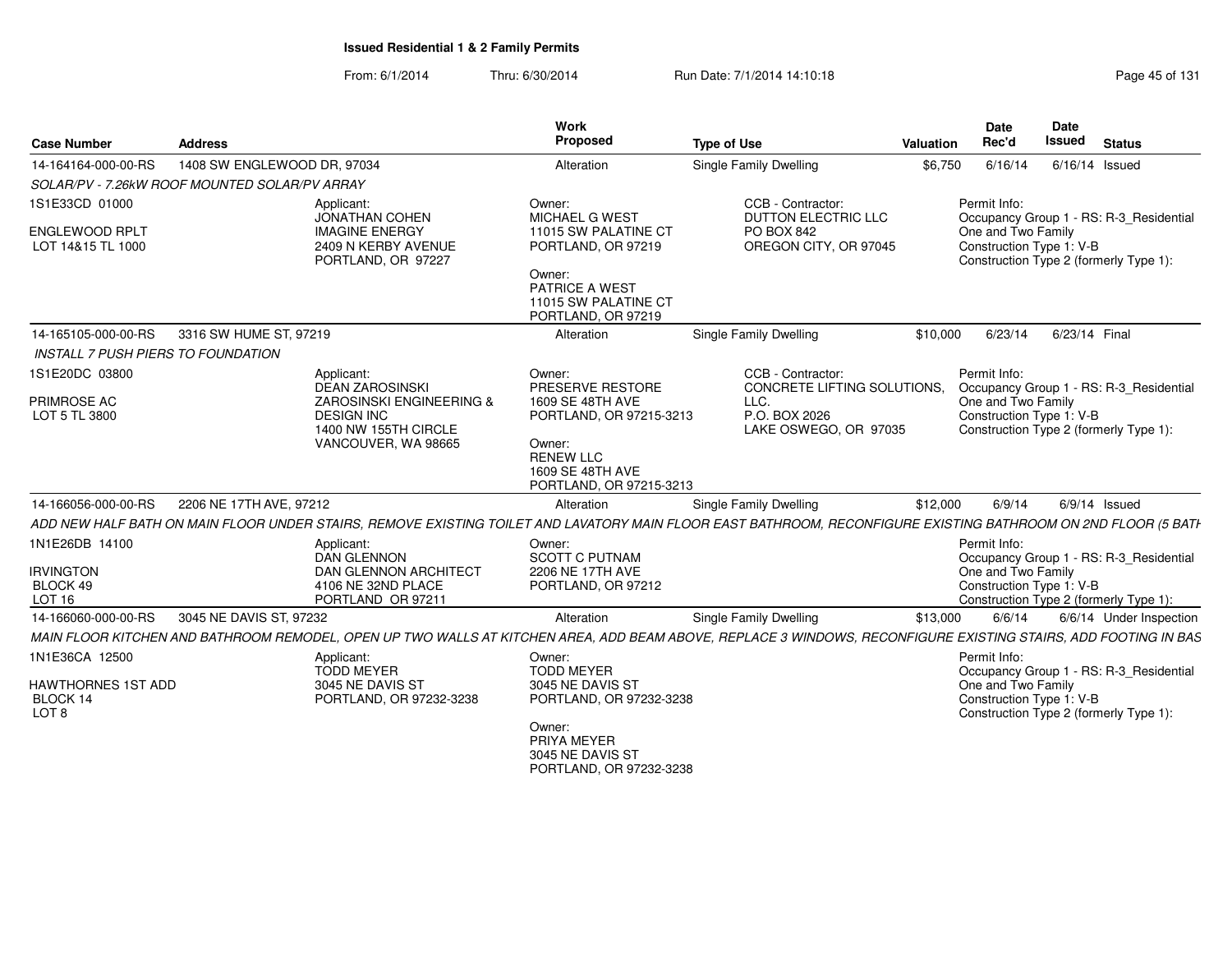| <b>Case Number</b>                                                                                                            | <b>Address</b>            |                                                                                                                                                                | Work<br>Proposed                                                                                                                                        | <b>Type of Use</b> |                                                                                                          | <b>Valuation</b> |              | <b>Date</b><br>Rec'd | <b>Date</b><br>Issued    | <b>Status</b>                                                                     |
|-------------------------------------------------------------------------------------------------------------------------------|---------------------------|----------------------------------------------------------------------------------------------------------------------------------------------------------------|---------------------------------------------------------------------------------------------------------------------------------------------------------|--------------------|----------------------------------------------------------------------------------------------------------|------------------|--------------|----------------------|--------------------------|-----------------------------------------------------------------------------------|
| 14-165124-000-00-RS                                                                                                           | 2105 SE 47TH AVE, 97215   |                                                                                                                                                                | Alteration                                                                                                                                              |                    | <b>Single Family Dwelling</b>                                                                            | \$2,000          |              | 6/4/14               | 6/4/14 Final             |                                                                                   |
|                                                                                                                               |                           | VOLUNTARY RESIDENTIAL SEISMIC STRNGTHENING; INTERIOR ONLY6/17/14 JNS Only able to seismic strengthen North, West and Northeast Walls due to CMU foundation.    |                                                                                                                                                         |                    |                                                                                                          |                  |              |                      |                          |                                                                                   |
| 1S2E06CD 05200                                                                                                                |                           | Applicant:<br>MICHAEL WIEBER                                                                                                                                   | Owner:<br>LAWRENCE R DEMARCO                                                                                                                            |                    | CCB - Contractor:<br>MICHAEL WIEBER                                                                      |                  | Permit Info: |                      |                          | Occupancy Group 1 - RS: R-3_Residential                                           |
| TABASCO ADD<br>BLOCK 4<br>LOT 35&36                                                                                           |                           | ELYSIUM CONSTRUCTION LLC<br>PO BOX 12010<br>PORTLAND OR 97212                                                                                                  | 700 NE MULTNOMAH ST #100<br>PORTLAND, OR 97232<br>Owner:<br>DONALD P DEMARCO<br>700 NE MULTNOMAH ST #100                                                |                    | ELYSIUM CONSTRUCTION LLC<br>PO BOX 12010<br>PORTLAND OR 97212                                            |                  |              | One and Two Family   | Construction Type 1: V-B | Construction Type 2 (formerly Type 1):                                            |
|                                                                                                                               |                           |                                                                                                                                                                | PORTLAND, OR 97232<br>Owner:<br><b>LINDA M DEMARCO</b><br>700 NE MULTNOMAH ST #100<br>PORTLAND, OR 97232                                                |                    |                                                                                                          |                  |              |                      |                          |                                                                                   |
| 14-165137-000-00-RS                                                                                                           | 7915 SE MADISON ST, 97215 |                                                                                                                                                                | Alteration                                                                                                                                              |                    | <b>Single Family Dwelling</b>                                                                            | \$10,000         |              | 6/4/14               |                          | $6/4/14$ Issued                                                                   |
|                                                                                                                               |                           | CONVERTING BASEMENT TO LIVING SPACE: ADDING WINDOW WELLS ON THE SE SIDE AND SW SIDE OF THE HOUSE: FURR OUT WALLS TO INCLUDE: BEDROOM: LAUNDRY ROOM WITH UTILIT |                                                                                                                                                         |                    |                                                                                                          |                  |              |                      |                          |                                                                                   |
| 1S2E05AD 15000<br>KINZEL PK<br>BLOCK 11<br>LOT <sub>14</sub>                                                                  |                           | Applicant:<br>JEROME D BIER<br>7915 SE MADISON ST<br>PORTLAND, OR 97215-3020                                                                                   | Owner:<br>JEROME D BIER<br>7915 SE MADISON ST<br>PORTLAND, OR 97215-3020                                                                                |                    |                                                                                                          |                  | Permit Info: | One and Two Family   | Construction Type 1: V-B | Occupancy Group 1 - RS: R-3_Residential<br>Construction Type 2 (formerly Type 1): |
| 14-163687-000-00-RS                                                                                                           | 934 NE 153RD AVE, 97230   |                                                                                                                                                                | Alteration                                                                                                                                              |                    | <b>Single Family Dwelling</b>                                                                            | \$3,700          |              | 6/2/14               | $6/2/14$ Final           |                                                                                   |
| <i>VOLUNTARY SEISMIC STRENGTHENING</i>                                                                                        |                           |                                                                                                                                                                |                                                                                                                                                         |                    |                                                                                                          |                  |              |                      |                          |                                                                                   |
| 1N2E36AC 08500<br><b>MURMURING PINES</b><br>BLOCK <sub>5</sub><br>LOT <sub>2</sub>                                            |                           | Applicant:<br>ERIKA ALTENHOFEN<br><b>NEIL KELLY</b><br>804 N ALBERTA ST<br>PORTLAND, OR 97217                                                                  | Owner:<br>JEFFERSON E DUNLAP<br>934 NE 153RD AVE<br>PORTLAND, OR 97230-4734<br>Owner:<br>ANGELICA DUNLAP<br>934 NE 153RD AVE<br>PORTLAND, OR 97230-4734 |                    | CCB - Contractor:<br>NEIL KELLY CO INC<br>804 N ALBERTA ST<br>PORTLAND, OR 97217-2693                    |                  | Permit Info: | One and Two Family   | Construction Type 1: V-B | Occupancy Group 1 - RS: R-3 Residential<br>Construction Type 2 (formerly Type 1): |
| 14-163759-000-00-RS                                                                                                           | 3645 SE HENRY ST, 97202   |                                                                                                                                                                | Alteration                                                                                                                                              |                    | Single Family Dwelling                                                                                   | \$4,000          |              | 6/2/14               | $6/2/14$ Final           |                                                                                   |
| REPLACE TWO BASEMENT POSTS TO SUPPORT EXISTING BEAM                                                                           |                           |                                                                                                                                                                |                                                                                                                                                         |                    |                                                                                                          |                  |              |                      |                          |                                                                                   |
| 1S1E13DC 03500<br><b>COLLEGE VIEW</b><br>BLOCK <sub>1</sub><br>LOT <sub>3</sub><br>W 6.19' OF N 30' & W 25' OF S 70' OF LOT 4 |                           | Applicant:<br>MANUEL J LEON<br>M LEON CONSTRUCTION<br>315 NW 107TH AVE<br>PORTLAND, OR 97229-0000                                                              | Owner:<br>RALPH W IV COLE<br>3645 SE HENRY ST<br>PORTLAND, OR 97202-7664<br>Owner:<br>PATRICIA A COLE<br>3645 SE HENRY ST<br>PORTLAND, OR 97202-7664    |                    | CCB - Contractor:<br>MANUEL J LEON<br>M LEON CONSTRUCTION<br>315 NW 107TH AVE<br>PORTLAND, OR 97229-0000 |                  | Permit Info: | One and Two Family   | Construction Type 1: V-B | Occupancy Group 1 - RS: R-3_Residential<br>Construction Type 2 (formerly Type 1): |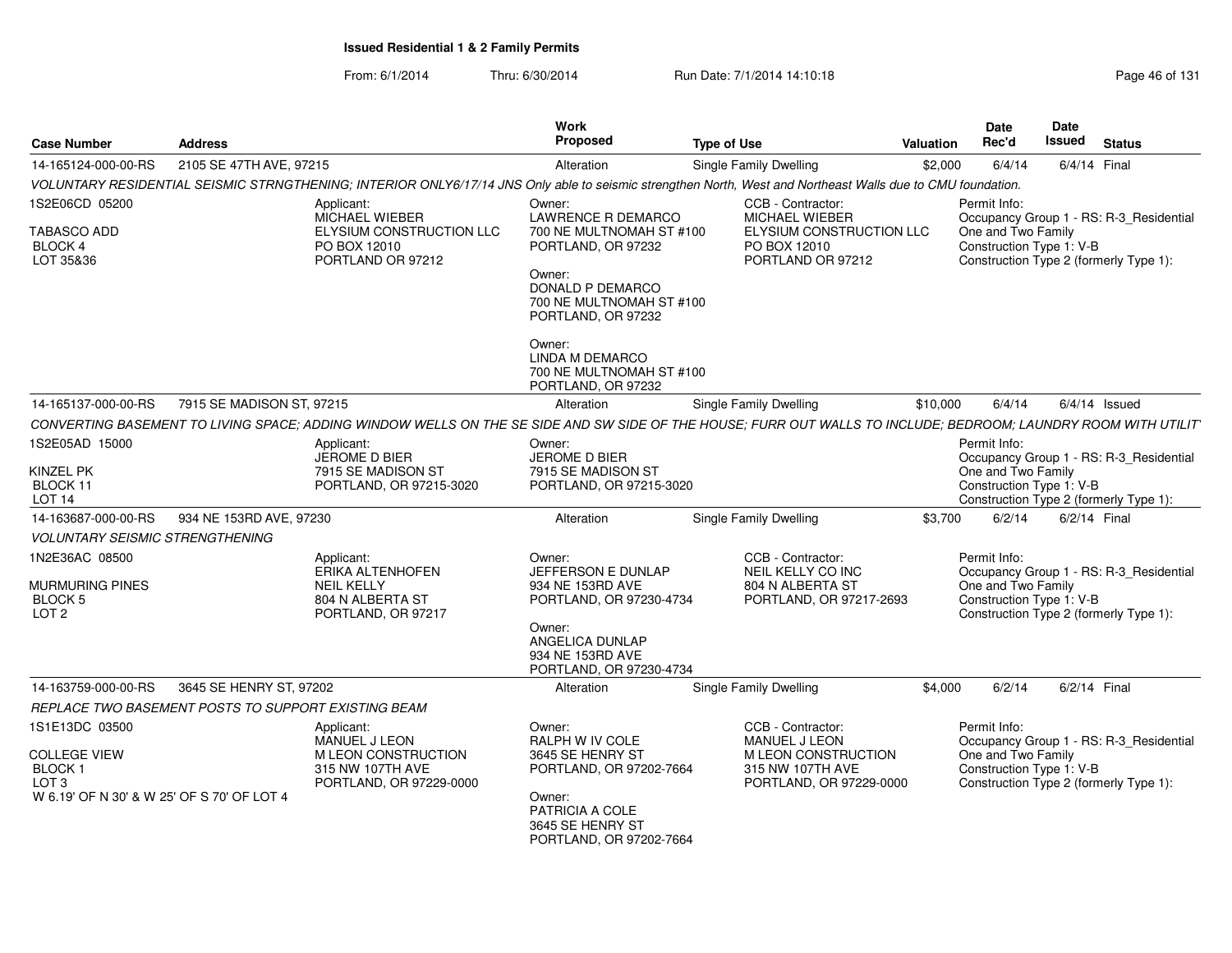| <b>Case Number</b>                                  | <b>Address</b>                                  |                                                                                | Work<br>Proposed                                                                                                                       | <b>Type of Use</b>                                                                                                                                           | <b>Valuation</b> |              | <b>Date</b><br>Rec'd | Date<br>Issued                                              | <b>Status</b>                                                                                                                 |
|-----------------------------------------------------|-------------------------------------------------|--------------------------------------------------------------------------------|----------------------------------------------------------------------------------------------------------------------------------------|--------------------------------------------------------------------------------------------------------------------------------------------------------------|------------------|--------------|----------------------|-------------------------------------------------------------|-------------------------------------------------------------------------------------------------------------------------------|
| 14-163800-000-00-RS                                 | 8537 SW 37TH AVE, 97219                         |                                                                                | Alteration                                                                                                                             | Single Family Dwelling                                                                                                                                       | \$6,750          |              | 6/2/14               | 6/2/14 Final                                                |                                                                                                                               |
|                                                     | SOLAR INSTALLATION, 4.59kW PV SYSTEM ON ROOFTOP |                                                                                |                                                                                                                                        |                                                                                                                                                              |                  |              |                      |                                                             |                                                                                                                               |
| 1S1E20CD 11400                                      |                                                 | Applicant:<br><b>MELISSA BENTLEY</b>                                           | Owner:<br><b>SUSAN D SMITH</b>                                                                                                         | CCB - Contractor:<br>SOLARCITY CORPORATION                                                                                                                   |                  | Permit Info: |                      |                                                             | Occupancy Group 1 - RS: R-3 Residential                                                                                       |
| PARTITION PLAT 1994-6<br>LOT <sub>2</sub>           |                                                 | <b>SOLAR CITY CORPORATION</b><br>6132 NE 112TH AVE<br>PORTLAND, OR 97220       | 8537 SW 37TH AVE<br>PORTLAND, OR 97219                                                                                                 | 6132 NE 112th AVE<br>PORTLAND, OR 97220                                                                                                                      |                  |              | One and Two Family   | Construction Type 1: V-B                                    | Construction Type 2 (formerly Type 1):                                                                                        |
| 14-165771-000-00-RS                                 | 13637 NE BRAZEE CT, 97230                       |                                                                                | Alteration                                                                                                                             | <b>Single Family Dwelling</b>                                                                                                                                | \$40,000         |              | 6/5/14               |                                                             | 6/5/14 Under Inspection                                                                                                       |
|                                                     |                                                 |                                                                                |                                                                                                                                        | CONVERT BASEMENT TO LIVING SPACE TO INCLUDE FAMILY ROOM AND STORAGE. RELOCATE BATHROOM: REPLACE EGRESS WINDOW: MECHANICAL. ELECTRICAL AND PLUMBING PERMITS   |                  |              |                      |                                                             |                                                                                                                               |
| 1N2E26AC 00400                                      |                                                 | Applicant:<br><b>JAY BEMIS TIMELESS</b>                                        | Owner:<br>MARGARET A LIEDER                                                                                                            | CCB - Contractor:<br><b>JAY BEMIS TIMELESS</b>                                                                                                               |                  | Permit Info: |                      |                                                             | Occupancy Group 1 - RS: R-3_Remodel                                                                                           |
| SECTION 26 1N 2E<br>TL 400 0.22 ACRES               |                                                 | CONSTRUCTION LLC<br>1340 NW 209TH LANE<br>BEAVERTON, OR 97006                  | 13637 NE BRAZEE CT<br>PORTLAND, OR 97230<br>Owner:<br>ANNE M LIEDER<br>13637 NE BRAZEE CT<br>PORTLAND, OR 97230                        | <b>CONSTRUCTION LLC</b><br>1340 NW 209TH LANE<br>BEAVERTON, OR 97006                                                                                         |                  |              |                      | Construction Type 1: V-B                                    | Construction Type 2 (formerly Type 1):<br>Total Square Footage - Display Only: 695                                            |
| 14-166143-000-00-RS                                 | 2114 SE 30TH AVE - Unit B, 97214                |                                                                                | Alteration                                                                                                                             | <b>Single Family Dwelling</b>                                                                                                                                | \$16,358         |              | 6/6/14               |                                                             | $6/6/14$ Issued                                                                                                               |
|                                                     |                                                 |                                                                                |                                                                                                                                        | VOLUNTARY SEISMIC UPGRADES: CONVERT UNFINISHED BASEMENT TO ACCESSORY DWELLING UNIT: RECONFIGURE BATHROOM ON MAIN FLOOR***TRADE PERMITS TO BE OBTAINED SEPAI  |                  |              |                      |                                                             |                                                                                                                               |
|                                                     |                                                 |                                                                                |                                                                                                                                        |                                                                                                                                                              |                  |              |                      |                                                             |                                                                                                                               |
| 1S1E01CD 04900                                      |                                                 | Applicant:<br><b>DOUGLAS GUTHRIE</b><br>2114 SE 30TH AVE<br>PORTLAND, OR 97214 | Owner:<br><b>DOUGLAS GUTHRIE</b><br>2114 SE 30TH AVE<br>PORTLAND, OR 97214                                                             |                                                                                                                                                              |                  | Permit Info: |                      | Construction Type 1: V-B<br>Number of New Dwelling Units: 1 | Occupancy Group 1 - RS: R-3_Remodel<br>Construction Type 2 (formerly Type 1):<br>Total Square Footage - Display Only: 445     |
| 14-166161-000-00-RS                                 | 4015 NE LADDINGTON CT, 97232                    |                                                                                | Alteration                                                                                                                             | <b>Single Family Dwelling</b>                                                                                                                                | \$38,000         |              | 6/9/14               |                                                             | 6/9/14 Under Inspection                                                                                                       |
|                                                     |                                                 | ADD BATHROOM TO BASEMENT AND RECONFIGURE LAUNDRY ROOM.                         |                                                                                                                                        |                                                                                                                                                              |                  |              |                      |                                                             |                                                                                                                               |
| 1N1E36AD 06100                                      |                                                 | Applicant:<br><b>MARTIN COVENTRY</b>                                           | Owner:<br><b>JONATHAN PALMER</b>                                                                                                       | CCB - Contractor:<br>PROFESSIONAL GROUNDS                                                                                                                    |                  | Permit Info: |                      |                                                             | Occupancy Group 1 - RS: R-3 Remodel                                                                                           |
| <b>LAURELHURST</b><br>BLOCK 62<br>LOT <sub>12</sub> |                                                 | <b>PGM CONSTRUCTION</b><br>PO BOX 91335<br>PORTLAND, OR 97291                  | 4015 NE LADDINGTON CT<br>PORTLAND, OR 97232-2644<br>Owner:<br><b>COLLEEN KOZAK</b><br>4015 NE LADDINGTON CT<br>PORTLAND, OR 97232-2644 | <b>MANAGEMENT INC</b><br>PO BOX 91335<br>PORTLAND, OR 97291                                                                                                  |                  |              |                      | Construction Type 1: V-B                                    | Construction Type 2 (formerly Type 1):<br>Total Square Footage - Display Only: 144                                            |
| 14-166091-000-00-RS                                 | 5521 SE 57TH AVE - Unit B. 97206                |                                                                                | Alteration                                                                                                                             | Single Family Dwelling                                                                                                                                       | \$82.718         |              | 6/13/14              |                                                             | 6/13/14 Under Inspection                                                                                                      |
|                                                     |                                                 |                                                                                |                                                                                                                                        | CONVERT BASEMENT TO ACCESSORY DWELLING UNIT, MAIN FLOOR REMOVE EXTERIOR WALL TO CREATE PATIO OF EXISTING COVERED SPACE, ADD WALL AT GARAGE AREA, BASEMENT AL |                  |              |                      |                                                             |                                                                                                                               |
| 1S2E18DB 00300                                      |                                                 | Applicant:<br>AMBER R BUHL<br>5521 SE 57TH AVE<br>PORTLAND, OR 97206-5506      | Owner:<br>AMBER R BUHL<br>5521 SE 57TH AVE<br>PORTLAND, OR 97206-5506                                                                  |                                                                                                                                                              |                  | Permit Info: | One and Two Family   | Construction Type 1: V-B<br>Number of New Dwelling Units: 1 | Occupancy Group 1 - RS: R-3_Residential<br>Construction Type 2 (formerly Type 1):<br>Total Square Footage - Display Only: 750 |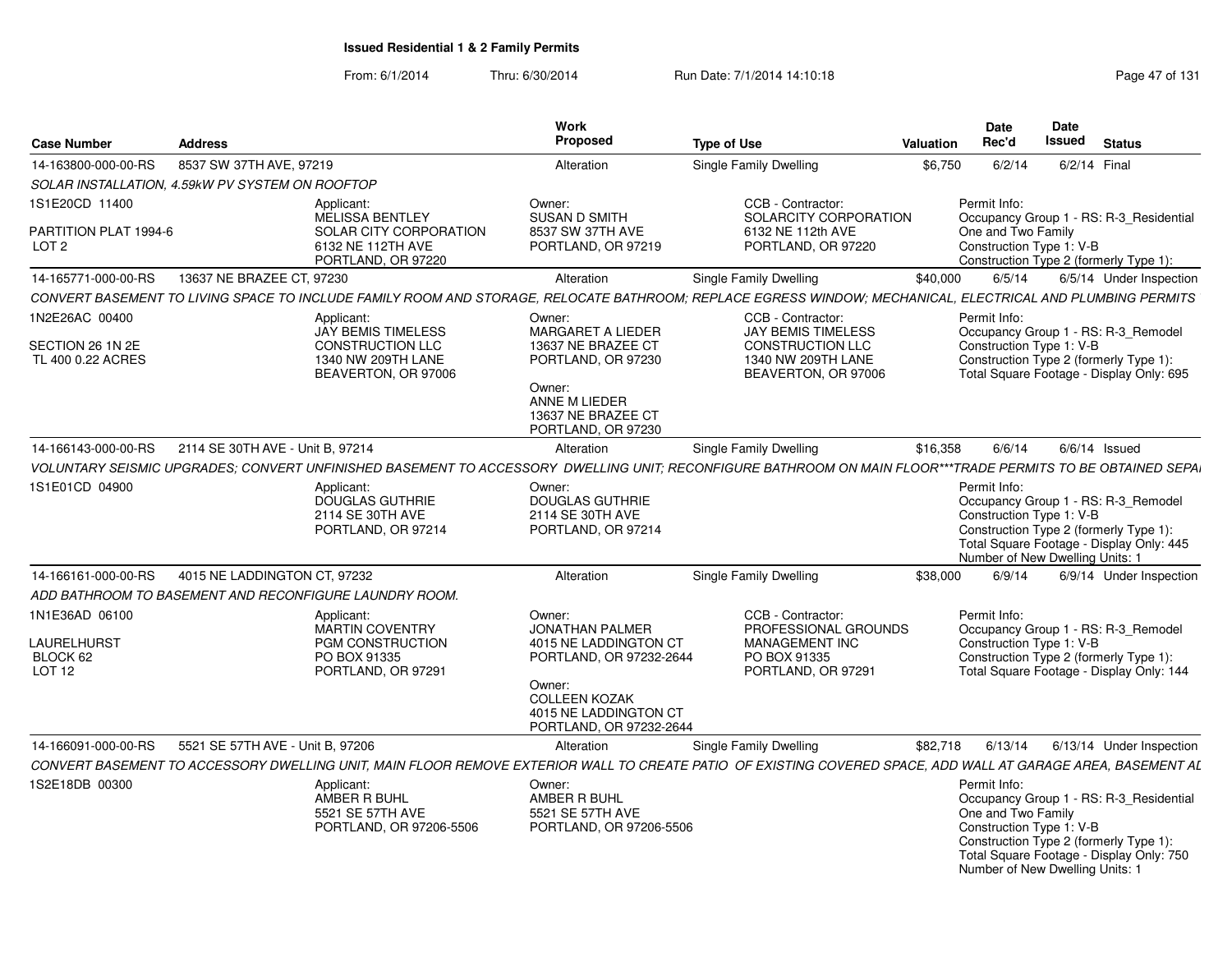| <b>Case Number</b><br><b>Address</b>                       |                                                                          |                                                                                                           | <b>Work</b><br>Proposed                                                         | <b>Type of Use</b>                                                                    | Valuation | <b>Date</b><br>Rec'd                                           | <b>Date</b><br><b>Issued</b> | <b>Status</b>                                                                                                            |
|------------------------------------------------------------|--------------------------------------------------------------------------|-----------------------------------------------------------------------------------------------------------|---------------------------------------------------------------------------------|---------------------------------------------------------------------------------------|-----------|----------------------------------------------------------------|------------------------------|--------------------------------------------------------------------------------------------------------------------------|
| 14-166178-000-00-RS                                        | 7035 N MISSOURI AVE, 97217                                               |                                                                                                           | Alteration                                                                      | Single Family Dwelling                                                                | \$1,323   | 6/6/14                                                         |                              | 6/6/14 Under Inspection                                                                                                  |
|                                                            |                                                                          | ADD NEW BATHROOM TO UNFINISHED BASEMENT, FURR OUT WALL (2 BATHROOMS TOTAL) - PRIOR ELECTRICAL PERMIT OPEN |                                                                                 |                                                                                       |           |                                                                |                              |                                                                                                                          |
| 1N1E15BB 05000                                             |                                                                          | Applicant:                                                                                                | Owner:                                                                          |                                                                                       |           | Permit Info:                                                   |                              |                                                                                                                          |
| <b>FAIRPORT</b><br>BLOCK 35<br>LOT 21&22                   |                                                                          | KATHRYN ROHL<br>7035 N MISSOURI AVE<br>PORTLAND, OR 97217-1651                                            | <b>JAMES ROHL</b><br>7035 N MISSOURI AVE<br>PORTLAND, OR 97217-1651             |                                                                                       |           | Construction Type 1: V-B                                       |                              | Occupancy Group 1 - RS: R-3_Remodel<br>Construction Type 2 (formerly Type 1):<br>Total Square Footage - Display Only: 36 |
|                                                            | Owner:<br>KATHRYN ROHL<br>7035 N MISSOURI AVE<br>PORTLAND, OR 97217-1651 |                                                                                                           |                                                                                 |                                                                                       |           |                                                                |                              |                                                                                                                          |
| 14-163125-000-00-RS                                        | 4557 N WILLIAMS AVE, 97211                                               |                                                                                                           | Alteration                                                                      | Single Family Dwelling                                                                | \$6,750   | 6/2/14                                                         |                              | $6/2/14$ Issued                                                                                                          |
| SOLAR INSTALLATION, 2.5kW PV SYSTEM ON ROOFTOP             |                                                                          |                                                                                                           |                                                                                 |                                                                                       |           |                                                                |                              |                                                                                                                          |
| 1N1E22AC 05100<br><b>MAEGLY HIGHLAND ADD</b><br>BLOCK 14   |                                                                          | Applicant:<br><b>MELISSA BENTLEY</b><br>SOLAR CITY CORPORATION<br>6132 NE 112TH AVE                       | Owner:<br><b>DONALD R MINNERLY</b><br>4508 N WILLIAMS AVE<br>PORTLAND, OR 97217 | CCB - Contractor:<br>SOLARCITY CORPORATION<br>6132 NE 112th AVE<br>PORTLAND, OR 97220 |           | Permit Info:<br>One and Two Family<br>Construction Type 1: V-B |                              | Occupancy Group 1 - RS: R-3_Residential                                                                                  |
| N 42' OF E 70' OF LOT 1                                    |                                                                          | PORTLAND, OR 97220                                                                                        | Owner:<br><b>RICHARD STARKESON</b><br>4508 N WILLIAMS AVE<br>PORTLAND, OR 97217 |                                                                                       |           |                                                                |                              | Construction Type 2 (formerly Type 1):                                                                                   |
| 14-163130-000-00-RS                                        | 5910 SE 83RD AVE, 97266                                                  |                                                                                                           | Alteration                                                                      | Single Family Dwelling                                                                | \$6.750   | 6/12/14                                                        | 6/12/14 Final                |                                                                                                                          |
| SOLAR INSTALLATION, 3.16kW PV ROOF MOUNT SYSTEM            |                                                                          |                                                                                                           |                                                                                 |                                                                                       |           |                                                                |                              |                                                                                                                          |
| 1S2E16CB 17700<br>EVELYN<br>BLOCK 12<br>LOT 13&14 TL 17700 |                                                                          | Applicant:<br><b>MELISSA BENTLEY</b><br>SOLAR CITY CORPORATION<br>6132 NE 112TH AVE<br>PORTLAND, OR 97220 | Owner:<br><b>JOSEPH WESTFALL</b><br>5910 SE 83RD AVE<br>PORTLAND, OR 97266-5404 | CCB - Contractor:<br>SOLARCITY CORPORATION<br>6132 NE 112th AVE<br>PORTLAND, OR 97220 |           | Permit Info:<br>One and Two Family<br>Construction Type 1: V-B |                              | Occupancy Group 1 - RS: R-3_Residential<br>Construction Type 2 (formerly Type 1):                                        |
|                                                            |                                                                          |                                                                                                           | Owner:<br>DHYANA C WESTFALL<br>5910 SE 83RD AVE<br>PORTLAND, OR 97266-5404      |                                                                                       |           |                                                                |                              |                                                                                                                          |
| 14-164885-000-00-RS                                        | 5705 NE 17TH AVE, 97211                                                  |                                                                                                           | Alteration                                                                      | Single Family Dwelling                                                                | \$26,798  | 6/4/14                                                         |                              | $6/4/14$ Issued                                                                                                          |
|                                                            |                                                                          | RECONFIGURE 2ND FLOOR TO EXPAND BATHROOM AND RECONFIGURE BEDROOMS; MODIFY HEADROOM AT 2ND FLOOR STAIRS    |                                                                                 |                                                                                       |           |                                                                |                              |                                                                                                                          |
| 1N1E14DC 17700                                             |                                                                          |                                                                                                           | Owner:<br><b>CHRISTOPHER J MILLER</b>                                           | CCB - Contractor:<br>PDX PLUMBING LLC                                                 |           | Permit Info:                                                   |                              | Occupancy Group 1 - RS: R-3_Remodel                                                                                      |
| OAKHURST<br>BLOCK <sub>3</sub><br>LOT <sub>17</sub>        |                                                                          |                                                                                                           | 5705 NE 17TH AVE<br>PORTLAND, OR 97211                                          | 640 ROXE DR<br>FOREST GROVE, OR 97116                                                 |           | Construction Type 1: V-B                                       |                              | Construction Type 2 (formerly Type 1):<br>Total Square Footage - Display Only: 729                                       |
|                                                            |                                                                          |                                                                                                           | Owner:<br><b>DIANE S MILLER</b><br>5705 NE 17TH AVE<br>PORTLAND, OR 97211       |                                                                                       |           |                                                                |                              |                                                                                                                          |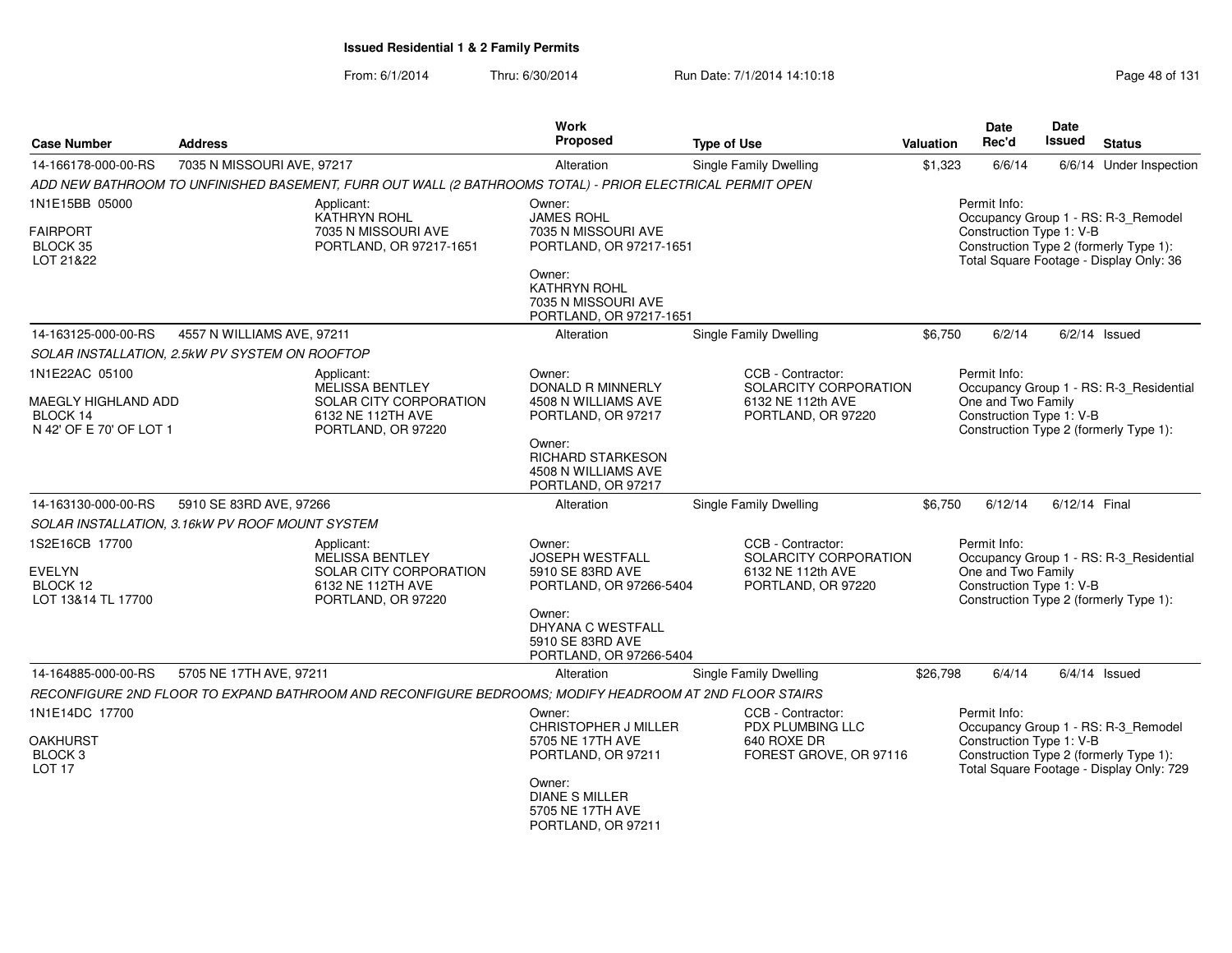| <b>Case Number</b>                                                              | Address                                                                                                                                                            | Work<br>Proposed                                                                                                                                                     | <b>Type of Use</b>                                                                                                                                                                                                                                                                                                 | Valuation | <b>Date</b><br>Rec'd                                           | Date<br><b>Issued</b> | <b>Status</b>                                                                                                             |
|---------------------------------------------------------------------------------|--------------------------------------------------------------------------------------------------------------------------------------------------------------------|----------------------------------------------------------------------------------------------------------------------------------------------------------------------|--------------------------------------------------------------------------------------------------------------------------------------------------------------------------------------------------------------------------------------------------------------------------------------------------------------------|-----------|----------------------------------------------------------------|-----------------------|---------------------------------------------------------------------------------------------------------------------------|
| 14-163221-000-00-RS                                                             | 4035 SE 15TH AVE, 97202                                                                                                                                            | Alteration                                                                                                                                                           | Single Family Dwelling                                                                                                                                                                                                                                                                                             | \$8,900   | 6/6/14                                                         |                       | 6/6/14 Under Inspection                                                                                                   |
|                                                                                 | ADD 2ND KITCHEN WITH SINK, COOKTOP AND CABINETS TO EXISTING FINISHED BASEMENT HOBBY ROOM, NOT TO USED AS ACCESSORY DWELLING UNIT/***ADD (3) BRANCH CIRCUITS 6/13/1 |                                                                                                                                                                      |                                                                                                                                                                                                                                                                                                                    |           |                                                                |                       |                                                                                                                           |
| 1S1E11DC 03500<br><b>BOISES ADD</b><br>BLOCK <sub>2</sub><br>LOT 25&26          | Applicant:<br><b>GRANT WAYNE MASSIER</b><br>746 NE 155TH AVENUE<br>PORTLAND, OR 97230 5458                                                                         | Owner:<br><b>MARK ARMSTRONG</b><br>4035 SE 15TH AVE<br>PORTLAND, OR 97202<br>Owner:<br><b>JOELLEN ARMSTRONG</b><br>4035 SE 15TH AVE<br>PORTLAND, OR 97202            | CCB - Contractor:<br><b>GRANT WAYNE MASSIER</b><br>746 NE 155TH AVENUE<br>PORTLAND, OR 97230 5458                                                                                                                                                                                                                  |           | Permit Info:<br>One and Two Family<br>Construction Type 1: V-B |                       | Occupancy Group 1 - RS: R-3_Residential<br>Construction Type 2 (formerly Type 1):                                         |
| 14-164278-000-00-RS                                                             | 6542 SE 89TH AVE, 97266                                                                                                                                            | Alteration                                                                                                                                                           | <b>Single Family Dwelling</b>                                                                                                                                                                                                                                                                                      | \$15,000  | 6/3/14                                                         |                       | 6/3/14 Under Inspection                                                                                                   |
|                                                                                 | REMOVE WALL ON MAIN FLOOR TO CREATE ONE LARGER MASTER BEDROOM. RECONFIGURE EXISTING HALL BATHROOM. OPEN UP WALL TO KITCHEN AND ADD BEAM ABOVE. ADD WALL UPS        |                                                                                                                                                                      |                                                                                                                                                                                                                                                                                                                    |           |                                                                |                       |                                                                                                                           |
| 1S2E21BA 02600<br>MT SCOTT VIEW<br>BLOCK <sub>3</sub><br>LOT <sub>6</sub>       | Applicant:<br>RUSSEL RAY BARTELS<br>RMH BARTELS CONSTRUCTION<br><b>INC</b><br>41173 SE VISTA LOOP DR<br>SANDY, OREGON 97055                                        | Owner:<br><b>TREVOR LANCASTER</b><br>6542 SE 89TH AVE<br>PORTLAND, OR 97266<br>Owner:<br>SAMANTHA LANCASTER<br>6542 SE 89TH AVE<br>PORTLAND, OR 97266                | CCB - Contractor:<br>FRONTLINE ELECTRIC, INC<br>1150 SE LAURA DR<br>GRESHAM OR 97080<br>CCB - Contractor:<br><b>RUSSEL RAY BARTELS</b><br>RMH BARTELS CONSTRUCTION<br><b>INC</b><br>41173 SE VISTA LOOP DR<br>SANDY.OREGON 97055<br>CCB - Contractor:<br><b>UPMF LLC</b><br>17201 BEATON RD SE<br>MONROE, WA 98272 |           | Permit Info:<br>One and Two Family<br>Construction Type 1: V-B |                       | Occupancy Group 1 - RS: R-3_Residential<br>Construction Type 2 (formerly Type 1):                                         |
| 14-166315-000-00-RS                                                             | 2138 NE HANCOCK ST, 97212                                                                                                                                          | Alteration                                                                                                                                                           | Single Family Dwelling                                                                                                                                                                                                                                                                                             | \$30,000  | 6/6/14                                                         |                       | 6/6/14 Under Inspection                                                                                                   |
|                                                                                 | REMOVE INTERIOR WALLS AND RECONFIGURE WINDOW FOR KITCHEN REMODEL                                                                                                   |                                                                                                                                                                      |                                                                                                                                                                                                                                                                                                                    |           |                                                                |                       |                                                                                                                           |
| 1N1E26DD 09600<br>JOHN IRVINGS 1ST ADD<br>BLOCK 15<br>LOT 12<br>W 1/2 OF LOT 13 | Applicant:<br>LAURA MIGLIORI<br>LAURA MIGLIORI ARCHITECT<br>812 NW 17TH AVENUE<br>PORTLAND, OR 97209                                                               | Owner:<br><b>BENJAMIN G STEINBERG</b><br>2138 NE HANCOCK ST<br>PORTLAND, OR 97212-4739<br>Owner:<br>THUY THI NGUYEN<br>2138 NE HANCOCK ST<br>PORTLAND, OR 97212-4739 | CCB - Contractor:<br>DONALD D LONG<br>8503 SE 13TH<br>PORTLAND, OR 97202                                                                                                                                                                                                                                           |           | Permit Info:<br>Construction Type 1: V-B                       |                       | Occupancy Group 1 - RS: R-3_Remodel<br>Construction Type 2 (formerly Type 1):<br>Total Square Footage - Display Only: 345 |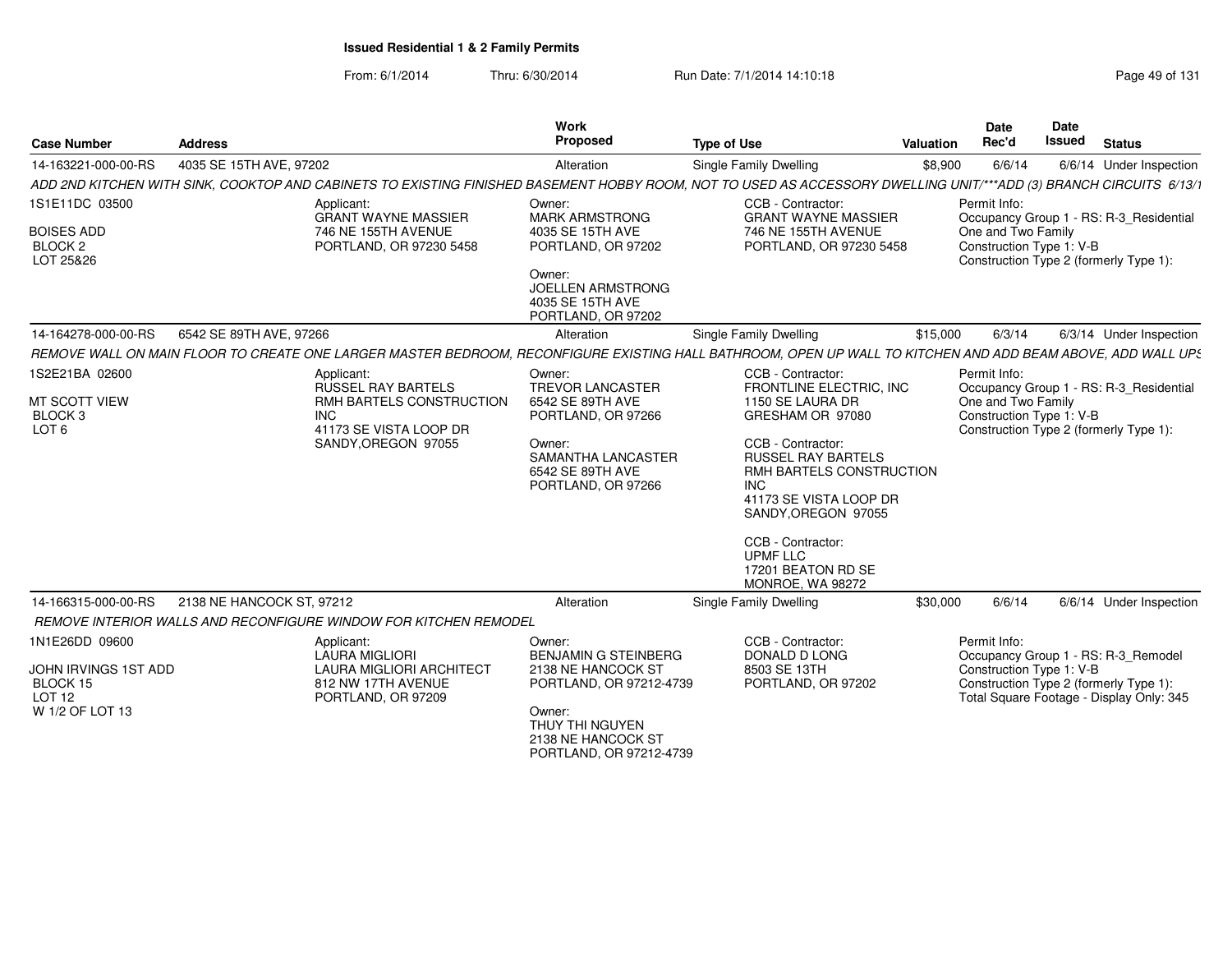| <b>Case Number</b>                                                             | <b>Address</b>                                         |                                                                                                                                                              | Work<br>Proposed                                                                     | <b>Type of Use</b>                                                                 | Valuation | <b>Date</b><br>Rec'd                                           | Date<br><b>Issued</b> | <b>Status</b>                                                                     |
|--------------------------------------------------------------------------------|--------------------------------------------------------|--------------------------------------------------------------------------------------------------------------------------------------------------------------|--------------------------------------------------------------------------------------|------------------------------------------------------------------------------------|-----------|----------------------------------------------------------------|-----------------------|-----------------------------------------------------------------------------------|
| 14-166325-000-00-RS                                                            | 2725 NE CESAR E CHAVEZ BLVD, 97212                     |                                                                                                                                                              | Alteration                                                                           | Single Family Dwelling                                                             | \$2,900   | 6/6/14                                                         |                       | 6/6/14 Final                                                                      |
| <b>VOLUNTARY SEISMIC STRENGTHENING</b>                                         |                                                        |                                                                                                                                                              |                                                                                      |                                                                                    |           |                                                                |                       |                                                                                   |
| 1N1E25AD 12100                                                                 |                                                        | Applicant:                                                                                                                                                   | Owner:                                                                               | CCB - Contractor:                                                                  |           | Permit Info:                                                   |                       |                                                                                   |
|                                                                                |                                                        | BERT D SPERRY                                                                                                                                                | <b>BERT D SPERRY</b>                                                                 | MIKE ROSE CONTRACTING LLC                                                          |           |                                                                |                       | Occupancy Group 1 - RS: R-3_Residential                                           |
| <b>BEAUMONT</b><br>BLOCK 29<br>LOT <sub>8</sub>                                |                                                        | 2725 NE CESAR E CHAVEZ BLVD<br>PORTLAND, OR 97212-2928                                                                                                       | 2725 NE CESAR E CHAVEZ BLVD<br>PORTLAND, OR 97212-2928                               | 3543 SE FRANKLIN ST<br>PORTLAND, OR 97202                                          |           | One and Two Family<br>Construction Type 1: V-B                 |                       | Construction Type 2 (formerly Type 1):                                            |
|                                                                                |                                                        |                                                                                                                                                              | Owner:<br>S JOY JAQUILLARD<br>2725 NE CESAR E CHAVEZ BLVD<br>PORTLAND, OR 97212-2928 |                                                                                    |           |                                                                |                       |                                                                                   |
| 14-164421-000-00-RS                                                            | 2539 SE MADISON ST - Unit A, 97214                     |                                                                                                                                                              | Alteration                                                                           | Single Family Dwelling                                                             | \$50,000  | 6/12/14                                                        |                       | 6/12/14 Issued                                                                    |
|                                                                                |                                                        | CHANGE OF OCCUPANCY FROM MIXED R-3 AND B (OFFICES AND MEETING ROOMS) BACK TO SINGLE FAMILY DWELLING, CONVERT BASEMENT TO ACCESSORY DWELLING UNIT, REMOVE WAL |                                                                                      |                                                                                    |           |                                                                |                       |                                                                                   |
| 1S1E01BC 11600                                                                 |                                                        | Applicant:<br>A1 CONSTRUCTION INC<br>PO BOX 17667<br><b>SALEM, OR 97305</b>                                                                                  | Owner:<br>DANIEL J BAXTER<br>2539 SE MADISON ST<br>PORTLAND, OR 97214-3933           | CCB - Contractor:<br>A1 CONSTRUCTION INC<br>PO BOX 17667<br><b>SALEM, OR 97305</b> |           | Permit Info:<br>Construction Type 1: V-B                       |                       | Occupancy Group 1 - RS: R-3_Remodel<br>Construction Type 2 (formerly Type 1):     |
|                                                                                |                                                        |                                                                                                                                                              | Owner:<br><b>BRIDGET A BROWN</b><br>2539 SE MADISON ST<br>PORTLAND, OR 97214-3933    |                                                                                    |           | Number of New Dwelling Units: 1                                |                       | Total Square Footage - Display Only: 800                                          |
| 14-162600-000-00-RS                                                            | 4228 SE 74TH AVE, 97206                                |                                                                                                                                                              | Alteration                                                                           | <b>Single Family Dwelling</b>                                                      | \$1,800   | 6/4/14                                                         |                       | 6/4/14 Under Inspection                                                           |
|                                                                                | ADD BATHROOM IN EXISITING FINISHED SPACE ON 2ND FLOOR. |                                                                                                                                                              |                                                                                      |                                                                                    |           |                                                                |                       |                                                                                   |
| 1S2E08DC 11700<br><b>ESSEX PK</b><br>N 60' OF LOT 13 EXC PT IN ST & EXC E 121' |                                                        | Applicant:<br>ETHAN C SMITH<br>4228 SE 74TH AVE<br>PORTLAND, OR 97206                                                                                        | Owner:<br>ETHAN C SMITH<br>4228 SE 74TH AVE<br>PORTLAND, OR 97206                    |                                                                                    |           | Permit Info:<br>One and Two Family<br>Construction Type 1: V-B |                       | Occupancy Group 1 - RS: R-3_Residential<br>Construction Type 2 (formerly Type 1): |
| 14-165709-000-00-RS                                                            | 1151 SW KING AVE, 97205                                |                                                                                                                                                              | Alteration                                                                           | Single Family Dwelling                                                             | \$54,000  | 6/5/14                                                         |                       | 6/12/14 Under Inspection                                                          |
|                                                                                |                                                        | REMODEL SECOND FLOOR BATH. RELOATE TUB/ SHOWER & SINK. CHANGE COUNTER TOPS. BACK SPLASH AND APPLIANCES IN KITCHEN                                            |                                                                                      |                                                                                    |           |                                                                |                       |                                                                                   |
| 1N1E33CD 07600                                                                 |                                                        | Applicant:                                                                                                                                                   | Owner:                                                                               | CCB - Contractor:                                                                  |           | Permit Info:                                                   |                       |                                                                                   |
|                                                                                |                                                        | J. DAVID LYONS                                                                                                                                               | <b>B RUPERT KOBLEGARDE</b>                                                           | <b>JOE LYONS</b>                                                                   |           |                                                                |                       | Occupancy Group 1 - RS: R-3_Residential                                           |
| AMOS N KINGS<br><b>BLOCK 14 TL 7600</b><br><b>HISTORIC PROPERTY</b>            |                                                        | JDL DEVELOPMENT INC.<br>2314 NW SAVIER ST<br>PORTLAND OR 97210                                                                                               | 1151 SW KING AVE<br>PORTLAND, OR 97205-1117                                          | JDL DEVELOPMENT INC<br>2314 NW SAVIER ST<br>PORTLAND, OR 97210-2514                |           | One and Two Family<br>Construction Type 1: V-B                 |                       | Construction Type 2 (formerly Type 1):                                            |
| POTENTIAL ADDITIONAL TAX                                                       |                                                        |                                                                                                                                                              | Owner:<br>BOBBY JO KOBLEGARDE<br>1151 SW KING AVE<br>PORTLAND, OR 97205-1117         |                                                                                    |           |                                                                |                       |                                                                                   |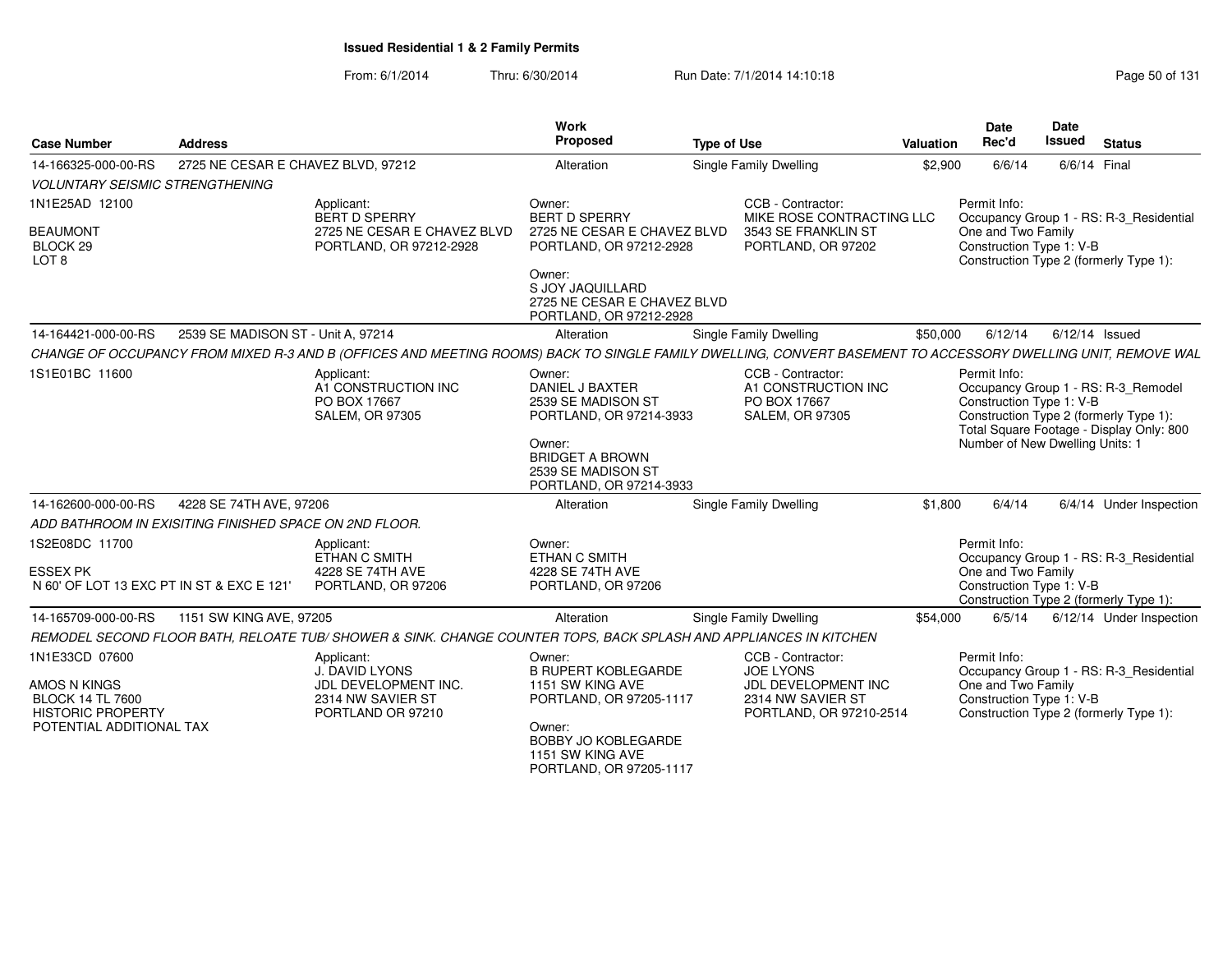|                                                                                     |                                                    |                                                                                                  | <b>Work</b>                                                                                                                                                         |                                                                                                                                                |           | <b>Date</b>                                                                                           | <b>Date</b>   |                                                                                                                            |
|-------------------------------------------------------------------------------------|----------------------------------------------------|--------------------------------------------------------------------------------------------------|---------------------------------------------------------------------------------------------------------------------------------------------------------------------|------------------------------------------------------------------------------------------------------------------------------------------------|-----------|-------------------------------------------------------------------------------------------------------|---------------|----------------------------------------------------------------------------------------------------------------------------|
| <b>Case Number</b>                                                                  | <b>Address</b>                                     |                                                                                                  | <b>Proposed</b>                                                                                                                                                     | <b>Type of Use</b>                                                                                                                             | Valuation | Rec'd                                                                                                 | <b>Issued</b> | <b>Status</b>                                                                                                              |
| 14-165438-000-00-RS                                                                 | 5130 SW WINDSOR CT, 97221                          |                                                                                                  | Alteration                                                                                                                                                          | Single Family Dwelling                                                                                                                         | \$62,529  | 6/6/14                                                                                                |               | $6/6/14$ Issued                                                                                                            |
|                                                                                     |                                                    |                                                                                                  |                                                                                                                                                                     | REMODEL EXISTING KITCHEN AND FAMILY ROOM, RECONFIGURE INTERIOR WALLS, ADD NEW DOUBLE DOOR AT THE REAR OF HOME TO REPLACE EXISITING SINGLE DOOR |           |                                                                                                       |               |                                                                                                                            |
| 1S1E07DB 01900<br><b>WILCOX ESTATES</b><br>BLOCK <sub>9</sub><br>LOT <sub>9</sub>   |                                                    | Applicant:<br>ANN MCCULLOCH<br>Ann McCulloch Studio<br>2490 SW Arden Road<br>Portland, OR 97201  | Owner:<br>MICHAEL S CRANSTON<br>5130 SW WINDSOR CT<br>PORTLAND, OR 97221-2140<br>Owner:<br><b>NANCY L CRANSTON</b><br>5130 SW WINDSOR CT                            | CCB - Contractor:<br><b>WAYNE S MUTCHLER</b><br>927 NW PENRIDGE RD<br>PORTLAND, OR 97229-6850                                                  |           | Permit Info:<br>Construction Type 1: V-B                                                              |               | Occupancy Group 1 - RS: R-3 Remodel<br>Construction Type 2 (formerly Type 1):<br>Total Square Footage - Display Only: 1701 |
| 14-163973-000-00-RS                                                                 | 3905 NE THOMPSON ST, 97212                         |                                                                                                  | PORTLAND, OR 97221-2140                                                                                                                                             | Single Family Dwelling                                                                                                                         | \$2,206   | 6/2/14                                                                                                |               | 6/2/14 Under Inspection                                                                                                    |
|                                                                                     |                                                    |                                                                                                  | Alteration                                                                                                                                                          |                                                                                                                                                |           |                                                                                                       |               |                                                                                                                            |
|                                                                                     |                                                    | MOVING INTERIOR WALL TO ENLARGE BATHROOM  - PLUMBING UNDER SEPARATE TRADE PERMIT                 |                                                                                                                                                                     |                                                                                                                                                |           |                                                                                                       |               |                                                                                                                            |
| 1N1E25DA 08400<br><b>ROSSMERE</b><br>BLOCK 13<br>LOT 11                             |                                                    | Applicant:<br>CLINE CONSTRUCTION LLC<br>7142 NE MLK BLVD<br>PORTLAND, OR 97211                   | Owner:<br>ELIZABETH A COLLINS<br>3905 NE THOMPSON ST<br>PORTLAND, OR 97212-5429                                                                                     | CCB - Contractor:<br>CLINE CONSTRUCTION LLC<br>7142 NE MLK BLVD<br>PORTLAND, OR 97211                                                          |           | Permit Info:<br>Construction Type 1: V-B                                                              |               | Occupancy Group 1 - RS: R-3_Remodel<br>Construction Type 2 (formerly Type 1):<br>Total Square Footage - Display Only: 60   |
| 14-169746-000-00-RS                                                                 | 1955 SE 29TH AVE, 97214                            |                                                                                                  | Alteration                                                                                                                                                          | Single Family Dwelling                                                                                                                         | \$6,750   | 6/16/14                                                                                               |               | 6/16/14 Under Inspection                                                                                                   |
|                                                                                     |                                                    | SOLAR - 3.575 kW ROOF MOUNT PV SYSTEM ON FLAT AND PITCHED ROOF AREAS                             |                                                                                                                                                                     |                                                                                                                                                |           |                                                                                                       |               |                                                                                                                            |
| 1S1E01CB 04400<br><b>MALONE HTS</b><br>BLOCK 4<br>INC S 1/2 VAC ST N OF & ADJ LOT 4 |                                                    | Applicant:<br>SAMANTHA PARSONS<br>SOLTERRA SYSTEMS<br>79 SE TAYLOR ST #401<br>PORTLAND, OR 97214 | Owner:<br><b>MARTIN G OLSSON</b><br>1955 SE 29TH AVE<br>PORTLAND, OR 97214-4926<br>Owner:<br>SALLIE C OLSSON<br>1955 SE 29TH AVE<br>PORTLAND, OR 97214-4926         | CCB - Contractor:<br>SOLTERRA SYSTEMS INC<br>79 SE TAYLOR ST. STE 401<br>PORTLAND OR 97214                                                     |           | Permit Info:<br>Occupancy Group 1 - RS: U_Private<br>Garage\Utility Misc.<br>Construction Type 1: V-B |               | Construction Type 2 (formerly Type 1):                                                                                     |
| 14-169752-000-00-RS                                                                 | 1723 NE 58TH AVE, 97213                            |                                                                                                  | Alteration                                                                                                                                                          | Single Family Dwelling                                                                                                                         | \$1,500   | 6/16/14                                                                                               |               | 6/16/14 Under Inspection                                                                                                   |
|                                                                                     | <b>REPLACE WINDOW IN BASEMENT: ADD WINDOW WELL</b> |                                                                                                  |                                                                                                                                                                     |                                                                                                                                                |           |                                                                                                       |               |                                                                                                                            |
| 1N2E30DD 06100<br><b>SUMMIT ANX</b><br>BLOCK <sub>2</sub><br>S 41' OF LOT 3         |                                                    | Applicant:<br>STEPHEN MYRVOLD<br><b>HIS CONTRACTORS</b><br>PO BOX 967<br><b>BORING OR 97009</b>  | Owner:<br><b>TIMOTHY J HAGUE</b><br>1723 NE 58TH AVE<br>PORTLAND, OR 97213-4101<br>Owner:<br><b>MAUREEN L O'HARA</b><br>1723 NE 58TH AVE<br>PORTLAND, OR 97213-4101 | CCB - Contractor:<br><b>STEPHEN MYRVOLD</b><br><b>HIS CONTRACTORS</b><br>PO BOX 967<br><b>BORING OR 97009</b>                                  |           | Permit Info:<br>One and Two Family<br>Construction Type 1: V-B                                        |               | Occupancy Group 1 - RS: R-3 Residential<br>Construction Type 2 (formerly Type 1):                                          |
| 14-169884-000-00-RS                                                                 | 2604 SE 14TH AVE, 97202                            |                                                                                                  | Alteration                                                                                                                                                          | <b>Single Family Dwelling</b>                                                                                                                  | \$6,750   | 6/16/14                                                                                               |               | $6/16/14$ Issued                                                                                                           |
|                                                                                     |                                                    | SOLAR - ADD 3.27kW TO EXISTING 2.07kW ROOF MOUNT PV SYSTEM FOR A TOTAL SYSTEM SIZE OF 5.34kW     |                                                                                                                                                                     |                                                                                                                                                |           |                                                                                                       |               |                                                                                                                            |
| 1S1E11BA 04300<br>TIBBETTS ADD<br>BLOCK 12                                          |                                                    | Applicant:<br>DION Q WELLS                                                                       | Owner:<br>THOMAS E FORSYTH<br>2604 SE 14TH AVE<br>PORTLAND, OR 97202-1107                                                                                           | CCB - Contractor:<br>STELCOR ENERGY LLC<br>5028 E 22ND STREET<br><b>TUCSON, AZ 85711</b>                                                       |           | Permit Info:<br>One and Two Family<br>Construction Type 1: V-B                                        |               | Occupancy Group 1 - RS: R-3_Residential                                                                                    |
| N 34.4' OF LOT 4                                                                    |                                                    |                                                                                                  |                                                                                                                                                                     |                                                                                                                                                |           |                                                                                                       |               | Construction Type 2 (formerly Type 1):                                                                                     |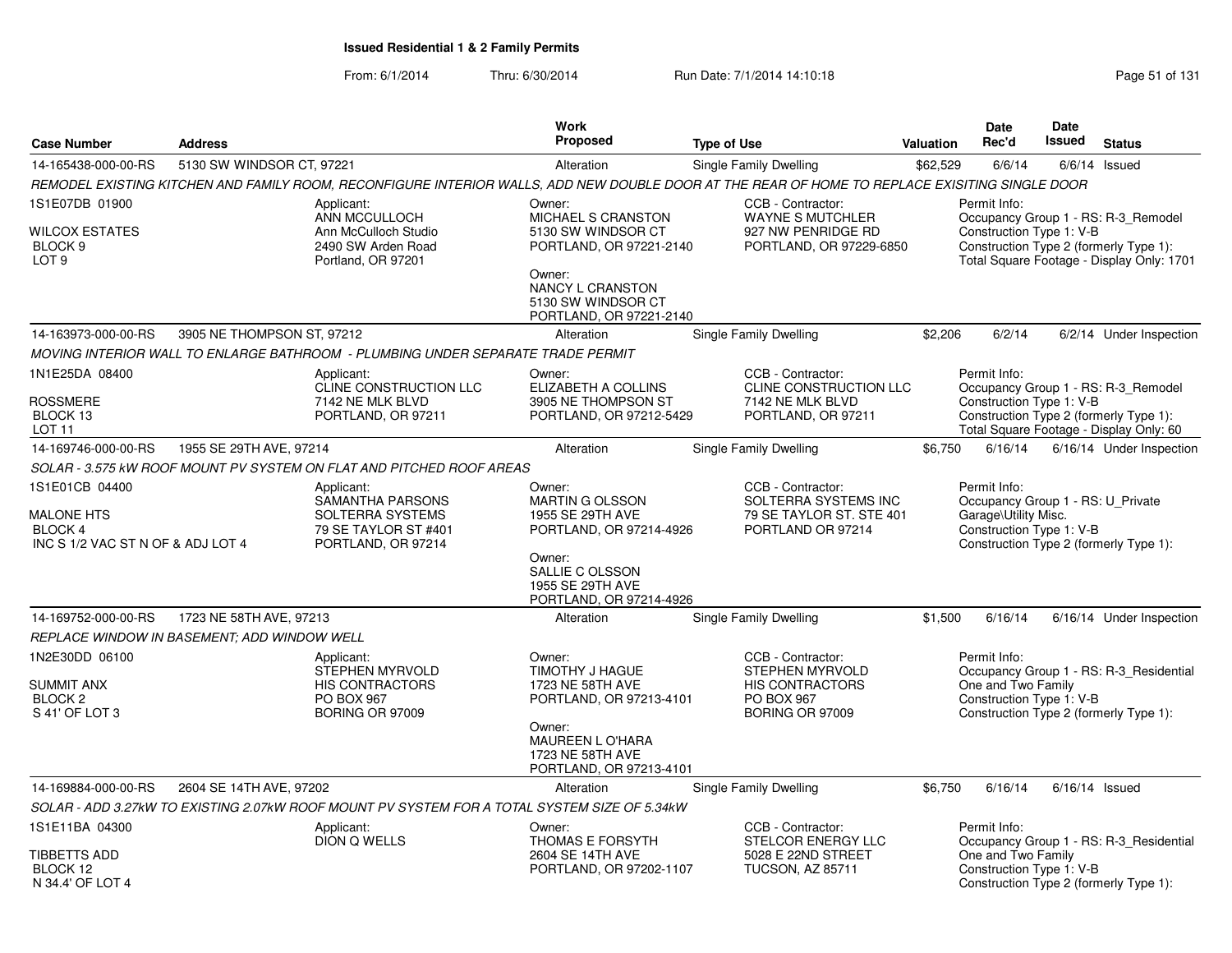| <b>Case Number</b>                                                                                   | <b>Address</b>                  |                                                                                                                   | <b>Work</b><br>Proposed                                                       | <b>Type of Use</b> |                                                                                                                                     | Valuation | Date<br>Rec'd                                                  | Date<br>Issued | <b>Status</b>                                                                                                             |
|------------------------------------------------------------------------------------------------------|---------------------------------|-------------------------------------------------------------------------------------------------------------------|-------------------------------------------------------------------------------|--------------------|-------------------------------------------------------------------------------------------------------------------------------------|-----------|----------------------------------------------------------------|----------------|---------------------------------------------------------------------------------------------------------------------------|
| 14-170718-000-00-RS                                                                                  | 3531 NE RODNEY AVE, 97212       |                                                                                                                   | Alteration                                                                    |                    | Single Family Dwelling                                                                                                              | \$1,500   | 6/17/14                                                        |                | $6/17/14$ Issued                                                                                                          |
|                                                                                                      |                                 | PLA RESPONSE-BOX EXISTING EAVES CREATING A 1-HOUR FIRE RATED WALL, ENCLOSE EXISITNG CURB CUT TO SITE              |                                                                               |                    |                                                                                                                                     |           |                                                                |                |                                                                                                                           |
| 1N1E22DD 18100                                                                                       |                                 | Applicant:<br><b>STEVE EDELMAN</b>                                                                                | Owner:<br>DONNA S ADAMS                                                       |                    | CCB - Contractor:<br><b>ROD MAGUIRE</b>                                                                                             |           | Permit Info:                                                   |                | Occupancy Group 1 - RS: R-3 Residential                                                                                   |
| ALBINA HMSTD<br>BLOCK <sub>20</sub><br>LOT <sub>5</sub><br>N 16 2/3' OF LOT 6                        |                                 | 4224 NE HALSEY ST SUITE 310<br>PORTLAND, OR 97213                                                                 | 6203 NE 17TH AVE<br>PORTLAND, OR 97211                                        |                    | VISIONARY ENTERPRISES, INC.<br>dba WEST COAST CONSTRUCTION Construction Type 1: V-B<br>4300 SE ALDERCREST RD<br>MILWAUKIE, OR 97222 |           | One and Two Family                                             |                | Construction Type 2 (formerly Type 1):                                                                                    |
| 14-169472-000-00-RS                                                                                  | 2104 N MCCLELLAN ST, 97217      |                                                                                                                   | Alteration                                                                    |                    | Single Family Dwelling                                                                                                              | \$45,000  | 6/13/14                                                        |                | $6/13/14$ Issued                                                                                                          |
|                                                                                                      |                                 | REMODEL MAIN FLOOR, ADD BATHROOM, 2 BEDROOMS WITH EGRESS WINDOW IN BASEMENT. THREE TOILETS AFTER REMODEL          |                                                                               |                    |                                                                                                                                     |           |                                                                |                |                                                                                                                           |
| 1N1E09DB 02600                                                                                       |                                 | Applicant:<br>PDX RENOVATIONS, LLC                                                                                | Owner:<br>WYNDYM DEVELOPMENT LLC                                              |                    | CCB - Contractor:<br>PDX RENOVATIONS LLC                                                                                            |           | Permit Info:                                                   |                | Occupancy Group 1 - RS: R-3_Residential                                                                                   |
| KENTON<br><b>BLOCK 4</b><br>LOT 8&9                                                                  |                                 | P.O. Box 66406<br>Portland, OR 97290                                                                              | 23945 SW 65TH AVE<br>TUALATIN, OR 97062-9719                                  |                    | PO BOX 66836<br>PORTLAND, OR 97290                                                                                                  |           | One and Two Family<br>Construction Type 1: V-B                 |                | Construction Type 2 (formerly Type 1):                                                                                    |
| 14-171287-000-00-RS                                                                                  | 3210 NE 70TH AVE, 97213         |                                                                                                                   | Alteration                                                                    |                    | <b>Single Family Dwelling</b>                                                                                                       | \$950     | 6/18/14                                                        | 6/18/14 Final  |                                                                                                                           |
| REPAIR CRAWLSPACE COLUMNS                                                                            |                                 |                                                                                                                   |                                                                               |                    |                                                                                                                                     |           |                                                                |                |                                                                                                                           |
| 1N2E29BA 13900<br><b>KLICKITAT ADD</b>                                                               |                                 | Applicant:<br><b>JAY KUSHNER</b><br>SEISMIC TECHNOLOGIES LLC                                                      | Owner:<br><b>TODD R QUACKENBUSH</b><br>3210 NE 70TH AVE                       |                    | CCB - Contractor:<br><b>JAY KUSHNER</b><br>SEISMIC TECHNOLOGIES LLC                                                                 |           | Permit Info:<br>One and Two Family                             |                | Occupancy Group 1 - RS: R-3_Residential                                                                                   |
| BLOCK <sub>2</sub><br><b>LOT 15</b>                                                                  |                                 | 8616 N SWENSON<br>PORTLAND, OR 97203                                                                              | PORTLAND, OR 97213                                                            |                    | 8616 N SWENSON<br>PORTLAND, OR 97203                                                                                                |           | Construction Type 1: V-B                                       |                | Construction Type 2 (formerly Type 1):                                                                                    |
| 13-222348-REV-02-RS                                                                                  | 406 SE 22ND AVE, 97214          |                                                                                                                   | Alteration                                                                    |                    | Single Family Dwelling                                                                                                              | \$600     | 6/9/14                                                         |                | $6/9/14$ Issued                                                                                                           |
|                                                                                                      |                                 | VALUE ADDED REVISION TO ADD WALL AND BATHROOM IN BASEMENT; BASEMENT TO REMAIN STORAGE                             |                                                                               |                    |                                                                                                                                     |           |                                                                |                |                                                                                                                           |
| 1N1E35DD 15500<br>DUNNS ADD<br>BLOCK 16<br>N 3' OF S 50' OF LOT 6&7<br>N 1/2 OF LOT 6&7 EXC PT IN ST |                                 | Applicant:<br>JWL CONSTRUCTION LLC<br>11557 SE CASCADE VIEW DR<br>HAPPY VALLEY OR 97086                           | Owner:<br><b>ALICE LIM</b><br>3255 NW YEON AVE<br>PORTLAND, OR 97210          |                    | CCB - Contractor:<br>EARL J WISDOM PLUMBING<br>3966 NE GARFIELD ST<br>PORTLAND, OR 97212<br>CCB - Contractor:                       |           | Permit Info:<br>Construction Type 1: V-B                       |                | Occupancy Group 1 - RS: R-3_Remodel<br>Construction Type 2 (formerly Type 1):<br>Total Square Footage - Display Only: 500 |
|                                                                                                      |                                 |                                                                                                                   |                                                                               |                    | <b>JWL CONSTRUCTION LLC</b><br>11557 SE CASCADE VIEW DR<br>HAPPY VALLEY OR 97086                                                    |           |                                                                |                |                                                                                                                           |
| 14-169501-000-00-RS                                                                                  | 2808 SE CLAY ST - Unit A, 97214 |                                                                                                                   | Alteration                                                                    |                    | <b>Single Family Dwelling</b>                                                                                                       | \$30,000  | 6/13/14                                                        |                | $6/13/14$ Issued                                                                                                          |
| REMODEL BATHROOM ON SECOND FLOOR                                                                     |                                 |                                                                                                                   |                                                                               |                    |                                                                                                                                     |           |                                                                |                |                                                                                                                           |
| 1S1E01CB 00700                                                                                       |                                 | Applicant:<br><b>JEFFREY BROMWELL</b><br>URBAN DESIGN BUILD COMPANY<br>1111 E Burnside #306<br>PORTLAND, OR 97214 | Owner:<br>ROSALIND M ROSEMAN<br>2808 SE CLAY ST<br>PORTLAND, OR 97214-4941    |                    | CCB - Contractor:<br><b>JEFFREY BROMWELL</b><br>URBAN DESIGN BUILD COMPANY<br>1111 E Burnside #306<br>PORTLAND, OR 97214            |           | Permit Info:<br>One and Two Family<br>Construction Type 1: V-B |                | Occupancy Group 1 - RS: R-3_Residential<br>Construction Type 2 (formerly Type 1):                                         |
|                                                                                                      |                                 |                                                                                                                   | Owner:<br><b>BONNIE ROSEMAN</b><br>2808 SE CLAY ST<br>PORTLAND, OR 97214-4941 |                    |                                                                                                                                     |           |                                                                |                |                                                                                                                           |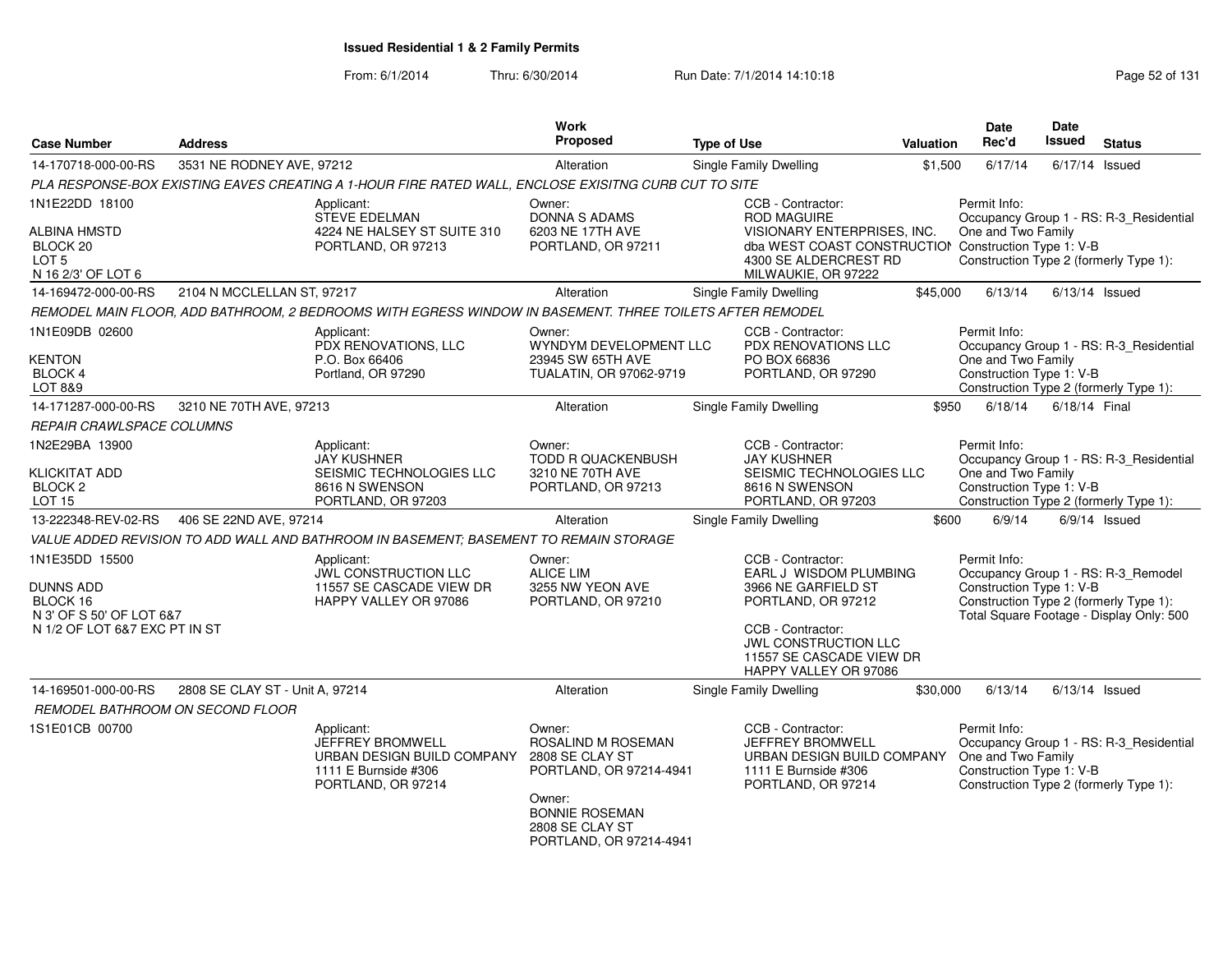| <b>Case Number</b>                                                       | <b>Address</b>                                              |                                                                                | <b>Work</b><br><b>Proposed</b>                                                                                                                     | <b>Type of Use</b>                                                                                                                                                                | <b>Valuation</b> | Date<br>Rec'd                                                  | Date<br>Issued | <b>Status</b>                                                                     |
|--------------------------------------------------------------------------|-------------------------------------------------------------|--------------------------------------------------------------------------------|----------------------------------------------------------------------------------------------------------------------------------------------------|-----------------------------------------------------------------------------------------------------------------------------------------------------------------------------------|------------------|----------------------------------------------------------------|----------------|-----------------------------------------------------------------------------------|
| 14-167131-000-00-RS                                                      | 3961 NE 19TH AVE, 97212                                     |                                                                                | Alteration                                                                                                                                         | Single Family Dwelling                                                                                                                                                            | \$40,000         | 6/9/14                                                         |                | 6/11/14 Under Inspection                                                          |
|                                                                          |                                                             | COMPLETE BASEMENT RENOVATION WITH NEW BATHROOM, NEW BEDROOM WITH EGRESS WINDOW |                                                                                                                                                    |                                                                                                                                                                                   |                  |                                                                |                |                                                                                   |
| 1N1E23DC 00100                                                           |                                                             | Applicant:<br>HAYES BROTHERS LLC                                               | Owner:<br>KIMBERLEE D FOYE                                                                                                                         | CCB - Contractor:<br>HAYES BROTHERS LLC                                                                                                                                           |                  | Permit Info:                                                   |                | Occupancy Group 1 - RS: R-3_Residential                                           |
| <b>DIXON PL</b><br>BLOCK <sub>1</sub><br>LOT <sub>1</sub>                |                                                             | 5423 NE 36TH AVE<br>PORTLAND OR 97211                                          | 3961 NE 19TH AVE<br>PORTLAND, OR 97212                                                                                                             | 5423 NE 36TH AVE<br>PORTLAND OR 97211                                                                                                                                             |                  | One and Two Family<br>Construction Type 1: V-B                 |                | Construction Type 2 (formerly Type 1):                                            |
| 14-171314-000-00-RS                                                      | 2353 NE 60TH AVE, 97213                                     |                                                                                | Alteration                                                                                                                                         | Single Family Dwelling                                                                                                                                                            | \$8,000          | 6/18/14                                                        |                | $6/18/14$ Issued                                                                  |
|                                                                          | <b>VOLUNTARY FOUNDATION UNDERPINNING WITH HELICAL PIERS</b> |                                                                                |                                                                                                                                                    |                                                                                                                                                                                   |                  |                                                                |                |                                                                                   |
| 1N2E30DA 07400                                                           |                                                             | Applicant:<br><b>TERRAFIRMA FOUNDATION</b>                                     | Owner:<br>ETHAN H ANDERSON                                                                                                                         | CCB - Contractor:<br><b>TERRAFIRMA FOUNDATION</b>                                                                                                                                 |                  | Permit Info:                                                   |                | Occupancy Group 1 - RS: R-3_Residential                                           |
| <b>COUNTRY CLUB ADD</b><br>BLOCK 6<br>S 1/2 OF LOT 2<br>LOT <sub>3</sub> |                                                             | <b>SYSTEMS</b><br>1308 NW PARK ST<br>ROSEBURG, OR 97470                        | 2353 NE 60TH AVE<br>PORTLAND, OR 97213<br>Owner:<br><b>MELISSA L CLARK</b><br>2353 NE 60TH AVE<br>PORTLAND, OR 97213                               | <b>SYSTEMS</b><br>1308 NW PARK ST<br>ROSEBURG, OR 97470                                                                                                                           |                  | One and Two Family<br>Construction Type 1: V-B                 |                | Construction Type 2 (formerly Type 1):                                            |
| 14-170368-000-00-RS                                                      | 7504 SE HENRY ST, 97206                                     |                                                                                | Alteration                                                                                                                                         | <b>Single Family Dwelling</b>                                                                                                                                                     | \$12,000         | 6/17/14                                                        |                | $6/17/14$ Issued                                                                  |
|                                                                          |                                                             |                                                                                |                                                                                                                                                    | EXISTING HABITABLE SPACE IN BASEMENT (original fireplace). PERMIT EXISTING BATHROOM; FURR OUT ALL INTERIOR WALLS AND NEW WALL FOR LAUNDRY ROOM; BASEMENT TO INCLUDE GJ            |                  |                                                                |                |                                                                                   |
| 1S2E17DC 08200                                                           |                                                             | Applicant:<br><b>DON GUTTERY</b>                                               | Owner:<br>MIKE SFERDIAN                                                                                                                            |                                                                                                                                                                                   |                  | Permit Info:                                                   |                | Occupancy Group 1 - RS: R-3 Residential                                           |
| <b>WOODMERE</b><br>BLOCK 19<br>LOT <sub>8</sub>                          |                                                             | 10038 S NEW ERA RD<br>CANBY, OR 97013                                          | 7504 SE HENRY ST<br>PORTLAND, OR 97206                                                                                                             |                                                                                                                                                                                   |                  | One and Two Family<br>Construction Type 1: V-B                 |                | Construction Type 2 (formerly Type 1):                                            |
| 14-128018-REV-01-RS                                                      | 235 NE DEKUM ST, 97211                                      |                                                                                | Alteration                                                                                                                                         | Single Family Dwelling                                                                                                                                                            | \$350            | 6/17/14                                                        |                | 6/17/14 Under Inspection                                                          |
|                                                                          | ADDED VALUE REVISION TO ADD STEPS OFF OF EXISTING DECK      |                                                                                |                                                                                                                                                    |                                                                                                                                                                                   |                  |                                                                |                |                                                                                   |
| 1N1E15AD 09700<br>PIEDMONT PK<br>BLOCK <sub>2</sub><br>E 1/2 OF LOT 9&10 |                                                             | Applicant:<br>MJN BUILDER CO<br>1220 SE 4TH ST<br>GRESHAM, OR 97080            | Owner:<br><b>MARISA A MACK</b><br>235 NE DEKUM ST<br>PORTLAND, OR 97211<br>Owner:<br><b>KIRBY L KUEHL</b><br>235 NE DEKUM ST<br>PORTLAND, OR 97211 | CCB - Contractor:<br>FAITH ELECTRIC INC<br>PO BOX 20476<br><b>KEIZER, OR 97307</b><br>CCB - Contractor:<br><b>GARCIA PLUMBING INC</b><br>738 7TH STREET<br>INDEPENDENCE, OR 97351 |                  | Permit Info:<br>One and Two Family<br>Construction Type 1: V-B |                | Occupancy Group 1 - RS: R-3 Residential<br>Construction Type 2 (formerly Type 1): |
|                                                                          |                                                             |                                                                                |                                                                                                                                                    | CCB - Contractor:<br>MJN BUILDER CO<br>1220 SE 4TH ST<br>GRESHAM, OR 97080                                                                                                        |                  |                                                                |                |                                                                                   |
| 14-170574-000-00-RS                                                      | 2544 NE 7TH AVE, 97212                                      |                                                                                | Alteration                                                                                                                                         | Single Family Dwelling                                                                                                                                                            | \$15,000         | 6/24/14                                                        |                | $6/24/14$ Issued                                                                  |
|                                                                          |                                                             |                                                                                |                                                                                                                                                    | REMOVE PORTION OF WALL AND REPLACE IT WITH BEAM IN BETWEEN KITCHEN AND DINING ROOM AREA. NEW FOOTING IN BASEMENT FOR SUPPORT AND ADD BATHROOM TO SECOND FLO                       |                  |                                                                |                |                                                                                   |
| 1N1E26BC 16600                                                           |                                                             | Applicant:<br>MJN BUILDER CO                                                   | Owner:<br>LMP ACQUISITIONS II LLC                                                                                                                  | CCB - Contractor:<br>MJN BUILDER CO                                                                                                                                               |                  | Permit Info:                                                   |                | Occupancy Group 1 - RS: R-3_Remodel                                               |
| <b>IRVINGTON</b><br>BLOCK 117<br>LOT <sub>14</sub>                       |                                                             | 1220 SE 4TH ST<br>GRESHAM, OR 97080                                            | 183 US RT 1 2ND FL<br>FALMOUTH, ME 04105                                                                                                           | 1220 SE 4TH ST<br>GRESHAM, OR 97080                                                                                                                                               |                  | Construction Type 1: V-B                                       |                | Construction Type 2 (formerly Type 1):<br>Total Square Footage - Display Only: 40 |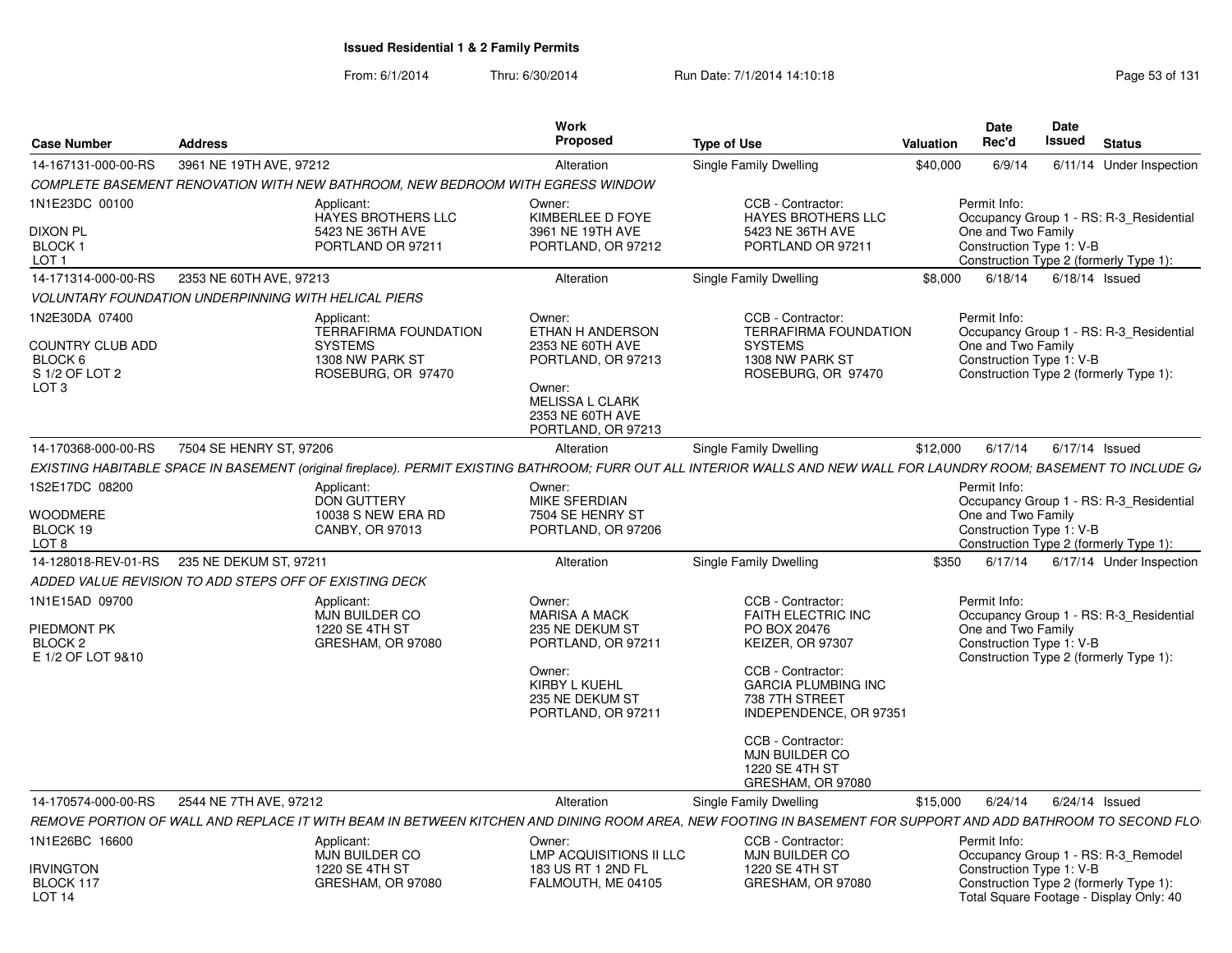| <b>Case Number</b>                                    | <b>Address</b>                                                                                                                                                   | Work<br>Proposed                                                                   | <b>Type of Use</b>                                                                                              | Valuation | Date<br>Rec'd                                  | <b>Date</b><br><b>Issued</b> | <b>Status</b>                             |
|-------------------------------------------------------|------------------------------------------------------------------------------------------------------------------------------------------------------------------|------------------------------------------------------------------------------------|-----------------------------------------------------------------------------------------------------------------|-----------|------------------------------------------------|------------------------------|-------------------------------------------|
| 14-169431-000-00-RS                                   | 237 SE 90TH AVE, 97216                                                                                                                                           | Alteration                                                                         | <b>Single Family Dwelling</b>                                                                                   | \$20,000  | 6/13/14                                        |                              | 6/13/14 Under Inspection                  |
|                                                       | REMOVE INTERIOR WALL TO OPEN UP KITCHEN AREA AND ADD FRENCH DOORS, ADD INTERIOR WALL TO CREATE 2ND BATHROOM, MODIFY WINDOWS THROUGH OUT                          |                                                                                    |                                                                                                                 |           |                                                |                              |                                           |
| 1N2E33CD 15900                                        | Applicant:<br>NICHOLAS J BARBOUR                                                                                                                                 | Owner:<br>NICHOLAS J BARBOUR                                                       | CCB - Contractor:<br>TERRY MASSEY PLUMBING                                                                      |           | Permit Info:                                   |                              | Occupancy Group 1 - RS: R-3_Residential   |
| <b>MONTICELLO ADD</b><br>BLOCK 2<br>LOT 9-11 TL 15900 | 303 NE 53RD AVE<br>PORTLAND, OR 97213-3015                                                                                                                       | 303 NE 53RD AVE<br>PORTLAND, OR 97213-3015                                         | PO BOX 2407<br>CLACKAMAS OR 97015-2407                                                                          |           | One and Two Family<br>Construction Type 1: V-B |                              | Construction Type 2 (formerly Type 1):    |
|                                                       |                                                                                                                                                                  | Owner:<br><b>MIRIAM BARBOUR</b><br>303 NE 53RD AVE<br>PORTLAND, OR 97213-3015      | CCB - Contractor:<br>NJB ENTERPRISES INC<br>303 NE 53RD AVE<br>PORTLAND, OR 97213                               |           |                                                |                              |                                           |
| 14-166549-000-00-RS                                   | 3135 NE 56TH AVE, 97213                                                                                                                                          | Alteration                                                                         | Single Family Dwelling                                                                                          | \$30,000  | 6/6/14                                         |                              | $6/7/14$ Issued                           |
| <b>KITCHEN REMODEL</b>                                |                                                                                                                                                                  |                                                                                    |                                                                                                                 |           |                                                |                              |                                           |
| 1N2E30AB 15200<br>ROSE CITY PK                        | Applicant:<br>Erik Smith<br>ERIK SMITH CONTRACTING LLC                                                                                                           | Owner:<br>ANNA K STIEFVATER<br>3135 NE 56TH AVE                                    | CCB - Contractor:<br><b>ERIK SMITH</b><br>ERIK SMITH CONTRACTING LLC                                            |           | Permit Info:<br>One and Two Family             |                              | Occupancy Group 1 - RS: R-3_Residential   |
| BLOCK 114<br>LOT <sub>7</sub>                         | 1318 SE 53rd Avenue<br>Portland, OR 97215                                                                                                                        | PORTLAND, OR 97213-3333                                                            | 2135 NE 54TH<br>PORTLAND OR 97213                                                                               |           | Construction Type 1: V-B                       |                              | Construction Type 2 (formerly Type 1):    |
|                                                       |                                                                                                                                                                  | Owner:<br><b>ERICH M STIEFVATER</b><br>3135 NE 56TH AVE<br>PORTLAND, OR 97213-3333 |                                                                                                                 |           |                                                |                              |                                           |
| 14-166663-000-00-RS                                   | 1909 SW MONTGOMERY DR, 97201                                                                                                                                     | Alteration                                                                         | <b>Single Family Dwelling</b>                                                                                   | \$125,000 | 6/7/14                                         |                              | $6/7/14$ Issued                           |
|                                                       | REMODEL EXISTING BATROOMS AND REPLACE THREE WINDOWS IN EXISTING R/O                                                                                              | TRADE WORK ONLY NO PLANS REQUIRED                                                  |                                                                                                                 |           |                                                |                              |                                           |
| 1S1E04BC 00800                                        | Applicant:<br>KARL RAPFOGEL                                                                                                                                      | Owner:                                                                             | CCB - Contractor:<br>REX L WALKER PLUMBING &                                                                    |           | Permit Info:                                   |                              |                                           |
| CARTERS ADD TO P                                      | <b>GREEN GABLES DESIGN &amp;</b>                                                                                                                                 | DEBRA D PLATT<br>715 2ND AVE #1501                                                 | <b>HEATING CO</b>                                                                                               |           | One and Two Family                             |                              | Occupancy Group 1 - RS: R-3_Residential   |
| BLOCK 65<br>LOT 3&4&8 TL 800                          | RESTORATION, INC.<br>PO BOX 4264<br>PORTLAND, OR 97208                                                                                                           | SEATTLE, WA 98104                                                                  | 2038 NE ALBERTA ST<br>PORTLAND, OR 97211-5848                                                                   |           | Construction Type 1: V-B                       |                              | Construction Type 2 (formerly Type 1):    |
|                                                       |                                                                                                                                                                  |                                                                                    | CCB - Contractor:<br><b>GREEN GABLES DESIGN &amp;</b><br>RESTORATION, INC.<br>PO BOX 4264<br>PORTLAND, OR 97208 |           |                                                |                              |                                           |
|                                                       | 14-104465-REV-02-RS 2133 SE 47TH AVE, 97215                                                                                                                      | Alteration                                                                         | <b>Single Family Dwelling</b>                                                                                   | \$6,000   | 6/25/14                                        | 6/25/14 Issued               |                                           |
|                                                       | VALUE ADDED REVISION TO ADD BATHROOM (TOILET ONLY) TO BASEMENT, ADDITIONAL FOOTINGS AT PERIMETER OF FOUNDATION AND ADDITIONAL SUPPORT AT CENTER BEAM SPAN - SEP, |                                                                                    |                                                                                                                 |           |                                                |                              |                                           |
| 1S2E06CD 04900                                        | Applicant:<br>MARSHALL D JOHNSON                                                                                                                                 | Owner:<br>MARSHALL D JOHNSON                                                       |                                                                                                                 |           | Permit Info:                                   |                              | Occupancy Group 1 - RS: R-3_Residential   |
| TABASCO ADD<br>BLOCK 4<br>LOT 29&30                   | 2133 SE 47TH AVE<br>PORTLAND, OR 97215                                                                                                                           | 2133 SE 47TH AVE<br>PORTLAND, OR 97215                                             |                                                                                                                 |           | One and Two Family<br>Construction Type 1: V-B |                              | Construction Type 2 (formerly Type 1):    |
|                                                       |                                                                                                                                                                  | Owner:<br>TIFFANY N HOLMES<br>2133 SE 47TH AVE<br>PORTLAND, OR 97215               |                                                                                                                 |           |                                                |                              | Total Square Footage - Display Only: 1176 |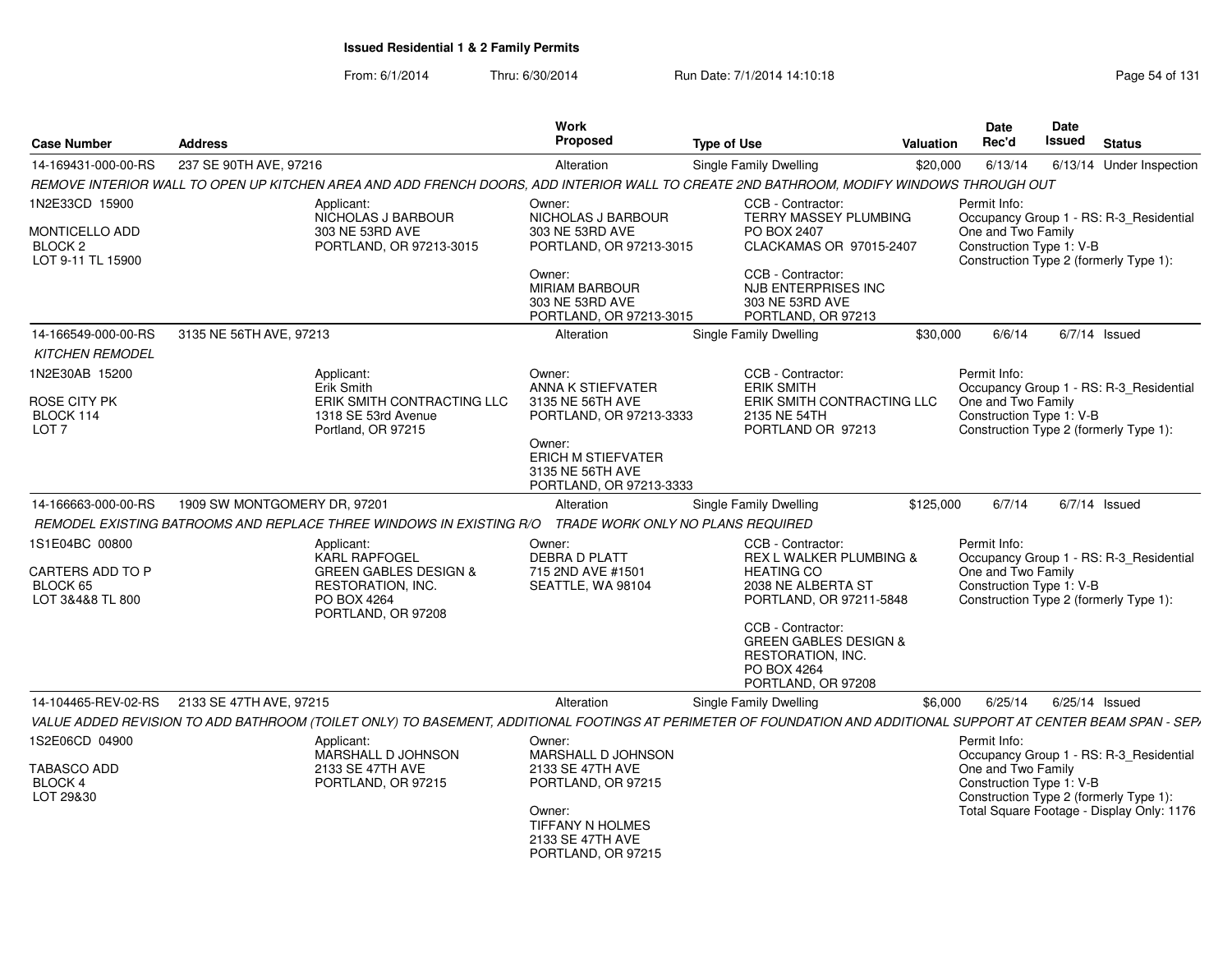| <b>Case Number</b>                                                      | <b>Address</b>                                                                                                                                                    | Work<br>Proposed                                                                                                                                      | <b>Type of Use</b>                                                                                                                    | <b>Valuation</b> | Date<br>Rec'd                                                  | Date<br>Issued | <b>Status</b>                                                                                                            |
|-------------------------------------------------------------------------|-------------------------------------------------------------------------------------------------------------------------------------------------------------------|-------------------------------------------------------------------------------------------------------------------------------------------------------|---------------------------------------------------------------------------------------------------------------------------------------|------------------|----------------------------------------------------------------|----------------|--------------------------------------------------------------------------------------------------------------------------|
| 14-169680-000-00-RS                                                     | 5816 NE 24TH AVE, 97211                                                                                                                                           | Alteration                                                                                                                                            | <b>Single Family Dwelling</b>                                                                                                         | \$10,000         | 6/16/14                                                        |                | 6/28/14 Issued                                                                                                           |
|                                                                         | INSTALL EGRESS WINDOW AND ROUGH I FUTURE BATHROOM IN EXISTING HABITABLE BASEMENT. (3) TOILEST TOTAL INCLUDING FUTURE BASEMENT TOILET. PLUMBING PERMITS WILL BE RI |                                                                                                                                                       |                                                                                                                                       |                  |                                                                |                |                                                                                                                          |
| 1N1E14DD 01100<br><b>IRVINGTON PK</b><br>BLOCK 16                       | Applicant:<br><b>DAVID LIPKIND</b><br>SHELBYVILLE PROPERTIES LLC<br>1215 NE WEBSTER                                                                               | Owner:<br><b>CARETIA FERNANDEZ</b><br>5816 NE 24TH AVE<br>PORTLAND, OR 97211                                                                          | CCB - Contractor:<br><b>DAVID LIPKIND</b><br>SHELBYVILLE PROPERTIES LLC<br>1215 NE WEBSTER                                            |                  | Permit Info:<br>One and Two Family<br>Construction Type 1: V-B |                | Occupancy Group 1 - RS: R-3 Residential                                                                                  |
| LOT 41&43                                                               | PORTLAND OR 97211                                                                                                                                                 |                                                                                                                                                       | PORTLAND OR 97211                                                                                                                     |                  |                                                                |                | Construction Type 2 (formerly Type 1):                                                                                   |
| 14-167375-000-00-RS                                                     | 3434 NE 22ND AVE, 97212                                                                                                                                           | Alteration                                                                                                                                            | Single Family Dwelling                                                                                                                | \$3.300          | 6/10/14                                                        |                | $6/10/14$ Issued                                                                                                         |
|                                                                         | ATTACHMENT OF SILL PLATE TO FOUNDATION AT INTERIOR PERIMETER OF HOUSE                                                                                             |                                                                                                                                                       |                                                                                                                                       |                  |                                                                |                |                                                                                                                          |
| 1N1E26AA 02600<br><b>IRVINGTON</b><br>BLOCK 14<br>LOT <sub>19</sub>     | Applicant:<br>NEIL KELLY CO INC<br>804 N ALBERTA ST<br>PORTLAND, OR 97217-2693                                                                                    | Owner:<br><b>CLAIRE L LEVINE</b><br>3434 NE 22ND AVE<br>PORTLAND, OR 97212-2431                                                                       | CCB - Contractor:<br>NEIL KELLY CO INC<br>804 N ALBERTA ST<br>PORTLAND, OR 97217-2693                                                 |                  | Permit Info:<br>Construction Type 1: V-B                       |                | Occupancy Group 1 - RS: R-3 Remodel<br>Construction Type 2 (formerly Type 1):                                            |
| 14-167380-000-00-RS                                                     | 7884 SE 7TH AVE, 97202                                                                                                                                            | Alteration                                                                                                                                            | <b>Single Family Dwelling</b>                                                                                                         | \$31,000         | 6/10/14                                                        |                | 6/10/14 Under Inspection                                                                                                 |
|                                                                         | CONVERT EXISTING UNFINISHED BASEMENT TO LIVING SPACE, INCLUDES, UTILITY AREA, STORAGE AND FAMILY ROOM, FURR OUT WALLS (TRADE PERMITS TO BE OBTAINED SEPARATELY)   |                                                                                                                                                       |                                                                                                                                       |                  |                                                                |                |                                                                                                                          |
| 1S1E23CB 03700<br>CITY VIEW PK<br>BLOCK 19<br>LOT 10                    | Applicant:<br><b>RICHARD DIXION</b><br>DIXON REMODELING &<br><b>RESTORATION</b><br>8050 SE 13TH SUITE 104<br>PORTLAND OR 97202                                    | Owner:<br>SAMUEL G HOLLOWAY<br>7884 SE 7TH AVE<br>PORTLAND, OR 97202-6302<br>Owner:<br>SHANA D HOLLOWAY<br>7884 SE 7TH AVE<br>PORTLAND, OR 97202-6302 | CCB - Contractor:<br><b>RICHARD DIXION</b><br>DIXON REMODELING &<br><b>RESTORATION</b><br>8050 SE 13TH SUITE 104<br>PORTLAND OR 97202 |                  | Permit Info:<br>One and Two Family<br>Construction Type 1: V-B |                | Occupancy Group 1 - RS: R-3_Residential<br>Construction Type 2 (formerly Type 1):                                        |
| 14-167404-000-00-RS                                                     | 3507 N COMMERCIAL AVE, 97227                                                                                                                                      | Alteration                                                                                                                                            | <b>Single Family Dwelling</b>                                                                                                         | \$48,000         | 6/10/14                                                        |                | 6/10/14 Issued                                                                                                           |
|                                                                         | REINFORCE ROOF RAFTERS ON BACK THIRD OF HOUSE, ADD NEW COLLAR TIES                                                                                                |                                                                                                                                                       |                                                                                                                                       |                  |                                                                |                |                                                                                                                          |
| 1N1E22DC 19400<br><b>CENTRAL ALBINA</b><br>BLOCK 33<br>LOT <sub>8</sub> | Applicant:<br><b>HELEN OPIE</b><br>2417 NE 11TH AVE<br>PORTLAND, OR 97212                                                                                         | Owner:<br><b>HELEN OPIE</b><br>2417 NE 11TH AVE<br>PORTLAND, OR 97212                                                                                 | CCB - Contractor:<br><b>BRITEWOOD REMODELING &amp;</b><br><b>DESIGN INC</b><br>PO BOX 1852<br>BEAVERTON, OR 970751852                 |                  | Permit Info:<br>Construction Type 1: V-B                       |                | Occupancy Group 1 - RS: R-3_Remodel<br>Construction Type 2 (formerly Type 1):                                            |
| 14-166774-000-00-RS                                                     | 3138 NE 32ND AVE, 97212                                                                                                                                           | Alteration                                                                                                                                            | <b>Single Family Dwelling</b>                                                                                                         | \$5.000          | 6/9/14                                                         |                | $6/9/14$ Issued                                                                                                          |
|                                                                         | ADD BATHROOM IN PARTIALLY FINISHED BASEMENT, FURR OUT WALL (3 BATHROOMS TOTAL). +++NO WORK IS PROPOSED WITH THIS PERMIT IN THE BASEMENT OTHER THAN ADDING THE B.  |                                                                                                                                                       |                                                                                                                                       |                  |                                                                |                |                                                                                                                          |
| 1N1E25BA 16200<br><b>IRVINGWOOD</b><br><b>BLOCK7</b><br><b>LOT 15</b>   | Applicant:<br>ALEXANDER J LOWENTHAL<br>3138 NE 32ND AVE<br>PORTLAND, OR 97212-2623                                                                                | Owner:<br>ALEXANDER J LOWENTHAL<br>3138 NE 32ND AVE<br>PORTLAND, OR 97212-2623<br>Owner:<br>ALYCE K OZAKI                                             |                                                                                                                                       |                  | Permit Info:<br>Construction Type 1: V-B                       |                | Occupancy Group 1 - RS: R-3_Remodel<br>Construction Type 2 (formerly Type 1):<br>Total Square Footage - Display Only: 56 |
|                                                                         |                                                                                                                                                                   | 3138 NE 32ND AVE<br>PORTLAND, OR 97212-2623                                                                                                           |                                                                                                                                       |                  |                                                                |                |                                                                                                                          |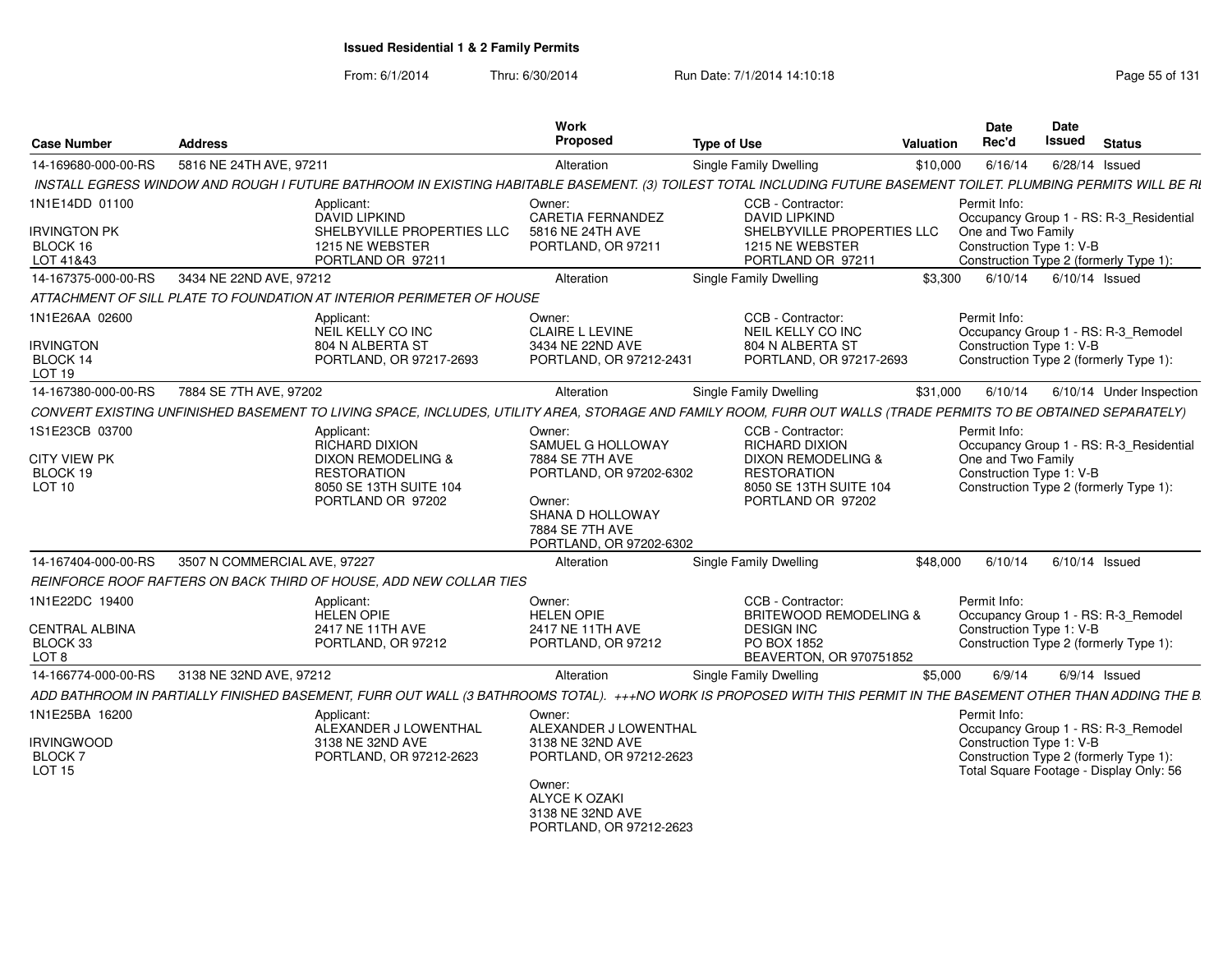|                                                                  |                                                       |                                                                                                                    | Work<br><b>Proposed</b>                                                             |                                                                                                                                              |                  | <b>Date</b><br>Rec'd                                           | <b>Date</b><br>Issued |                                                                                     |
|------------------------------------------------------------------|-------------------------------------------------------|--------------------------------------------------------------------------------------------------------------------|-------------------------------------------------------------------------------------|----------------------------------------------------------------------------------------------------------------------------------------------|------------------|----------------------------------------------------------------|-----------------------|-------------------------------------------------------------------------------------|
| <b>Case Number</b>                                               | <b>Address</b>                                        |                                                                                                                    |                                                                                     | <b>Type of Use</b>                                                                                                                           | <b>Valuation</b> |                                                                |                       | <b>Status</b>                                                                       |
| 14-166822-000-00-RS                                              | 817 NE TILLAMOOK ST, 97212                            |                                                                                                                    | Alteration                                                                          | <b>Single Family Dwelling</b>                                                                                                                | \$5,000          | 6/9/14                                                         |                       | 6/18/14 Under Inspection                                                            |
|                                                                  |                                                       | OPEN UP WALL BETWEEN KITCHEN AND DINING ROOM WITH BEAM ABOVE, ADD 2 NEW FOOTINGS AND POSTS IN BASEMENT FOR SUPPORT |                                                                                     |                                                                                                                                              |                  |                                                                |                       |                                                                                     |
| 1N1E26CB 13800<br>WEST IRVINGTON<br>BLOCK 106<br>E 1/2 LOT 11&12 |                                                       | Applicant:<br><b>JOSEPH PATRICK</b><br>ESSENTIAL HOME SERVICES LLC<br>21745 S LEWELLEN RD<br>BEAVERCREEK, OR 97004 | Owner:<br><b>HEATHER PROUTY</b><br>817 NE TILLAMOOK ST<br>PORTLAND, OR 97212-4057   | CCB - Contractor:<br><b>JOSEPH PATRICK</b><br>ESSENTIAL HOME SERVICES LLC One and Two Family<br>21745 S LEWELLEN RD<br>BEAVERCREEK, OR 97004 |                  | Permit Info:<br>Construction Type 1: V-B                       |                       | Occupancy Group 1 - RS: R-3_Residential<br>Construction Type 2 (formerly Type 1):   |
|                                                                  |                                                       |                                                                                                                    | Owner:<br><b>DOUGLAS HIGLEY</b><br>817 NE TILLAMOOK ST<br>PORTLAND, OR 97212-4057   |                                                                                                                                              |                  |                                                                |                       |                                                                                     |
| 14-166843-000-00-RS                                              | 8042 SW 64TH AVE                                      |                                                                                                                    | Alteration                                                                          | <b>Single Family Dwelling</b>                                                                                                                | \$10,000         | 6/9/14                                                         |                       | 6/9/14 Under Inspection                                                             |
|                                                                  |                                                       | REMOVE 2 INTERIOR WALLS WITH BEAMS ABOVE TO OPEN UP KITCHEN AND FAMILY ROOM AREA                                   |                                                                                     |                                                                                                                                              |                  |                                                                |                       |                                                                                     |
| 1S1E19CB 04201                                                   |                                                       | Applicant:<br><b>JOLLY CONSTRUCTION</b>                                                                            | Owner:<br><b>COTD III LLC</b>                                                       | CCB - Contractor:<br><b>JOLLY CONSTRUCTION</b>                                                                                               |                  | Permit Info:                                                   |                       | Occupancy Group 1 - RS: R-3_Residential                                             |
| PARTITION PLAT 2002-17<br>LOT <sub>1</sub>                       |                                                       | 914 NE TILLAMOOK<br>PORTLAND OR 97212                                                                              | <b>PO BOX 751</b><br>HOOD RIVER, OR 97031-0024                                      | 914 NE TILLAMOOK<br>PORTLAND OR 97212                                                                                                        |                  | One and Two Family<br>Construction Type 1: V-B                 |                       | Construction Type 2 (formerly Type 1):                                              |
| 13-220354-REV-01-RS                                              | 211 NW MAYWOOD DR, 97210                              |                                                                                                                    | Alteration                                                                          | Single Family Dwelling                                                                                                                       |                  | \$<br>6/11/14                                                  |                       | $6/11/14$ Issued                                                                    |
|                                                                  | REVISION TO REMOVE WALLS IN BASEMENT TO OPEN UP SPACE |                                                                                                                    |                                                                                     |                                                                                                                                              |                  |                                                                |                       |                                                                                     |
| 1N1E32DA 09800<br><b>ST FRANCES HILL</b>                         |                                                       | Applicant:<br><b>MIKE COYLE</b><br><b>FASTER PERMITS</b>                                                           | Owner:<br><b>RANDBER LLC</b><br>2820 NW THURMAN ST                                  | CCB - Contractor:<br><b>TIM LABUNSKY</b><br>TL REMODEL AND                                                                                   |                  | Permit Info:<br>Construction Type 1: V-B                       |                       | Occupancy Group 1 - RS: R-3_Remodel                                                 |
| <b>BLOCK1</b><br><b>LOT 23</b>                                   |                                                       | 14334 NW EAGLERIDGE LANE<br>PORTLAND, OR 97229                                                                     | PORTLAND, OR 97210                                                                  | CONSTRUCTION INC<br>PO BOX 1996<br>LAKE OSWEGO OR 97035                                                                                      |                  |                                                                |                       | Construction Type 2 (formerly Type 1):<br>Total Square Footage - Display Only: 3029 |
|                                                                  | 14-141837-REV-01-RS 21 NE BRYANT ST - Unit B, 97211   |                                                                                                                    | Alteration                                                                          | Single Family Dwelling                                                                                                                       | \$1,500          | 6/6/14                                                         |                       | $6/6/14$ Issued                                                                     |
|                                                                  |                                                       | VALUE ADDED REVISION TO ADD FOOTINGS AND FRAMING FOR SUPPORT, CHANGE OFFICE ON MAIN FLOOR TO BEDROOM WITH CLOSET   |                                                                                     |                                                                                                                                              |                  |                                                                |                       |                                                                                     |
| 1N1E15AD 01800                                                   |                                                       | Applicant:<br><b>RISLEY RENOVATIONS LLC</b><br>16031 SE RIVER RD<br>MILWAUKIE, OR 97267                            | Owner:<br><b>JOEL BEAUDOIN</b><br><b>21 NE BRYANT ST</b><br>PORTLAND, OR 97211-2301 | CCB - Contractor:<br><b>RON THOMPSON</b><br>RON THOMPSON PLUMBING LLC<br>15039 SE WYEAST<br>DAMASCUS OR 97089-8833                           |                  | Permit Info:<br>One and Two Family<br>Construction Type 1: V-B |                       | Occupancy Group 1 - RS: R-3 Residential<br>Construction Type 2 (formerly Type 1):   |
|                                                                  |                                                       |                                                                                                                    | Owner:<br><b>MELISSA BRADLEY</b><br>21 NE BRYANT ST<br>PORTLAND, OR 97211-2301      | CCB - Contractor:<br><b>RISLEY RENOVATIONS LLC</b><br>16031 SE RIVER RD<br>MILWAUKIE, OR 97267                                               |                  |                                                                |                       |                                                                                     |
| 14-170432-000-00-RS                                              | 6708 N ATLANTIC AVE, 97217                            |                                                                                                                    | Alteration                                                                          | Single Family Dwelling                                                                                                                       | \$6,750          | 6/30/14                                                        |                       | $6/30/14$ Issued                                                                    |
|                                                                  |                                                       | SOLAR ROOFTOP SYSTEM - PERSCRIPTIVE 4.675 KW - SEE 14-162380-ET                                                    |                                                                                     |                                                                                                                                              |                  |                                                                |                       |                                                                                     |
| 1N1E16BD 08700                                                   |                                                       | Applicant:<br>SAMANTHA PARSONS                                                                                     | Owner:<br><b>JAMES T JR CRUTCHER</b>                                                | CCB - Contractor:<br>SOLTERRA SYSTEMS INC                                                                                                    |                  | Permit Info:                                                   |                       | Occupancy Group 1 - RS: R-3_Residential                                             |
| BURRAGE TR<br>BLOCK 13<br><b>LOT 21</b><br>LOT 22 FXC N 25'      |                                                       | SOLTERRA SYSTEMS<br>79 SE TAYLOR ST #401<br>PORTLAND, OR 97214                                                     | 6708 N ATLANTIC AVE<br>PORTLAND, OR 97217                                           | 79 SE TAYLOR ST. STE 401<br>PORTLAND OR 97214                                                                                                |                  | One and Two Family<br>Construction Type 1: V-B                 |                       | Construction Type 2 (formerly Type 1):                                              |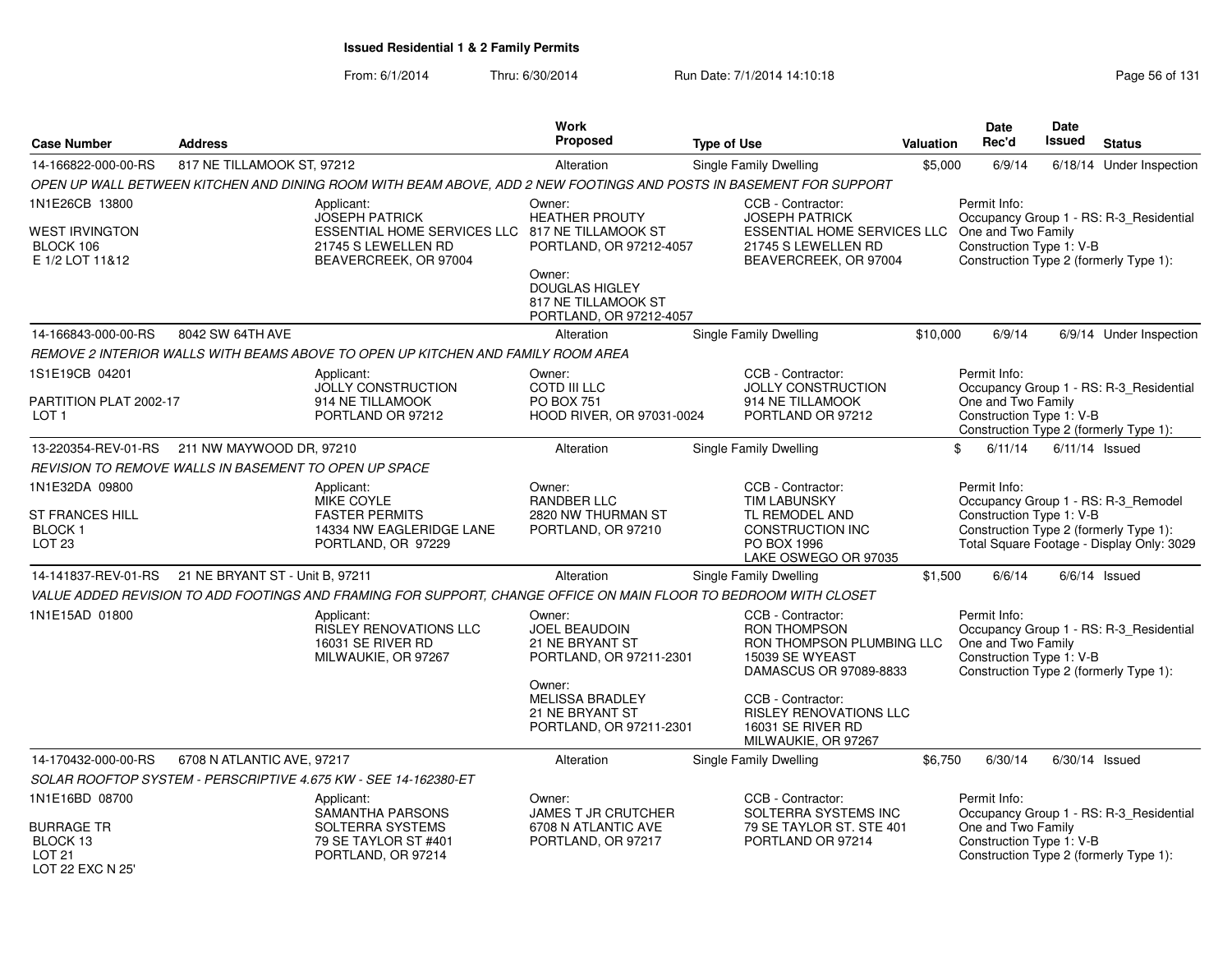| Case Number                                                                                         | <b>Address</b>                                                                                                                                           | Work<br>Proposed                                                                                                                                                  | <b>Type of Use</b>                                                                                                                                                                                                                                                                                                                                                                                      | <b>Valuation</b> | Date<br>Rec'd                                                                                                         | <b>Date</b><br>Issued | <b>Status</b>                                                                   |
|-----------------------------------------------------------------------------------------------------|----------------------------------------------------------------------------------------------------------------------------------------------------------|-------------------------------------------------------------------------------------------------------------------------------------------------------------------|---------------------------------------------------------------------------------------------------------------------------------------------------------------------------------------------------------------------------------------------------------------------------------------------------------------------------------------------------------------------------------------------------------|------------------|-----------------------------------------------------------------------------------------------------------------------|-----------------------|---------------------------------------------------------------------------------|
| 14-167479-000-00-RS                                                                                 | 8415 NE TILLAMOOK ST, 97220                                                                                                                              | Alteration                                                                                                                                                        | Single Family Dwelling                                                                                                                                                                                                                                                                                                                                                                                  | \$85,000         | 6/10/14                                                                                                               |                       | 6/10/14 Under Inspection                                                        |
|                                                                                                     | NEW ELECTRIC AND PLUMBING AND SOME HVAC GAS LINE FOR RANGE. ONE TOILET TOTAL.                                                                            |                                                                                                                                                                   |                                                                                                                                                                                                                                                                                                                                                                                                         |                  |                                                                                                                       |                       |                                                                                 |
| 1N2E28CB 07900<br>RAILWAY ADD<br>BLOCK 18<br>W 9' OF LOT 33<br>LOT <sub>34</sub><br>E 16' OF LOT 35 | Applicant:<br><b>MIKE HUBBELL</b><br>PORTLAND DEVELOPMENT<br><b>GROUP LLC</b><br>4224 NE HALSEY ST SUITE 300<br>PORTLAND OR 97213                        | Owner:<br>PHOENIX REDEVELOPMENT INC<br>516 SE MORRISON ST #700<br>PORTLAND, OR 97214-2347                                                                         | CCB - Contractor:<br><b>JTR PLUMBING INC</b><br>4272 NE BEAUMEAD ST<br>HILLSBORO OR 97124<br>CCB - Contractor:<br>AC ELECTRICAL CONTRACTORS<br><b>LLC</b><br>PO BOX 52<br>MT ANGEL, OR 97362<br>CCB - Contractor:<br>pro heating and painting IIc<br>P O Box 6151<br>Beaverton, OR 97007<br>CCB - Contractor:<br><b>GENE</b><br>PORTLAND DEVELOPMENT<br><b>GROUP LLC</b><br>11124 NE HALSEY ST. PMB 643 |                  | Permit Info:<br>One and Two Family<br>Construction Type 1: V-B<br>Construction Type 2 (formerly Type 1):              |                       | Occupancy Group 1 - RS: R-3 Residential                                         |
| 14-167863-000-00-RS                                                                                 | 2636 SW HAMILTON ST, 97201                                                                                                                               | Alteration                                                                                                                                                        | PORTLAND, OR 97220<br>Single Family Dwelling                                                                                                                                                                                                                                                                                                                                                            | \$65,000         | 6/11/14                                                                                                               | $6/14/14$ Issued      |                                                                                 |
|                                                                                                     | KITCHEN REMODEL, OPEN UP DIVIDING WALL BETWEEN KITCHEN AND LIVINGROOM, NEW PLUMBING AND WIRING, NEW WINDOWS, REPLACE SLIDER. 3 TOILETS TOTAL.            |                                                                                                                                                                   |                                                                                                                                                                                                                                                                                                                                                                                                         |                  |                                                                                                                       |                       |                                                                                 |
| 1S1E17AA 00700<br>SECTION 17 1S 1E<br>TL 700 0.26 ACRES                                             | Applicant:<br><b>Tom Corvi</b><br>Right Angle Construction, Inc.<br>P.O. Box 587<br>OREGON CITY OR 97045<br>20126 S. Impala Lane<br>20126 S. Impala Lane | Owner:<br><b>GREG A WITT</b><br>2636 SW HAMILTON ST<br>PORTLAND, OR 97239-1304<br>Owner:<br><b>HOLLY A WITT</b><br>2636 SW HAMILTON ST<br>PORTLAND, OR 97239-1304 | CCB - Contractor:<br><b>GRAVITY PLUMBING INC</b><br>14935 S GREENTREE DR<br>OREGON CITY, OR 97045<br>CCB - Contractor:<br><b>RIGHT ANGLE CONSTRUCTION IN</b><br>20126 S IMPALA LN<br>OREGON CITY, OR 97045<br>CCB - Contractor:<br><b>B &amp; S HEATING &amp; AIR</b><br><b>CONDITIONING LLC</b><br>PO BOX 1623<br>OREGON CITY, OR 97045                                                                |                  | Permit Info:<br>One and Two Family<br>Construction Type 1: V-B<br>Construction Type 2 (formerly Type 1):              |                       | Occupancy Group 1 - RS: R-3_Residential                                         |
| 14-167553-000-00-RS                                                                                 | 3948 E BURNSIDE ST - Unit B, 97214                                                                                                                       | Alteration                                                                                                                                                        | Single Family Dwelling                                                                                                                                                                                                                                                                                                                                                                                  | \$30,000         | 6/10/14                                                                                                               |                       | 6/10/14 Under Inspection                                                        |
|                                                                                                     | CONVERT BASEMENT TO ADU WITH NEW KITCHEN, LAUNDRY ROOM, BATHROOM AND STUDIO SPACE; NEW EGRESS ON NORTH SIDE/***                                          |                                                                                                                                                                   |                                                                                                                                                                                                                                                                                                                                                                                                         |                  |                                                                                                                       |                       |                                                                                 |
| 1N1E36DA 10100                                                                                      | Applicant:<br><b>KATHY BELISLE</b><br>BELLE ISLE, LLC<br>7821 SE HAWTHORNE<br>PORTLAND, OR 97215-3643                                                    | Owner:<br>KATHLEEN S WILLIS<br>3948 E BURNSIDE ST<br>PORTLAND, OR 97214                                                                                           | CCB - Contractor:<br><b>KATHY BELISLE</b><br>BELLE ISLE, LLC<br>7821 SE HAWTHORNE<br>PORTLAND, OR 97215-3643                                                                                                                                                                                                                                                                                            |                  | Permit Info:<br>Construction Type 1: V-B<br>Construction Type 2 (formerly Type 1):<br>Number of New Dwelling Units: 1 |                       | Occupancy Group 1 - RS: R-3 Remodel<br>Total Square Footage - Display Only: 800 |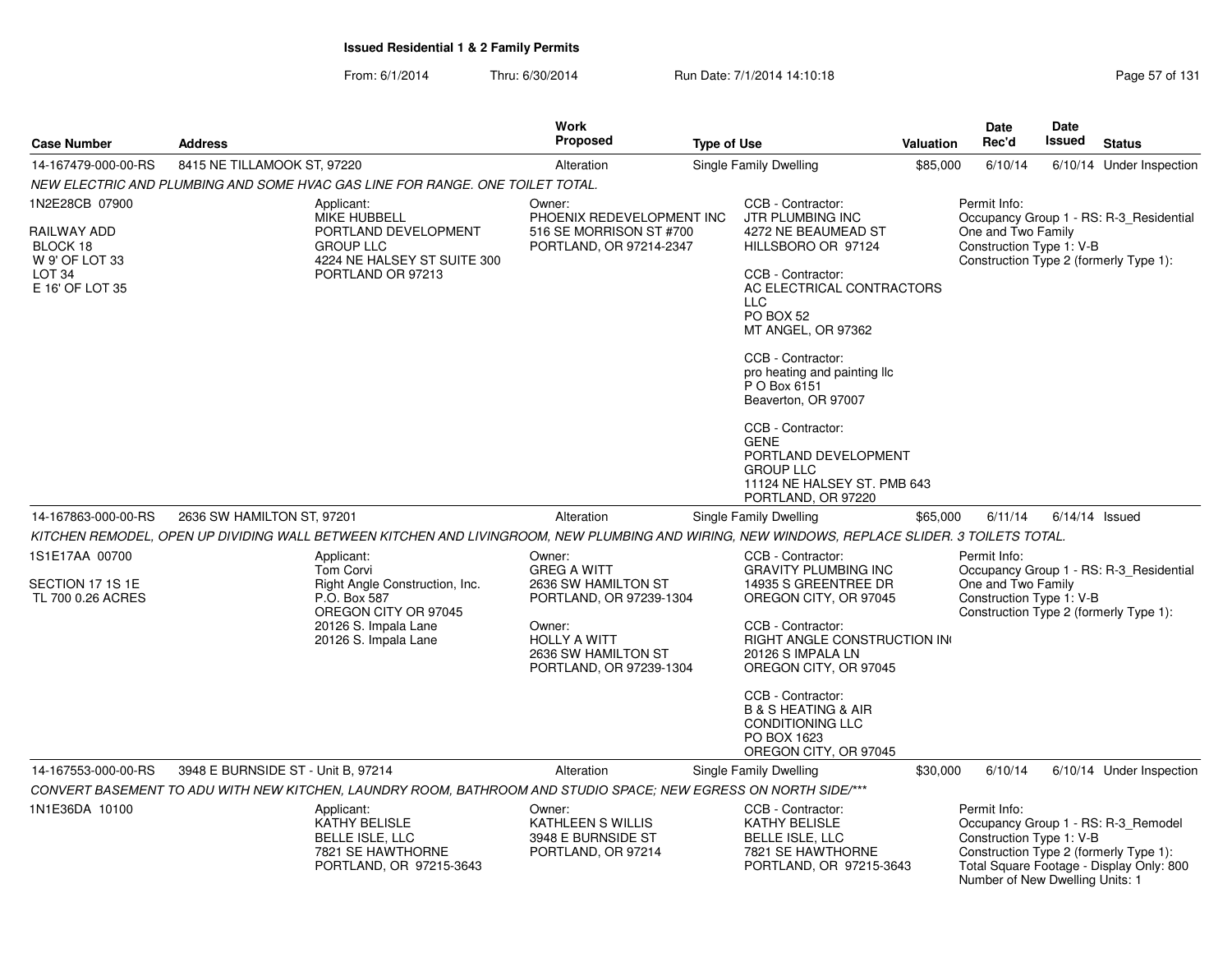From: 6/1/2014

| <b>Case Number</b>                       | <b>Address</b>                   |                                                                                                                                                             | Work<br>Proposed                                  | <b>Type of Use</b>                         | <b>Valuation</b> | Date<br>Rec'd            | Date<br><b>Issued</b> | <b>Status</b>                           |
|------------------------------------------|----------------------------------|-------------------------------------------------------------------------------------------------------------------------------------------------------------|---------------------------------------------------|--------------------------------------------|------------------|--------------------------|-----------------------|-----------------------------------------|
| 14-167620-000-00-RS                      | 920 SW STEPHENSON CT, 97219      |                                                                                                                                                             | Alteration                                        | <b>Single Family Dwelling</b>              | \$5,000          | 6/10/14                  | 6/10/14               | Issued                                  |
|                                          |                                  | REMOVAL OF OLD WALLS AND CONSTRUCTION OF NEW WALL FOR NEW BATHROOM; NEW WINDOW ON SOUTH SIDE; NEW GLULAM BEAM IN BEDROOM; SEE 12-116847-IQ                  |                                                   |                                            |                  |                          |                       |                                         |
| 1S1E33AC 03700                           |                                  | Applicant:                                                                                                                                                  | Owner:                                            |                                            |                  | Permit Info:             |                       |                                         |
| <b>GRACEMONT</b>                         |                                  | HARRIET SHERIDAN<br>920 SW STEPHENSON CT                                                                                                                    | <b>HARRIET SHERIDAN</b><br>920 SW STEPHENSON CT   |                                            |                  | One and Two Family       |                       | Occupancy Group 1 - RS: R-3_Residential |
| LOT <sub>12</sub>                        |                                  | PORTLAND, OR 97219                                                                                                                                          | PORTLAND, OR 97219                                |                                            |                  | Construction Type 1: V-B |                       |                                         |
|                                          |                                  |                                                                                                                                                             |                                                   |                                            |                  |                          |                       | Construction Type 2 (formerly Type 1):  |
| 14-169681-000-00-RS                      | 6231 NE 6TH AVE, 97211           |                                                                                                                                                             | Alteration                                        | Single Family Dwelling                     | \$50,000         | 6/16/14                  |                       | 6/16/14 Under Inspection                |
|                                          |                                  | REMODEL MAIN FLOOR AND KITCHEN AND ADD BATHROOM AND BEDROOM TO EXISTING UPSTAIRS. 2 TOILETS TOTAL.                                                          |                                                   |                                            |                  |                          |                       |                                         |
| 1N1E14CB 11600                           |                                  | Applicant:                                                                                                                                                  | Owner:                                            | CCB - Contractor:                          |                  | Permit Info:             |                       |                                         |
| <b>GREEN RIDGE</b>                       |                                  | PDX RENOVATIONS, LLC<br>P.O. Box 66406                                                                                                                      | <b>LUCI CORPORATION</b><br>6740 SW RALEIGHWOOD LN | PDX RENOVATIONS LLC<br>PO BOX 66836        |                  | One and Two Family       |                       | Occupancy Group 1 - RS: R-3_Residential |
| BLOCK <sub>2</sub>                       |                                  | Portland, OR 97290                                                                                                                                          | PORTLAND, OR 97225                                | PORTLAND, OR 97290                         |                  | Construction Type 1: V-B |                       |                                         |
| N 14' OF LOT 12                          |                                  |                                                                                                                                                             |                                                   |                                            |                  |                          |                       | Construction Type 2 (formerly Type 1):  |
| LOT 13<br>S 3' OF LOT 14                 |                                  |                                                                                                                                                             |                                                   |                                            |                  |                          |                       |                                         |
| 14-168970-000-00-RS                      | 0110 SW CURRY ST - Unit A, 97201 |                                                                                                                                                             | Alteration                                        | Single Family Dwelling                     | \$20,000         | 6/13/14                  |                       | $6/13/14$ Issued                        |
|                                          |                                  | CONVERT BASEMENT TO HABITABLE SPACE TO INCLUDE STORAGE, BEDROOM, DEN, BATH AND KITCHENETTE; ADD EGRESS WINDOW AND WINDOW WELL/***ADD RANGE HOOD 7/1/14***   |                                                   |                                            |                  |                          |                       |                                         |
| 1S1E10BD 04000                           |                                  | Applicant:                                                                                                                                                  | Owner:                                            |                                            |                  | Permit Info:             |                       |                                         |
|                                          |                                  | MARJORY A WALL                                                                                                                                              | <b>KATE C LAGRAND</b>                             |                                            |                  |                          |                       | Occupancy Group 1 - RS: R-3_Remodel     |
| <b>CARUTHERS ADD</b><br>BLOCK 145        |                                  | 0110 SW CURRY ST<br>PORTLAND, OR 97239-4375                                                                                                                 | 0110 SW CURRY ST<br>PORTLAND, OR 97239-4375       |                                            |                  | Construction Type 1: V-B |                       | Construction Type 2 (formerly Type 1):  |
| INC PT VAC ST LOT 7&8                    |                                  |                                                                                                                                                             |                                                   |                                            |                  |                          |                       |                                         |
|                                          |                                  |                                                                                                                                                             | Owner:<br><b>MARJORY A WALL</b>                   |                                            |                  |                          |                       |                                         |
|                                          |                                  |                                                                                                                                                             | 0110 SW CURRY ST                                  |                                            |                  |                          |                       |                                         |
|                                          |                                  |                                                                                                                                                             | PORTLAND, OR 97239-4375                           |                                            |                  |                          |                       |                                         |
| 14-168240-000-00-RS                      | 3316 SW HUME ST, 97219           |                                                                                                                                                             | Alteration                                        | Single Family Dwelling                     | \$700            | 6/11/14                  |                       | 6/11/14 Under Inspection                |
|                                          |                                  | REPLACE SINGLE DOOR WITH NEW SLIDERS - AT DINING ROOM **AT THIS TIME - TRADE PERMITS ARE TO BE OBTAINED SEPARATELY***/***ADD (3) BRANCH CIRCUITS 6/13/14*** |                                                   |                                            |                  |                          |                       |                                         |
| 1S1E20DC 03800                           |                                  | Applicant:<br>ANDY MILLER CONTRACTING                                                                                                                       | Owner:<br>PRESERVE RESTORE                        | CCB - Contractor:                          |                  | Permit Info:             |                       |                                         |
| PRIMROSE AC                              |                                  |                                                                                                                                                             | 1609 SE 48TH AVE                                  | ANDY MILLER CONTRACTING                    |                  | One and Two Family       |                       | Occupancy Group 1 - RS: R-3_Residential |
| LOT 5 TL 3800                            |                                  |                                                                                                                                                             | PORTLAND, OR 97215-3213                           |                                            |                  | Construction Type 1: V-B |                       |                                         |
|                                          |                                  |                                                                                                                                                             | Owner:                                            |                                            |                  |                          |                       | Construction Type 2 (formerly Type 1):  |
|                                          |                                  |                                                                                                                                                             | <b>RENEW LLC</b>                                  |                                            |                  |                          |                       |                                         |
|                                          |                                  |                                                                                                                                                             | 1609 SE 48TH AVE                                  |                                            |                  |                          |                       |                                         |
|                                          |                                  |                                                                                                                                                             | PORTLAND, OR 97215-3213                           |                                            |                  |                          |                       |                                         |
| 14-168797-000-00-RS                      | 5804 SE 77TH AVE                 |                                                                                                                                                             | Alteration                                        | Single Family Dwelling                     | \$6,750          | 6/12/14                  |                       | $6/12/14$ Issued                        |
| <b>SOLAR 3.75KW PV ROOF MOUNT SYSTEM</b> |                                  |                                                                                                                                                             |                                                   |                                            |                  |                          |                       |                                         |
| 1S2E17DA 13501                           |                                  | Applicant:<br>SOLARCITY CORPORATION                                                                                                                         | Owner:<br><b>BETH KERWIN</b>                      | CCB - Contractor:<br>SOLARCITY CORPORATION |                  | Permit Info:             |                       | Occupancy Group 1 - RS: R-3_Residential |
| PARTITION PLAT 2006-185                  |                                  | 6132 NE 112th AVE                                                                                                                                           | 5804 SE 77TH AVE                                  | 6132 NE 112th AVE                          |                  | One and Two Family       |                       |                                         |
| LOT <sub>1</sub>                         |                                  | PORTLAND, OR 97220                                                                                                                                          | PORTLAND, OR 97206                                | PORTLAND, OR 97220                         |                  | Construction Type 1: V-B |                       |                                         |
| POTENTIAL ADDITIONAL TAX                 |                                  |                                                                                                                                                             |                                                   |                                            |                  |                          |                       | Construction Type 2 (formerly Type 1):  |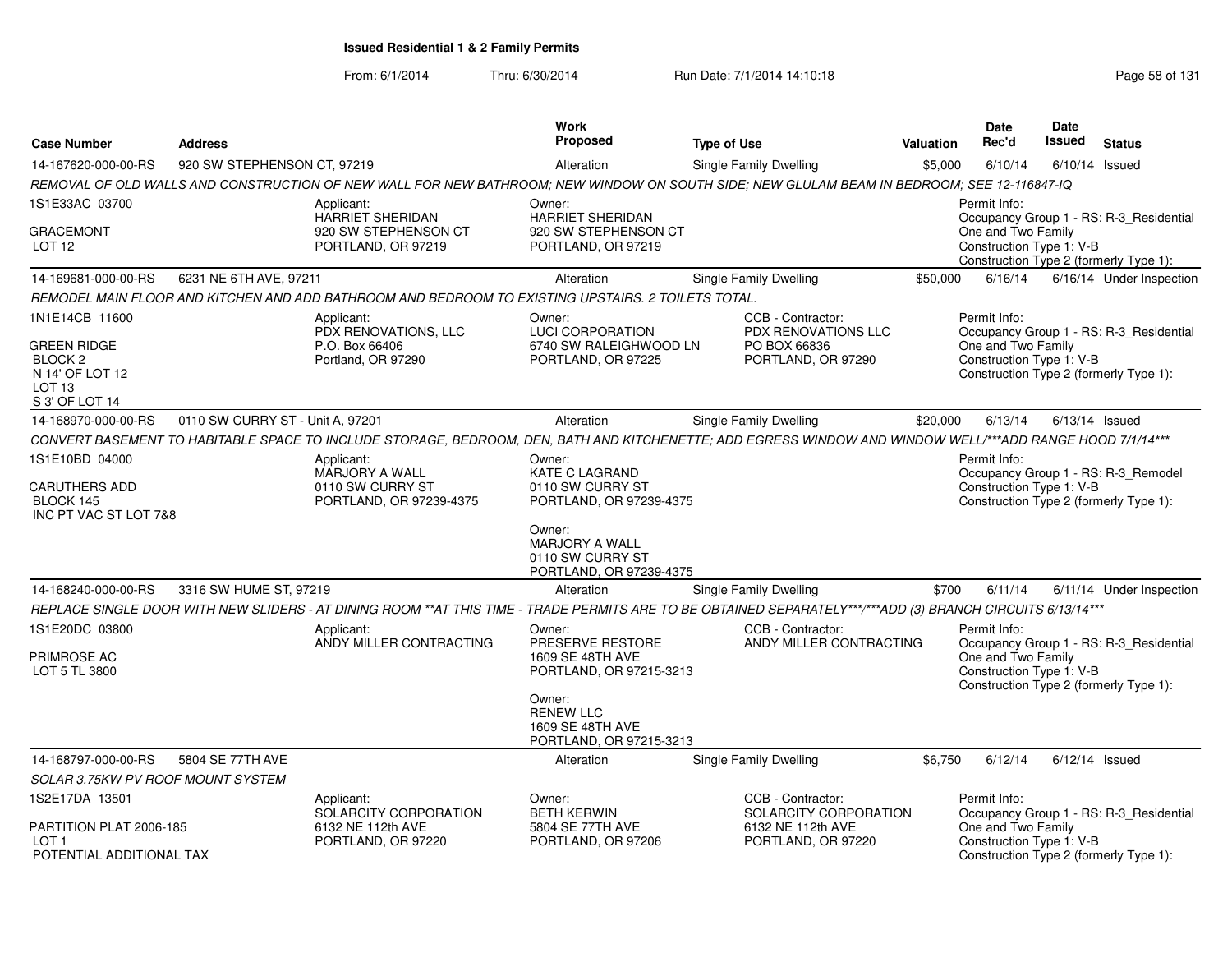| <b>Case Number</b>                                                             | <b>Address</b>             |                                                                                                                              | <b>Work</b><br><b>Proposed</b>                                                   | <b>Type of Use</b>                                                                                                                                           | <b>Valuation</b> | <b>Date</b><br>Rec'd                                                                                           | Date<br>Issued | <b>Status</b>            |  |
|--------------------------------------------------------------------------------|----------------------------|------------------------------------------------------------------------------------------------------------------------------|----------------------------------------------------------------------------------|--------------------------------------------------------------------------------------------------------------------------------------------------------------|------------------|----------------------------------------------------------------------------------------------------------------|----------------|--------------------------|--|
| 14-169536-000-00-RS                                                            | 4606 N CONGRESS AVE, 97217 |                                                                                                                              | Alteration                                                                       | Single Family Dwelling                                                                                                                                       | \$62,500         | 6/13/14                                                                                                        |                | 6/30/14 Under Inspection |  |
|                                                                                |                            | Kitchen remodel. New cabinets, counters, move the gas line, install new beam to open kitchen to dining room. New range hood. |                                                                                  |                                                                                                                                                              |                  |                                                                                                                |                |                          |  |
| 1N1E22AC 10302                                                                 |                            | Applicant:<br>DAVID R RUSH                                                                                                   | Owner:<br>LORI S EBERLY                                                          | CCB - Contractor:<br><b>TODD ECCLES</b>                                                                                                                      |                  | Permit Info:<br>Occupancy Group 1 - RS: R-3 Residential                                                        |                |                          |  |
| PARTITION PLAT 1996-155<br>LOT <sub>2</sub>                                    |                            | 3610 NE Hancock<br>PORTLAND OR 97212-5224                                                                                    | 4606 N CONGRESS AVE<br>PORTLAND, OR 97217                                        | T A ECCLES ELECTRIC<br>24824 S NEW KIRCHNER RD<br>OREGON CITY OR 97045                                                                                       |                  | One and Two Family<br>Construction Type 1: V-B<br>Construction Type 2 (formerly Type 1):                       |                |                          |  |
|                                                                                |                            |                                                                                                                              | Owner:<br><b>SCOTT EBERLY</b><br>4606 N CONGRESS AVE<br>PORTLAND, OR 97217       | CCB - Contractor:<br><b>DAVID R RUSH</b><br>3610 NE Hancock<br>PORTLAND OR 97212-5224                                                                        |                  |                                                                                                                |                |                          |  |
| 14-168750-000-00-RS                                                            | 8976 N MCKENNA AVE, 97203  |                                                                                                                              | Alteration                                                                       | Single Family Dwelling                                                                                                                                       | \$10,000         | 6/20/14                                                                                                        |                | 6/20/14 Under Inspection |  |
|                                                                                |                            |                                                                                                                              |                                                                                  | CONVERT EXISTING UNFINISHED BASEMENT TO LIVING SPACE, NEW WALLS TO ENCLOSE FURNACE AND WATER HEATER, NEW BEDROOM WITH CLOSET, BATHROOM, FAMILY ROOM, FURR OL |                  |                                                                                                                |                |                          |  |
| 1N1E07AD 05100                                                                 |                            | Applicant:<br><b>BRADLEY MALONE</b>                                                                                          | Owner:<br><b>BRADLEY MALONE</b>                                                  |                                                                                                                                                              |                  | Permit Info:<br>Occupancy Group 1 - RS: R-3_Remodel                                                            |                |                          |  |
| PORTSMOUTH VILLA ANX 1<br>BLOCK 1<br>LOT <sub>8</sub>                          |                            | 6305 SW CHERRYHILL DR<br>BEAVERTON, OR 97008                                                                                 | 6305 SW CHERRYHILL DR<br>BEAVERTON, OR 97008                                     |                                                                                                                                                              |                  | Construction Type 1: V-B<br>Construction Type 2 (formerly Type 1):<br>Total Square Footage - Display Only: 850 |                |                          |  |
|                                                                                |                            |                                                                                                                              | Owner:<br><b>KARLY MALONE</b><br>6305 SW CHERRYHILL DR<br>BEAVERTON, OR 97008    |                                                                                                                                                              |                  |                                                                                                                |                |                          |  |
| 14-169926-000-00-RS                                                            | 5323 SE KNIGHT ST, 97206   |                                                                                                                              | Alteration                                                                       | Single Family Dwelling                                                                                                                                       | \$25,000         | 6/16/14                                                                                                        |                | 6/16/14 Issued           |  |
|                                                                                |                            |                                                                                                                              |                                                                                  | REMODEL ON 2ND FLOOR OF CONVENT, REMOVE CLOSET IN EXISTING BEDROOM FOR OFFICE AREA, CONVERT EXISTING BEDROOM TO BATHROOM AND DRESSING AREA (3 BATHROOMS TO   |                  |                                                                                                                |                |                          |  |
| 1S2E18DB 10900                                                                 |                            | Applicant:<br><b>STEVEN THOMSON</b>                                                                                          | Owner:<br>OUR LADY OF SORROWS                                                    | CCB - Contractor:<br><b>MARK BECKIUS</b>                                                                                                                     |                  | Permit Info:<br>Occupancy Group 1 - RS: R-3_Residential                                                        |                |                          |  |
| <b>TREMONT PK</b><br>BLOCK <sub>3</sub><br>LOT 7 EXC W 10'<br>LOT <sub>8</sub> |                            | 0106 SW GIBBS<br>PORTLAND, OR 97201                                                                                          | CATHOLIC<br>5239 SE WOODSTOCK BLVD<br>PORTLAND, OR 97206                         | REIMERS & JOLIVETTE INC<br>2344 NW 24TH AVE<br>Portland, OR 97210                                                                                            |                  | One and Two Family<br>Construction Type 1: V-B<br>Construction Type 2 (formerly Type 1):                       |                |                          |  |
|                                                                                |                            |                                                                                                                              | Owner:<br>CHURCH PORTLAND OREGON<br>5239 SE WOODSTOCK BLVD<br>PORTLAND, OR 97206 |                                                                                                                                                              |                  |                                                                                                                |                |                          |  |
| 14-169971-000-00-RS                                                            | 5212 N AMHERST ST, 97203   |                                                                                                                              | Alteration                                                                       | Single Family Dwelling                                                                                                                                       | \$25,000         | 6/16/14                                                                                                        |                | 6/16/14 Issued           |  |
|                                                                                |                            |                                                                                                                              |                                                                                  | CONVERT EXISTING BASEMENT TO LIVING SPACE, FRAME IN BATHROOM AND 3 NEW BEDROOMS WITH NEW EGRESS WINDOWS, FURR OUT WALLS THROUGHOUT (2 BATHROOMS TOTAL)       |                  |                                                                                                                |                |                          |  |
| 1N1E07DD 03600                                                                 |                            | Applicant:<br><b>LANCE CAMERON HAMEL</b>                                                                                     | Owner:<br><b>BORI UCH</b>                                                        | CCB - Contractor:<br><b>LANCE CAMERON HAMEL</b>                                                                                                              |                  | Permit Info:<br>Occupancy Group 1 - RS: R-3_Residential                                                        |                |                          |  |
| <b>UNIVERSITY PK</b><br>BLOCK 50<br>LOT 8<br><b>WLY 1/2 OF LOT 9</b>           |                            | <b>HAMEL CONSTRUCTION</b><br><b>PO BOX 254</b><br>CANBY, OR 97013                                                            | 5212 N AMHERST ST<br>PORTLAND, OR 97203                                          | HAMEL CONSTRUCTION<br><b>PO BOX 254</b><br>CANBY, OR 97013                                                                                                   |                  | One and Two Family<br>Construction Type 1: V-B<br>Construction Type 2 (formerly Type 1):                       |                |                          |  |
|                                                                                |                            |                                                                                                                              |                                                                                  |                                                                                                                                                              |                  |                                                                                                                |                |                          |  |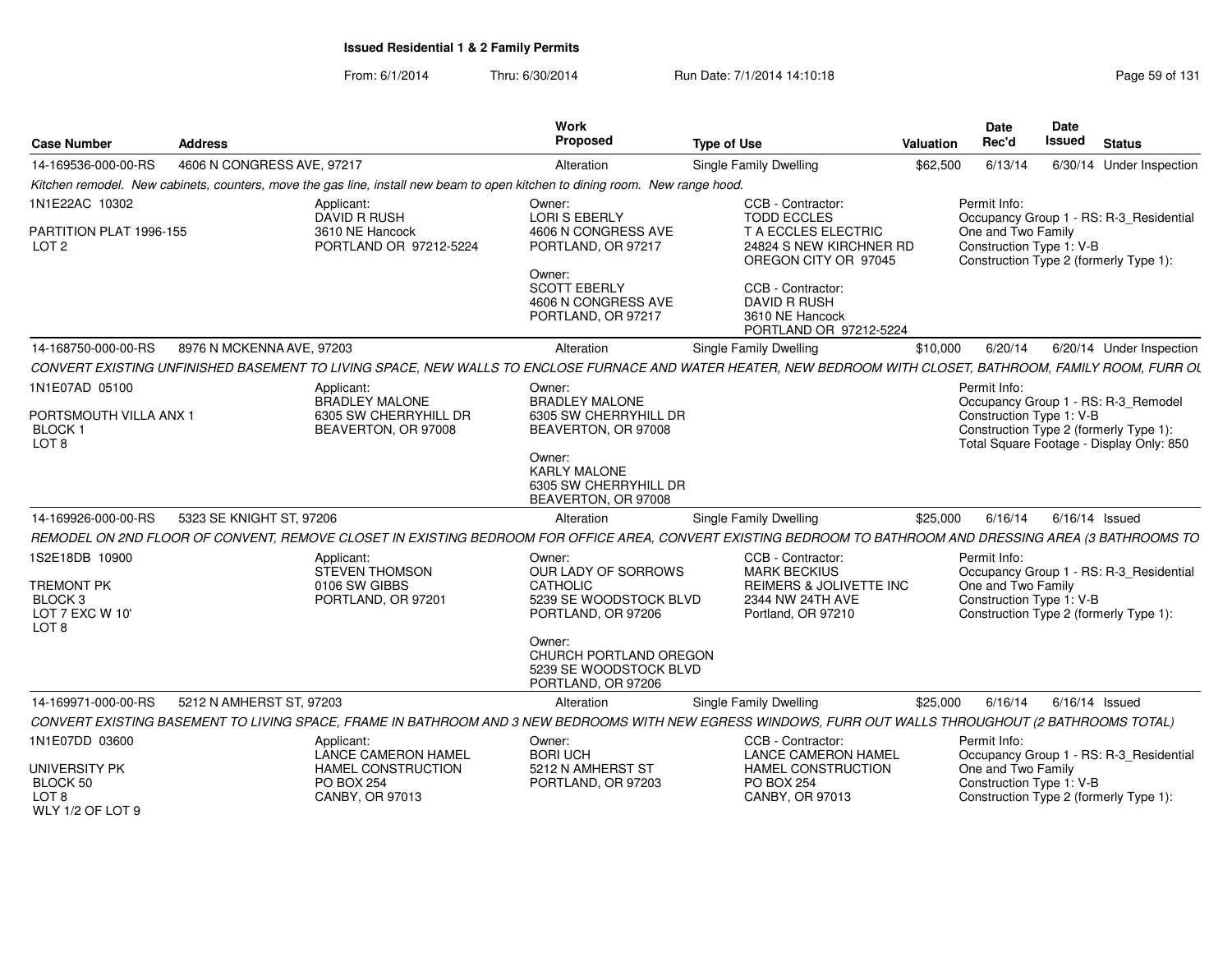| <b>Case Number</b>                                       | <b>Address</b>                                        |                                                                                                                                                           | Work<br><b>Proposed</b>                                                      | <b>Type of Use</b>                                                                                                                                             | Valuation | <b>Date</b><br>Rec'd                                           | <b>Date</b><br>Issued | <b>Status</b>                                                                      |
|----------------------------------------------------------|-------------------------------------------------------|-----------------------------------------------------------------------------------------------------------------------------------------------------------|------------------------------------------------------------------------------|----------------------------------------------------------------------------------------------------------------------------------------------------------------|-----------|----------------------------------------------------------------|-----------------------|------------------------------------------------------------------------------------|
| 14-169684-000-00-RS                                      | 2901 N FARRAGUT ST, 97217                             |                                                                                                                                                           | Alteration                                                                   | Single Family Dwelling                                                                                                                                         | \$26,357  | 6/16/14                                                        |                       | $6/16/14$ Issued                                                                   |
|                                                          |                                                       | REMODEL MAIN FLOOR WITH DEMO OF WALLS AND ADDITION OF NEW WALLS FOR NEW BEDROOM AND RECONFIGURED KITCHEN; CONVERT BASEMENT TO LIVING SPACE WITH NEW BEDRO |                                                                              |                                                                                                                                                                |           |                                                                |                       |                                                                                    |
| 1N1E09CD 06400                                           |                                                       | Applicant:<br><b>BOB STEELE</b>                                                                                                                           | Owner:<br><b>THOMAS M GAUL</b>                                               | CCB - Contractor:<br>ALPHA PLUMBING CO                                                                                                                         |           | Permit Info:                                                   |                       | Occupancy Group 1 - RS: R-3_Remodel                                                |
| PENINSULAR ADD<br>BLOCK 12<br>LOT 6                      |                                                       | DESIGN INTELLIGENCE LLC<br>3013 SE WASHOUGAL RIVER RD<br>WASHOUGAL, WA 98671                                                                              | 2901 HARNEY ST<br>VANCOUVER, WA 98660                                        | 21713 S BEAVERCREEK RD<br>OREGON CITY OR 97045<br>CCB - Contractor:<br>PETER RYABIKIN<br>AP PACIFIC LLC<br>800 NE TENNEY RS STE 110-423<br>VANCOUVER WA. 98685 |           | Construction Type 1: V-B                                       |                       | Construction Type 2 (formerly Type 1):<br>Total Square Footage - Display Only: 717 |
| 14-144104-REV-01-RS                                      | 5324 N MARYLAND AVE, 97217                            |                                                                                                                                                           | Alteration                                                                   | Single Family Dwelling                                                                                                                                         |           | 6/10/14<br>\$                                                  |                       | $6/10/14$ Issued                                                                   |
|                                                          |                                                       | REVISION - REINFORCE CEILING FRAMING OVER REMOVED WALL SECTION                                                                                            |                                                                              |                                                                                                                                                                |           |                                                                |                       |                                                                                    |
| 1N1E22BB 07400                                           |                                                       | Applicant:<br><b>BOB STEELE</b>                                                                                                                           | Owner:<br><b>WILDE PROPERTIES INC</b>                                        | CCB - Contractor:<br>EURO PLUMBING INC                                                                                                                         |           | Permit Info:                                                   |                       | Occupancy Group 1 - RS: R-3_Remodel                                                |
| <b>M PATTONS &amp; SUB</b><br>SUB TRACT C LOT 13 BLOCK 2 |                                                       | <b>DESIGN INTELLIGENCE</b><br>3013 SE WASHOUGAL RIVER RD<br>WASHOUGAL, WA 98671                                                                           | 3735 SE CLAY ST<br>PORTLAND, OR 97214-5139                                   | 10659 SE 172ND AVE<br>HAPPY VALLEY OR 97086                                                                                                                    |           | Construction Type 1: V-B                                       |                       | Construction Type 2 (formerly Type 1):                                             |
|                                                          |                                                       |                                                                                                                                                           |                                                                              | CCB - Contractor:<br>SANDY ELECTRIC INC<br>12130 SE VIRGINIA CT<br><b>SANDY OR 97055</b>                                                                       |           |                                                                |                       |                                                                                    |
|                                                          |                                                       |                                                                                                                                                           |                                                                              | CCB - Contractor:<br><b>WILDE PROPERTIES INC</b><br>3735 SE CLAY STE 204<br>PORTLAND, OR 97214                                                                 |           |                                                                |                       |                                                                                    |
| 14-167265-000-00-RS                                      | 4843 NE 32ND AVE, 97211                               |                                                                                                                                                           | Alteration                                                                   | Single Family Dwelling                                                                                                                                         | \$6,750   | 6/10/14                                                        | 6/10/14 Final         |                                                                                    |
|                                                          | SOLAR INSTALLATION OF 3.24KW ROOF MOUNTED SOLAR ARRAY |                                                                                                                                                           |                                                                              |                                                                                                                                                                |           |                                                                |                       |                                                                                    |
| 1N1E24BD 04900                                           |                                                       | Applicant:<br>ROSE WOOFENDEN                                                                                                                              | Owner:<br><b>CLIFFORD T WHITE</b>                                            | CCB - Contractor:<br>NEIL KELLY CO INC                                                                                                                         |           | Permit Info:                                                   |                       | Occupancy Group 1 - RS: R-3_Residential                                            |
| <b>ELBERTA</b>                                           |                                                       | <b>NEIL KELLY</b>                                                                                                                                         | 4843 NE 32ND AVE                                                             | 804 N ALBERTA ST                                                                                                                                               |           | One and Two Family                                             |                       |                                                                                    |
| BLOCK 6<br>LOT <sub>17</sub>                             |                                                       | 804 N ALBERTA<br>PORTLAND, OR 97217                                                                                                                       | PORTLAND, OR 97211                                                           | PORTLAND, OR 97217-2693                                                                                                                                        |           | Construction Type 1: V-B                                       |                       | Construction Type 2 (formerly Type 1):                                             |
| 14-167266-000-00-RS                                      | 2335 NE 24TH AVE, 97212                               |                                                                                                                                                           | Alteration                                                                   | Single Family Dwelling                                                                                                                                         | \$6,750   | 6/10/14                                                        | 6/10/14 Final         |                                                                                    |
|                                                          |                                                       | SOLAR INSTALLATION OF 3.5 KW ROOF MOUNTED SOLAR ELECTRIC ARRAY                                                                                            |                                                                              |                                                                                                                                                                |           |                                                                |                       |                                                                                    |
| 1N1E26DA 08500<br><b>IRVINGTON</b><br>BLOCK 6            |                                                       | Applicant:<br><b>KATIE MARTIN</b><br><b>NEIL KELLY COMPANY</b><br>804 N ALBERTA ST                                                                        | Owner:<br>RICHARD N ROSENHAFT<br>2335 NE 24TH AVE<br>PORTLAND, OR 97212-4827 | CCB - Contractor:<br>NEIL KELLY CO INC<br>804 N ALBERTA ST<br>PORTLAND, OR 97217-2693                                                                          |           | Permit Info:<br>One and Two Family<br>Construction Type 1: V-B |                       | Occupancy Group 1 - RS: R-3_Residential                                            |
| LOT 6-8                                                  |                                                       | PORTLAND, OR 97217                                                                                                                                        | Owner:<br>PATRICIA A MIZUTANI<br>2335 NE 24TH AVE<br>PORTLAND, OR 97212-4827 |                                                                                                                                                                |           |                                                                |                       | Construction Type 2 (formerly Type 1):                                             |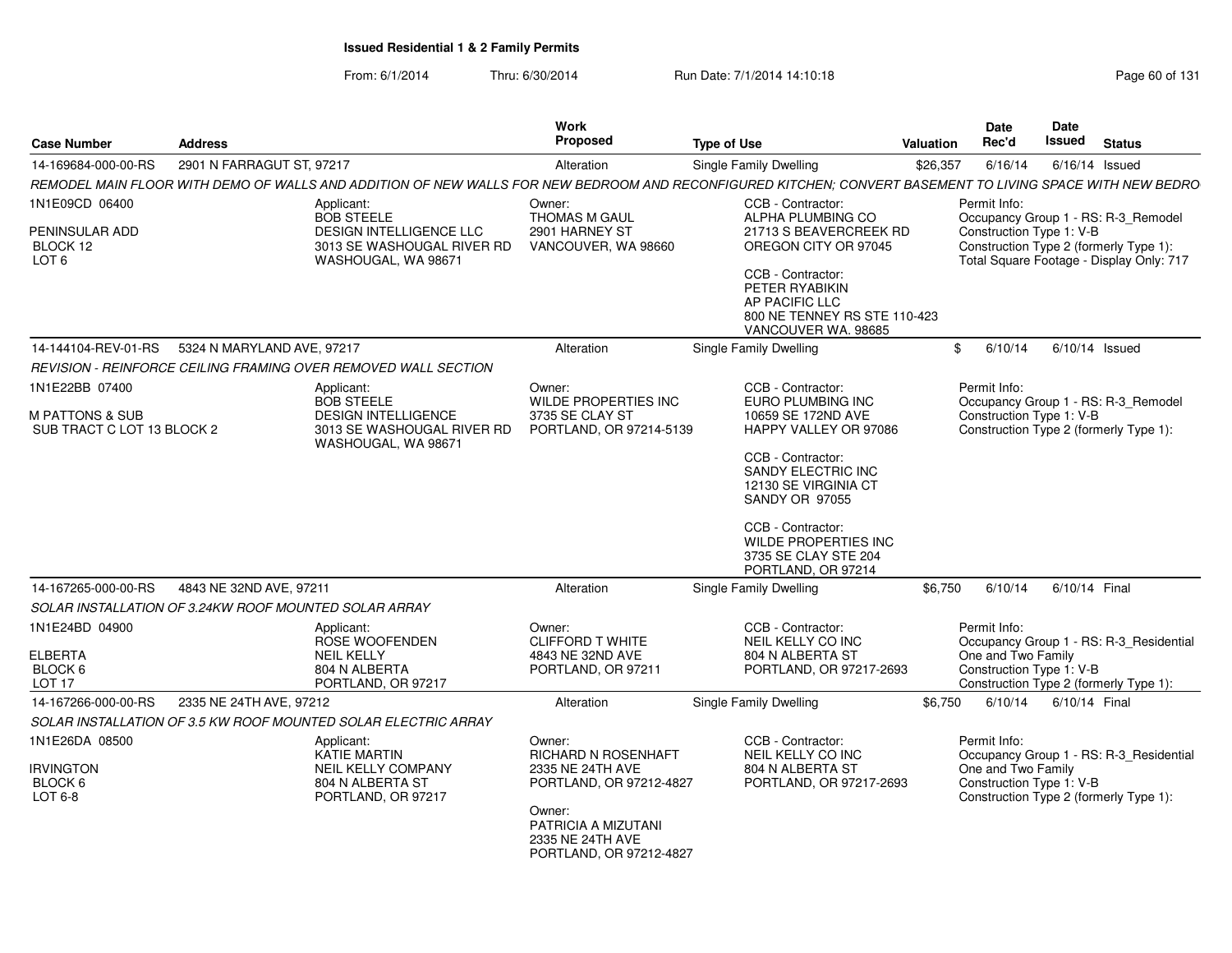|                                                                       |                                                 |                                                                                                    | Work                                                                           |                                                                                                                    |                  | <b>Date</b>                                                    | Date             |                                                                                                                          |
|-----------------------------------------------------------------------|-------------------------------------------------|----------------------------------------------------------------------------------------------------|--------------------------------------------------------------------------------|--------------------------------------------------------------------------------------------------------------------|------------------|----------------------------------------------------------------|------------------|--------------------------------------------------------------------------------------------------------------------------|
| <b>Case Number</b>                                                    | <b>Address</b>                                  |                                                                                                    | Proposed                                                                       | <b>Type of Use</b>                                                                                                 | <b>Valuation</b> | Rec'd                                                          | <b>Issued</b>    | <b>Status</b>                                                                                                            |
| 14-125506-REV-01-RS                                                   | 2220 NE 95TH PL, 97220                          |                                                                                                    | Alteration                                                                     | Single Family Dwelling                                                                                             |                  | \$<br>6/10/14                                                  | 6/10/14          | Issued                                                                                                                   |
|                                                                       |                                                 | REVISION - ADD STEP TO WINDOW AND CHANGE FROM OFFICE TO BEDROOM - NO EXTERIOR CHANGES              |                                                                                |                                                                                                                    |                  |                                                                |                  |                                                                                                                          |
| 1N2E28DB 06100<br><b>MELOSA</b><br><b>LOT 16</b><br>NLY 10' OF LOT 17 |                                                 | Applicant:<br><b>JESSIE L HOLWEGE</b><br>2220 NE 95TH PL<br>PORTLAND, OR 97220-4323                | Owner:<br>JOHN R HOLWEGE<br>2220 NE 95TH PL<br>PORTLAND, OR 97220-4323         |                                                                                                                    |                  | Permit Info:<br>Construction Type 1: V-B                       |                  | Occupancy Group 1 - RS: R-3_Remodel<br>Construction Type 2 (formerly Type 1):<br>Total Square Footage - Display Only: 50 |
|                                                                       |                                                 |                                                                                                    | Owner:<br>JESSIE L HOLWEGE<br>2220 NE 95TH PL<br>PORTLAND, OR 97220-4323       |                                                                                                                    |                  |                                                                |                  |                                                                                                                          |
| 14-169693-000-00-RS                                                   | 2456 NW RALEIGH ST, 97210                       |                                                                                                    | Alteration                                                                     | Single Family Dwelling                                                                                             | \$9,568          | 6/16/14                                                        |                  | 6/18/14 Under Inspection                                                                                                 |
| KITCHEN AND MASTER BATH REMODEL                                       |                                                 |                                                                                                    |                                                                                |                                                                                                                    |                  |                                                                |                  |                                                                                                                          |
| 1N1E28CC 16700<br><b>GOLDSMITHS ADD</b><br>BLOCK 9<br>W 40' OF LOT 12 |                                                 | Applicant:<br>TREVER SCHIESLEDER<br>JDL DEVELOPMENT INC<br>2314 NW SAVIER ST<br>PORTLAND, OR 97210 | Owner:<br>JOHN M III COLETTI<br>2456 NW RALEIGH ST<br>PORTLAND, OR 97210       | CCB - Contractor:<br><b>JOE LYONS</b><br>JDL DEVELOPMENT INC<br>2314 NW SAVIER ST<br>PORTLAND, OR 97210-2514       |                  | Permit Info:<br>One and Two Family<br>Construction Type 1: V-B |                  | Occupancy Group 1 - RS: R-3_Residential<br>Construction Type 2 (formerly Type 1):                                        |
| 14-141837-REV-02-RS                                                   | 21 NE BRYANT ST - Unit B, 97211                 |                                                                                                    | Alteration                                                                     | <b>Single Family Dwelling</b>                                                                                      |                  | \$<br>6/11/14                                                  | $6/11/14$ Issued |                                                                                                                          |
|                                                                       |                                                 | REVISION TO ADD BEAM AND 2X12'S FOR SUPPORT FOR ATTIC LIVING SPACE                                 |                                                                                |                                                                                                                    |                  |                                                                |                  |                                                                                                                          |
| 1N1E15AD 01800                                                        |                                                 | Applicant:<br><b>RISLEY RENOVATIONS LLC</b><br>16031 SE RIVER RD<br>MILWAUKIE, OR 97267            | Owner:<br>JOEL BEAUDOIN<br>21 NE BRYANT ST<br>PORTLAND, OR 97211-2301          | CCB - Contractor:<br><b>RON THOMPSON</b><br>RON THOMPSON PLUMBING LLC<br>15039 SE WYEAST<br>DAMASCUS OR 97089-8833 |                  | Permit Info:<br>One and Two Family<br>Construction Type 1: V-B |                  | Occupancy Group 1 - RS: R-3_Residential<br>Construction Type 2 (formerly Type 1):                                        |
|                                                                       |                                                 |                                                                                                    | Owner:<br><b>MELISSA BRADLEY</b><br>21 NE BRYANT ST<br>PORTLAND, OR 97211-2301 | CCB - Contractor:<br><b>RISLEY RENOVATIONS LLC</b><br>16031 SE RIVER RD<br>MILWAUKIE, OR 97267                     |                  |                                                                |                  |                                                                                                                          |
| 10-160228-REV-02-RS                                                   | 2505 NE 45TH AVE, 97213                         |                                                                                                    | Alteration                                                                     | Single Family Dwelling                                                                                             | \$500            | 6/11/14                                                        |                  | $6/11/14$ Issued                                                                                                         |
|                                                                       |                                                 | VALUE ADDED REVISION TO SHOW BEDROOM WITH EGRESS WINDOW ON FLOOR PLAN                              |                                                                                |                                                                                                                    |                  |                                                                |                  |                                                                                                                          |
| 1N2E30CB 01500                                                        |                                                 | Applicant:<br><b>DOUGLAS H BRAZIL</b>                                                              | Owner:<br><b>DOUGLAS H BRAZIL</b>                                              | CCB - Contractor:<br>KEITH SETTLE                                                                                  |                  | Permit Info:                                                   |                  | Occupancy Group 1 - RS: R-3_Residential                                                                                  |
| <b>ROSSMERE</b><br><b>BLOCK1</b><br>LOT <sub>10</sub>                 |                                                 | 2505 NE 45TH AVE<br>PORTLAND, OR 97213-1222                                                        | 2505 NE 45TH AVE<br>PORTLAND, OR 97213-1222                                    | SETTLE CONSTRUCTION INC<br>PO BOX 1148<br>SCAPPOOSE, OR 97056                                                      |                  | One and Two Family<br>Construction Type 1: V-B                 |                  | Construction Type 2 (formerly Type 1):                                                                                   |
| 14-168330-000-00-RS                                                   | 8305 SW 30TH AVE, 97219                         |                                                                                                    | Alteration                                                                     | Single Family Dwelling                                                                                             | \$1,200          | 6/11/14                                                        | 6/11/14 Final    |                                                                                                                          |
|                                                                       | REPLACING TWO EXISTING PIER PADS IN CRAWL SPACE |                                                                                                    |                                                                                |                                                                                                                    |                  |                                                                |                  |                                                                                                                          |
| 1S1E20DC 01600                                                        |                                                 | Applicant:<br>ARCON GROUP INC                                                                      | Owner:<br><b>LORRAINE M DUCA</b>                                               | CCB - Contractor:<br><b>ARCON GROUP INC</b>                                                                        |                  | Permit Info:                                                   |                  | Occupancy Group 1 - RS: R-3_Residential                                                                                  |
| PRIMROSE AC<br>N 66 1/2' OF S 82 1/2' OF E 176' OF LOT 2              |                                                 | PO BOX 42292<br>PORTLAND, OR 972420292                                                             | 8305 SW 30TH AVE<br>PORTLAND, OR 97219-3707                                    | PO BOX 42292<br>PORTLAND, OR 972420292                                                                             |                  | One and Two Family<br>Construction Type 1: V-B                 |                  | Construction Type 2 (formerly Type 1):                                                                                   |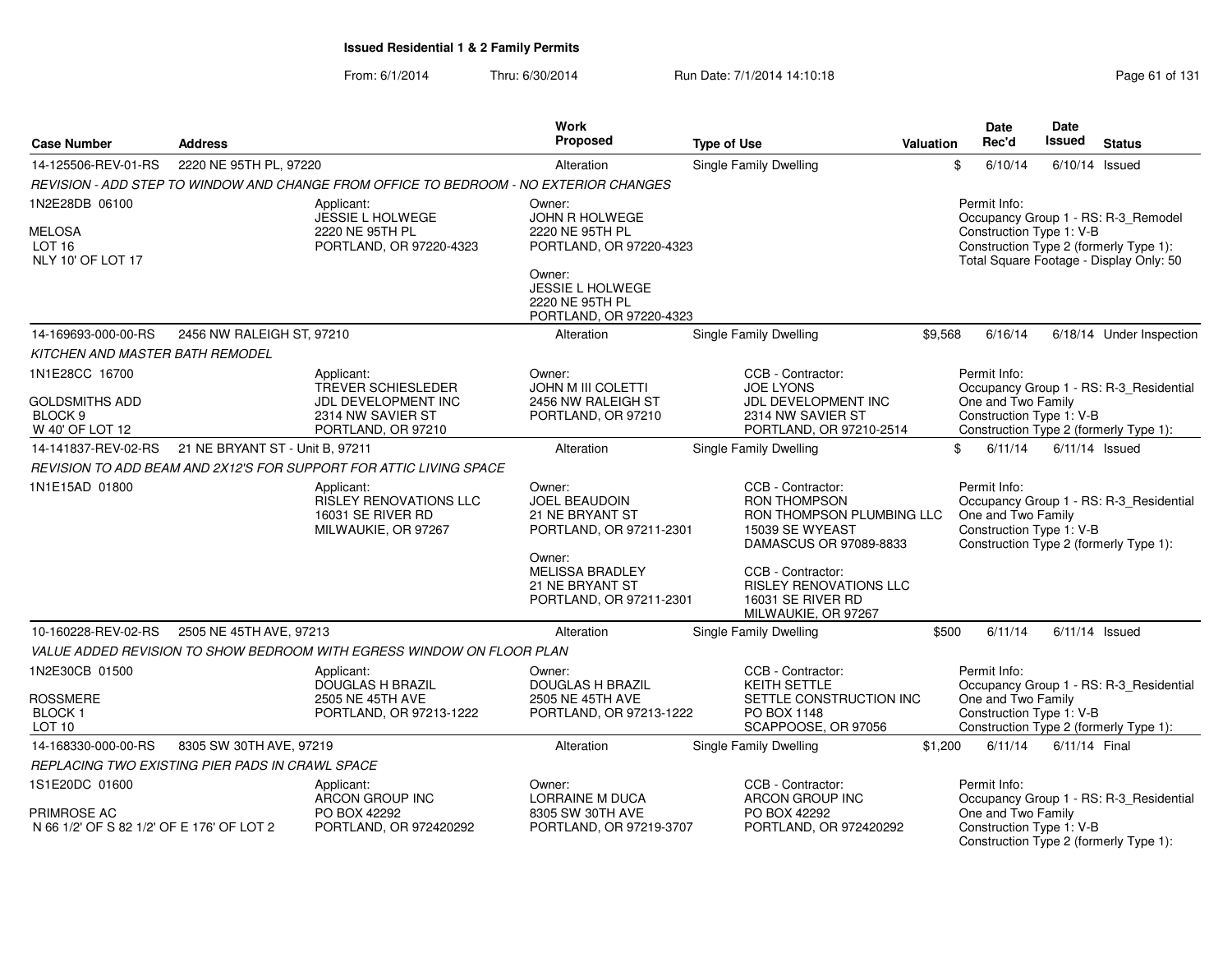| <b>Case Number</b>                                                   | <b>Address</b>                                                                                                                                             | Work<br>Proposed                                                                 | <b>Type of Use</b>                                                                        | <b>Valuation</b> | Date<br>Rec'd                                  | Date<br><b>Issued</b> | <b>Status</b>                                                                     |
|----------------------------------------------------------------------|------------------------------------------------------------------------------------------------------------------------------------------------------------|----------------------------------------------------------------------------------|-------------------------------------------------------------------------------------------|------------------|------------------------------------------------|-----------------------|-----------------------------------------------------------------------------------|
| 14-168575-000-00-RS                                                  | 4609 SE 104TH AVE, 97266                                                                                                                                   | Alteration                                                                       | Single Family Dwelling                                                                    | \$2,000          | 6/12/14                                        | 6/12/14 Final         |                                                                                   |
| SILL PLATE ATTACHMENT TO FOUNDATION                                  |                                                                                                                                                            |                                                                                  |                                                                                           |                  |                                                |                       |                                                                                   |
| 1S2E15BB 13900                                                       | Applicant:<br><b>RUFFIN CONSTRUCTION</b>                                                                                                                   | Owner:<br>PCLT DEVELOPMENT LLC                                                   | CCB - Contractor:<br><b>RUFFIN CONSTRUCTION</b>                                           |                  | Permit Info:                                   |                       | Occupancy Group 1 - RS: R-3 Remodel                                               |
| <b>HAYMAN</b><br>LOT 1 EXC S 10'<br>E 14' OF LOT 2 EXC S 10'         | 8935 SE STANLEY PL<br>PORTLAND, OR 97206                                                                                                                   | 5288 N INTERSTATE AVE<br>PORTLAND, OR 97217-3767                                 | 8935 SE STANLEY PL<br>PORTLAND, OR 97206                                                  |                  | Construction Type 1: V-B                       |                       | Construction Type 2 (formerly Type 1):                                            |
| 14-169177-000-00-RS                                                  | 5757 NE RODNEY AVE, 97211                                                                                                                                  | Alteration                                                                       | <b>Single Family Dwelling</b>                                                             | \$50,000         | 6/13/14                                        | 6/13/14 Issued        |                                                                                   |
|                                                                      | CONVERT BASEMENT TO LIVING SPACE WITH NEW TWO NEW BEDROOMS AND NEW BATHROOM: NEW WALLS IN NOOK AREA ON MAIN FLOOR FOR NEW BATHROOM: NEW WALLS IN BEDROON   |                                                                                  |                                                                                           |                  |                                                |                       |                                                                                   |
| 1N1E15DD 09500                                                       | Applicant:<br><b>BOB STEELE</b>                                                                                                                            | Owner:<br>JOHN A HUSEMAN                                                         | CCB - Contractor:<br>WILDE PROPERTIES INC                                                 |                  | Permit Info:                                   |                       | Occupancy Group 1 - RS: R-3 Residential                                           |
| PIEDMONT<br>BLOCK 17<br>LOT <sub>6</sub>                             | <b>DESIGN INTELLIGENCE</b><br>3013 SE WASHOUGAL RIVER RD<br>WASHOUGAL, WA 98671                                                                            | 5757 NE RODNEY AVE<br>PORTLAND, OR 97211-2533                                    | 3735 SE CLAY STE 204<br>PORTLAND, OR 97214                                                |                  | One and Two Family<br>Construction Type 1: V-B |                       | Construction Type 2 (formerly Type 1):                                            |
| 14-169204-000-00-RS                                                  | 8125 NE WYGANT ST, 97218                                                                                                                                   | Alteration                                                                       | Single Family Dwelling                                                                    | \$6.750          | 6/13/14                                        |                       | $6/13/14$ Issued                                                                  |
|                                                                      | SOLAR - INSTALL 5 KW ROOF MOUNTED PV SYSTEM                                                                                                                |                                                                                  |                                                                                           |                  |                                                |                       |                                                                                   |
| 1N2E20AD 00300                                                       | Applicant:                                                                                                                                                 | Owner:                                                                           | CCB - Contractor:                                                                         |                  | Permit Info:                                   |                       |                                                                                   |
| <b>HELENSVIEW &amp; RPLT</b><br>BLOCK <sub>3</sub><br>S 1/2 OF LOT 1 | <b>JOSH KOPCZYNSKI</b><br>DYNAMIC POWER INNOVATION<br>112 WEST ILLINOIS ST<br>NEWBERG, OR                                                                  | <b>MAURIA MCCLAY</b><br>8125 NE WYGANT ST<br>PORTLAND, OR 97218                  | <b>JOSH KOPCZYNSKI</b><br>DYNAMIC POWER INNOVATION<br>112 WEST ILLINOIS ST<br>NEWBERG, OR |                  | One and Two Family<br>Construction Type 1: V-B |                       | Occupancy Group 1 - RS: R-3_Residential<br>Construction Type 2 (formerly Type 1): |
| 14-151178-REV-01-RS                                                  | 4531 NE HOLMAN ST, 97218                                                                                                                                   | Alteration                                                                       | Single Family Dwelling                                                                    | \$3,200          | 6/13/14                                        | $6/13/14$ Issued      |                                                                                   |
|                                                                      | VALUE ADDED REVISION TO ADD TWO WALLS IN BASEMENT FOR NEW STUDY; REMOVE TWO WINDOWS FROM PLANS (THAT WERE NEVER THERE) ON SOUTH SIDE OF BASEMENT AND CHANG |                                                                                  |                                                                                           |                  |                                                |                       |                                                                                   |
| 1N2E18CB 01400                                                       | Applicant:<br><b>VICTOR VENCILL</b>                                                                                                                        | Owner:<br><b>CANDICE R VICKERS</b>                                               | CCB - Contractor:<br><b>VICTOR VENCILL</b>                                                |                  | Permit Info:                                   |                       | Occupancy Group 1 - RS: R-3 Residential                                           |
| <b>TERESI TR</b><br>E 82' OF LOT 1<br>E 82' OF S 23' OF LOT 2        | 6302 N MICHIGAN AV<br>PORTLAND, OR 97217                                                                                                                   | 4531 NE HOLMAN ST<br>PORTLAND, OR 97218-1349                                     | 6302 N MICHIGAN AV<br>PORTLAND, OR 97217                                                  |                  | One and Two Family<br>Construction Type 1: V-B |                       | Construction Type 2 (formerly Type 1):                                            |
| E 64' OF N 67' OF LOT 2                                              |                                                                                                                                                            | Owner:<br><b>CHARLES VICKERS</b><br>4531 NE HOLMAN ST<br>PORTLAND, OR 97218-1349 |                                                                                           |                  |                                                |                       | Total Square Footage - Display Only: 900                                          |
| 14-170990-000-00-RS                                                  | 2534 NE 13TH AVE, 97212                                                                                                                                    | Alteration                                                                       | Single Family Dwelling                                                                    | \$80,000         | 6/18/14                                        |                       | 6/28/14 Issued                                                                    |
|                                                                      | KITCHEN REMODEL AND REPLACE EXISTING REAR DECK                                                                                                             |                                                                                  |                                                                                           |                  |                                                |                       |                                                                                   |
| 1N1E26BD 16600                                                       |                                                                                                                                                            | Owner:<br><b>LANCE MARR</b>                                                      | CCB - Contractor:<br><b>GREGOR MITCHELL</b>                                               |                  | Permit Info:                                   |                       | Occupancy Group 1 - RS: R-3 Residential                                           |
| <b>IRVINGTON</b><br>BLOCK 75<br>LOT <sub>14</sub>                    |                                                                                                                                                            | 2534 NE 13TH AVE<br>PORTLAND, OR 97212                                           | MITCHELL INC<br>PO BOX 1121<br>PORTLAND OR 97207                                          |                  | One and Two Family<br>Construction Type 1: V-B |                       | Construction Type 2 (formerly Type 1):                                            |
|                                                                      |                                                                                                                                                            | Owner:<br><b>AMY MARR</b><br>2534 NE 13TH AVE<br>PORTLAND, OR 97212              |                                                                                           |                  |                                                |                       |                                                                                   |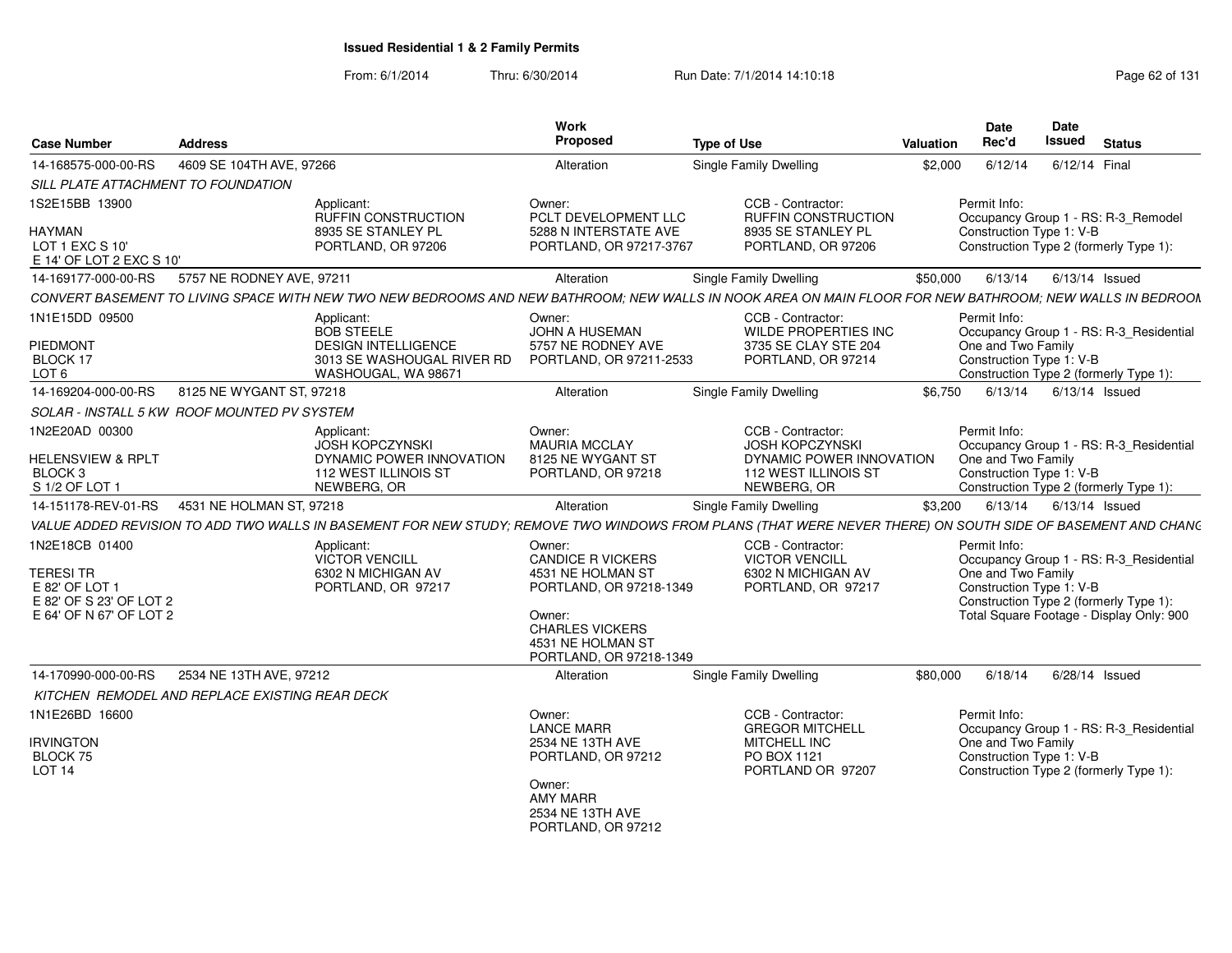| <b>Case Number</b>                                                 | <b>Address</b>                                                                                                                                                | <b>Work</b><br><b>Proposed</b>                                                  | <b>Type of Use</b>                                                                                                                      | Valuation | <b>Date</b><br>Rec'd                                           | <b>Date</b><br>Issued | <b>Status</b>                                                                     |
|--------------------------------------------------------------------|---------------------------------------------------------------------------------------------------------------------------------------------------------------|---------------------------------------------------------------------------------|-----------------------------------------------------------------------------------------------------------------------------------------|-----------|----------------------------------------------------------------|-----------------------|-----------------------------------------------------------------------------------|
| 14-170494-000-00-RS                                                | 7775 SE 22ND AVE, 97202                                                                                                                                       | Alteration                                                                      | <b>Single Family Dwelling</b>                                                                                                           | \$2,500   | 6/25/14                                                        | 6/25/14               | Issued                                                                            |
|                                                                    | CONVERT BASEMENT TO LIVING SPACE, INCLUDES LAUNDRY ROOM, OFFICE AND BEDROOM WITH 2 EGRESS WINDOW REPLACEMENTS                                                 |                                                                                 |                                                                                                                                         |           |                                                                |                       |                                                                                   |
| 1S1E23DA 00500                                                     |                                                                                                                                                               | Owner:<br>KAI U SNYDER                                                          |                                                                                                                                         |           | Permit Info:                                                   |                       | Occupancy Group 1 - RS: R-3_Residential                                           |
| SOUTHMORELAND<br>BLOCK 6<br>LOT 9                                  |                                                                                                                                                               | 7775 SE 22ND AVE<br>PORTLAND, OR 97202-6236                                     |                                                                                                                                         |           | One and Two Family<br>Construction Type 1: V-B                 |                       | Construction Type 2 (formerly Type 1):                                            |
| 14-168875-000-00-RS                                                | 3920 SE GRANT ST, 97214                                                                                                                                       | Alteration                                                                      | <b>Single Family Dwelling</b>                                                                                                           | \$50,000  | 6/20/14                                                        |                       | 6/20/14 Issued                                                                    |
|                                                                    | CONVERT BASEMENT TO LIVING SPACE TO INCLUDE 3 NEW BEDROOMS, NEW BATHROOM, LAUNDRY ROOM AND MECHANICAL ROOM; REPLACE EXISTING STAIRS                           |                                                                                 |                                                                                                                                         |           |                                                                |                       |                                                                                   |
| 1S1E01DD 03900<br><b>MALLORY ADD</b><br>BLOCK 12<br>W 40' OF LOT 2 | Applicant:<br><b>SLAVIK STOROZHKO</b><br>3305 THOMPSON AVE<br>VANCOUVER WA 98660                                                                              | Owner:<br>OVERLAKE CAPITAL LLC<br>800 BELLEVUE WAY #400<br>BELLEVUE, WA 98004   | CCB - Contractor:<br>AMERIDREAM CONSTRUCTION LL Occupancy Group 1 - RS: R-3_Residential<br>201 NE MIDDLE FIELD RD<br>PORTLAND, OR 97211 |           | Permit Info:<br>One and Two Family<br>Construction Type 1: V-B |                       | Construction Type 2 (formerly Type 1):                                            |
| 14-169657-000-00-RS                                                | 6806 NW SKYLINE BLVD, 97229                                                                                                                                   | Alteration                                                                      | <b>Single Family Dwelling</b>                                                                                                           | \$80,000  | 6/14/14                                                        |                       | $6/22/14$ Issued                                                                  |
|                                                                    | REMODEL KITCHEN. NEW WINDOW AT BACK WALL OF HOUSE. ENLARGE OPENING BETWEEN THE KITCHEN AND DINING ROOM.                                                       |                                                                                 |                                                                                                                                         |           |                                                                |                       |                                                                                   |
| 1N1W15AD 01500<br>SECTION 15 1N 1W<br>TL 1500 1.33 ACRES           | Applicant:<br>ADAM<br><b>ARCIFORM LLC</b><br>2303 N RANDOLPH AVE<br>PORTLAND, OR 97227                                                                        | Owner:<br><b>CHRISTOPHER D CARLE</b><br>PO BOX 4017<br>BEAVERTON, OR 97076-4017 | CCB - Contractor:<br>ADVANCED HEATING & AIR<br><b>CONDITIONING</b><br>5825 SE FOSTER ROAD<br>PORTLAND, OR 97206                         |           | Permit Info:<br>One and Two Family<br>Construction Type 1: V-B |                       | Occupancy Group 1 - RS: R-3 Residential<br>Construction Type 2 (formerly Type 1): |
|                                                                    |                                                                                                                                                               | Owner:<br><b>MEGAN M CARLE</b><br>PO BOX 4017<br>BEAVERTON, OR 97076-4017       | CCB - Contractor:<br>ADAM<br><b>ARCIFORM LLC</b><br>2303 N RANDOLPH AVE<br>PORTLAND, OR 97227                                           |           |                                                                |                       |                                                                                   |
| 14-170352-000-00-RS                                                | 7312 SE 34TH AVE, 97202                                                                                                                                       | Alteration                                                                      | Single Family Dwelling                                                                                                                  | \$16,790  | 6/17/14                                                        |                       | 6/17/14 Under Inspection                                                          |
|                                                                    | CONVERT BASEMENT TO LIVING SPACE, RECONFIGURE BATHROOM, NEW STORAGE CLOSET, FURR OUT WALLS, REMOVE EXISTING BEAM AND REPLACE WITH STEEL I BEAM, 2 NEW FOOTIN( |                                                                                 |                                                                                                                                         |           |                                                                |                       |                                                                                   |
| 1S1E24AC 12400                                                     | Applicant:<br><b>EDWARD PAGET</b>                                                                                                                             | Owner:<br>MICHAEL R DERWEY                                                      | CCB - Contractor:<br><b>BRADLEY SCOTT MATTHIS</b>                                                                                       |           | Permit Info:                                                   |                       | Occupancy Group 1 - RS: R-3_Residential                                           |
| <b>EASTMORELAND</b><br>BLOCK 64<br>LOT <sub>1</sub>                | 8564 SE 58TH AVE<br>PORTLAND, OR 97206                                                                                                                        | PO BOX 2905<br>CLACKAMAS, OR 97015                                              | <b>MATTHIS PLUMBING</b><br>1901 S. WYNTON DR<br>OREGON CITY OR 97045                                                                    |           | One and Two Family<br>Construction Type 1: V-B                 |                       | Construction Type 2 (formerly Type 1):                                            |
|                                                                    |                                                                                                                                                               |                                                                                 | CCB - Contractor:<br><b>EDWARD PAGET</b><br>8564 SE 58TH AVE<br>PORTLAND, OR 97206                                                      |           |                                                                |                       |                                                                                   |
| 14-170387-000-00-RS                                                | 9628 SW 46TH AVE, 97219                                                                                                                                       | Alteration                                                                      | Single Family Dwelling                                                                                                                  | \$6.750   | 6/17/14                                                        | 6/17/14 Final         |                                                                                   |
|                                                                    | SOLAR INSTALLATION, 4.845 kW PV SYSTEM ON ROOFTOP                                                                                                             |                                                                                 |                                                                                                                                         |           |                                                                |                       |                                                                                   |
| 1S1E30AD                                                           | Applicant:<br><b>MELISSA BENTLEY</b><br>SOLAR CITY CORPORATION<br>6132 NE 112TH AVE<br>PORTLAND, OR 97220                                                     | Owner:<br><b>KEVIN T MYERS</b><br>9628 SW 46TH AVE<br>PORTLAND, OR 97219        | CCB - Contractor:<br>SOLARCITY CORPORATION<br>6132 NE 112th AVE<br>PORTLAND, OR 97220                                                   |           | Permit Info:<br>Construction Type 1: V-B                       |                       | Occupancy Group 1 - RS: R-3 Remodel<br>Construction Type 2 (formerly Type 1):     |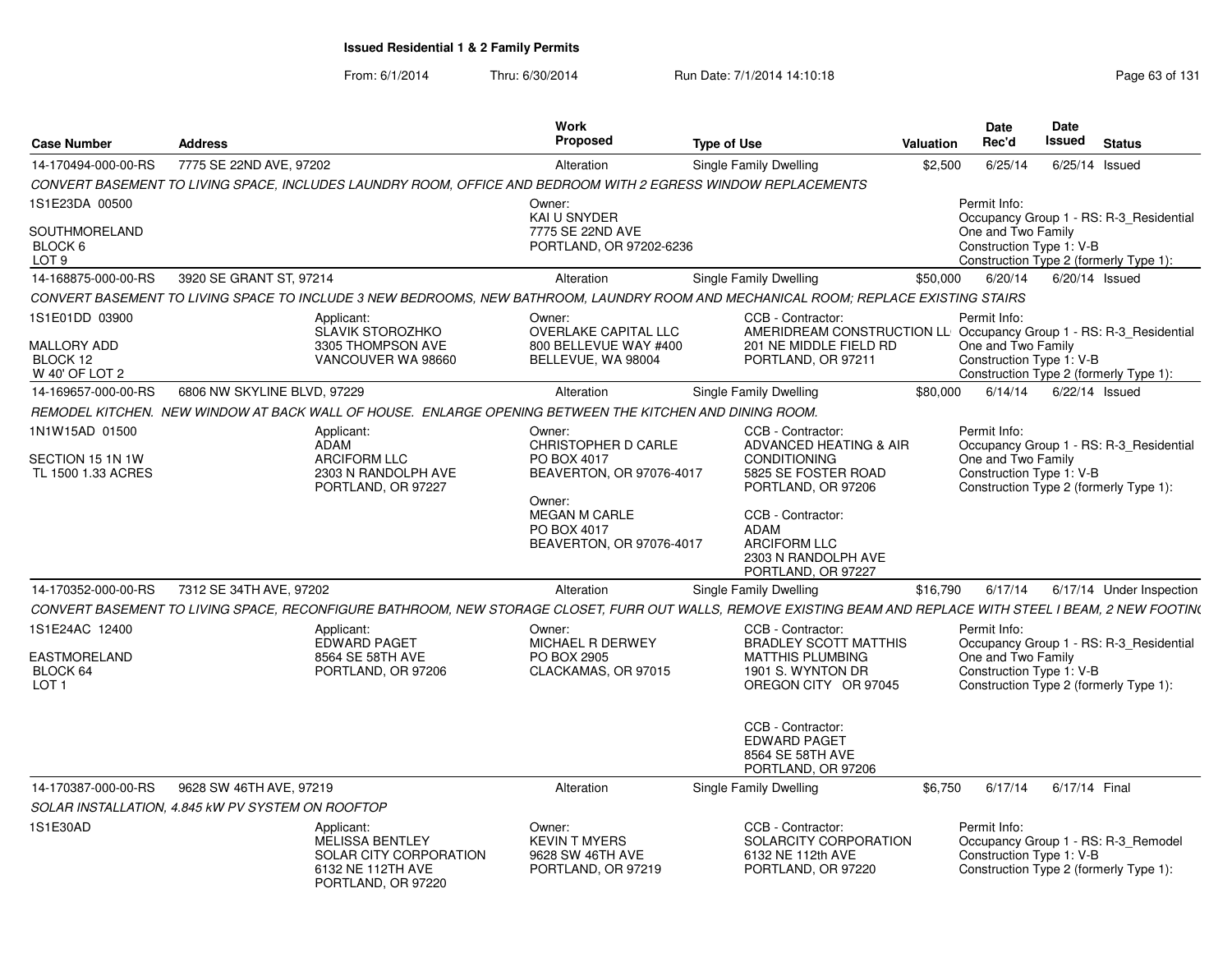| <b>Case Number</b>                                             | <b>Address</b>               |                                                                                                   | <b>Work</b><br>Proposed                                                         | <b>Type of Use</b>                                                                                                                                                                             | Valuation | <b>Date</b><br>Rec'd                           | Date<br><b>Issued</b> | <b>Status</b>                           |
|----------------------------------------------------------------|------------------------------|---------------------------------------------------------------------------------------------------|---------------------------------------------------------------------------------|------------------------------------------------------------------------------------------------------------------------------------------------------------------------------------------------|-----------|------------------------------------------------|-----------------------|-----------------------------------------|
| 14-170396-000-00-RS                                            | 5048 SE KNAPP ST, 97206      |                                                                                                   | Alteration                                                                      | Single Family Dwelling                                                                                                                                                                         | \$6,750   | 6/17/14                                        | 6/17/14 Final         |                                         |
| SOLAR INSTALLATION, 3.5kW PV SYSTEM ON ROOFTOP                 |                              |                                                                                                   |                                                                                 |                                                                                                                                                                                                |           |                                                |                       |                                         |
| 1S2E19BD 04600                                                 |                              | Applicant:<br>MELISSA BENTLEY                                                                     | Owner:<br><b>MAXIMILLIAN RODMAN</b>                                             | CCB - Contractor:<br>SOLARCITY CORPORATION                                                                                                                                                     |           | Permit Info:                                   |                       | Occupancy Group 1 - RS: R-3_Remodel     |
| <b>ERROL HTS</b><br>BLOCK 13<br>LOT 9&10                       |                              | SOLAR CITY CORPORATION<br>6132 NE 112TH AVE<br>PORTLAND, OR 97220                                 | 4844 LOWER DR<br>LAKE OSWEGO, OR 97035                                          | 6132 NE 112th AVE<br>PORTLAND, OR 97220                                                                                                                                                        |           | Construction Type 1: V-B                       |                       | Construction Type 2 (formerly Type 1):  |
| 14-170404-000-00-RS                                            | 2218 SE 103RD DR, 97216      |                                                                                                   | Alteration                                                                      | <b>Single Family Dwelling</b>                                                                                                                                                                  | \$6,750   | 6/17/14                                        | 6/17/14 Final         |                                         |
| SOLAR INSTALLATION, 4.59kW SYSTEM ON ROOFTOP                   |                              |                                                                                                   |                                                                                 |                                                                                                                                                                                                |           |                                                |                       |                                         |
| 1S2E03CC 08800                                                 |                              | Applicant:<br><b>MELISSA BENTLEY</b>                                                              | Owner:<br><b>GILLES FOISY</b>                                                   | CCB - Contractor:<br>SOLARCITY CORPORATION                                                                                                                                                     |           | Permit Info:                                   |                       | Occupancy Group 1 - RS: R-3_Remodel     |
| CHERRY BLOSSOM PK<br>BLOCK 18<br>LOT <sub>2</sub>              |                              | SOLAR CITY CORPORATION<br>6132 NE 112TH AVE<br>PORTLAND, OR 97220                                 | 2218 SE 103RD DR<br>PORTLAND, OR 97216-3023                                     | 6132 NE 112th AVE<br>PORTLAND, OR 97220                                                                                                                                                        |           | Construction Type 1: V-B                       |                       | Construction Type 2 (formerly Type 1):  |
|                                                                |                              |                                                                                                   | Owner:<br>SHANNON MCCARTOR-FOISY<br>2218 SE 103RD DR<br>PORTLAND, OR 97216-3023 |                                                                                                                                                                                                |           |                                                |                       |                                         |
| 14-171566-000-00-RS                                            | 807 SW TERWILLIGER PL, 97201 |                                                                                                   | Alteration                                                                      | <b>Single Family Dwelling</b>                                                                                                                                                                  | \$75,000  | 6/19/14                                        | $6/19/14$ Issued      |                                         |
| KITCHEN REMODEL REMOVE PORTION OF BEARING WALL                 |                              |                                                                                                   |                                                                                 |                                                                                                                                                                                                |           |                                                |                       |                                         |
| 1S1E16DC 01500                                                 |                              | Applicant:<br><b>ANDREW GOLD</b>                                                                  | Owner:<br><b>JAMES O ELGEE</b>                                                  | CCB - Contractor:<br><b>SAM HARDING INC</b>                                                                                                                                                    |           | Permit Info:                                   |                       | Occupancy Group 1 - RS: R-3_Residential |
| <b>BURLINGAME</b><br>BLOCK <sub>53</sub><br>LOT 4 TL 1500      |                              | <b>GOLD STAR DESIGN AND</b><br><b>CONSTRUCTION LLC</b><br>2528 SE SALMON ST<br>PORTLAND, OR 97214 | 807 SW TERWILLIGER PL<br>PORTLAND, OR 97239-2665                                | 23833 NE GLISAN<br>WOOD VILLAGE, OR 97060-2942<br>CCB - Contractor:<br><b>ANDREW GOLD</b><br><b>GOLD STAR DESIGN AND</b><br><b>CONSTRUCTION LLC</b><br>2528 SE SALMON ST<br>PORTLAND, OR 97214 |           | One and Two Family<br>Construction Type 1: V-B |                       | Construction Type 2 (formerly Type 1):  |
| 14-171015-000-00-RS                                            | 6029 NE BROADWAY, 97213      |                                                                                                   | Alteration                                                                      | <b>Single Family Dwelling</b>                                                                                                                                                                  | \$1,100   | 6/18/14                                        | $6/18/14$ Issued      |                                         |
|                                                                |                              | INFILLING WINDOWS AT FRONT OF HOUSE AND REPLACING WITH ONE NEW WINDOW                             |                                                                                 |                                                                                                                                                                                                |           |                                                |                       |                                         |
| 1N2E30DD 12300                                                 |                              | Applicant:<br>EDWARD C JR COOK                                                                    | Owner:<br>EDWARD C JR COOK                                                      |                                                                                                                                                                                                |           | Permit Info:                                   |                       | Occupancy Group 1 - RS: R-3 Residential |
| <b>MASSILLON ADD</b><br>BLOCK <sub>3</sub><br>LOT <sub>1</sub> |                              | 6029 NE BROADWAY<br>PORTLAND, OR 97213                                                            | 6029 NE BROADWAY<br>PORTLAND, OR 97213                                          |                                                                                                                                                                                                |           | One and Two Family<br>Construction Type 1: V-B |                       | Construction Type 2 (formerly Type 1):  |
|                                                                |                              |                                                                                                   | Owner:<br><b>KERMA L COOK</b><br>6029 NE BROADWAY<br>PORTLAND, OR 97213         |                                                                                                                                                                                                |           |                                                |                       |                                         |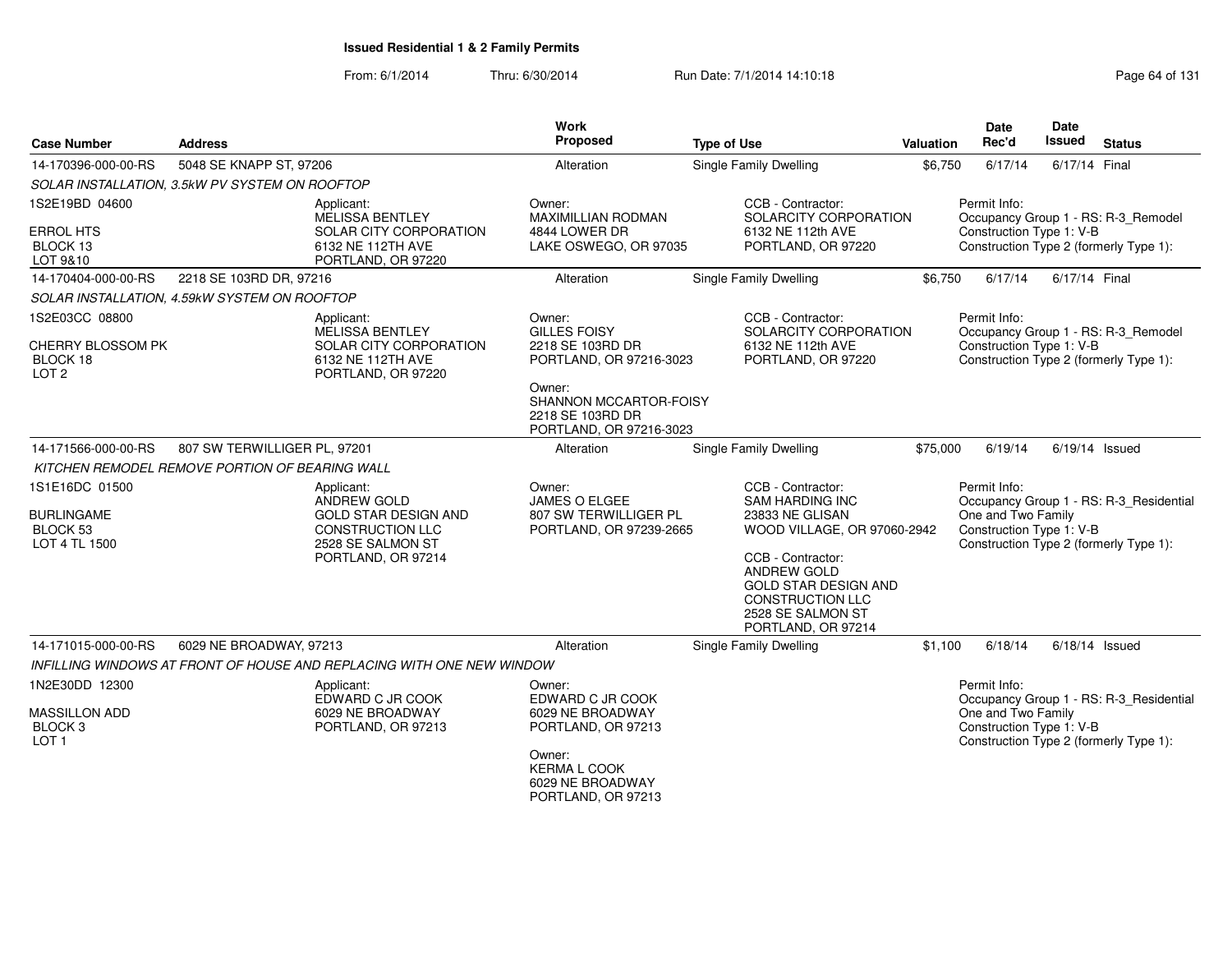|                                                                        |                                          |                                                                                                                                                                  | <b>Work</b>                                                                                                                                                 |                                                                                                                                                                                          |           | <b>Date</b>                                                                                                               | <b>Date</b> |                  |                                                                                     |
|------------------------------------------------------------------------|------------------------------------------|------------------------------------------------------------------------------------------------------------------------------------------------------------------|-------------------------------------------------------------------------------------------------------------------------------------------------------------|------------------------------------------------------------------------------------------------------------------------------------------------------------------------------------------|-----------|---------------------------------------------------------------------------------------------------------------------------|-------------|------------------|-------------------------------------------------------------------------------------|
| <b>Case Number</b>                                                     | <b>Address</b>                           |                                                                                                                                                                  | Proposed                                                                                                                                                    | <b>Type of Use</b>                                                                                                                                                                       | Valuation | Rec'd                                                                                                                     | Issued      |                  | <b>Status</b>                                                                       |
| 14-171403-000-00-RS                                                    | 6336 SW ORCHID DR, 97219                 |                                                                                                                                                                  | Alteration                                                                                                                                                  | Single Family Dwelling                                                                                                                                                                   | \$148,700 | 6/18/14                                                                                                                   |             | $6/18/14$ Issued |                                                                                     |
|                                                                        | KITCHEN AND EXISTING MASTER BATH REMODEL |                                                                                                                                                                  |                                                                                                                                                             |                                                                                                                                                                                          |           |                                                                                                                           |             |                  |                                                                                     |
| 1S1E30BB 06200<br>ASH CREEK WOODS<br><b>BLOCK1</b><br>LOT <sub>5</sub> |                                          | Applicant:<br>NEIL KELLY CO INC<br>804 N ALBERTA ST<br>PORTLAND, OR 97217-2693                                                                                   | Owner:<br>RALPH H ZENIER<br>6336 SW ORCHID DR<br>PORTLAND, OR 97219-4983<br>Owner:<br><b>SUSAN M ZENIER</b><br>6336 SW ORCHID DR<br>PORTLAND, OR 97219-4983 | CCB - Contractor:<br>NEIL KELLY CO INC<br>804 N ALBERTA ST<br>PORTLAND, OR 97217-2693<br>CCB - Contractor:<br><b>MODERN PLUMBING CO</b><br>11120 SW INDUSTRIAL WAY<br>TUALATIN, OR 97062 |           | Permit Info:<br>One and Two Family<br>Construction Type 1: V-B<br>Construction Type 2 (formerly Type 1):                  |             |                  | Occupancy Group 1 - RS: R-3 Residential                                             |
| 13-214608-REV-01-RS                                                    | 824 SE SPOKANE ST. 97202                 |                                                                                                                                                                  | Alteration                                                                                                                                                  | Single Family Dwelling                                                                                                                                                                   |           | \$<br>6/9/14                                                                                                              |             | $6/9/14$ Issued  |                                                                                     |
|                                                                        |                                          | REVISION TO ELIMINATE HABITABLE SPACE IN ATTIC: ATTIC TO BE STORAGE                                                                                              |                                                                                                                                                             |                                                                                                                                                                                          |           |                                                                                                                           |             |                  |                                                                                     |
| 1S1E23CC 00700<br>SELLWOOD<br>BLOCK 30<br>W 35' OF LOT 1               |                                          | Applicant:<br><b>CHRIS NESTLERODE</b><br>PROPERTY DAMAGE SOLUTIONS 824 SE SPOKANE ST<br>2850 SW CEDAR HILLS BLVD. #106 PORTLAND, OR 97202<br>BEAVERTON, OR 97005 | Owner:<br>ED JR KNAKAL                                                                                                                                      | CCB - Contractor:<br>BETHANY TECHNOLOGIES INC<br>4288 SE INTERNATIONAL WAY<br><b>STE A</b><br>PORTLAND, OR 97222                                                                         |           | Permit Info:<br>Occupancy Group 1 - RS: R-3_Remodel<br>Construction Type 1: V-B<br>Construction Type 2 (formerly Type 1): |             |                  | Total Square Footage - Display Only: 450                                            |
| 14-166472-000-00-RS                                                    | 530 SW HUME ST, 97219                    |                                                                                                                                                                  | Alteration                                                                                                                                                  | Single Family Dwelling                                                                                                                                                                   | \$5,800   | 6/13/14                                                                                                                   |             |                  | 6/13/14 Under Inspection                                                            |
| CONVERT PORTION OF BASEMENT TO FAMILY ROOM                             |                                          |                                                                                                                                                                  |                                                                                                                                                             |                                                                                                                                                                                          |           |                                                                                                                           |             |                  |                                                                                     |
| 1S1E21DA 11200<br>CARSON HTS<br>BLOCK 29<br>LOT 15&16                  |                                          | Applicant:<br><b>DEAN REYNOLDS</b><br>DARTER CONSTRUCTION LLC<br>7640 NE AIRPORT WAY #56115<br>PORTLAND, OR 97238                                                | Owner:<br>EDEN ENTERPRISES LLC<br>5505 SW DELKER RD<br>TUALATIN, OR 97062                                                                                   | CCB - Contractor:<br><b>TRACY REYNOLDS</b><br>DARTER CONSTRUCTION LLC<br>7640 NE AIRPORT WAY #56115<br>PORLTAND, OR 97218                                                                |           | Permit Info:<br>One and Two Family<br>Construction Type 1: V-B<br>Construction Type 2 (formerly Type 1):                  |             |                  | Occupancy Group 1 - RS: R-3 Residential<br>Total Square Footage - Display Only: 288 |
| 14-166845-000-00-RS                                                    | 4715 NE 13TH AVE, 97211                  |                                                                                                                                                                  | Alteration                                                                                                                                                  | Single Family Dwelling                                                                                                                                                                   | \$6.750   | 6/16/14                                                                                                                   |             | $6/16/14$ Issued |                                                                                     |
| SOLAR - 2.795kW ROOF MOUNT PV SYSTEM                                   |                                          |                                                                                                                                                                  |                                                                                                                                                             |                                                                                                                                                                                          |           |                                                                                                                           |             |                  |                                                                                     |
| 1N1E23BD 15000<br>HIGHLAND<br>BLOCK <sub>9</sub><br>LOT <sub>11</sub>  |                                          | Applicant:<br>PRO STAT SERVICES LLC<br>8122 NE 91ST ST<br>VANCOUVER, WA 98662                                                                                    | Owner:<br><b>JOHN V HENLEY</b><br>4715 NE 13TH AVE<br>PORTLAND, OR 97211-4635<br>Owner:<br>KATHLEEN E HENLEY<br>4715 NE 13TH AVE<br>PORTLAND, OR 97211-4635 | CCB - Contractor:<br>PRO STAT SERVICES LLC<br>8122 NE 91ST ST<br>VANCOUVER, WA 98662                                                                                                     |           | Permit Info:<br>One and Two Family<br>Construction Type 1: V-B<br>Construction Type 2 (formerly Type 1):                  |             |                  | Occupancy Group 1 - RS: R-3_Residential                                             |
| 14-169454-000-00-RS                                                    | 3444 NE COUCH ST, 97232                  |                                                                                                                                                                  | Alteration                                                                                                                                                  | Single Family Dwelling                                                                                                                                                                   | \$30,000  | 6/13/14                                                                                                                   |             | $6/13/14$ Issued |                                                                                     |
|                                                                        |                                          | CONVERT BASEMENT TO LIVING SPACE TO INCLUDE ENTERTAINMENT ROOM WITH NEW WINDOW WELL, NEW BATHROOM, LAUNDRY ROOM, AND MECHANICAL ROOM; REBUILT STAIRS LEADII      |                                                                                                                                                             |                                                                                                                                                                                          |           |                                                                                                                           |             |                  |                                                                                     |
| 1N1E36DB 15900<br>LAURELHURST<br>BLOCK 84<br>LOT <sub>4</sub>          |                                          | Applicant:<br>WILLCO PAINTING CONSTRUCTIO MICHAEL CONNOLLY<br>3380 SE 20TH AV<br>PORTLAND, OR 97202                                                              | Owner:<br>3444 NE COUCH ST<br>PORTLAND, OR 97232<br>Owner:<br><b>AMY CONNOLLY</b><br>3444 NE COUCH ST<br>PORTLAND, OR 97232                                 | CCB - Contractor:<br>WILLCO PAINTING CONSTRUCTIO Occupancy Group 1 - RS: R-3_Residential<br>3380 SE 20TH AV<br>PORTLAND, OR 97202                                                        |           | Permit Info:<br>One and Two Family<br>Construction Type 1: V-B<br>Construction Type 2 (formerly Type 1):                  |             |                  |                                                                                     |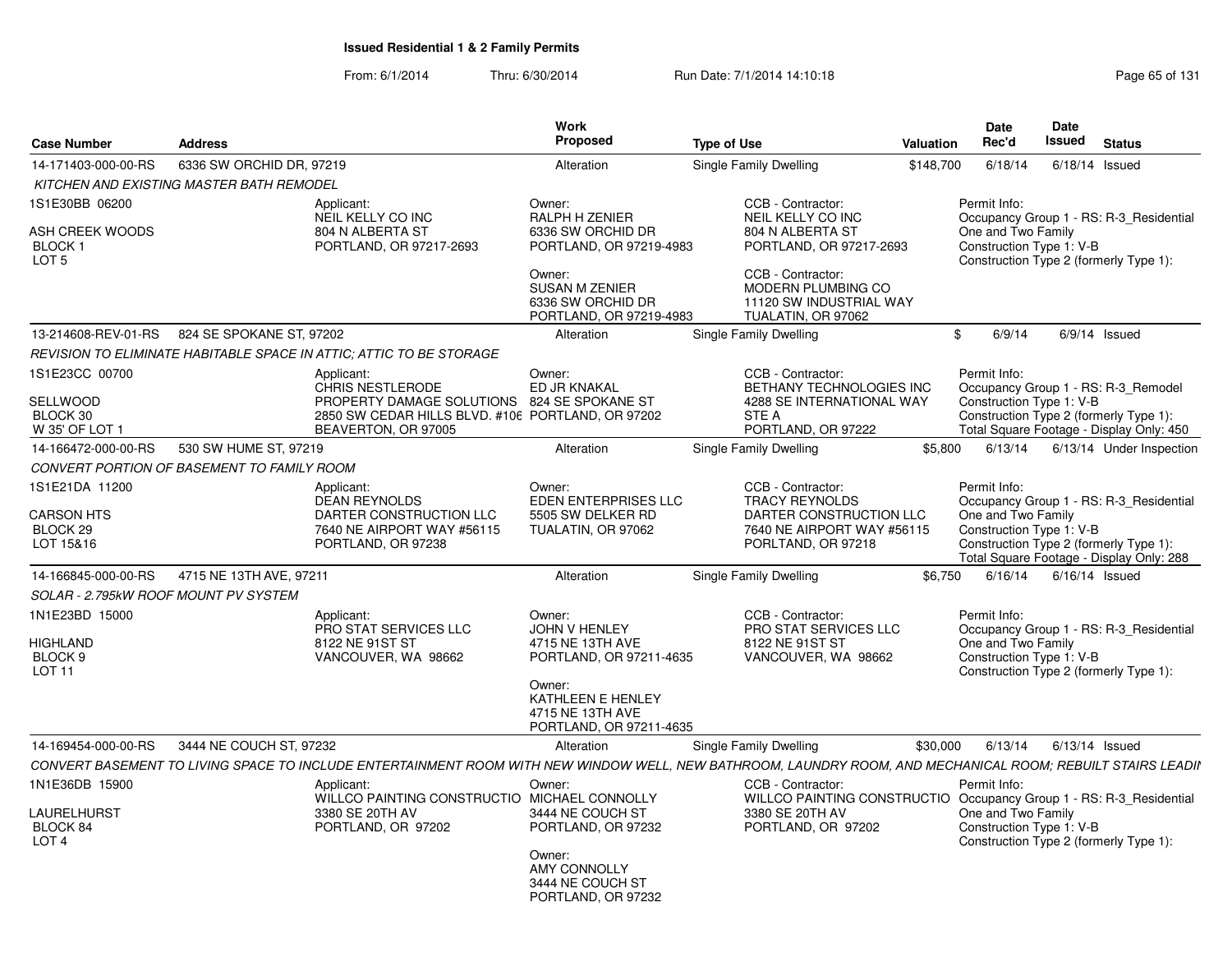|                                                                                  |                              |                                                                                    | Work                                                                                               |                                                                                                                                                                 |           | <b>Date</b>                                                    | Date          |                                                                                   |
|----------------------------------------------------------------------------------|------------------------------|------------------------------------------------------------------------------------|----------------------------------------------------------------------------------------------------|-----------------------------------------------------------------------------------------------------------------------------------------------------------------|-----------|----------------------------------------------------------------|---------------|-----------------------------------------------------------------------------------|
| <b>Case Number</b>                                                               | <b>Address</b>               |                                                                                    | Proposed                                                                                           | <b>Type of Use</b>                                                                                                                                              | Valuation | Rec'd                                                          | Issued        | <b>Status</b>                                                                     |
| 14-166060-REV-01-RS                                                              | 3045 NE DAVIS ST, 97232      |                                                                                    | Alteration                                                                                         | Single Family Dwelling                                                                                                                                          | \$4,000   | 6/18/14                                                        |               | $6/18/14$ Issued                                                                  |
|                                                                                  |                              |                                                                                    |                                                                                                    | REVISION-ADDED TUB TO BATHROOM, ADD EGRESS WINDOW, WALLS FOR STORAGE ROOM AND UTILITY CLOSET IN BASEMENT- SEPARATE TRADE PERMIT FOR PLUMBING TO BE ADDED LAT    |           |                                                                |               |                                                                                   |
| 1N1E36CA 12500<br>HAWTHORNES 1ST ADD<br>BLOCK 14<br>LOT <sub>8</sub>             |                              | Applicant:<br><b>TODD MEYER</b><br>3045 NE DAVIS ST<br>PORTLAND, OR 97232-3238     | Owner:<br><b>TODD MEYER</b><br>3045 NE DAVIS ST<br>PORTLAND, OR 97232-3238                         |                                                                                                                                                                 |           | Permit Info:<br>One and Two Family<br>Construction Type 1: V-B |               | Occupancy Group 1 - RS: R-3 Residential<br>Construction Type 2 (formerly Type 1): |
|                                                                                  |                              |                                                                                    | Owner:<br>PRIYA MEYER<br>3045 NE DAVIS ST<br>PORTLAND, OR 97232-3238                               |                                                                                                                                                                 |           |                                                                |               |                                                                                   |
| 14-171083-000-00-RS                                                              | 3720 NE MULTNOMAH ST, 97232  |                                                                                    | Alteration                                                                                         | Single Family Dwelling                                                                                                                                          | \$10,000  | 6/18/14                                                        |               | $6/18/14$ Issued                                                                  |
|                                                                                  |                              |                                                                                    |                                                                                                    | RECONFIGURE BATHROOM, ADD BATH/SHOWER TO EXISTING HALF BATH ON SECOND LEVEL OF HOME - SEPARATE ELEC., PLUMB., & MECH. TRADE PERMITS TO BE ADDED LATER           |           |                                                                |               |                                                                                   |
| 1N1E36AA 11900                                                                   |                              | Applicant:<br><b>DARREN BARLOW</b>                                                 | Owner:<br><b>BRIAN D BRAY</b>                                                                      | CCB - Contractor:<br><b>DARREN BARLOW</b>                                                                                                                       |           | Permit Info:                                                   |               | Occupancy Group 1 - RS: R-3_Residential                                           |
| LAURELHURST<br>BLOCK 28<br>LOT <sub>2</sub>                                      |                              | <b>RAVEN BUILDERS</b><br>4120 NE 54TH AVE<br>PORTLAND, OR 97218                    | 3720 NE MULTNOMAH ST<br>PORTLAND, OR 97232-1917<br>Owner:<br>LESLIE E BRAY<br>3720 NE MULTNOMAH ST | <b>RAVEN BUILDERS</b><br>4120 NE 54TH AVE<br>PORTLAND, OR 97218                                                                                                 |           | One and Two Family<br>Construction Type 1: V-B                 |               | Construction Type 2 (formerly Type 1):                                            |
| 14-171276-000-00-RS                                                              | 2865 SW FAIRVIEW BLVD, 97201 |                                                                                    | PORTLAND, OR 97232-1917<br>Alteration                                                              | Single Family Dwelling                                                                                                                                          | \$8,517   | 6/19/14                                                        |               | $6/19/14$ Issued                                                                  |
|                                                                                  |                              |                                                                                    |                                                                                                    |                                                                                                                                                                 |           |                                                                |               |                                                                                   |
|                                                                                  |                              |                                                                                    |                                                                                                    | INSTALL HELICAL PIERS AND POSTS TO REPLACE EXISTING FOOTING AND POST SUPPORTING SOUTHWEST SIDE OF RESIDENCE. INSTALL HELICAL TIE BACK ANCHORS ON CONCRETE COLUI |           |                                                                |               |                                                                                   |
| 1N1E32DC 04500<br><b>ARLINGTON HTS &amp; RPLT</b><br>BLOCK 10<br>LOT 7&8 TL 4500 |                              | Applicant:<br><b>FABIAN TILLIER</b><br>2865 SW FAIRVIEW BLVD<br>PORTLAND, OR 97205 | Owner:<br><b>FABIAN TILLIER</b><br>2865 SW FAIRVIEW BLVD<br>PORTLAND, OR 97205                     | CCB - Contractor:<br><b>ADVANCED EARTH</b><br><b>STABILIZATION LLC</b><br><b>PO BOX 444</b><br><b>SANDY, OR 97055</b>                                           |           | Permit Info:<br>One and Two Family<br>Construction Type 1: V-B |               | Occupancy Group 1 - RS: R-3_Residential<br>Construction Type 2 (formerly Type 1): |
|                                                                                  |                              |                                                                                    | Owner:<br><b>ABIGAIL C TILLIER</b><br>2865 SW FAIRVIEW BLVD<br>PORTLAND, OR 97205                  |                                                                                                                                                                 |           |                                                                |               |                                                                                   |
| 14-169710-000-00-RS                                                              | 6031 NE 27TH AVE, 97211      |                                                                                    | Alteration                                                                                         | Single Family Dwelling                                                                                                                                          | \$500     | 6/17/14                                                        | 6/17/14 Final |                                                                                   |
|                                                                                  |                              | ADD FIRE RESISTANCE TO EAVES ABOVE TO BOTH BUMP OUTS ON SOUTH SIDE OF HOUSE        |                                                                                                    |                                                                                                                                                                 |           |                                                                |               |                                                                                   |
| 1N1E13CB 11200                                                                   |                              | Applicant:<br><b>TRACY REYNOLDS</b>                                                | Owner:<br>EDEN ENTERPRISES LLC                                                                     | CCB - Contractor:<br><b>TRACY REYNOLDS</b>                                                                                                                      |           | Permit Info:                                                   |               | Occupancy Group 1 - RS: R-3_Residential                                           |
| <b>IRVINGTON PK</b><br><b>BLOCK 25</b><br>LOT 10&12&14                           |                              | DARTER CONSTRUCTION LLC<br>7640 NE AIRPORT WAY #56115<br>PORLTAND, OR 97218        | 5505 SW DELKER RD<br>TUALATIN, OR 97062-9710                                                       | DARTER CONSTRUCTION LLC<br>7640 NE AIRPORT WAY #56115<br>PORLTAND, OR 97218                                                                                     |           | One and Two Family<br>Construction Type 1: V-B                 |               | Construction Type 2 (formerly Type 1):                                            |
| 14-169758-000-00-RS                                                              | 8090 SE 62ND AVE, 97206      |                                                                                    | Alteration                                                                                         | Single Family Dwelling                                                                                                                                          | \$1.600   | 6/16/14                                                        |               | $6/16/14$ Issued                                                                  |
|                                                                                  |                              | ADD WINDOW AT BACK OF GARAGE; BUMP OUT WALL IN BEDROOM FOR NEW CLOSET              |                                                                                                    |                                                                                                                                                                 |           |                                                                |               |                                                                                   |
| 1S2E20CC 03800                                                                   |                              | Applicant:<br>SYLVIAN BEAUJAULT                                                    | Owner:<br><b>JESSICA BEAUJAULT</b>                                                                 |                                                                                                                                                                 |           | Permit Info:                                                   |               | Occupancy Group 1 - RS: R-3 Residential                                           |
| HEDRICKS ADD<br><b>BLOCK 3 TL 3800</b>                                           |                              | 8090 SE 62ND AVE<br>PORTLAND OR 97206                                              | 8090 SE 62ND AVE<br>PORTLAND, OR 97206-8916                                                        |                                                                                                                                                                 |           | One and Two Family<br>Construction Type 1: V-B                 |               | Construction Type 2 (formerly Type 1):                                            |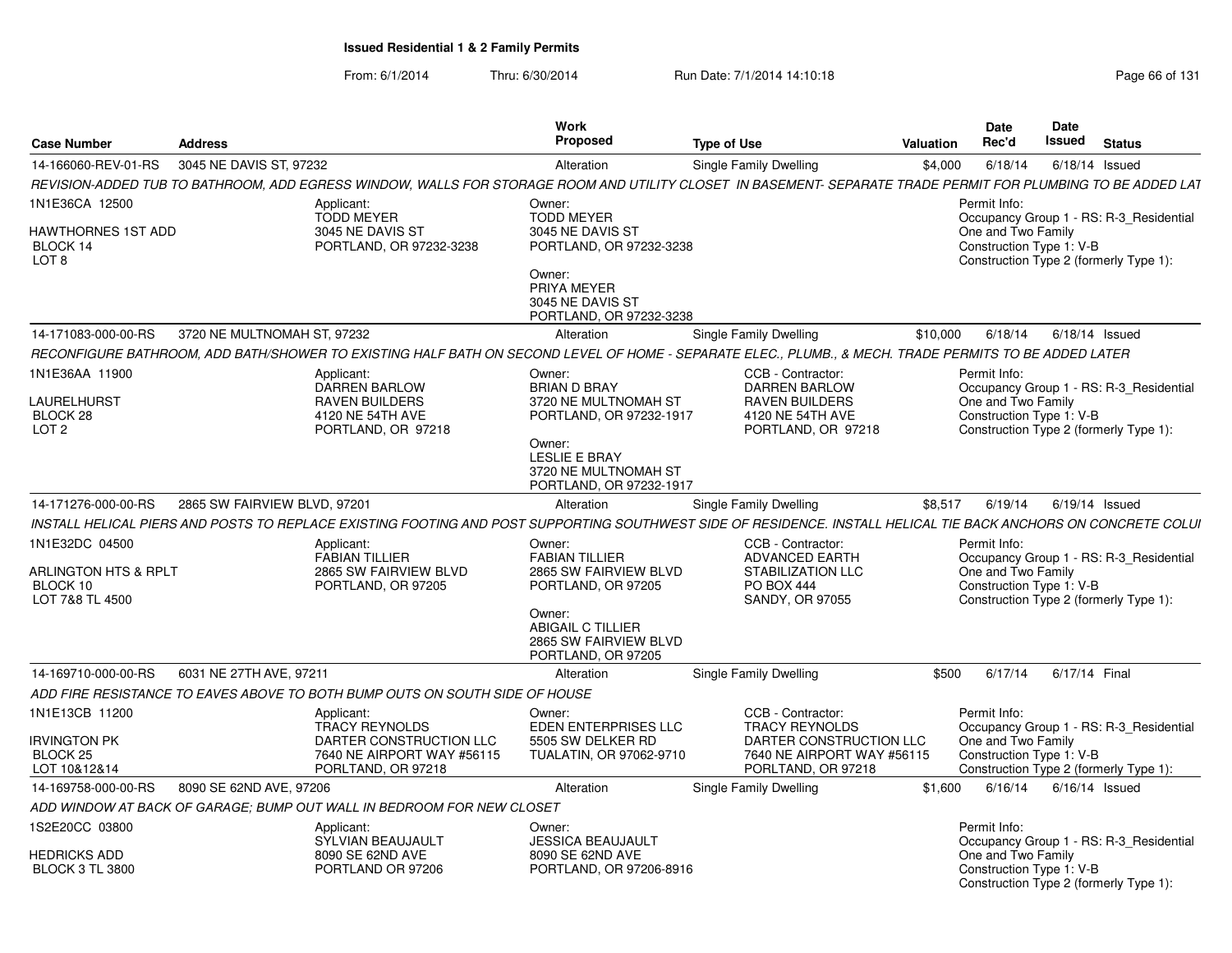| <b>Case Number</b>                                                               | <b>Address</b>              |                                                                                                                                                                   | Work<br>Proposed                                                              | <b>Type of Use</b>                                                                                                                                       | Valuation | <b>Date</b><br>Rec'd                                                          | Date<br><b>Issued</b> | <b>Status</b>                                                                                                             |
|----------------------------------------------------------------------------------|-----------------------------|-------------------------------------------------------------------------------------------------------------------------------------------------------------------|-------------------------------------------------------------------------------|----------------------------------------------------------------------------------------------------------------------------------------------------------|-----------|-------------------------------------------------------------------------------|-----------------------|---------------------------------------------------------------------------------------------------------------------------|
| 14-169887-000-00-RS                                                              | 22 NE 78TH AVE, 97213       |                                                                                                                                                                   | Alteration                                                                    | <b>Single Family Dwelling</b>                                                                                                                            | \$22,056  | 6/16/14                                                                       |                       | 6/16/14 Under Inspection                                                                                                  |
|                                                                                  |                             | CONVERT BASEMENT TO LIVING SPACE WITH NEW FAMILY ROOM, BEDROOM, AND BATHROOM; NEW EGRESS ON EAST SIDE; TRADES TO BE PULLED SEPARATELY                             |                                                                               |                                                                                                                                                          |           |                                                                               |                       |                                                                                                                           |
| 1N2E32DA 11600<br><b>MT TABOR VILLA</b><br>BLOCK 20<br>LOT <sub>13</sub>         |                             | Applicant:<br>ROBERT T HOLLISTER<br><b>CONSTRUCTION LLC</b><br>2950 SW BENNINGTON DR<br>PORTLAND, OR 97205                                                        | Owner:<br>ROSE CITY RESTORATION LLC<br>PO BOX 6681<br>PORTLAND, OR 97228-6681 | CCB - Contractor:<br>ROBERT T HOLLISTER<br><b>CONSTRUCTION LLC</b><br>2950 SW BENNINGTON DR<br>PORTLAND, OR 97205                                        |           | Permit Info:<br>Construction Type 1: V-B                                      |                       | Occupancy Group 1 - RS: R-3_Remodel<br>Construction Type 2 (formerly Type 1):<br>Total Square Footage - Display Only: 600 |
| 14-176458-000-00-RS                                                              | 5156 NE AINSWORTH ST, 97218 |                                                                                                                                                                   | Alteration                                                                    | <b>Single Family Dwelling</b>                                                                                                                            | \$3,500   | 6/27/14                                                                       | 6/27/14 Issued        |                                                                                                                           |
|                                                                                  |                             | CONVERT BASEMENT TO LIVING SPACE; FURRING OUT WALLS AND ADDING NEW WALLS FOR TWO NEW ROOMS; TWO NEW EGRESS WINDOWS; TRADES TO BE PULLED AT LATER DATE             |                                                                               |                                                                                                                                                          |           |                                                                               |                       |                                                                                                                           |
| 1N2E18CD 00100<br><b>ZWAHLEN HOME SITES</b><br><b>BLOCK 4</b><br>N 100' OF LOT 5 |                             | Applicant:<br>A PLUS QUALITY CONSTRUCTION FREDA HOFFMAN<br>LLC<br>1657 46TH PL SE<br>SALEM, OR 97317                                                              | Owner:<br>5156 NE AINSWORTH ST<br>PORTLAND, OR 97218-1827                     | CCB - Contractor:<br>A PLUS QUALITY CONSTRUCTION Occupancy Group 1 - RS: R-3_Remodel<br><b>LLC</b><br>1657 46TH PL SE<br><b>SALEM, OR 97317</b>          |           | Permit Info:<br>Construction Type 1: V-B                                      |                       | Construction Type 2 (formerly Type 1):                                                                                    |
| 14-176505-000-00-RS                                                              | 4427 SE 53RD AVE, 97206     |                                                                                                                                                                   | Alteration                                                                    | Single Family Dwelling                                                                                                                                   | \$400     | 6/27/14                                                                       | 6/27/14 Final         |                                                                                                                           |
|                                                                                  |                             | REMOVING ATTACHED CARPORT PER REQUIREMENT IN 14-143364-PR                                                                                                         |                                                                               |                                                                                                                                                          |           |                                                                               |                       |                                                                                                                           |
| 1S2E07DC 19100<br><b>VENDOME</b><br>LOT 9&10                                     |                             | Applicant:<br><b>ROD MAGUIRE</b><br>VISIONARY ENTERPRISES, INC.<br>dba WEST COAST CONSTRUCTION PORTLAND, OR 97213<br>4300 SE ALDERCREST RD<br>MILWAUKIE, OR 97222 | Owner:<br>GREENWING RESTORATIONS LLC ROD MAGUIRE<br>4224 NE HALSEY ST #310    | CCB - Contractor:<br>VISIONARY ENTERPRISES, INC.<br>dba WEST COAST CONSTRUCTION Construction Type 1: V-B<br>4300 SE ALDERCREST RD<br>MILWAUKIE, OR 97222 |           | Permit Info:<br>Occupancy Group 1 - RS: U Decks,<br>Patios, Porches, Carports |                       | Construction Type 2 (formerly Type 1):                                                                                    |
| 14-176527-000-00-RS                                                              | 1906 NE 91ST AVE, 97220     |                                                                                                                                                                   | Alteration                                                                    | <b>Single Family Dwelling</b>                                                                                                                            | \$3,500   | 6/30/14                                                                       | 6/30/14 Issued        |                                                                                                                           |
| CONVERTING PANTRY TO HALF BATHROOM                                               |                             |                                                                                                                                                                   |                                                                               |                                                                                                                                                          |           |                                                                               |                       |                                                                                                                           |
| 1N2E28CD 01600<br><b>EASTGATE VILLAGE</b><br>BLOCK 11<br>LOT <sub>5</sub>        |                             | Applicant:<br>POLLY SHECKELS<br>1906 NE 91ST AVE<br>PORTLAND, OR 97220                                                                                            | Owner:<br>POLLY SHECKELS<br>1906 NE 91ST AVE<br>PORTLAND, OR 97220            |                                                                                                                                                          |           | Permit Info:<br>One and Two Family<br>Construction Type 1: V-B                |                       | Occupancy Group 1 - RS: R-3 Residential<br>Construction Type 2 (formerly Type 1):                                         |
| 14-176489-000-00-RS                                                              | 11224 NE FREMONT CT, 97220  |                                                                                                                                                                   | Alteration                                                                    | Single Family Dwelling                                                                                                                                   | \$2,500   | 6/27/14                                                                       | 6/27/14 Issued        |                                                                                                                           |
|                                                                                  |                             | LEGALIZE LIVING SPACE IN BASEMENT, ADD BATHROOM TO BASEMENT, NEW EGRESS WINDOW                                                                                    |                                                                               |                                                                                                                                                          |           |                                                                               |                       |                                                                                                                           |
| 1N2E22DC 17100                                                                   |                             | Applicant:<br><b>STEPHEN ZIMMERMAN</b>                                                                                                                            | Owner:<br><b>KEITH A BROWN</b>                                                |                                                                                                                                                          |           | Permit Info:                                                                  |                       | Occupancy Group 1 - RS: R-3_Remodel                                                                                       |
| <b>VIEW RIDGE</b><br><b>BLOCK 5</b><br>LOT <sub>2</sub>                          |                             | 11224 NE FREMONT CT<br>PORTLAND, OR 97220                                                                                                                         | 11224 NE FREMONT CT<br>PORTLAND, OR 97220                                     |                                                                                                                                                          |           | Construction Type 1: V-B                                                      |                       | Construction Type 2 (formerly Type 1):                                                                                    |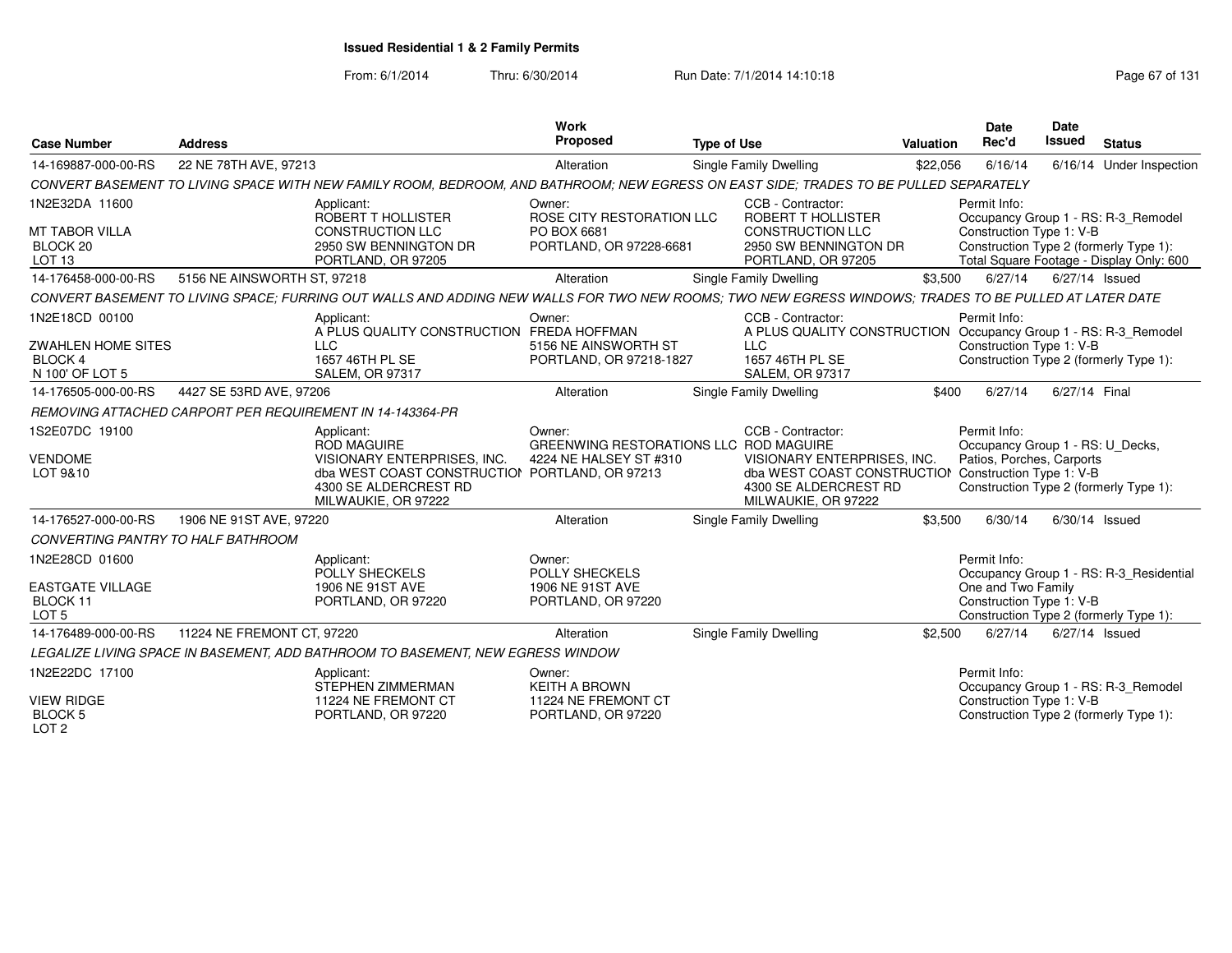|                                                                      |                                                                                                    |                          | Work                                                                         |                                                                                                                                         |           | <b>Date</b>                                                    | <b>Date</b>   |                                                                                   |
|----------------------------------------------------------------------|----------------------------------------------------------------------------------------------------|--------------------------|------------------------------------------------------------------------------|-----------------------------------------------------------------------------------------------------------------------------------------|-----------|----------------------------------------------------------------|---------------|-----------------------------------------------------------------------------------|
| <b>Case Number</b>                                                   | <b>Address</b>                                                                                     |                          | Proposed                                                                     | <b>Type of Use</b>                                                                                                                      | Valuation | Rec'd                                                          | <b>Issued</b> | <b>Status</b>                                                                     |
| 14-172447-000-00-RS                                                  | 3945 SE CLINTON ST, 97202                                                                          |                          | Alteration                                                                   | Single Family Dwelling                                                                                                                  | \$48,000  | 6/20/14                                                        |               | $6/20/14$ Issued                                                                  |
|                                                                      | CONVERT PORTION OF BASEMENT TO HABITABLE SPACE, ADD TWO BEDROOMS AND BATHROOM. (TOTAL TWO TOILETS) |                          |                                                                              |                                                                                                                                         |           |                                                                |               |                                                                                   |
| 1S1E12AA 03700                                                       | Applicant:<br>HAMISH MURRAY                                                                        |                          | Owner:<br><b>VIKRAM SWAMY</b>                                                | CCB - Contractor:<br><b>BRIDGETOWN HEATING INC</b>                                                                                      |           | Permit Info:                                                   |               | Occupancy Group 1 - RS: R-3_Residential                                           |
| <b>RICHMOND ADD</b><br><b>BLOCK 5</b><br>LOT <sub>10</sub>           | <b>HAMISH MURRAY</b><br><b>CONSTRUCTION INC</b><br>4627 SW CONDOR AVE                              |                          | 3945 SE CLINTON ST<br>PORTLAND, OR 97202-1634                                | 14161 SE BRYN MAWR CT<br>MILWAUKIE OR 97267                                                                                             |           | One and Two Family<br>Construction Type 1: V-B                 |               | Construction Type 2 (formerly Type 1):                                            |
|                                                                      | PORTLAND OR 97239                                                                                  |                          |                                                                              | CCB - Contractor:<br>PIPELINE PLUMBING & DRAIN<br>333 S STATE ST PMB V-108<br>LAKE OSWEGO OR 97034                                      |           |                                                                |               |                                                                                   |
|                                                                      |                                                                                                    |                          |                                                                              | CCB - Contractor:<br>PRO CIRCUIT ELECTRIC LLC<br>PO BOX 3948<br>WILSONVILLE OR 97070                                                    |           |                                                                |               |                                                                                   |
|                                                                      |                                                                                                    |                          |                                                                              | CCB - Contractor:<br><b>HAMISH MURRAY</b><br><b>HAMISH MURRAY</b><br><b>CONSTRUCTION INC</b><br>4627 SW CONDOR AVE<br>PORTLAND OR 97239 |           |                                                                |               |                                                                                   |
| 14-173684-000-00-RS                                                  | 3926 NE HASSALO ST, 97232                                                                          |                          | Alteration                                                                   | Single Family Dwelling                                                                                                                  | \$90,000  | 6/23/14                                                        |               | 6/23/14 Issued                                                                    |
|                                                                      | REMODEL KITCHEN. CREATE NEW MASTER BATHROOM ON SECOND FLOOR IN EXISTING CLOSET SPACE.              |                          |                                                                              |                                                                                                                                         |           |                                                                |               |                                                                                   |
| 1N1E36AA 06500<br>LAURELHURST<br><b>BLOCK 52</b><br>LOT <sub>3</sub> | Applicant:<br><b>Robert Cummings</b><br>4400 NE Hassalo St<br>Portland, OR 97232                   | MODERN URBAN DEVELOPMENT | Owner:<br><b>ALAN B DIXON</b><br>3926 NE HASSALO ST<br>PORTLAND, OR 97232    | CCB - Contractor:<br>MODERN URBAN DEVELOPMENT<br><b>LLC</b><br>2236 SE SALMON ST UNIT A<br>PORTLAND OR 97214                            |           | Permit Info:<br>One and Two Family<br>Construction Type 1: V-B |               | Occupancy Group 1 - RS: R-3_Residential<br>Construction Type 2 (formerly Type 1): |
|                                                                      |                                                                                                    |                          | Owner:<br><b>SHANNON E DIXON</b><br>3926 NE HASSALO ST<br>PORTLAND, OR 97232 |                                                                                                                                         |           |                                                                |               |                                                                                   |
| 14-172778-000-00-RS                                                  | 7037 N WABASH AVE, 97217                                                                           |                          | Alteration                                                                   | <b>Single Family Dwelling</b>                                                                                                           | \$1,500   | 6/30/14                                                        |               | $6/30/14$ Issued                                                                  |
|                                                                      | REPLACE DAMAGED BEAM IN BASEMENT WITH GLULAM BEAM, 2 NEW FOOTINGS AND POSTS                        |                          |                                                                              |                                                                                                                                         |           |                                                                |               |                                                                                   |
| 1N1E17AA 02000                                                       | Applicant:<br><b>CAMERON DUTZ</b>                                                                  |                          | Owner:<br><b>JASON M CHAMBERS</b>                                            | CCB - Contractor:<br><b>BUILDWORKS GROUP INC</b>                                                                                        |           | Permit Info:                                                   |               | Occupancy Group 1 - RS: R-3_Remodel                                               |
| <b>MOCK CREST</b><br>BLOCK 100<br><b>LOT 21</b>                      | 12365 SW MARION<br><b>TIGARD, OR 97223</b>                                                         |                          | 7037 N WABASH AVE<br>PORTLAND, OR 97217-5137                                 | 1003 MARYLHURST DRIVE<br>WEST LINN, OR 97068                                                                                            |           | Construction Type 1: V-B                                       |               | Construction Type 2 (formerly Type 1):                                            |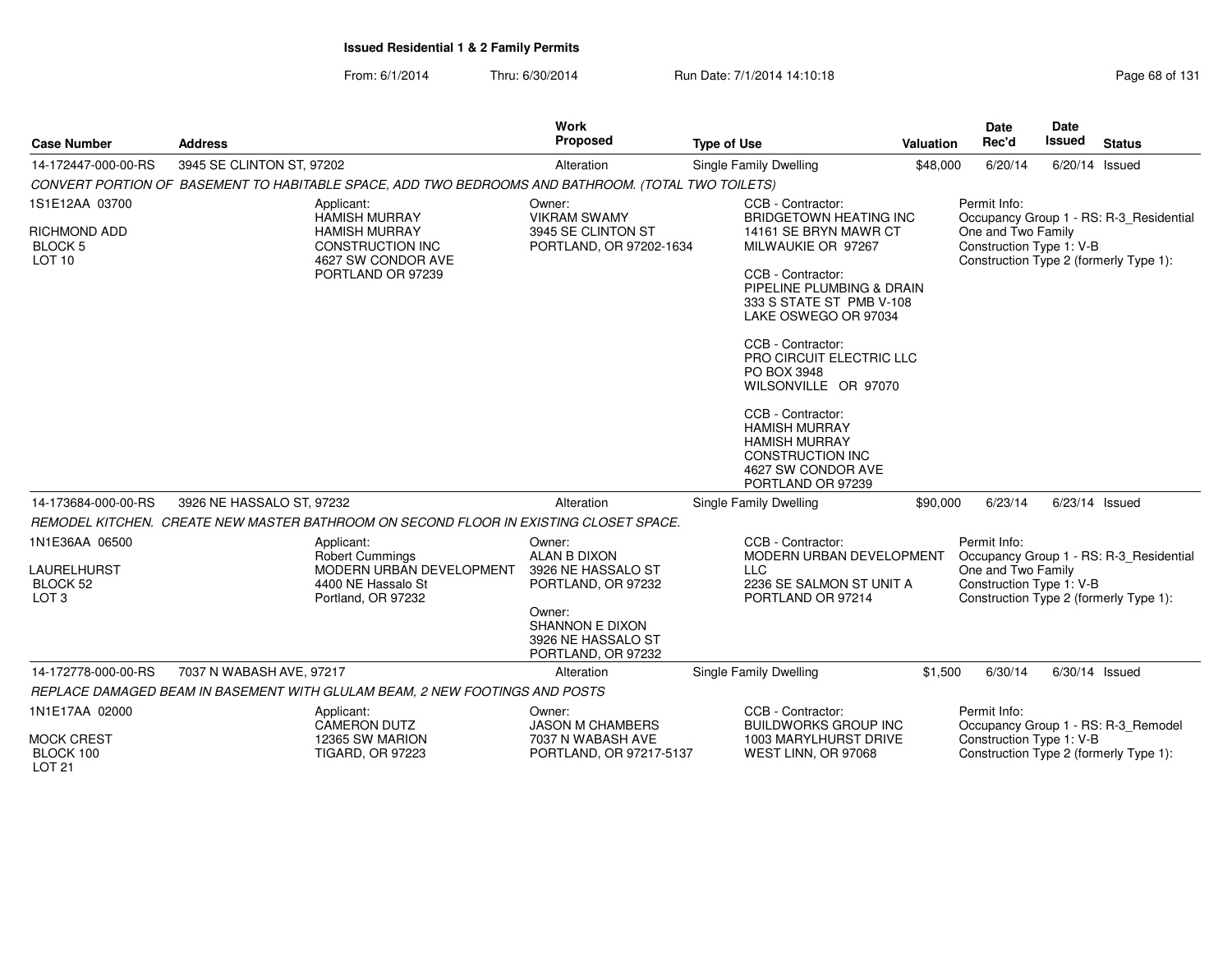| <b>Case Number</b>                                     | <b>Address</b>                                                        |                                                                                                                                               | <b>Work</b><br>Proposed                                                            | <b>Type of Use</b>                                      |                                                                 | <b>Valuation</b> | <b>Date</b><br>Rec'd                                                                     | <b>Date</b><br>Issued | <b>Status</b>                           |
|--------------------------------------------------------|-----------------------------------------------------------------------|-----------------------------------------------------------------------------------------------------------------------------------------------|------------------------------------------------------------------------------------|---------------------------------------------------------|-----------------------------------------------------------------|------------------|------------------------------------------------------------------------------------------|-----------------------|-----------------------------------------|
| 14-173089-000-00-RS                                    | 2815 NE 55TH AVE, 97213                                               |                                                                                                                                               | Alteration                                                                         |                                                         | <b>Single Family Dwelling</b>                                   | \$99,000         | 6/21/14                                                                                  | 6/26/14 Issued        |                                         |
|                                                        |                                                                       | RAISE ROOF AT UPPER FLOOR FOR FUTURE HABITABLE SPACE SHELL ONLY NO HABITABLE SPACE THIS PERMIT PERMITS REQUIRED TO CONVERT TO HABITABLE SPACE |                                                                                    |                                                         |                                                                 |                  |                                                                                          |                       |                                         |
| 1N2E30AC 09700<br><b>ROSE CITY PK</b>                  |                                                                       | Applicant:<br>Amy Frye<br><b>RED ROOSTER REMODELING</b>                                                                                       | Owner:<br>STEVEN A NOLLKAMPER<br>2815 NE 55TH AVE                                  |                                                         | CCB - Contractor:<br><b>AMY FRYE</b><br>RED ROOSTER REMODELING, |                  | Permit Info:<br>One and Two Family                                                       |                       | Occupancy Group 1 - RS: R-3 Residential |
| BLOCK 94<br>LOT <sub>6</sub>                           |                                                                       | 5620 NE 23rd Ave<br>Portland, OR 97211                                                                                                        | PORTLAND, OR 97213                                                                 |                                                         | INC.<br>5620 NE 23RD AVE                                        |                  | Construction Type 1: V-B                                                                 |                       | Construction Type 2 (formerly Type 1):  |
|                                                        |                                                                       |                                                                                                                                               | Owner:<br><b>SKYE M NOLLKAMPER</b><br>2815 NE 55TH AVE<br>PORTLAND, OR 97213       |                                                         | PORTLAND, OR 97211                                              |                  |                                                                                          |                       |                                         |
| 14-173088-000-00-RS                                    | 2712 SE 60TH AVE, 97206                                               |                                                                                                                                               | Alteration                                                                         |                                                         | <b>Single Family Dwelling</b>                                   | \$43,685         | 6/21/14                                                                                  |                       | 6/21/14 Issued                          |
| <b>REMODEL KITCHEN.</b>                                |                                                                       |                                                                                                                                               |                                                                                    |                                                         |                                                                 |                  |                                                                                          |                       |                                         |
| 1S2E07AA 15100                                         |                                                                       | Applicant:<br><b>BRAD LACKEY</b>                                                                                                              | Owner:<br>JEFFREY R SHAY                                                           |                                                         | CCB - Contractor:<br>JOCELYN CONSTRUCTION INC                   |                  | Permit Info:                                                                             |                       | Occupancy Group 1 - RS: R-3 Residential |
| SECTION 07 1S 2E<br>TL 15100 0.15 ACRES                |                                                                       | <b>LACKEY CONSTRUCTION</b><br>PO BOX 2404<br>PORTLAND OR, 97208                                                                               | 2712 SE 60TH AVE<br>PORTLAND, OR 97206-1309                                        |                                                         | PO BOX 2404<br>PORTLAND OR 98208                                |                  | One and Two Family<br>Construction Type 1: V-B<br>Construction Type 2 (formerly Type 1): |                       |                                         |
|                                                        |                                                                       |                                                                                                                                               | Owner:<br><b>CONNIE S BLAUWKAMP</b><br>2712 SE 60TH AVE<br>PORTLAND, OR 97206-1309 |                                                         |                                                                 |                  |                                                                                          |                       |                                         |
| 14-173090-000-00-RS                                    | 3723 SE CLAY ST, 97214                                                |                                                                                                                                               | Alteration                                                                         |                                                         | Single Family Dwelling                                          | \$17,214         | 6/21/14                                                                                  |                       | 6/23/14 Issued                          |
|                                                        |                                                                       | REPAIR EXISTING BASEMENT STAIRWAY. NEW ELECTRICAL SERVICE. NEW BASEMENT EGRESS WINDOW.                                                        |                                                                                    |                                                         |                                                                 |                  |                                                                                          |                       |                                         |
| 1S1E01DA 12400                                         |                                                                       | Applicant:<br><b>BRAD LACKEY</b>                                                                                                              | Owner:<br><b>JANA M COLE</b>                                                       |                                                         | CCB - Contractor:<br>JOCELYN CONSTRUCTION INC                   |                  | Permit Info:                                                                             |                       | Occupancy Group 1 - RS: R-3_Residential |
| <b>ELSMERE</b><br><b>BLOCK1</b><br>LOT <sub>10</sub>   |                                                                       | <b>LACKEY CONSTRUCTION</b><br>PO BOX 2404<br>PORTLAND OR, 97208                                                                               | 3723 SE CLAY ST<br>PORTLAND, OR 97214-5139                                         |                                                         | PO BOX 2404<br>PORTLAND OR 98208                                |                  | One and Two Family<br>Construction Type 1: V-B                                           |                       | Construction Type 2 (formerly Type 1):  |
| 14-174955-000-00-RS                                    | 3877 SW HILLSDALE AVE, 97201                                          |                                                                                                                                               | Alteration                                                                         |                                                         | Single Family Dwelling                                          | \$15,000         | 6/25/14                                                                                  | 6/25/14 Issued        |                                         |
|                                                        | <b>VOLUNTARY UNDERPINNING WITH PUSH PIERS</b>                         |                                                                                                                                               |                                                                                    |                                                         |                                                                 |                  |                                                                                          |                       |                                         |
| 1S1E08DA 12200                                         |                                                                       | Applicant:<br><b>KEVIN SPRINGER</b>                                                                                                           | Owner:<br><b>KENT T HOUSER</b>                                                     |                                                         | CCB - Contractor:<br><b>TERRAFIRMA FOUNDATION</b>               |                  | Permit Info:                                                                             |                       | Occupancy Group 1 - RS: R-3_Residential |
| <b>COUNCIL CREST PK</b><br>BLOCK 15<br>LOT 17 TL 12200 | <b>TERRAFIRMA FOUNDATION</b><br><b>SYSTEMS</b><br>7910 SW HUNZIKER ST |                                                                                                                                               | 3877 SW HILLSDALE AVE<br>PORTLAND, OR 97239                                        | <b>SYSTEMS</b><br>1308 NW PARK ST<br>ROSEBURG, OR 97470 |                                                                 |                  | One and Two Family<br>Construction Type 1: V-B<br>Construction Type 2 (formerly Type 1): |                       |                                         |
|                                                        |                                                                       | <b>TIGARD, OR 97233</b>                                                                                                                       | Owner:<br><b>LYNN C HOUSER</b><br>3877 SW HILLSDALE AVE<br>PORTLAND, OR 97239      |                                                         |                                                                 |                  |                                                                                          |                       |                                         |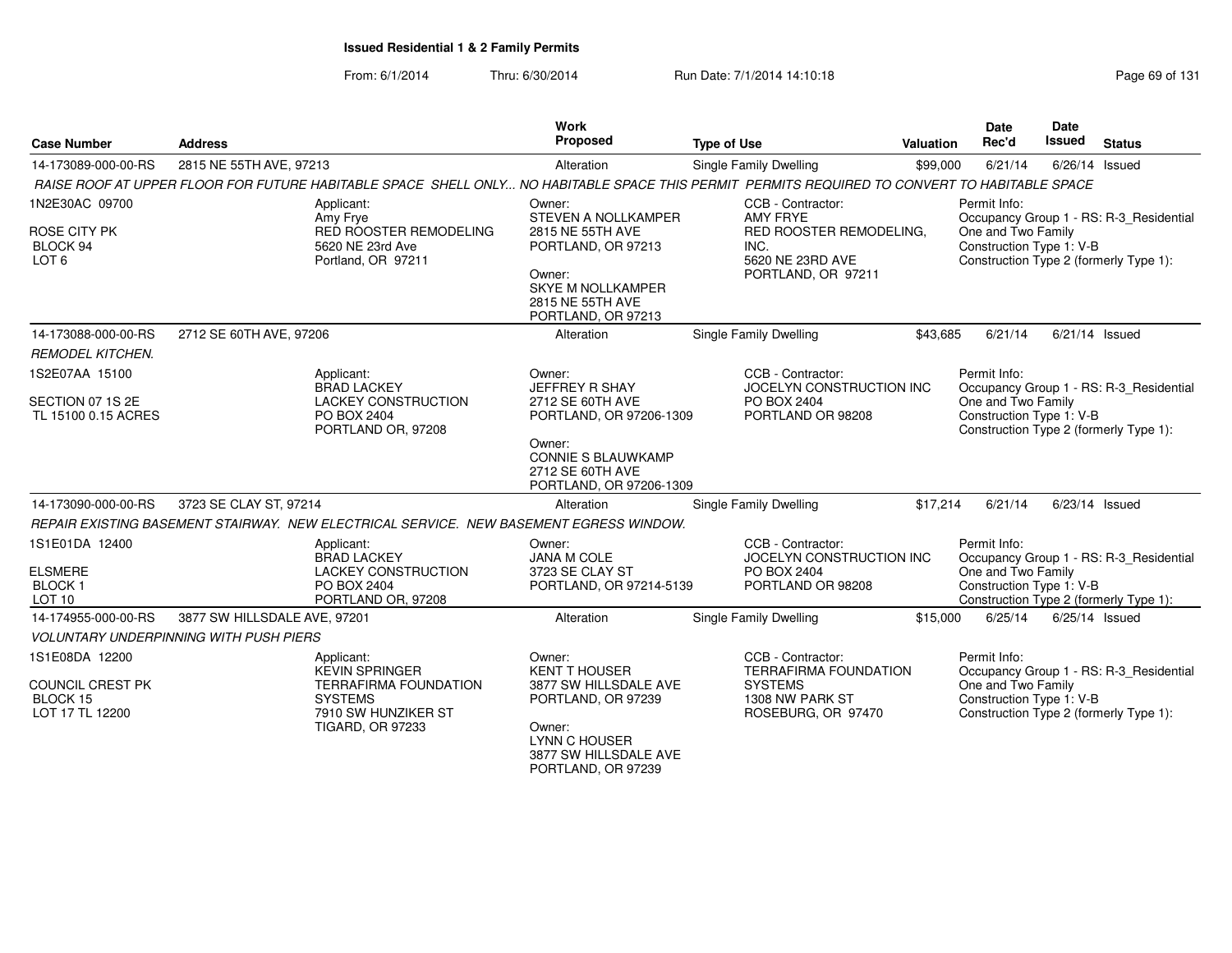|                                                                                                                      |                            |                                                                                                                        | Work                                                                                                                                                                                        |                    |                                                                                                                                                                                                                                                                        |                  | <b>Date</b>                                                    | Date          |                                                                                                                           |
|----------------------------------------------------------------------------------------------------------------------|----------------------------|------------------------------------------------------------------------------------------------------------------------|---------------------------------------------------------------------------------------------------------------------------------------------------------------------------------------------|--------------------|------------------------------------------------------------------------------------------------------------------------------------------------------------------------------------------------------------------------------------------------------------------------|------------------|----------------------------------------------------------------|---------------|---------------------------------------------------------------------------------------------------------------------------|
| <b>Case Number</b>                                                                                                   | <b>Address</b>             |                                                                                                                        | <b>Proposed</b>                                                                                                                                                                             | <b>Type of Use</b> |                                                                                                                                                                                                                                                                        | <b>Valuation</b> | Rec'd                                                          | <b>Issued</b> | <b>Status</b>                                                                                                             |
| 14-153206-REV-01-RS                                                                                                  | 2114 NE HIGHLAND ST, 97211 |                                                                                                                        | Alteration                                                                                                                                                                                  |                    | Single Family Dwelling                                                                                                                                                                                                                                                 |                  | \$<br>6/25/14                                                  | 6/25/14 Final |                                                                                                                           |
|                                                                                                                      |                            | REVISION TO RETAIN EAVE AND RETROFIT WITH 5/8" GYPSUM SOFFIT PROTECTION; REMOVE FIRE WALL REQUIREMENT ON WEST BUMP OUT |                                                                                                                                                                                             |                    |                                                                                                                                                                                                                                                                        |                  |                                                                |               |                                                                                                                           |
| 1N1E14DA 05000<br><b>COLUMBIA HTS</b><br>BLOCK <sub>7</sub><br>INC STRIP 10' WI E OF & ADJ LOT 1<br>LOT <sub>2</sub> |                            | Applicant:<br><b>WILLAMETTE VALLEY</b><br><b>REDEVELOPMENT</b><br>6040 SE BREWSTER PL<br>MILWAULIE, OR 97267           | Owner:<br>WILLAMETTE VALLEY PROPERTY WILLAMETTE VALLEY<br>15559 VILLAGE DR<br>LAKE OSWEGO, OR 97034-3759<br>Owner:<br><b>HOLDINGS LLC</b><br>15559 VILLAGE DR<br>LAKE OSWEGO, OR 97034-3759 |                    | CCB - Contractor:<br><b>REDEVELOPMENT</b><br>6040 SE BREWSTER PL<br>MILWAULIE, OR 97267                                                                                                                                                                                |                  | Permit Info:<br>One and Two Family<br>Construction Type 1: V-B |               | Occupancy Group 1 - RS: R-3 Residential<br>Construction Type 2 (formerly Type 1):                                         |
| 14-175013-000-00-RS                                                                                                  | 6235 SE 70TH AVE, 97206    |                                                                                                                        | Alteration                                                                                                                                                                                  |                    | <b>Single Family Dwelling</b>                                                                                                                                                                                                                                          | \$1,000          | 6/25/14                                                        |               | 6/25/14 Under Inspection                                                                                                  |
| <i>REMOVE WINDOW AND REPLACE WITH SLIDER AT REAR OF HOUSE</i>                                                        |                            |                                                                                                                        |                                                                                                                                                                                             |                    |                                                                                                                                                                                                                                                                        |                  |                                                                |               |                                                                                                                           |
| 1S2E17CD 07700<br>ALTOONA PK<br>BLOCK <sub>3</sub><br>LOT <sub>2</sub>                                               |                            | Applicant:<br>DANIEL EARL LAWLER<br>4504 SE GLENWOOD<br>PORTLAND, OR 97206                                             | Owner:<br>ROBERT A KJELLANDER<br>6235 SE 70TH AVE<br>PORTLAND, OR 97206                                                                                                                     |                    | CCB - Contractor:<br>DANIEL EARL LAWLER<br>4504 SE GLENWOOD<br>PORTLAND, OR 97206                                                                                                                                                                                      |                  | Permit Info:<br>One and Two Family<br>Construction Type 1: V-B |               | Occupancy Group 1 - RS: R-3_Residential<br>Construction Type 2 (formerly Type 1):                                         |
| 14-175038-000-00-RS                                                                                                  | 3831 NE THOMPSON ST, 97212 |                                                                                                                        | Alteration                                                                                                                                                                                  |                    | Single Family Dwelling                                                                                                                                                                                                                                                 | \$10,000         | 6/25/14                                                        |               | 6/25/14 Under Inspection                                                                                                  |
|                                                                                                                      |                            | ADD BATHROOM IN BASEMENT ( 2 BATHROOMS TOTAL IN HOUSE). ELECTRICAL PERMIT TO BE OBTAINED SEPARATELY.                   |                                                                                                                                                                                             |                    |                                                                                                                                                                                                                                                                        |                  |                                                                |               |                                                                                                                           |
| 1N1E25DA 08300<br><b>ROSSMERE</b><br>BLOCK 12<br>LOT <sub>10</sub>                                                   |                            | Applicant:<br>ROBERT B WILLETT<br>5403 SE 91ST AVE<br>PORTLAND, OR 97266                                               | Owner:<br><b>KENT REIGEL</b><br>3831 NE THOMPSON ST<br>PORTLAND, OR 97212-5428<br>Owner:<br><b>JANET REIGEL</b><br>3831 NE THOMPSON ST<br>PORTLAND, OR 97212-5428                           |                    | CCB - Contractor:<br>ROBERT B WILLETT<br>5403 SE 91ST AVE<br>PORTLAND, OR 97266                                                                                                                                                                                        |                  | Permit Info:<br>Construction Type 1: V-B                       |               | Occupancy Group 1 - RS: R-3 Remodel<br>Construction Type 2 (formerly Type 1):                                             |
| 14-171791-000-00-RS                                                                                                  | 4406 NE 33RD AVE, 97211    |                                                                                                                        | Alteration                                                                                                                                                                                  |                    | Single Family Dwelling                                                                                                                                                                                                                                                 | \$18,000         | 6/19/14                                                        |               | $6/19/14$ Issued                                                                                                          |
|                                                                                                                      |                            | REMODEL KITCHEN-REMOVE PORTION OF WALL INSTALL NEW HEADER TO OPEN UP TO THE LIVING ROOM, CHANGE DOOR SWING TO MUD ROOM |                                                                                                                                                                                             |                    |                                                                                                                                                                                                                                                                        |                  |                                                                |               |                                                                                                                           |
| 1N1E24DB 10900<br><b>WILLAMETTE ADD</b><br><b>BLOCK 5</b><br>LOT 2&3                                                 |                            | Applicant:<br>EIGHT PENNY NAIL LLC<br>3426 NE 13TH AVE AVE<br>PORTLAND, OR 97212                                       | Owner:<br><b>SARA COGAN</b><br>4406 NE 33RD AVE<br>PORTLAND, OR 97211                                                                                                                       |                    | CCB - Contractor:<br><b>MODERN PLUMBING CO</b><br>11120 SW INDUSTRIAL WAY<br>TUALATIN, OR 97062<br>CCB - Contractor:<br>S & A ELECTRIC INC<br>PO BOX 218<br>BORING OR 97009<br>CCB - Contractor:<br>EIGHT PENNY NAIL LLC<br>3426 NE 13TH AVE AVE<br>PORTLAND, OR 97212 |                  | Permit Info:<br>Construction Type 1: V-B                       |               | Occupancy Group 1 - RS: R-3_Remodel<br>Construction Type 2 (formerly Type 1):<br>Total Square Footage - Display Only: 115 |
|                                                                                                                      |                            |                                                                                                                        |                                                                                                                                                                                             |                    |                                                                                                                                                                                                                                                                        |                  |                                                                |               |                                                                                                                           |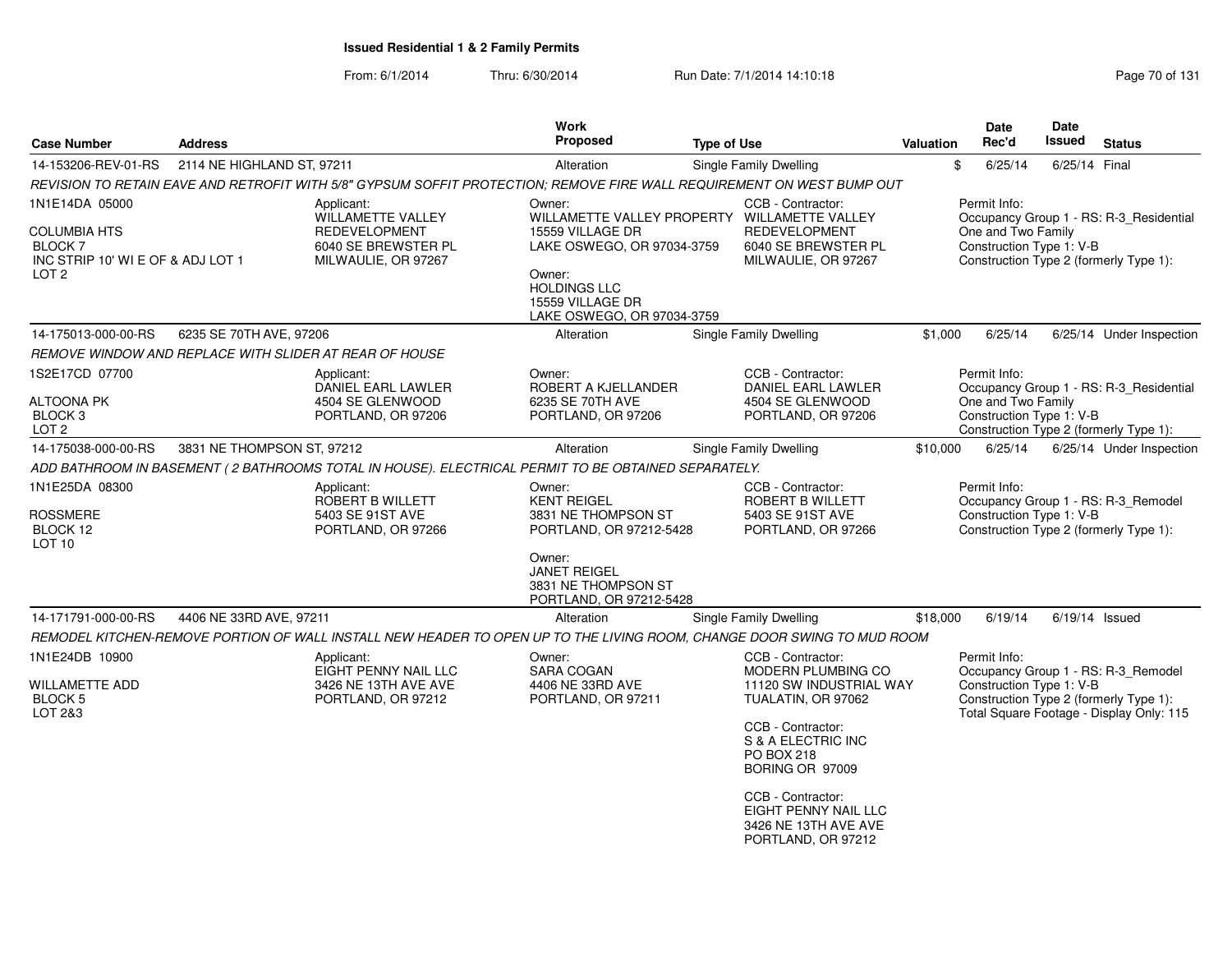| <b>Case Number</b>                                                             | <b>Address</b>                  |                                                                                                                                                              | <b>Work</b><br><b>Proposed</b>                                                                                                            | <b>Type of Use</b> |                                                                                                       | <b>Valuation</b>                                                                                               | Date<br>Rec'd                                                                                                         | Date<br>Issued   | <b>Status</b>                                                                   |
|--------------------------------------------------------------------------------|---------------------------------|--------------------------------------------------------------------------------------------------------------------------------------------------------------|-------------------------------------------------------------------------------------------------------------------------------------------|--------------------|-------------------------------------------------------------------------------------------------------|----------------------------------------------------------------------------------------------------------------|-----------------------------------------------------------------------------------------------------------------------|------------------|---------------------------------------------------------------------------------|
| 14-171795-000-00-RS                                                            | 3211 SW STEPHENSON ST, 97219    |                                                                                                                                                              | Alteration                                                                                                                                |                    | Single Family Dwelling                                                                                | \$7,499                                                                                                        | 6/26/14                                                                                                               | 6/26/14          | Issued                                                                          |
|                                                                                |                                 | REMODEL KITCHEN - REMOVE THREE WALLS BETWEEN KITCHEN, HALL AND DINING ROOM AND ADD 4 NEW BEAMSNEW CONCRETE FOOTINGS IN BASEMENT                              |                                                                                                                                           |                    |                                                                                                       |                                                                                                                |                                                                                                                       |                  |                                                                                 |
| 1S1E32AC 06100                                                                 |                                 | Applicant:<br>JON M II HANSEN                                                                                                                                | Owner:<br><b>JON M II HANSEN</b>                                                                                                          |                    | CCB - Contractor:<br><b>DAVID WALES</b>                                                               |                                                                                                                | Permit Info:                                                                                                          |                  | Occupancy Group 1 - RS: R-3_Remodel                                             |
| SECTION 32 1S 1E<br>TL 6100 0.25 ACRES                                         |                                 | 3211 SW STEPHENSON ST<br>PORTLAND, OR 97219-8286                                                                                                             | 3211 SW STEPHENSON ST<br>PORTLAND, OR 97219-8286<br>Owner:<br><b>TIFFANY J HANSEN</b><br>3211 SW STEPHENSON ST<br>PORTLAND, OR 97219-8286 |                    | LANPHERE CONSTRUCTION &<br>DEVELOPMENT LLC<br>4160 SW 109TH AVENUE<br>BEAVERTON, OR 97005             | Construction Type 1: V-B<br>Construction Type 2 (formerly Type 1):<br>Total Square Footage - Display Only: 204 |                                                                                                                       |                  |                                                                                 |
| 14-171857-000-00-RS                                                            | 5713 N GAY AVE, 97217           |                                                                                                                                                              | Alteration                                                                                                                                |                    | Single Family Dwelling                                                                                | \$3,000                                                                                                        | 6/19/14                                                                                                               | $6/19/14$ Issued |                                                                                 |
|                                                                                |                                 | CONVERT BASEMENT TO HABITABLE SPACE TO INCLUDE NEW BEDROOM, FAMILY ROOM, REMAINING OPEN SPACE TO REMAIN STORAGE/UTILITY AREA                                 |                                                                                                                                           |                    |                                                                                                       |                                                                                                                |                                                                                                                       |                  |                                                                                 |
| 1N1E16DC 03600<br><b>GAYS ADD</b><br>BLOCK 6<br>LOT <sub>14</sub>              |                                 | Applicant:<br>DAVID C LORD<br>5713 N GAY AVE<br>PORTLAND, OR 97217                                                                                           | Owner:<br>DAVID C LORD<br>5713 N GAY AVE<br>PORTLAND, OR 97217                                                                            |                    |                                                                                                       |                                                                                                                | Permit Info:<br>One and Two Family<br>Construction Type 1: V-B<br>Construction Type 2 (formerly Type 1):              |                  | Occupancy Group 1 - RS: R-3_Residential                                         |
|                                                                                |                                 |                                                                                                                                                              | Owner:<br>S ELISE EDEN<br>5713 N GAY AVE<br>PORTLAND, OR 97217                                                                            |                    |                                                                                                       |                                                                                                                |                                                                                                                       |                  |                                                                                 |
| 14-176917-000-00-RS                                                            | 3538 NE 8TH AVE - Unit B, 97212 |                                                                                                                                                              | Alteration                                                                                                                                |                    | <b>Single Family Dwelling</b>                                                                         | \$19.409                                                                                                       | 6/30/14                                                                                                               | $6/30/14$ Issued |                                                                                 |
|                                                                                |                                 | CONVERT BASEMENT TO ACCESSORY DWELLING UNIT; ADU TO INCLUDE; KITCHEN, BATHROOM, AND BEDROOM; NEW STAIR WELL AND NEW EGRESS WINDOW                            |                                                                                                                                           |                    |                                                                                                       |                                                                                                                |                                                                                                                       |                  |                                                                                 |
| 1N1E23CC 19400                                                                 |                                 | Applicant:<br><b>TODD SPECK</b><br>MT VIEW CONTRACTING<br>13350 SE BLUFF RD<br>SANDY, OR 97055                                                               | Owner:<br>ADRIAN A COOK<br>1155 NW EVERETT ST #405<br>PORTLAND, OR 97209-3372                                                             |                    | CCB - Contractor:<br><b>TODD SPECK</b><br>MT VIEW CONTRACTING<br>13350 SE BLUFF RD<br>SANDY, OR 97055 |                                                                                                                | Permit Info:<br>Construction Type 1: V-B<br>Construction Type 2 (formerly Type 1):<br>Number of New Dwelling Units: 1 |                  | Occupancy Group 1 - RS: R-3_Remodel<br>Total Square Footage - Display Only: 528 |
| 14-173810-000-00-RS                                                            | 66 NE SKIDMORE ST, 97211        |                                                                                                                                                              | Alteration                                                                                                                                |                    | <b>Single Family Dwelling</b>                                                                         | \$7.500                                                                                                        | 6/24/14                                                                                                               |                  | 6/24/14 Under Inspection                                                        |
|                                                                                |                                 | INSTALL NEW FOUNDATION UNDER EXISTING STORAGE ROOM AT REAR OF DWELLING. RELOCATE WINDOW AND INSTALL SLIDING GLASS DOOR.                                      |                                                                                                                                           |                    |                                                                                                       |                                                                                                                |                                                                                                                       |                  |                                                                                 |
| 1N1E22DA 07100                                                                 |                                 | Applicant:<br><b>RON HAYES</b>                                                                                                                               | Owner:<br>ANGELLA C RINEHOLD                                                                                                              |                    | CCB - Contractor:<br><b>RON HAYES</b>                                                                 |                                                                                                                | Permit Info:                                                                                                          |                  | Occupancy Group 1 - RS: R-3 Residential                                         |
| <b>ALBINA HMSTD</b><br>BLOCK 16<br>E 50' OF N 20' OF LOT 15<br>E 50' OF LOT 16 |                                 | PRECISION HOMES AND<br>DEVELOPMENT LLC<br>9655 SW SUNSHINE CT #100<br>BEAVERTON, OR 97005                                                                    | 66 NE SKIDMORE ST<br>PORTLAND, OR 97211                                                                                                   |                    | PRECISION HOMES AND<br>DEVELOPMENT LLC<br>9655 SW SUNSHINE CT #100<br>BEAVERTON, OR 97005             |                                                                                                                | One and Two Family<br>Construction Type 1: V-B<br>Construction Type 2 (formerly Type 1):                              |                  |                                                                                 |
| 14-176862-000-00-RS                                                            | 0344 SW NEBRASKA ST. 97201      |                                                                                                                                                              | Alteration                                                                                                                                |                    | Single Family Dwelling                                                                                | \$25,000                                                                                                       | 6/30/14                                                                                                               | $6/30/14$ Issued |                                                                                 |
|                                                                                |                                 | CONVERT ATTACHED 1 CAR GARAGE TO LIVING SPACE; CONVERTED SPACE TO BE USED AS LIVING ROOM; NEW WALL IN KITCHEN ROOM, NEW WALL BETWEEN 2ND BEDROOM AND BATHRO( |                                                                                                                                           |                    |                                                                                                       |                                                                                                                |                                                                                                                       |                  |                                                                                 |
| 1S1E15CD 09600                                                                 |                                 | Applicant:<br>Heidi Beebe                                                                                                                                    | Owner:<br><b>CAROL C ADAMS</b>                                                                                                            |                    | CCB - Contractor:<br>KEN LAIS CONSTRUCTION INC                                                        |                                                                                                                | Permit Info:                                                                                                          |                  | Occupancy Group 1 - RS: R-3_Remodel                                             |
| SOUTHERN PORTLAND<br>BLOCK 22<br>LOT <sub>19</sub>                             |                                 | <b>Beebe Skidmore Architects</b><br>1500 SW 11th Ave., Apt. 2004<br>Portland, OR 97201                                                                       | 3011 SW NOTTINGHAM DR<br>PORTLAND, OR 97201                                                                                               |                    | 11800 S MULINO RD<br>CANBY, OR 97013                                                                  |                                                                                                                | Construction Type 1: V-B<br>Construction Type 2 (formerly Type 1):                                                    |                  | Total Square Footage - Display Only: 285                                        |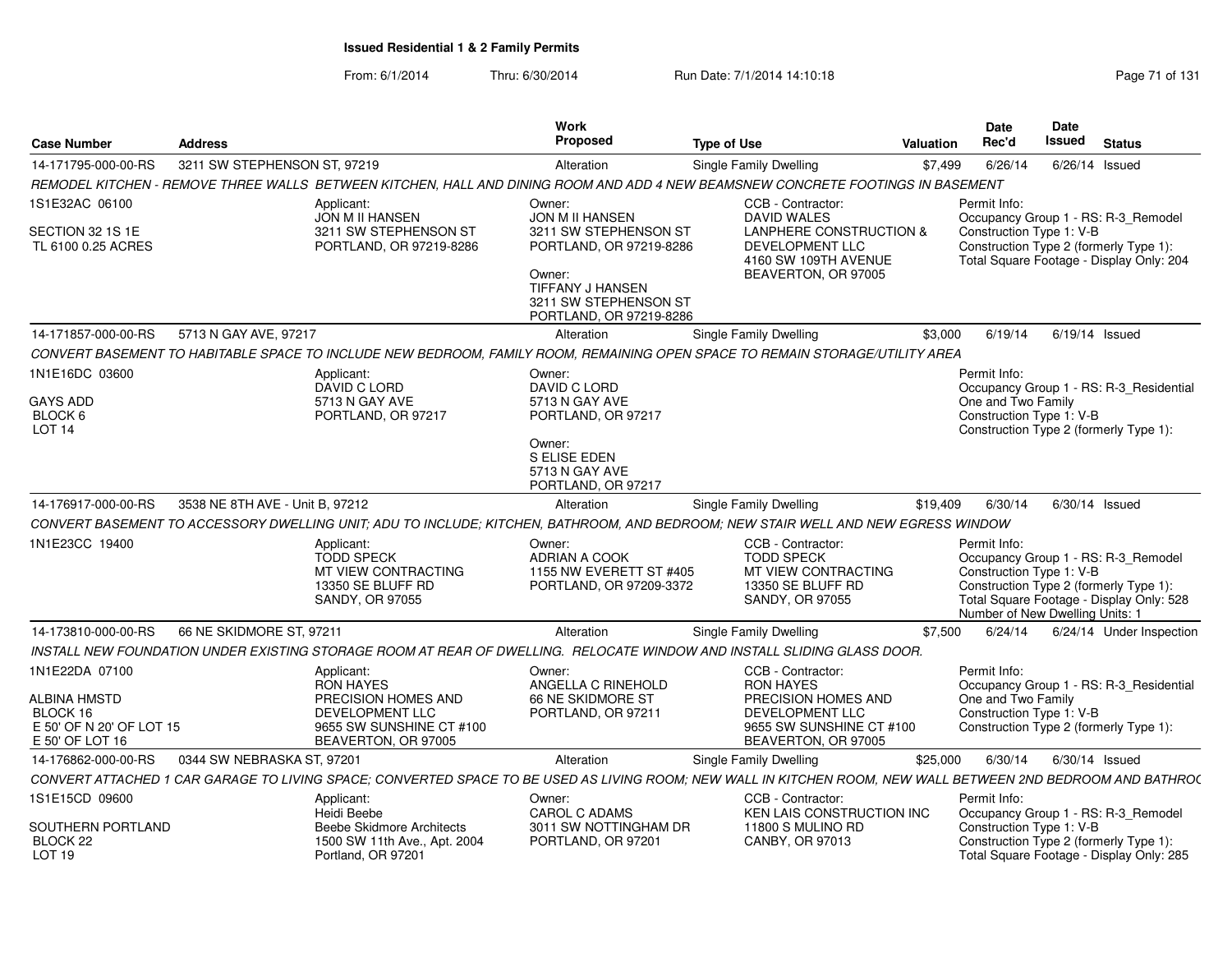From: 6/1/2014

|                                                                              |                                 |                                                                                                                                                            | Work                                                                                                         |                                                                                                      |           | <b>Date</b>                                                                                              | <b>Date</b>      |                                                                                   |
|------------------------------------------------------------------------------|---------------------------------|------------------------------------------------------------------------------------------------------------------------------------------------------------|--------------------------------------------------------------------------------------------------------------|------------------------------------------------------------------------------------------------------|-----------|----------------------------------------------------------------------------------------------------------|------------------|-----------------------------------------------------------------------------------|
| <b>Case Number</b>                                                           | <b>Address</b>                  |                                                                                                                                                            | Proposed                                                                                                     | <b>Type of Use</b>                                                                                   | Valuation | Rec'd                                                                                                    | <b>Issued</b>    | <b>Status</b>                                                                     |
| 14-172908-000-00-RS                                                          | 635 SE 45TH AVE, 97215          |                                                                                                                                                            | Alteration                                                                                                   | Single Family Dwelling                                                                               | \$19,299  | 6/20/14                                                                                                  | 6/20/14          | Issued                                                                            |
|                                                                              |                                 | ADD BATHROOM AND EGRESS WINDOW TO SECOND FLOOR BEDROOM: REBUILD STAIRS FROM BASEMENT TO MAIN FLOOR AND FROM MAIN FLOOR TO SECOND                           |                                                                                                              |                                                                                                      |           |                                                                                                          |                  |                                                                                   |
| 1S2E06BB 04900<br><b>PARADISE SPR TR</b><br>BLOCK 2<br>LOT <sub>4</sub>      |                                 | Applicant:<br><b>BONNIE HAROLD</b><br><b>BWH DESIGN</b><br><b>1705 FERN PL</b><br>LAKE OSWEGO, OR 97034                                                    | Owner:<br><b>BRIDGE CITY GROUP LLC</b><br>10260 SW GREENBURG RD #830<br><b>TIGARD, OR 97223</b>              | CCB - Contractor:<br><b>CORREA ENTERPRISES LLC</b><br>5003 SE 32ND AVE<br>PORTLAND, OR 97202         |           | Permit Info:<br>Construction Type 1: V-B<br>Construction Type 2 (formerly Type 1):                       |                  | Occupancy Group 1 - RS: R-3_Remodel<br>Total Square Footage - Display Only: 525   |
| 14-173427-000-00-RS                                                          | 1305 NE KILLINGSWORTH ST, 97211 |                                                                                                                                                            | Alteration                                                                                                   | <b>Single Family Dwelling</b>                                                                        | \$6,000   | 6/23/14                                                                                                  |                  | 6/23/14 Under Inspection                                                          |
|                                                                              |                                 | CONVERT BASEMENT TO LIVING SPACE, FRAME IN WALLS FOR NEW BEDROOM WITH EGRESS WINDOW, NEW BATHROOM AND FAMILY ROOM, (2 BATHROOMS TOTAL)                     |                                                                                                              |                                                                                                      |           |                                                                                                          |                  |                                                                                   |
| 1N1E14CD 20100<br>HIGHLAND PK<br><b>BLOCK E</b><br>W 1/2 OF LOT 3&5          |                                 | Applicant:<br><b>ADIAM MEHRETAB</b><br>E & A LLC<br>1305 NE KILLINGSWORTH<br>PORTLAND, OR 97211                                                            | Owner:<br><b>ADIAM MEHRETAB</b><br>E & A LLC<br>1305 NE KILLINGSWORTH<br>PORTLAND, OR 97211                  | CCB - Contractor:<br><b>FOSTER PLUMBING INC</b><br>10100 SW EVERGREEN COURT<br>WILSONVILLE, OR 97070 |           | Permit Info:<br>One and Two Family<br>Construction Type 1: V-B                                           |                  | Occupancy Group 1 - RS: R-3_Residential<br>Construction Type 2 (formerly Type 1): |
| 14-176096-000-00-RS                                                          | 3935 NE BRYCE ST, 97212         |                                                                                                                                                            | Alteration                                                                                                   | Single Family Dwelling                                                                               | \$24,000  | 6/27/14                                                                                                  | $6/28/14$ Issued |                                                                                   |
| <b>KITCHEN REMODEL</b>                                                       |                                 |                                                                                                                                                            |                                                                                                              |                                                                                                      |           |                                                                                                          |                  |                                                                                   |
| 1N1E24DD 12500                                                               |                                 | Applicant:                                                                                                                                                 | Owner:                                                                                                       | CCB - Contractor:                                                                                    |           | Permit Info:                                                                                             |                  |                                                                                   |
| WHITEROSE ADD<br>BLOCK <sub>3</sub><br>W 47' OF S 90' OF LOT 11              |                                 | <b>DAVID LIPKIND</b><br>SHELBYVILLE PROPERTIES LLC<br>1215 NE WEBSTER<br>PORTLAND OR 97211                                                                 | <b>SETH T GROENER</b><br>3935 NE BRYCE ST<br>PORTLAND, OR 97212-1940<br>Owner:<br>JULIE M JANSEN             | <b>DAVID LIPKIND</b><br>SHELBYVILLE PROPERTIES LLC<br>1215 NE WEBSTER<br>PORTLAND OR 97211           |           | One and Two Family<br>Construction Type 1: V-B<br>Construction Type 2 (formerly Type 1):                 |                  | Occupancy Group 1 - RS: R-3 Residential                                           |
|                                                                              |                                 |                                                                                                                                                            | 3935 NE BRYCE ST<br>PORTLAND, OR 97212-1940                                                                  |                                                                                                      |           |                                                                                                          |                  |                                                                                   |
| 14-175745-000-00-RS                                                          | 6810 SE 67TH AVE, 97206         |                                                                                                                                                            | Alteration                                                                                                   | <b>Single Family Dwelling</b>                                                                        | \$6,750   | 6/26/14                                                                                                  |                  | 6/26/14 Under Inspection                                                          |
| SOLAR-PRESCRIPTIVE ROOF-MOUNTED SOLAR PV INSTALLATION                        |                                 |                                                                                                                                                            |                                                                                                              |                                                                                                      |           |                                                                                                          |                  |                                                                                   |
| 1S2E20BA 15500<br><b>BRENTWOOD &amp; SUB</b><br>BLOCK 34<br>LOT <sub>1</sub> |                                 | Applicant:<br><b>JOHN GRIESER</b><br>ELELMENTAL ENERGY LLC<br>14500 SW 92ND AVE<br><b>TIGARD, OR 97224</b>                                                 | Owner:<br>JOHN D SHOWS<br>6810 SE 67TH AVE<br>PORTLAND, OR 97206<br>Owner:<br><b>TIA SHOWS</b>               | CCB - Contractor:<br>ELEMENTAL ENERGY LLC<br>830 NE HAZELFERN PL<br>PORTLAND, OR 97232               |           | Permit Info:<br>One and Two Family<br>Construction Type 1: V-B<br>Construction Type 2 (formerly Type 1): |                  | Occupancy Group 1 - RS: R-3_Residential                                           |
|                                                                              |                                 |                                                                                                                                                            | 6810 SE 67TH AVE<br>PORTLAND, OR 97206                                                                       |                                                                                                      |           |                                                                                                          |                  |                                                                                   |
| 14-175781-000-00-RS                                                          | 2420 SW NEVADA CT, 97219        |                                                                                                                                                            | Alteration                                                                                                   | Single Family Dwelling                                                                               | \$39,958  | 6/30/14                                                                                                  | 6/30/14 Issued   |                                                                                   |
|                                                                              |                                 | CONVERT BASEMENT TO LIVING SPACE TO INCLUDE NEW FIXTURES IN EXISTING BATHROOM, BEDROOM AND DEN REMODEL EXISTING KITCHENADDITION OF 190 SF TO EXISTING DECK |                                                                                                              |                                                                                                      |           |                                                                                                          |                  |                                                                                   |
| 1S1E21BC 10700                                                               |                                 | Applicant:                                                                                                                                                 | Owner:                                                                                                       | CCB - Contractor:                                                                                    |           | Permit Info:                                                                                             |                  |                                                                                   |
| SECTION 21 1S 1E<br>TL 10700 0.17 ACRES                                      |                                 | SHEPARD BROTHERS<br>MANAGEMENT LLC<br>7200 SW BRIER<br>PORTLAND, OR 97219                                                                                  | 2023 N EMERSON ST<br>PORTLAND, OR<br>97217-3806<br>Owner:<br>2023 N EMERSON ST<br>PORTLAND, OR<br>97217-3806 | <b>SHEPARD BROTHERS</b><br>MANAGEMENT LLC<br>7200 SW BRIER<br>PORTLAND, OR 97219                     |           | Construction Type 1: V-B<br>Construction Type 2 (formerly Type 1):                                       |                  | Occupancy Group 1 - RS: R-3_Remodel<br>Total Square Footage - Display Only: 1087  |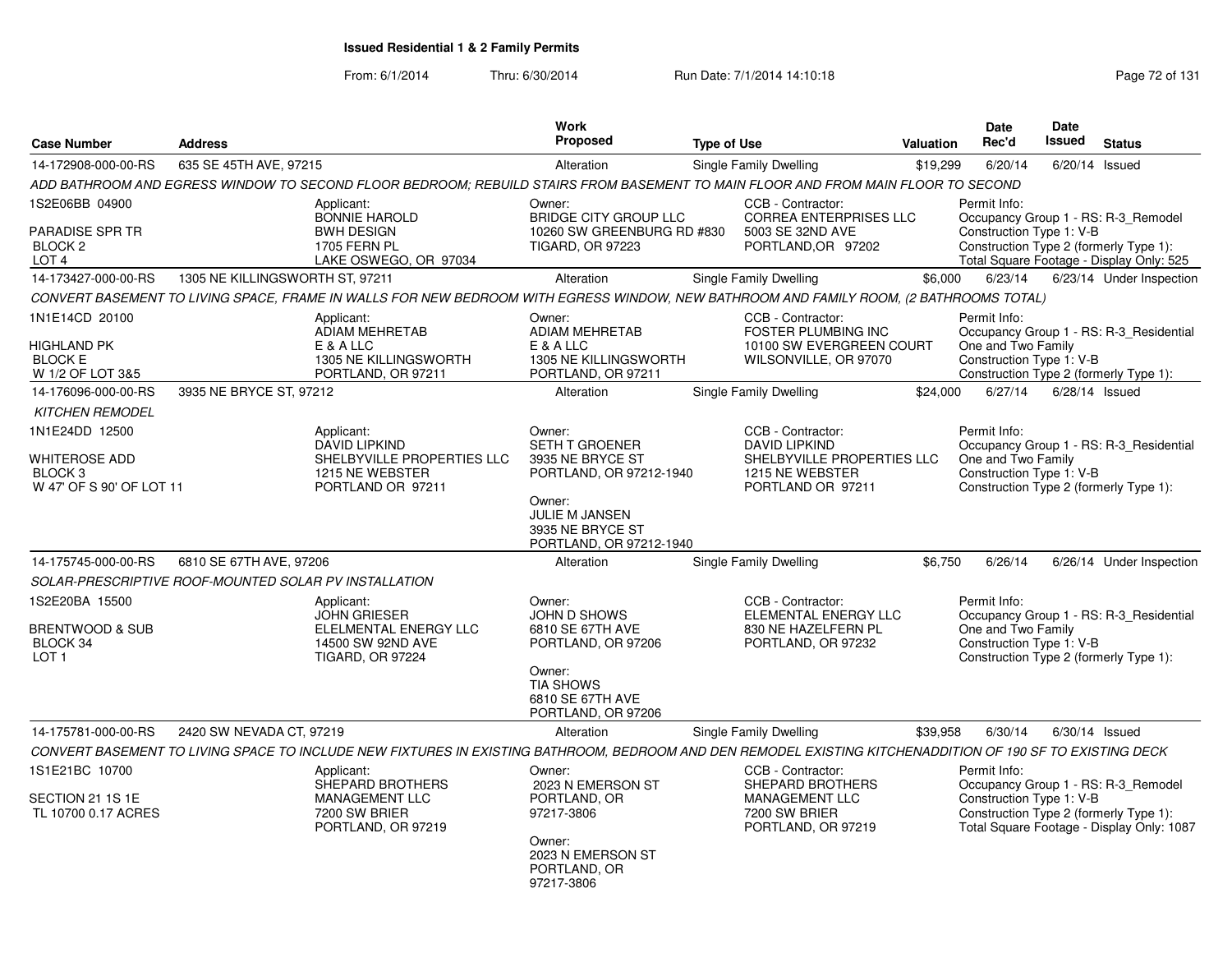|                                        |                                                        |                                                                                                                                      | <b>Work</b>                                                       |                    |                                          |           | <b>Date</b>                                    | Date          |                                                                                    |
|----------------------------------------|--------------------------------------------------------|--------------------------------------------------------------------------------------------------------------------------------------|-------------------------------------------------------------------|--------------------|------------------------------------------|-----------|------------------------------------------------|---------------|------------------------------------------------------------------------------------|
| <b>Case Number</b>                     | <b>Address</b>                                         |                                                                                                                                      | Proposed                                                          | <b>Type of Use</b> |                                          | Valuation | Rec'd                                          | <b>Issued</b> | <b>Status</b>                                                                      |
| 14-175807-000-00-RS                    | 4735 SE 70TH AVE, 97206                                |                                                                                                                                      | Alteration                                                        |                    | Single Family Dwelling                   | \$6,750   | 6/26/14                                        |               | 6/26/14 Under Inspection                                                           |
| SOLAR-ADD 3.25kW ROOFTOP PV SYSTEM     |                                                        |                                                                                                                                      |                                                                   |                    |                                          |           |                                                |               |                                                                                    |
| 1S2E17BA 05600                         |                                                        | Applicant:                                                                                                                           | Owner:                                                            |                    | CCB - Contractor:                        |           | Permit Info:                                   |               |                                                                                    |
| <b>FIRLAND</b>                         |                                                        | <b>DAN TRACY</b><br><b>SOLAR UNIVERSE</b>                                                                                            | RONALD S FARNSWORTH<br>4735 SE 70TH AVE                           |                    | PREMIER ENERGY INC<br>556 SOMMERSET RD   |           | One and Two Family                             |               | Occupancy Group 1 - RS: R-3_Residential                                            |
| BLOCK 10                               |                                                        | 556 SOMMERSET RD                                                                                                                     | PORTLAND, OR 97206                                                |                    | WOODLAND, WA 98674                       |           | Construction Type 1: V-B                       |               |                                                                                    |
| LOT 13                                 |                                                        | WOODLAND, WA 98674                                                                                                                   | Owner:                                                            |                    |                                          |           |                                                |               | Construction Type 2 (formerly Type 1):                                             |
|                                        |                                                        |                                                                                                                                      | PAMELA A FARNSWORTH                                               |                    |                                          |           |                                                |               |                                                                                    |
|                                        |                                                        |                                                                                                                                      | 4735 SE 70TH AVE<br>PORTLAND, OR 97206                            |                    |                                          |           |                                                |               |                                                                                    |
| 14-176649-000-00-RS                    | 7216 N DENVER AVE, 97217                               |                                                                                                                                      | Alteration                                                        |                    | Single Family Dwelling                   | \$85,000  | 6/28/14                                        |               | $6/28/14$ Issued                                                                   |
|                                        | NEW ELECTRICAL, HVAC, SOME PLUMBING. ONE TOILET TOTAL. |                                                                                                                                      |                                                                   |                    |                                          |           |                                                |               |                                                                                    |
| 1N1E16AA 09100                         |                                                        | Applicant:                                                                                                                           | Owner:                                                            |                    | CCB - Contractor:                        |           | Permit Info:                                   |               |                                                                                    |
|                                        |                                                        | <b>MIKE HUBBELL</b>                                                                                                                  | PHOENIX REDEVELOPMENT INC                                         |                    | <b>GENE</b>                              |           |                                                |               | Occupancy Group 1 - RS: R-3_Residential                                            |
| WORLDS FAIR ADD<br><b>BLOCK 5</b>      |                                                        | PORTLAND DEVELOPMENT<br><b>GROUP LLC</b>                                                                                             | 516 SE MORRISON ST #700<br>PORTLAND, OR 97214-2347                |                    | PORTLAND DEVELOPMENT<br><b>GROUP LLC</b> |           | One and Two Family<br>Construction Type 1: V-B |               |                                                                                    |
| LOT <sub>14</sub>                      |                                                        | 4224 NE HALSEY ST SUITE 300                                                                                                          |                                                                   |                    | 11124 NE HALSEY ST. PMB 643              |           |                                                |               | Construction Type 2 (formerly Type 1):                                             |
|                                        |                                                        | PORTLAND OR 97213                                                                                                                    |                                                                   |                    | PORTLAND, OR 97220                       |           |                                                |               |                                                                                    |
| 14-176784-000-00-RS                    | 7730 SE MORRISON ST, 97215                             |                                                                                                                                      | Alteration                                                        |                    | Single Family Dwelling                   | \$1,200   | 6/30/14                                        |               | 6/30/14 Under Inspection                                                           |
|                                        |                                                        | MAIN FLOOR REFRAME EXISTING BEDROOM WALL, 2ND FLOOR RELOCATE WALL TO ENLARGE MASTER BATHROOM, FRAME NEW WALL TO CREATE MASTER CLOSET |                                                                   |                    |                                          |           |                                                |               |                                                                                    |
| 1S2E05AA 17900                         |                                                        | Applicant:<br>CHIC DESIGN INVESTMENTS LLC                                                                                            | Owner:<br>CHIC DESIGN INVESTMENTS LLC CHIC DESIGN INVESTMENTS LLC |                    | CCB - Contractor:                        |           | Permit Info:                                   |               | Occupancy Group 1 - RS: R-3_Residential                                            |
| KINZEL PK                              |                                                        | 618 NE LAURELHURST PL                                                                                                                | 618 NE LAURELHURST PL                                             |                    | 618 NE LAURELHURST PL                    |           | One and Two Family                             |               |                                                                                    |
| BLOCK 4<br>LOT <sub>1</sub>            |                                                        | PORTLAND, OR 97232                                                                                                                   | PORTLAND, OR 97232                                                |                    | PORTLAND, OR 97232                       |           | Construction Type 1: V-B                       |               | Construction Type 2 (formerly Type 1):                                             |
| 14-176906-000-00-RS                    | 2333 SE 45TH AVE, 97215                                |                                                                                                                                      | Alteration                                                        |                    | Single Family Dwelling                   | \$1,100   | 6/30/14                                        |               | $6/30/14$ Issued                                                                   |
| <b>VOLUNTARY SEISMIC STRENGTHENING</b> |                                                        |                                                                                                                                      |                                                                   |                    |                                          |           |                                                |               |                                                                                    |
| 1S2E06CC 13800                         |                                                        | Applicant:                                                                                                                           | Owner:                                                            |                    |                                          |           | Permit Info:                                   |               |                                                                                    |
| <b>DIVISION ST ADD</b>                 |                                                        | RICHARD B BLACK<br>2333 SE 45TH AVE                                                                                                  | RICHARD B BLACK<br>2333 SE 45TH AVE                               |                    |                                          |           | One and Two Family                             |               | Occupancy Group 1 - RS: R-3_Residential                                            |
| BLOCK <sub>2</sub>                     |                                                        | PORTLAND, OR 97215-3729                                                                                                              | PORTLAND, OR 97215-3729                                           |                    |                                          |           | Construction Type 1: V-B                       |               |                                                                                    |
| LOT <sub>6</sub>                       |                                                        |                                                                                                                                      | Owner:                                                            |                    |                                          |           |                                                |               | Construction Type 2 (formerly Type 1):                                             |
|                                        |                                                        |                                                                                                                                      | <b>TAMMY L CARPENTER-BLACK</b>                                    |                    |                                          |           |                                                |               |                                                                                    |
|                                        |                                                        |                                                                                                                                      | 2333 SE 45TH AVE                                                  |                    |                                          |           |                                                |               |                                                                                    |
| 13-214608-REV-02-RS                    | 824 SE SPOKANE ST, 97202                               |                                                                                                                                      | PORTLAND, OR 97215-3729<br>Alteration                             |                    | <b>Single Family Dwelling</b>            |           | 6/30/14<br>\$                                  |               | $6/30/14$ Issued                                                                   |
|                                        |                                                        | REVISION TO RECONFIGURE STAIRS, CONVERT ATTIC TO LIVING SPACE                                                                        |                                                                   |                    |                                          |           |                                                |               |                                                                                    |
| 1S1E23CC 00700                         |                                                        | Applicant:                                                                                                                           | Owner:                                                            |                    | CCB - Contractor:                        |           | Permit Info:                                   |               |                                                                                    |
|                                        |                                                        | ROBERT HAYDEN                                                                                                                        | ED JR KNAKAL                                                      |                    | BETHANY TECHNOLOGIES INC                 |           |                                                |               | Occupancy Group 1 - RS: R-3_Remodel                                                |
| SELLWOOD                               |                                                        | <b>DELTA STUDIOS ARCH &amp;</b>                                                                                                      | 824 SE SPOKANE ST                                                 |                    | 4288 SE INTERNATIONAL WAY                |           | Construction Type 1: V-B                       |               |                                                                                    |
| BLOCK 30<br>W 35' OF LOT 1             |                                                        | <b>PLANNING</b><br>3344 NE 25TH AVE                                                                                                  | PORTLAND, OR 97202                                                |                    | STE A<br>PORTLAND, OR 97222              |           |                                                |               | Construction Type 2 (formerly Type 1):<br>Total Square Footage - Display Only: 450 |
|                                        |                                                        | PORTLAND, OR 97212                                                                                                                   |                                                                   |                    |                                          |           |                                                |               |                                                                                    |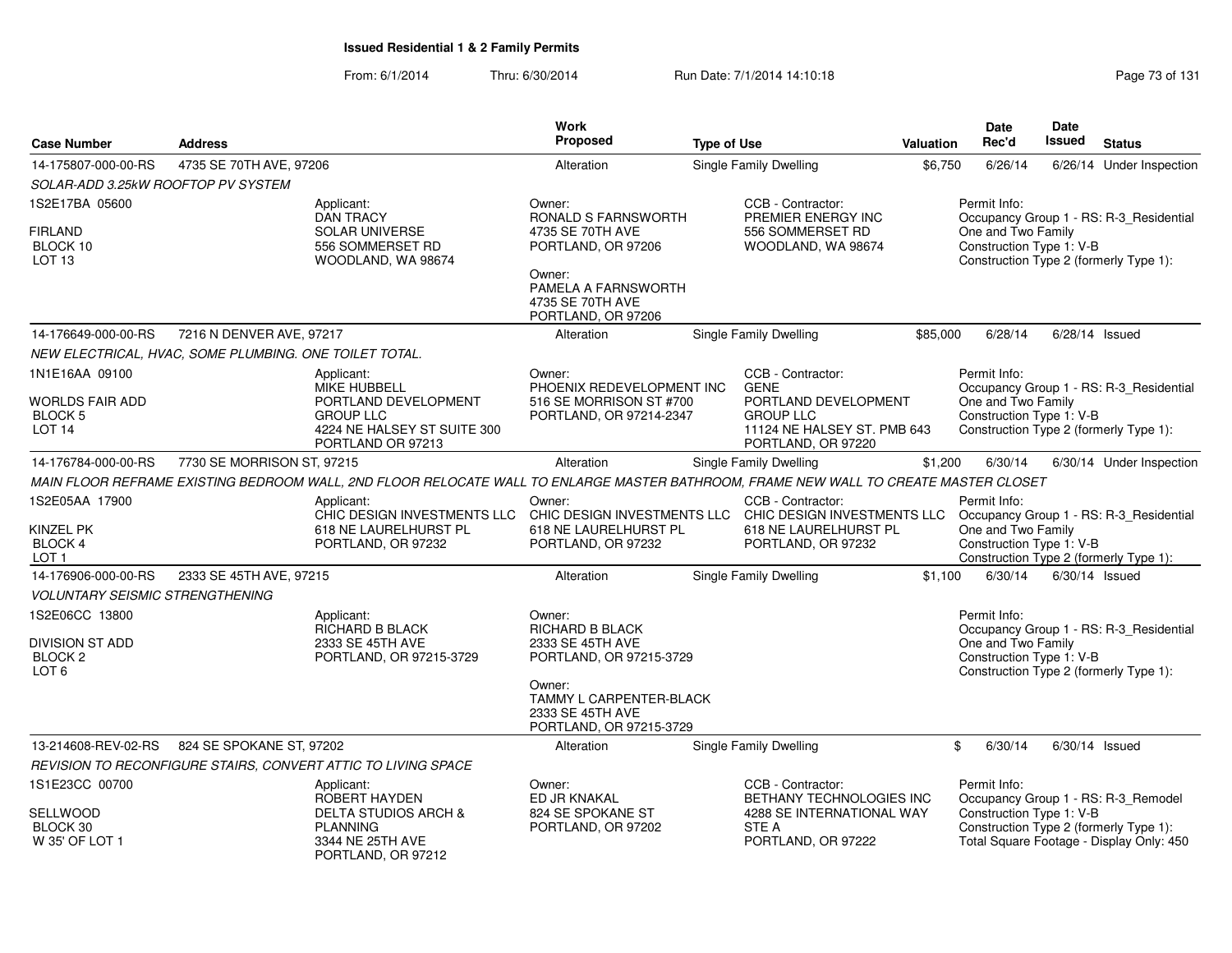| <b>Case Number</b>                                                  | <b>Address</b>            |                                                                                                                                                             | Work<br><b>Proposed</b>                                                        | <b>Type of Use</b> |                                                                                              | <b>Valuation</b> | Date<br>Rec'd                                                                            | <b>Date</b><br>Issued | <b>Status</b>                            |
|---------------------------------------------------------------------|---------------------------|-------------------------------------------------------------------------------------------------------------------------------------------------------------|--------------------------------------------------------------------------------|--------------------|----------------------------------------------------------------------------------------------|------------------|------------------------------------------------------------------------------------------|-----------------------|------------------------------------------|
| 14-174301-000-00-RS                                                 | 2946 NE 65TH AVE, 97213   |                                                                                                                                                             | Alteration                                                                     |                    | Single Family Dwelling                                                                       | \$2,400          | 6/24/14                                                                                  | 6/24/14 Final         |                                          |
|                                                                     |                           | VOLUNTARY SEISMIC RETROFIT, INTERIOR WEST, SOUTH, EAST ELEVATION, EXTERIOR ON NORTH ELEVATION                                                               |                                                                                |                    |                                                                                              |                  |                                                                                          |                       |                                          |
| 1N2E29BC 02300<br><b>BELLE CREST</b><br>BLOCK 6                     |                           | Applicant:<br>ERIKA ALTENHOFEN<br>804 N. ALBERTA ST<br>PORTLAND OR 97217                                                                                    | Owner:<br>RONALD D BRIATHWAITE<br>2946 NE 65TH AVE<br>PORTLAND, OR 97213       |                    | CCB - Contractor:<br><b>NEIL KELLY CO INC</b><br>804 N ALBERTA ST<br>PORTLAND, OR 97217-2693 |                  | Permit Info:<br>One and Two Family<br>Construction Type 1: V-B                           |                       | Occupancy Group 1 - RS: R-3 Residential  |
| LOT <sub>16</sub>                                                   |                           |                                                                                                                                                             | Owner:<br>ELIZABETH C BRIATHWAITE<br>2946 NE 65TH AVE<br>PORTLAND, OR 97213    |                    |                                                                                              |                  | Construction Type 2 (formerly Type 1):                                                   |                       |                                          |
| 14-173184-000-00-RS                                                 | 3924 SE 13TH AVE, 97202   |                                                                                                                                                             | Alteration                                                                     |                    | Single Family Dwelling                                                                       | \$90,000         | 6/23/14                                                                                  |                       | 6/23/14 Under Inspection                 |
|                                                                     |                           | PLUMBING, HVAC, ELECTRICAL, SOME FOUNDATION REPAIR. ONE TOILET TOTAL THIS PERMIT REPLACES CANCELLED 14-144115 RS (SET UP IN ERROR). SEE COMMENTS            |                                                                                |                    |                                                                                              |                  |                                                                                          |                       |                                          |
| 1S1E11CA 16100                                                      |                           | Applicant:<br><b>MIKE HUBBELL</b>                                                                                                                           | Owner:<br>PHOENIX REDEVELOPMENT INC                                            |                    | CCB - Contractor:<br><b>GENE</b>                                                             |                  | Permit Info:                                                                             |                       | Occupancy Group 1 - RS: R-3 Residential  |
| <b>BENEDICTINE HTS</b>                                              |                           | PORTLAND DEVELOPMENT                                                                                                                                        | 516 SE MORRISON ST #700                                                        |                    | PORTLAND DEVELOPMENT                                                                         |                  | One and Two Family                                                                       |                       |                                          |
| BLOCK 10<br>LOT <sub>2</sub>                                        |                           | <b>GROUP LLC</b><br>4224 NE HALSEY ST SUITE 300                                                                                                             | PORTLAND, OR 97214-2347                                                        |                    | <b>GROUP LLC</b><br>11124 NE HALSEY ST. PMB 643                                              |                  | Construction Type 1: V-B<br>Construction Type 2 (formerly Type 1):                       |                       |                                          |
|                                                                     |                           | PORTLAND OR 97213                                                                                                                                           |                                                                                |                    | PORTLAND, OR 97220                                                                           |                  |                                                                                          |                       |                                          |
| 14-172329-000-00-RS                                                 | 3225 NE 61ST AVE, 97213   |                                                                                                                                                             | Alteration                                                                     |                    | Single Family Dwelling                                                                       | \$50,000         | 6/20/14                                                                                  | 6/20/14 Issued        |                                          |
|                                                                     |                           | REMODEL TO RECONFIGURE MAIN LEVEL WALLS TO OPEN KITCHEN TO DINING ROOM, INSTALL NEW HALF BATH; SECOND FLOOR ADD WALL IN MASTER BEDROOM TO CREATE TWO BEDROC |                                                                                |                    |                                                                                              |                  |                                                                                          |                       |                                          |
| 1N2E30AA 15700                                                      |                           | Applicant:<br><b>GRANT SIMMONS</b>                                                                                                                          | Owner:<br><b>GRANT SIMMONS</b>                                                 |                    |                                                                                              |                  | Permit Info:                                                                             |                       | Occupancy Group 1 - RS: R-3_Remodel      |
| ROSE CITY PK<br>BLOCK 109<br>LOT <sub>3</sub>                       |                           | 3225 NE 61ST AVE<br>PORTLAND, OR 97213-3931                                                                                                                 | 3225 NE 61ST AVE<br>PORTLAND, OR 97213-3931                                    |                    |                                                                                              |                  | Construction Type 1: V-B<br>Construction Type 2 (formerly Type 1):                       |                       |                                          |
|                                                                     |                           |                                                                                                                                                             | Owner:<br><b>NICOLE SIMMONS</b><br>3225 NE 61ST AVE<br>PORTLAND, OR 97213-3931 |                    |                                                                                              |                  |                                                                                          |                       |                                          |
| 14-172572-000-00-RS                                                 | 1610 SW FREEMAN ST, 97219 |                                                                                                                                                             | Alteration                                                                     |                    | Single Family Dwelling                                                                       | \$5,514          | 6/24/14                                                                                  | $6/24/14$ Issued      |                                          |
|                                                                     |                           | REBUILD STAIRS FROM BASEMENT UP TO 2ND FLOOR. REMOVE PARTITION WALL AT KITCHEN AND REMODEL KITCHEN AREA. REPLACE WINDOW AT SINK WITH BIGGER WINDOW          |                                                                                |                    |                                                                                              |                  |                                                                                          |                       |                                          |
| 1S1E21CD 08900                                                      |                           | Applicant:<br><b>DESIA GRAYBILL</b>                                                                                                                         | Owner:<br><b>BREE S FABER</b>                                                  |                    | CCB - Contractor:<br>LIVING SPACE RETROFIT &                                                 |                  | Permit Info:                                                                             |                       | Occupancy Group 1 - RS: R-3 Remodel      |
| <b>CAPITOL HILL</b><br>BLOCK 43<br>W 45' OF LOT 7<br>E 20' OF LOT 8 |                           | <b>ATOMIC DESIGN</b><br>8603 N FOX ST<br>PORTLAND, OR 97203                                                                                                 | 1610 SW FREEMAN ST<br>PORTLAND, OR 97219                                       |                    | <b>REMODEL LLC</b><br>9443 SE HILLCREST RD<br>HAPPY VALLEY, OR 97086                         |                  | Construction Type 1: V-B<br>Construction Type 2 (formerly Type 1):                       |                       | Total Square Footage - Display Only: 150 |
| 14-172578-000-00-RS                                                 | 2215 SE 35TH PL, 97214    |                                                                                                                                                             | Alteration                                                                     |                    | Single Family Dwelling                                                                       | \$35,443         | 6/20/14                                                                                  | 6/20/14 Issued        |                                          |
|                                                                     |                           | CREATE NEW BATHROOM ON 2ND FLOOR (TRADE PERMITS TO BE OBTAINED SEPARATELY) 2 BATHROOMS TOTAL                                                                |                                                                                |                    |                                                                                              |                  |                                                                                          |                       |                                          |
| 1S1E01DC 17400                                                      |                           | Applicant:<br>FAZE 1 CONSTRUCTION                                                                                                                           | Owner:<br><b>MICHAEL J HANSON</b>                                              |                    | CCB - Contractor:<br><b>FAZE 1 CONSTRUCTION</b>                                              |                  | Permit Info:                                                                             |                       | Occupancy Group 1 - RS: R-3_Residential  |
| PARK VIEW RPLT & EXTD<br>BLOCK 11<br>LOT <sub>2</sub>               |                           | 430 NE 66TH AVE<br>PORTLAND, OR 97213                                                                                                                       | 2215 SE 35TH PL<br>PORTLAND, OR 97214-5807                                     |                    | 430 NE 66TH AVE<br>PORTLAND, OR 97213                                                        |                  | One and Two Family<br>Construction Type 1: V-B<br>Construction Type 2 (formerly Type 1): |                       |                                          |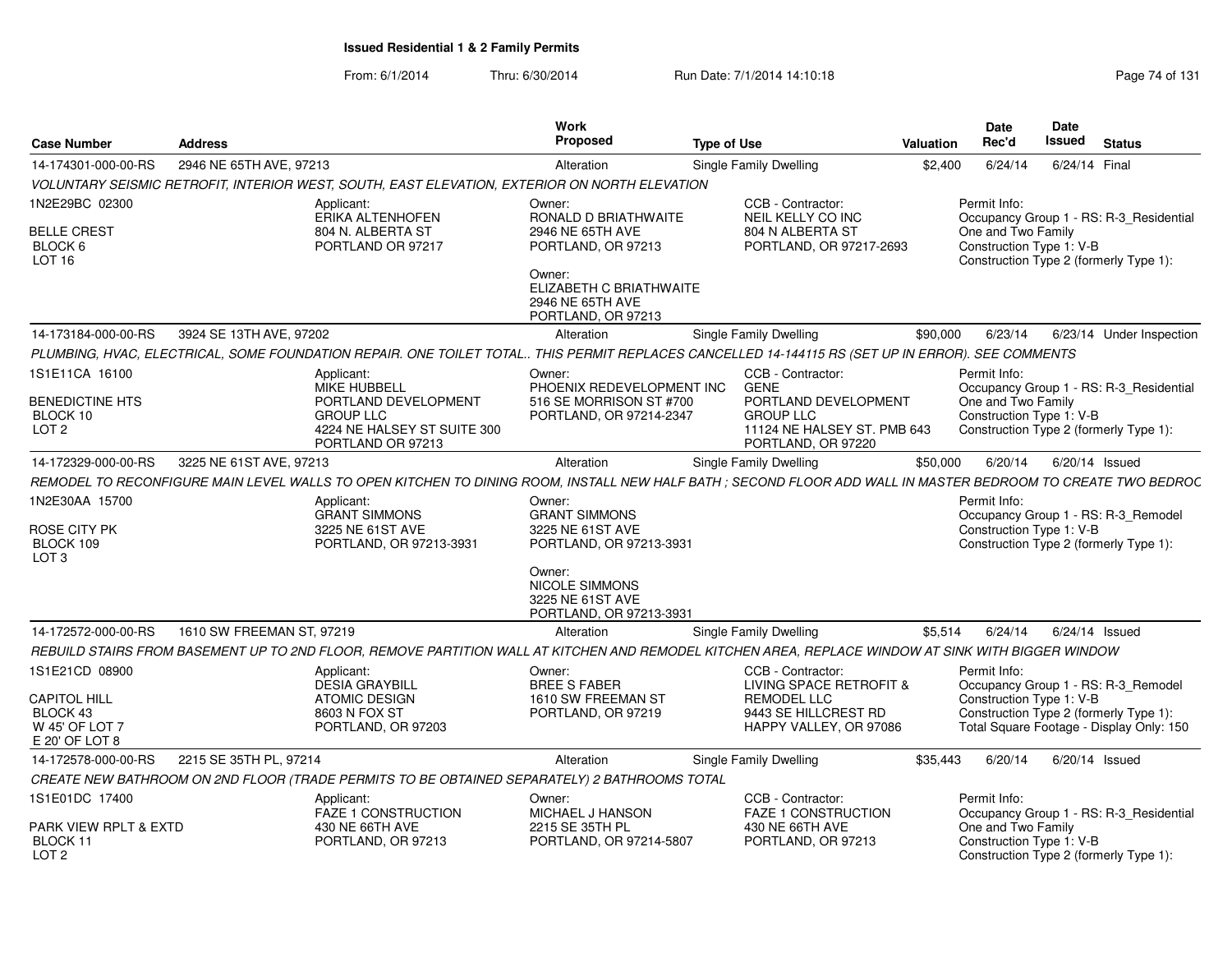| <b>Case Number</b><br><b>Address</b>                                       |                             |                                                                                                                                                              | Work<br>Proposed                                                                                                                                             | <b>Type of Use</b>                                                                         | <b>Valuation</b> | Date<br>Rec'd                                                  | Date<br><b>Issued</b> | <b>Status</b>                                                                                                            |
|----------------------------------------------------------------------------|-----------------------------|--------------------------------------------------------------------------------------------------------------------------------------------------------------|--------------------------------------------------------------------------------------------------------------------------------------------------------------|--------------------------------------------------------------------------------------------|------------------|----------------------------------------------------------------|-----------------------|--------------------------------------------------------------------------------------------------------------------------|
| 14-173292-000-00-RS                                                        | 5008 SE 60TH AVE            |                                                                                                                                                              | Alteration                                                                                                                                                   | <b>Single Family Dwelling</b>                                                              | \$6,750          | 6/23/14                                                        | $6/23/14$ Issued      |                                                                                                                          |
| SOLAR INSTALLATION, 4.08 kW PV SYSTEM ON ROOFTOP                           |                             |                                                                                                                                                              |                                                                                                                                                              |                                                                                            |                  |                                                                |                       |                                                                                                                          |
| 1S2E18AD 01301                                                             |                             | Applicant:<br>MELISSA BENTLEY                                                                                                                                | Owner:<br><b>DENNIS J GAFFNEY</b>                                                                                                                            | CCB - Contractor:<br>SOLARCITY CORPORATION                                                 |                  | Permit Info:                                                   |                       | Occupancy Group 1 - RS: R-3_Residential                                                                                  |
| <b>FORD ADD</b><br>LOT <sub>3</sub>                                        |                             | SOLAR CITY CORPORATION<br>6132 NE 112TH AVE<br>PORTLAND, OR 97220                                                                                            | 5008 SE 60TH AVE<br>PORTLAND, OR 97206-4725<br>Owner:<br><b>INGRID J GAFFNEY</b><br>5008 SE 60TH AVE<br>PORTLAND, OR 97206-4725                              | 6132 NE 112th AVE<br>PORTLAND, OR 97220                                                    |                  | One and Two Family<br>Construction Type 1: V-B                 |                       | Construction Type 2 (formerly Type 1):                                                                                   |
| 14-173300-000-00-RS                                                        | 1039 N SHAVER ST, 97227     |                                                                                                                                                              | Alteration                                                                                                                                                   | Single Family Dwelling                                                                     | \$6,750          | 6/23/14                                                        | 6/23/14 Final         |                                                                                                                          |
| SOLAR INSTALLATION, 3.5 KW PV SYSTEM ON ROOFTOP                            |                             |                                                                                                                                                              |                                                                                                                                                              |                                                                                            |                  |                                                                |                       |                                                                                                                          |
| 1N1E22CB 01900<br><b>MULTNOMAH</b><br>BLOCK 15<br>S 48' OF W 44' OF LOT 16 |                             | Applicant:<br>MELISSA BENTLEY<br><b>SOLAR CITY CORPORATION</b><br>6132 NE 112TH AVE<br>PORTLAND, OR 97220                                                    | Owner:<br><b>MYCHAL D HOFFMAN</b><br>1039 N SHAVER ST<br>PORTLAND, OR 97227-1180<br>Owner:<br>TRACY L HOFFMAN<br>1039 N SHAVER ST<br>PORTLAND, OR 97227-1180 | CCB - Contractor:<br>SOLARCITY CORPORATION<br>6132 NE 112th AVE<br>PORTLAND, OR 97220      |                  | Permit Info:<br>One and Two Family<br>Construction Type 1: V-B |                       | Occupancy Group 1 - RS: R-3_Residential<br>Construction Type 2 (formerly Type 1):                                        |
| 14-174759-000-00-RS                                                        | 2924 NE 54TH AVE, 97213     |                                                                                                                                                              | Alteration                                                                                                                                                   | Single Family Dwelling                                                                     | \$3,000          | 6/25/14                                                        |                       | 6/25/14 Under Inspection                                                                                                 |
|                                                                            |                             | CONVERT BASEMENT LAUNDRY ROOM INTO BATHROOM, FURR OUT / INSULATE WALL, REPLACE EXISTING WINDOW AND ADD A POCKET DOOR (2 BATHROOMS TOTAL) REST OF BASEMENT N  |                                                                                                                                                              |                                                                                            |                  |                                                                |                       |                                                                                                                          |
| 1N2E30AC 03300<br>ROSE CITY PK<br>BLOCK 99<br>LOT <sub>14</sub>            |                             | Applicant:<br><b>BRIAN SCOTT BACHELOR</b><br>3334 NE 45TH AVE<br>PORTLAND, OR 97213                                                                          | Owner:<br>JEFFREY C GILLETTE<br>2924 NE 54TH AVE<br>PORTLAND, OR 97213                                                                                       | CCB - Contractor:<br><b>BRIAN SCOTT BACHELOR</b><br>3334 NE 45TH AVE<br>PORTLAND, OR 97213 |                  | Permit Info:<br>Construction Type 1: V-B                       |                       | Occupancy Group 1 - RS: R-3_Remodel<br>Construction Type 2 (formerly Type 1):<br>Total Square Footage - Display Only: 80 |
|                                                                            |                             |                                                                                                                                                              | Owner:<br><b>ESTRELLA S GILLETTE</b><br>2924 NE 54TH AVE<br>PORTLAND, OR 97213                                                                               |                                                                                            |                  |                                                                |                       |                                                                                                                          |
| 14-173642-000-00-RS                                                        | 3925 NE HAZELFERN PL, 97232 |                                                                                                                                                              | Alteration                                                                                                                                                   | <b>Single Family Dwelling</b>                                                              | \$38,000         | 6/23/14                                                        |                       | 6/24/14 Under Inspection                                                                                                 |
|                                                                            |                             | REMODEL EXISTING BASEMENT FAMILY ROOM AREA AND ADD BATHROOM. TOTAL (2) TOILETS ON PROPERTY (BASEMENT AREA CONTAINS AN EXISTING MASONRY FIREPLACE; CONSIDERED |                                                                                                                                                              |                                                                                            |                  |                                                                |                       |                                                                                                                          |
| 1N1E36AA 08500                                                             |                             | Applicant:<br><b>DARCY DEGIOVANNI</b>                                                                                                                        | Owner:<br>JOHN J DEODATO                                                                                                                                     | CCB - Contractor:<br><b>DARCY DEGIOVANNI</b>                                               |                  | Permit Info:                                                   |                       | Occupancy Group 1 - RS: R-3_Residential                                                                                  |
| LAURELHURST<br>BLOCK 52<br><b>LOT 22</b>                                   |                             | IDS REMODELING INC<br>2907 SW LURADEL LN<br>PORTLAND, OR 97219                                                                                               | 3925 NE HAZELFERN PL<br>PORTLAND, OR 97232-2629<br>Owner:<br>SANDRA DEODATO<br>3925 NE HAZELFERN PL                                                          | <b>IDS REMODELING INC</b><br>2907 SW LURADEL LN<br>PORTLAND, OR 97219                      |                  | One and Two Family<br>Construction Type 1: V-B                 |                       | Construction Type 2 (formerly Type 1):                                                                                   |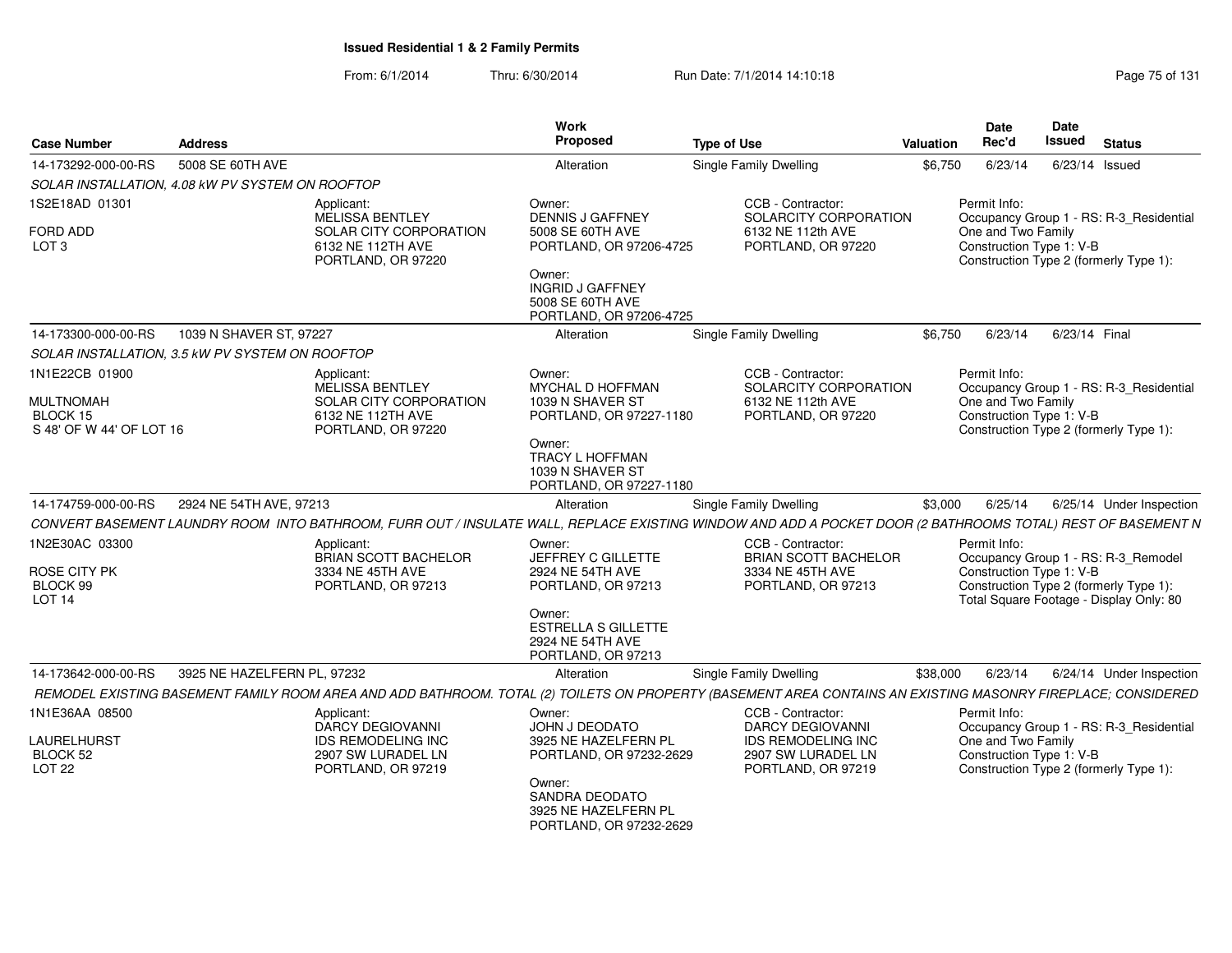| <b>Case Number</b>                                                                 | <b>Address</b>                                    |                                                                                                                       | Work<br>Proposed                                                                                                                           | <b>Type of Use</b>                                                                                                                           | Valuation | Date<br>Rec'd                                                  | Date<br><b>Issued</b> | <b>Status</b>                                                                                                              |
|------------------------------------------------------------------------------------|---------------------------------------------------|-----------------------------------------------------------------------------------------------------------------------|--------------------------------------------------------------------------------------------------------------------------------------------|----------------------------------------------------------------------------------------------------------------------------------------------|-----------|----------------------------------------------------------------|-----------------------|----------------------------------------------------------------------------------------------------------------------------|
| 14-173925-000-00-RS                                                                | 2622 N WATTS ST, 97217                            |                                                                                                                       | Alteration                                                                                                                                 | Single Family Dwelling                                                                                                                       | \$22,056  | 6/25/14                                                        |                       | $6/25/14$ Issued                                                                                                           |
|                                                                                    |                                                   | BASEMENT CONVERSION TO BEDROOM, BATHROOM AND FAMILY ROOM; MAIN FLOOR - ADD INTERIOR WALLS TO CREATE CLOSET SPACE      |                                                                                                                                            |                                                                                                                                              |           |                                                                |                       |                                                                                                                            |
| 1N1E09CA 19000<br>PENINSULAR ADD<br>BLOCK <sub>3</sub><br>LOT 37 & E 1/2 OF LOT 38 |                                                   | Applicant:<br><b>MIKE MONTGOMERY</b><br>5531 SW BUDDINGTON ST<br>PORTLAND, OR 97219                                   | Owner:<br><b>KIMCO PROPERTIES LTD</b><br>PO BOX 1540<br>SANDY, OR 97055-1540                                                               | CCB - Contractor:<br>RODNEY VAUGHN YOUNG<br>16719 S ARCHER DR<br>OREGON CITY, OR 97075                                                       |           | Permit Info:<br>Construction Type 1: V-B                       |                       | Occupancy Group 1 - RS: R-3_Remodel<br>Construction Type 2 (formerly Type 1):<br>Total Square Footage - Display Only: 600  |
| 14-173416-000-00-RS                                                                | 7320 SE MILL ST, 97215                            |                                                                                                                       | Alteration                                                                                                                                 | Single Family Dwelling                                                                                                                       | \$6,000   | 6/23/14                                                        | 6/23/14 Final         |                                                                                                                            |
|                                                                                    |                                                   |                                                                                                                       |                                                                                                                                            | REMODEL EXISTING BASEMENT LIVING SPACE TO INCLUDE; NEW EGRESS WINDOW IN BEDROOM; NEW INSULATION IN WALLS AT ALL ROOMS., NEW SINK IN BATHROOM |           |                                                                |                       |                                                                                                                            |
| 1S2E05DB 14900<br><b>CLINTON</b><br><b>BLOCK I</b><br>LOT 3&4                      |                                                   | Applicant:<br>ANNE WEISS<br>7320 SE MILL ST<br>PORTLAND, OR 97215                                                     | Owner:<br>ERIC G VON BECK<br>7320 SE MILL ST<br>PORTLAND, OR 97215<br>Owner:<br><b>ANNE WEISS</b><br>7320 SE MILL ST<br>PORTLAND, OR 97215 |                                                                                                                                              |           | Permit Info:<br>One and Two Family<br>Construction Type 1: V-B |                       | Occupancy Group 1 - RS: R-3_Residential<br>Construction Type 2 (formerly Type 1):                                          |
| 14-172702-000-00-RS                                                                | 2010 SW CUSTER ST, 97219                          |                                                                                                                       | Alteration                                                                                                                                 | Single Family Dwelling                                                                                                                       | \$44,994  | 6/20/14                                                        |                       | 6/20/14 Issued                                                                                                             |
|                                                                                    |                                                   |                                                                                                                       |                                                                                                                                            | RECONFIGURE BASEMENT FOR BEDROOM AND MEDIA ROOM; RECONFIGURE LAUNDRY ROOM AND BATHROOM. ELECTRICAL PERMIT TO BE ADDED.                       |           |                                                                |                       |                                                                                                                            |
| 1S1E21BC 04800<br><b>RAZ HILL</b><br><b>LOT 15</b>                                 |                                                   | Applicant:<br><b>JIM SATTERWHITE</b><br>AKOS CONSTRUCTION, LLC<br>3444 NE 17TH AVE<br>PORTLAND, OR 97212              | Owner:<br>ALICIA C G BAKER<br>2010 SW CUSTER ST<br>PORTLAND, OR 97219-2646                                                                 | CCB - Contractor:<br>AKOS CONSTRUCTION LLC<br>3444 NE 17TH AVE<br>PORTLAND, OR 97212                                                         |           | Permit Info:<br>Construction Type 1: V-B                       |                       | Occupancy Group 1 - RS: R-3_Remodel<br>Construction Type 2 (formerly Type 1):<br>Total Square Footage - Display Only: 1224 |
|                                                                                    |                                                   |                                                                                                                       | Owner:<br><b>CHRIS P BAKER</b><br>2010 SW CUSTER ST<br>PORTLAND, OR 97219-2646                                                             |                                                                                                                                              |           |                                                                |                       |                                                                                                                            |
| 14-175250-000-00-RS                                                                | 6105 NE 31ST AVE, 97211                           |                                                                                                                       | Alteration                                                                                                                                 | Single Family Dwelling                                                                                                                       | \$3,529   | 6/26/14                                                        |                       | 6/26/14 Under Inspection                                                                                                   |
|                                                                                    |                                                   | ADD BATHROOM IN EXISTING EMPTY UTILITY ROOM, ADD TOILET, SINK AND TUB (2 BATHROOMS TOTAL) SEPARATE TRADE PERMITS REQ. |                                                                                                                                            |                                                                                                                                              |           |                                                                |                       |                                                                                                                            |
| 1N1E13CA 12800<br><b>IRVINGTON PK</b>                                              |                                                   | Applicant:<br><b>IAN MCNICHOL</b><br>6725 SW CANYON TER #1                                                            | Owner:<br><b>GEORGE C REINMILLER</b><br>521 SW CLAY ST                                                                                     |                                                                                                                                              |           | Permit Info:<br>Construction Type 1: V-B                       |                       | Occupancy Group 1 - RS: R-3_Remodel                                                                                        |
| BLOCK 41<br>LOT 18&20                                                              |                                                   | PORTLAND, OR 97225                                                                                                    | PORTLAND, OR 97201-5407                                                                                                                    |                                                                                                                                              |           |                                                                |                       | Construction Type 2 (formerly Type 1):<br>Total Square Footage - Display Only: 96                                          |
| 14-175318-000-00-RS                                                                | 4510 SE HOLGATE BLVD, 97206                       |                                                                                                                       | Alteration                                                                                                                                 | Single Family Dwelling                                                                                                                       | \$6,750   | 6/26/14                                                        |                       | 6/26/14 Under Inspection                                                                                                   |
|                                                                                    | SOLAR INSTALLATION, 3.57 kw PV SYSTEM ON ROOF TOP |                                                                                                                       |                                                                                                                                            |                                                                                                                                              |           |                                                                |                       |                                                                                                                            |
| 1S2E18BB 02400                                                                     |                                                   | Applicant:<br>SOLARCITY CORPORATION                                                                                   | Owner:<br><b>REFORMA LLC</b>                                                                                                               | CCB - Contractor:<br>SOLARCITY CORPORATION                                                                                                   |           | Permit Info:                                                   |                       | Occupancy Group 1 - RS: R-3_Residential                                                                                    |
| <b>THAYER</b><br>BLOCK <sub>2</sub><br>N 1/2 OF LOT 3&4                            |                                                   | 6132 NE 112th AVE<br>PORTLAND, OR 97220                                                                               | PO BOX 14114<br>PORTLAND, OR 97293-0114                                                                                                    | 6132 NE 112th AVE<br>PORTLAND, OR 97220                                                                                                      |           | One and Two Family<br>Construction Type 1: V-B                 |                       | Construction Type 2 (formerly Type 1):                                                                                     |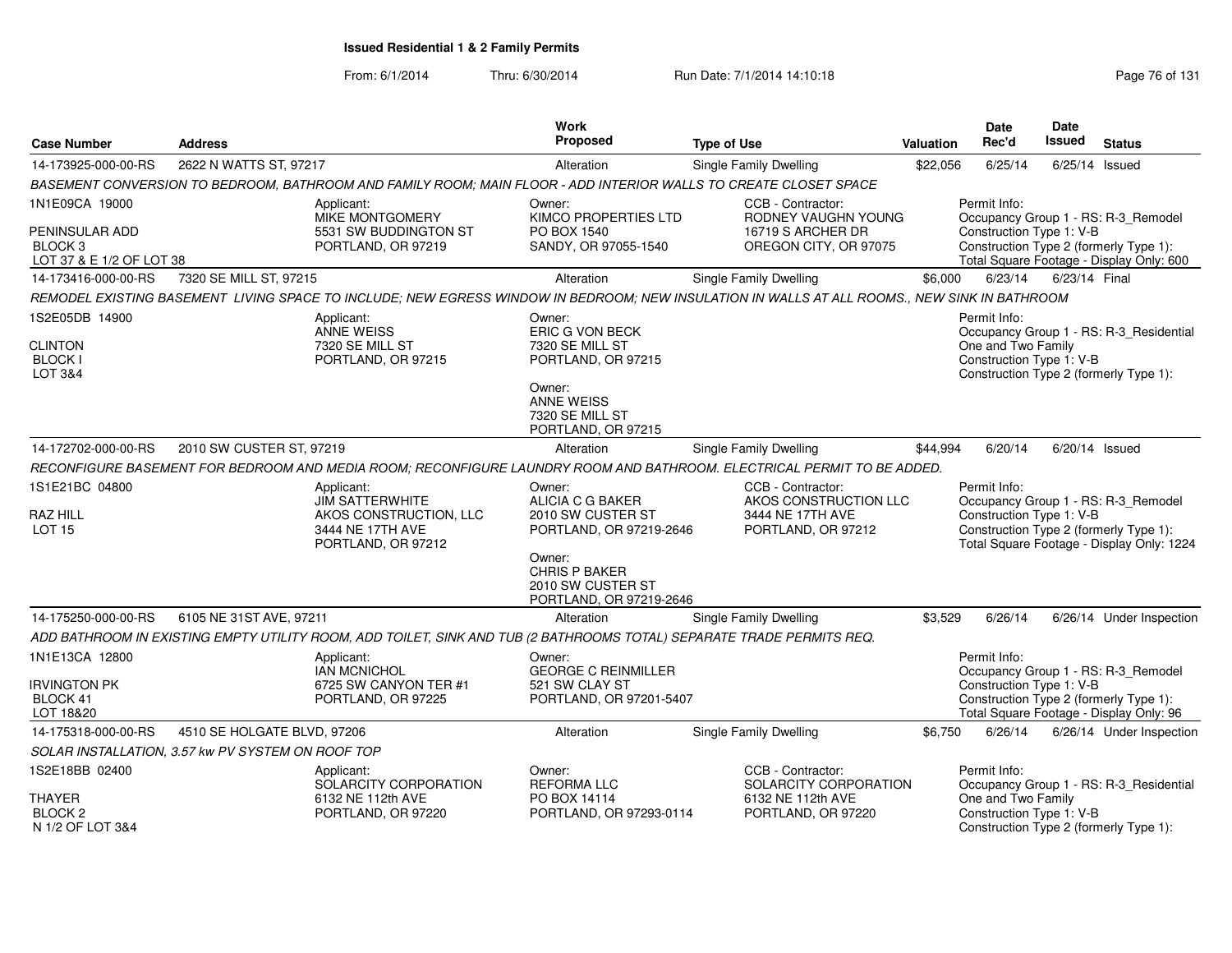| <b>Case Number</b>                                                                                 | <b>Address</b>                                      |                                                                                      | <b>Work</b><br>Proposed                                                                                                                                              | <b>Type of Use</b>                                                                    | Valuation | Date<br>Rec'd                                                                                         | <b>Date</b><br><b>Issued</b> | <b>Status</b>                                                                     |
|----------------------------------------------------------------------------------------------------|-----------------------------------------------------|--------------------------------------------------------------------------------------|----------------------------------------------------------------------------------------------------------------------------------------------------------------------|---------------------------------------------------------------------------------------|-----------|-------------------------------------------------------------------------------------------------------|------------------------------|-----------------------------------------------------------------------------------|
| 14-130516-REV-01-RS                                                                                | 821 NE 63RD AVE, 97213                              |                                                                                      | Alteration                                                                                                                                                           | <b>Single Family Dwelling</b>                                                         |           | \$<br>6/26/14                                                                                         |                              | 6/26/14 Issued                                                                    |
|                                                                                                    | REVISION TO DOWNSIZE SOLAR ARRAY FROM 4.75kW TO 4kW |                                                                                      |                                                                                                                                                                      |                                                                                       |           |                                                                                                       |                              |                                                                                   |
| 1N2E32BC 13300<br>PARKHURST ADD & SUB<br><b>BLOCK4</b><br>S 1/2 OF LOT 3<br>LOT <sub>4</sub>       |                                                     | Applicant:<br>SOLARCITY CORPORATION<br>6132 NE 112TH AVE<br>PORTLAND, OR 97220       | Owner:<br>RICHARD E GLENN<br>821 NE 63RD AVE<br>PORTLAND, OR 97213<br>Owner:<br><b>BERT M BOEHM</b><br>821 NE 63RD AVE<br>PORTLAND, OR 97213                         | CCB - Contractor:<br>SOLARCITY CORPORATION<br>6132 NE 112th AVE<br>PORTLAND, OR 97220 |           | Permit Info:<br>Occupancy Group 1 - RS: U_Private<br>Garage\Utility Misc.<br>Construction Type 1: V-B |                              | Construction Type 2 (formerly Type 1):                                            |
| 14-175365-000-00-RS                                                                                | 7925 N CENTRAL ST, 97203                            |                                                                                      | Alteration                                                                                                                                                           | <b>Single Family Dwelling</b>                                                         | \$12,793  | 6/26/14                                                                                               | 6/26/14 Issued               |                                                                                   |
|                                                                                                    | SOLAR INSTALLATION, 4.05kW PV SYSTEM ON ROOFTOP     |                                                                                      |                                                                                                                                                                      |                                                                                       |           |                                                                                                       |                              |                                                                                   |
| 1N1W12AA 04900<br>POINT VIEW<br>BLOCK 13<br>ELY 1/2 OF LOT 13-16<br>ELY 1/2 OF LOT 17 EXC PT IN ST |                                                     | Applicant:<br><b>KANCHAN GOKHALE</b><br>7925 N CENTRAL ST<br>PORTLAND, OR 97203-3110 | Owner:<br><b>KANCHAN GOKHALE</b><br>7925 N CENTRAL ST<br>PORTLAND, OR 97203-3110                                                                                     |                                                                                       |           | Permit Info:<br>Construction Type 1: V-B                                                              |                              | Occupancy Group 1 - RS: R-3_Remodel<br>Construction Type 2 (formerly Type 1):     |
| 14-175574-000-00-RS                                                                                | 1015 SW TANGENT ST, 97201                           |                                                                                      | Alteration                                                                                                                                                           | Single Family Dwelling                                                                | \$3,200   | 6/26/14                                                                                               |                              | $6/26/14$ Issued                                                                  |
|                                                                                                    | <b>REPAIR FOUNDTATION AT NE CORNER OF HOUSE</b>     |                                                                                      |                                                                                                                                                                      |                                                                                       |           |                                                                                                       |                              |                                                                                   |
| 1S1E04DC 08900<br><b>ROBINSON &amp; PLAT 2</b><br>LOT 31&34 TL 8900                                |                                                     | Applicant:<br>WEST COAST MASONRY INC<br>134 S 14TH ST<br>ST HELENS, OR 97051         | Owner:<br>PETER R BOICOURT<br>1015 SW TANGENT ST<br>PORTLAND, OR 97201-2260<br>Owner:<br><b>JENNIFER A BRINKLEY</b><br>1015 SW TANGENT ST<br>PORTLAND, OR 97201-2260 | CCB - Contractor:<br>WEST COAST MASONRY INC<br>134 S 14TH ST<br>ST HELENS, OR 97051   |           | Permit Info:<br>Construction Type 1: V-B                                                              |                              | Occupancy Group 1 - RS: R-3_Remodel<br>Construction Type 2 (formerly Type 1):     |
| 14-175603-000-00-RS                                                                                | 6254 NE EMERSON ST, 97218                           |                                                                                      | Alteration                                                                                                                                                           | Single Family Dwelling                                                                | \$6,750   | 6/26/14                                                                                               |                              | $6/26/14$ Issued                                                                  |
|                                                                                                    | SOLAR INSTALLATION, 3.08kW PV SYSTEM ON ROOFTOP     |                                                                                      |                                                                                                                                                                      |                                                                                       |           |                                                                                                       |                              |                                                                                   |
| 1N2E20BB 03700                                                                                     |                                                     | Applicant:                                                                           | Owner:                                                                                                                                                               | CCB - Contractor:                                                                     |           | Permit Info:                                                                                          |                              |                                                                                   |
| PADDOCK HOMESITES<br><b>LOT 35</b>                                                                 |                                                     | SOLTERRA SYSTEMS INC<br>79 SE TAYLOR ST. STE 401<br>PORTLAND OR 97214                | <b>MEGAN J KAMER</b><br>6254 NE EMERSON ST<br>PORTLAND, OR 97218<br>Owner:<br><b>TIMOTHY K KNIGHTON</b><br>6254 NE EMERSON ST<br>PORTLAND, OR 97218                  | SOLTERRA SYSTEMS INC<br>79 SE TAYLOR ST. STE 401<br>PORTLAND OR 97214                 |           | One and Two Family<br>Construction Type 1: V-B                                                        |                              | Occupancy Group 1 - RS: R-3_Residential<br>Construction Type 2 (formerly Type 1): |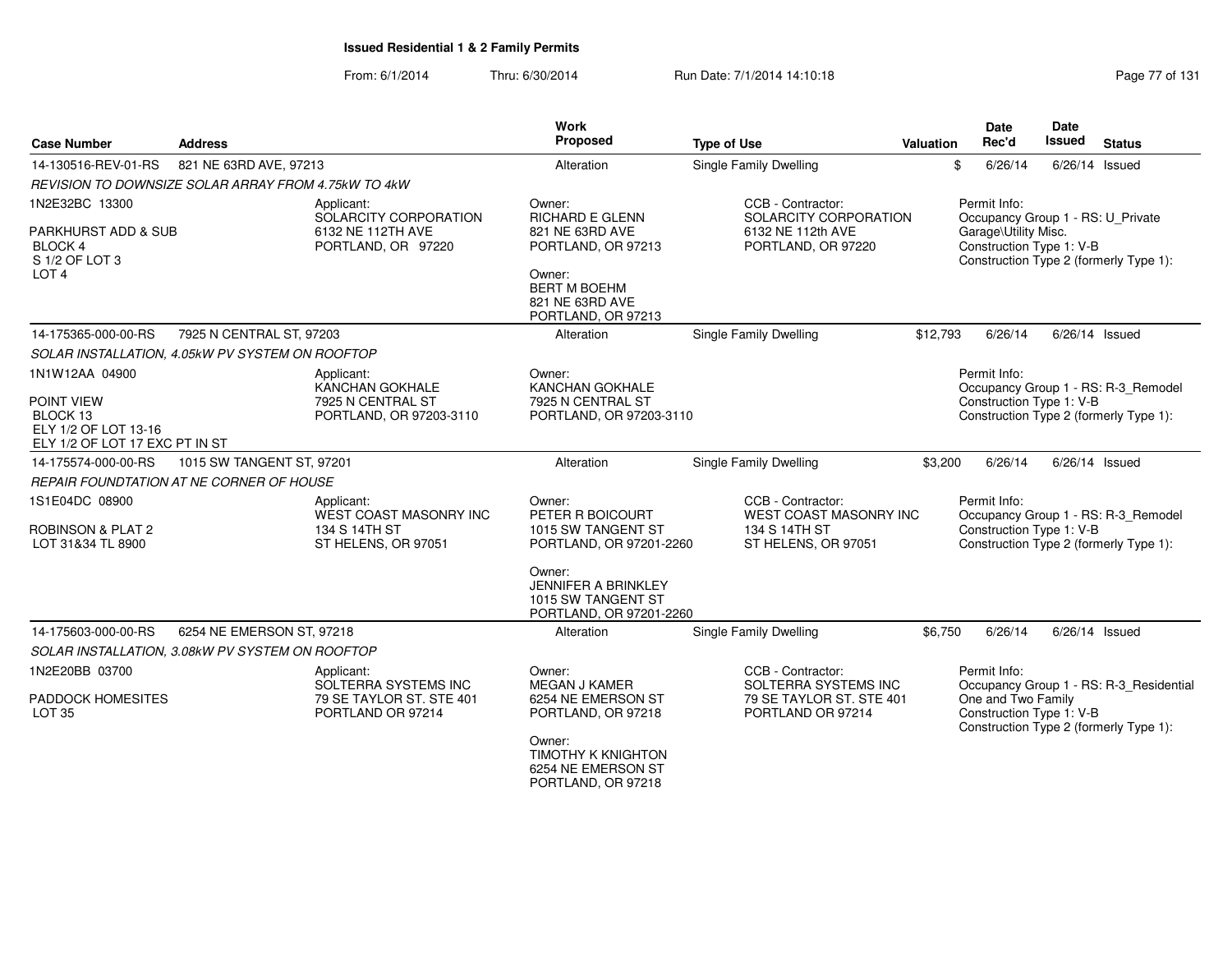| <b>Case Number</b>                                    | <b>Address</b>                                                                  |                                                                     | Work<br>Proposed                                                                  | <b>Type of Use</b>                            | Valuation | Date<br>Rec'd                                                                                   | Date<br><b>Issued</b> | <b>Status</b>                            |
|-------------------------------------------------------|---------------------------------------------------------------------------------|---------------------------------------------------------------------|-----------------------------------------------------------------------------------|-----------------------------------------------|-----------|-------------------------------------------------------------------------------------------------|-----------------------|------------------------------------------|
| 14-174153-000-00-RS                                   | 3506 NE 145TH AVE, 97230                                                        |                                                                     | Alteration                                                                        | <b>Single Family Dwelling</b>                 | \$6,750   | 6/24/14                                                                                         | $6/24/14$ Issued      |                                          |
|                                                       | SOLAR INSTALLATION OF 9.00 KW ROOF MOUNTED SOLAR ARRAY                          |                                                                     |                                                                                   |                                               |           |                                                                                                 |                       |                                          |
| 1N2E24CC 08200                                        | Applicant:                                                                      | KATIE MARTIN                                                        | Owner:<br><b>RICHARD R TREMBLAY</b>                                               | CCB - Contractor:<br><b>NEIL KELLY CO INC</b> |           | Permit Info:                                                                                    |                       | Occupancy Group 1 - RS: R-3_Residential  |
| LANCASHIRE<br>BLOCK <sub>2</sub><br>LOT <sub>3</sub>  |                                                                                 | <b>NEIL KELLY COMPANY</b><br>804 N ALBERTA ST<br>PORTLAND, OR 97217 | 3506 NE 145TH AVE<br>PORTLAND, OR 97230-3632                                      | 804 N ALBERTA ST<br>PORTLAND, OR 97217-2693   |           | One and Two Family<br>Construction Type 1: V-B<br>Construction Type 2 (formerly Type 1):        |                       |                                          |
|                                                       |                                                                                 |                                                                     | Owner:<br><b>HEIDI F TREMBLAY</b><br>3506 NE 145TH AVE<br>PORTLAND, OR 97230-3632 |                                               |           |                                                                                                 |                       |                                          |
| 14-177301-000-00-RS                                   | 2149 NW HOYT ST, 97210                                                          |                                                                     | Alteration                                                                        | <b>Single Family Dwelling</b>                 | \$5,000   | 6/30/14                                                                                         | 6/30/14 Issued        |                                          |
| REPAIR DRY ROT ON FRONT PORCH                         |                                                                                 |                                                                     |                                                                                   |                                               |           |                                                                                                 |                       |                                          |
| 1N1E33BD 07900                                        | Applicant:                                                                      | MICHAEL E JANNIRO                                                   | Owner:<br>MICHAEL E JANNIRO                                                       |                                               |           | Permit Info:<br>Occupancy Group 1 - RS: U_Decks,                                                |                       |                                          |
| KINGS 2ND ADD<br>BLOCK 11<br>W 1/2 OF LOT 9           |                                                                                 | 2248 NW JOHNSON ST<br>PORTLAND, OR 97210-3229                       | 2248 NW JOHNSON ST<br>PORTLAND, OR 97210-3229                                     |                                               |           | Patios, Porches, Carports<br>Construction Type 1: V-B<br>Construction Type 2 (formerly Type 1): |                       | Total Square Footage - Display Only: 200 |
| 14-176388-000-00-RS                                   | 8860 SW 36TH AVE, 97219                                                         |                                                                     | Alteration                                                                        | <b>Single Family Dwelling</b>                 | \$2,000   | 6/27/14                                                                                         |                       | 6/27/14 Under Inspection                 |
|                                                       | NEW WINDOW OPENINGS ON NORTH AND EAST ELEVATIONS                                |                                                                     |                                                                                   |                                               |           |                                                                                                 |                       |                                          |
| 1S1E29BA 03600                                        | Applicant:                                                                      | <b>CHRIS PERRY</b>                                                  | Owner:<br><b>DAVID SWENSON</b>                                                    |                                               |           | Permit Info:                                                                                    |                       | Occupancy Group 1 - RS: R-3 Remodel      |
| <b>ARA VISTA</b>                                      |                                                                                 | <b>CPERRY CONSULTING</b>                                            | 8860 SW 36TH AVE                                                                  |                                               |           | Construction Type 1: V-B                                                                        |                       |                                          |
| <b>BLOCK 2</b><br>LOT <sub>5</sub>                    |                                                                                 | 1919 SAN MATEO<br>RICHMOND CA 97804                                 | PORTLAND, OR 97219                                                                |                                               |           | Construction Type 2 (formerly Type 1):                                                          |                       |                                          |
|                                                       |                                                                                 |                                                                     | Owner:<br><b>DIANE R SWENSON</b><br>8860 SW 36TH AVE<br>PORTLAND, OR 97219        |                                               |           |                                                                                                 |                       |                                          |
| 14-174332-000-00-RS                                   | 1628 NE BUFFALO ST, 97211                                                       |                                                                     | Alteration                                                                        | <b>Single Family Dwelling</b>                 | \$5,500   | 6/24/14                                                                                         | $6/24/14$ Issued      |                                          |
|                                                       | ADD BATHROOM/LAUNDRY AREA IN EXISTING STORAGE AREA OF HOUSE (2 BATHROOMS TOTAL) |                                                                     |                                                                                   |                                               |           |                                                                                                 |                       |                                          |
| 1N1E14AB 08600                                        | Applicant:                                                                      |                                                                     | Owner:                                                                            |                                               |           | Permit Info:                                                                                    |                       |                                          |
| <b>STANSBERYS ADD</b><br>BLOCK 14<br>LOT <sub>2</sub> |                                                                                 | TONY D MELSON<br>1628 NE BUFFALO ST<br>PORTLAND, OR 97211           | <b>DEIDRE N MELSON</b><br>1628 NE BUFFALO ST<br>PORTLAND, OR 97211                |                                               |           | One and Two Family<br>Construction Type 1: V-B<br>Construction Type 2 (formerly Type 1):        |                       | Occupancy Group 1 - RS: R-3_Residential  |
|                                                       |                                                                                 |                                                                     | Owner:<br><b>TONY D MELSON</b><br>1628 NE BUFFALO ST<br>PORTLAND, OR 97211        |                                               |           |                                                                                                 |                       |                                          |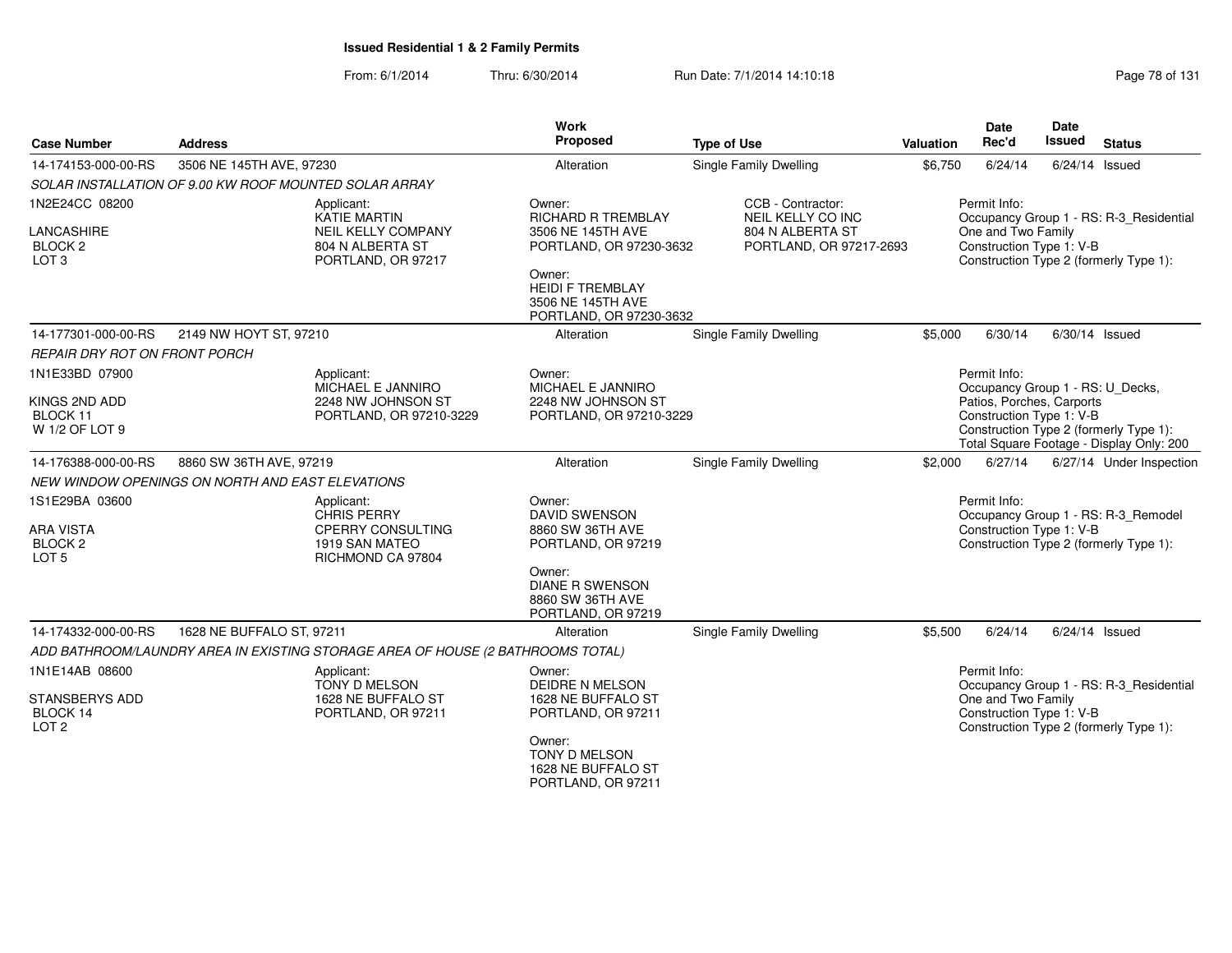| <b>Case Number</b>                                        | <b>Address</b>           |                                                                                                              | <b>Work</b><br>Proposed                                                                  | <b>Type of Use</b>                                                                                                                                    | <b>Valuation</b> | <b>Date</b><br>Rec'd                                                                                  | Date<br>Issued   | <b>Status</b>                                                                     |
|-----------------------------------------------------------|--------------------------|--------------------------------------------------------------------------------------------------------------|------------------------------------------------------------------------------------------|-------------------------------------------------------------------------------------------------------------------------------------------------------|------------------|-------------------------------------------------------------------------------------------------------|------------------|-----------------------------------------------------------------------------------|
| 14-174377-000-00-RS                                       | 2155 NW RAMSEY DR, 97229 |                                                                                                              | Alteration                                                                               | Single Family Dwelling                                                                                                                                | \$22,000         | 6/24/14                                                                                               |                  | $6/24/14$ Issued                                                                  |
|                                                           |                          |                                                                                                              |                                                                                          | CONVERT BASEMENT TO LIVING SPACE, FRAME IN WALL FOR STORAGE AREA, FAMILY ROOM, NEW BATHROOM AND EGRESS WINDOW (2 BATHROOMS TOTAL)                     |                  |                                                                                                       |                  |                                                                                   |
| 1N1W25CA 01500                                            |                          | Applicant:<br><b>RYAN BUCCI</b>                                                                              | Owner:<br><b>RYAN BUCCI</b>                                                              |                                                                                                                                                       |                  | Permit Info:                                                                                          |                  | Occupancy Group 1 - RS: R-3_Residential                                           |
| <b>SKYLINE HTS</b><br>BLOCK <sub>3</sub><br>LOT 1 TL 1500 |                          | 2155 NW RAMSEY DR<br>PORTLAND, OR 97229-4202                                                                 | 2155 NW RAMSEY DR<br>PORTLAND, OR 97229-4202                                             |                                                                                                                                                       |                  | One and Two Family<br>Construction Type 1: V-B                                                        |                  | Construction Type 2 (formerly Type 1):                                            |
|                                                           |                          |                                                                                                              | Owner:<br><b>NINA BUCCI</b><br>2155 NW RAMSEY DR<br>PORTLAND, OR 97229-4202              |                                                                                                                                                       |                  |                                                                                                       |                  |                                                                                   |
| 14-169480-000-00-RS                                       | 2525 SE ANKENY ST        |                                                                                                              | Alteration                                                                               | Townhouse (3 or more units)                                                                                                                           | \$6,750          | 6/18/14                                                                                               |                  | $6/18/14$ Issued                                                                  |
|                                                           |                          |                                                                                                              |                                                                                          | SOLAR - (1) of (3) STRUCTURAL PERMITS FOR MULTIPLE ROOF MOUNTED PV ARRAYS; PANELS ON THIS ROOF CONECTED TO INVERTERS AT 2531 AND 2529 SE ANKENY       |                  |                                                                                                       |                  |                                                                                   |
| 1N1E36CC 19002                                            |                          | Applicant:<br>SYNCHRO SOLAR, LLC.<br>1111 E BURNSIDE ST, #308<br>PORTLAND, OR 97214                          | Owner:<br>ANKENY ROW LLC<br>2204 NE 16TH AVE<br>PORTLAND, OR 97212                       | CCB - Contractor:<br>SYNCHRO SOLAR, LLC.<br>1111 E BURNSIDE ST, #308<br>PORTLAND, OR 97214                                                            |                  | Permit Info:<br>One and Two Family<br>Construction Type 1: V-B<br>Number of New Dwelling Units: 1     |                  | Occupancy Group 1 - RS: R-3_Residential<br>Construction Type 2 (formerly Type 1): |
| 14-169493-000-00-RS                                       | 2521 SE ANKENY ST        |                                                                                                              | Alteration                                                                               | Townhouse (3 or more units)                                                                                                                           | \$6.750          | 6/18/14                                                                                               | $6/18/14$ Issued |                                                                                   |
|                                                           |                          |                                                                                                              |                                                                                          | SOLAR - (3) of (3) STRUCTURAL PERMITS FOR MULTIPLE ROOF MOUNTED PV ARRAYS; PANELS ON THIS ROOF CONECTED TO INVERTERS AT 2517 AND 2515 SE ANKENY       |                  |                                                                                                       |                  |                                                                                   |
| 1N1E36CC 19002                                            |                          | Applicant:<br>SYNCHRO SOLAR, LLC.<br>1111 E BURNSIDE ST. #308<br>PORTLAND, OR 97214                          | Owner:<br><b>ANKENY ROW LLC</b><br>2204 NE 16TH AVE<br>PORTLAND, OR 97212                | CCB - Contractor:<br>SYNCHRO SOLAR, LLC.<br>1111 E BURNSIDE ST. #308<br>PORTLAND, OR 97214                                                            |                  | Permit Info:<br>One and Two Family<br>Construction Type 1: V-B                                        |                  | Occupancy Group 1 - RS: R-3_Residential<br>Construction Type 2 (formerly Type 1): |
| 14-169491-000-00-RS                                       | 2523 SE ANKENY ST        |                                                                                                              | Alteration                                                                               | Townhouse (3 or more units)                                                                                                                           | \$6,750          | 6/18/14                                                                                               |                  | $6/18/14$ Issued                                                                  |
|                                                           |                          |                                                                                                              |                                                                                          | SOLAR - (2) of (3) STRUCTURAL PERMITS FOR MULTIPLE ROOF MOUNTED PV ARRAYS; PANELS ON THIS ROOF CONECTED TO INVERTERS AT 2525, 2523 AND 2521 SE ANKENY |                  |                                                                                                       |                  |                                                                                   |
| 1N1E36CC 19002                                            |                          | Applicant:<br>SYNCHRO SOLAR, LLC.<br>1111 E BURNSIDE ST, #308<br>PORTLAND, OR 97214                          | Owner:<br>ANKENY ROW LLC<br>2204 NE 16TH AVE<br>PORTLAND, OR 97212                       | CCB - Contractor:<br>SYNCHRO SOLAR, LLC.<br>1111 E BURNSIDE ST, #308<br>PORTLAND, OR 97214                                                            |                  | Permit Info:<br>One and Two Family<br>Construction Type 1: V-B                                        |                  | Occupancy Group 1 - RS: R-3 Residential<br>Construction Type 2 (formerly Type 1): |
| Total # of RS Alteration permits issued: 234              |                          |                                                                                                              |                                                                                          |                                                                                                                                                       |                  |                                                                                                       |                  | Total valuation of RS Alteration permits issued: \$4,930,006                      |
| 14-177212-000-00-RS                                       | 6424 NE 35TH AVE, 97211  |                                                                                                              | Demolition                                                                               | <b>Accessory Structure</b>                                                                                                                            | \$500            | 6/30/14                                                                                               |                  | $6/30/14$ Issued                                                                  |
| DEMOLITION OF ACCESSORY STRUCTURE                         |                          |                                                                                                              |                                                                                          |                                                                                                                                                       |                  |                                                                                                       |                  |                                                                                   |
| 1N1E13DB 05700                                            |                          | Applicant:<br><b>DAN WILLIAMS</b><br><b>FASTER PERMITS</b><br>14334 NW EAGLERIDGE LANE<br>PORTLAND, OR 97229 | Owner:<br><b>EVERETT CUSTOM HOMES INC</b><br>2235 NE 46TH AVE<br>PORTLAND, OR 97213-1903 | CCB - Contractor:<br><b>VIC REMMERS</b><br>EVERETT CUSTOM HOMES INC<br>735 SW 158TH AVE STE 180<br>BEAVERTON OR 97008                                 |                  | Permit Info:<br>Occupancy Group 1 - RS: U_Private<br>Garage\Utility Misc.<br>Construction Type 1: V-B |                  | Construction Type 2 (formerly Type 1):                                            |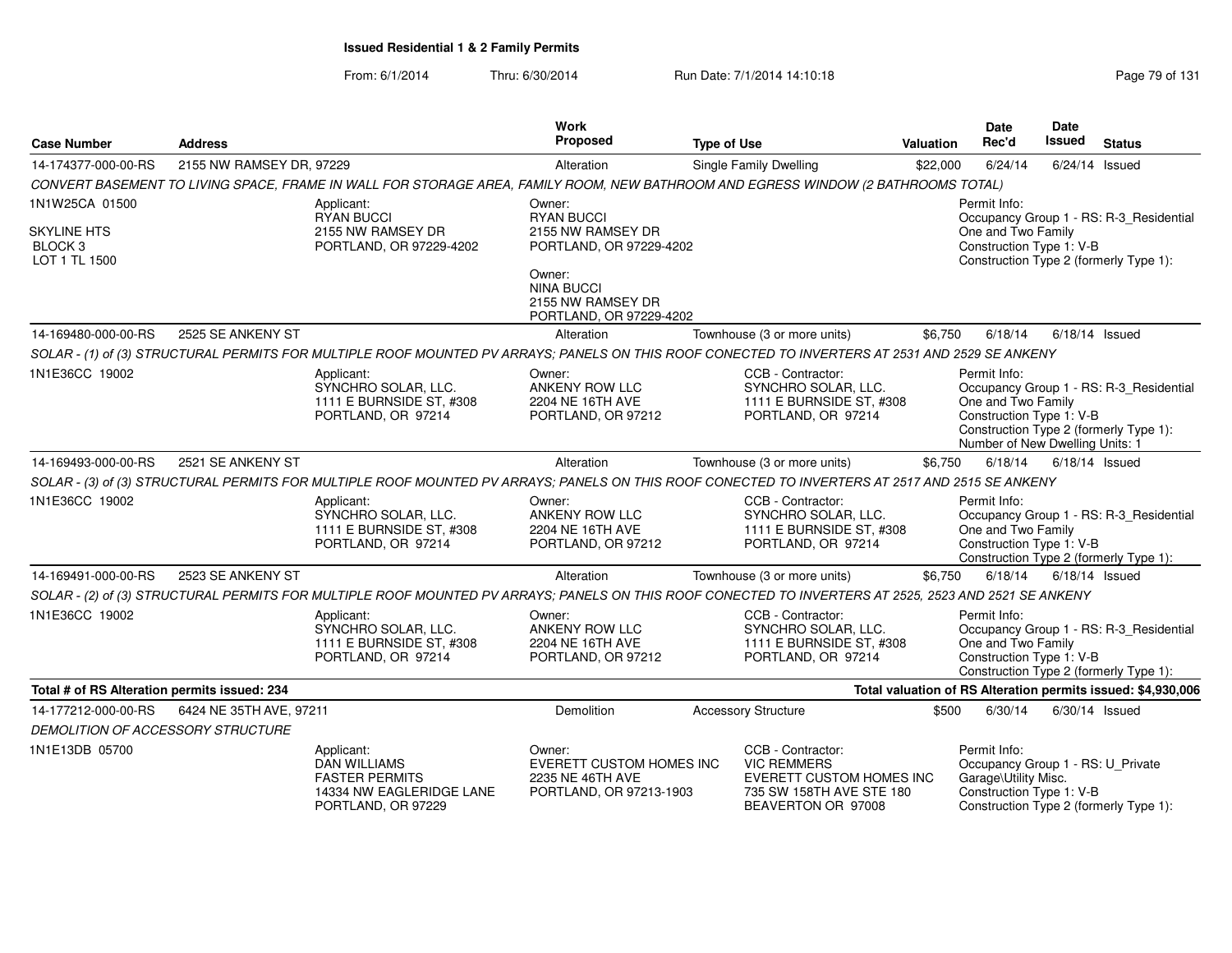| <b>Case Number</b>                                                       | <b>Address</b>                            |                                                                                                                     | Work<br>Proposed                                                                  | <b>Type of Use</b>                                                                                                                                 | <b>Valuation</b> | Date<br>Rec'd                                                                                             | Date<br>Issued | <b>Status</b>                           |
|--------------------------------------------------------------------------|-------------------------------------------|---------------------------------------------------------------------------------------------------------------------|-----------------------------------------------------------------------------------|----------------------------------------------------------------------------------------------------------------------------------------------------|------------------|-----------------------------------------------------------------------------------------------------------|----------------|-----------------------------------------|
| 14-167515-000-00-RS                                                      | 8448 SE 60TH AVE, 97206                   |                                                                                                                     | Demolition                                                                        | <b>Accessory Structure</b>                                                                                                                         | \$500            | 6/10/14                                                                                                   | 6/10/14 Final  |                                         |
|                                                                          | DEMOLISH DETACHED SHED, REMOVE ALL DEBRIS |                                                                                                                     |                                                                                   |                                                                                                                                                    |                  |                                                                                                           |                |                                         |
| 1S2E19DD 03800                                                           |                                           | Applicant:<br>MIKE COYLE<br><b>FASTER PERMITS</b><br>14334 NW EAGLERIDGE LANE<br>PORTLAND, OR 97229                 | Owner:<br>YIDONG JIANG<br>2274 EDGEMONT ST SE<br>ALBANY, OR 97322-8872            | CCB - Contractor:<br><b>BRIAN MCMILLEN LLC</b><br>15151 SE FRYE<br>HAPPY VALLEY, OR 97086                                                          |                  | Permit Info:<br>Occupancy Group 1 - RS: U_Private<br>Garage\Utility Misc.<br>Construction Type 1: V-B     |                | Construction Type 2 (formerly Type 1):  |
| 14-165177-000-00-RS                                                      | 4332 NE 27TH AVE, 97211                   |                                                                                                                     | Demolition                                                                        | <b>Accessory Structure</b>                                                                                                                         | \$4,500          | 6/4/14                                                                                                    |                | 6/4/14 Under Inspection                 |
|                                                                          |                                           | DEMOLISH POOL IN BACK YARD, INFILL WITH SAND, REMOVE ANY DEBRIS, SPECIAL INSPECTION REQUIRED FOR BACKFILL           |                                                                                   |                                                                                                                                                    |                  |                                                                                                           |                |                                         |
| 1N1E24CB 02400<br><b>ALAMEDA PARK</b>                                    |                                           | Applicant:<br>LOVETT INC<br>PO BOX 86280                                                                            | Owner:<br><b>HECTOR E LOPEZ</b><br>4332 NE 27TH AVE                               | CCB - Contractor:<br>LOVETT INC<br>PO BOX 86280                                                                                                    |                  | Permit Info:<br>Occupancy Group 1 - RS: U_Private<br>Garage\Utility Misc.                                 |                |                                         |
| BLOCK 41<br>LOT <sub>13</sub>                                            |                                           | PORTLAND OR 97286                                                                                                   | PORTLAND, OR 97211                                                                | PORTLAND OR 97286                                                                                                                                  |                  | Construction Type 1: V-B                                                                                  |                | Construction Type 2 (formerly Type 1):  |
|                                                                          |                                           |                                                                                                                     | Owner:<br><b>MLYNNE SMOUSE</b><br>4332 NE 27TH AVE<br>PORTLAND, OR 97211          |                                                                                                                                                    |                  |                                                                                                           |                |                                         |
| 14-167872-000-00-RS                                                      | 1511 SE MALDEN ST, 97202                  |                                                                                                                     | Demolition                                                                        | <b>Accessory Structure</b>                                                                                                                         | \$14,000         | 6/11/14                                                                                                   |                | $6/11/14$ Issued                        |
|                                                                          |                                           | DEMOLISH EXISTING INGROUND POOL AND CONCRETE DECK IN BACK YARD, INFILL WITH DIRT, REMOVE ALL DEBRIS                 |                                                                                   |                                                                                                                                                    |                  |                                                                                                           |                |                                         |
| 1S1E23AC 13200<br>CITY VIEW PK ADD & NO 2<br>BLOCK 17                    |                                           | Applicant:<br>STAN L ARRIGOTTI<br>1511 SE MALDEN ST<br>PORTLAND, OR 97202-6051                                      | Owner:<br><b>STAN L ARRIGOTTI</b><br>1511 SE MALDEN ST<br>PORTLAND, OR 97202-6051 | CCB - Contractor:<br><b>JACK J LEITZ</b><br>14478 SE 132ND AVE<br>CLACKAMAS, OR 97015-6380                                                         |                  | Permit Info:<br>Construction Type 1: V-B                                                                  |                | Construction Type 2 (formerly Type 1):  |
| LOT <sub>6</sub>                                                         |                                           |                                                                                                                     |                                                                                   |                                                                                                                                                    |                  |                                                                                                           |                |                                         |
| 14-168352-000-00-RS                                                      | 7089 N NEWMAN AVE, 97203                  |                                                                                                                     | Demolition                                                                        | <b>Accessory Structure</b>                                                                                                                         | \$10,000         | 6/11/14                                                                                                   |                | 6/11/14 Under Inspection                |
|                                                                          |                                           | DEMO INGROUND POOL AND FLAT PATIO / REMOVE ALL DEBRIS, DOES NOT INCLUDE TREE REMOVAL, SPECIAL INSPECTION FOR INFILL |                                                                                   |                                                                                                                                                    |                  |                                                                                                           |                |                                         |
| 1N1E17BA 02300<br><b>WILLAMETTE CREST</b><br>BLOCK 2<br>LOT <sub>8</sub> |                                           | Applicant:<br><b>VERNON V STROH</b><br>1727 N WINCHELL ST<br>PORTLAND, OR 972176558                                 | Owner:<br><b>ERIC BOUGHTON</b><br>7089 N NEWMAN AVE<br>PORTLAND, OR 97203         | CCB - Contractor:<br><b>VERNON V STROH</b><br>1727 N WINCHELL ST<br>PORTLAND, OR 972176558                                                         |                  | Permit Info:<br>Occupancy Group 1 - RS: U_Decks,<br>Patios, Porches, Carports<br>Construction Type 1: V-B |                | Construction Type 2 (formerly Type 1):  |
| N 3' OF LOT 9                                                            |                                           |                                                                                                                     | Owner:<br>APRIL BOUGHTON<br>7089 N NEWMAN AVE<br>PORTLAND, OR 97203               |                                                                                                                                                    |                  |                                                                                                           |                |                                         |
| 14-148419-000-00-RS                                                      | 1806 SE 50TH AVE, 97215                   |                                                                                                                     | Demolition                                                                        | Duplex                                                                                                                                             | \$4,000          | 4/29/14                                                                                                   |                | 6/4/14 Under Inspection                 |
|                                                                          |                                           |                                                                                                                     |                                                                                   | DEMO EXISTING DUPLEX WITH BASEMENT - RESIDENTIAL PROPERTY OWNER'S AGREEMENT TO COMPLETE BASEMENT FILL & COMPACTION - EXEMPT FROM 35 DAY DEMO DELAY |                  |                                                                                                           |                |                                         |
| 1S2E06CA 04500                                                           |                                           | Applicant:<br><b>KEVIN PARTAIN</b>                                                                                  | Owner:<br><b>JSM EQUITIES LLC</b>                                                 | CCB - Contractor:<br><b>STEVE MELKERSON</b>                                                                                                        |                  | Permit Info:                                                                                              |                | Occupancy Group 1 - RS: R-3_Residential |
| <b>HAWTHORNE PL</b><br><b>BLOCK7</b><br>LOT 1&2&6                        |                                           | <b>URBAN VISIONS</b><br>223 NE 56TH AVE<br>PORTLAND OR 97213                                                        | 4110 SE HAWTHORNE BLVD #166<br>PORTLAND, OR 97214-5246                            | <b>CALIBER HOMES</b><br>4110 SE HAWTHORNE BLVD #166<br>PORTLAND, OR 97214                                                                          |                  | One and Two Family<br>Construction Type 1: V-B                                                            |                | Construction Type 2 (formerly Type 1):  |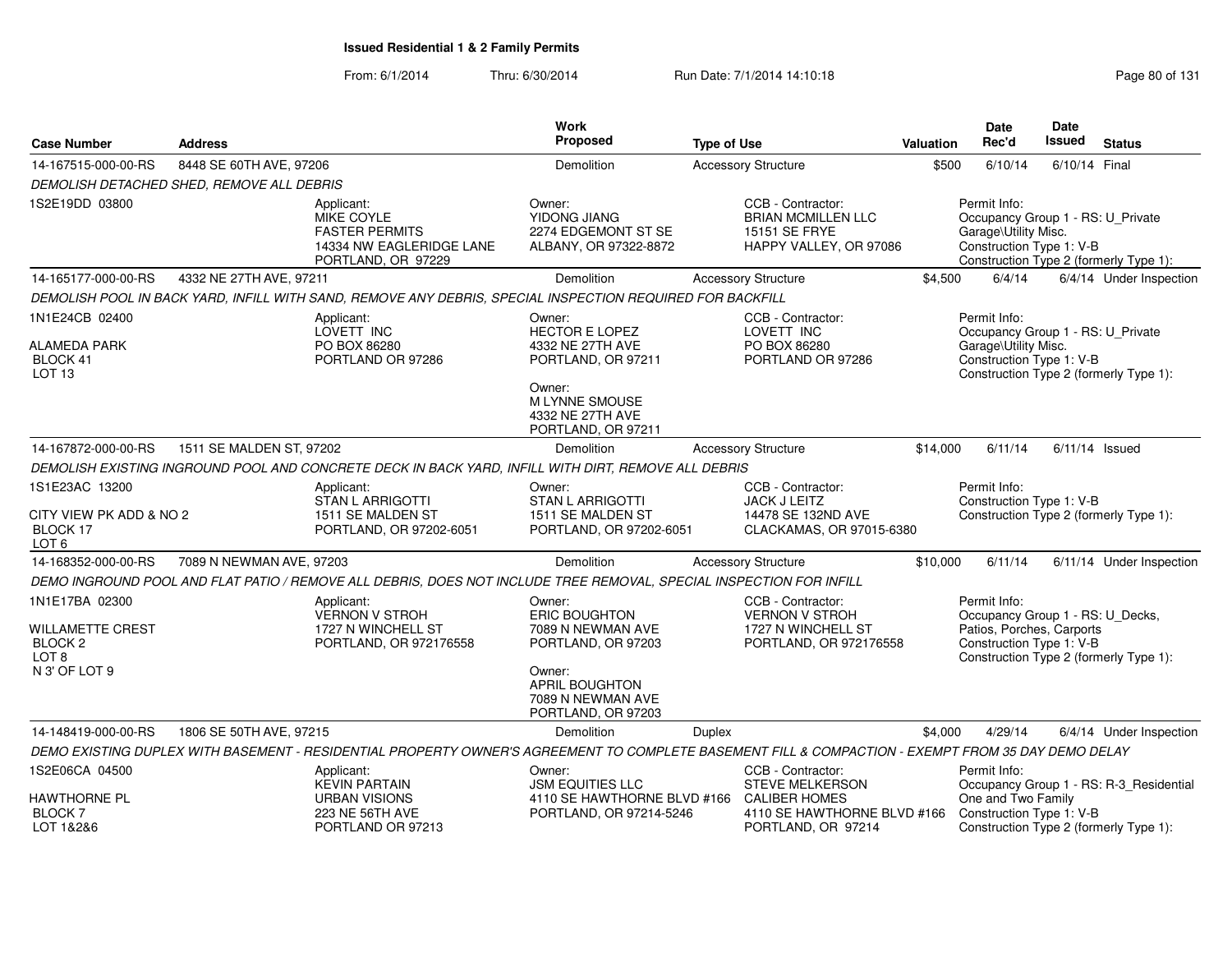| <b>Case Number</b>                                                         | <b>Address</b>                    |                                                                                                                                                          | Work<br>Proposed                                                                                | <b>Type of Use</b>                                          | <b>Valuation</b> | Date<br>Rec'd                                     | <b>Date</b><br><b>Issued</b> | <b>Status</b>                          |
|----------------------------------------------------------------------------|-----------------------------------|----------------------------------------------------------------------------------------------------------------------------------------------------------|-------------------------------------------------------------------------------------------------|-------------------------------------------------------------|------------------|---------------------------------------------------|------------------------------|----------------------------------------|
| 14-165582-000-00-RS                                                        | 5105 N BOWDOIN ST - Unit A, 97203 |                                                                                                                                                          | Demolition                                                                                      | Garage/Carport                                              | \$1,000          | 6/6/14                                            | 6/6/14 Final                 |                                        |
|                                                                            |                                   | DEMOLITION OF DETACHED GARAGERemove all foundations and debris No fill greater than 24" (where there is no basement or compaction required)Cap utilities |                                                                                                 |                                                             |                  |                                                   |                              |                                        |
| 1N1E08CB 10200                                                             |                                   | Applicant:<br><b>KEVIN PARTAIN</b>                                                                                                                       | Owner:<br><b>WILLAMETTE VALLEY</b>                                                              | CCB - Contractor:<br><b>HIJ FLORIN</b>                      |                  | Permit Info:<br>Occupancy Group 1 - RS: U_Private |                              |                                        |
| <b>UNIVERSITY PK</b><br>BLOCK 57<br>LOT <sub>18</sub>                      |                                   | <b>URBAN VISIONS</b><br>223 NE 56TH AVE<br>PORTLAND OR 97213                                                                                             | 15559 VILLAGE DR<br>LAKE OSWEGO, OR 97034                                                       | HIJ CONSTRUCTION<br>16933 SE FOSTER RD<br>GRESHAM, OR 97080 |                  | Garage\Utility Misc.<br>Construction Type 1: V-B  |                              | Construction Type 2 (formerly Type 1): |
|                                                                            |                                   |                                                                                                                                                          | Owner:<br>PROPERTY HOLDINGS LLC<br>15559 VILLAGE DR<br>LAKE OSWEGO, OR 97034                    |                                                             |                  |                                                   |                              |                                        |
| 14-164407-000-00-RS                                                        | 7416 N LEONARD ST, 97203          |                                                                                                                                                          | Demolition                                                                                      | Garage/Carport                                              | \$500            | 6/3/14                                            | 6/3/14 Final                 |                                        |
| DEMO DETACHED GARAGE and DRIVEWAY                                          |                                   |                                                                                                                                                          |                                                                                                 |                                                             |                  |                                                   |                              |                                        |
| 1N1E07BB 11200                                                             |                                   | Applicant:<br><b>DAN WILLIAMS</b>                                                                                                                        | Owner:<br>METRO HOMES NORTHWEST LLC METRO HOMES NORTHWEST LLC Occupancy Group 1 - RS: U_Private | CCB - Contractor:                                           |                  | Permit Info:                                      |                              |                                        |
| SOUTH ST JOHNS<br>BLOCK <sub>2</sub><br>LOT <sub>3</sub><br>W 20' OF LOT 4 |                                   | <b>FASTER PERMITS</b><br>14334 NW EAGLERIDGE LANE<br>PORTLAND, OR 97229                                                                                  | 211 NE WEIDLER ST<br>PORTLAND, OR 97232-1155                                                    | 211 NE WEIDLER ST<br>PORTLAND, OR 97232                     |                  | Garage\Utility Misc.<br>Construction Type 1: V-B  |                              | Construction Type 2 (formerly Type 1): |
| 14-162242-000-00-RS                                                        | 3526 SE 14TH AVE, 97202           |                                                                                                                                                          | Demolition                                                                                      | Garage/Carport                                              | \$1,000          | 6/6/14                                            | 6/6/14 Final                 |                                        |
|                                                                            |                                   | DEMOLISH DETACHED GARAGE, CLOSE CURB CUT FOR DRIVEWAY APRON.                                                                                             |                                                                                                 |                                                             |                  |                                                   |                              |                                        |
| 1S1E11DB 02900<br><b>FEURERS ADD</b>                                       |                                   | Applicant:<br><b>ADAM HOESLY</b><br>2909 SE TACOMA ST                                                                                                    | Owner:<br><b>NANCY M RODGERS</b><br>13317 SE REEDWAY PL                                         | CCB - Contractor:<br>ADAM<br>A F HOESLEY INC                |                  | Permit Info:<br>Construction Type 1: V-B          |                              | Construction Type 2 (formerly Type 1): |
| BLOCK 16<br>LOT <sub>5</sub>                                               |                                   | PORTLAND, OR 97202                                                                                                                                       | PORTLAND, OR 97236-4180                                                                         | 3731 SE LIEBE<br>PORTLAND, OR 97202                         |                  |                                                   |                              |                                        |
| 14-154886-000-00-RS                                                        | 1122 NE 42ND AVE, 97213           |                                                                                                                                                          | Demolition                                                                                      | Garage/Carport                                              | \$1,000          | 5/9/14                                            | $6/16/14$ Issued             |                                        |
|                                                                            |                                   | DEMO DETACHED GARAGE / REMOVE ALL DEBRIS, DOES NOT INCLUDE TREE REMOVAL, CAP UTILITIES                                                                   |                                                                                                 |                                                             |                  |                                                   |                              |                                        |
| 1N2E31BB 05800                                                             |                                   | Applicant:<br><b>GEOFF WRIGHT</b>                                                                                                                        | Owner:<br><b>HILARY E CAMBRON</b>                                                               | CCB - Contractor:<br><b>ALICIA LIBERTY</b>                  |                  | Permit Info:<br>Occupancy Group 1 - RS: U_Private |                              |                                        |
| LAURELHURST                                                                |                                   | UTF CONSULTING                                                                                                                                           | 1122 NE 42ND AVE                                                                                | <b>LIBERTY NW HOMES</b>                                     |                  | Garage\Utility Misc.                              |                              |                                        |
| BLOCK 49<br>LOT 2&3 TL 5800                                                |                                   | 17740 SW FLORENCE ST<br>BEAVERTON, OR 97007                                                                                                              | PORTLAND, OR 97213-1506                                                                         | 16542 SE ORCHARD VIEW LN<br>DAMASCUS, OR 97089              |                  | Construction Type 1: V-B                          |                              | Construction Type 2 (formerly Type 1): |
| 14-158524-000-00-RS                                                        | 8235 SE 45TH AVE, 97206           |                                                                                                                                                          | Demolition                                                                                      | Garage/Carport                                              | \$500            | 6/2/14                                            | 6/2/14 Final                 |                                        |
|                                                                            |                                   | DEMO DETACHED GARAGE AND COVERED PORCH/BREEZEWAYRemove all foundations and debrisCap Utilities Septic Decommissioning Required. Call for Inspection 842. |                                                                                                 |                                                             |                  |                                                   |                              |                                        |
| 1S2E19CC 01900                                                             |                                   | Applicant:                                                                                                                                               | Owner:                                                                                          | CCB - Contractor:                                           |                  | Permit Info:                                      |                              |                                        |
|                                                                            |                                   | ROB HUMPHREY                                                                                                                                             | METRO HOMES NORTHWEST LLC METRO HOMES NORTHWEST LLC Occupancy Group 1 - RS: U_Private           |                                                             |                  |                                                   |                              |                                        |
| STANFORD HTS                                                               |                                   | <b>FASTER PERMITS</b>                                                                                                                                    | 211 NE WEIDLER ST                                                                               | 211 NE WEIDLER ST                                           |                  | Garage\Utility Misc.                              |                              |                                        |
| BLOCK 13<br>LOT 22-24 TL 1900                                              |                                   | 14334 NW EAGLERIDGE LANE<br>PORTLAND, OR 97229                                                                                                           | PORTLAND, OR 97232                                                                              | PORTLAND, OR 97232                                          |                  | Construction Type 1: V-B                          |                              | Construction Type 2 (formerly Type 1): |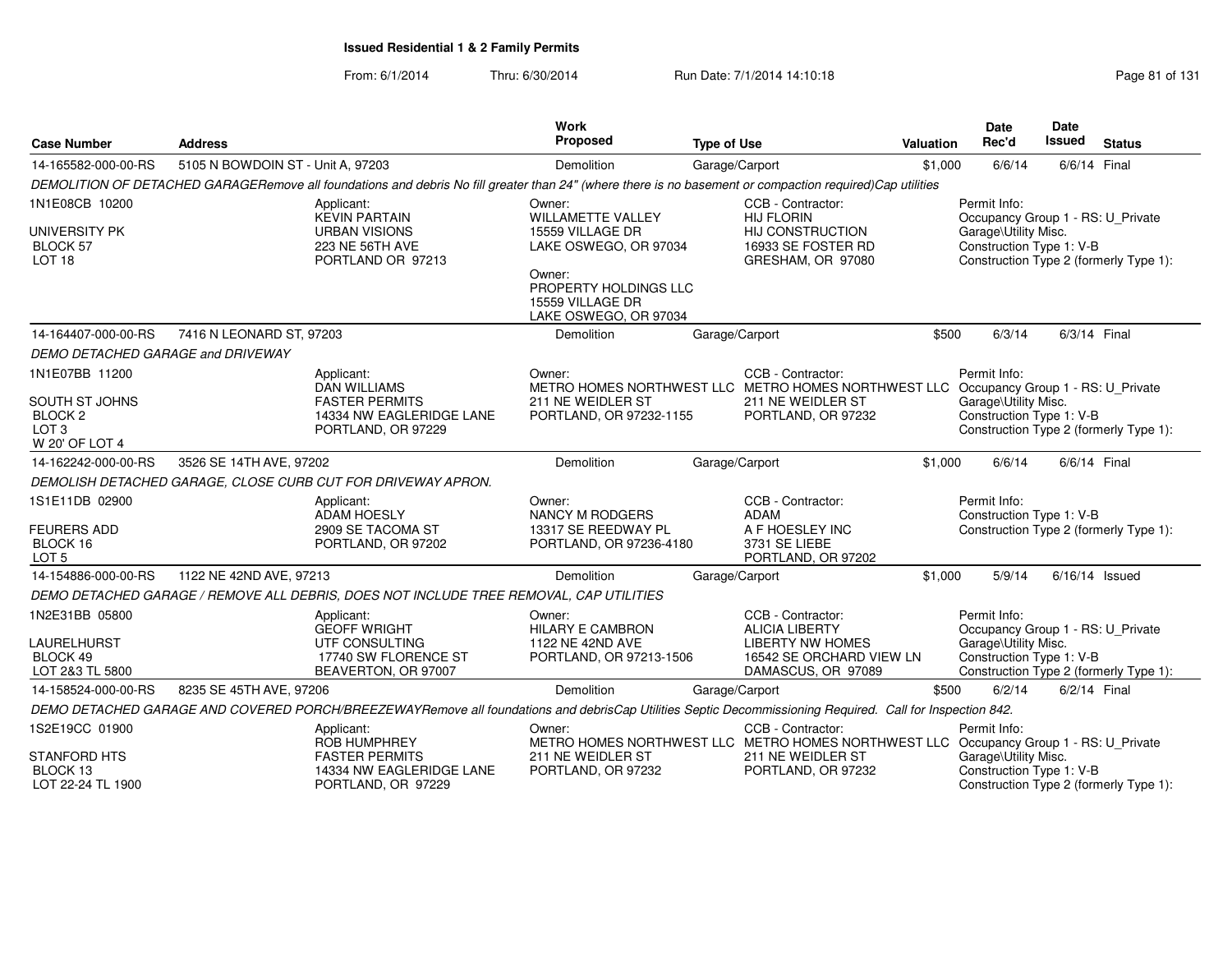| <b>Case Number</b>                                                                           | <b>Address</b>           |                                                                                                                       | <b>Work</b><br>Proposed                                                                                                                                                       | <b>Type of Use</b> |                                                                                                                            | <b>Valuation</b> | <b>Date</b><br>Rec'd                                                                                                                            | Date<br><b>Issued</b> | <b>Status</b>                          |
|----------------------------------------------------------------------------------------------|--------------------------|-----------------------------------------------------------------------------------------------------------------------|-------------------------------------------------------------------------------------------------------------------------------------------------------------------------------|--------------------|----------------------------------------------------------------------------------------------------------------------------|------------------|-------------------------------------------------------------------------------------------------------------------------------------------------|-----------------------|----------------------------------------|
| 14-170496-000-00-RS                                                                          | 4015 N HAIGHT AVE, 97227 |                                                                                                                       | Demolition                                                                                                                                                                    |                    | Garage/Carport                                                                                                             | \$1,500          | 6/17/14                                                                                                                                         | 6/17/14 Final         |                                        |
|                                                                                              |                          | DEMO GARAGEScope of work does not include removal of treesRemove all foundations and debris Cap utilities             |                                                                                                                                                                               |                    |                                                                                                                            |                  |                                                                                                                                                 |                       |                                        |
| 1N1E22DB 18500<br><b>CENTRAL ALBINA</b><br>BLOCK 15<br>S 40' OF LOT 7                        |                          | Applicant:<br>NWC NICK WEITZER COMPANY<br><b>LLC</b><br>2038 SE CESAR CHAVEZ BLVD<br>PORTLAND, OR 97214               | Owner:<br><b>JAMES M RIEMENSCHNEIDER</b><br>4015 N HAIGHT AVE<br>PORTLAND, OR 97227-1332<br>Owner:<br>JOHANNA RIEMENSCHNEIDER<br>4015 N HAIGHT AVE<br>PORTLAND, OR 97227-1332 |                    | CCB - Contractor:<br>NWC NICK WEITZER COMPANY<br>LLC<br>2038 SE CESAR CHAVEZ BLVD<br>PORTLAND, OR 97214                    |                  | Permit Info:<br>Occupancy Group 1 - RS: U Private<br>Garage\Utility Misc.<br>Construction Type 1: V-B                                           |                       | Construction Type 2 (formerly Type 1): |
| 14-175129-000-00-RS                                                                          | 404 NE 28TH AVE, 97232   |                                                                                                                       | Demolition                                                                                                                                                                    |                    | Garage/Carport                                                                                                             | \$1,500          | 6/25/14                                                                                                                                         |                       | $6/25/14$ Issued                       |
|                                                                                              |                          | DEMO EXISTING GARAGE, REMOVE ALL DEBRIS, DOES NOT INCLUDE TREE REMOVAL                                                |                                                                                                                                                                               |                    |                                                                                                                            |                  |                                                                                                                                                 |                       |                                        |
| 1N1E36CB 00600<br>HAWTHORNES 1ST ADD<br>BLOCK 8<br>S 1/2 OF LOT 11&12                        |                          | Applicant:<br><b>JULIA WOOD</b><br><b>JULIA WOOD ARCHITECT</b><br>333 S STATE ST SUITE V-192<br>LAKE OSWEGO, OR 97034 | Owner:<br><b>NICOLLE M DIRKS</b><br>410 NE 28TH AVE<br>PORTLAND, OR 97232                                                                                                     |                    | CCB - Contractor:<br>WHITE DOG RESTORATIONS INC<br>4915 NE 16TH AVE<br>PORTLAND, OR 97211                                  |                  | Permit Info:<br>Occupancy Group 1 - RS: U_Private<br>Garage\Utility Misc.<br>Construction Type 1: V-B<br>Construction Type 2 (formerly Type 1): |                       |                                        |
| 14-172676-000-00-RS                                                                          | 1336 NE 52ND AVE, 97213  |                                                                                                                       | Demolition                                                                                                                                                                    |                    | Garage/Carport                                                                                                             | \$500            | 6/20/14                                                                                                                                         |                       | 6/20/14 Issued                         |
| <b>DEMO DETACHED GARAGE</b>                                                                  |                          |                                                                                                                       |                                                                                                                                                                               |                    |                                                                                                                            |                  |                                                                                                                                                 |                       |                                        |
| 1N2E31AB 11100<br><b>COLWELLS ADD</b><br>BLOCK <sub>3</sub><br>N 1/2 OF LOT 5&6 EXC PT IN ST |                          | Applicant:<br>SHIZUKO A MIGAKI<br>1336 NE 52ND AVE<br>PORTLAND, OR 97213                                              | Owner:<br><b>TOSHIO F MIGAKI</b><br>1336 NE 52ND AVE<br>PORTLAND, OR 97213<br>Owner:<br>SHIZUKO A MIGAKI<br>1336 NE 52ND AVE<br>PORTLAND, OR 97213                            |                    |                                                                                                                            |                  | Permit Info:<br>Occupancy Group 1 - RS: U_Private<br>Garage\Utility Misc.<br>Construction Type 1: V-B                                           |                       | Construction Type 2 (formerly Type 1): |
| 14-171896-000-00-RS                                                                          | 6815 N HAIGHT AVE, 97217 |                                                                                                                       | Demolition                                                                                                                                                                    |                    | Garage/Carport                                                                                                             | \$1,000          | 6/19/14                                                                                                                                         |                       | $6/19/14$ Issued                       |
|                                                                                              |                          | DEMOLISH ONE ONE STORY 425 SF GARAGE - REMOVE ALL DEBRIS                                                              |                                                                                                                                                                               |                    |                                                                                                                            |                  |                                                                                                                                                 |                       |                                        |
| 1N1E15AC 03800<br><b>GEM ADD</b><br>BLOCK <sub>2</sub><br>LOT <sub>2</sub>                   |                          | Applicant:<br>RYAN OLSEN<br>RYAN OLSEN CUSTOM HOMES<br>3850 N MISSISSIPPI #302<br>PORTLAND OR 97227                   | Owner:<br>RYAN OLSEN CUSTOM HOMES LLI RYAN OLSEN<br>3850 N MISSISSIPPI AVE #302<br>PORTLAND, OR 97227                                                                         |                    | CCB - Contractor:<br>RYAN OLSEN CUSTOM HOMES LLI Garage\Utility Misc.<br>3850 N MISSISSIPPI SUITE 302<br>PORTLAND OR 97227 |                  | Permit Info:<br>Occupancy Group 1 - RS: U_Private<br>Construction Type 1: V-B                                                                   |                       | Construction Type 2 (formerly Type 1): |
| 14-174823-000-00-RS                                                                          | 6715 NE RODNEY AVE       |                                                                                                                       | Demolition                                                                                                                                                                    |                    | Garage/Carport                                                                                                             | \$500            | 6/25/14                                                                                                                                         |                       | $6/25/14$ Issued                       |
|                                                                                              |                          | DEMO 12'X24' GARAGE; CONCRETE PAD TO REMAIN, FOUNDATION STEM WALL TO BE REMOVED.                                      |                                                                                                                                                                               |                    |                                                                                                                            |                  |                                                                                                                                                 |                       |                                        |
| 1N1E15AD 17402<br>PARTITION PLAT 2001-145<br>LOT <sub>2</sub>                                |                          | Applicant:<br>LEE PIKE<br>6715 NE RODNEY AVE<br>PORTLAND, OR 97211-2325                                               | Owner:<br>KATHERINE B WEEKS<br>6715 NE RODNEY AVE<br>PORTLAND, OR 97211-2325<br>Owner:                                                                                        |                    |                                                                                                                            |                  | Permit Info:<br>Occupancy Group 1 - RS: U Private<br>Garage\Utility Misc.<br>Construction Type 1: V-B                                           |                       | Construction Type 2 (formerly Type 1): |
|                                                                                              |                          |                                                                                                                       | LEE PIKE<br>6715 NE RODNEY AVE<br>PORTLAND, OR 97211-2325                                                                                                                     |                    |                                                                                                                            |                  |                                                                                                                                                 |                       |                                        |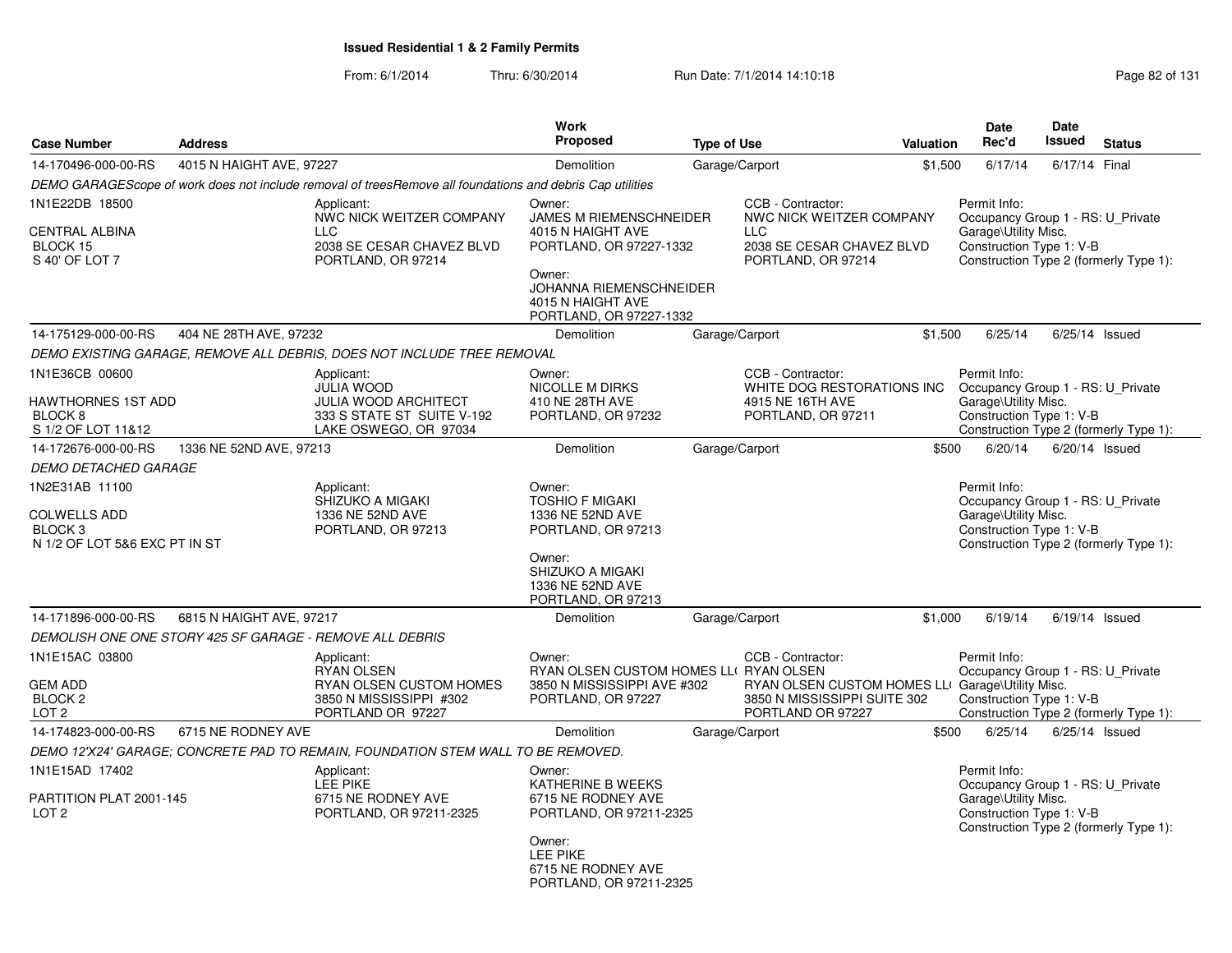| <b>Case Number</b>                                 | <b>Address</b>                                                                                                                                                                    | Work<br>Proposed                                                               | <b>Type of Use</b>                                                                 | Valuation | Date<br>Rec'd                                     | Date<br><b>Issued</b> | <b>Status</b>                          |
|----------------------------------------------------|-----------------------------------------------------------------------------------------------------------------------------------------------------------------------------------|--------------------------------------------------------------------------------|------------------------------------------------------------------------------------|-----------|---------------------------------------------------|-----------------------|----------------------------------------|
| 14-175000-000-00-RS                                | 4417 N COMMERCIAL AVE, 97217                                                                                                                                                      | Demolition                                                                     | Garage/Carport                                                                     | \$1,000   | 6/27/14                                           |                       | 6/27/14 Issued                         |
| <b>DEMO 1 CAR GARAGE</b>                           |                                                                                                                                                                                   |                                                                                |                                                                                    |           |                                                   |                       |                                        |
| 1N1E22DB 04500                                     | Applicant:<br><b>BOB SCHATZ</b>                                                                                                                                                   | Owner:<br><b>NANCY WHEATON</b>                                                 | CCB - Contractor:<br>TYLER DEAN CONSTRUCTION INC Occupancy Group 1 - RS: U_Private |           | Permit Info:                                      |                       |                                        |
| <b>CENTRAL ALBINA</b><br>BLOCK 4<br>S 46' OF LOT 2 | ALLUSA ARCHITECTURE<br>2118 SE DIVISION ST<br>PORTLAND OR 97202                                                                                                                   | 4417 N COMMERCIAL AVE<br>PORTLAND, OR 97217                                    | 4028 NE 41ST AVE<br>PORTLAND OR 97212-1934                                         |           | Garage\Utility Misc.<br>Construction Type 1: V-B  |                       | Construction Type 2 (formerly Type 1): |
|                                                    |                                                                                                                                                                                   | Owner:<br><b>THOMAS LISICKI</b><br>4417 N COMMERCIAL AVE<br>PORTLAND, OR 97217 |                                                                                    |           |                                                   |                       |                                        |
| 14-176525-000-00-RS                                | 1840 N KILPATRICK ST. 97217                                                                                                                                                       | Demolition                                                                     | Garage/Carport                                                                     | \$500     | 6/30/14                                           |                       | 6/30/14 Issued                         |
| <b>DEMO DETACHED GARAGE</b>                        |                                                                                                                                                                                   |                                                                                |                                                                                    |           |                                                   |                       |                                        |
| 1N1E09DA 08800                                     | Applicant:<br>ROBIN CORBO                                                                                                                                                         | Owner:<br><b>ROBIN CORBO</b>                                                   |                                                                                    |           | Permit Info:<br>Occupancy Group 1 - RS: U_Private |                       |                                        |
| <b>KENTON</b>                                      | 1840 N KILPATRICK ST                                                                                                                                                              | 1840 N KILPATRICK ST                                                           |                                                                                    |           | Garage\Utility Misc.                              |                       |                                        |
| BLOCK 22<br>LOT 11&12                              | PORTLAND, OR 97217-6649                                                                                                                                                           | PORTLAND, OR 97217-6649                                                        |                                                                                    |           | Construction Type 1: V-B                          |                       | Construction Type 2 (formerly Type 1): |
| 14-169683-000-00-RS                                | 2206 NE 17TH AVE, 97212                                                                                                                                                           | Demolition                                                                     | Garage/Carport                                                                     | \$1,000   | 6/17/14                                           | 6/17/14 Final         |                                        |
|                                                    | LEGALIZE DEMOLITION OF DETACHED ACCESSORY STRUCTURE (PREVIOUSLY YEARS AGO POSSIBLY A GARAGE) No fill greater than 24" (where there is no basement or compaction required). Remove |                                                                                |                                                                                    |           |                                                   |                       |                                        |
| 1N1E26DB 14100                                     | Applicant:                                                                                                                                                                        | Owner:                                                                         |                                                                                    |           | Permit Info:                                      |                       |                                        |
|                                                    | <b>DAN GLENNON</b>                                                                                                                                                                | <b>SCOTT C PUTNAM</b>                                                          |                                                                                    |           | Occupancy Group 1 - RS: U_Private                 |                       |                                        |
| <b>IRVINGTON</b>                                   | DAN GLENNON ARCHITECT                                                                                                                                                             | 2206 NE 17TH AVE                                                               |                                                                                    |           | Garage\Utility Misc.                              |                       |                                        |
| BLOCK 49<br>LOT <sub>16</sub>                      | 4106 NE 32ND PLACE<br>PORTLAND OR 97211                                                                                                                                           | PORTLAND, OR 97212                                                             |                                                                                    |           | Construction Type 1: V-B                          |                       | Construction Type 2 (formerly Type 1): |
| 14-166913-000-00-RS                                | 5911 SE BUSH ST, 97206                                                                                                                                                            | Demolition                                                                     | Garage/Carport                                                                     | \$1,000   | 6/9/14                                            |                       | $6/9/14$ Issued                        |
|                                                    | DEMOLISH DETACHED GARAGE. REMOVE ALL DEBRIS                                                                                                                                       |                                                                                |                                                                                    |           |                                                   |                       |                                        |
| 1S2E07DA 19300                                     | Applicant:                                                                                                                                                                        | Owner:                                                                         | CCB - Contractor:                                                                  |           | Permit Info:                                      |                       |                                        |
|                                                    | <b>DAVID HALLIN</b>                                                                                                                                                               | <b>BENEFICIAL OREGON INC</b>                                                   | <b>DAVID HALLIN</b>                                                                |           | Occupancy Group 1 - RS: U_Private                 |                       |                                        |
| <b>STRANGS ADD</b>                                 | <b>STANLEY C KENNEDY</b>                                                                                                                                                          | 5911 SE BUSH ST                                                                | <b>STANLEY C KENNEDY</b>                                                           |           | Garage\Utility Misc.                              |                       |                                        |
| BLOCK <sub>3</sub>                                 | <b>ENTERPRISES INC</b>                                                                                                                                                            | PORTLAND, OR 97206-2839                                                        | <b>ENTERPRISES INC</b>                                                             |           | Construction Type 1: V-B                          |                       |                                        |
| LOT <sub>13</sub><br>E 10' OF LOT 14               | 315 SE 7TH AVE<br>PORTLAND, OR 97214-1233                                                                                                                                         |                                                                                | 315 SE 7TH AVE<br>PORTLAND, OR 97214-1233                                          |           |                                                   |                       | Construction Type 2 (formerly Type 1): |
| 14-167512-000-00-RS                                | 8448 SE 60TH AVE, 97206                                                                                                                                                           | Demolition                                                                     | Garage/Carport                                                                     | \$500     | 6/10/14                                           | 6/10/14 Final         |                                        |
|                                                    | DEMOLISH DETACHED GARAGE, REMOVE ALL DEBRIS                                                                                                                                       |                                                                                |                                                                                    |           |                                                   |                       |                                        |
| 1S2E19DD 03800                                     | Applicant:                                                                                                                                                                        | Owner:                                                                         | CCB - Contractor:                                                                  |           | Permit Info:                                      |                       |                                        |
|                                                    | MIKE COYLE                                                                                                                                                                        | YIDONG JIANG                                                                   | <b>BRIAN MCMILLEN LLC</b>                                                          |           | Occupancy Group 1 - RS: U_Private                 |                       |                                        |
|                                                    | <b>FASTER PERMITS</b>                                                                                                                                                             | 2274 EDGEMONT ST SE                                                            | 15151 SE FRYE                                                                      |           | Garage\Utility Misc.                              |                       |                                        |
|                                                    | 14334 NW EAGLERIDGE LANE<br>PORTLAND, OR 97229                                                                                                                                    | ALBANY, OR 97322-8872                                                          | HAPPY VALLEY, OR 97086                                                             |           | Construction Type 1: V-B                          |                       | Construction Type 2 (formerly Type 1): |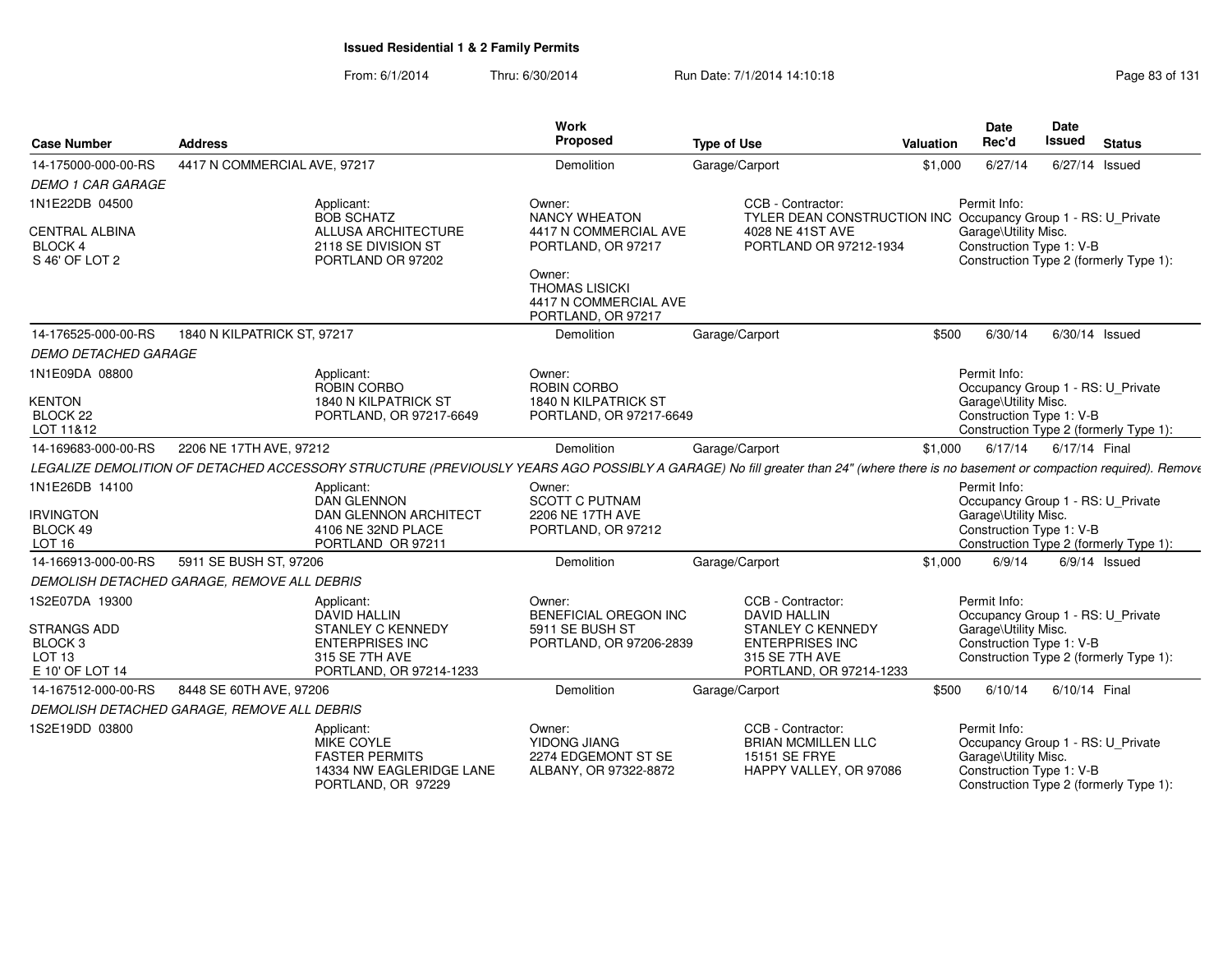| <b>Case Number</b>                                                            | <b>Address</b>              |                                                                                                                                                                                           | Work<br><b>Proposed</b>                                                                                                           | <b>Type of Use</b> |                                                                                                    | <b>Valuation</b> | Date<br>Rec'd                                                                                         | Date<br><b>Issued</b> | <b>Status</b>                          |
|-------------------------------------------------------------------------------|-----------------------------|-------------------------------------------------------------------------------------------------------------------------------------------------------------------------------------------|-----------------------------------------------------------------------------------------------------------------------------------|--------------------|----------------------------------------------------------------------------------------------------|------------------|-------------------------------------------------------------------------------------------------------|-----------------------|----------------------------------------|
| 14-170548-000-00-RS                                                           | 3911 SE LEXINGTON ST, 97202 |                                                                                                                                                                                           | Demolition                                                                                                                        | Garage/Carport     |                                                                                                    | \$2,200          | 6/17/14                                                                                               |                       | 6/17/14 Under Inspection               |
|                                                                               |                             | DEMO DETACHED GARAGE AND CARPORT AND PORTION OF DRIVEWAY.Remove all foundations and debris, Cap utilities, Scope of work does not include removal of trees Septic Decommissioning Require |                                                                                                                                   |                    |                                                                                                    |                  |                                                                                                       |                       |                                        |
| 1S1E24DA 05500                                                                |                             | Applicant:<br><b>CHRISTOPHER LELAND</b>                                                                                                                                                   | Owner:<br>CHRISTOPHER D LELAND                                                                                                    |                    | CCB - Contractor:<br>WESTSIDE TOPSOIL LLC                                                          |                  | Permit Info:<br>Occupancy Group 1 - RS: U_Private                                                     |                       |                                        |
| <b>BERKELEY</b><br>BLOCK 30<br>E 1/2 OF LOT 16<br>LOT 17&18<br>W 5' OF LOT 19 |                             | 3911 SE LEXINGTON ST<br>3911 SE LEXINGTON ST<br>PORTLAND, OR 97202                                                                                                                        | 5326 SW VERMONT ST<br>PORTLAND, OR 97219-1032<br>Owner:<br><b>CYNTHIA LELAND</b><br>5326 SW VERMONT ST<br>PORTLAND, OR 97219-1032 |                    | PO BOX 668<br>GASTON OR 97119                                                                      |                  | Garage\Utility Misc.<br>Construction Type 1: V-B                                                      |                       | Construction Type 2 (formerly Type 1): |
| 14-170479-000-00-RS                                                           | 2775 NW RALEIGH ST, 97210   |                                                                                                                                                                                           | <b>Demolition</b>                                                                                                                 | Garage/Carport     |                                                                                                    | \$1,000          | 6/17/14                                                                                               | $6/17/14$ Issued      |                                        |
|                                                                               |                             | DEMO GARAGE. Steve Mortensen - 6.17.2014 - See 14-170485-RS for separate permit for art studio.                                                                                           |                                                                                                                                   |                    |                                                                                                    |                  |                                                                                                       |                       |                                        |
| 1N1E29DC 12900<br><b>GOLDSMITHS ADD</b><br>BLOCK 31<br>LOT 15                 |                             | Applicant:<br>VINCENT G O'MALLEY<br>2775 NW RALEIGH ST<br>PORTLAND, OR 97210-2456                                                                                                         | Owner:<br>VINCENT G O'MALLEY<br>2775 NW RALEIGH ST<br>PORTLAND, OR 97210-2456                                                     |                    | CCB - Contractor:<br>JOHN SCOTT BISHOP<br>5006 N OBERLIN<br>PORTLAND, OR 972034457                 |                  | Permit Info:<br>Occupancy Group 1 - RS: U_Private<br>Garage\Utility Misc.<br>Construction Type 1: V-B |                       | Construction Type 2 (formerly Type 1): |
| 14-166813-000-00-RS                                                           | 8735 NE EUGENE ST, 97220    |                                                                                                                                                                                           | Demolition                                                                                                                        | Garage/Carport     |                                                                                                    | \$2,500          | 6/9/14                                                                                                | 6/9/14 Final          |                                        |
|                                                                               |                             | DEMO DETACHED GARAGE; New parking for existing house installed under separate permit 14-166804 ZP Remove all foundations and debris, Cap utilities, no tree removal this permit.          |                                                                                                                                   |                    |                                                                                                    |                  |                                                                                                       |                       |                                        |
| 1N2E28CA 18600<br>FERN PK<br>BLOCK <sub>3</sub><br>E 75' OF LOT 12-15         |                             | Applicant:<br>PETER PERRIN<br>PO BOX 69506<br>PORTLAND OR 97239                                                                                                                           | Owner:<br><b>BOONDOGGLE LLC</b><br>PO BOX 69506<br>PORTLAND, OR 97239-0506                                                        |                    | CCB - Contractor:<br>LITTLE TACOMA CONSTRUCTION<br><b>LLC</b><br>PO BOX 69506<br>PORTLAND OR 97239 |                  | Permit Info:<br>Occupancy Group 1 - RS: U_Private<br>Garage\Utility Misc.<br>Construction Type 1: V-B |                       | Construction Type 2 (formerly Type 1): |
| 14-169292-000-00-RS                                                           | 7530 N CHICAGO AVE, 97203   |                                                                                                                                                                                           | Demolition                                                                                                                        | Garage/Carport     |                                                                                                    | \$500            | 6/17/14                                                                                               | 6/17/14 Issued        |                                        |
|                                                                               |                             | DETACHED GARAGE TO BE RELOCATED ON SAME LOT, REMOVE ALL FOUNDATIONS AND DEBRIS.                                                                                                           |                                                                                                                                   |                    |                                                                                                    |                  |                                                                                                       |                       |                                        |
| 1N1W01CD 17400<br>CHESTER PL<br><b>BLOCK1</b>                                 |                             | Applicant:<br><b>MARTIN HICKEY</b><br>5660 SW TEXAS ST<br>PORTLAND, OR 97219-1256                                                                                                         | Owner:<br><b>MARTIN HICKEY</b><br>5660 SW TEXAS ST<br>PORTLAND, OR 97219-1256                                                     |                    |                                                                                                    |                  | Permit Info:<br>Occupancy Group 1 - RS: U_Private<br>Garage\Utility Misc.<br>Construction Type 1: V-B |                       |                                        |
| LOT 19&20<br>LOT 21 EXC SELY 25'                                              |                             |                                                                                                                                                                                           | Owner:<br><b>KRISTIN A HICKEY</b><br>5660 SW TEXAS ST<br>PORTLAND, OR 97219-1256                                                  |                    |                                                                                                    |                  |                                                                                                       |                       | Construction Type 2 (formerly Type 1): |
| 14-169873-000-00-RS                                                           | 5041 SE ELLIS ST, 97206     |                                                                                                                                                                                           | Demolition                                                                                                                        | Garage/Carport     |                                                                                                    | \$300            | 6/16/14                                                                                               | $6/16/14$ Issued      |                                        |
| DEMO DETACHED GARAGE                                                          |                             |                                                                                                                                                                                           |                                                                                                                                   |                    |                                                                                                    |                  |                                                                                                       |                       |                                        |
| 1S2E18CA 01200<br>GERMANIA                                                    |                             | Applicant:<br><b>MIKE COYLE</b><br><b>FASTER PERMITS</b>                                                                                                                                  | Owner:<br>AARON ANGELO DEVELOPMENT<br><b>LTD</b>                                                                                  |                    | CCB - Contractor:<br>AARON ANGELO DEVELOPMENT<br>LTD.                                              |                  | Permit Info:<br>Occupancy Group 1 - RS: U_Private<br>Garage\Utility Misc.                             |                       |                                        |
| BLOCK <sub>9</sub><br>W 1/2 OF LOT 5-8<br>LOT <sub>9</sub>                    |                             | 14334 NW EAGLERIDGE LANE<br>PORTLAND, OR 97229                                                                                                                                            | 2005 BROADWAY ST<br>VANCOUVER, WA 98663-3326                                                                                      |                    | 6701 HIGHLAND DR<br>VANCOUVER, WA 98661                                                            |                  | Construction Type 1: V-B                                                                              |                       | Construction Type 2 (formerly Type 1): |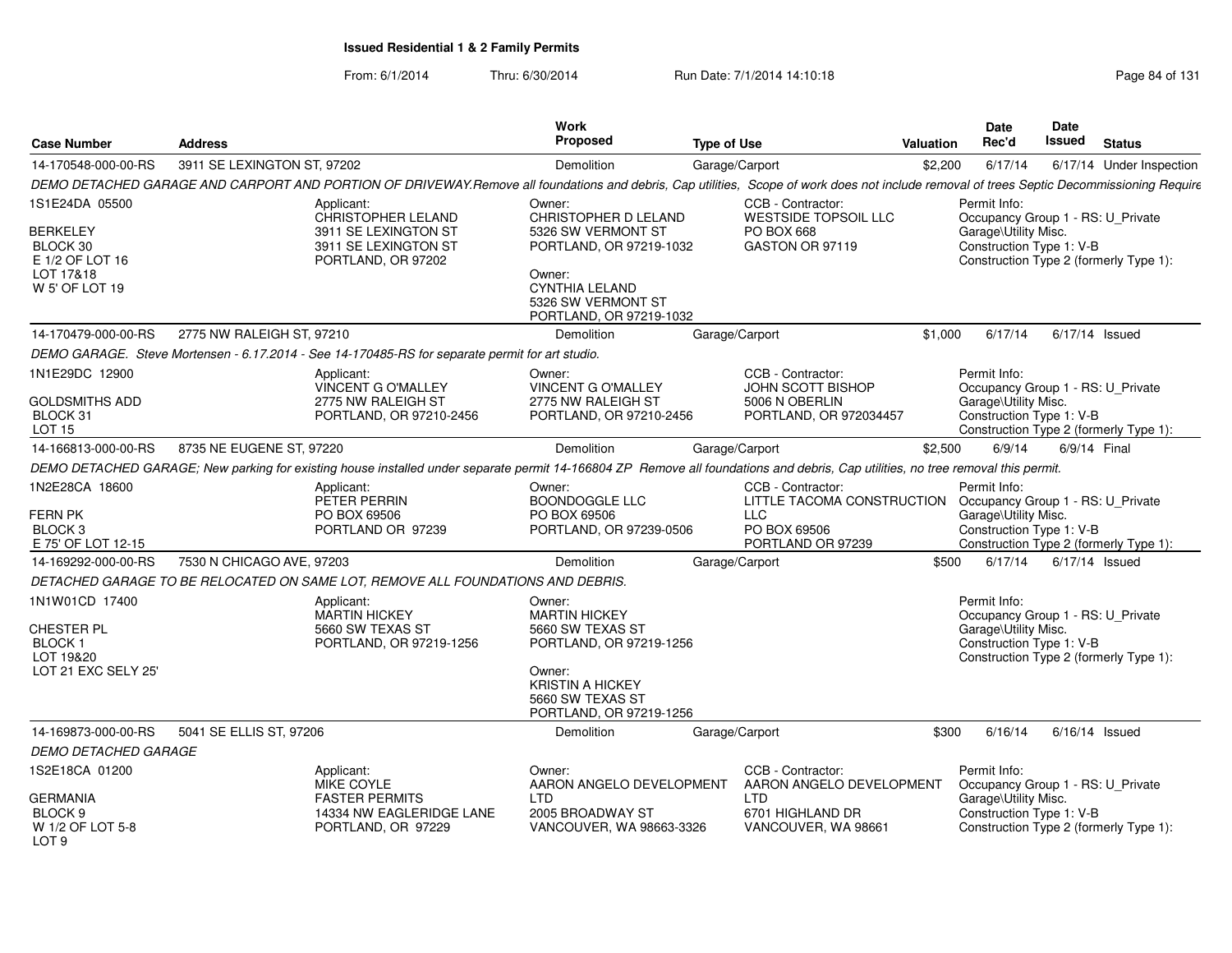| <b>Case Number</b>                                               | <b>Address</b>             |                                                                                                                                                                                 | Work<br>Proposed                                                                      | <b>Type of Use</b>                                                                        | Valuation                                      | Date<br>Rec'd                                                                         | Date<br>Issued | <b>Status</b>                                                                     |
|------------------------------------------------------------------|----------------------------|---------------------------------------------------------------------------------------------------------------------------------------------------------------------------------|---------------------------------------------------------------------------------------|-------------------------------------------------------------------------------------------|------------------------------------------------|---------------------------------------------------------------------------------------|----------------|-----------------------------------------------------------------------------------|
| 14-163963-000-00-RS                                              | 7232 SE STEELE ST, 97206   |                                                                                                                                                                                 | Demolition                                                                            | Garage/Carport                                                                            | \$500                                          | 6/26/14                                                                               |                | 6/26/14 Issued                                                                    |
| <b>DEMOLISH DETACHED GARAGE</b>                                  |                            |                                                                                                                                                                                 |                                                                                       |                                                                                           |                                                |                                                                                       |                |                                                                                   |
| 1S2E17AC 09500                                                   |                            | Applicant:<br><b>DAN WILLIAMS</b>                                                                                                                                               | Owner:<br>72 STEELE LLC                                                               | CCB - Contractor:                                                                         | PORTLAND HOUSEWORKS LLC                        | Permit Info:<br>Occupancy Group 1 - RS: U Private                                     |                |                                                                                   |
| <b>EAST VIEW</b><br>BLOCK <sub>2</sub><br>LOT 3&4                |                            | <b>FASTER PERMITS</b><br>14334 NW EAGLERIDGE LANE<br>PORTLAND, OR 97229                                                                                                         | 5105 SW 45TH AVE #201<br>PORTLAND, OR 97221-3651                                      | 5105 SW 45TH AVE #201<br>PORTLAND, OR 97221                                               |                                                | Garage\Utility Misc.<br>Construction Type 1: V-B                                      |                | Construction Type 2 (formerly Type 1):                                            |
| 14-166069-000-00-RS                                              | 5200 N PRINCETON ST, 97203 |                                                                                                                                                                                 | Demolition                                                                            | Garage/Carport                                                                            | \$1.000                                        | 6/10/14                                                                               |                | 6/10/14 Under Inspection                                                          |
|                                                                  |                            | DEMOLISH DETACHED GARAGE, REMOVE ALL DEBRISRemove all foundations and debris Cap utilitiesScope of work does not include removal of                                             |                                                                                       |                                                                                           |                                                |                                                                                       |                |                                                                                   |
| 1N1E07DD 01500                                                   |                            | Applicant:<br><b>KEVIN PARTAIN</b>                                                                                                                                              | Owner:                                                                                | CCB - Contractor:                                                                         |                                                | Permit Info:                                                                          |                |                                                                                   |
| UNIVERSITY PK<br>BLOCK 51<br><b>LOT 10</b>                       |                            | <b>URBAN VISIONS</b><br>223 NE 56TH AVE<br>PORTLAND, OR 97213                                                                                                                   | EDEN ENTERPRISES LLC<br>5505 SW DELKER RD<br>TUALATIN, OR 97062-9710                  | Jeff Shrope<br><b>LLC</b><br>16771 Boones Ferry Rd                                        | <b>RENAISSANCE CUSTOM HOMES</b>                | Occupancy Group 1 - RS: U_Private<br>Garage\Utility Misc.<br>Construction Type 1: V-B |                | Construction Type 2 (formerly Type 1):                                            |
|                                                                  |                            |                                                                                                                                                                                 |                                                                                       | Lake Oswego, OR 97035                                                                     |                                                |                                                                                       |                |                                                                                   |
| 14-148427-000-00-RS                                              | 1816 SE 50TH AVE, 97215    |                                                                                                                                                                                 | Demolition                                                                            | Single Family Dwelling                                                                    | \$4,000                                        | 4/29/14                                                                               |                | 6/4/14 Under Inspection                                                           |
|                                                                  |                            | DEMOLITION OF SINGLE FAMILY DWELLING WITH BASEMENT -RESIDENTIAL PROPERTY OWNER'S AGREEMENT TO COMPLETE BASEMENT FILL & COMPACTION. EXEMPT FROM 35 DAY DEMOL                     |                                                                                       |                                                                                           |                                                |                                                                                       |                |                                                                                   |
| 1S2E06CA 04400                                                   |                            | Applicant:<br><b>KEVIN PARTAIN</b>                                                                                                                                              | Owner:<br><b>JSM EQUITIES LLC</b>                                                     | CCB - Contractor:<br><b>STEVE MELKERSON</b>                                               |                                                | Permit Info:                                                                          |                | Occupancy Group 1 - RS: R-3 Residential                                           |
| CANCEL INTO R177106 / HAWTHORNE PL,<br>BLOCK 7, LOT 2<br>BLOCK 7 |                            | Urban Visions Planning Services, Inc. 4110 SE HAWTHORNE BLVD #166<br>223 NE 56TH AVE<br>PORTLAND OR 97213                                                                       | PORTLAND, OR 97214-5246                                                               | <b>CALIBER HOMES</b><br>PORTLAND, OR 97214                                                | 4110 SE HAWTHORNE BLVD #166                    | One and Two Family<br>Construction Type 1: V-B                                        |                | Construction Type 2 (formerly Type 1):                                            |
| 14-166058-000-00-RS                                              | 4234 SE 16TH AVE, 97202    |                                                                                                                                                                                 | Demolition                                                                            | <b>Single Family Dwelling</b>                                                             | \$1.500                                        | 6/6/14                                                                                |                | $6/6/14$ Issued                                                                   |
|                                                                  |                            | DEMOLISH SINGLE FAMILY RESIDENCE WITH BASEMENT, CAP SEWER, REMOVE ALL DEBRIS, REMOVE SHED UNDER 200 SFCompacted fill per Title 24 standards, Soils special inspection required. |                                                                                       |                                                                                           |                                                |                                                                                       |                |                                                                                   |
| 1S1E11DC 08200                                                   |                            | Applicant:<br>MIKE MONTGOMERY                                                                                                                                                   | Owner:<br>DB PROPERTIES LLC                                                           | CCB - Contractor:<br>ANLON CONSTRUCTION LLC                                               |                                                | Permit Info:                                                                          |                | Occupancy Group 1 - RS: R-3_Residential                                           |
| <b>BOISES ADD</b><br>BLOCK 8<br>LOT 7&8                          |                            | SIMPL HOME DESIGNS<br>5531 SW BUDDINGTON ST<br>PORTLAND OR 97219                                                                                                                | 5771 SE INTERNATIONAL WAY<br>MILWAUKIE, OR 97222-4614                                 | 16981 SE SPRAY AVE<br>MILWAUKIE, OR 97267                                                 |                                                | One and Two Family<br>Construction Type 1: V-B                                        |                | Construction Type 2 (formerly Type 1):                                            |
| 14-106724-REV-01-RS                                              | 3933 SW DOLPH CT, 97219    |                                                                                                                                                                                 | Demolition                                                                            | Single Family Dwelling                                                                    | $\mathbb{S}$                                   | 6/20/14                                                                               | 6/20/14 Final  |                                                                                   |
|                                                                  |                            | REVISION - APPLICANT TO WAIVE BASEMENT COMPACTION REQUIREMENTS: BASEMENT EXCAVATION TO BE RE-USED FOR NEW HOUSE TO BE BUILT ON LOT: SEE DANGEROUS BUILDING FOL                  |                                                                                       |                                                                                           |                                                |                                                                                       |                |                                                                                   |
| 1S1E20CD 10500                                                   |                            | Applicant:<br>MIKE COYLE                                                                                                                                                        | Owner:<br>MISSION HOMES NORTHWEST LL( DAVID DALBEY                                    | CCB - Contractor:                                                                         |                                                | Permit Info:                                                                          |                | Occupancy Group 1 - RS: R-3_Residential                                           |
| <b>DENLEY HTS</b>                                                |                            | <b>FASTER PERMITS</b>                                                                                                                                                           | <b>PO BOX 1689</b>                                                                    |                                                                                           | MISSION HOMES NORTHWEST LL( One and Two Family |                                                                                       |                |                                                                                   |
| LOT 17&18                                                        |                            | 14334 NW EAGLERIDGE LANE<br>PORTLAND, OR 97229                                                                                                                                  | LAKE OSWEGO, OR 97035-0889                                                            | PO BOX 1689<br>LAKE OSWEGO, OR 97035                                                      |                                                | Construction Type 1: V-B                                                              |                | Construction Type 2 (formerly Type 1):                                            |
| 14-167504-000-00-RS                                              | 8448 SE 60TH AVE, 97206    |                                                                                                                                                                                 | Demolition                                                                            | Single Family Dwelling                                                                    | \$1.000                                        | 6/10/14                                                                               | 6/10/14 Final  |                                                                                   |
|                                                                  |                            | DEMOLISH SINGLE FAMILY RESIDENCE, NO BASEMENT, CAP SEWER, REMOVE ALL DEBRIS RESIDENTIAL COMPREHENSIVE PLAN DESIGNATION. ONE NEW SINGLE FAMILY RESIDENCE PERMIT                  |                                                                                       |                                                                                           |                                                |                                                                                       |                |                                                                                   |
| 1S2E19DD 03800                                                   |                            | Applicant:<br><b>MIKE COYLE</b><br><b>FASTER PERMITS</b><br>14334 NW EAGLERIDGE LANE<br>PORTLAND, OR 97229                                                                      | Owner:<br><b>BRIAN MCMILLEN LLC</b><br><b>15151 SE FRYE</b><br>HAPPY VALLEY, OR 97086 | CCB - Contractor:<br><b>BRIAN MCMILLEN LLC</b><br>15151 SE FRYE<br>HAPPY VALLEY, OR 97086 |                                                | Permit Info:<br>One and Two Family<br>Construction Type 1: V-B                        |                | Occupancy Group 1 - RS: R-3_Residential<br>Construction Type 2 (formerly Type 1): |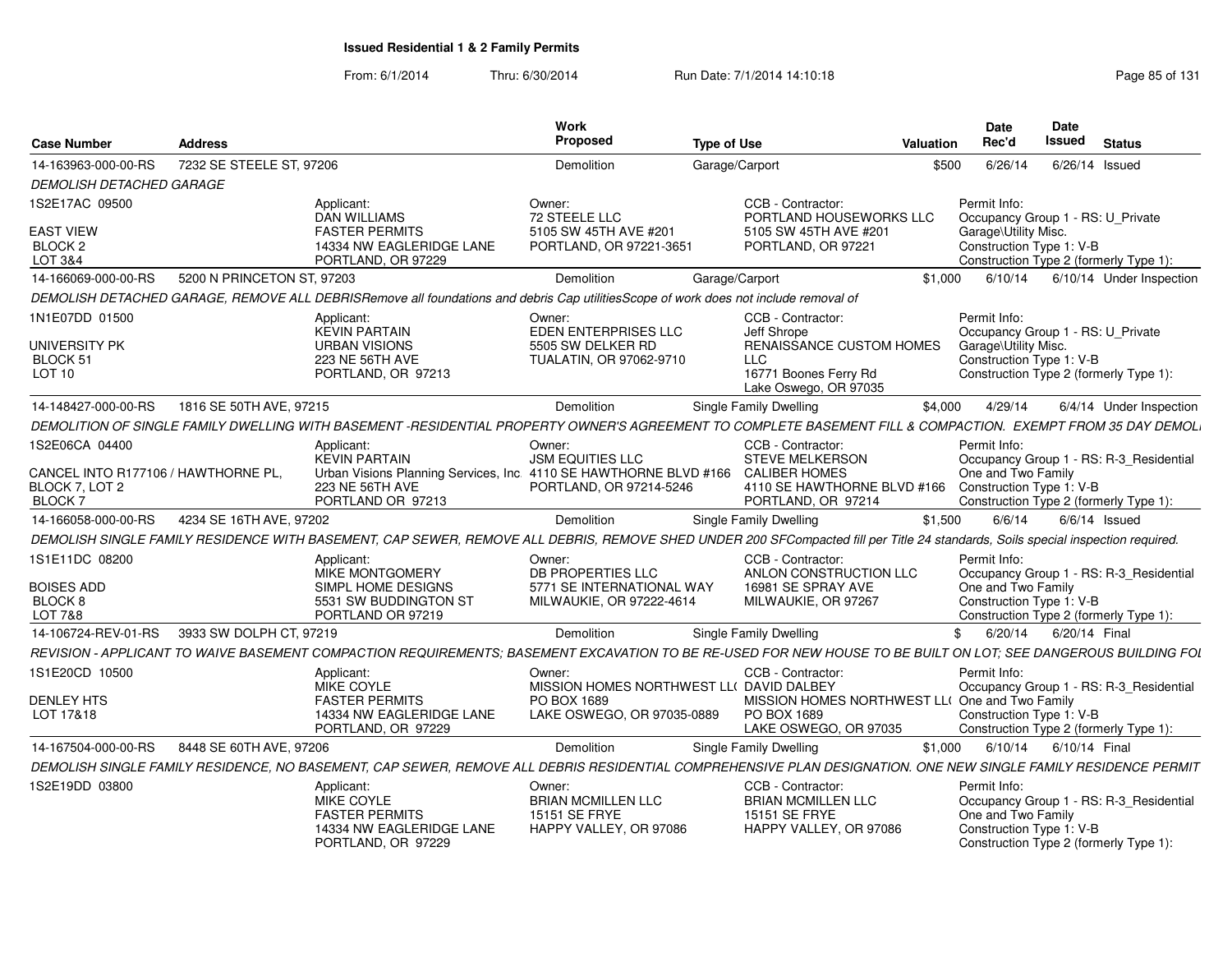| <b>Case Number</b>                                                     | <b>Address</b>                                         |                                                                                                                                                                                                            | Work<br>Proposed                                  | <b>Type of Use</b> |                                                                                                                  | Valuation     | <b>Date</b><br>Rec'd | <b>Date</b><br>Issued                          | <b>Status</b>                           |
|------------------------------------------------------------------------|--------------------------------------------------------|------------------------------------------------------------------------------------------------------------------------------------------------------------------------------------------------------------|---------------------------------------------------|--------------------|------------------------------------------------------------------------------------------------------------------|---------------|----------------------|------------------------------------------------|-----------------------------------------|
| 14-169332-000-00-RS                                                    | 1627 NW 32ND AVE, 97210                                |                                                                                                                                                                                                            | Demolition                                        |                    | Single Family Dwelling                                                                                           | \$1,000       | 6/16/14              |                                                | 6/16/14 Issued                          |
|                                                                        |                                                        | Demolish SFR with attic and basement. Basement excavation (and/or foundations) to be re-used for new house to be built on lot. See Dangerous Building folder for monitoring information. RESIDENTIAL COMPF |                                                   |                    |                                                                                                                  |               |                      |                                                |                                         |
| 1N1E29CD 15800                                                         |                                                        | Applicant:<br>MIKE COYLE                                                                                                                                                                                   | Owner:<br>DEKU TREE LLC                           |                    | CCB - Contractor:<br>OTIS CONSTRUCTION INC                                                                       |               | Permit Info:         |                                                | Occupancy Group 1 - RS: R-3 Residential |
| WILLAMETTE HTS ADD<br>BLOCK <sub>21</sub><br>S 1/2 OF LOT 5<br>LOT 6&7 |                                                        | <b>FASTER PERMITS</b><br>14334 NW EAGLERIDGE LANE<br>PORTLAND, OR 97229                                                                                                                                    | 394 PACIFIC AVE<br>SAN FRANCISCO, CA 94111        |                    | 430 NE KNOTT ST<br>PORTLAND, OR 97212-3107                                                                       |               |                      | One and Two Family<br>Construction Type 1: V-B | Construction Type 2 (formerly Type 1):  |
| 14-171886-000-00-RS                                                    | 6815 N HAIGHT AVE, 97217                               |                                                                                                                                                                                                            | Demolition                                        |                    | Single Family Dwelling                                                                                           | \$5,000       | 6/19/14              |                                                | 6/19/14 Issued                          |
|                                                                        |                                                        | DEMOLISH ONE ONE STORY SINGLE FAMILY RESIDENCE - CAP SEWER - REMOVE ALL DEBRIS Septic Decommissioning Required. Call for Inspection 842.                                                                   |                                                   |                    |                                                                                                                  |               |                      |                                                |                                         |
| 1N1E15AC 03800                                                         |                                                        | Applicant:<br><b>RYAN OLSEN</b>                                                                                                                                                                            | Owner:<br>RYAN OLSEN CUSTOM HOMES LLI RYAN OLSEN  |                    | CCB - Contractor:                                                                                                |               | Permit Info:         |                                                | Occupancy Group 1 - RS: R-3 Residential |
| <b>GEM ADD</b><br>BLOCK <sub>2</sub><br>LOT <sub>2</sub>               |                                                        | RYAN OLSEN CUSTOM HOMES<br>3850 N MISSISSIPPI #302<br>PORTLAND OR 97227                                                                                                                                    | 3850 N MISSISSIPPI AVE #302<br>PORTLAND, OR 97227 |                    | RYAN OLSEN CUSTOM HOMES LLI One and Two Family<br>3850 N MISSISSIPPI SUITE 302<br>PORTLAND OR 97227              |               |                      | Construction Type 1: V-B                       | Construction Type 2 (formerly Type 1):  |
| 14-148432-000-00-RS                                                    | 5024 SE MILL ST, 97215                                 |                                                                                                                                                                                                            | Demolition                                        |                    | Single Family Dwelling                                                                                           | \$4.000       | 4/29/14              |                                                | 6/4/14 Under Inspection                 |
|                                                                        |                                                        | DEMOLITION OF SINGLE FAMILY DWELLING WITH BASEMENT -RESIDENTIAL PROPERTY OWNER'S AGREEMENT TO COMPLETE BASEMENT FILL & COMPACTION. PRESERVING EXISTING WALNI                                               |                                                   |                    |                                                                                                                  |               |                      |                                                |                                         |
| 1S2E06CA 04300                                                         |                                                        |                                                                                                                                                                                                            |                                                   |                    | CCB - Contractor:                                                                                                |               | Permit Info:         |                                                |                                         |
|                                                                        |                                                        | Applicant:<br><b>KEVIN PARTAIN</b>                                                                                                                                                                         | Owner:<br><b>JSM EQUITIES LLC</b>                 |                    | <b>STEVE MELKERSON</b>                                                                                           |               |                      |                                                | Occupancy Group 1 - RS: R-3 Residential |
| CANCEL INTO R177106 / HAWTHORNE PL                                     |                                                        | Urban Visions Planning Services, Inc. 4110 SE HAWTHORNE BLVD #166                                                                                                                                          |                                                   |                    | <b>CALIBER HOMES</b>                                                                                             |               |                      | One and Two Family                             |                                         |
| BLOCK 7, LOT 6<br>BLOCK <sub>7</sub>                                   |                                                        | 223 NE 56TH AVE<br>PORTLAND OR 97213                                                                                                                                                                       | PORTLAND, OR 97214-5246                           |                    | 4110 SE HAWTHORNE BLVD #166<br>PORTLAND, OR 97214                                                                |               |                      | Construction Type 1: V-B                       | Construction Type 2 (formerly Type 1):  |
| 14-171247-000-00-RS                                                    | 11062 SW 16TH DR, 97219                                |                                                                                                                                                                                                            | Demolition                                        |                    | Single Family Dwelling                                                                                           | \$5,000       | 6/18/14              | 6/18/14 Issued                                 |                                         |
|                                                                        |                                                        |                                                                                                                                                                                                            |                                                   |                    |                                                                                                                  |               |                      |                                                |                                         |
|                                                                        |                                                        | R20 zone. RESIDENTIAL COMPREHENSIVE PLAN DESIGNATION. ONE NEW SINGLE FAMILY RESIDENCE PERMIT #14-166757 RS. NOT SUBJECT TO 35-DAY DEMOLITION DELAY.DEMO EXISTING SI.                                       |                                                   |                    |                                                                                                                  |               |                      |                                                |                                         |
| 1S1E33BA 03400                                                         |                                                        | Applicant:<br><b>GENE BRODSKY</b>                                                                                                                                                                          | Owner:                                            |                    | CCB - Contractor:<br>WESTWOOD CUSTOM HOMES LL( WESTWOOD CUSTOM HOMES LL( Occupancy Group 1 - RS: R-3 Residential |               | Permit Info:         |                                                |                                         |
| <b>ALDERCREST 2</b>                                                    |                                                        | 11205 NW THOMPSON RD                                                                                                                                                                                       | 22470 SW 76TH AVE                                 |                    | 22470 SW 76TH AVE                                                                                                |               |                      | One and Two Family                             |                                         |
| LOT 16 TL 3400                                                         |                                                        | PORTLAND, OR 97229-3726                                                                                                                                                                                    | TUALATIN, OR 97062-9609                           |                    | TUALATIN, OR 97062                                                                                               |               |                      | Construction Type 1: V-B                       |                                         |
|                                                                        |                                                        |                                                                                                                                                                                                            |                                                   |                    |                                                                                                                  |               |                      |                                                | Construction Type 2 (formerly Type 1):  |
| 14-163245-REV-01-RS                                                    | 2625 SW TROY ST, 97219                                 |                                                                                                                                                                                                            | Demolition                                        |                    | <b>Single Family Dwelling</b>                                                                                    | $\mathcal{L}$ | 6/13/14              |                                                | 6/13/14 Issued                          |
|                                                                        | <b>REVISION TO NOT FILL THE BASEMENT AND RE-USE IT</b> |                                                                                                                                                                                                            |                                                   |                    |                                                                                                                  |               |                      |                                                |                                         |
| 1S1E20DA 00500                                                         |                                                        | Applicant:<br>MIKE COYLE                                                                                                                                                                                   | Owner:<br>EVERETT CUSTOM HOMES INC                |                    | CCB - Contractor:<br><b>VIC REMMERS</b>                                                                          |               | Permit Info:         |                                                | Occupancy Group 1 - RS: R-3 Residential |
| <b>RYAN PL</b>                                                         |                                                        | <b>FASTER PERMITS</b>                                                                                                                                                                                      | 735 SW 158TH AVE #180                             |                    | <b>EVERETT CUSTOM HOMES INC</b>                                                                                  |               |                      | One and Two Family                             |                                         |
| <b>BLOCK 2</b>                                                         |                                                        | 14334 NW EAGLERIDGE LANE                                                                                                                                                                                   | BEAVERTON, OR 97006-4952                          |                    | 735 SW 158TH AVE STE 180                                                                                         |               |                      | Construction Type 1: V-B                       |                                         |
| LOT 5 EXC E 80' & EXC W 82.32'                                         |                                                        | PORTLAND, OR 97229                                                                                                                                                                                         |                                                   |                    | BEAVERTON OR 97008                                                                                               |               |                      |                                                | Construction Type 2 (formerly Type 1):  |
| 14-166960-000-00-RS                                                    | 4025 NE RODNEY AVE, 97212                              |                                                                                                                                                                                                            | Demolition                                        |                    | Single Family Dwelling                                                                                           | \$4.000       | 6/9/14               |                                                | $6/9/14$ Issued                         |
|                                                                        |                                                        | DEMO SINGLE FAMILY RESISDENCE WITH BASEMENT RESIDENTIAL COMPREHENSIVE PLAN DESIGNATION. ONE NEW SINGLE FAMILY RESIDENCE PERMIT #14-166781 NOT SUBJECT TO 35-DAY                                            |                                                   |                    |                                                                                                                  |               |                      |                                                |                                         |
| 1N1E22DA 18200                                                         |                                                        | Applicant:                                                                                                                                                                                                 | Owner:                                            |                    | CCB - Contractor:                                                                                                |               | Permit Info:         |                                                |                                         |
| ALBINA HMSTD                                                           |                                                        | <b>KEVIN PARTAIN</b><br><b>URBAN VISIONS</b>                                                                                                                                                               | <b>JESSE N SPENCER</b><br>3331 SE MILWAUKIE AVE   |                    | Jeff Shrope<br>RENAISSANCE CUSTOM HOMES                                                                          |               |                      | One and Two Family                             | Occupancy Group 1 - RS: R-3_Residential |
| BLOCK 17                                                               |                                                        | 223 NE 56TH AVE                                                                                                                                                                                            | PORTLAND, OR 97202                                |                    | <b>LLC</b>                                                                                                       |               |                      | Construction Type 1: V-B                       |                                         |
| LOT 6                                                                  |                                                        | PORTLAND, OR 97213                                                                                                                                                                                         |                                                   |                    | 16771 Boones Ferry Rd<br>Lake Oswego, OR 97035                                                                   |               |                      |                                                | Construction Type 2 (formerly Type 1):  |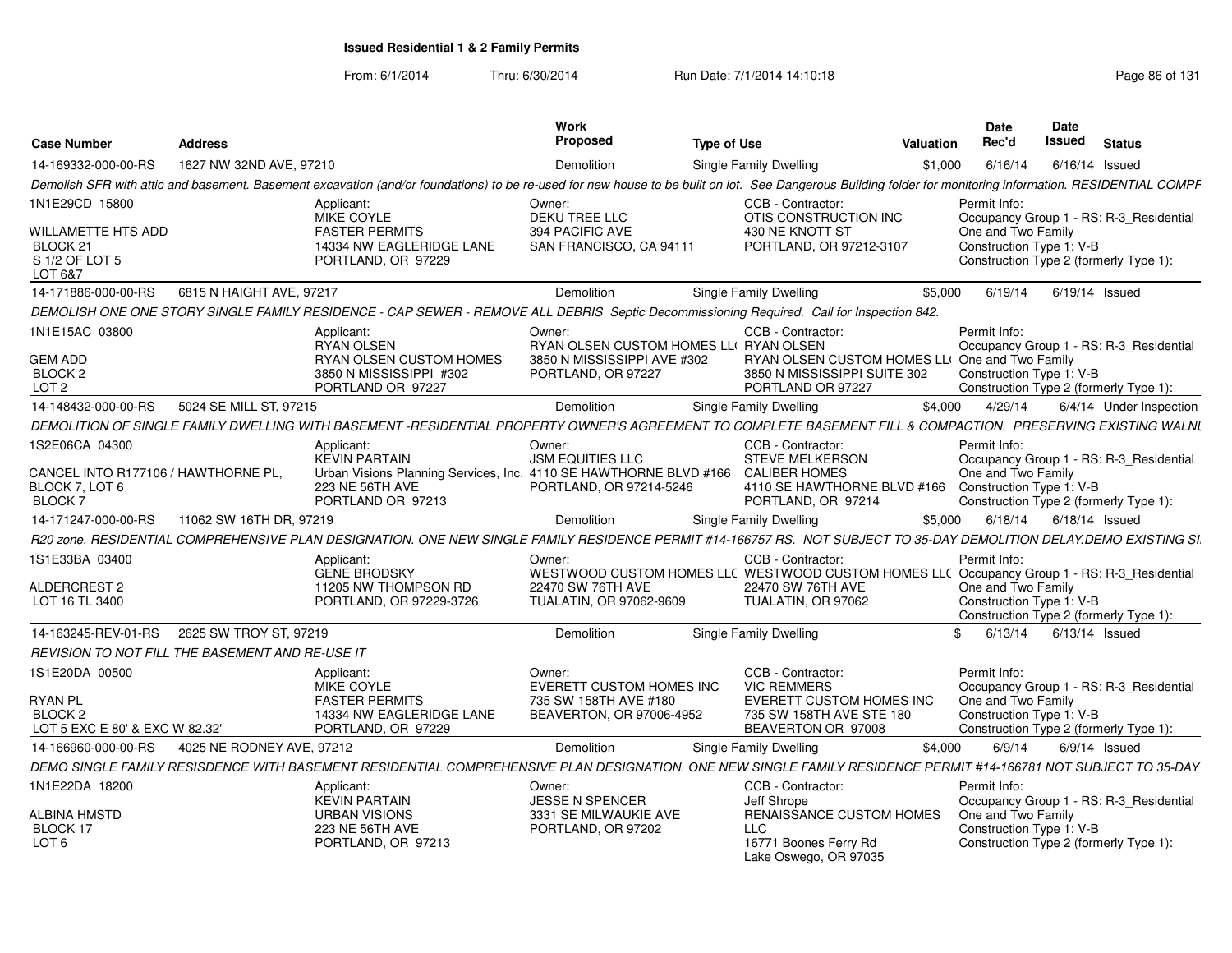| <b>Case Number</b>                                                                            | <b>Address</b>                                           |                                                                                                                                                                                        | <b>Work</b><br><b>Proposed</b>                                                                                                                                                                       | <b>Type of Use</b>                                                                                                                | Valuation | <b>Date</b><br>Rec'd                                           | <b>Date</b><br>Issued | <b>Status</b>                                                                     |
|-----------------------------------------------------------------------------------------------|----------------------------------------------------------|----------------------------------------------------------------------------------------------------------------------------------------------------------------------------------------|------------------------------------------------------------------------------------------------------------------------------------------------------------------------------------------------------|-----------------------------------------------------------------------------------------------------------------------------------|-----------|----------------------------------------------------------------|-----------------------|-----------------------------------------------------------------------------------|
| 14-154556-000-00-RS                                                                           | 3623 NE 14TH AVE, 97212                                  |                                                                                                                                                                                        | Demolition                                                                                                                                                                                           | Single Family Dwelling                                                                                                            | \$1,500   | 5/8/14                                                         | 6/16/14 Final         |                                                                                   |
|                                                                                               |                                                          | DEMOLITION OF SINGLE FAMILY RESIDENCE WITH BASEMENT, SUBJECT TO 35 DAY DEMOLITION DELAY, Includes Future Compaction Agreement. Site to have 8' perimeter fence while excavation is ope |                                                                                                                                                                                                      |                                                                                                                                   |           |                                                                |                       |                                                                                   |
| 1N1E23CD 19500                                                                                |                                                          | Applicant:                                                                                                                                                                             | Owner:                                                                                                                                                                                               | CCB - Contractor:                                                                                                                 |           | Permit Info:                                                   |                       |                                                                                   |
| <b>LINCOLN PK</b><br>BLOCK 13<br><b>LOT 15</b>                                                |                                                          | PETER A KUSYK<br>FIRENZE DEVELOPMENT INC<br>12703 SW 67TH AVE<br>TIGARD, OR 97223                                                                                                      | FIRENZE DEVELOPMENT INC<br>7110 SW OLD WILSONVILLE RD<br>WILSONVILLE, OR 97070-7857                                                                                                                  | PETER A KUSYK<br>FIRENZE DEVELOPMENT INC<br>12703 SW 67TH AVE<br><b>TIGARD, OR 97223</b>                                          |           | One and Two Family<br>Construction Type 1: V-B                 |                       | Occupancy Group 1 - RS: R-3 Residential<br>Construction Type 2 (formerly Type 1): |
| 14-148729-000-00-RS                                                                           | 5000 SW HUMPHREY BLVD, 97221                             |                                                                                                                                                                                        | Demolition                                                                                                                                                                                           | Single Family Dwelling                                                                                                            | \$1,500   | 4/28/14                                                        |                       | 6/2/14 Under Inspection                                                           |
|                                                                                               |                                                          | DEMO HOUSE WITH BASEMENT / DEMO DELAY APPLIES / OK TO ISSUE PERMIT 06-02-2014 / REMOVE ALL DEBRIS, CAP UTILITIES, DOES NOT INCLUDE TREE REMOVAL, SPECIAL INSPECTION AI                 |                                                                                                                                                                                                      |                                                                                                                                   |           |                                                                |                       |                                                                                   |
| 1S1E07AA 00800                                                                                |                                                          | Applicant:                                                                                                                                                                             | Owner:                                                                                                                                                                                               | CCB - Contractor:                                                                                                                 |           | Permit Info:                                                   |                       |                                                                                   |
| SECTION 07 1S 1E<br>TL 800 3.50 ACRES                                                         |                                                          | AUBREY RUSSELL<br>4921 SW HEWETT BLVD<br>PORTLAND, OR 97221-2204                                                                                                                       | DOGWOOD LLC<br>5000 SW HUMPHREY BLVD<br>PORTLAND, OR 97221-2311                                                                                                                                      | V & K CONSTRUCTION<br>10308 NW HELVETIA RD<br>HILLSBORO, OR 97124                                                                 |           | One and Two Family<br>Construction Type 1: V-B                 |                       | Occupancy Group 1 - RS: R-3 Residential<br>Construction Type 2 (formerly Type 1): |
| 14-169870-000-00-RS                                                                           | 5041 SE ELLIS ST, 97206                                  |                                                                                                                                                                                        | Demolition                                                                                                                                                                                           | Single Family Dwelling                                                                                                            | \$700     | 6/16/14                                                        | 6/16/14 Issued        |                                                                                   |
|                                                                                               |                                                          | DEMO SINGLE FAMILY RESIDENCE WITH BASEMENTRESIDENTIAL COMPREHENSIVE PLAN DESIGNATION. ONE NEW SINGLE FAMILY RESIDENCE PERMIT #14-168871RS. NOT SUBJECT TO 35-DA                        |                                                                                                                                                                                                      |                                                                                                                                   |           |                                                                |                       |                                                                                   |
| 1S2E18CA 01200                                                                                |                                                          | Applicant:<br>MIKE COYLE                                                                                                                                                               | Owner<br>AARON ANGELO DEVELOPMENT                                                                                                                                                                    | CCB - Contractor:<br>AARON ANGELO DEVELOPMENT                                                                                     |           | Permit Info:                                                   |                       | Occupancy Group 1 - RS: R-3 Residential                                           |
| <b>GERMANIA</b><br>BLOCK 9<br>W 1/2 OF LOT 5-8<br>LOT <sub>9</sub>                            |                                                          | <b>FASTER PERMITS</b><br>14334 NW EAGLERIDGE LANE<br>PORTLAND, OR 97229                                                                                                                | <b>LTD</b><br>2005 BROADWAY ST<br>VANCOUVER, WA 98663-3326                                                                                                                                           | <b>LTD</b><br>6701 HIGHLAND DR<br>VANCOUVER, WA 98661                                                                             |           | One and Two Family<br>Construction Type 1: V-B                 |                       | Construction Type 2 (formerly Type 1):                                            |
| 14-174668-000-00-RS                                                                           | 3764 SE STEPHENS ST. 97214                               |                                                                                                                                                                                        | Demolition                                                                                                                                                                                           | <b>Single Family Dwelling</b>                                                                                                     | \$3.000   | 6/25/14                                                        | 6/25/14 Issued        |                                                                                   |
|                                                                                               |                                                          | DEMOLISH ONE SINGLE FAMILY ONE STORY RESIDENCE - CAP SEWER - REMOVE ALL DEBRIS ***WITH NSFR 14-174652-RS*** RESIDENTIAL COMPREHENSIVE PLAN DESIGNATION. ONE NEW S                      |                                                                                                                                                                                                      |                                                                                                                                   |           |                                                                |                       |                                                                                   |
| 1S1E01DA 18800<br>LINNS ADD<br><b>BLOCK1</b><br>W 1/2 OF LOT 1<br>W 1/2 OF N 16 2/3' OF LOT 2 |                                                          | Applicant:<br><b>MAJID HABIBI</b><br>PORTLAND DEVELOPMENT<br><b>GROUP, LLC</b><br>11124 NE HALSEY ST PMB 643<br>PORTLAND, OR 97220                                                     | Owner:<br>PORTLAND DEVELOPMENT<br><b>GROUP</b><br>11124 NE HALSEY ST PMB 643<br>PORTLAND, OR 97220-2021<br>Owner:<br><b>INVESTMENTS LLC</b><br>11124 NE HALSEY ST PMB 643<br>PORTLAND, OR 97220-2021 | CCB - Contractor:<br><b>GENE</b><br>PORTLAND DEVELOPMENT<br><b>GROUP LLC</b><br>11124 NE HALSEY ST. PMB 643<br>PORTLAND, OR 97220 |           | Permit Info:<br>One and Two Family<br>Construction Type 1: V-B |                       | Occupancy Group 1 - RS: R-3 Residential<br>Construction Type 2 (formerly Type 1): |
| 14-146181-REV-01-RS                                                                           | 4224 SW ALICE ST, 97219                                  |                                                                                                                                                                                        | Demolition                                                                                                                                                                                           | Single Family Dwelling                                                                                                            |           | $\mathbb{S}$<br>6/3/14                                         | 6/3/14 Final          |                                                                                   |
|                                                                                               | <b>REVISION TO DEMO PERMIT TO RETAIN BASEMENT CAVITY</b> |                                                                                                                                                                                        |                                                                                                                                                                                                      |                                                                                                                                   |           |                                                                |                       |                                                                                   |
| 1S1E29BC 07102                                                                                |                                                          | Applicant:<br><b>KEVIN PARTAIN</b>                                                                                                                                                     | Owner:<br><b>EDEN ENTERPRISES LLC</b>                                                                                                                                                                | CCB - Contractor:<br><b>VIC REMMERS</b>                                                                                           |           | Permit Info:                                                   |                       | Occupancy Group 1 - RS: R-3 Residential                                           |
| <b>WEST PORTLAND</b><br>BLOCK 68<br>LOT 9&10 INC PT VAC ST                                    |                                                          | <b>URBAN VISIONS</b><br>223 NE 56TH AVE<br>PORTLAND OR 97213                                                                                                                           | 5505 SW DELKER RD<br>TUALATIN, OR 97062-9710                                                                                                                                                         | <b>EVERETT CUSTOM HOMES INC</b><br>735 SW 158TH AVE STE 180<br>BEAVERTON OR 97008                                                 |           | One and Two Family<br>Construction Type 1: V-B                 |                       | Construction Type 2 (formerly Type 1):                                            |
| 14-162235-000-00-RS                                                                           | 3526 SE 14TH AVE, 97202                                  |                                                                                                                                                                                        | Demolition                                                                                                                                                                                           | <b>Single Family Dwelling</b>                                                                                                     | \$4,000   | 6/6/14                                                         | 6/6/14 Final          |                                                                                   |
|                                                                                               |                                                          | DEMOLISH SINGLE FAMILY RESIDENCE/1-STORY/NO BASEMENT.CAP SEWER, REMOVE ALL DEBRIS. see 14-162206 RS for NSFR                                                                           |                                                                                                                                                                                                      |                                                                                                                                   |           |                                                                |                       |                                                                                   |
| 1S1E11DB 02900                                                                                |                                                          | Applicant:<br><b>ADAM HOESLY</b>                                                                                                                                                       | Owner:<br><b>ADAM HOESLY</b>                                                                                                                                                                         | CCB - Contractor:<br>ADAM                                                                                                         |           | Permit Info:                                                   |                       | Occupancy Group 1 - RS: R-3 Residential                                           |
| <b>FEURERS ADD</b><br>BLOCK 16<br>LOT <sub>5</sub>                                            |                                                          | 2909 SE TACOMA ST<br>PORTLAND, OR 97202                                                                                                                                                | 2909 SE TACOMA ST<br>PORTLAND, OR 97202                                                                                                                                                              | A F HOESLEY INC<br>3731 SE LIEBE<br>PORTLAND, OR 97202                                                                            |           | One and Two Family<br>Construction Type 1: V-B                 |                       | Construction Type 2 (formerly Type 1):                                            |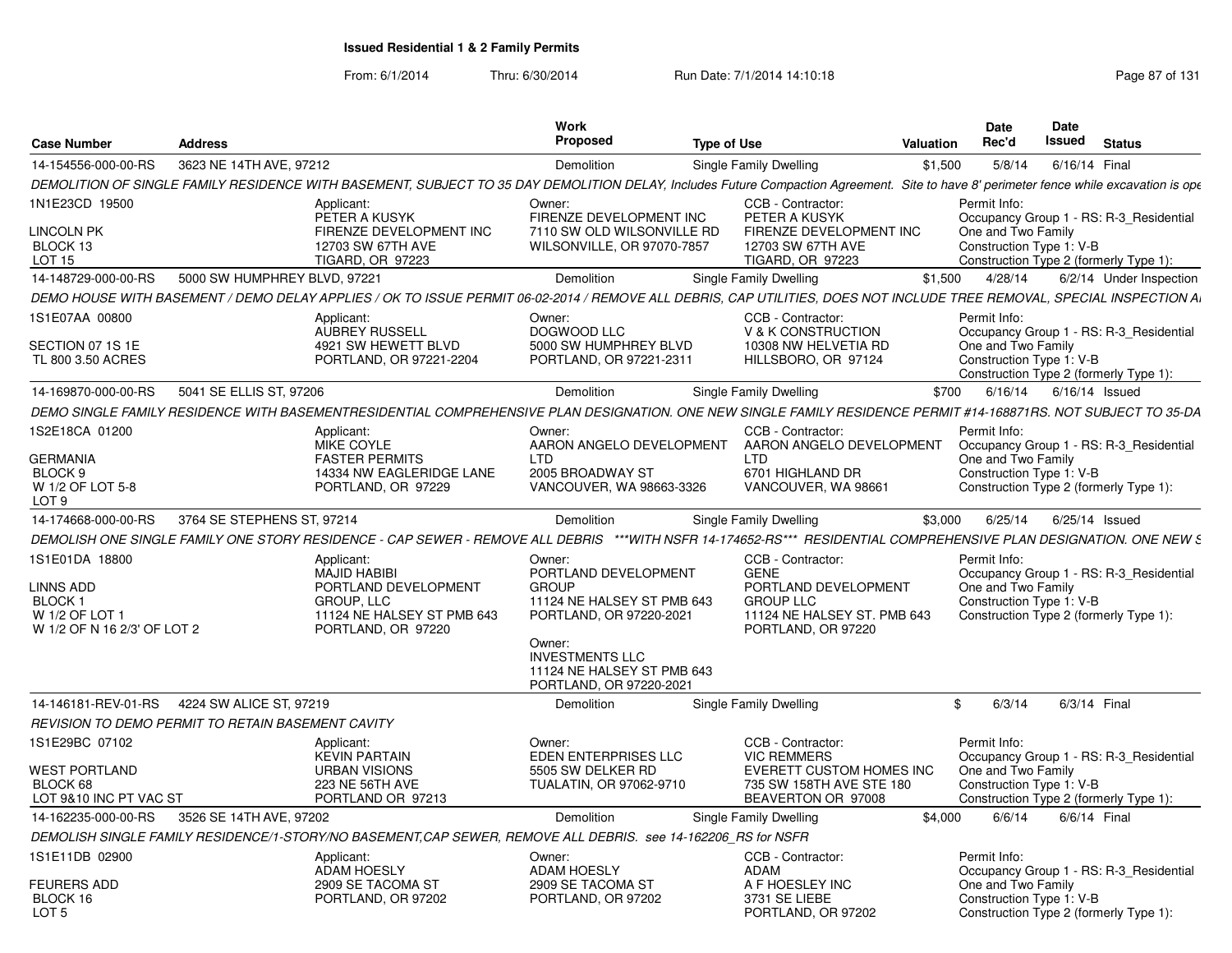| <b>Case Number</b>                                              | <b>Address</b>              |                                                                                                                                                                          | Work<br><b>Proposed</b>                       | <b>Type of Use</b>                                                                       | <b>Valuation</b> | <b>Date</b><br>Rec'd                              | Date<br><b>Issued</b> | <b>Status</b>                                              |
|-----------------------------------------------------------------|-----------------------------|--------------------------------------------------------------------------------------------------------------------------------------------------------------------------|-----------------------------------------------|------------------------------------------------------------------------------------------|------------------|---------------------------------------------------|-----------------------|------------------------------------------------------------|
| 14-165751-000-00-RS                                             | 8953 N COURTENAY AVE, 97203 |                                                                                                                                                                          | Demolition                                    | <b>Single Family Dwelling</b>                                                            | \$4,800          | 6/5/14                                            |                       | 6/5/14 Under Inspection                                    |
|                                                                 |                             | DEMOLISH 1-STORY SFR DUE TO FIRE, CAP SEWER, REMOVE ALL FOUNDATIONS AND DEBRIS                                                                                           |                                               |                                                                                          |                  |                                                   |                       |                                                            |
| 1N1E08BC 01900                                                  |                             | Applicant:<br><b>TOM SPITZNAGEL</b>                                                                                                                                      | Owner:<br>TOM SPITZNAGEL                      | CCB - Contractor:<br><b>TOM SPITZNAGEL</b>                                               |                  | Permit Info:                                      |                       | Occupancy Group 1 - RS: R-3_Residential                    |
| PORTSMOUTH VILLA ANX 3-4<br>BLOCK 13<br>LOT 8<br>S 15' OF LOT 9 |                             | PO BOX 25058<br>PORTLAND OR 97298                                                                                                                                        | 8953 N COURTENAY AVE<br>PORTLAND, OR 97203    | PTR HOMES, LLC<br>PO BOX 25058<br>PORTLAND OR 97298                                      |                  | One and Two Family<br>Construction Type 1: V-B    |                       | Construction Type 2 (formerly Type 1):                     |
| 14-166959-000-00-RS                                             | 3330 NE SHAVER ST, 97212    |                                                                                                                                                                          | Demolition                                    | <b>Single Family Dwelling</b>                                                            | \$4.000          | 6/9/14                                            |                       | $6/9/14$ Issued                                            |
|                                                                 |                             | DEMOLISH SINGLE FAMILY RESIDENCE. NO BASEMENT, CAP SEWER, REMOVE ALL DEBRISRESIDENTIAL COMPREHENSIVE PLAN DESIGNATION, ONE NEW SINGLE FAMILY RESIDENCE PERMIT            |                                               |                                                                                          |                  |                                                   |                       |                                                            |
| 1N1E24DC 11200                                                  |                             | Applicant:<br><b>KEVIN PARTAIN</b>                                                                                                                                       | Owner:<br><b>EDUCATION3 LLC</b>               | CCB - Contractor:<br>Jeff Shrope                                                         |                  | Permit Info:                                      |                       | Occupancy Group 1 - RS: R-3_Residential                    |
| SPRING VALLEY ADD<br>LOT 18 TL 11200                            |                             | <b>URBAN VISIONS</b><br>223 NE 56TH AVE<br>PORTLAND, OR 97213                                                                                                            | 3616 SE OAK ST<br>PORTLAND, OR 97214          | RENAISSANCE CUSTOM HOMES<br><b>LLC</b><br>16771 Boones Ferry Rd<br>Lake Oswego, OR 97035 |                  | One and Two Family<br>Construction Type 1: V-B    |                       | Construction Type 2 (formerly Type 1):                     |
| 14-176407-000-00-RS                                             | 4415 NE 73RD AVE, 97218     |                                                                                                                                                                          | Demolition                                    | Single Family Dwelling                                                                   | \$4,000          | 6/30/14                                           |                       | 6/30/14 Issued                                             |
|                                                                 |                             | DEMOLISH SINGLE FAMILY RESIDENCE WITH BASEMENT, INFILL CAVITY, CAP SEWER, REMOVE ALL DEBRIS, DECOMISSION CESSPOOL (NSFR Permit 14-176319 RS) Septic Decommissioning Requ |                                               |                                                                                          |                  |                                                   |                       |                                                            |
| 1N2E20DB 08200                                                  |                             | Applicant:<br><b>KEVIN PARTAIN</b>                                                                                                                                       | Owner:<br>ETRUSCAN VENTURES LLC               | CCB - Contractor:<br><b>ESTRUSCAN VENTURES LLC</b>                                       |                  | Permit Info:                                      |                       | Occupancy Group 1 - RS: R-3 Residential                    |
| <b>ARGYLE PK</b><br>BLOCK 1                                     |                             | <b>URBAN VISIONS</b><br>223 NE 56TH AVE                                                                                                                                  | 4415 NE 73RD<br>PORTLAND, OR 97218            | 4017 SW DOWNS VIEW CT<br>PORTLAND OR 97221                                               |                  | One and Two Family<br>Construction Type 1: V-B    |                       |                                                            |
| LOT 7&8                                                         |                             | PORTLAND, OR 97213                                                                                                                                                       |                                               |                                                                                          |                  |                                                   |                       | Construction Type 2 (formerly Type 1):                     |
| Total # of RS Demolition permits issued: 47                     |                             |                                                                                                                                                                          |                                               |                                                                                          |                  |                                                   |                       | Total valuation of RS Demolition permits issued: \$103,500 |
| 14-166591-000-00-RS                                             | 2216 NE 21ST AVE, 97212     |                                                                                                                                                                          | Interior Alteration Only Duplex               |                                                                                          | \$50,000         | 6/6/14                                            |                       | 6/19/14 Under Inspection                                   |
|                                                                 |                             | CONVERT DUPLEX TO SINGLE FAMILY DWELLING. REMOVE EXISTING SECOND FLOOR KITCHEN. CONVERT BASMENT TO HABITABLE SPACE. AND CREATE NEW BASEMENT BATHROOM. CREA               |                                               |                                                                                          |                  |                                                   |                       |                                                            |
| 1N1E26DA 13200                                                  |                             | Applicant:<br><b>VLADISLAV RUDNITSKY</b>                                                                                                                                 | Owner:<br>RED SQUARE DEVELOPMENT LLC          |                                                                                          |                  | Permit Info:                                      |                       | Occupancy Group 1 - RS: R-3 Residential                    |
| <b>IRVINGTON</b><br>BLOCK 21                                    |                             | <b>DILUSSO HOMES LLC</b><br>PO BOX 1251                                                                                                                                  | PO BOX 3036<br>CLACKAMAS, OR 97015-3036       |                                                                                          |                  | One and Two Family<br>Construction Type 1: V-B    |                       |                                                            |
| LOT <sub>17</sub><br>S 5' OF LOT 18                             |                             | CLACKAMAS OR 97015                                                                                                                                                       |                                               |                                                                                          |                  |                                                   |                       | Construction Type 2 (formerly Type 1):                     |
| 14-169653-000-00-RS                                             | 3556 NE ALAMEDA ST. 97212   |                                                                                                                                                                          | Interior Alteration Only Garage/Carport       |                                                                                          | \$25,000         | 6/14/14                                           |                       | $6/14/14$ Issued                                           |
|                                                                 |                             | STRUCTURAL REPAIRS TO EXISTING GARAGE. NEW FOOTING AND FOUNDATION WALL AT NE CORNER. NEW SLAB FLOOR.                                                                     |                                               |                                                                                          |                  |                                                   |                       |                                                            |
| 1N1E24DC 19100                                                  |                             | Applicant:<br>J GREB & SON INC                                                                                                                                           | Owner:<br><b>JAMES C MOISO</b>                | CCB - Contractor:<br>J GREB & SON INC                                                    |                  | Permit Info:<br>Occupancy Group 1 - RS: U Private |                       |                                                            |
| <b>RAILROAD HTS</b><br>BLOCK <sub>2</sub><br>W 50' OF LOT 1&2   |                             | 5027 NE 42ND AVE<br>PORTLAND, OR 972181597                                                                                                                               | 3556 NE ALAMEDA ST<br>PORTLAND, OR 97212-1808 | 5027 NE 42ND AVE<br>PORTLAND, OR 972181597                                               |                  | Garage\Utility Misc.<br>Construction Type 1: V-B  |                       | Construction Type 2 (formerly Type 1):                     |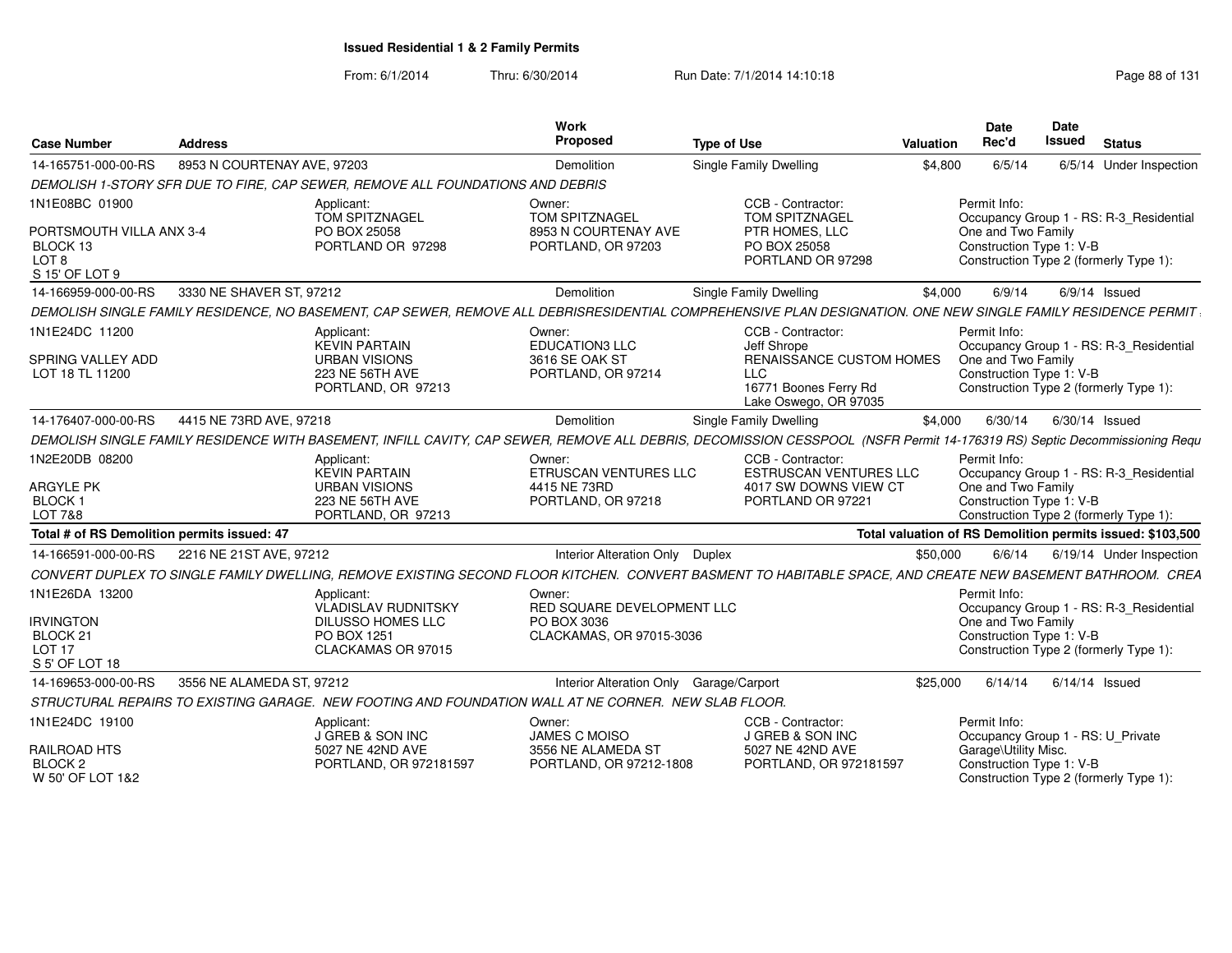|                                                                               |                              |                                                                                                                 | <b>Work</b>                                                                                                            |                                                                                                                                          |           | Date                                                                                                  | Date    |                                                                                   |
|-------------------------------------------------------------------------------|------------------------------|-----------------------------------------------------------------------------------------------------------------|------------------------------------------------------------------------------------------------------------------------|------------------------------------------------------------------------------------------------------------------------------------------|-----------|-------------------------------------------------------------------------------------------------------|---------|-----------------------------------------------------------------------------------|
| <b>Case Number</b>                                                            | <b>Address</b>               |                                                                                                                 | <b>Proposed</b>                                                                                                        | <b>Type of Use</b>                                                                                                                       | Valuation | Rec'd                                                                                                 | Issued  | <b>Status</b>                                                                     |
| 14-161164-000-00-RS                                                           | 4730 SW FAIRVIEW BLVD, 97221 |                                                                                                                 | <b>Interior Alteration Only</b>                                                                                        | Single Family Dwelling                                                                                                                   | \$100,000 | 5/25/14                                                                                               | 6/22/14 | Issued                                                                            |
|                                                                               |                              | REMODEL KITCHEN. NEW ELECTRICAL SERVICE. NEW GAS LINE TO RANGE. REPIPE INTERIOR WATER TUBING.                   |                                                                                                                        |                                                                                                                                          |           |                                                                                                       |         |                                                                                   |
| 1S1E06AD 00900<br>WEST HIGHLANDS & EXTD<br><b>BLOCK A</b><br>LOT 11&12 TL 900 |                              | Applicant:<br>NORTHWEST HERITAGE<br><b>RENOVATIONS, LLC</b><br>17404 Bergis Farm Drive<br>Lake Oswego, OR 97034 | Owner:<br>ELIZABETH M MEYER<br>4730 SW FAIRVIEW BLVD<br>PORTLAND, OR 97221                                             | CCB - Contractor:<br><b>ECOHEAT INC</b><br>3520 SE 61ST AVE<br>PORTLAND OR 97206                                                         |           | Permit Info:<br>One and Two Family<br>Construction Type 1: V-B                                        |         | Occupancy Group 1 - RS: R-3_Residential<br>Construction Type 2 (formerly Type 1): |
|                                                                               |                              |                                                                                                                 | Owner:<br>ETHAN M MEYER<br>4730 SW FAIRVIEW BLVD<br>PORTLAND, OR 97221                                                 | CCB - Contractor:<br><b>ERIC FOWLER</b><br>NORTHWEST HERITAGE<br><b>RENOVATIONS LLC</b><br>17404 BERGIS FARM DR<br>LAKE OSWEGO, OR 97034 |           |                                                                                                       |         |                                                                                   |
| 14-165362-000-00-RS                                                           | 3725 SE MILWAUKIE AVE, 97202 |                                                                                                                 | Interior Alteration Only Single Family Dwelling                                                                        |                                                                                                                                          | \$10,000  | 6/5/14                                                                                                |         | $6/5/14$ Issued                                                                   |
|                                                                               |                              | REPLACE TUB IN MAIN FLOOR BATHROOM WITH SHOWER. CONVERT HALF BATH TO FULL BATHROOM ON SECOND LEVEL.             |                                                                                                                        |                                                                                                                                          |           |                                                                                                       |         |                                                                                   |
| 1S1E11CA 10800<br>DUNEDIN<br>BLOCK <sub>2</sub>                               |                              | Applicant:<br>Majo Ahrens<br>MAJO AHRENS CONSTRUCTION,<br>INC.                                                  | Owner:<br>LINDA L JAMES<br>3725 SE MILWAUKIE AVE<br>PORTLAND, OR 97202                                                 | CCB - Contractor:<br><b>MAJO AHRENS</b><br>MAJO AHRENS CONSTRUCTION<br>1170 SE RIVER FOREST RD                                           |           | Permit Info:<br>One and Two Family<br>Construction Type 1: V-B                                        |         | Occupancy Group 1 - RS: R-3 Residential                                           |
| LOT <sub>6</sub>                                                              |                              | 1170 SE River Forest Road<br>Milwaukie, OR 97267                                                                | Owner:<br>JIMMY C JAMES<br>3725 SE MILWAUKIE AVE<br>PORTLAND, OR 97202                                                 | MILWAUKIE, OR 97267                                                                                                                      |           |                                                                                                       |         | Construction Type 2 (formerly Type 1):                                            |
| 14-165129-000-00-RS                                                           | 5755 N MOORE AVE, 97217      |                                                                                                                 |                                                                                                                        | Interior Alteration Only Single Family Dwelling                                                                                          | \$2,000   | 6/4/14                                                                                                |         | 6/4/14 Final                                                                      |
| <b>VOLUNTARY SEISMIC STRENGTHENING</b>                                        |                              |                                                                                                                 |                                                                                                                        |                                                                                                                                          |           |                                                                                                       |         |                                                                                   |
| 1N1E15DC 11300<br>PIEDMONT<br>BLOCK 14<br>E 1/2 OF N 1/2 OF LOT 3             |                              | Applicant:<br><b>MICHAEL WIEBER</b><br>ELYSIUM CONSTRUCTION LLC<br>PO BOX 12010<br>PORTLAND OR 97212            | Owner:<br><b>JENNIFER M LEONARD</b><br>5755 N MOORE AVE<br>PORTLAND, OR 97217-2446                                     | CCB - Contractor:<br><b>MICHAEL WIEBER</b><br>ELYSIUM CONSTRUCTION LLC<br>PO BOX 12010<br>PORTLAND OR 97212                              |           | Permit Info:<br>One and Two Family<br>Construction Type 1: V-B                                        |         | Occupancy Group 1 - RS: R-3_Residential<br>Construction Type 2 (formerly Type 1): |
| 14-169844-000-00-RS                                                           | 7010 SE 36TH AVE, 97202      |                                                                                                                 |                                                                                                                        | Interior Alteration Only Single Family Dwelling                                                                                          | \$2,000   | 6/16/14                                                                                               |         | 6/16/14 Under Inspection                                                          |
|                                                                               |                              | <b>VOLUNTARY RESIDENTIAL SEISMIC STRNGTHENING; INTERIOR ONLY</b>                                                |                                                                                                                        |                                                                                                                                          |           |                                                                                                       |         |                                                                                   |
| 1S1E24AC 00300<br>EASTMORELAND<br>BLOCK 71<br>LOT 1<br>N 1/2 OF LOT 2         |                              | Applicant:<br>MICHAEL WIEBER<br>ELYSIUM CONSTRUCTION LLC<br>PO BOX 12010<br>PORTLAND OR 97212                   | Owner:<br><b>LOREN A LUTZENHISER</b><br>7010 SE 36TH AVE<br>PORTLAND, OR 97202<br>Owner:<br><b>SUSAN C LUTZENHISER</b> | CCB - Contractor:<br>MICHAEL WIEBER<br>ELYSIUM CONSTRUCTION LLC<br>PO BOX 12010<br>PORTLAND OR 97212                                     |           | Permit Info:<br>Occupancy Group 1 - RS: U_Private<br>Garage\Utility Misc.<br>Construction Type 1: V-B |         | Construction Type 2 (formerly Type 1):                                            |
|                                                                               |                              |                                                                                                                 | 7010 SE 36TH AVE<br>PORTLAND, OR 97202                                                                                 |                                                                                                                                          |           |                                                                                                       |         |                                                                                   |
| 14-166451-000-00-RS                                                           | 4630 NE 24TH AVE, 97211      |                                                                                                                 |                                                                                                                        | Interior Alteration Only Single Family Dwelling                                                                                          | \$2,000   | 6/6/14                                                                                                |         | 6/6/14 Final                                                                      |
| <b>VOLUNTARY SEISMIC STRENGTHENING</b>                                        |                              |                                                                                                                 |                                                                                                                        |                                                                                                                                          |           |                                                                                                       |         |                                                                                   |
| 1N1E24BC 10000                                                                |                              | Applicant:<br>MICHAEL WIEBER                                                                                    | Owner:<br>TIMOTHY L BUNKER                                                                                             | CCB - Contractor:<br>MICHAEL WIEBER                                                                                                      |           | Permit Info:                                                                                          |         | Occupancy Group 1 - RS: R-3 Remodel                                               |
| LESTER PK<br>BLOCK 6<br>LOT <sub>8</sub>                                      |                              | ELYSIUM CONSTRUCTION LLC<br>PO BOX 12010<br>PORTLAND OR 97212                                                   | 4630 NE 24TH AVE<br>PORTLAND, OR 97211                                                                                 | ELYSIUM CONSTRUCTION LLC<br>PO BOX 12010<br>PORTLAND OR 97212                                                                            |           | Construction Type 1: V-B                                                                              |         | Construction Type 2 (formerly Type 1):                                            |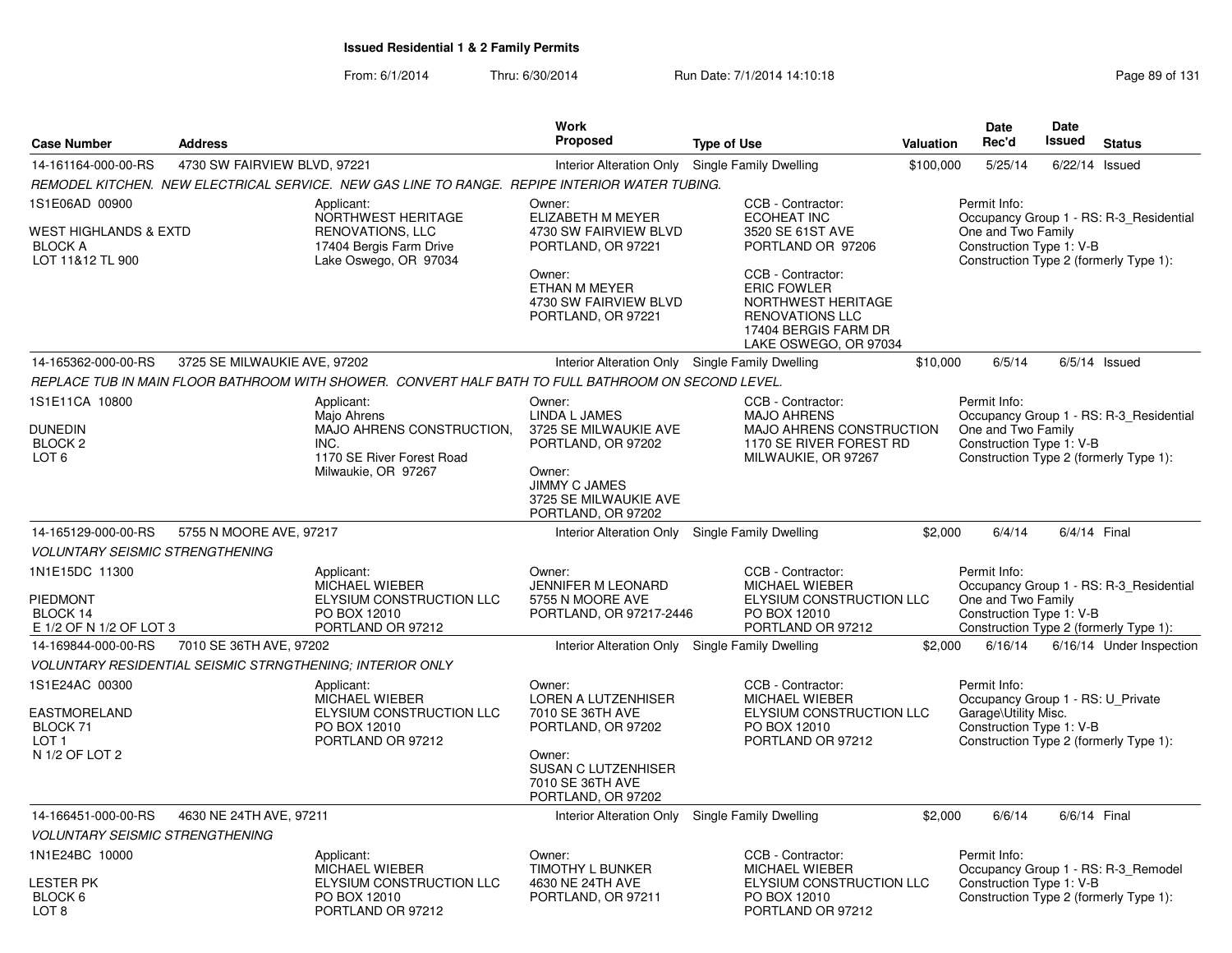| <b>Case Number</b>                                                                             | <b>Address</b>             |                                                                                                                 | Work<br>Proposed                                                                                                                                                  | <b>Type of Use</b>                                                                                                                                                                                                    | <b>Valuation</b> | <b>Date</b><br>Rec'd                                           | <b>Date</b><br><b>Issued</b> | <b>Status</b>                                                                     |
|------------------------------------------------------------------------------------------------|----------------------------|-----------------------------------------------------------------------------------------------------------------|-------------------------------------------------------------------------------------------------------------------------------------------------------------------|-----------------------------------------------------------------------------------------------------------------------------------------------------------------------------------------------------------------------|------------------|----------------------------------------------------------------|------------------------------|-----------------------------------------------------------------------------------|
| 14-168960-000-00-RS                                                                            | 2131 NE 57TH AVE, 97213    |                                                                                                                 | <b>Interior Alteration Only</b>                                                                                                                                   | Single Family Dwelling                                                                                                                                                                                                | \$52,500         | 6/12/14                                                        |                              | $6/12/14$ Issued                                                                  |
|                                                                                                |                            | REMODEL KITCHEN. NEW WATER SERVICE AND REPIPE WATER TUBING. NO PLANS-TRADE WORK ONLY.                           |                                                                                                                                                                   |                                                                                                                                                                                                                       |                  |                                                                |                              |                                                                                   |
| 1N2E30DB 09800<br><b>ELMHURST</b><br><b>BLOCK1</b><br>LOT <sub>3</sub>                         |                            | Applicant:<br>WINNINGHAM CONSTRUCTION LLO<br>15530 SE FRANCIS ST<br>PORTLAND, OR 97236                          | Owner:<br><b>SUSAN L STEVENS</b><br>2131 NE 57TH AVE<br>PORTLAND, OR 97213-3524                                                                                   | CCB - Contractor:<br>WINNINGHAM CONSTRUCTION LLI Occupancy Group 1 - RS: R-3_Residential<br>15530 SE FRANCIS ST<br>PORTLAND, OR 97236                                                                                 |                  | Permit Info:<br>One and Two Family<br>Construction Type 1: V-B |                              | Construction Type 2 (formerly Type 1):                                            |
|                                                                                                |                            |                                                                                                                 | Owner:<br><b>MELINDA L GRAHAM</b><br>2131 NE 57TH AVE<br>PORTLAND, OR 97213-3524                                                                                  |                                                                                                                                                                                                                       |                  |                                                                |                              |                                                                                   |
| 14-169398-000-00-RS                                                                            | 2736 SW SHERWOOD DR. 97201 |                                                                                                                 | Interior Alteration Only                                                                                                                                          | Single Family Dwelling                                                                                                                                                                                                | \$5,000          | 6/13/14                                                        |                              | $6/13/14$ Issued                                                                  |
|                                                                                                |                            | NEW ACCESS DOOR IN GARAGE TO MUDROOM: TWO NEW STAIRS AND NEW HEADER                                             |                                                                                                                                                                   |                                                                                                                                                                                                                       |                  |                                                                |                              |                                                                                   |
| 1S1E09BA 01700<br>PORTLAND HTS PK<br>LOT 19 EXC PT IN ST<br>LOT 20 EXC NELY 50' & EXC PT IN ST |                            | Applicant:<br><b>ANDY STEMBER</b><br><b>JAS ENGINEERING</b><br>1419 WASHINGTON ST #100<br>OREGON CITY, OR 97045 | Owner:<br><b>DANIEL TSENG</b><br>2736 SW SHERWOOD DR<br>PORTLAND, OR 97201-2251<br>Owner:<br><b>PEI-LI WANG</b><br>2736 SW SHERWOOD DR<br>PORTLAND, OR 97201-2251 | CCB - Contractor:<br><b>STEVEN HERTNER</b><br><b>REBUILD LLC</b><br>PO BOX 13372<br>PORTLAND OR 97213                                                                                                                 |                  | Permit Info:<br>One and Two Family<br>Construction Type 1: V-B |                              | Occupancy Group 1 - RS: R-3_Residential<br>Construction Type 2 (formerly Type 1): |
| 14-166725-000-00-RS                                                                            | 2906 NE 70TH AVE, 97213    |                                                                                                                 | <b>Interior Alteration Only</b>                                                                                                                                   | Single Family Dwelling                                                                                                                                                                                                | \$30,000         | 6/9/14                                                         |                              | 6/9/14 Under Inspection                                                           |
|                                                                                                |                            | REMODEL KITCHEN. ELECTRICAL SERVICE. TRADE WORK ONLY, NO PLANS REQUIRED.                                        |                                                                                                                                                                   |                                                                                                                                                                                                                       |                  |                                                                |                              |                                                                                   |
| 1N2E29BD 00800<br>PALMBORGS 1ST ADD<br>BLOCK <sub>2</sub><br>LOT 1-3                           |                            | Applicant:<br>NORTHWEST HERITAGE<br>RENOVATIONS, LLC<br>17404 Bergis Farm Drive<br>Lake Oswego, OR 97034        | Owner:<br><b>LARS P JADERHOLM</b><br>2906 NE 70TH AVE<br>PORTLAND, OR 97213-5910                                                                                  | CCB - Contractor:<br>ECOHEAT INC<br>3520 SE 61ST AVE<br>PORTLAND OR 97206<br>CCB - Contractor:<br><b>ERIC FOWLER</b><br>NORTHWEST HERITAGE<br><b>RENOVATIONS LLC</b><br>17404 BERGIS FARM DR<br>LAKE OSWEGO, OR 97034 |                  | Permit Info:<br>One and Two Family<br>Construction Type 1: V-B |                              | Occupancy Group 1 - RS: R-3_Residential<br>Construction Type 2 (formerly Type 1): |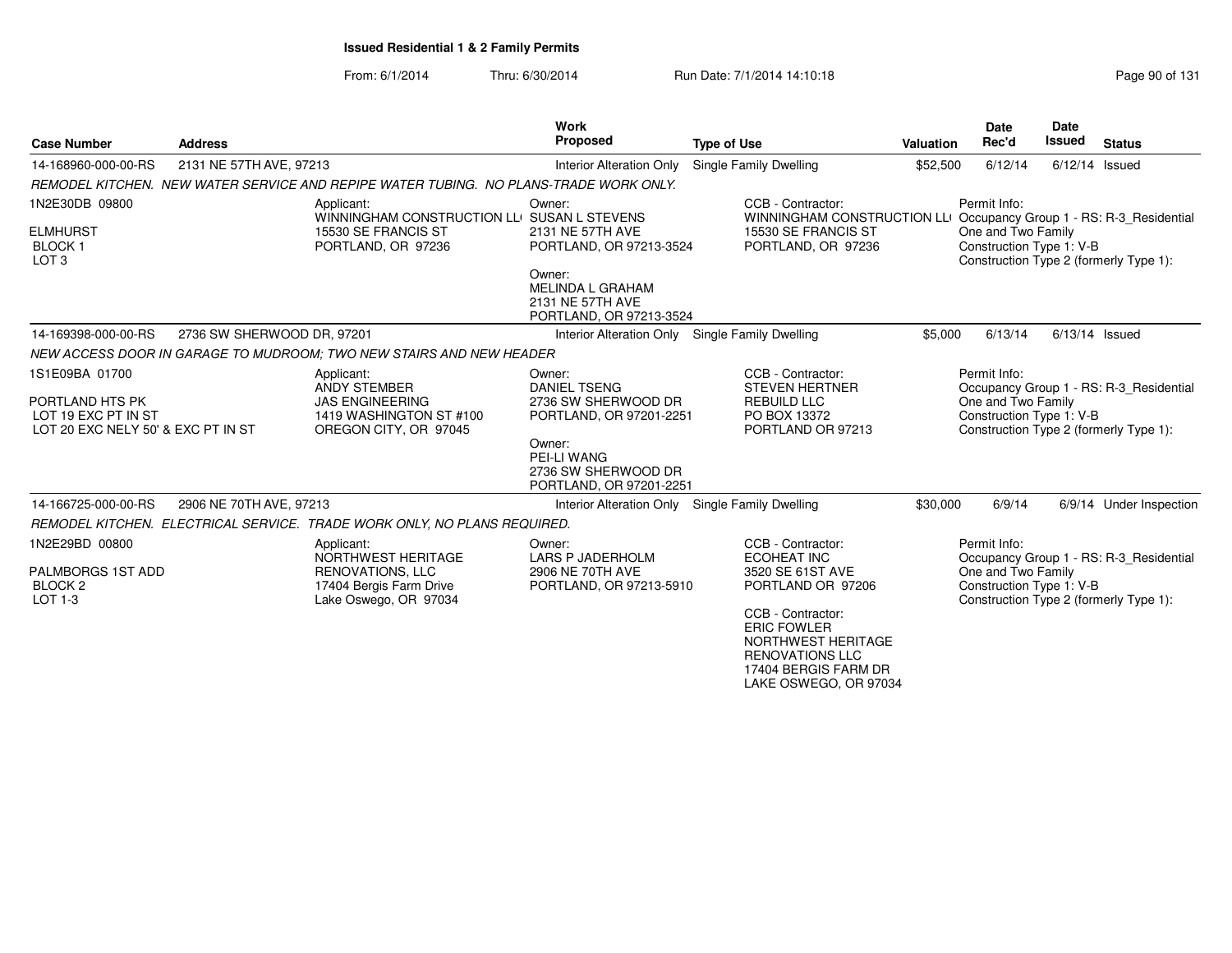| <b>Case Number</b>                                   | <b>Address</b>                                                                                        | <b>Work</b><br>Proposed                                                        | <b>Type of Use</b>                                                                                              | Valuation | Date<br>Rec'd                                  | Date<br><b>Issued</b><br><b>Status</b>                                            |
|------------------------------------------------------|-------------------------------------------------------------------------------------------------------|--------------------------------------------------------------------------------|-----------------------------------------------------------------------------------------------------------------|-----------|------------------------------------------------|-----------------------------------------------------------------------------------|
| 14-167535-000-00-RS                                  | 5712 SE MADISON ST, 97215                                                                             | <b>Interior Alteration Only</b>                                                | Single Family Dwelling                                                                                          | \$72,987  | 6/10/14                                        | $6/12/14$ Issued                                                                  |
| Interior kitchen remodel                             |                                                                                                       |                                                                                |                                                                                                                 |           |                                                |                                                                                   |
| 1S2E06AD 07200                                       | Applicant:                                                                                            | Owner:                                                                         | CCB - Contractor:                                                                                               |           | Permit Info:                                   |                                                                                   |
| <b>BUEHNERS ADD</b><br>BLOCK 6<br>LOT 1              | Joe Hoffman<br><b>ARCIFORM</b><br>2303 N. Randolf Ave.<br>Portland, Oregon 97217                      | <b>TOD A BURTON</b><br>5712 SE MADISON ST<br>PORTLAND, OR 97215-2732           | POWER PLUMBING CO<br>PO BOX 19418<br><b>TIGARD, OR 97280</b><br>Web Page                                        |           | One and Two Family<br>Construction Type 1: V-B | Occupancy Group 1 - RS: R-3_Residential<br>Construction Type 2 (formerly Type 1): |
| N 7.74' OF LOT 2                                     |                                                                                                       | Owner:<br><b>LYNNETTE WEIGAND</b>                                              | Address:www.powerplumbingco.com                                                                                 |           |                                                |                                                                                   |
|                                                      |                                                                                                       | 5712 SE MADISON ST<br>PORTLAND, OR 97215-2732                                  | CCB - Contractor:<br>ADVANCED HEATING & AIR<br><b>CONDITIONING</b><br>5825 SE FOSTER ROAD<br>PORTLAND, OR 97206 |           |                                                |                                                                                   |
|                                                      |                                                                                                       |                                                                                | CCB - Contractor:<br><b>ADAM</b><br><b>ARCIFORM LLC</b><br>2303 N RANDOLPH AVE<br>PORTLAND, OR 97227            |           |                                                |                                                                                   |
| 14-167442-000-00-RS                                  | 2612 SE 70TH AVE, 97206                                                                               | <b>Interior Alteration Only</b>                                                | Single Family Dwelling                                                                                          | \$1,500   | 6/10/14                                        | 6/10/14 Final                                                                     |
|                                                      | ATTACHMENT OF SILL PLATE TO FOUNDATION                                                                |                                                                                |                                                                                                                 |           |                                                |                                                                                   |
| 1S2E08BA 01500<br>PARKDALE ADD<br>BLOCK <sub>3</sub> | Applicant:<br>ROBERT VIGEANT<br>PO BOX 16354<br>PORTLAND, OR 97292                                    | Owner:<br><b>JOHN-PAUL DULL</b><br>2612 SE 70TH AVE<br>PORTLAND, OR 97206-1113 | CCB - Contractor:<br>SUNDANCE OREGON INC<br>7705 SE FLAVEL<br>PORTLAND OR 97206                                 |           | Permit Info:<br>Construction Type 1: V-B       | Occupancy Group 1 - RS: R-3_Remodel<br>Construction Type 2 (formerly Type 1):     |
| LOT 5                                                |                                                                                                       | Owner:<br><b>KARI M HEUS</b><br>2612 SE 70TH AVE<br>PORTLAND, OR 97206-1113    |                                                                                                                 |           |                                                |                                                                                   |
| 14-167341-000-00-RS                                  | 3902 SW HEWETT BLVD, 97221                                                                            | Interior Alteration Only Single Family Dwelling                                |                                                                                                                 | \$37,000  | 6/10/14                                        | 6/10/14 Under Inspection                                                          |
|                                                      | REMOVE INTERIOR WALL IN KITCHEN AREA AND REPLACE WITH BEAM**TRADE PERMITS TO BE OBTAINED SEPARATELY** |                                                                                |                                                                                                                 |           |                                                |                                                                                   |
| 1S1E08BD 07900                                       | Applicant:<br><b>PAUL HEGARTY</b>                                                                     | Owner:<br>MICHAEL B FENNERTY                                                   | CCB - Contractor:<br>PAUL HEGARTY                                                                               |           | Permit Info:                                   | Occupancy Group 1 - RS: R-3_Residential                                           |
| <b>GREEN HILLS</b><br><b>BLOCK3</b><br>LOT 5&6       | 4720 SE 33RD AVE<br>PORTLAND, OR 97202                                                                | 3902 SW HEWETT BLVD<br>PORTLAND, OR 97221                                      | 4720 SE 33RD AVE<br>PORTLAND, OR 97202                                                                          |           | One and Two Family<br>Construction Type 1: V-B | Construction Type 2 (formerly Type 1):                                            |
|                                                      |                                                                                                       | Owner:<br>MAUREEN H FENNERTY<br>3902 SW HEWETT BLVD<br>PORTLAND, OR 97221      |                                                                                                                 |           |                                                |                                                                                   |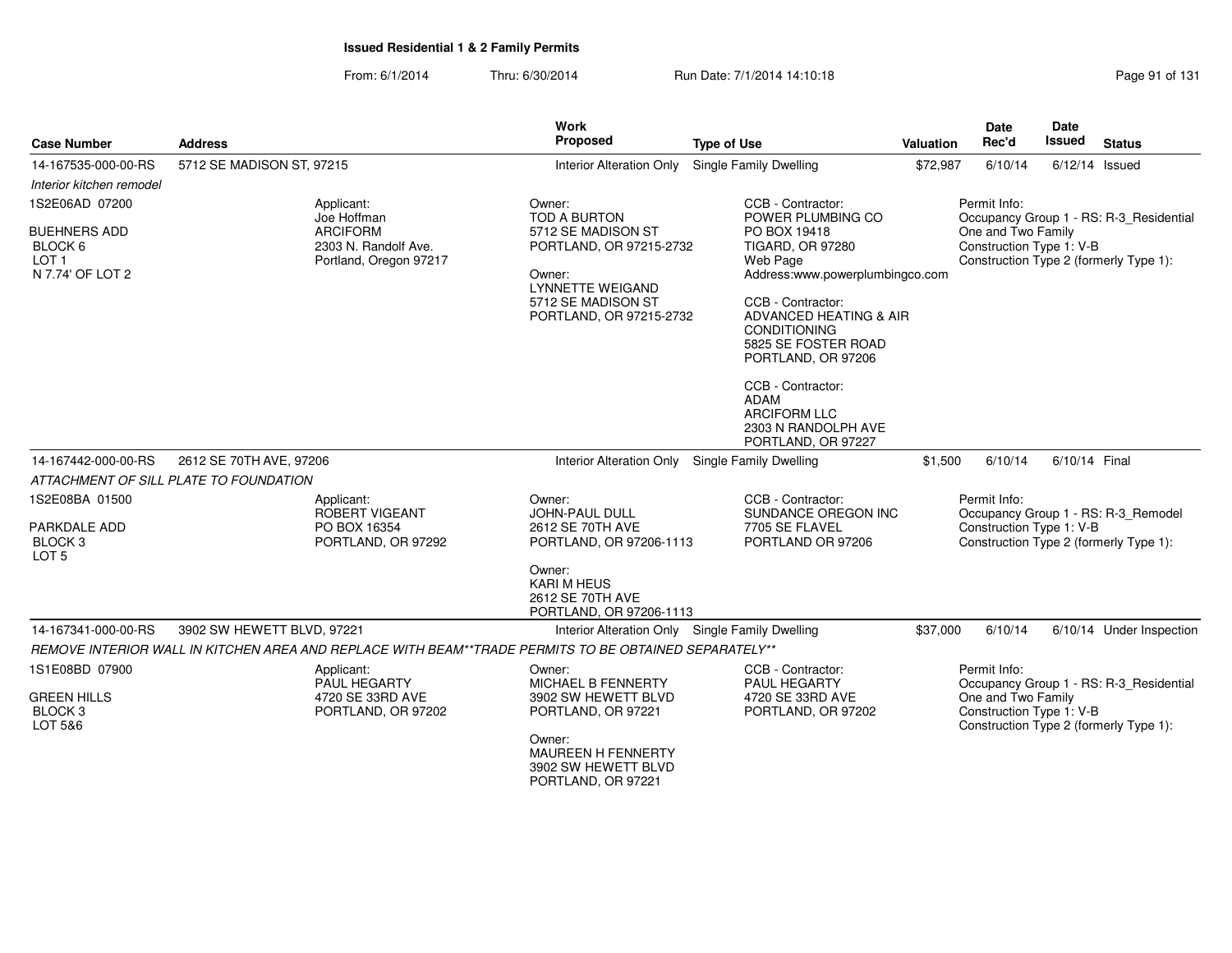| <b>Case Number</b>                                                               | <b>Address</b>                                      |                                                                                                                 | <b>Work</b><br>Proposed                                                              | <b>Type of Use</b>                                                                                              | Valuation | <b>Date</b><br>Rec'd                                           | <b>Date</b><br><b>Issued</b> | <b>Status</b>                                                                     |
|----------------------------------------------------------------------------------|-----------------------------------------------------|-----------------------------------------------------------------------------------------------------------------|--------------------------------------------------------------------------------------|-----------------------------------------------------------------------------------------------------------------|-----------|----------------------------------------------------------------|------------------------------|-----------------------------------------------------------------------------------|
| 14-169655-000-00-RS                                                              | 1911 NW NORFOLK CT, 97229                           |                                                                                                                 | Interior Alteration Only                                                             | Single Family Dwelling                                                                                          | \$50,000  | 6/14/14                                                        |                              | $6/14/14$ Issued                                                                  |
|                                                                                  |                                                     | REMODEL EXISTING POWDER ROOM, MASTER BATHROOM AND CLOSET.                                                       |                                                                                      |                                                                                                                 |           |                                                                |                              |                                                                                   |
| 1N1W26DD 00300                                                                   |                                                     |                                                                                                                 | Owner:<br>DONNA VAN WINKLE                                                           | CCB - Contractor:<br>NEIL KELLY CO INC                                                                          |           | Permit Info:                                                   |                              | Occupancy Group 1 - RS: R-3 Residential                                           |
| FOREST HOLLOW<br>BLOCK <sub>2</sub><br>LOT <sub>9</sub>                          |                                                     |                                                                                                                 | 1911 NW NORFOLK CT<br>PORTLAND, OR 97229                                             | 804 N ALBERTA ST<br>PORTLAND, OR 97217-2693                                                                     |           | One and Two Family<br>Construction Type 1: V-B                 |                              | Construction Type 2 (formerly Type 1):                                            |
|                                                                                  |                                                     |                                                                                                                 | Owner:<br>PETER CHARVAT<br>1911 NW NORFOLK CT<br>PORTLAND, OR 97229                  | CCB - Contractor:<br><b>MODERN PLUMBING CO</b><br>11120 SW INDUSTRIAL WAY<br>TUALATIN, OR 97062                 |           |                                                                |                              |                                                                                   |
| 14-171191-000-00-RS                                                              | 5105 SW POMONA ST, 97219                            |                                                                                                                 | <b>Interior Alteration Only</b>                                                      | Single Family Dwelling                                                                                          | \$1,800   | 6/18/14                                                        | 6/18/14 Final                |                                                                                   |
|                                                                                  | <b>VOLUNTARY STRUCTURAL ANCHORAGE UPGRADES</b>      |                                                                                                                 |                                                                                      |                                                                                                                 |           |                                                                |                              |                                                                                   |
| 1S1E31AB 04700                                                                   |                                                     | Applicant:<br>HELP HOME ENERGY LIFE                                                                             | Owner:<br><b>KAREN L BAINES</b>                                                      | CCB - Contractor:<br><b>HELP HOME ENERGY LIFE</b>                                                               |           | Permit Info:                                                   |                              | Occupancy Group 1 - RS: R-3_Residential                                           |
| <b>WEST PORTLAND PK</b><br>BLOCK 22<br>LOT 23-26 TL 4700                         |                                                     | PERFORMANCE GROUP INC<br>10006 SW CANYON RD<br>PORTLAND, OR 97225                                               | 5105 SW POMONA ST<br>PORTLAND, OR 97219                                              | PERFORMANCE GROUP INC<br>10006 SW CANYON RD<br>PORTLAND, OR 97225                                               |           | One and Two Family<br>Construction Type 1: V-B                 |                              | Construction Type 2 (formerly Type 1):                                            |
| 14-171201-000-00-RS                                                              | 2121 SE 32ND AVE, 97214                             |                                                                                                                 | Interior Alteration Only Single Family Dwelling                                      |                                                                                                                 | \$2,150   | 6/18/14                                                        |                              | $6/18/14$ Issued                                                                  |
|                                                                                  | <b>VOLUNTARY PRESCRIPTIVE SEISMIC STRENGTHENING</b> |                                                                                                                 |                                                                                      |                                                                                                                 |           |                                                                |                              |                                                                                   |
| 1S1E01CD 02800<br>SOUTHWEST SUNNYSIDE<br>BLOCK <sub>3</sub><br>LOT <sub>11</sub> |                                                     | Applicant:<br><b>HELP HOME ENERGY LIFE</b><br>PERFORMANCE GROUP INC<br>10006 SW CANYON RD<br>PORTLAND, OR 97225 | Owner:<br><b>CHRISTOPHER F CHATTO</b><br>2121 SE 32ND AVE<br>PORTLAND, OR 97214-5626 | CCB - Contractor:<br>HELP HOME ENERGY LIFE<br>PERFORMANCE GROUP INC<br>10006 SW CANYON RD<br>PORTLAND, OR 97225 |           | Permit Info:<br>One and Two Family<br>Construction Type 1: V-B |                              | Occupancy Group 1 - RS: R-3_Residential<br>Construction Type 2 (formerly Type 1): |
|                                                                                  |                                                     |                                                                                                                 | Owner:<br><b>HEATHER F CHATTO</b><br>2121 SE 32ND AVE<br>PORTLAND, OR 97214-5626     |                                                                                                                 |           |                                                                |                              |                                                                                   |
| 14-166460-000-00-RS                                                              | 1724 SE 48TH AVE, 97215                             |                                                                                                                 | Interior Alteration Only Single Family Dwelling                                      |                                                                                                                 | \$2,000   | 6/6/14                                                         |                              | $6/6/14$ Issued                                                                   |
|                                                                                  |                                                     | <b>VOLUNTARY RESIDENTIAL SEISMIC STRNGTHENING: INTERIOR ONLY</b>                                                |                                                                                      |                                                                                                                 |           |                                                                |                              |                                                                                   |
| 1S2E06CA 13700                                                                   |                                                     | Applicant:<br><b>MICHAEL WIEBER</b>                                                                             | Owner:<br>MARY ANNE JOYCE                                                            | CCB - Contractor:<br><b>MICHAEL WIEBER</b>                                                                      |           | Permit Info:                                                   |                              | Occupancy Group 1 - RS: R-3_Remodel                                               |
| <b>NEWPORT</b><br><b>BLOCK1</b><br>LOT <sub>9</sub>                              |                                                     | ELYSIUM CONSTRUCTION LLC<br>PO BOX 12010<br>PORTLAND OR 97212                                                   | 1724 SE 48TH AVE<br>PORTLAND, OR 97215<br>Owner:                                     | <b>ELYSIUM CONSTRUCTION LLC</b><br>PO BOX 12010<br>PORTLAND OR 97212                                            |           | Construction Type 1: V-B                                       |                              | Construction Type 2 (formerly Type 1):                                            |
|                                                                                  |                                                     |                                                                                                                 | CATHA JOAN LOOMIS<br>1724 SE 48TH AVE<br>PORTLAND, OR 97215                          |                                                                                                                 |           |                                                                |                              |                                                                                   |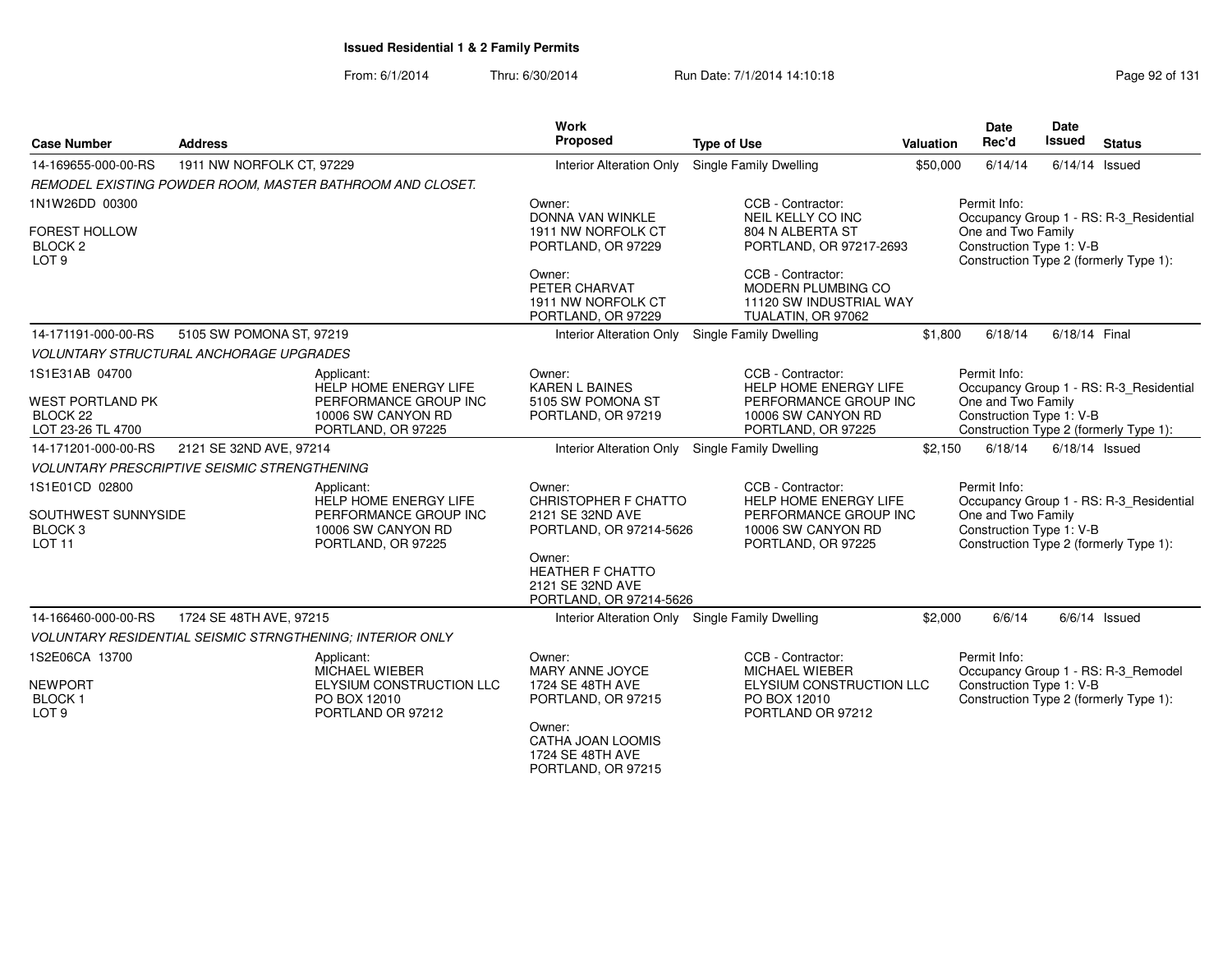| <b>Case Number</b>                                                                              | <b>Address</b>            |                                                                                               | <b>Work</b><br><b>Proposed</b>                                                                                                                                         | <b>Type of Use</b>                                                                                   | Valuation | Date<br>Rec'd                                                                                         | <b>Date</b><br>Issued | <b>Status</b>                                                                     |
|-------------------------------------------------------------------------------------------------|---------------------------|-----------------------------------------------------------------------------------------------|------------------------------------------------------------------------------------------------------------------------------------------------------------------------|------------------------------------------------------------------------------------------------------|-----------|-------------------------------------------------------------------------------------------------------|-----------------------|-----------------------------------------------------------------------------------|
| 14-169843-000-00-RS                                                                             | 2210 NE 31ST AVE, 97212   |                                                                                               | <b>Interior Alteration Only</b>                                                                                                                                        | Single Family Dwelling                                                                               | \$2,000   | 6/16/14                                                                                               | 6/16/14 Final         |                                                                                   |
|                                                                                                 |                           | VOLUNTARY RESIDENTIAL SEISMIC STRNGTHENING; INTERIOR ONLY                                     |                                                                                                                                                                        |                                                                                                      |           |                                                                                                       |                       |                                                                                   |
| 1N1E25CA 18700<br>DOLPH PK<br>BLOCK <sub>9</sub><br>W 18' OF LOT 12 EXC N 2'<br>LOT 13 EXC N 2' |                           | Applicant:<br>MICHAEL WIEBER<br>ELYSIUM CONSTRUCTION LLC<br>PO BOX 12010<br>PORTLAND OR 97212 | Owner:<br><b>KENNETH B PETERSON</b><br>2210 NE 31ST AVE<br>PORTLAND, OR 97212-5101<br>Owner:<br><b>LINDA L PETERSON</b><br>2210 NE 31ST AVE<br>PORTLAND, OR 97212-5101 | CCB - Contractor:<br>MICHAEL WIEBER<br>ELYSIUM CONSTRUCTION LLC<br>PO BOX 12010<br>PORTLAND OR 97212 |           | Permit Info:<br>Occupancy Group 1 - RS: U_Private<br>Garage\Utility Misc.<br>Construction Type 1: V-B |                       | Construction Type 2 (formerly Type 1):                                            |
| 14-169849-000-00-RS                                                                             | 7623 SE 20TH AVE, 97202   |                                                                                               | Interior Alteration Only Single Family Dwelling                                                                                                                        |                                                                                                      | \$2,000   | 6/16/14                                                                                               | 6/16/14 Final         |                                                                                   |
|                                                                                                 |                           | VOLUNTARY RESIDENTIAL SEISMIC STRNGTHENING; INTERIOR ONLY                                     |                                                                                                                                                                        |                                                                                                      |           |                                                                                                       |                       |                                                                                   |
| 1S1E23AD 13100<br>WESTMORELAND<br>BLOCK 19<br>LOT <sub>8</sub>                                  |                           | Applicant:<br>MICHAEL WIEBER<br>ELYSIUM CONSTRUCTION LLC<br>PO BOX 12010<br>PORTLAND OR 97212 | Owner:<br><b>KYLE G GRAMMER</b><br>7623 SE 20TH AVE<br>PORTLAND, OR 97202<br>Owner:<br>ALISA M GRAMMER<br>7623 SE 20TH AVE<br>PORTLAND, OR 97202                       | CCB - Contractor:<br>MICHAEL WIEBER<br>ELYSIUM CONSTRUCTION LLC<br>PO BOX 12010<br>PORTLAND OR 97212 |           | Permit Info:<br>One and Two Family<br>Construction Type 1: V-B                                        |                       | Occupancy Group 1 - RS: R-3_Residential<br>Construction Type 2 (formerly Type 1): |
| 14-177290-000-00-RS                                                                             | 8722 NE MILTON ST, 97220  |                                                                                               | <b>Interior Alteration Only</b>                                                                                                                                        | <b>Single Family Dwelling</b>                                                                        | \$2,000   | 6/30/14                                                                                               |                       | $6/30/14$ Issued                                                                  |
| <b>VOLUNTARY SEISMIC UPGRADE</b>                                                                |                           |                                                                                               |                                                                                                                                                                        |                                                                                                      |           |                                                                                                       |                       |                                                                                   |
| 1N2E21CD 07300                                                                                  |                           | Applicant:<br><b>MICHAEL WIEBER</b>                                                           | Owner:<br><b>PATRICK A HARLAN</b>                                                                                                                                      | CCB - Contractor:<br><b>MICHAEL WIEBER</b>                                                           |           | Permit Info:                                                                                          |                       | Occupancy Group 1 - RS: R-3_Residential                                           |
| SECTION 21 1N 2E<br>TL 7300 0.15 ACRES                                                          |                           | ELYSIUM CONSTRUCTION LLC<br>PO BOX 12010<br>PORTLAND OR 97212                                 | 8722 NE MILTON ST<br>PORTLAND, OR 97220-5171<br>Owner:<br>MORGAN L STILLSON<br>8722 NE MILTON ST<br>PORTLAND, OR 97220-5171                                            | ELYSIUM CONSTRUCTION LLC<br>PO BOX 12010<br>PORTLAND OR 97212                                        |           | One and Two Family<br>Construction Type 1: V-B                                                        |                       | Construction Type 2 (formerly Type 1):                                            |
| 14-177294-000-00-RS                                                                             | 2844 NW RALEIGH ST, 97210 |                                                                                               | Interior Alteration Only Single Family Dwelling                                                                                                                        |                                                                                                      | \$2,000   | 6/30/14                                                                                               |                       | $6/30/14$ Issued                                                                  |
| <b>VOLUNTARY SEISMIC UPGRADE</b>                                                                |                           |                                                                                               |                                                                                                                                                                        |                                                                                                      |           |                                                                                                       |                       |                                                                                   |
| 1N1E32AB 06500<br>WILLAMETTE HTS ADD<br><b>BLOCK A</b><br>LOT <sub>9</sub>                      |                           | Applicant:<br>MICHAEL WIEBER<br>ELYSIUM CONSTRUCTION LLC<br>PO BOX 12010<br>PORTLAND OR 97212 | Owner:<br>KARIN L GUENTHER<br>2844 NW RALEIGH ST<br>PORTLAND, OR 97210<br>Owner:<br>MICHAEL J SIRTORI<br>2844 NW RALEIGH ST<br>PORTLAND, OR 97210                      | CCB - Contractor:<br>MICHAEL WIEBER<br>ELYSIUM CONSTRUCTION LLC<br>PO BOX 12010<br>PORTLAND OR 97212 |           | Permit Info:<br>One and Two Family<br>Construction Type 1: V-B                                        |                       | Occupancy Group 1 - RS: R-3_Residential<br>Construction Type 2 (formerly Type 1): |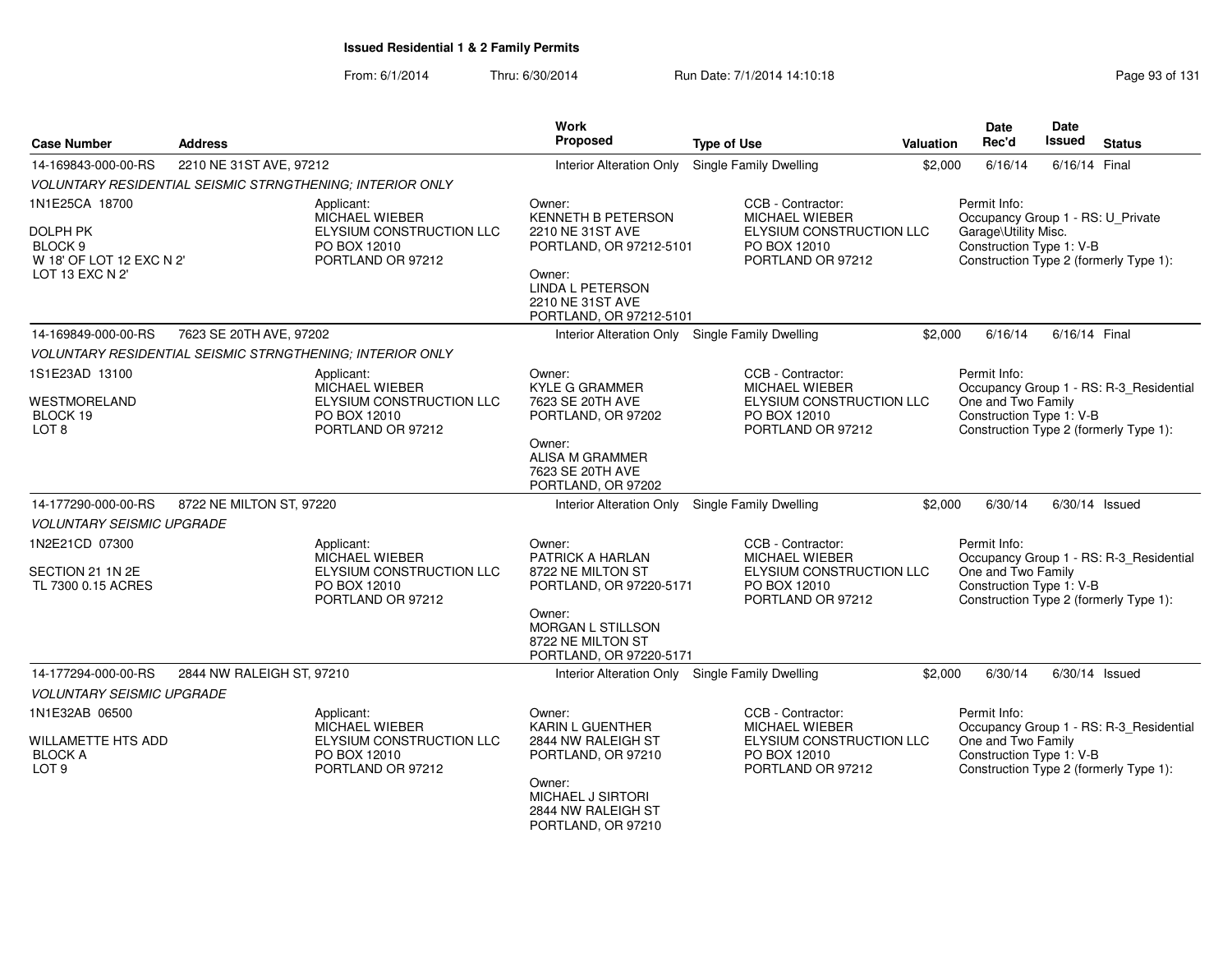From: 6/1/2014Thru: 6/30/2014 Run Date: 7/1/2014 14:10:18 Run Date: 7/1/2014 14:10:18

| <b>Case Number</b>                                         | <b>Address</b>            |                                                                                                                | <b>Work</b><br>Proposed                                                          | <b>Type of Use</b>                                                                                                              | Valuation | <b>Date</b><br>Rec'd                                                                                  | Date<br>Issued | <b>Status</b>                           |
|------------------------------------------------------------|---------------------------|----------------------------------------------------------------------------------------------------------------|----------------------------------------------------------------------------------|---------------------------------------------------------------------------------------------------------------------------------|-----------|-------------------------------------------------------------------------------------------------------|----------------|-----------------------------------------|
| 14-160092-000-00-RS                                        | 3133 NE 40TH AVE, 97212   |                                                                                                                | <b>Interior Alteration Only</b>                                                  | Single Family Dwelling                                                                                                          | \$5,000   | 5/22/14                                                                                               | 6/17/14 Final  |                                         |
| NEW BASEMENT BATHROOM. TRADE WORK ONLY.                    |                           |                                                                                                                |                                                                                  |                                                                                                                                 |           |                                                                                                       |                |                                         |
| 1N1E25AA 16400                                             |                           | Applicant:<br>Oliver S. Olson                                                                                  | Owner:<br>DAVID J VAN DOMELEN                                                    | CCB - Contractor:<br>Oliver Olson                                                                                               |           | Permit Info:                                                                                          |                | Occupancy Group 1 - RS: R-3_Residential |
| <b>BEAUMONT</b><br><b>BLOCK7</b><br>LOT <sub>7</sub>       |                           | OLSON DESIGN BUILD<br>PO BOX 10323<br>PORTLAND OR 97296                                                        | 2105 NE 28TH AVE<br>PORTLAND, OR 97212                                           | OLSON DESIGN BUILD INC<br>PO BOX 10323<br>PORTLAND, OR 97296                                                                    |           | One and Two Family<br>Construction Type 1: V-B                                                        |                | Construction Type 2 (formerly Type 1):  |
| 14-164257-000-00-RS                                        | 3433 NE MORRIS ST, 97212  |                                                                                                                | Interior Alteration Only                                                         | Single Family Dwelling                                                                                                          | \$60,000  | 6/3/14                                                                                                |                | 6/3/14 Under Inspection                 |
|                                                            |                           | REMODEL KITCHEN, NEW FURANCE AND WATER HEATER WITH GAS PIPING. NEW ELECTRICAL SERVICE                          |                                                                                  |                                                                                                                                 |           |                                                                                                       |                |                                         |
| 1N1E25AB 18300                                             |                           | Applicant:<br><b>BRYAN SCHMITZ</b>                                                                             | Owner:<br><b>WALEEN E BABCOCK</b>                                                | CCB - Contractor:<br><b>RHINO PLUMBING INC</b>                                                                                  |           | Permit Info:                                                                                          |                | Occupancy Group 1 - RS: R-3_Residential |
| MEADOW PK PLAT 2<br>BLOCK <sub>2</sub><br>LOT 19&20        |                           | BSC GENERAL CONTRACTORS IN 2920 SALISH CT<br>3836 NE SKIDMORE ST<br>PORTLAND, OR 972118252                     | MISSOULA, MT 59801                                                               | 18761 SE EL CAMINO TER<br>DAMASCUS OR 97089                                                                                     |           | One and Two Family<br>Construction Type 1: V-B                                                        |                | Construction Type 2 (formerly Type 1):  |
|                                                            |                           |                                                                                                                |                                                                                  | CCB - Contractor:<br>STEVEN SANDERSON dba COST<br><b>PLUS HEAT &amp; AIR</b><br>7132 N FESSENDEN ST<br>PORTLAND, OR 972031865   |           |                                                                                                       |                |                                         |
|                                                            |                           |                                                                                                                |                                                                                  | CCB - Contractor:<br><b>SAM HARDING INC</b><br>23833 NE GLISAN<br>WOOD VILLAGE, OR 97060-2942                                   |           |                                                                                                       |                |                                         |
|                                                            |                           |                                                                                                                |                                                                                  | CCB - Contractor:<br><b>BRIAN SCHMITZ</b><br><b>BSC GENERAL CONTRACTORS IN</b><br>3836 NE SKIDMORE ST<br>PORTLAND, OR 972118252 |           |                                                                                                       |                |                                         |
| Total # of RS Interior Alteration Only permits issued: 23  |                           |                                                                                                                |                                                                                  | Total valuation of RS Interior Alteration Only permits issued: \$518,937                                                        |           |                                                                                                       |                |                                         |
| 14-169295-000-00-RS                                        | 7530 N CHICAGO AVE, 97203 |                                                                                                                | Move                                                                             | Garage/Carport                                                                                                                  | \$9,000   | 6/17/14                                                                                               | 6/17/14 Issued |                                         |
|                                                            |                           | DETACHED GARAGE BEING RELOCATED ON SAME LOT AND REPLACE DOUBLE GARAGE DOOR OPENING WITH 8' OPENING AND MANDOOR |                                                                                  |                                                                                                                                 |           |                                                                                                       |                |                                         |
| 1N1W01CD 17400<br>CHESTER PL<br><b>BLOCK1</b><br>LOT 19&20 |                           | Applicant:<br><b>MARTIN HICKEY</b><br>5660 SW TEXAS ST<br>PORTLAND, OR 97219-1256                              | Owner:<br><b>MARTIN HICKEY</b><br>5660 SW TEXAS ST<br>PORTLAND, OR 97219-1256    |                                                                                                                                 |           | Permit Info:<br>Occupancy Group 1 - RS: U_Private<br>Garage\Utility Misc.<br>Construction Type 1: V-B |                | Construction Type 2 (formerly Type 1):  |
| LOT 21 EXC SELY 25'                                        |                           |                                                                                                                | Owner:<br><b>KRISTIN A HICKEY</b><br>5660 SW TEXAS ST<br>PORTLAND, OR 97219-1256 |                                                                                                                                 |           |                                                                                                       |                |                                         |

**Total # of RS Move permits issued: 1**

**Total valuation of RS Move permits issued: \$9,000**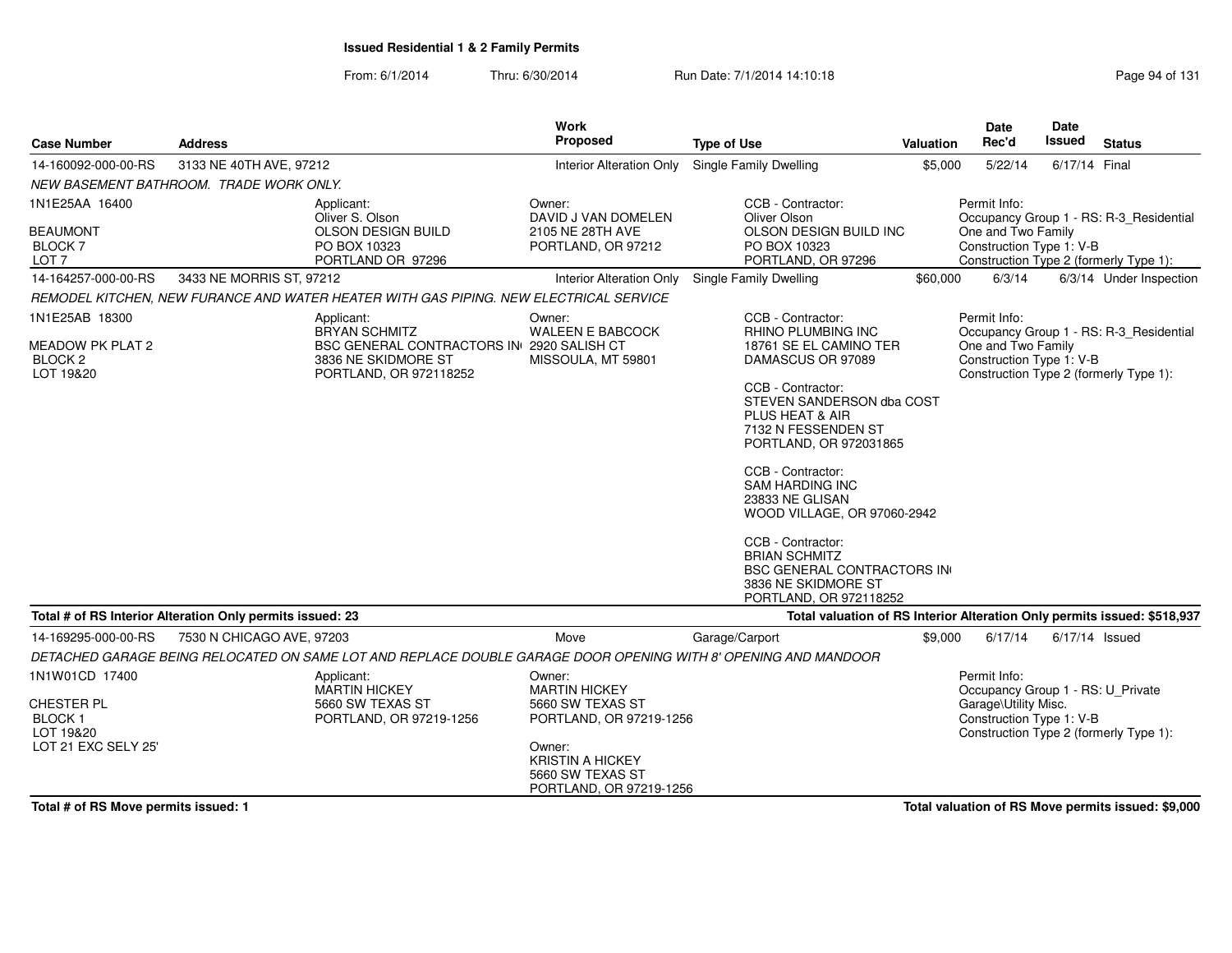| <b>Address</b> |                                                                                  |                                                                                                                                                                                                    | <b>Type of Use</b>                                                                                                                                                                                                                   |                                                                                                                                                                                                                                                                     | Rec'd                                                                                                                                                                                                                                                                                                                                                                                                                                                                                              |                                                            | <b>Status</b>                                                                                                                                                                                                                                                                                                                                                                                                                                                                                                                                                                                                                                                                                                                                                                                                                                                                                         |
|----------------|----------------------------------------------------------------------------------|----------------------------------------------------------------------------------------------------------------------------------------------------------------------------------------------------|--------------------------------------------------------------------------------------------------------------------------------------------------------------------------------------------------------------------------------------|---------------------------------------------------------------------------------------------------------------------------------------------------------------------------------------------------------------------------------------------------------------------|----------------------------------------------------------------------------------------------------------------------------------------------------------------------------------------------------------------------------------------------------------------------------------------------------------------------------------------------------------------------------------------------------------------------------------------------------------------------------------------------------|------------------------------------------------------------|-------------------------------------------------------------------------------------------------------------------------------------------------------------------------------------------------------------------------------------------------------------------------------------------------------------------------------------------------------------------------------------------------------------------------------------------------------------------------------------------------------------------------------------------------------------------------------------------------------------------------------------------------------------------------------------------------------------------------------------------------------------------------------------------------------------------------------------------------------------------------------------------------------|
|                |                                                                                  | <b>New Construction</b>                                                                                                                                                                            | <b>Accessory Dwelling Unit</b>                                                                                                                                                                                                       |                                                                                                                                                                                                                                                                     | 4/23/14                                                                                                                                                                                                                                                                                                                                                                                                                                                                                            |                                                            | 6/2/14 Under Inspection                                                                                                                                                                                                                                                                                                                                                                                                                                                                                                                                                                                                                                                                                                                                                                                                                                                                               |
|                |                                                                                  |                                                                                                                                                                                                    |                                                                                                                                                                                                                                      |                                                                                                                                                                                                                                                                     |                                                                                                                                                                                                                                                                                                                                                                                                                                                                                                    |                                                            |                                                                                                                                                                                                                                                                                                                                                                                                                                                                                                                                                                                                                                                                                                                                                                                                                                                                                                       |
|                | Applicant:<br>TEAGUE H DOUGLAS<br>5314 NE 47TH AVE<br>PORTLAND, OR 97218-1964    | Owner:<br>TEAGUE H DOUGLAS<br>5314 NE 47TH AVE                                                                                                                                                     |                                                                                                                                                                                                                                      |                                                                                                                                                                                                                                                                     | Permit Info:                                                                                                                                                                                                                                                                                                                                                                                                                                                                                       |                                                            |                                                                                                                                                                                                                                                                                                                                                                                                                                                                                                                                                                                                                                                                                                                                                                                                                                                                                                       |
|                |                                                                                  | <b>New Construction</b>                                                                                                                                                                            | <b>Accessory Dwelling Unit</b>                                                                                                                                                                                                       |                                                                                                                                                                                                                                                                     | 5/20/14                                                                                                                                                                                                                                                                                                                                                                                                                                                                                            |                                                            | 6/27/14 Issued                                                                                                                                                                                                                                                                                                                                                                                                                                                                                                                                                                                                                                                                                                                                                                                                                                                                                        |
|                |                                                                                  |                                                                                                                                                                                                    |                                                                                                                                                                                                                                      |                                                                                                                                                                                                                                                                     |                                                                                                                                                                                                                                                                                                                                                                                                                                                                                                    |                                                            |                                                                                                                                                                                                                                                                                                                                                                                                                                                                                                                                                                                                                                                                                                                                                                                                                                                                                                       |
|                | Applicant:<br><b>GRANT GARNER</b><br>527 NE MONROE ST<br>PORTLAND OR 97212       | Owner:<br><b>GRANT B GARNER</b><br>PORTLAND, OR 97212                                                                                                                                              | STEPHEN HULL                                                                                                                                                                                                                         |                                                                                                                                                                                                                                                                     | Permit Info:                                                                                                                                                                                                                                                                                                                                                                                                                                                                                       |                                                            |                                                                                                                                                                                                                                                                                                                                                                                                                                                                                                                                                                                                                                                                                                                                                                                                                                                                                                       |
|                |                                                                                  | <b>New Construction</b>                                                                                                                                                                            | <b>Accessory Dwelling Unit</b>                                                                                                                                                                                                       |                                                                                                                                                                                                                                                                     | 6/17/14                                                                                                                                                                                                                                                                                                                                                                                                                                                                                            |                                                            | $6/17/14$ Issued                                                                                                                                                                                                                                                                                                                                                                                                                                                                                                                                                                                                                                                                                                                                                                                                                                                                                      |
|                |                                                                                  |                                                                                                                                                                                                    |                                                                                                                                                                                                                                      |                                                                                                                                                                                                                                                                     |                                                                                                                                                                                                                                                                                                                                                                                                                                                                                                    |                                                            |                                                                                                                                                                                                                                                                                                                                                                                                                                                                                                                                                                                                                                                                                                                                                                                                                                                                                                       |
|                | Applicant:<br><b>ANNE GALISKY</b><br>619 NE GRAHAM ST<br>PORTLAND, OR 97212-3105 | Owner:<br><b>REBECCA SHINE</b><br>619 NE GRAHAM ST                                                                                                                                                 |                                                                                                                                                                                                                                      |                                                                                                                                                                                                                                                                     | Permit Info:                                                                                                                                                                                                                                                                                                                                                                                                                                                                                       |                                                            |                                                                                                                                                                                                                                                                                                                                                                                                                                                                                                                                                                                                                                                                                                                                                                                                                                                                                                       |
|                |                                                                                  | <b>ANNE GALISKY</b><br>619 NE GRAHAM ST                                                                                                                                                            |                                                                                                                                                                                                                                      |                                                                                                                                                                                                                                                                     |                                                                                                                                                                                                                                                                                                                                                                                                                                                                                                    |                                                            |                                                                                                                                                                                                                                                                                                                                                                                                                                                                                                                                                                                                                                                                                                                                                                                                                                                                                                       |
|                |                                                                                  |                                                                                                                                                                                                    |                                                                                                                                                                                                                                      |                                                                                                                                                                                                                                                                     |                                                                                                                                                                                                                                                                                                                                                                                                                                                                                                    |                                                            |                                                                                                                                                                                                                                                                                                                                                                                                                                                                                                                                                                                                                                                                                                                                                                                                                                                                                                       |
|                |                                                                                  | <b>New Construction</b>                                                                                                                                                                            | <b>Accessory Dwelling Unit</b>                                                                                                                                                                                                       |                                                                                                                                                                                                                                                                     | 12/11/13                                                                                                                                                                                                                                                                                                                                                                                                                                                                                           |                                                            | $6/5/14$ Issued                                                                                                                                                                                                                                                                                                                                                                                                                                                                                                                                                                                                                                                                                                                                                                                                                                                                                       |
|                |                                                                                  |                                                                                                                                                                                                    |                                                                                                                                                                                                                                      |                                                                                                                                                                                                                                                                     |                                                                                                                                                                                                                                                                                                                                                                                                                                                                                                    |                                                            |                                                                                                                                                                                                                                                                                                                                                                                                                                                                                                                                                                                                                                                                                                                                                                                                                                                                                                       |
|                | Applicant:<br><b>EFREM MACON</b><br>5015 NE GOING ST<br>PORTLAND, OR 97218-2039  | Owner:<br><b>BARBARA K MACON</b><br>5015 NE GOING ST<br>Owner:<br><b>EFREM MACON</b><br>5015 NE GOING ST                                                                                           |                                                                                                                                                                                                                                      |                                                                                                                                                                                                                                                                     | Permit Info:                                                                                                                                                                                                                                                                                                                                                                                                                                                                                       |                                                            |                                                                                                                                                                                                                                                                                                                                                                                                                                                                                                                                                                                                                                                                                                                                                                                                                                                                                                       |
|                |                                                                                  | 5314 NE 47TH AVE - Unit B, 97218<br>1037 NE FREMONT ST, 97212<br>6809 N WILLAMETTE BLVD - Unit B, 97203<br>7005 NE 17TH AVE - Unit B, 97211<br>NEW ACCESSORY DWELLING UNIT/1-STORY/FLAT LOT/SIMPLE | <b>Proposed</b><br>NEW ACCESSORY DWELLING UNIT/1-STORY/FLAT LOT/SIMPLE++++LIMITED STRUCTURAL REVIEW++++<br>HARDY GARNER PROPERTIES INC PO BOX 12506<br>REVISION TO CHANGE STYLE OF GARAGE DOOR FROM WOOD TO TEMPERED GLASS<br>Owner: | <b>Work</b><br>NEW SINGLE STORY DETACHED ADU IN REAR YARD/FLAT LOT/COMPLEX **ASSOCIATED WITH SHOP DEMO PERMIT 14-146887-RS**<br>PORTLAND, OR 97218-1964<br>PORTLAND, OR 97212-3105<br>PORTLAND, OR 97212-3105<br>PORTLAND, OR 97218-2039<br>PORTLAND, OR 97218-2039 | CCB - Contractor:<br>LOTUS PLUMBING COMPANY<br>8100 SW ELMWOOD ST<br>PORTLAND, OR 97223<br>CCB - Contractor:<br>STEPHEN HURLEY HULL<br><b>CONSTRUCTION</b><br>7629 SE WOODWARD ST<br>PORTLAND OR 97206<br>CCB - Contractor:<br><b>MODERN PLUMBING CO</b><br>11120 SW INDUSTRIAL WAY<br>TUALATIN, OR 97062<br>CCB - Contractor:<br>SQUARE 1 ELECTRIC INC<br>10117 SE SUNNYSIDE RD<br>CLACKAMAS, OR 97015<br>CCB - Contractor:<br>EIGHT PENNY NAIL LLC<br>3426 NE 13TH AVE AVE<br>PORTLAND, OR 97212 | <b>Valuation</b><br>\$49,410<br>\$53,601<br>\$<br>\$82,237 | <b>Date</b><br><b>Date</b><br><b>Issued</b><br>Occupancy Group 1 - RS: R-3 Residential<br>One and Two Family<br>Construction Type 1: V-B<br>Construction Type 2 (formerly Type 1):<br>Total Square Footage - Display Only: 448<br>Number of New Dwelling Units: 1<br>Occupancy Group 1 - RS: R-3 Residential<br>One and Two Family<br>Construction Type 1: V-B<br>Construction Type 2 (formerly Type 1):<br>Total Square Footage - Display Only: 486<br>Number of New Dwelling Units: 1<br>Occupancy Group 1 - RS: R-3 Residential<br>One and Two Family<br>Construction Type 1: V-B<br>Construction Type 2 (formerly Type 1): V-B<br>Total Square Footage - Display Only: 1459<br>Occupancy Group 1 - RS: R-3_Residential<br>One and Two Family<br>Construction Type 1: V-B<br>Construction Type 2 (formerly Type 1):<br>Total Square Footage - Display Only: 768<br>Number of New Dwelling Units: 1 |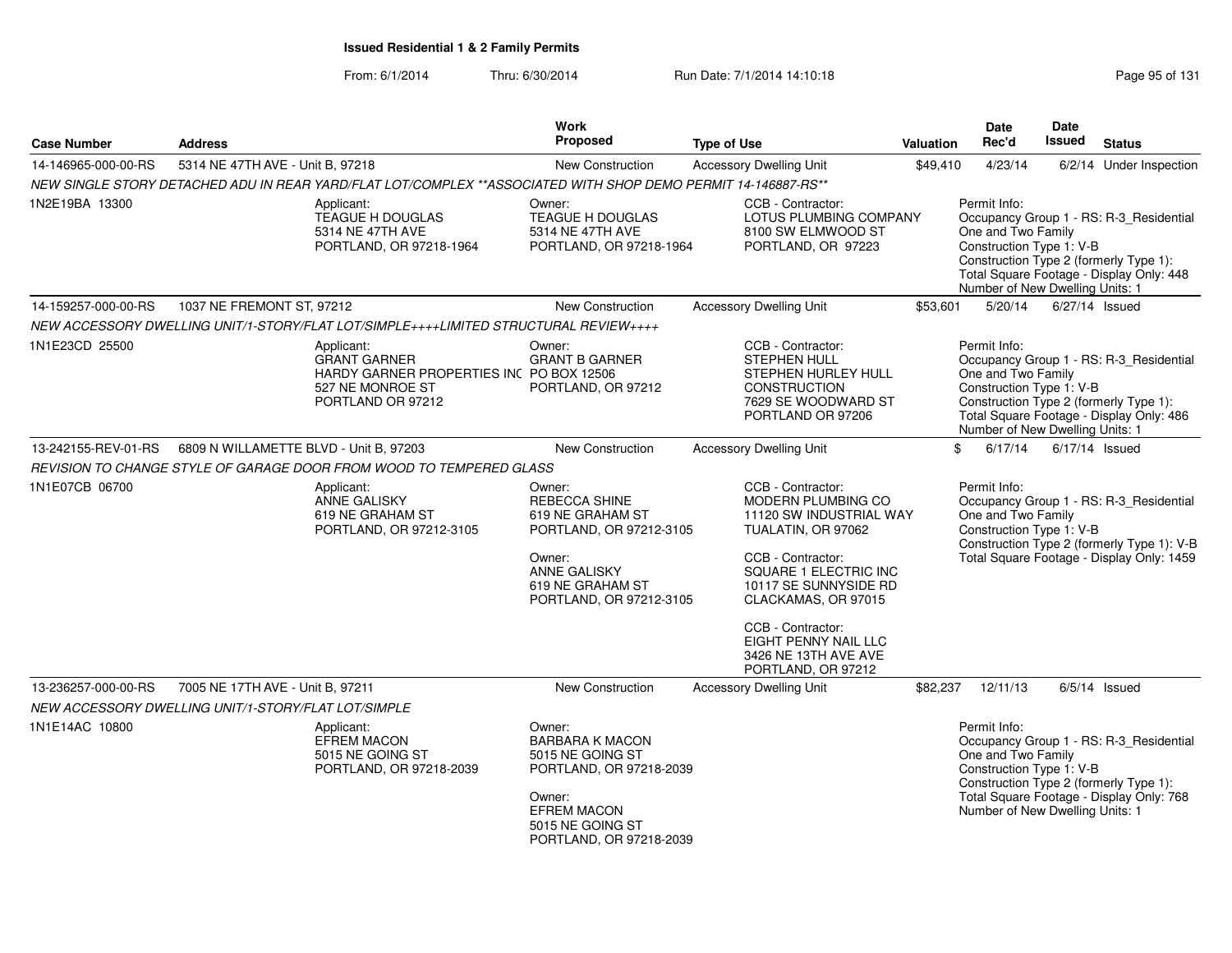|                                                                                    |                                             |                                                                                                                         | Work                                                                                                                                                                |                                                                                                                                                              |                  | <b>Date</b>                                                                                       | Date          |                                                                                                                               |
|------------------------------------------------------------------------------------|---------------------------------------------|-------------------------------------------------------------------------------------------------------------------------|---------------------------------------------------------------------------------------------------------------------------------------------------------------------|--------------------------------------------------------------------------------------------------------------------------------------------------------------|------------------|---------------------------------------------------------------------------------------------------|---------------|-------------------------------------------------------------------------------------------------------------------------------|
| <b>Case Number</b>                                                                 | <b>Address</b>                              |                                                                                                                         | Proposed                                                                                                                                                            | <b>Type of Use</b>                                                                                                                                           | <b>Valuation</b> | Rec'd                                                                                             | <b>Issued</b> | <b>Status</b>                                                                                                                 |
| 14-151865-000-00-RS                                                                | 5919 NE 10TH AVE - Unit A, 97211            |                                                                                                                         | <b>New Construction</b>                                                                                                                                             | <b>Accessory Dwelling Unit</b>                                                                                                                               | \$72,130         | 5/2/14                                                                                            |               | $6/12/14$ Issued                                                                                                              |
|                                                                                    |                                             | NEW ACCESSORY DWELLING UNIT/1-STORY/NO GARAGE/FLAT LOT/SIMPLE Septic Decommissioning Required. Call for Inspection 842. |                                                                                                                                                                     |                                                                                                                                                              |                  |                                                                                                   |               |                                                                                                                               |
| 1N1E14CD 09900                                                                     |                                             | Applicant:<br>HOLLY HUNTLEY<br><b>ENVIRONS LLC</b><br>5919 NE 10TH AVE<br>PORTLAND OR 97211                             | Owner:<br><b>JOLENE M HESS</b><br>5919 NE 10TH AVE<br>PORTLAND, OR 97211                                                                                            | CCB - Contractor:<br><b>HOLLY HUNTLEY</b><br><b>ENVIRONS LLC</b><br>5919 NE 10TH AVE<br>PORTLAND OR 97211                                                    |                  | Permit Info:<br>One and Two Family<br>Construction Type 1: V-B<br>Number of New Dwelling Units: 1 |               | Occupancy Group 1 - RS: R-3 Residential<br>Construction Type 2 (formerly Type 1):<br>Total Square Footage - Display Only: 654 |
| 14-163532-000-00-RS                                                                | 6514 SE TOLMAN ST, 97206                    |                                                                                                                         | New Construction                                                                                                                                                    | <b>Accessory Structure</b>                                                                                                                                   | \$7.476          | 6/27/14                                                                                           |               | 6/27/14 Issued                                                                                                                |
|                                                                                    |                                             | NEW 22' X 16' COVERED PATIO: INDEPENDENT STRUCTURE: SEE 14-152338-CC                                                    |                                                                                                                                                                     |                                                                                                                                                              |                  |                                                                                                   |               |                                                                                                                               |
| 1S2E17CC 10800<br>TREMONT PL<br>BLOCK 28<br>LOT <sub>1</sub>                       |                                             | Applicant:<br><b>JULIO C MENDOZA</b><br>6514 SE TOLMAN ST<br>PORTLAND, OR 97206                                         | Owner:<br><b>JULIO C MENDOZA</b><br>6514 SE TOLMAN ST<br>PORTLAND, OR 97206                                                                                         |                                                                                                                                                              |                  | Permit Info:<br>Patios, Porches, Carports<br>Construction Type 1: V-B                             |               | Occupancy Group 1 - RS: U Decks,<br>Construction Type 2 (formerly Type 1):<br>Total Square Footage - Display Only: 352        |
| 14-170485-000-00-RS                                                                | 2775 NW RALEIGH ST, 97210                   |                                                                                                                         | <b>New Construction</b>                                                                                                                                             | <b>Accessory Structure</b>                                                                                                                                   | \$12,234         | 6/17/14                                                                                           |               | 6/17/14 Issued                                                                                                                |
|                                                                                    | ONEW ACCESSORY STRUCTURE FOR NEW ART STUDIO |                                                                                                                         |                                                                                                                                                                     |                                                                                                                                                              |                  |                                                                                                   |               |                                                                                                                               |
| 1N1E29DC 12900<br><b>GOLDSMITHS ADD</b><br>BLOCK 31<br>LOT <sub>15</sub>           |                                             | Applicant:<br><b>VINCENT G O'MALLEY</b><br>2775 NW RALEIGH ST<br>PORTLAND, OR 97210-2456                                | Owner:<br><b>VINCENT G O'MALLEY</b><br>2775 NW RALEIGH ST<br>PORTLAND, OR 97210-2456                                                                                | CCB - Contractor:<br><b>JOHN SCOTT BISHOP</b><br>5006 N OBERLIN<br>PORTLAND, OR 972034457                                                                    |                  | Permit Info:<br>Garage\Utility Misc.<br>Construction Type 1: V-B                                  |               | Occupancy Group 1 - RS: U Private<br>Construction Type 2 (formerly Type 1):<br>Total Square Footage - Display Only: 288       |
| 14-166564-000-00-RS                                                                | 3601 N BORTHWICK AVE, 97227                 |                                                                                                                         | <b>New Construction</b>                                                                                                                                             | <b>Accessory Structure</b>                                                                                                                                   | \$35,293         | 6/6/14                                                                                            |               | 6/12/14 Issued                                                                                                                |
|                                                                                    |                                             |                                                                                                                         |                                                                                                                                                                     | CONSTRUCT 1 OF 2 NEW 320 SF ACCESSORY STRUCTURE FOR BEDROOM USE ONLY, SINGLE STORY, BATHROOM ON MAIN FLOOR, SHELF FOR STORAGE ABOVE, THIS ACCESSORY STRUCTU. |                  |                                                                                                   |               |                                                                                                                               |
| 1N1E22CD 15200<br>CENTRAL ALBINA<br>BLOCK 31<br>LOT <sub>4</sub>                   |                                             | Applicant:<br>ZANE COOK<br>COOK FAMILY BUILDERS<br>1027 SE 42ND AVE<br>PORTLAND, OR 97215                               | Owner:<br>CHRISTOPHER W MCGARRY<br>6018 N KERBY AVE<br>PORTLAND, OR 97217-2055<br>Owner:<br><b>HEATHER B MCGARRY</b><br>6018 N KERBY AVE<br>PORTLAND, OR 97217-2055 | CCB - Contractor:<br><b>CAMBIUM LLC</b><br>1027 SE 42ND AVE<br>PORTLAND, OR 97215                                                                            |                  | Permit Info:<br>One and Two Family<br>Construction Type 1: V-B                                    |               | Occupancy Group 1 - RS: R-3_Residential<br>Construction Type 2 (formerly Type 1):<br>Total Square Footage - Display Only: 320 |
| 14-166572-000-00-RS                                                                | 3601 N BORTHWICK AVE, 97227                 |                                                                                                                         | <b>New Construction</b>                                                                                                                                             | <b>Accessory Structure</b>                                                                                                                                   | \$11,763         | 6/6/14                                                                                            |               | $6/12/14$ Issued                                                                                                              |
|                                                                                    |                                             |                                                                                                                         |                                                                                                                                                                     | CONSTRUCT 2 OF 2 NEW 320 SF ACCESSORY STRUCTURE FOR BEDROOM USE ONLY, SINGLE STORY, BATHROOM ON MAIN FLOOR, SHELF FOR STORAGE ABOVE, THIS ACCESSORY STRUCTU. |                  |                                                                                                   |               |                                                                                                                               |
| 1N1E22CD 15200<br><b>CENTRAL ALBINA</b><br>BLOCK <sub>31</sub><br>LOT <sub>4</sub> |                                             | Applicant:<br>ZANE COOK<br>COOK FAMILY BUILDERS<br>1027 SE 42ND AVE<br>PORTLAND, OR 97215                               | Owner:<br>CHRISTOPHER W MCGARRY<br>6018 N KERBY AVE<br>PORTLAND, OR 97217-2055<br>Owner:<br><b>HEATHER B MCGARRY</b><br>6018 N KERBY AVE<br>PORTLAND, OR 97217-2055 | CCB - Contractor:<br><b>CAMBIUM LLC</b><br>1027 SE 42ND AVE<br>PORTLAND, OR 97215                                                                            |                  | Permit Info:<br>Construction Type 1: V-B                                                          |               | Occupancy Group 1 - RS: R-3 Remodel<br>Construction Type 2 (formerly Type 1):<br>Total Square Footage - Display Only: 320     |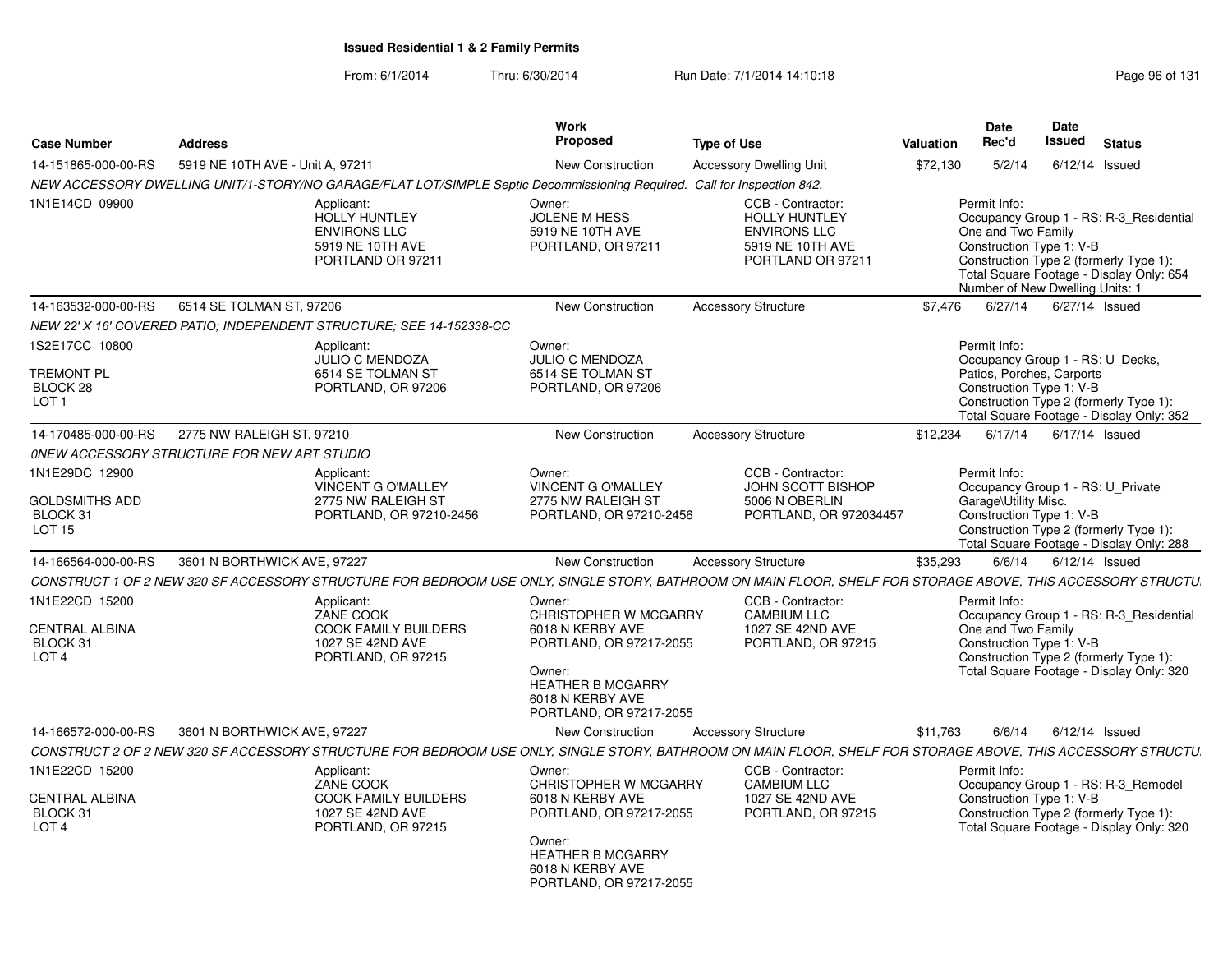From: 6/1/2014

| <b>Case Number</b>                                                          | <b>Address</b>                                |                                                                                                                                  | <b>Work</b><br>Proposed                                                                                                                                                 | <b>Type of Use</b>                                                                                                                                               | Valuation | <b>Date</b><br>Rec'd                                                                                      | <b>Date</b><br><b>Issued</b> | <b>Status</b>                                                                      |
|-----------------------------------------------------------------------------|-----------------------------------------------|----------------------------------------------------------------------------------------------------------------------------------|-------------------------------------------------------------------------------------------------------------------------------------------------------------------------|------------------------------------------------------------------------------------------------------------------------------------------------------------------|-----------|-----------------------------------------------------------------------------------------------------------|------------------------------|------------------------------------------------------------------------------------|
| 14-167673-000-00-RS                                                         | 7506 SE HOLGATE BLVD, 97206                   |                                                                                                                                  | New Construction                                                                                                                                                        | <b>Accessory Structure</b>                                                                                                                                       | \$12.914  | 6/10/14                                                                                                   |                              | 6/10/14 Issued                                                                     |
|                                                                             |                                               | NEW 878 SF, TWO STORY SHOP; NOT AN ADU*** DECOMMISSIONING REQUIRED *** Septic Decommissioning Required. Call for Inspection 842. |                                                                                                                                                                         |                                                                                                                                                                  |           |                                                                                                           |                              |                                                                                    |
| 1S2E17AB 03400                                                              |                                               | Applicant:                                                                                                                       | Owner:                                                                                                                                                                  | CCB - Contractor:                                                                                                                                                |           | Permit Info:                                                                                              |                              |                                                                                    |
| LOOMIS PK<br>BLOCK 11<br>INC 1/2 VAC SE PARDEE ST ADJ LOT 7                 |                                               | <b>RICK POTESTIO</b><br>120 NW 9TH AVE, STUDIO 216<br>PORTLAND, OR 97209                                                         | <b>JESSICA GUERNSEY</b><br>5744 N MISSISSIPPI AVE<br>PORTLAND, OR 97217-2239                                                                                            | <b>JULIE PFLUKE</b><br>5223 NE 19TH<br>PORTLAND, OR 97211                                                                                                        |           | Occupancy Group 1 - RS: U_Decks,<br>Patios, Porches, Carports<br>Construction Type 1: V-B                 |                              | Construction Type 2 (formerly Type 1):<br>Total Square Footage - Display Only: 608 |
| 08-139404-REV-01-RS                                                         | 6051 SW WOODS CT. 97221                       |                                                                                                                                  | New Construction                                                                                                                                                        | Decks, Fences, Retaining Walls                                                                                                                                   |           | \$<br>9/20/11                                                                                             |                              | 6/30/14 Issued                                                                     |
|                                                                             |                                               |                                                                                                                                  |                                                                                                                                                                         | REV 1 - EXTEND RETAINING WALL APPROX. 150 FT ON WEST SIDE OF (E) POOL TO LEGALIZE WORK WHICH EXCEEDS ORIGINAL SCOPE OF PERMIT, REMOVE AND RECONSTRUCT TWO SECTI( |           |                                                                                                           |                              |                                                                                    |
| 1S1E07BC 00400                                                              |                                               | Applicant:                                                                                                                       | Owner:                                                                                                                                                                  | CCB - Contractor:                                                                                                                                                |           | Permit Info:                                                                                              |                              |                                                                                    |
| SECTION 07 1S 1E<br>TL 400 0.65 ACRES                                       |                                               | <b>MARY MARKLEY</b><br>6051 SW WOODS CT<br>PORTLAND, OR 97221-1328                                                               | <b>CHARLES R MARKLEY</b><br>6051 SW WOODS CT<br>PORTLAND, OR 97221-1328<br>Owner:<br><b>MARY MARKLEY</b><br>6051 SW WOODS CT<br>PORTLAND, OR 97221-1328                 | <b>BACKYARD EXCAVATION INC</b><br>PO BOX 4102<br>TUALATIN OR 97062                                                                                               |           | Occupancy Group 1 - RS: U_Decks,<br>Patios, Porches, Carports<br>Construction Type 1: V-B                 |                              | Construction Type 2 (formerly Type 1):<br>Total Square Footage - Display Only: 2   |
| 14-169659-000-00-RS                                                         | 1145 SE REX ST, 97202                         |                                                                                                                                  | New Construction                                                                                                                                                        | Decks, Fences, Retaining Walls                                                                                                                                   | \$21      | 6/14/14                                                                                                   |                              | 6/19/14 Issued                                                                     |
|                                                                             | NEW FENCE 8' ON EAST AND NORTH PROPERTY LINE. |                                                                                                                                  |                                                                                                                                                                         |                                                                                                                                                                  |           |                                                                                                           |                              |                                                                                    |
| 1S1E23BD 11000<br><b>CITY VIEW PK</b><br><b>BLOCK7</b><br>LOT <sub>13</sub> |                                               | Applicant:<br><b>TODD HERTNER</b><br>REBUILD LLC<br>PO BOX 13372<br>PORTLAND OR 97213                                            | Owner:<br><b>DOUGLAS E SUMMERS</b><br>1145 SE REX ST<br>PORTLAND, OR 97202-5937<br>Owner:<br><b>BETSY W SUMMERS</b><br><b>1145 SE REX ST</b><br>PORTLAND, OR 97202-5937 | CCB - Contractor:<br><b>TODD HERTNER</b><br>REBUILD LLC<br>PO BOX 13372<br>PORTLAND OR 97213                                                                     |           | Permit Info:<br>Occupancy Group 1 - RS: U_Decks,<br>Patios, Porches, Carports<br>Construction Type 1: V-B |                              | Construction Type 2 (formerly Type 1):<br>Total Square Footage - Display Only: 1   |
| 14-159205-000-00-RS                                                         | 607 SW PRIMROSE ST                            |                                                                                                                                  | <b>New Construction</b>                                                                                                                                                 | Decks, Fences, Retaining Walls                                                                                                                                   | \$2,000   | 5/20/14                                                                                                   |                              | 6/26/14 Under Inspection                                                           |
| <b>CONSTRUCT NEW 8' RETAINING WALL</b>                                      |                                               |                                                                                                                                  |                                                                                                                                                                         |                                                                                                                                                                  |           |                                                                                                           |                              |                                                                                    |
| 1S1E28AA 08701                                                              |                                               | Applicant:<br><b>BRANDON GIBSON</b>                                                                                              | Owner:<br>PERFORMANCE HOMES LLC                                                                                                                                         | CCB - Contractor:<br>CURTIS HEINTZ EXCAVATING, INC Occupancy Group 1 - RS: U_Private                                                                             |           | Permit Info:                                                                                              |                              |                                                                                    |
| KILPATRICK COLLINS TRACT<br><b>BLOCK 4</b><br>LOT 8&9 TL 8701               |                                               | <b>GIBSON HOMES</b><br>PO BOX 1684<br>CLACKAMAS, OR 97015                                                                        | 10400 SW COTTONWOOD ST<br>TUALATIN, OR 97062-8393                                                                                                                       | PO BOX 1105<br>SHERWOOD, OR 97140                                                                                                                                |           | Garage\Utility Misc.<br>Construction Type 1: V-B                                                          |                              | Construction Type 2 (formerly Type 1):                                             |
| 14-176890-000-00-RS                                                         | 4025 NE 63RD AVE                              |                                                                                                                                  | New Construction                                                                                                                                                        | Decks, Fences, Retaining Walls                                                                                                                                   | \$1,320   | 6/30/14                                                                                                   |                              | 6/30/14 Under Inspection                                                           |
|                                                                             |                                               | BUILD NEW 8 FT FENCE AT REAR PROPERTY LINE - PER BROCHURE #3                                                                     |                                                                                                                                                                         |                                                                                                                                                                  |           |                                                                                                           |                              |                                                                                    |
| 1N2E20CB 17301                                                              |                                               | Applicant:                                                                                                                       | Owner:                                                                                                                                                                  | CCB - Contractor:                                                                                                                                                |           | Permit Info:                                                                                              |                              |                                                                                    |
| <b>WELLINGTON</b>                                                           |                                               | <b>RICKS CUSTOM FENCING &amp;</b><br><b>DECKING INC</b>                                                                          | <b>JAMES W III PLATT</b><br>4025 NE 63RD AVE                                                                                                                            | <b>RICKS CUSTOM FENCING &amp;</b><br><b>DECKING INC</b>                                                                                                          |           | Occupancy Group 1 - RS: U_Decks,<br>Patios, Porches, Carports                                             |                              |                                                                                    |
| BLOCK 3<br>LOT <sub>4</sub>                                                 |                                               | 4543 SE TV HIGHWAY<br>HILLSBORO, OR 97123                                                                                        | PORTLAND, OR 97213                                                                                                                                                      | 4543 SE TV HIGHWAY<br>HILLSBORO, OR 97123                                                                                                                        |           | Construction Type 1: V-B                                                                                  |                              | Construction Type 2 (formerly Type 1):                                             |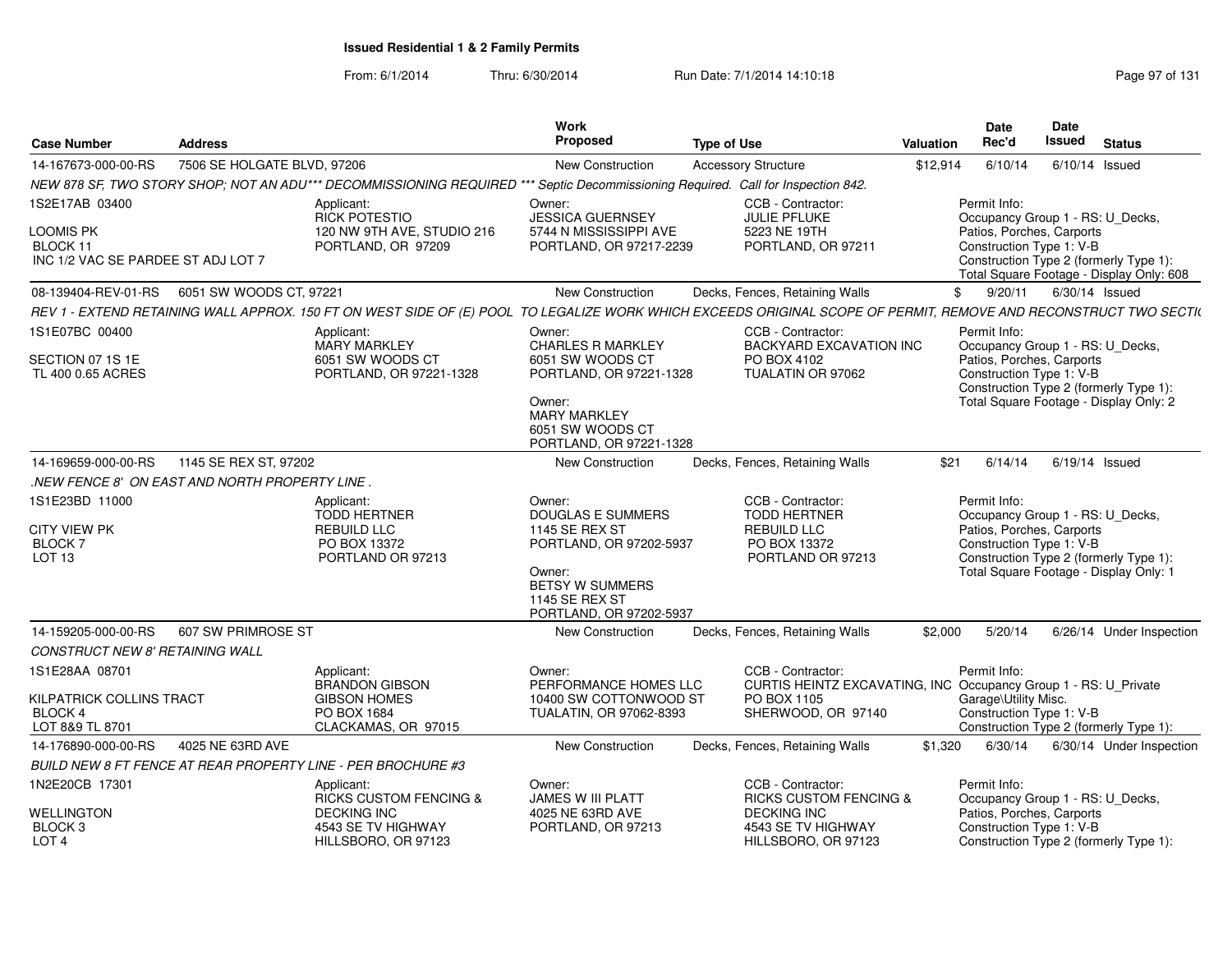| <b>Case Number</b>                                                                                                                                                    | <b>Address</b>                                       |                                                                                                                                                              | Work<br><b>Proposed</b>                                                                                                                                                       | <b>Type of Use</b>                                                                        | Valuation | <b>Date</b><br>Rec'd                                                                                      | <b>Date</b><br>Issued | <b>Status</b>                                                                          |
|-----------------------------------------------------------------------------------------------------------------------------------------------------------------------|------------------------------------------------------|--------------------------------------------------------------------------------------------------------------------------------------------------------------|-------------------------------------------------------------------------------------------------------------------------------------------------------------------------------|-------------------------------------------------------------------------------------------|-----------|-----------------------------------------------------------------------------------------------------------|-----------------------|----------------------------------------------------------------------------------------|
| 14-160128-000-00-RS                                                                                                                                                   | 2740 NW CALUMET TER, 97210                           |                                                                                                                                                              | <b>New Construction</b>                                                                                                                                                       | Decks, Fences, Retaining Walls                                                            | \$10,500  | 6/4/14                                                                                                    |                       | $6/4/14$ Issued                                                                        |
|                                                                                                                                                                       | CONSTRUCT SMALL PIN PILE WALL TO STABILIZE LANDSLIDE |                                                                                                                                                              |                                                                                                                                                                               |                                                                                           |           |                                                                                                           |                       |                                                                                        |
| 1N1E32DB 09500                                                                                                                                                        |                                                      | Applicant:<br>PETER KARP                                                                                                                                     | Owner:<br>ABDUL M KHAN                                                                                                                                                        | CCB - Contractor:<br>PETER KARP                                                           |           | Permit Info:<br>Occupancy Group 1 - RS: U_Decks,                                                          |                       |                                                                                        |
| KINGS HTS & RPLT<br>BLOCK 13<br>LOT 4-6&20 TL 9500                                                                                                                    |                                                      | <b>PLI SYSTEMS</b><br>3045 SE 61ST CT<br>HILLSBORO OR 97123                                                                                                  | 2740 NW CALUMET TER<br>PORTLAND, OR 97210-3308                                                                                                                                | PLI SYSTEMS INC<br>3045 SE 61ST CT<br>HILLSBORO, OR 97123                                 |           | Patios, Porches, Carports<br>Construction Type 1: V-B                                                     |                       | Construction Type 2 (formerly Type 1):                                                 |
| 14-166428-000-00-RS                                                                                                                                                   | 13939 NW CORNELIUS PASS RD                           |                                                                                                                                                              | New Construction                                                                                                                                                              | Decks, Fences, Retaining Walls                                                            | \$35,000  | 6/6/14                                                                                                    |                       | $6/6/14$ Issued                                                                        |
|                                                                                                                                                                       | NEW DECKS ON NORTH, EAST AND WEST SIDE OF HOUSE      |                                                                                                                                                              |                                                                                                                                                                               |                                                                                           |           |                                                                                                           |                       |                                                                                        |
| 2N2W25 03600<br>SECTION 25 2N 2W<br>TL 3600 25.00 ACRES<br>SEE R325934 (R972250351) FOR BALANCE<br>OF VALUE & FIRE PATROL ASSMNT<br>DEFERRAL-POTENTIAL ADDITIONAL TAX |                                                      | Applicant:<br>MICHAEL L SAYRE<br>13939 NW CORNELIUS PASS RD<br>PORTLAND, OR 97231-2006                                                                       | Owner:<br>MICHAEL L SAYRE<br>13939 NW CORNELIUS PASS RD<br>PORTLAND, OR 97231-2006<br>Owner:<br><b>TAMMY L SAYRE</b><br>13939 NW CORNELIUS PASS RD<br>PORTLAND, OR 97231-2006 |                                                                                           |           | Permit Info:<br>Occupancy Group 1 - RS: U_Decks,<br>Patios, Porches, Carports<br>Construction Type 1: V-B |                       | Construction Type 2 (formerly Type 1):<br>Total Square Footage - Display Only: 1350    |
| 14-163536-000-00-RS                                                                                                                                                   | 6514 SE TOLMAN ST. 97206                             |                                                                                                                                                              | New Construction                                                                                                                                                              | Decks, Fences, Retaining Walls                                                            | \$600     | 6/2/14                                                                                                    |                       | 6/2/14 Under Inspection                                                                |
| <b>NEW 8' HIGH FENCE ON SOUTH SIDE</b>                                                                                                                                |                                                      |                                                                                                                                                              |                                                                                                                                                                               |                                                                                           |           |                                                                                                           |                       |                                                                                        |
| 1S2E17CC 10800<br><b>TREMONT PL</b><br>BLOCK 28<br>LOT <sub>1</sub>                                                                                                   |                                                      | Applicant:<br>JULIO C MENDOZA<br>6514 SE TOLMAN ST<br>PORTLAND, OR 97206                                                                                     | Owner:<br>JULIO C MENDOZA<br>6514 SE TOLMAN ST<br>PORTLAND, OR 97206                                                                                                          |                                                                                           |           | Permit Info:<br>Occupancy Group 1 - RS: U_Decks,<br>Patios, Porches, Carports<br>Construction Type 1: V-B |                       | Construction Type 2 (formerly Type 1):<br>Total Square Footage - Display Only: 1       |
| 14-133532-000-00-RS                                                                                                                                                   | 6135 SE HAROLD ST, 97206                             |                                                                                                                                                              | New Construction                                                                                                                                                              | Garage/Carport                                                                            | \$10,195  | 4/1/14                                                                                                    |                       | 6/25/14 Under Inspection                                                               |
|                                                                                                                                                                       |                                                      | NEW 1-CAR DETACHED GARAGE/1-STORY/FLAT LOT/COMPLEX***WITH NSFR 14-133524-RS***                                                                               |                                                                                                                                                                               |                                                                                           |           |                                                                                                           |                       |                                                                                        |
| 1S2E18AD 08300                                                                                                                                                        |                                                      | Applicant:<br>MIKE COYLE<br><b>FASTER PERMITS</b><br>14334 NW EAGLERIDGE LANE<br>PORTLAND, OR 97229                                                          | Owner:<br><b>JOHN M BACIGALUPI</b><br>400 CHAMBERS ST #7S<br>NEW YORK, NY 10282-1007                                                                                          | CCB - Contractor:<br><b>BRIAN MCMILLEN LLC</b><br>15151 SE FRYE<br>HAPPY VALLEY, OR 97086 |           | Permit Info:<br>Occupancy Group 1 - RS: U Private<br>Garage\Utility Misc.<br>Construction Type 1: V-B     |                       | Construction Type 2 (formerly Type 1):<br>Total Square Footage - Display Only: 240     |
| 14-138216-000-00-RS                                                                                                                                                   | 3305 NE 50TH AVE, 97213                              |                                                                                                                                                              | New Construction                                                                                                                                                              | Garage/Carport                                                                            | \$47,130  | 4/16/14                                                                                                   |                       | $6/18/14$ Issued                                                                       |
|                                                                                                                                                                       |                                                      | DEMO EXISTING 180SF ONE STORY GARAGE (EXEMPT FROM DEMO PERMIT) AND BUILD NEW TWO-STORY ONE CAR GARAGE WITH OFFICE SPACE ON SECOND STORY. ELECTRICAL TRADE P. |                                                                                                                                                                               |                                                                                           |           |                                                                                                           |                       |                                                                                        |
| 1N2E30BA 04400                                                                                                                                                        |                                                      | Applicant:<br><b>TERRY HELLEM</b>                                                                                                                            | Owner:<br><b>HAYLI H HAY</b>                                                                                                                                                  |                                                                                           |           | Permit Info:                                                                                              |                       | Occupancy Group 1 - RS: R-3_Residential                                                |
| ROSE CITY PK<br>BLOCK 154<br>LOT 8                                                                                                                                    |                                                      | PROJECTIVE BUILDING DESIGNS 3305 NE 50TH AVE<br>PO BOX 6542<br>BEAVERTON OR 97007                                                                            | PORTLAND, OR 97213<br>Owner:<br><b>MORGAN HAY</b><br>3305 NE 50TH AVE<br>PORTLAND, OR 97213                                                                                   |                                                                                           |           | One and Two Family<br>Construction Type 1: V-B                                                            |                       | Construction Type 2 (formerly Type 1): V-B<br>Total Square Footage - Display Only: 743 |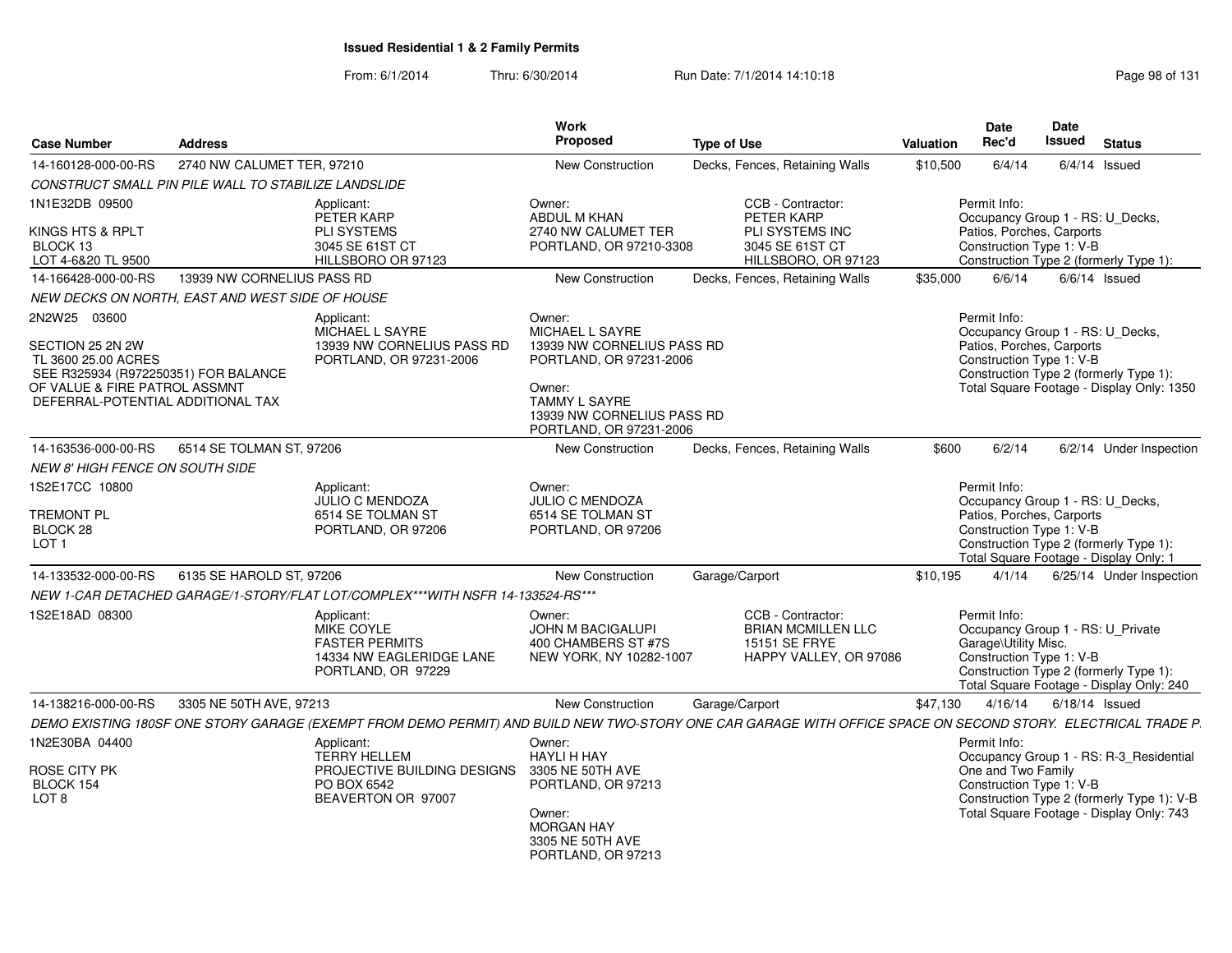| <b>Case Number</b>                                                                        | <b>Address</b>                                                                                         | <b>Work</b><br>Proposed                                                                                                                              | <b>Type of Use</b>                                                                                                                                                                                                                           | Valuation | <b>Date</b><br>Rec'd                                                                                  | Date<br><b>Issued</b> | <b>Status</b>                                                                      |
|-------------------------------------------------------------------------------------------|--------------------------------------------------------------------------------------------------------|------------------------------------------------------------------------------------------------------------------------------------------------------|----------------------------------------------------------------------------------------------------------------------------------------------------------------------------------------------------------------------------------------------|-----------|-------------------------------------------------------------------------------------------------------|-----------------------|------------------------------------------------------------------------------------|
| 14-136107-000-00-RS                                                                       | 6615 SE 46TH AVE, 97206                                                                                | New Construction                                                                                                                                     | Garage/Carport                                                                                                                                                                                                                               | \$11,215  | 4/4/14                                                                                                | $6/18/14$ Issued      |                                                                                    |
|                                                                                           | NEW ONE STORY ONE CAR DETACHED GARAGE***WITH NSFR 14-136069-RS***                                      |                                                                                                                                                      |                                                                                                                                                                                                                                              |           |                                                                                                       |                       |                                                                                    |
| 1S2E19BB 00800                                                                            | Applicant:<br>MIKE COYLE<br><b>FASTER PERMITS</b><br>14334 NW EAGLERIDGE LANE<br>PORTLAND, OR 97229    | Owner:<br><b>EVERETT CUSTOM HOMES INC</b><br>4234 SE NAEGLI CT<br>PORTLAND, OR 97236-9343                                                            | CCB - Contractor:<br>DBA WRIGHT 1 ELECTRIC and<br>THREE PHASE ELECTRIC<br>5618 SE 135TH<br>PORTLAND OR 97236<br>CCB - Contractor:<br><b>VIC REMMERS</b>                                                                                      |           | Permit Info:<br>Occupancy Group 1 - RS: U_Private<br>Garage\Utility Misc.<br>Construction Type 1: V-B |                       | Construction Type 2 (formerly Type 1):<br>Total Square Footage - Display Only: 264 |
|                                                                                           |                                                                                                        |                                                                                                                                                      | EVERETT CUSTOM HOMES INC<br>735 SW 158TH AVE STE 180<br>BEAVERTON OR 97008                                                                                                                                                                   |           |                                                                                                       |                       |                                                                                    |
| 14-139280-000-00-RS                                                                       | 6426 NE 22ND AVE, 97211                                                                                | <b>New Construction</b>                                                                                                                              | Garage/Carport                                                                                                                                                                                                                               | \$32,455  | 4/11/14                                                                                               |                       | 6/3/14 Under Inspection                                                            |
|                                                                                           | NEW ONE STORY/ ONE CAR DETACHED GARAGE                                                                 |                                                                                                                                                      |                                                                                                                                                                                                                                              |           |                                                                                                       |                       |                                                                                    |
| 1N1E14DA 02300<br>Irvington PK<br>BLOCK 64<br>LOT <sub>7</sub>                            | Applicant:<br>Mike Coyle<br><b>Faster Permits</b><br>14334 NW EAGLERIDGE LANE<br>PORTLAND, OR 97229    | Owner:<br><b>EVERETT CUSTOM HOMES INC</b><br>735 SW 158TH AVE #180<br>BEAVERTON, OR 97006-4952                                                       | CCB - Contractor:<br><b>VIC REMMERS</b><br><b>EVERETT CUSTOM HOMES INC</b><br>735 SW 158TH AVE STE 180<br>BEAVERTON OR 97008                                                                                                                 |           | Permit Info:<br>Occupancy Group 1 - RS: U Private<br>Garage\Utility Misc.<br>Construction Type 1: V-B |                       | Construction Type 2 (formerly Type 1):<br>Total Square Footage - Display Only: 764 |
| 14-124242-000-00-RS                                                                       | 9303 N BURR AVE, 97203                                                                                 | New Construction                                                                                                                                     | Garage/Carport                                                                                                                                                                                                                               | \$9,749   | 3/6/14                                                                                                |                       | 6/2/14 Under Inspection                                                            |
|                                                                                           | NEW DETACHED GARAGE/1-STORY/FLAT LOT/COMPLEX***WITH NSFR 14-124235-RS***                               |                                                                                                                                                      |                                                                                                                                                                                                                                              |           |                                                                                                       |                       |                                                                                    |
| 1N1E06CC 14600<br><b>EAST ST JOHNS</b><br>BLOCK Q<br><b>LOT 29</b><br>SLY 12.5' OF LOT 30 | Applicant:<br><b>KEVIN PARTAIN</b><br><b>URBAN VISIONS</b><br>223 NE 56TH AVENUE<br>PORTLAND, OR 97213 | Owner:<br><b>BRUCE KELLEY</b><br>131 HENDRYX RD<br>WHITE SALMON, WA 98672<br>Owner:<br><b>AMY KELLEY</b><br>131 HENDRYX RD<br>WHITE SALMON, WA 98672 | CCB - Contractor:<br><b>SCOTT COLLINS</b><br><b>BRIDGETOWN EQUITY</b><br><b>CONSTRUCTION</b><br>3602 NE 75TH AVE<br>PORTLAND, OR 97213                                                                                                       |           | Permit Info:<br>Occupancy Group 1 - RS: U_Private<br>Garage\Utility Misc.<br>Construction Type 1: V-B |                       | Construction Type 2 (formerly Type 1):                                             |
| 13-240631-000-00-RS                                                                       | 3908 SW SPRING GARDEN ST, 97219                                                                        | New Construction                                                                                                                                     | Garage/Carport                                                                                                                                                                                                                               | \$19,660  | 12/20/13                                                                                              |                       | 6/2/14 Under Inspection                                                            |
|                                                                                           | NEW DETACHED 2-CAR GARAGE / SLIGHLTY SLOPED LOT / COMPLEX+++NEW SINGLE FAMILY SEE 13-240625 RS+++      |                                                                                                                                                      |                                                                                                                                                                                                                                              |           |                                                                                                       |                       |                                                                                    |
| 1S1E20CD 09300                                                                            | Applicant:<br>MIKE COYLE<br><b>FASTER PERMITS</b><br>14334 NW EAGLERIDGE LANE<br>PORTLAND, OR 97229    | Owner:<br><b>VIC REMMERS</b><br><b>EVERETT CUSTOM HOMES INC</b><br>735 SW 158TH AVE STE 180<br>BEAVERTON OR 97008                                    | CCB - Contractor:<br>DBA WRIGHT 1 ELECTRIC and<br>THREE PHASE ELECTRIC<br>5618 SE 135TH<br>PORTLAND OR 97236<br>CCB - Contractor:<br><b>VIC REMMERS</b><br><b>EVERETT CUSTOM HOMES INC</b><br>735 SW 158TH AVE STE 180<br>BEAVERTON OR 97008 |           | Permit Info:<br>Occupancy Group 1 - RS: U_Private<br>Garage\Utility Misc.<br>Construction Type 1: V-B |                       | Construction Type 2 (formerly Type 1):<br>Total Square Footage - Display Only: 484 |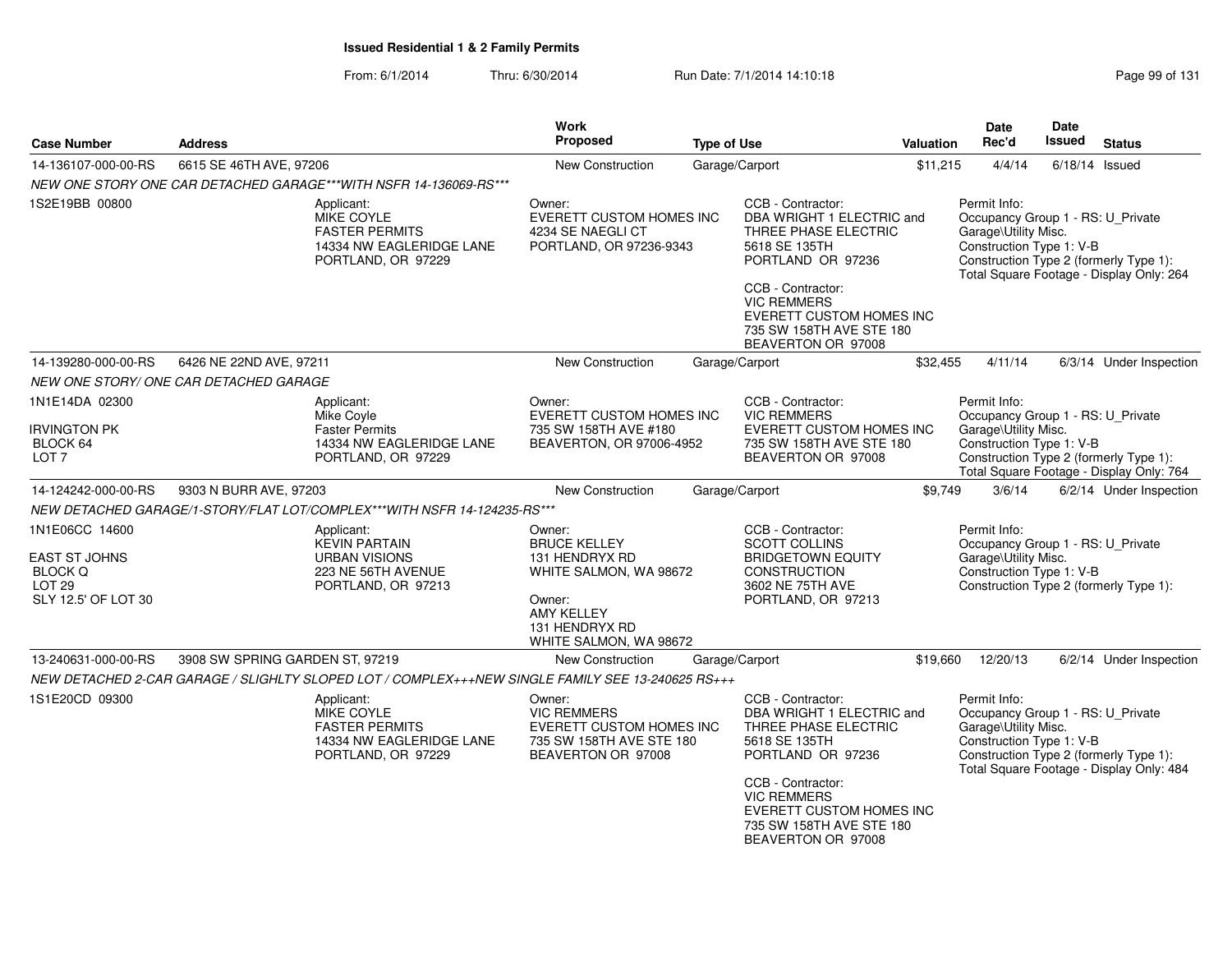| <b>Case Number</b>                                                              | <b>Address</b>                  |                                                                                                                                               | Work<br>Proposed                                                                | <b>Type of Use</b> |                                                                                                                                                                                     | Valuation                                                        | Date<br>Rec'd                                                                                         | <b>Date</b><br>Issued | <b>Status</b>                                                                      |
|---------------------------------------------------------------------------------|---------------------------------|-----------------------------------------------------------------------------------------------------------------------------------------------|---------------------------------------------------------------------------------|--------------------|-------------------------------------------------------------------------------------------------------------------------------------------------------------------------------------|------------------------------------------------------------------|-------------------------------------------------------------------------------------------------------|-----------------------|------------------------------------------------------------------------------------|
| 13-240742-000-00-RS                                                             | 3918 SW SPRING GARDEN ST, 97219 |                                                                                                                                               | New Construction                                                                |                    | Garage/Carport                                                                                                                                                                      | \$19,660                                                         | 12/20/13                                                                                              |                       | 6/5/14 Under Inspection                                                            |
|                                                                                 |                                 | NEW SINGLE STORY DETACHED GARAGE, FLAT LOT, COMPLEXGOES WITH NSFR PERMIT 13-240735RS                                                          |                                                                                 |                    |                                                                                                                                                                                     |                                                                  |                                                                                                       |                       |                                                                                    |
| 1S1E20CD 09300                                                                  |                                 | Applicant:<br>MIKE COYLE<br><b>FASTER PERMITS</b><br>14334 NW EAGLERIDGE LANE<br>PORTLAND, OR 97229                                           |                                                                                 |                    | CCB - Contractor:<br><b>VIC REMMERS</b><br>EVERETT CUSTOM HOMES INC<br>735 SW 158TH AVE STE 180<br>BEAVERTON OR 97008                                                               |                                                                  | Permit Info:<br>Occupancy Group 1 - RS: U Private<br>Garage\Utility Misc.<br>Construction Type 1: V-B |                       | Construction Type 2 (formerly Type 1):<br>Total Square Footage - Display Only: 484 |
| 13-206210-000-00-RS                                                             | 681 SW MAPLECREST DR            |                                                                                                                                               | <b>New Construction</b>                                                         |                    | Garage/Carport                                                                                                                                                                      | \$16,248                                                         | 9/19/13                                                                                               |                       | 6/3/14 Under Inspection                                                            |
| NEW SINGLE STORY DETACHED GARAGE                                                |                                 |                                                                                                                                               |                                                                                 |                    |                                                                                                                                                                                     |                                                                  |                                                                                                       |                       |                                                                                    |
| 1S1E28DA 02702                                                                  |                                 | Applicant:<br><b>MIKE COYLE</b><br><b>FASTER PERMITS</b><br>14334 NW EAGLERIDGE LANE<br>PORTLAND, OR 97229                                    |                                                                                 |                    | CCB - Contractor:<br><b>BRIAN MCMILLEN LLC</b><br>15151 SE FRYE<br>HAPPY VALLEY, OR 97086                                                                                           |                                                                  | Permit Info:<br>Occupancy Group 1 - RS: U Private<br>Garage\Utility Misc.<br>Construction Type 1: V-B |                       | Construction Type 2 (formerly Type 1):<br>Total Square Footage - Display Only: 400 |
| 13-190089-000-00-RS                                                             | 2104 SE 32ND AVE, 97214         |                                                                                                                                               | New Construction                                                                |                    | Garage/Carport                                                                                                                                                                      | \$10.724                                                         | 8/7/13                                                                                                |                       | 6/16/14 Issued                                                                     |
|                                                                                 |                                 | NEW DETACHED GARAGE / 1-STORY / 1-STORY / FLAT LOT / COMPLEX+++SEE 13-190086-RS FOR HOUSE+++                                                  |                                                                                 |                    |                                                                                                                                                                                     |                                                                  |                                                                                                       |                       |                                                                                    |
| 1S1E01CD 02300                                                                  |                                 | Applicant:<br>MIKE COYLE<br><b>FASTER PERMITS</b><br>14334 NW EAGLERIDGE LANE<br>PORTLAND, OR 97229                                           |                                                                                 |                    | CCB - Contractor:<br>DBA WRIGHT 1 ELECTRIC and<br>THREE PHASE ELECTRIC<br>5618 SE 135TH<br>PORTLAND OR 97236<br>CCB - Contractor:<br><b>VIC REMMERS</b><br>EVERETT CUSTOM HOMES INC |                                                                  | Permit Info:<br>Occupancy Group 1 - RS: U_Private<br>Garage\Utility Misc.<br>Construction Type 1: V-B |                       | Construction Type 2 (formerly Type 1):<br>Total Square Footage - Display Only: 264 |
|                                                                                 |                                 |                                                                                                                                               |                                                                                 |                    | 735 SW 158TH AVE STE 180<br>BEAVERTON OR 97008                                                                                                                                      |                                                                  |                                                                                                       |                       |                                                                                    |
| 14-137313-REV-01-RS                                                             | 3034 NE 35TH PL, 97212          |                                                                                                                                               | New Construction                                                                |                    | Garage/Carport                                                                                                                                                                      |                                                                  | \$<br>6/12/14                                                                                         |                       | $6/12/14$ Issued                                                                   |
|                                                                                 |                                 | REVISION TO REDUCE SIZE OF GARAGE FROM 20' X 20' TO 18' X 20"; CHANGE ROOF PITCH FROM 10/12 TO 12/12; DOWNSIZE DORMER FROM 8' WIDE TO 5' WIDE |                                                                                 |                    |                                                                                                                                                                                     |                                                                  |                                                                                                       |                       |                                                                                    |
| 1N1E25AB 15900<br><b>MARYLAND HTS</b><br>BLOCK <sub>8</sub><br>LOT <sub>5</sub> |                                 | Applicant:<br><b>MICHAEL B LINQUIST</b><br>3034 NE 35TH PL<br>PORTLAND, OR 97212-2726                                                         | Owner:<br>MICHAEL B LINQUIST<br>3034 NE 35TH PL<br>PORTLAND, OR 97212-2726      |                    |                                                                                                                                                                                     | Permit Info:<br>Garage\Utility Misc.<br>Construction Type 1: V-B |                                                                                                       |                       | Occupancy Group 1 - RS: U Private<br>Construction Type 2 (formerly Type 1):        |
|                                                                                 |                                 |                                                                                                                                               | Owner:<br><b>ROBIN E LINQUIST</b><br>3034 NE 35TH PL<br>PORTLAND, OR 97212-2726 |                    |                                                                                                                                                                                     |                                                                  | Total Square Footage - Display Only: 800                                                              |                       |                                                                                    |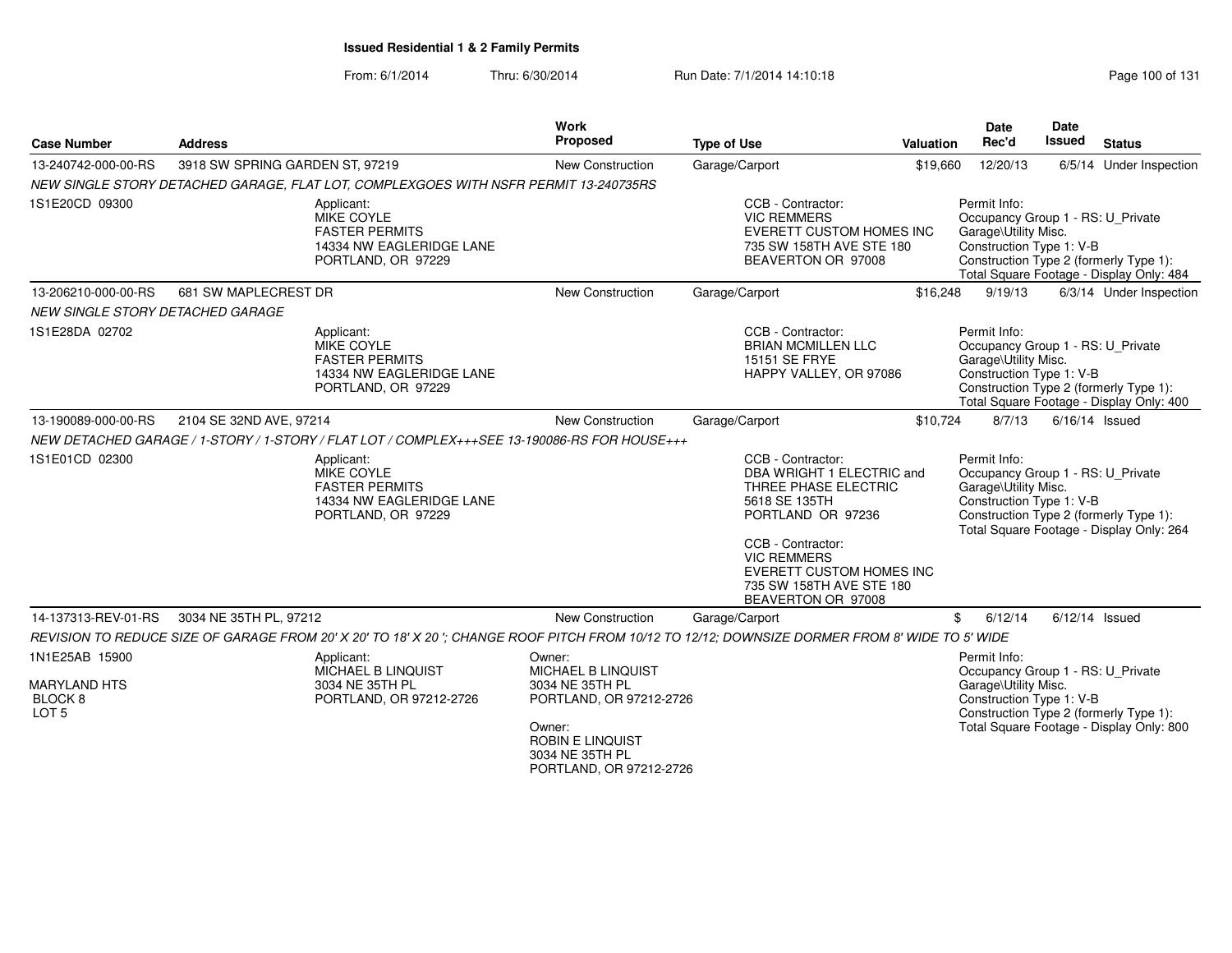From: 6/1/2014Thru: 6/30/2014 Run Date: 7/1/2014 14:10:18 Research 2010 131

|                                                                          |                                                   |                                                                                                                                        | <b>Work</b><br>Proposed                                                                                                                                                       |                    |                                                                                                                         |           | Date<br>Rec'd                                                                                         | <b>Date</b><br>Issued |                                                                                    |
|--------------------------------------------------------------------------|---------------------------------------------------|----------------------------------------------------------------------------------------------------------------------------------------|-------------------------------------------------------------------------------------------------------------------------------------------------------------------------------|--------------------|-------------------------------------------------------------------------------------------------------------------------|-----------|-------------------------------------------------------------------------------------------------------|-----------------------|------------------------------------------------------------------------------------|
| <b>Case Number</b>                                                       | <b>Address</b>                                    |                                                                                                                                        |                                                                                                                                                                               | <b>Type of Use</b> |                                                                                                                         | Valuation |                                                                                                       |                       | <b>Status</b>                                                                      |
| 14-166934-000-00-RS                                                      | 320 NE 141ST AVE, 97230                           |                                                                                                                                        | <b>New Construction</b>                                                                                                                                                       | Garage/Carport     |                                                                                                                         | \$27,400  | 6/9/14                                                                                                |                       | 6/9/14 Under Inspection                                                            |
|                                                                          |                                                   | CONSTRUCT NEW 645 SF DETACHED UNHEATED ACCESSORY STRUCTURE FOR STORAGE ONLY (NOT A GARAGE)                                             |                                                                                                                                                                               |                    |                                                                                                                         |           |                                                                                                       |                       |                                                                                    |
| 1N2E35DA 00900<br><b>ASCOT AC</b><br>N 1/2 OF LOT 130                    |                                                   | Applicant:<br><b>GENERAL CONTRACTOR</b><br>SERVICES NORTHWEST LLC<br>21380 SE COOP RD<br>EAGLE CREEK, OR 97022                         | Owner:<br>NATHAN J WESTOM<br>320 NE 141ST AVE<br>PORTLAND, OR 97230-3332<br>Owner:<br>PAMELA S WESTOM<br>320 NE 141ST AVE<br>PORTLAND, OR 97230-3332                          |                    | CCB - Contractor:<br><b>GENERAL CONTRACTOR</b><br>SERVICES NORTHWEST LLC<br>21380 SE COOP RD<br>EAGLE CREEK, OR 97022   |           | Permit Info:<br>Occupancy Group 1 - RS: U Private<br>Garage\Utility Misc.<br>Construction Type 1: V-B |                       | Construction Type 2 (formerly Type 1):<br>Total Square Footage - Display Only: 645 |
| 14-170504-000-00-RS                                                      | 4015 N HAIGHT AVE, 97227                          |                                                                                                                                        | New Construction                                                                                                                                                              | Garage/Carport     |                                                                                                                         | \$15,845  | 6/18/14                                                                                               |                       | $6/18/14$ Issued                                                                   |
|                                                                          |                                                   | NEW DETACHED 1 CAR GARAGE. ELECTRICAL PERMIT TO BE OBTAINED SEPARATELY.***Residential Structural Plan Review Exemption Request form*** |                                                                                                                                                                               |                    |                                                                                                                         |           |                                                                                                       |                       |                                                                                    |
| 1N1E22DB 18500<br><b>CENTRAL ALBINA</b><br>BLOCK 15<br>S 40' OF LOT 7    |                                                   | Applicant:<br>NWC NICK WEITZER COMPANY<br><b>LLC</b><br>2038 SE CESAR CHAVEZ BLVD<br>PORTLAND, OR 97214                                | Owner:<br><b>JAMES M RIEMENSCHNEIDER</b><br>4015 N HAIGHT AVE<br>PORTLAND, OR 97227-1332<br>Owner:<br>JOHANNA RIEMENSCHNEIDER<br>4015 N HAIGHT AVE<br>PORTLAND, OR 97227-1332 |                    | CCB - Contractor:<br>NWC NICK WEITZER COMPANY<br><b>LLC</b><br>2038 SE CESAR CHAVEZ BLVD<br>PORTLAND, OR 97214          |           | Permit Info:<br>Occupancy Group 1 - RS: U Private<br>Garage\Utility Misc.<br>Construction Type 1: V-B |                       | Construction Type 2 (formerly Type 1):<br>Total Square Footage - Display Only: 373 |
| 14-116878-REV-03-RS                                                      | 7701 SE MADISON ST, 97215                         |                                                                                                                                        | <b>New Construction</b>                                                                                                                                                       | Garage/Carport     |                                                                                                                         |           | \$<br>6/5/14                                                                                          |                       | $6/5/14$ Issued                                                                    |
|                                                                          | REVISION TO CHANGE FROM TRUSS ROOF TO STICK FRAME |                                                                                                                                        |                                                                                                                                                                               |                    |                                                                                                                         |           |                                                                                                       |                       |                                                                                    |
| 1S2E05AC 02200<br>KINZEL PK<br>BLOCK 8<br>LOT 14&15                      |                                                   | Applicant:<br><b>BOB STEELE</b><br><b>DESIGN INTELLIGENCE</b><br>3013 SE WASHOUGAL RIVER RD<br>WASHOUGAL, WA 98671                     | Owner:<br>JEFFREY ARMSTRONG<br>7701 SE MADISON ST<br>PORTLAND, OR 97215<br>Owner:<br>DAWN M MOWER<br>7701 SE MADISON ST<br>PORTLAND, OR 97215                                 |                    | CCB - Contractor:<br>WILDE PROPERTIES INC<br>3735 SE CLAY STE 204<br>PORTLAND, OR 97214                                 |           | Permit Info:<br>Occupancy Group 1 - RS: U_Private<br>Garage\Utility Misc.<br>Construction Type 1: V-B |                       | Construction Type 2 (formerly Type 1):<br>Total Square Footage - Display Only: 240 |
| 14-154890-000-00-RS                                                      | 1122 NE 42ND AVE, 97213                           |                                                                                                                                        | New Construction                                                                                                                                                              | Garage/Carport     |                                                                                                                         | \$9.176   | 5/9/14                                                                                                |                       | 6/16/14 Under Inspection                                                           |
| NEW 12' X 18' DETACHED GARAGE                                            |                                                   |                                                                                                                                        |                                                                                                                                                                               |                    |                                                                                                                         |           |                                                                                                       |                       |                                                                                    |
| 1N2E31BB 05800<br><b>LAURELHURST</b><br>BLOCK 49<br>LOT 2&3 TL 5800      |                                                   | Applicant:<br><b>GEOFF WRIGHT</b><br>UTF CONSULTING<br>17740 SW FLORENCE ST<br>BEAVERTON, OR 97007                                     | Owner:<br><b>HILARY E CAMBRON</b><br>1122 NE 42ND AVE<br>PORTLAND, OR 97213-1506                                                                                              |                    | CCB - Contractor:<br><b>ALICIA LIBERTY</b><br><b>LIBERTY NW HOMES</b><br>16542 SE ORCHARD VIEW LN<br>DAMASCUS, OR 97089 |           | Permit Info:<br>Occupancy Group 1 - RS: U Private<br>Garage\Utility Misc.<br>Construction Type 1: V-B |                       | Construction Type 2 (formerly Type 1):<br>Total Square Footage - Display Only: 216 |
| 14-154526-000-00-RS                                                      | 5934 N BOSTON AVE, 97217                          |                                                                                                                                        | <b>New Construction</b>                                                                                                                                                       | Garage/Carport     |                                                                                                                         | \$25,276  | 6/12/14                                                                                               |                       | 6/12/14 Under Inspection                                                           |
|                                                                          | NEW CONSTRUCTION OF 30'X 19'9"DETACHED GARAGE     |                                                                                                                                        |                                                                                                                                                                               |                    |                                                                                                                         |           |                                                                                                       |                       |                                                                                    |
| 1N1E16DC 07000<br><b>GAYS ADD</b><br><b>BLOCK 4</b><br>LOT <sub>12</sub> |                                                   | Applicant:<br>LIVING SPACE RETROFIT &<br>REMODEL LLC<br>9443 SE HILLCREST RD<br>HAPPY VALLEY, OR 97086                                 | Owner:<br><b>VIRGINIA M SATCHER</b><br>5934 N BOSTON AVE<br>PORTLAND, OR 97217-4247                                                                                           |                    | CCB - Contractor:<br>LIVING SPACE RETROFIT &<br><b>REMODEL LLC</b><br>9443 SE HILLCREST RD<br>HAPPY VALLEY, OR 97086    |           | Permit Info:<br>Occupancy Group 1 - RS: U_Private<br>Garage\Utility Misc.<br>Construction Type 1: V-B |                       | Construction Type 2 (formerly Type 1):<br>Total Square Footage - Display Only: 595 |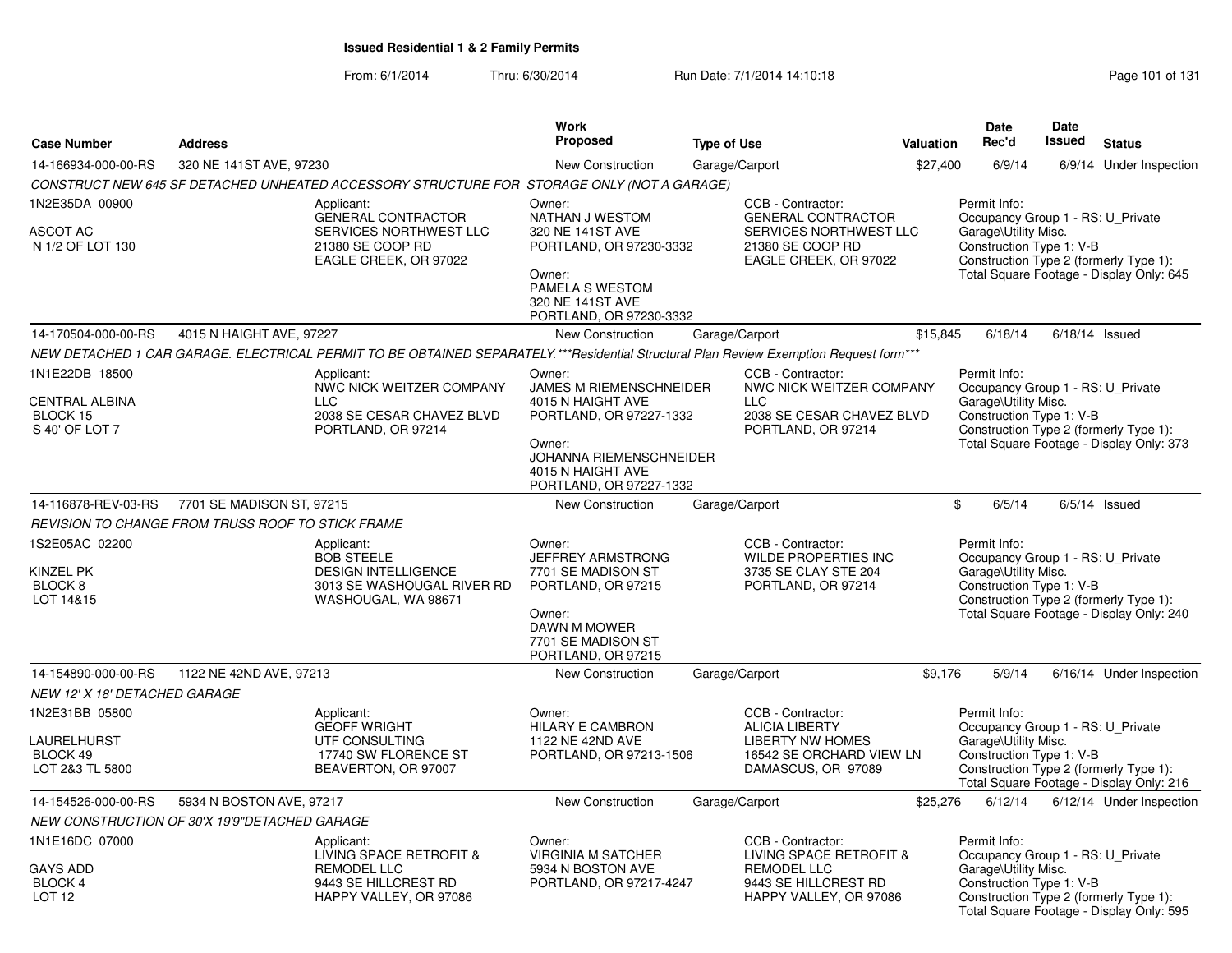| <b>Case Number</b>                                                                   | <b>Address</b>             |                                                                                                    | <b>Work</b><br>Proposed                                                                  | <b>Type of Use</b>                                                                                                                                               | <b>Valuation</b> | Date<br>Rec'd                                                                                         | <b>Date</b><br><b>Issued</b> | <b>Status</b>                                                                      |
|--------------------------------------------------------------------------------------|----------------------------|----------------------------------------------------------------------------------------------------|------------------------------------------------------------------------------------------|------------------------------------------------------------------------------------------------------------------------------------------------------------------|------------------|-------------------------------------------------------------------------------------------------------|------------------------------|------------------------------------------------------------------------------------|
| 14-146091-000-00-RS                                                                  | 6930 N OLIN AVE, 97203     |                                                                                                    | New Construction                                                                         | Garage/Carport                                                                                                                                                   | \$10,195         | 6/16/14                                                                                               | $6/16/14$ Issued             |                                                                                    |
| <b>NEW DETACHED GARAGE (See Comments)</b>                                            |                            |                                                                                                    |                                                                                          |                                                                                                                                                                  |                  |                                                                                                       |                              |                                                                                    |
| 1N1E17BB 14600                                                                       |                            | Applicant:<br>MIKE SMITH REMODELING INC                                                            | Owner:<br><b>SEAN M SMITH</b>                                                            | CCB - Contractor:<br>MIKE SMITH REMODELING INC                                                                                                                   |                  | Permit Info:<br>Occupancy Group 1 - RS: U_Private                                                     |                              |                                                                                    |
| <b>COLLEGE CREST</b><br>BLOCK 1<br>NELY 44' OF LOT 6<br>SWLY 8' OF LOT 7             |                            | 13105 SW BURLWOOD<br>BEAVERTON, OR 97005                                                           | 6930 N OLIN AVE<br>PORTLAND, OR 97203<br>Owner:                                          | 13105 SW BURLWOOD<br>BEAVERTON, OR 97005                                                                                                                         |                  | Garage\Utility Misc.<br>Construction Type 1: V-B                                                      |                              | Construction Type 2 (formerly Type 1):<br>Total Square Footage - Display Only: 240 |
|                                                                                      |                            |                                                                                                    | <b>NATALIE N SMITH</b><br>6930 N OLIN AVE<br>PORTLAND, OR 97203                          |                                                                                                                                                                  |                  |                                                                                                       |                              |                                                                                    |
| 14-171956-000-00-RS                                                                  | 4301 SE NEHALEM ST, 97206  |                                                                                                    | New Construction                                                                         | Garage/Carport                                                                                                                                                   | \$10.195         | 6/19/14                                                                                               | $6/19/14$ Issued             |                                                                                    |
| NEW DETACHED GARAGE WITH NEW SHARED DRIVEWAY.                                        |                            |                                                                                                    |                                                                                          |                                                                                                                                                                  |                  |                                                                                                       |                              |                                                                                    |
| 1S2E19CB 14600<br><b>STANFORD HTS</b><br><b>BLOCK 5</b>                              |                            | Applicant:<br><b>ROB HUMPHREY</b><br><b>FASTER PERMITS</b><br>14334 NW EAGLERIDGE LANE             | Owner:<br>K & C CUSTOM HOMES LLC<br>300 W 15TH ST #300-4<br>VANCOUVER, WA 98660-2927     | CCB - Contractor:<br>K & C CUSTOM HOMES LLC<br>3720 SW BOND AVE #308<br>PORTLAND, OR 97239                                                                       |                  | Permit Info:<br>Occupancy Group 1 - RS: U_Private<br>Garage\Utility Misc.<br>Construction Type 1: V-B |                              |                                                                                    |
| LOT 27&28                                                                            |                            | PORTLAND, OR 97229                                                                                 |                                                                                          |                                                                                                                                                                  |                  |                                                                                                       |                              | Construction Type 2 (formerly Type 1):<br>Total Square Footage - Display Only: 240 |
| 14-172535-000-00-RS                                                                  | 7235 NE MALLORY AVE, 97211 |                                                                                                    | New Construction                                                                         | Garage/Carport                                                                                                                                                   | \$36,873         | 6/24/14                                                                                               |                              | 6/24/14 Under Inspection                                                           |
|                                                                                      |                            |                                                                                                    |                                                                                          | NEW 2 STORY DETACHED GARAGE ON EXISTING FOUNDATION (BUILT WOUTOUT PERMITS) WITH STORAGE ABOVE, FLAT LOT, COMPLEX, DRIVEWAY IS EXISTING (ET PERMIT TO BE OBTAINED |                  |                                                                                                       |                              |                                                                                    |
| 1N1E15AA 10900<br>LOVES ADD<br>BLOCK 13<br>E 40' OF N 1/2 OF LOT 7<br>N 1/2 OF LOT 8 |                            | Applicant:<br><b>BENJAMIN L SHOOK</b><br>7235 NE MALLORY AVE<br>PORTLAND, OR 97211                 | Owner:<br><b>BENJAMIN L SHOOK</b><br>7235 NE MALLORY AVE<br>PORTLAND, OR 97211           |                                                                                                                                                                  |                  | Permit Info:<br>Occupancy Group 1 - RS: U Private<br>Garage\Utility Misc.<br>Construction Type 1: V-B |                              | Construction Type 2 (formerly Type 1):<br>Total Square Footage - Display Only: 868 |
| 14-172420-000-00-RS                                                                  | 3336 NE 38TH AVE, 97212    |                                                                                                    | New Construction                                                                         | Garage/Carport                                                                                                                                                   | \$8,496          | 6/20/14                                                                                               | $6/21/14$ Issued             |                                                                                    |
|                                                                                      |                            | NEW 11 X 19 REPLACEMENT DETACHED GARAGE. EXISTING DRIVEWAY AND APPROACH                            |                                                                                          |                                                                                                                                                                  |                  |                                                                                                       |                              |                                                                                    |
| 1N1E25AA 05000<br><b>BEAUMONT</b><br>BLOCK 43<br>LOT <sub>5</sub>                    |                            | Applicant:<br><b>VLADISLAV RUDNITSKY</b><br>DILUSSO HOMES LLC<br>PO BOX 1251<br>CLACKAMAS OR 97015 | Owner:<br><b>DILUSSO HOMES LLC</b><br>4415 NE SANDY BLVD #202<br>PORTLAND, OR 97213-1400 |                                                                                                                                                                  |                  | Permit Info:<br>Occupancy Group 1 - RS: U_Private<br>Garage\Utility Misc.<br>Construction Type 1: V-B |                              | Construction Type 2 (formerly Type 1):<br>Total Square Footage - Display Only: 200 |
| 14-134905-000-00-RS                                                                  | 655 SE 68TH AVE, 97215     |                                                                                                    | New Construction                                                                         | Garage/Carport                                                                                                                                                   | \$11,215         | 4/3/14                                                                                                |                              | $6/4/14$ Issued                                                                    |
|                                                                                      |                            | NEW 1-CAR DETACHED GARAGE/1-STORY/FLAT LOT/COMPLEX***WITH NSFR 14-134889-RS***                     |                                                                                          |                                                                                                                                                                  |                  |                                                                                                       |                              |                                                                                    |
| 1S2E05BA 08100<br><b>TABOR HTS</b>                                                   |                            | Applicant:<br>MIKE COYLE<br><b>FASTER PERMITS</b>                                                  | Owner:<br>TTM DEVELOPMENT COMPANY<br>4438 SW CORBETT AVE                                 | CCB - Contractor:<br>KLOH LLC<br>9700 SW CAPITOL HWY SUITE 100 Garage\Utility Misc.                                                                              |                  | Permit Info:<br>Occupancy Group 1 - RS: U Private                                                     |                              |                                                                                    |
| <b>BLOCK K</b><br>N 50' OF E 115' OF LOT 5                                           |                            | 14334 NW EAGLERIDGE LANE<br>PORTLAND, OR 97229                                                     | PORTLAND, OR 97239-4207                                                                  | PORTLAND, OR 97219                                                                                                                                               |                  | Construction Type 1: V-B                                                                              |                              | Construction Type 2 (formerly Type 1):<br>Total Square Footage - Display Only: 264 |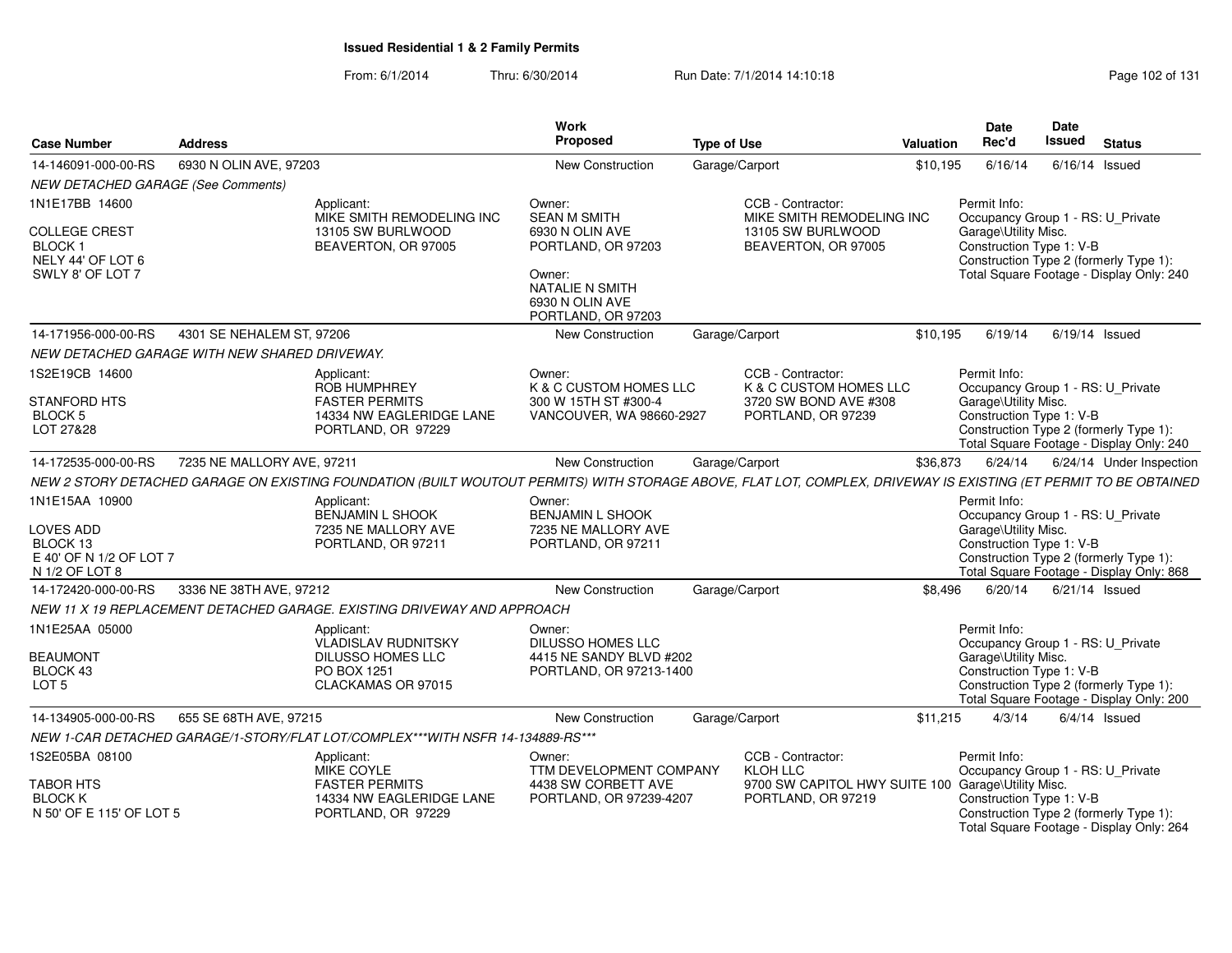From: 6/1/2014Thru: 6/30/2014 Run Date: 7/1/2014 14:10:18 Research 2010 Rage 103 of 131

| <b>Case Number</b>                                                               | <b>Address</b>                                      |                                                                                                                 | <b>Work</b><br><b>Proposed</b>                                                                                                                                                                                            | <b>Type of Use</b>                                                                                                                     | <b>Valuation</b>                                                              | <b>Date</b><br>Rec'd                                                                                  | Date<br><b>Issued</b>                                                                                                                                          | <b>Status</b>                                                                                                                      |  |
|----------------------------------------------------------------------------------|-----------------------------------------------------|-----------------------------------------------------------------------------------------------------------------|---------------------------------------------------------------------------------------------------------------------------------------------------------------------------------------------------------------------------|----------------------------------------------------------------------------------------------------------------------------------------|-------------------------------------------------------------------------------|-------------------------------------------------------------------------------------------------------|----------------------------------------------------------------------------------------------------------------------------------------------------------------|------------------------------------------------------------------------------------------------------------------------------------|--|
| 14-175010-000-00-RS                                                              | 4417 N COMMERCIAL AVE, 97217                        |                                                                                                                 | <b>New Construction</b>                                                                                                                                                                                                   | Garage/Carport                                                                                                                         | \$11.342                                                                      | 6/27/14                                                                                               | 6/27/14 Issued                                                                                                                                                 |                                                                                                                                    |  |
| NEW DETACHED 1 CAR GARAGE 267 sf.                                                |                                                     |                                                                                                                 |                                                                                                                                                                                                                           |                                                                                                                                        |                                                                               |                                                                                                       |                                                                                                                                                                |                                                                                                                                    |  |
| 1N1E22DB 04500<br><b>CENTRAL ALBINA</b><br>BLOCK 4<br>S 46' OF LOT 2             |                                                     | Applicant:<br><b>BOB SCHATZ</b><br><b>ALLUSA ARCHITECTURE</b><br>2118 SE DIVISION ST<br>PORTLAND OR 97202       | Owner:<br><b>NANCY WHEATON</b><br>4417 N COMMERCIAL AVE<br>PORTLAND, OR 97217<br>Owner:<br><b>THOMAS LISICKI</b><br>4417 N COMMERCIAL AVE<br>PORTLAND, OR 97217                                                           | CCB - Contractor:<br>4028 NE 41ST AVE<br>PORTLAND OR 97212-1934                                                                        | <b>TYLER DEAN CONSTRUCTION INC Occupancy Group 1 - RS: U Private</b>          | Permit Info:<br>Garage\Utility Misc.<br>Construction Type 1: V-B                                      |                                                                                                                                                                | Construction Type 2 (formerly Type 1):<br>Total Square Footage - Display Only: 267                                                 |  |
| 14-154890-DFS-01-RS                                                              | 1122 NE 42ND AVE, 97213                             |                                                                                                                 | New Construction                                                                                                                                                                                                          | Garage/Carport                                                                                                                         | \$1,000                                                                       | 6/27/14                                                                                               | 6/27/14 Issued                                                                                                                                                 |                                                                                                                                    |  |
| <b>DFS FOR TRUSSES</b>                                                           |                                                     |                                                                                                                 |                                                                                                                                                                                                                           |                                                                                                                                        |                                                                               |                                                                                                       |                                                                                                                                                                |                                                                                                                                    |  |
| 1N2E31BB 05800<br>LAURELHURST<br>BLOCK 49<br>LOT 2&3 TL 5800                     |                                                     | Applicant:<br><b>GEOFF WRIGHT</b><br>UTF CONSULTING<br>17740 SW FLORENCE ST<br>BEAVERTON, OR 97007              | Owner:<br><b>LIBERTY NW HOMES LLC</b><br>16542 SE ORCHARD VIEW LN<br>DAMASCUS, OR 97089-5810                                                                                                                              | CCB - Contractor:<br><b>ALICIA LIBERTY</b><br><b>LIBERTY NW HOMES</b><br>DAMASCUS, OR 97089                                            | 16542 SE ORCHARD VIEW LN                                                      | Permit Info:<br>Occupancy Group 1 - RS: U_Private<br>Garage\Utility Misc.<br>Construction Type 1: V-B |                                                                                                                                                                | Construction Type 2 (formerly Type 1):<br>Total Square Footage - Display Only: 216                                                 |  |
| 13-226212-REV-01-RS                                                              | 409 SE 70TH AVE, 97215                              |                                                                                                                 | New Construction                                                                                                                                                                                                          | Single Family Dwelling                                                                                                                 | \$5,000                                                                       | 6/26/14                                                                                               | $6/26/14$ Issued                                                                                                                                               |                                                                                                                                    |  |
|                                                                                  |                                                     | VALUE ADDED REVISION TO FRONT PORCH DECK FRAMING AND STAIRS                                                     |                                                                                                                                                                                                                           |                                                                                                                                        |                                                                               |                                                                                                       |                                                                                                                                                                |                                                                                                                                    |  |
| 1N2E32CD 14300<br><b>MORNINGSIDE</b><br><b>BLOCK1</b><br>LOT <sub>1</sub>        |                                                     | Applicant:<br><b>BOB WALTON</b><br>QUAIL CONSTRUCTION LLC<br>4501 NE MINNEHAHA #200<br>VANCOUVER, WA 98661-1848 | Owner:<br>DANNY R WILSON<br>433 SE GILHAM AVE<br>PORTLAND, OR 97215-1427<br>Owner:<br>DIANE J REDD<br>433 SE GILHAM AVE<br>PORTLAND, OR 97215-1427                                                                        | CCB - Contractor:<br><b>GARYS VACUFLO INC</b><br>9015 SE FLAVEL ST<br>CCB - Contractor:<br><b>BOB WALTON</b><br>4501 NE MINNEHAHA #200 | PORTLAND, OR 97266-5583<br>QUAIL CONSTRUCTION LLC<br>VANCOUVER, WA 98661-1848 | Permit Info:<br>One and Two Family                                                                    | Occupancy Group 1 - RS: R-3 Residential<br>Construction Type 1: V-B<br>Construction Type 2 (formerly Type 1): V-B<br>Total Square Footage - Display Only: 2627 |                                                                                                                                    |  |
| 13-161578-REV-02-RS                                                              | 6322 SE RAMONA ST, 97206                            |                                                                                                                 | New Construction                                                                                                                                                                                                          | Single Family Dwelling                                                                                                                 |                                                                               | \$<br>6/19/14                                                                                         | $6/19/14$ Issued                                                                                                                                               |                                                                                                                                    |  |
|                                                                                  | <b>REVISION - CHANGE TYPE AND LOCATION OF TREES</b> |                                                                                                                 |                                                                                                                                                                                                                           |                                                                                                                                        |                                                                               |                                                                                                       |                                                                                                                                                                |                                                                                                                                    |  |
| 1S2E17CB 09900<br>TREMONT PL<br>BLOCK 22<br>W 1/2 OF LOT 19<br>LOT <sub>20</sub> |                                                     | Applicant:<br><b>KEN YU</b><br>16087 SE GOOSE HOLLOW DR<br>DAMASCUS, OR 97089                                   | Owner:<br><b>BRYAN N RAMOS</b><br>6322 SE RAMONA ST<br>PORTLAND, OR 97206<br>Owner:<br><b>LENA RAMOS</b><br>6322 SE RAMONA ST<br>PORTLAND, OR 97206<br>Owner:<br>CHUNXIA KWONG<br>6322 SE RAMONA ST<br>PORTLAND, OR 97206 | CCB - Contractor:<br>kenneth kwong<br><b>SUNSTONE HOMES</b><br>4835 COMMERCIAL ST. SE<br>SALEM, OR 97302                               |                                                                               | Permit Info:<br>One and Two Family<br>Construction Type 1: V-B                                        |                                                                                                                                                                | Occupancy Group 1 - RS: R-3_Residential<br>Construction Type 2 (formerly Type 1): V-B<br>Total Square Footage - Display Only: 4000 |  |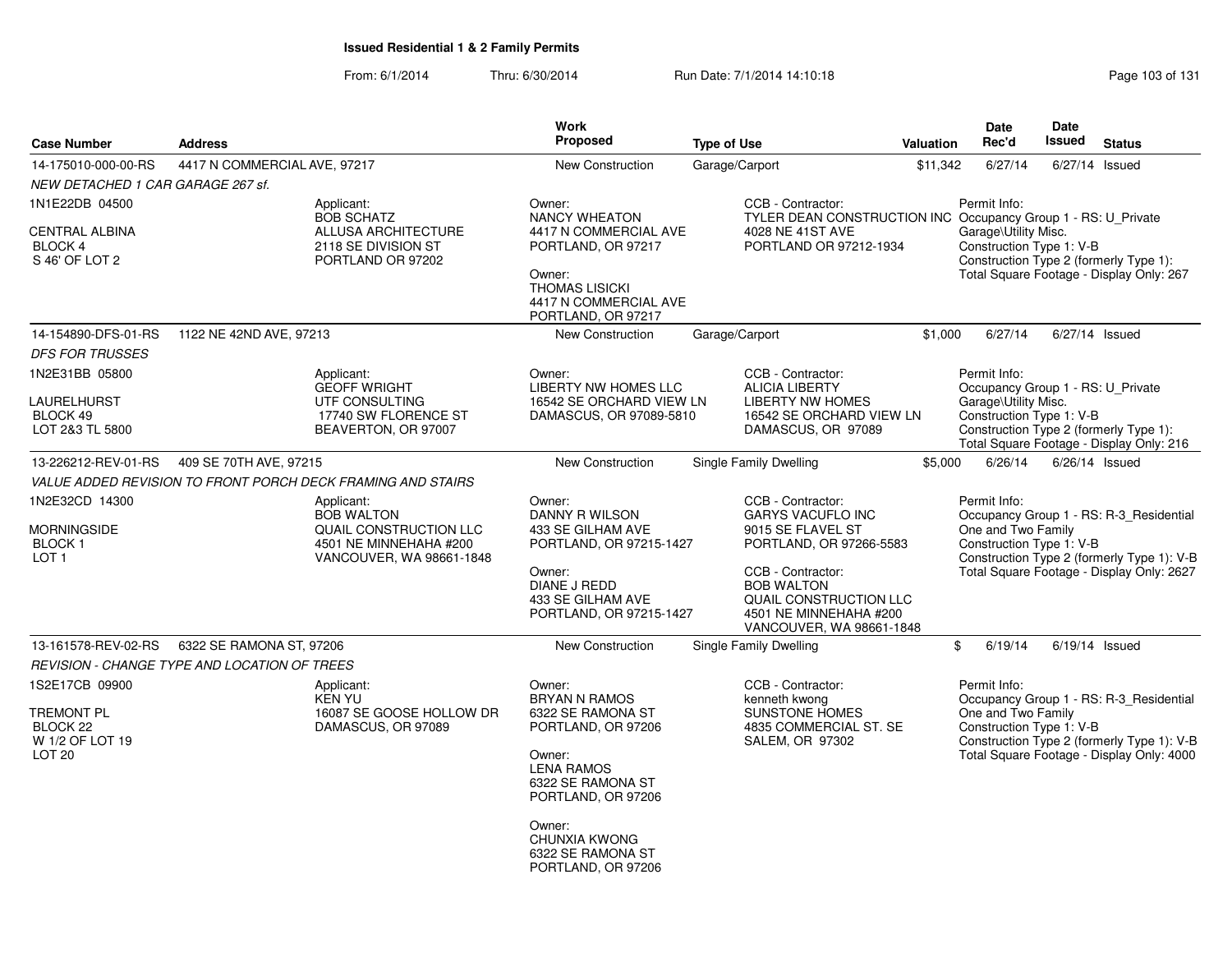From: 6/1/2014

Thru: 6/30/2014 Run Date: 7/1/2014 14:10:18 Research 2010 Rage 104 of 131

| <b>Case Number</b>  | <b>Address</b>              |                                                                                                            | Work<br><b>Proposed</b>                                                     | <b>Type of Use</b>                                                                                                                                                                                                                                                                                                                                                                           | <b>Valuation</b> | Date<br>Rec'd                                                  | <b>Date</b><br>Issued | <b>Status</b>                                                                                                                      |
|---------------------|-----------------------------|------------------------------------------------------------------------------------------------------------|-----------------------------------------------------------------------------|----------------------------------------------------------------------------------------------------------------------------------------------------------------------------------------------------------------------------------------------------------------------------------------------------------------------------------------------------------------------------------------------|------------------|----------------------------------------------------------------|-----------------------|------------------------------------------------------------------------------------------------------------------------------------|
| 12-114799-REV-01-RS | 2629 N KILPATRICK ST, 97217 |                                                                                                            | <b>New Construction</b>                                                     | Single Family Dwelling                                                                                                                                                                                                                                                                                                                                                                       |                  | \$<br>6/20/14                                                  |                       | $6/20/14$ Issued                                                                                                                   |
|                     |                             | REVISION TO CHANGE DESCRIPTION OF LOCATION FROM LOT 7 TO LOT 6                                             |                                                                             |                                                                                                                                                                                                                                                                                                                                                                                              |                  |                                                                |                       |                                                                                                                                    |
| 1N1E09CA 12800      |                             | Applicant:<br><b>Richard Mayea</b><br>417 SE 63RD AVE<br>PORTLAND OR 97215                                 | Owner:<br>ALLEN J MAYEA<br>10907 N VANCOUVER AVE<br>PORTLAND, OR 97217-8065 |                                                                                                                                                                                                                                                                                                                                                                                              |                  | Permit Info:<br>One and Two Family<br>Construction Type 1: V-B |                       | Occupancy Group 1 - RS: R-3 Residential<br>Construction Type 2 (formerly Type 1): V-B<br>Total Square Footage - Display Only: 1672 |
| 13-219729-REV-01-RS | 4622 SE 35TH AVE, 97202     |                                                                                                            | New Construction                                                            | Single Family Dwelling                                                                                                                                                                                                                                                                                                                                                                       | \$500            | 6/20/14                                                        |                       | $6/20/14$ Issued                                                                                                                   |
|                     |                             | ADDED VALUE REVISION FOR ADDITION TO COVERED PORCH AT REAR OF GARAGE; RELOCATE GARAGE PERSONNEL DOOR       |                                                                             |                                                                                                                                                                                                                                                                                                                                                                                              |                  |                                                                |                       |                                                                                                                                    |
| 1S1E13AB 03700      |                             | Applicant:<br><b>MIKE COYLE</b><br><b>FASTER PERMITS</b><br>14334 NW EAGLERIDGE LANE<br>PORTLAND, OR 97229 | Owner:<br>KATHERINE J WALLACE<br>3529 SE LONG ST<br>PORTLAND, OR 97202-3342 | CCB - Contractor:<br>DBA WRIGHT 1 ELECTRIC and<br>THREE PHASE ELECTRIC<br>5618 SE 135TH<br>PORTLAND OR 97236<br>CCB - Contractor:<br>DEVELOPMENT NORTHWEST<br><b>INC/dba Wolcott Plumbing</b><br>1075 W HISTORIC COLUMBIA<br><b>RIVER HWY</b><br>TROUTDALE OR 97060<br>CCB - Contractor:<br><b>VIC REMMERS</b><br>EVERETT CUSTOM HOMES INC<br>735 SW 158TH AVE STE 180<br>BEAVERTON OR 97008 |                  | Permit Info:<br>One and Two Family<br>Construction Type 1: V-B |                       | Occupancy Group 1 - RS: R-3_Residential<br>Construction Type 2 (formerly Type 1): V-B<br>Total Square Footage - Display Only: 2163 |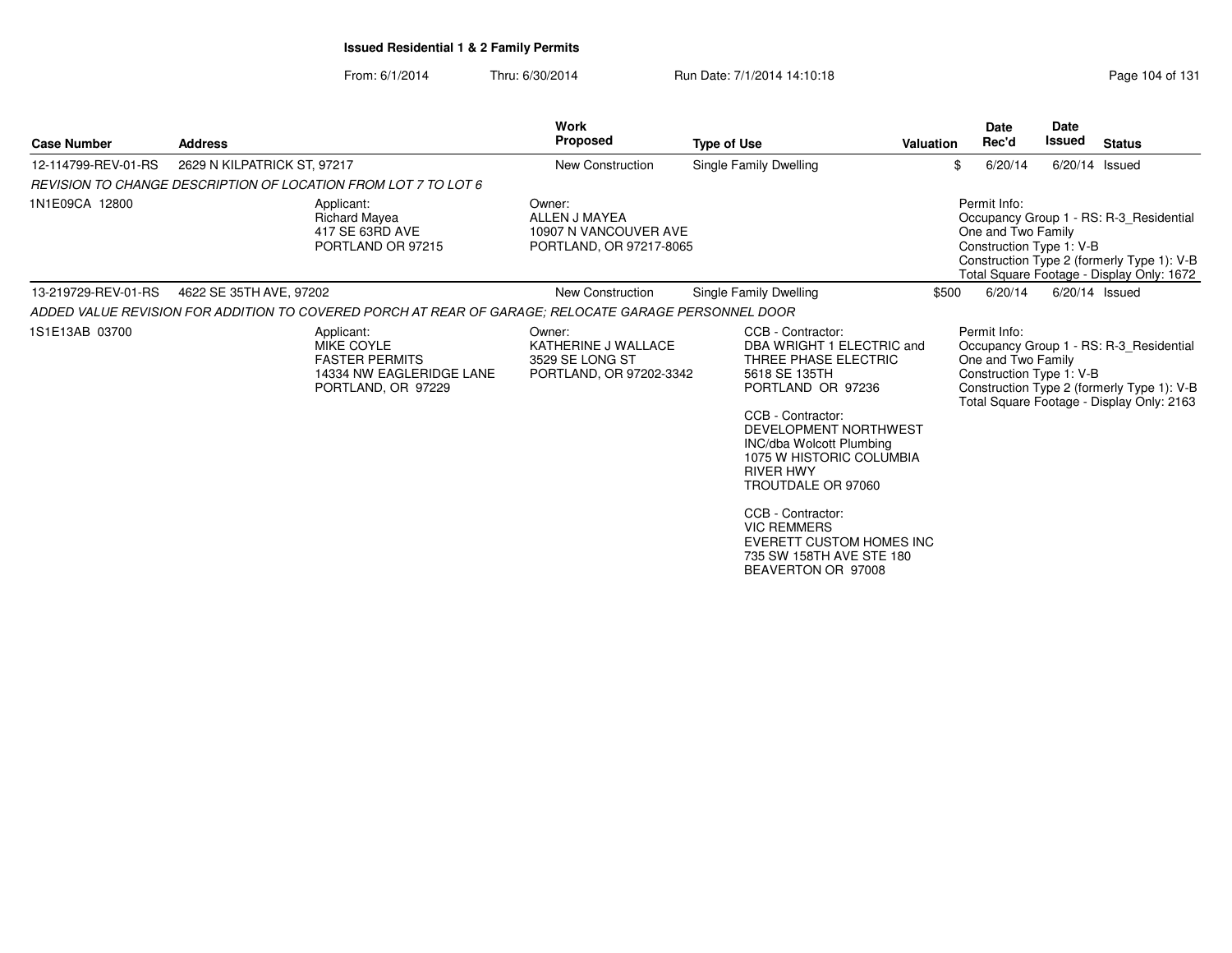From: 6/1/2014Thru: 6/30/2014 Run Date: 7/1/2014 14:10:18 Research 2010 Rage 105 of 131

|                                                                      |                              |                                                                                                   | <b>Work</b>                         |                    |                                                                                                                                     |                  | Date               |         | Date                     |                                                                                         |
|----------------------------------------------------------------------|------------------------------|---------------------------------------------------------------------------------------------------|-------------------------------------|--------------------|-------------------------------------------------------------------------------------------------------------------------------------|------------------|--------------------|---------|--------------------------|-----------------------------------------------------------------------------------------|
| <b>Case Number</b>                                                   | <b>Address</b>               |                                                                                                   | <b>Proposed</b>                     | <b>Type of Use</b> |                                                                                                                                     | <b>Valuation</b> | Rec'd              |         | Issued                   | <b>Status</b>                                                                           |
| 13-206510-REV-02-RS                                                  | 2869 SW FAIRVIEW BLVD, 97201 |                                                                                                   | <b>New Construction</b>             |                    | <b>Single Family Dwelling</b>                                                                                                       |                  | \$                 | 6/20/14 | 6/20/14 Final            |                                                                                         |
| REVISION TO REMOVE TREE PER ARBORIST RECOMMENDATION                  |                              |                                                                                                   |                                     |                    |                                                                                                                                     |                  |                    |         |                          |                                                                                         |
| 1N1E32DC 04700                                                       |                              | Applicant:<br><b>ERIC RYSTADT</b>                                                                 | Owner:                              |                    | CCB - Contractor:<br>MAIN STREET DEVELOPMENT INC ENDERS ELECTRIC INC                                                                |                  | Permit Info:       |         |                          | Occupancy Group 1 - RS: R-3 Residential                                                 |
| ARLINGTON HTS & RPLT<br>BLOCK 10<br>NELY 20' OF LOT 9                |                              | MAIN STREET DEVELOPMENT INC 5331 SW MACADAM AVE #258<br>PO BOX 91096<br>PORTLAND, OR 97291        | PORTLAND, OR 97239-3871             |                    | PO Box 1661<br>BEAVERTON, OR 97075                                                                                                  |                  | One and Two Family |         | Construction Type 1: V-B | Construction Type 2 (formerly Type 1): V-B                                              |
| LOT 10                                                               |                              |                                                                                                   |                                     |                    | CCB - Contractor:<br>DALE BELL<br><b>SKY HEATING &amp; AIR</b><br>CONDITIONING INC<br>1635 SE NEHALEM ST<br>PORTLAND, OR 97202-6707 |                  |                    |         |                          | Total Square Footage - Display Only: 4963                                               |
|                                                                      |                              |                                                                                                   |                                     |                    | CCB - Contractor:<br><b>GARYS VACUFLO INC</b><br>9015 SE FLAVEL ST<br>PORTLAND, OR 97266-5583                                       |                  |                    |         |                          |                                                                                         |
|                                                                      |                              |                                                                                                   |                                     |                    | CCB - Contractor:<br><b>GARCIA PLUMBING INC</b><br>738 7TH STREET<br>INDEPENDENCE, OR 97351                                         |                  |                    |         |                          |                                                                                         |
|                                                                      |                              |                                                                                                   |                                     |                    | CCB - Contractor:<br>WHISKEY HILL ELECTRIC INC<br><b>HUBBARD OR</b><br>P O BOX 206<br>HUBBARD OR 97032                              |                  |                    |         |                          |                                                                                         |
|                                                                      |                              |                                                                                                   |                                     |                    | CCB - Contractor:<br><b>ERIC RYSTADT</b><br>MAIN STREET DEVELOPMENT INC<br>PO BOX 91096<br>PORTLAND, OR 97291                       |                  |                    |         |                          |                                                                                         |
| 13-229790-REV-01-RS                                                  | 5868 SW RALSTON DR           |                                                                                                   | <b>New Construction</b>             |                    | Single Family Dwelling                                                                                                              | \$200            |                    | 6/30/14 |                          | $6/30/14$ Issued                                                                        |
|                                                                      |                              | VALUE ADDED REVISION TO ADD WINDOW SECOND FLOOR OF EAST SIDE                                      |                                     |                    |                                                                                                                                     |                  |                    |         |                          |                                                                                         |
| 1S1E15CB 06605                                                       |                              | Applicant:<br>Kenneth Gertz                                                                       | Owner:<br>GERTZ CONSTRUCTION CO INC |                    | CCB - Contractor:<br>Kenneth Gertz                                                                                                  |                  | Permit Info:       |         |                          | Occupancy Group 1 - RS: R-3_Residential                                                 |
| PARTITION PLAT 2012-50<br>LOT <sub>2</sub><br>INC UND INT TRACTS A&B |                              | GERTZ CONSTRUCTION CO. INC. 19200 SW 46TH AVE<br>19200 SW 46TH AVE<br>TUALATIN, OR 97062-8770     | TUALATIN, OR 97062                  |                    | GERTZ CONSTRUCTION CO. INC. One and Two Family<br>19200 SW 46TH AVE<br>TUALATIN, OR 97062-8770                                      |                  |                    |         | Construction Type 1: V-B | Construction Type 2 (formerly Type 1): V-B<br>Total Square Footage - Display Only: 3085 |
| 14-111870-REV-02-RS                                                  | 6129 SW 46TH AVE, 97221      |                                                                                                   | <b>New Construction</b>             |                    | Single Family Dwelling                                                                                                              |                  | \$                 | 6/24/14 |                          | $6/24/14$ Issued                                                                        |
|                                                                      |                              | REVISION - MODIFICATION TO HEADER SIZE AND BEAMS - NO EXTERIOR WORK                               |                                     |                    |                                                                                                                                     |                  |                    |         |                          |                                                                                         |
| 1S1E18DD 01400                                                       |                              | Applicant:<br><b>DAVE CADY</b>                                                                    | Owner:<br>PERFORMANCE HOMES LLC     |                    | CCB - Contractor:<br>DAVE CADY                                                                                                      |                  | Permit Info:       |         |                          | Occupancy Group 1 - RS: R-3 Residential                                                 |
| <b>VERMONT HILLS</b><br>BLOCK 14<br>LOT 10                           |                              | PERFORMANCE HOMES LLC<br>10400 SW COTTONWOOD STREET TUALATIN, OR 97062-8393<br>TUALATIN, OR 97062 | 10400 SW COTTONWOOD ST              |                    | PERFORMANCE HOMES LLC<br>10400 SW COTTONWOOD STREET Construction Type 1: V-B<br>TUALATIN, OR 97062                                  |                  | One and Two Family |         |                          | Construction Type 2 (formerly Type 1): V-B<br>Total Square Footage - Display Only: 3418 |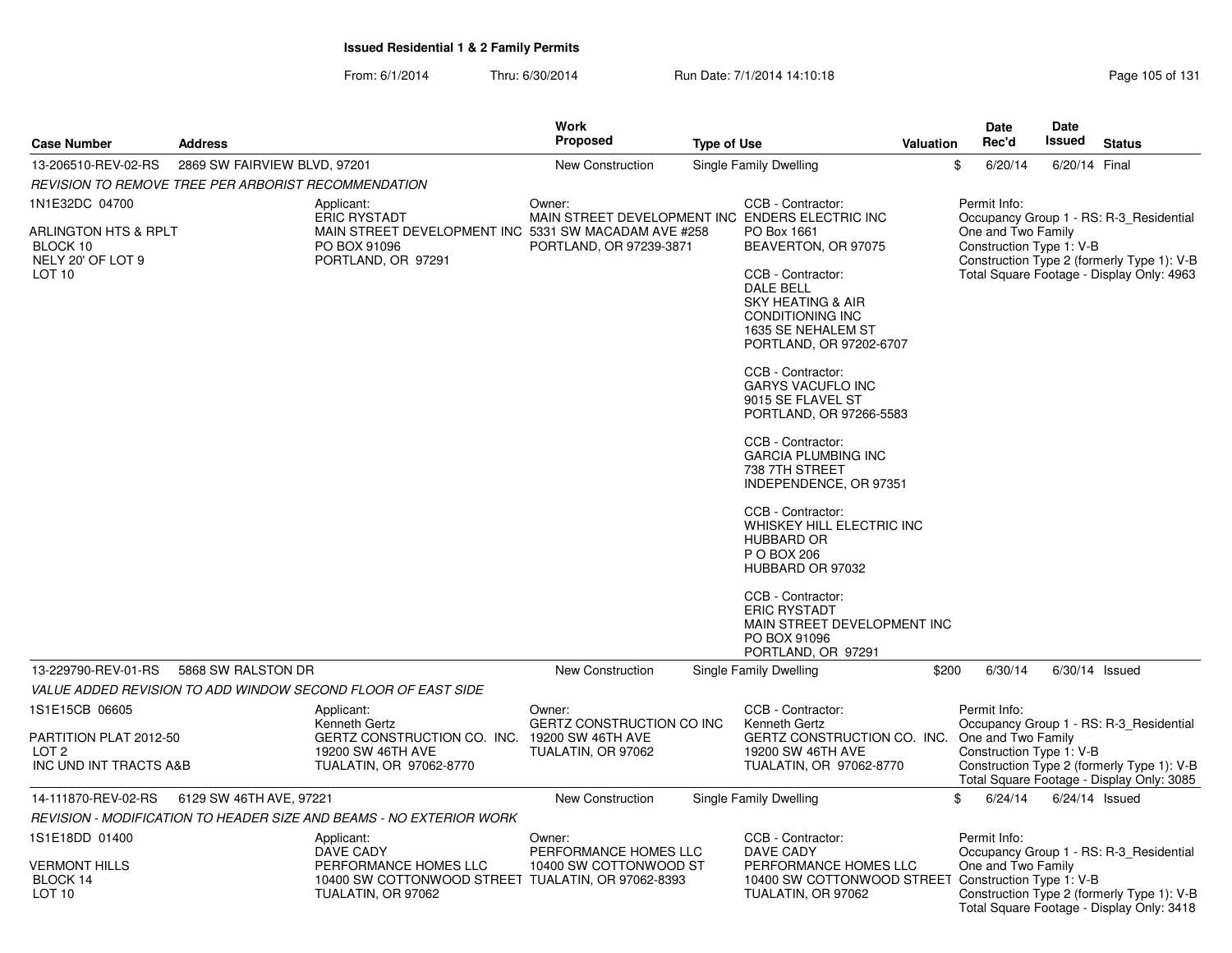| <b>Case Number</b>                                                 | <b>Address</b>                  |                                                                                                                                        | <b>Work</b><br>Proposed                                                                                                                                        | <b>Type of Use</b>                                                                                                                           | Valuation | <b>Date</b><br>Rec'd                                                                              | <b>Date</b><br>Issued | <b>Status</b>                                                                                                                      |
|--------------------------------------------------------------------|---------------------------------|----------------------------------------------------------------------------------------------------------------------------------------|----------------------------------------------------------------------------------------------------------------------------------------------------------------|----------------------------------------------------------------------------------------------------------------------------------------------|-----------|---------------------------------------------------------------------------------------------------|-----------------------|------------------------------------------------------------------------------------------------------------------------------------|
| 14-146137-000-00-RS                                                | 6136 SE DUKE ST - Unit A, 97266 |                                                                                                                                        | New Construction                                                                                                                                               | <b>Single Family Dwelling</b>                                                                                                                | \$249,366 | 4/22/14                                                                                           | 6/27/14 Issued        |                                                                                                                                    |
|                                                                    |                                 | NEW SINGLE FAMILY RESIDENCE w/ ACCESSORY DWELLING UNIT/2 STORY/ NO GARAGE/ FLAT LOT/ COMPLEX                                           |                                                                                                                                                                |                                                                                                                                              |           |                                                                                                   |                       |                                                                                                                                    |
| 1S2E19AA 00301                                                     |                                 | Applicant:<br>MIKE COYLE<br><b>FASTER PERMITS</b><br>14334 NW EAGLERIDGE LANE<br>PORTLAND, OR 97229                                    | Owner:<br>RUTH B BENNETT<br>3315 SE RIVERWOOD LN<br>VANCOUVER, WA 98683-5404<br>Owner:<br>SAMUEL W BENNETT<br>3315 SE RIVERWOOD LN<br>VANCOUVER, WA 98683-5404 | CCB - Contractor:<br>THE CONIFER GROUP INC<br>3140 SE HAWTHORNE BLVD<br>PORTLAND, OR 972144195                                               |           | Permit Info:<br>One and Two Family<br>Construction Type 1: V-B<br>Number of New Dwelling Units: 2 |                       | Occupancy Group 1 - RS: R-3_Residential<br>Construction Type 2 (formerly Type 1): V-B<br>Total Square Footage - Display Only: 2261 |
| 10-170204-DFS-01-RS                                                | 2857 SW FAIRVIEW BLVD, 97201    |                                                                                                                                        | New Construction                                                                                                                                               | Single Family Dwelling                                                                                                                       | \$8,000   | 4/24/14                                                                                           | 6/13/14 Final         |                                                                                                                                    |
| <b>DFS FOR ROOF TRUSSES</b>                                        |                                 |                                                                                                                                        |                                                                                                                                                                |                                                                                                                                              |           |                                                                                                   |                       |                                                                                                                                    |
| 1N1E32DC 04400                                                     |                                 | Applicant:                                                                                                                             | Owner:<br><b>JEREMY FRANK</b>                                                                                                                                  |                                                                                                                                              |           | Permit Info:                                                                                      |                       |                                                                                                                                    |
| ARLINGTON HTS & RPLT<br>BLOCK 10<br>LOT 6&7 TL 4400                |                                 | <b>CHRISTOPHER GELBER</b><br>3011 NE FREMONT ST<br>PORTLAND, OR 97212-2640                                                             | 7917 NW BLUE POINTE LN<br>PORTLAND, OR 97229-9115<br>Owner:<br><b>TRACY MORRISSEAU</b><br>7917 NW BLUE POINTE LN<br>PORTLAND, OR 97229-9115                    |                                                                                                                                              |           | One and Two Family<br>Construction Type 1: V-B                                                    |                       | Occupancy Group 1 - RS: R-3_Residential<br>Construction Type 2 (formerly Type 1): V-B<br>Total Square Footage - Display Only: 3697 |
| 10-170204-DFS-02-RS                                                | 2857 SW FAIRVIEW BLVD, 97201    |                                                                                                                                        | New Construction                                                                                                                                               | <b>Single Family Dwelling</b>                                                                                                                | \$4,000   | 4/24/14                                                                                           | 6/13/14 Final         |                                                                                                                                    |
| <b>DFS - FLOOR JOISTS</b><br>1N1E32DC 04400                        |                                 | Applicant:                                                                                                                             | Owner:                                                                                                                                                         |                                                                                                                                              |           | Permit Info:                                                                                      |                       |                                                                                                                                    |
| <b>ARLINGTON HTS &amp; RPLT</b><br>BLOCK 10<br>LOT 6&7 TL 4400     |                                 | CHRISTOPHER GELBER<br>3011 NE FREMONT ST<br>PORTLAND, OR 97212-2640                                                                    | <b>JEREMY FRANK</b><br>7917 NW BLUE POINTE LN<br>PORTLAND, OR 97229-9115<br>Owner:<br>TRACY MORRISSEAU<br>7917 NW BLUE POINTE LN<br>PORTLAND, OR 97229-9115    |                                                                                                                                              |           | One and Two Family<br>Construction Type 1: V-B                                                    |                       | Occupancy Group 1 - RS: R-3_Residential<br>Construction Type 2 (formerly Type 1): V-B<br>Total Square Footage - Display Only: 3697 |
| 12-200644-DFS-04-RS                                                | 6620 SE ASH CT, 97215           |                                                                                                                                        | New Construction                                                                                                                                               | Single Family Dwelling                                                                                                                       | \$157,246 | 4/28/14                                                                                           | 6/2/14 Final          |                                                                                                                                    |
| <b>DFS - CURTAIN WALLS</b>                                         |                                 |                                                                                                                                        |                                                                                                                                                                |                                                                                                                                              |           |                                                                                                   |                       |                                                                                                                                    |
| 1N2E32CD 06700<br>ASBAHR HTS<br><b>BLOCK 5</b><br>LOT <sub>1</sub> |                                 | Applicant:<br><b>BUDDY BROCKER</b><br>BROCKER CONSTRUCTION CO LLI 654 NE HAZELFERN PL<br>1119 NE 95TH ST, UNIT D<br>VANCOUVER WA 98665 | Owner:<br><b>TIMOTHY R EDDY</b><br>PORTLAND, OR 97232-2622<br>Owner:<br><b>JOYCE A BELL</b><br>654 NE HAZELFERN PL<br>PORTLAND, OR 97232-2622                  | CCB - Contractor:<br><b>BUDDY BROCKER</b><br>BROCKER CONSTRUCTION CO LLI One and Two Family<br>1119 NE 95TH ST, UNIT D<br>VANCOUVER WA 98665 |           | Permit Info:<br>Construction Type 1: V-B                                                          |                       | Occupancy Group 1 - RS: R-3_Residential<br>Construction Type 2 (formerly Type 1): V-B<br>Total Square Footage - Display Only: 3743 |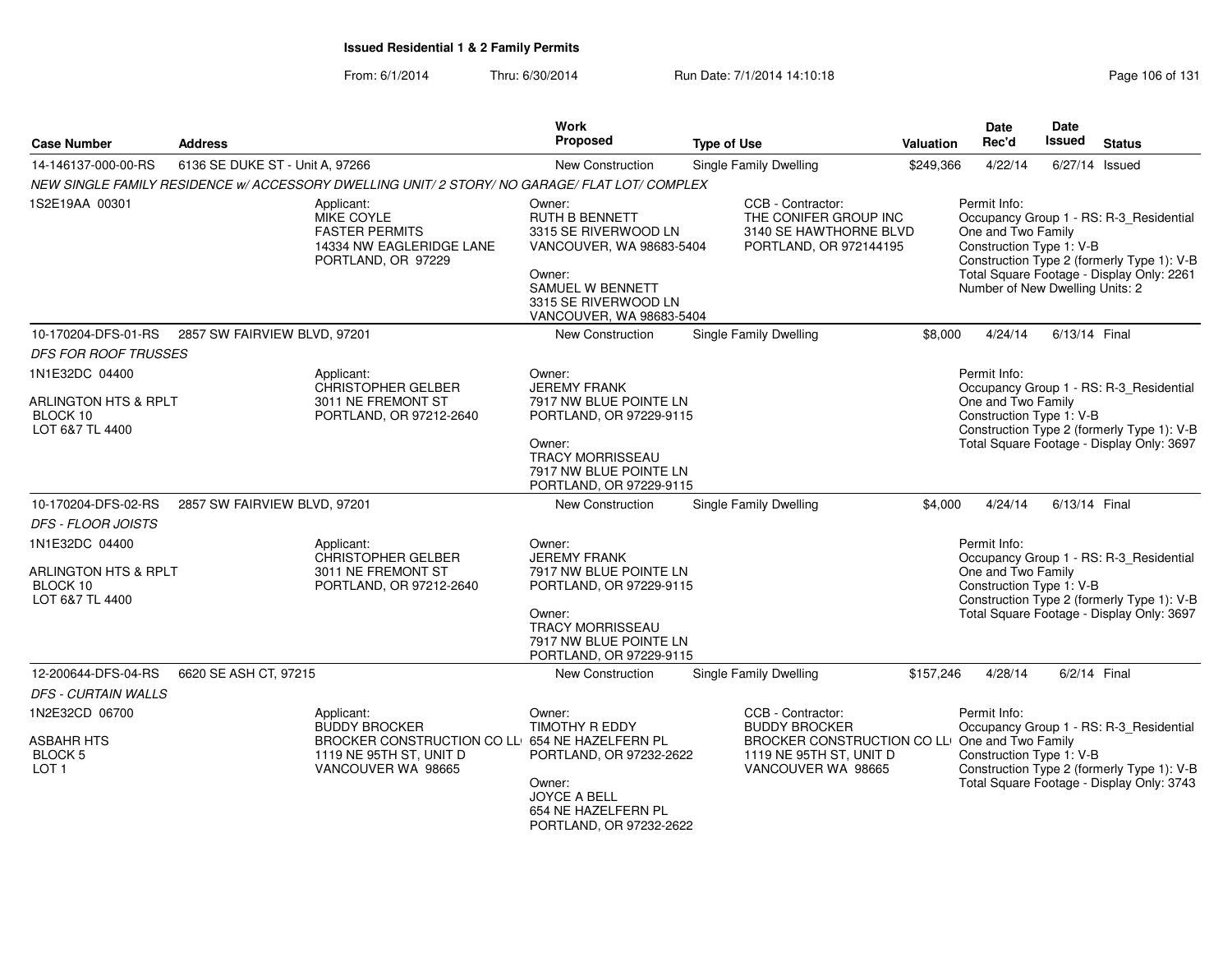From: 6/1/2014Thru: 6/30/2014 Run Date: 7/1/2014 14:10:18 Research 2010 Page 107 of 131

|                                                                           |                            |                                                                                                                                            | Work                                                                                                                                                            |                                                                                                                                                                                                                                                                                                                                                                                       |                  | Date                                                                                              | <b>Date</b> |                                                                                                                                    |
|---------------------------------------------------------------------------|----------------------------|--------------------------------------------------------------------------------------------------------------------------------------------|-----------------------------------------------------------------------------------------------------------------------------------------------------------------|---------------------------------------------------------------------------------------------------------------------------------------------------------------------------------------------------------------------------------------------------------------------------------------------------------------------------------------------------------------------------------------|------------------|---------------------------------------------------------------------------------------------------|-------------|------------------------------------------------------------------------------------------------------------------------------------|
| <b>Case Number</b>                                                        | <b>Address</b>             |                                                                                                                                            | <b>Proposed</b>                                                                                                                                                 | <b>Type of Use</b>                                                                                                                                                                                                                                                                                                                                                                    | <b>Valuation</b> | Rec'd                                                                                             | Issued      | <b>Status</b>                                                                                                                      |
| 14-147699-000-00-RS                                                       | 4529 NE 34TH AVE, 97211    |                                                                                                                                            | <b>New Construction</b>                                                                                                                                         | Single Family Dwelling                                                                                                                                                                                                                                                                                                                                                                | \$314,657        | 4/24/14                                                                                           |             | 6/23/14 Under Inspection                                                                                                           |
|                                                                           |                            | NEW SINGLE FAMILY RESIDENCE / 2 STORY / DETACHED GARAGE / FLAT LOT / COMPLEX ** existing foundation and slab from original house to remain |                                                                                                                                                                 |                                                                                                                                                                                                                                                                                                                                                                                       |                  |                                                                                                   |             |                                                                                                                                    |
| 1N1E24AC 20400                                                            |                            | Applicant:<br>EUGENE SOBOL<br>SKYLINE CONSTRUCTION INC.<br>5227 SE MALDEN STREET<br>PORTLAND, OR 97206                                     | Owner:<br><b>JOEL ANDERSEN</b><br>2134 NE 19TH AVE<br>PORTLAND, OR 97212-4613<br>Owner:<br><b>MISTI ANDERSEN</b><br>2134 NE 19TH AVE<br>PORTLAND, OR 97212-4613 | CCB - Contractor:<br>SKYLINE CONSTRUCTION INC<br>1481 NE EVENING STAR DR<br>HILLSBORO OR 97124                                                                                                                                                                                                                                                                                        |                  | Permit Info:<br>One and Two Family<br>Construction Type 1: V-B<br>Number of New Dwelling Units: 1 |             | Occupancy Group 1 - RS: R-3_Residential<br>Construction Type 2 (formerly Type 1):<br>Total Square Footage - Display Only: 2853     |
| 14-147326-000-00-RS                                                       | 4117 SE LIEBE ST           |                                                                                                                                            | New Construction                                                                                                                                                | Single Family Dwelling                                                                                                                                                                                                                                                                                                                                                                | \$338,674        | 4/24/14                                                                                           |             | 6/18/14 Under Inspection                                                                                                           |
|                                                                           |                            | NEW SINGLE FAMILY RESIDENCE/3 STORY/ ATTACHED 1 CAR GARAGE/ FLAT LOT/ COMPLEX                                                              |                                                                                                                                                                 |                                                                                                                                                                                                                                                                                                                                                                                       |                  |                                                                                                   |             |                                                                                                                                    |
| 1S2E18BB 13502                                                            |                            | Applicant:<br><b>TONY SANSERI</b><br>NEIGHBORHOOD HOMES<br>P O BOX 820181<br>PORTLAND, OR 97282                                            | Owner:<br>NEIGHBORHOOD HOMES INC<br>PO BOX 820181<br>PORTLAND, OR 97282-1181                                                                                    | CCB - Contractor:<br>NEIGHBORHOOD HOMES INC<br>PO BOX 820181<br>PORTLAND, OR 97282                                                                                                                                                                                                                                                                                                    |                  | Permit Info:<br>One and Two Family<br>Construction Type 1: V-B<br>Number of New Dwelling Units: 1 |             | Occupancy Group 1 - RS: R-3 Residential<br>Construction Type 2 (formerly Type 1): V-B<br>Total Square Footage - Display Only: 3321 |
| 14-148080-000-00-RS                                                       | 3808 SE TIBBETTS ST, 97202 |                                                                                                                                            | New Construction                                                                                                                                                | <b>Single Family Dwelling</b>                                                                                                                                                                                                                                                                                                                                                         | \$328,274        | 4/25/14                                                                                           |             | 6/26/14 Under Inspection                                                                                                           |
|                                                                           |                            | NEW SINGLE FAMILY RESIDENCE/2 STORY WITH TUCKED UNDER 1 CAR GARAGE AND BASEMENT/FLAT LOT/COMPLEX                                           |                                                                                                                                                                 |                                                                                                                                                                                                                                                                                                                                                                                       |                  |                                                                                                   |             |                                                                                                                                    |
| 1S1E12AD 10800                                                            |                            | Applicant:<br><b>MIKE SLOAN</b><br><b>HOUSE MAGIC INC</b><br>6218 SE WOODWARD<br>PORTLAND, OR 97206                                        | Owner:<br><b>HOUSE MAGIC INC</b><br>6218 SE WOODWARD ST<br>PORTLAND, OR 97206-1918                                                                              | CCB - Contractor:<br><b>MIKE SLOAN</b><br><b>HOUSE MAGIC INC</b><br>6218 SE WOODWARD<br>PORTLAND, OR 97206                                                                                                                                                                                                                                                                            |                  | Permit Info:<br>One and Two Family<br>Construction Type 1: V-B<br>Number of New Dwelling Units: 1 |             | Occupancy Group 1 - RS: R-3 Residential<br>Construction Type 2 (formerly Type 1): V-B<br>Total Square Footage - Display Only: 3148 |
| 13-188293-REV-01-RS                                                       | 7233 SW 52ND AVE, 97219    |                                                                                                                                            | New Construction                                                                                                                                                | Single Family Dwelling                                                                                                                                                                                                                                                                                                                                                                | \$               | 5/15/14                                                                                           |             | $6/2/14$ Issued                                                                                                                    |
|                                                                           |                            | REVISION TO CHANGE FROM DRYWELL TO FLOW THROUGH PLANTER                                                                                    |                                                                                                                                                                 |                                                                                                                                                                                                                                                                                                                                                                                       |                  |                                                                                                   |             |                                                                                                                                    |
| 1S1E19AC 02500<br><b>KIRCANNO</b><br>BLOCK <sub>3</sub><br>LOT 37 TL 2500 |                            | Applicant:<br>MIKE COYLE<br><b>FASTER PERMITS</b><br>14334 NW EAGLERIDGE LANE<br>PORTLAND, OR 97229                                        | Owner:<br><b>EVERETT CUSTOM HOMES</b><br>735 SW 158TH AVE #180<br>BEAVERTON, OR 97006-4952                                                                      | CCB - Contractor:<br>DBA WRIGHT 1 ELECTRIC and<br>THREE PHASE ELECTRIC<br>5618 SE 135TH<br>PORTLAND OR 97236<br>CCB - Contractor:<br>DEVELOPMENT NORTHWEST<br>INC/dba Wolcott Plumbing<br>1075 W HISTORIC COLUMBIA<br><b>RIVER HWY</b><br>TROUTDALE OR 97060<br>CCB - Contractor:<br><b>VIC REMMERS</b><br>EVERETT CUSTOM HOMES INC<br>735 SW 158TH AVE STE 180<br>BEAVERTON OR 97008 |                  | Permit Info:<br>One and Two Family<br>Construction Type 1: V-B                                    |             | Occupancy Group 1 - RS: R-3_Residential<br>Construction Type 2 (formerly Type 1):<br>Total Square Footage - Display Only: 2248     |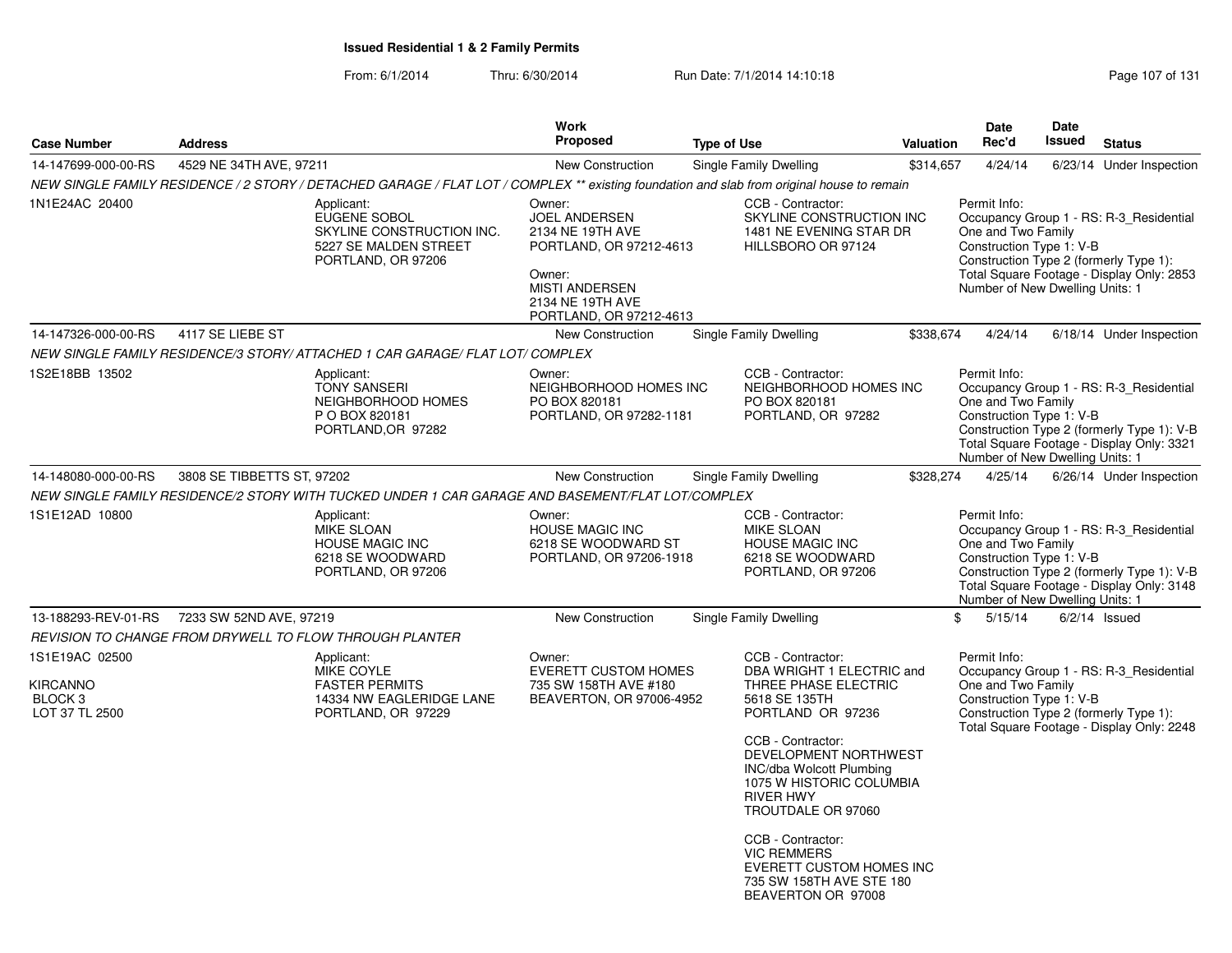| <b>Case Number</b>  | <b>Address</b>                                                                                      | <b>Work</b><br><b>Proposed</b>                                                             | <b>Type of Use</b>                                                                                                                                                                                                             | <b>Valuation</b> | <b>Date</b><br>Rec'd                                                                              | Date<br>Issued   | <b>Status</b>                                                                                                                      |
|---------------------|-----------------------------------------------------------------------------------------------------|--------------------------------------------------------------------------------------------|--------------------------------------------------------------------------------------------------------------------------------------------------------------------------------------------------------------------------------|------------------|---------------------------------------------------------------------------------------------------|------------------|------------------------------------------------------------------------------------------------------------------------------------|
| 13-193354-REV-01-RS | 7223 SW 52ND AVE, 97219                                                                             | New Construction                                                                           | Single Family Dwelling                                                                                                                                                                                                         | \$               | 5/15/14                                                                                           |                  | $6/2/14$ Issued                                                                                                                    |
|                     | REVISION TO CHANGE FROM DRYWELL TO FLOW THROUGH PLANTER                                             |                                                                                            |                                                                                                                                                                                                                                |                  |                                                                                                   |                  |                                                                                                                                    |
| 1S1E19AC 02500      | Applicant:<br>MIKE COYLE<br><b>FASTER PERMITS</b><br>14334 NW EAGLERIDGE LANE<br>PORTLAND, OR 97229 | Owner:<br><b>EVERETT CUSTOM HOMES</b><br>735 SW 158TH AVE #180<br>BEAVERTON, OR 97006-4952 | CCB - Contractor:<br>DBA WRIGHT 1 ELECTRIC and<br>THREE PHASE ELECTRIC<br>5618 SE 135TH<br>PORTLAND OR 97236<br>CCB - Contractor:                                                                                              |                  | Permit Info:<br>One and Two Family<br>Construction Type 1: V-B                                    |                  | Occupancy Group 1 - RS: R-3 Residential<br>Construction Type 2 (formerly Type 1): V-B<br>Total Square Footage - Display Only: 2248 |
|                     |                                                                                                     |                                                                                            | DEVELOPMENT NORTHWEST<br>INC/dba Wolcott Plumbing<br>1075 W HISTORIC COLUMBIA<br><b>RIVER HWY</b><br>TROUTDALE OR 97060                                                                                                        |                  |                                                                                                   |                  |                                                                                                                                    |
|                     |                                                                                                     |                                                                                            | CCB - Contractor:<br><b>VIC REMMERS</b><br>EVERETT CUSTOM HOMES INC<br>735 SW 158TH AVE STE 180<br>BEAVERTON OR 97008                                                                                                          |                  |                                                                                                   |                  |                                                                                                                                    |
| 14-151996-000-00-RS | 3149 NE ALAMEDA TER, 97212                                                                          | New Construction                                                                           | Single Family Dwelling                                                                                                                                                                                                         | \$389,670        | 5/2/14                                                                                            | $6/19/14$ Issued |                                                                                                                                    |
|                     | NEW SINGLE FAMILY RESIDENCE/2-STORY WITH FINISHED BASEMENT/TUCK UNDER GARAGE/FLAT LOT/COMPLEX       |                                                                                            |                                                                                                                                                                                                                                |                  |                                                                                                   |                  |                                                                                                                                    |
| 1N1E24CD 12101      | Applicant:<br><b>KEVIN PARTAIN</b><br>URBAN VISIONS<br>223 NE 56TH AVE<br>PORTLAND, OR 97213        | Owner:<br><b>EDEN ENTERPRISES LLC</b><br>5505 SW DELKER RD<br>TUALATIN, OR 97062-9710      | CCB - Contractor:<br>Jeff Shrope<br><b>RENAISSANCE CUSTOM HOMES</b><br><b>LLC</b><br>16771 Boones Ferry Rd<br>Lake Oswego, OR 97035                                                                                            |                  | Permit Info:<br>One and Two Family<br>Construction Type 1: V-B<br>Number of New Dwelling Units: 1 |                  | Occupancy Group 1 - RS: R-3_Residential<br>Construction Type 2 (formerly Type 1): V-B<br>Total Square Footage - Display Only: 3950 |
| 14-152009-000-00-RS | 3160 NE ALAMEDA ST                                                                                  | New Construction                                                                           | Single Family Dwelling                                                                                                                                                                                                         | \$377,522        | 5/2/14                                                                                            | $6/18/14$ Issued |                                                                                                                                    |
|                     | NEW SINGLE FAMILY RESIDENCE/2-STORY WITH FINISHED BASEMENT/TUCK UNDER GARAGE/FLAT LOT/COMPLEX       |                                                                                            |                                                                                                                                                                                                                                |                  |                                                                                                   |                  |                                                                                                                                    |
| 1N1E24CD 12102      | Applicant:<br><b>KEVIN PARTAIN</b><br><b>URBAN VISIONS</b><br>223 NE 56TH AVE<br>PORTLAND, OR 97213 | Owner:<br>EDEN ENTERPRISES LLC<br>5505 SW DELKER RD<br>TUALATIN, OR 97062-9710             | CCB - Contractor:<br><b>CRAFTWORK PLUMBING INC</b><br>7737 SW CIRRUS DR<br>BEAVERTON, OR 97008<br>CCB - Contractor:<br>Jeff Shrope<br>RENAISSANCE CUSTOM HOMES<br><b>LLC</b><br>16771 Boones Ferry Rd<br>Lake Oswego, OR 97035 |                  | Permit Info:<br>One and Two Family<br>Construction Type 1: V-B<br>Number of New Dwelling Units: 1 |                  | Occupancy Group 1 - RS: R-3_Residential<br>Construction Type 2 (formerly Type 1): V-B<br>Total Square Footage - Display Only: 3929 |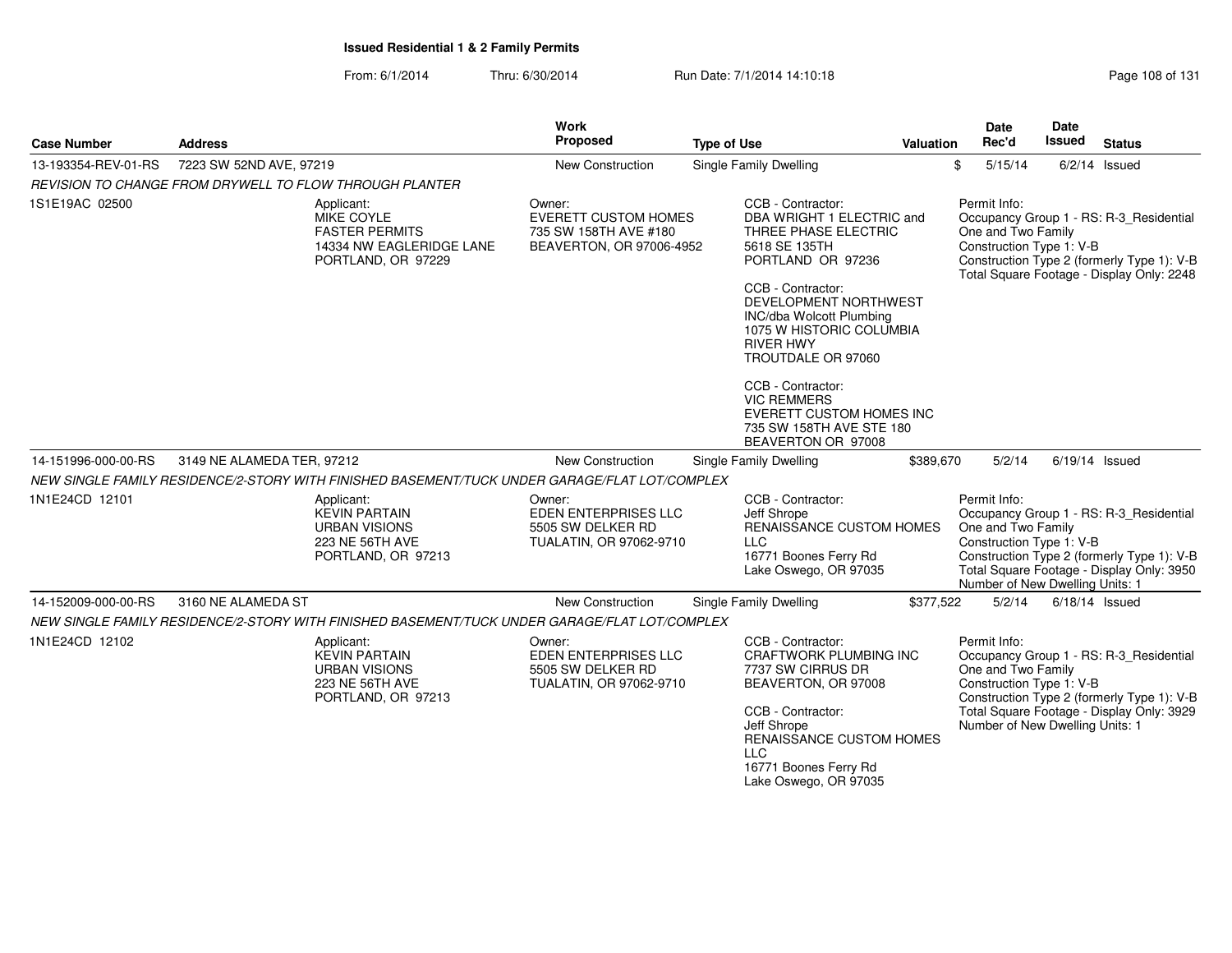| <b>Case Number</b>                                                               | <b>Address</b>                          |                                                                                                                     | <b>Work</b><br><b>Proposed</b>                                                                                                                                               | <b>Type of Use</b>                                                                                                                                                                                                                             | <b>Valuation</b> | <b>Date</b><br>Rec'd                                                                              | <b>Date</b><br><b>Issued</b> | <b>Status</b>                                                                                                                      |
|----------------------------------------------------------------------------------|-----------------------------------------|---------------------------------------------------------------------------------------------------------------------|------------------------------------------------------------------------------------------------------------------------------------------------------------------------------|------------------------------------------------------------------------------------------------------------------------------------------------------------------------------------------------------------------------------------------------|------------------|---------------------------------------------------------------------------------------------------|------------------------------|------------------------------------------------------------------------------------------------------------------------------------|
| 14-154039-000-00-RS                                                              | 2764 SE FRANCIS ST, 97202               |                                                                                                                     | <b>New Construction</b>                                                                                                                                                      | Single Family Dwelling                                                                                                                                                                                                                         | \$210,760        | 5/8/14                                                                                            |                              | 6/24/14 Under Inspection                                                                                                           |
|                                                                                  |                                         | NEW SINGLE FAMILY RESIDENCE/TWO STORY/ATTACHED GARAGE/FLAT LOT/COMPLEX                                              |                                                                                                                                                                              |                                                                                                                                                                                                                                                |                  |                                                                                                   |                              |                                                                                                                                    |
| 1S1E12CB 04200                                                                   |                                         | Applicant:<br><b>EDUARD SHTOGRIN</b><br>ROYAL CUSTOM HOMES INC.<br>13543 SE WILLINGHAM COURT<br>CLACKAMAS, OR 97015 | Owner:<br>ROYAL CUSTOM HOMES INC<br>PO BOX 3091<br>CLACKAMAS, OR 97015-3091                                                                                                  | CCB - Contractor:<br><b>EDUARD SHTOGRIN</b><br>ROYAL CUSTOM HOMES INC.<br>13543 SE WILLINGHAM COURT<br>CLACKAMAS, OR 97015<br>CCB - Contractor:<br>ARTWORK CONSTRUCTION LLC<br><b>PORTLAND</b><br>8312 SE ASPEN SUMMIT DR<br>PORTLAND OR 97266 |                  | Permit Info:<br>One and Two Family<br>Construction Type 1: V-B<br>Number of New Dwelling Units: 1 |                              | Occupancy Group 1 - RS: R-3 Residential<br>Construction Type 2 (formerly Type 1): V-B<br>Total Square Footage - Display Only: 2045 |
| 14-150878-000-00-RS                                                              | 4304 SE 16TH AVE, 97202                 |                                                                                                                     | New Construction                                                                                                                                                             | Single Family Dwelling                                                                                                                                                                                                                         | \$299.937        | 4/30/14                                                                                           |                              | $6/2/14$ Issued                                                                                                                    |
|                                                                                  |                                         | NEW SINGLE FAMILY RESIDENCE/2 STORY WITH TUCKED UNDER 1 CAR GARAGE AND BASEMENT/FLAT LOT/COMPLEX                    |                                                                                                                                                                              |                                                                                                                                                                                                                                                |                  |                                                                                                   |                              |                                                                                                                                    |
| 1S1E11DC 08000<br><b>BOISES ADD</b><br>BLOCK <sub>8</sub><br>LOT 11&12           |                                         | Applicant:<br><b>MIKE COYLE</b><br><b>FASTER PERMITS</b><br>14334 NW EAGLERIDGE LANE<br>PORTLAND, OR 97229          | Owner:<br><b>WILDE PROPERTIES INC</b><br>3735 SE CLAY ST #204<br>PORTLAND, OR 97214                                                                                          | CCB - Contractor:<br><b>WILDE PROPERTIES INC</b><br>3735 SE CLAY STE 204<br>PORTLAND, OR 97214                                                                                                                                                 |                  | Permit Info:<br>One and Two Family<br>Construction Type 1: V-B<br>Number of New Dwelling Units: 1 |                              | Occupancy Group 1 - RS: R-3_Residential<br>Construction Type 2 (formerly Type 1): V-B<br>Total Square Footage - Display Only: 2963 |
| 10-170204-REV-01-RS                                                              | 2857 SW FAIRVIEW BLVD, 97201            |                                                                                                                     | New Construction                                                                                                                                                             | Single Family Dwelling                                                                                                                                                                                                                         | \$345,852        | 5/1/14                                                                                            | 6/13/14 Final                |                                                                                                                                    |
|                                                                                  | ADDED VALUE REVISION-ADD RETAINING WALL |                                                                                                                     |                                                                                                                                                                              |                                                                                                                                                                                                                                                |                  |                                                                                                   |                              |                                                                                                                                    |
| 1N1E32DC 04400<br><b>ARLINGTON HTS &amp; RPLT</b><br>BLOCK 10<br>LOT 6&7 TL 4400 |                                         | Applicant:<br><b>CHRISTOPHER GELBER</b><br>3011 NE FREMONT ST<br>PORTLAND, OR 97212-2640                            | Owner:<br><b>JEREMY FRANK</b><br>7917 NW BLUE POINTE LN<br>PORTLAND, OR 97229-9115<br>Owner:<br><b>TRACY MORRISSEAU</b><br>7917 NW BLUE POINTE LN<br>PORTLAND, OR 97229-9115 | CCB - Contractor:<br>PRESTIGE ELECTRIC LLC<br>421 C STREET<br>WASHOUGAL, WA 98671                                                                                                                                                              |                  | Permit Info:<br>One and Two Family<br>Construction Type 1: V-B                                    |                              | Occupancy Group 1 - RS: R-3 Residential<br>Construction Type 2 (formerly Type 1): V-B<br>Total Square Footage - Display Only: 3697 |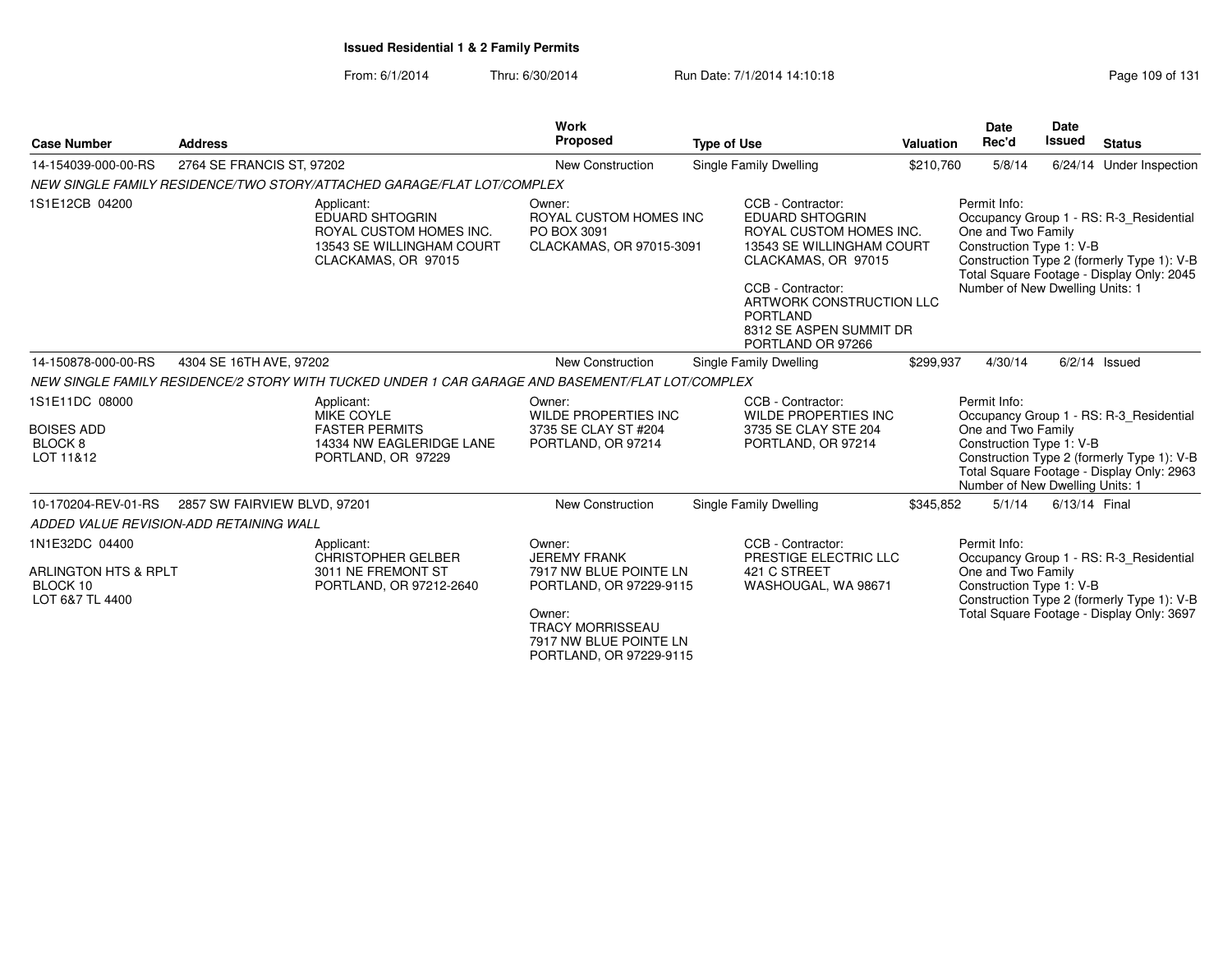|                     |                            |                                                                                                                                    | Work                                                                                                       |                               |                                                                                                                                                                                                                                          | Date      | <b>Date</b>                                                                                       |                |                                                                                                                                    |
|---------------------|----------------------------|------------------------------------------------------------------------------------------------------------------------------------|------------------------------------------------------------------------------------------------------------|-------------------------------|------------------------------------------------------------------------------------------------------------------------------------------------------------------------------------------------------------------------------------------|-----------|---------------------------------------------------------------------------------------------------|----------------|------------------------------------------------------------------------------------------------------------------------------------|
| <b>Case Number</b>  | <b>Address</b>             |                                                                                                                                    | Proposed                                                                                                   | <b>Type of Use</b>            |                                                                                                                                                                                                                                          | Valuation | Rec'd                                                                                             | <b>Issued</b>  | <b>Status</b>                                                                                                                      |
| 14-153310-000-00-RS | 7030 N MISSOURI AVE, 97217 |                                                                                                                                    | <b>New Construction</b>                                                                                    | Single Family Dwelling        |                                                                                                                                                                                                                                          | \$183,523 | 5/6/14                                                                                            |                | 6/16/14 Under Inspection                                                                                                           |
|                     |                            | NEW SINGLE FAMILY RESIDENCE/2-STORY/NO GARAGE/FLAT LOT/COMPLEX                                                                     |                                                                                                            |                               |                                                                                                                                                                                                                                          |           |                                                                                                   |                |                                                                                                                                    |
| 1N1E15BB 04100      |                            | Applicant:<br>MIKE COYLE<br><b>FASTER PERMITS</b><br>14334 NW EAGLERIDGE LANE<br>PORTLAND, OR 97229                                | Owner:<br><b>VIC REMMERS</b><br>EVERETT CUSTOM HOMES INC<br>735 SW 158TH AVE STE 180<br>BEAVERTON OR 97008 | <b>RIVER HWY</b>              | CCB - Contractor:<br>DBA WRIGHT 1 ELECTRIC and<br>THREE PHASE ELECTRIC<br>5618 SE 135TH<br>PORTLAND OR 97236<br>CCB - Contractor:<br>DEVELOPMENT NORTHWEST<br>INC/dba Wolcott Plumbing<br>1075 W HISTORIC COLUMBIA<br>TROUTDALE OR 97060 |           | Permit Info:<br>One and Two Family<br>Construction Type 1: V-B<br>Number of New Dwelling Units: 1 |                | Occupancy Group 1 - RS: R-3 Residential<br>Construction Type 2 (formerly Type 1):<br>Total Square Footage - Display Only: 1664     |
|                     |                            |                                                                                                                                    |                                                                                                            |                               | CCB - Contractor:<br><b>VIC REMMERS</b><br><b>EVERETT CUSTOM HOMES INC</b><br>735 SW 158TH AVE STE 180<br>BEAVERTON OR 97008                                                                                                             |           |                                                                                                   |                |                                                                                                                                    |
| 14-154302-000-00-RS | 2147 N WATTS ST, 97217     |                                                                                                                                    | New Construction                                                                                           | <b>Single Family Dwelling</b> |                                                                                                                                                                                                                                          | \$216,921 | 5/8/14                                                                                            |                | $6/30/14$ Issued                                                                                                                   |
|                     |                            | NEW SINGLE FAMILY RESIDENCE/TWO STORY/ATTACHED GARAGE/FLAT LOT/COMPLEX                                                             |                                                                                                            |                               |                                                                                                                                                                                                                                          |           |                                                                                                   |                |                                                                                                                                    |
| 1N1E09DB 13000      |                            | Applicant:<br><b>NICK FINKE</b><br><b>FINKE CONSTRUCTION</b><br>PO BOX 1565<br>WILSONVILLE, OR 97070                               | Owner:<br><b>HANS FINKE</b><br>FINKE CONSTRUCTION LLC<br>P O BOX 1565<br>WILSONVILLE, OR 97070             |                               | CCB - Contractor:<br><b>HANS FINKE</b><br>FINKE CONSTRUCTION LLC<br>P O BOX 1565<br>WILSONVILLE, OR 97070                                                                                                                                |           | Permit Info:<br>One and Two Family<br>Construction Type 1: V-B<br>Number of New Dwelling Units: 1 |                | Occupancy Group 1 - RS: R-3_Residential<br>Construction Type 2 (formerly Type 1): V-B<br>Total Square Footage - Display Only: 2115 |
| 14-148358-000-00-RS | 6127 SE HAROLD ST, 97206   |                                                                                                                                    | New Construction                                                                                           | Single Family Dwelling        |                                                                                                                                                                                                                                          | \$265,165 | 4/25/14                                                                                           | 6/27/14 Issued |                                                                                                                                    |
|                     |                            | NEW SINGLE FAMILY RESIDENCE, 2 STORY WITH TUCK UNDER GARAGE, FLAT LOT, COMPLEX. CESSPOOL DECOMMISSIONING REQUIRED FOR 14-133549 RS |                                                                                                            |                               |                                                                                                                                                                                                                                          |           |                                                                                                   |                |                                                                                                                                    |
| 1S2E18AD 08300      |                            | Applicant:<br><b>MIKE COYLE</b><br><b>FASTER PERMITS</b><br>14334 NW EAGLERIDGE LANE<br>PORTLAND, OR 97229                         | Owner:<br><b>JOHN M BACIGALUPI</b><br>400 CHAMBERS ST #7S<br>NEW YORK, NY 10282-1007                       |                               | CCB - Contractor:<br>EDWARD MULLEN PLUMBING<br>1601 SE RIVER RD<br>HILLSBORO, OR 97123<br>CCB - Contractor:<br><b>BRIAN MCMILLEN LLC</b><br>15151 SE FRYE<br>HAPPY VALLEY, OR 97086                                                      |           | Permit Info:<br>One and Two Family<br>Construction Type 1: V-B<br>Number of New Dwelling Units: 1 |                | Occupancy Group 1 - RS: R-3_Residential<br>Construction Type 2 (formerly Type 1): V-B<br>Total Square Footage - Display Only: 2684 |
| 14-148377-000-00-RS | 5212 SW 50TH AVE           |                                                                                                                                    | <b>New Construction</b>                                                                                    | Single Family Dwelling        |                                                                                                                                                                                                                                          | \$265,165 | 4/25/14                                                                                           |                | 6/12/14 Under Inspection                                                                                                           |
|                     |                            | NEW SINGLE FAMILY RESIDENCE, 2 STORY WITH TUCK UNDER GARAGE, FLAT LOT, COMPLEX                                                     |                                                                                                            |                               |                                                                                                                                                                                                                                          |           |                                                                                                   |                |                                                                                                                                    |
| 1S1E18AD 04101      |                            | Applicant:<br>MIKE COYLE<br><b>FASTER PERMITS</b><br>14334 NW EAGLERIDGE LANE<br>PORTLAND, OR 97229                                | Owner:<br><b>JOHN M BACIGALUPI</b><br>400 CHAMBERS ST #7S<br>NEW YORK, NY 10282-1007                       |                               | CCB - Contractor:<br><b>BRIAN MCMILLEN LLC</b><br>15151 SE FRYE<br>HAPPY VALLEY, OR 97086                                                                                                                                                |           | Permit Info:<br>One and Two Family<br>Construction Type 1: V-B<br>Number of New Dwelling Units: 1 |                | Occupancy Group 1 - RS: R-3 Residential<br>Construction Type 2 (formerly Type 1): V-B<br>Total Square Footage - Display Only: 2684 |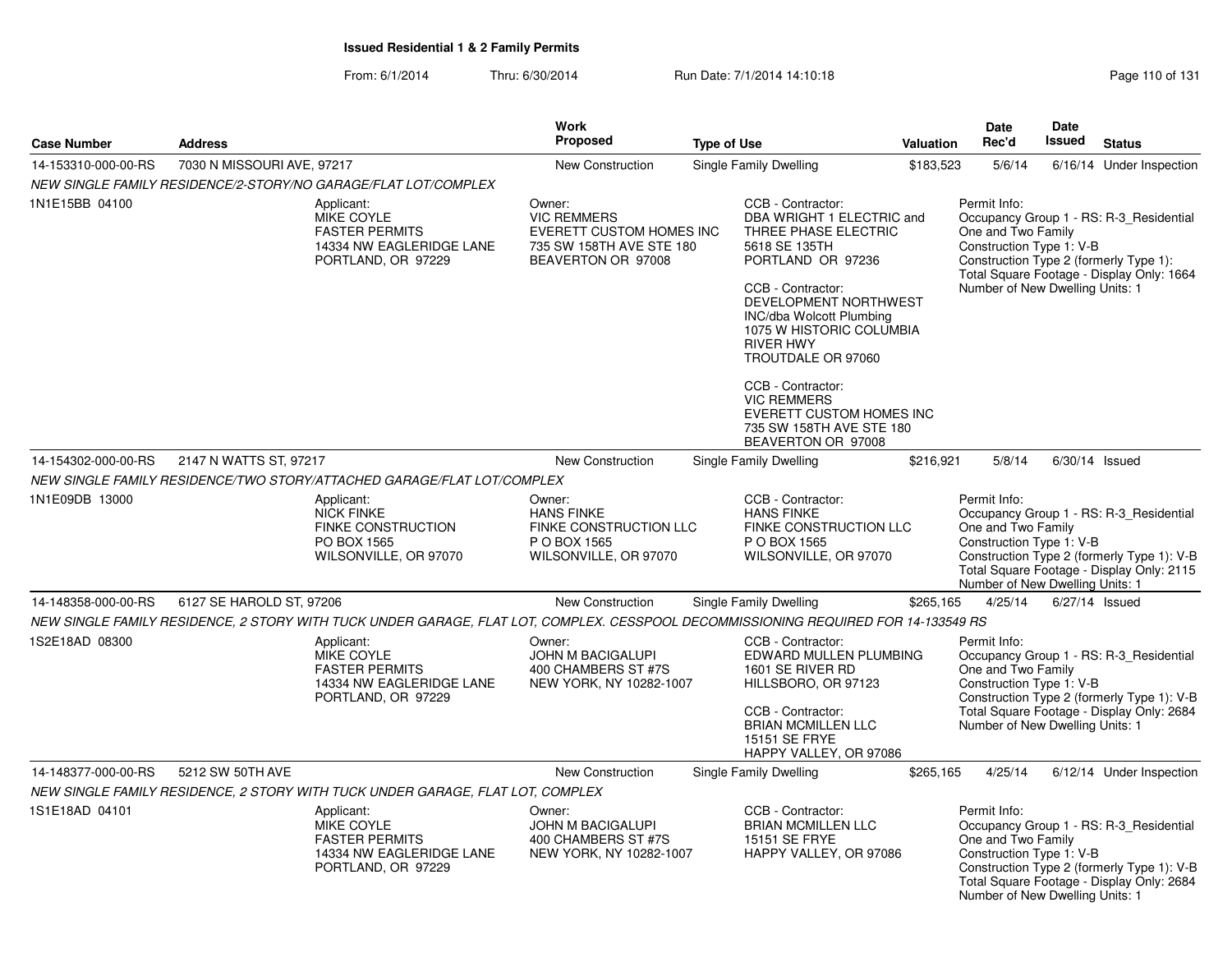| <b>Case Number</b>                                     | <b>Address</b>                                                                                                               | Work<br>Proposed                                                                                                                                                         | <b>Type of Use</b>                                                                                                                                                                                                                             | Valuation | <b>Date</b><br>Rec'd                                                                              | Date<br><b>Issued</b>                                                                                                              | <b>Status</b>                                                                                                                      |
|--------------------------------------------------------|------------------------------------------------------------------------------------------------------------------------------|--------------------------------------------------------------------------------------------------------------------------------------------------------------------------|------------------------------------------------------------------------------------------------------------------------------------------------------------------------------------------------------------------------------------------------|-----------|---------------------------------------------------------------------------------------------------|------------------------------------------------------------------------------------------------------------------------------------|------------------------------------------------------------------------------------------------------------------------------------|
| 14-154247-000-00-RS                                    | 3907 SE 28TH AVE, 97202                                                                                                      | New Construction                                                                                                                                                         | Single Family Dwelling                                                                                                                                                                                                                         | \$210,760 | 5/8/14                                                                                            |                                                                                                                                    | 6/24/14 Under Inspection                                                                                                           |
|                                                        | NEW SINGLE FAMILY RESIDENCE/TWO STORY/ATTACHED GARAGE/FLAT LOT/COMPLEX                                                       |                                                                                                                                                                          |                                                                                                                                                                                                                                                |           |                                                                                                   |                                                                                                                                    |                                                                                                                                    |
| 1S1E12CB 04200                                         | Applicant:<br>EDUARD SHTOGRIN<br>ROYAL CUSTOM HOMES INC.<br>13543 SE WILLINGHAM COURT<br>CLACKAMAS, OR 97015                 | Owner:<br>ROYAL CUSTOM HOMES INC<br>PO BOX 3091<br>CLACKAMAS, OR 97015-3091                                                                                              | CCB - Contractor:<br><b>EDUARD SHTOGRIN</b><br>ROYAL CUSTOM HOMES INC.<br>13543 SE WILLINGHAM COURT<br>CLACKAMAS, OR 97015<br>CCB - Contractor:<br>ARTWORK CONSTRUCTION LLC<br><b>PORTLAND</b><br>8312 SE ASPEN SUMMIT DR<br>PORTLAND OR 97266 |           | Permit Info:<br>One and Two Family<br>Construction Type 1: V-B<br>Number of New Dwelling Units: 1 | Occupancy Group 1 - RS: R-3_Residential<br>Construction Type 2 (formerly Type 1): V-B<br>Total Square Footage - Display Only: 2045 |                                                                                                                                    |
| 14-155906-000-00-RS                                    | 4611 NE 72ND AVE, 97206                                                                                                      | New Construction                                                                                                                                                         | Single Family Dwelling                                                                                                                                                                                                                         | \$246,056 | 5/13/14                                                                                           |                                                                                                                                    | 6/17/14 Under Inspection                                                                                                           |
|                                                        | NEW SINGLE FAMILY RESIDENCE/TWO STORY/ATTACHED GARAGE/FLAT LOT/COMPLEX                                                       |                                                                                                                                                                          |                                                                                                                                                                                                                                                |           |                                                                                                   |                                                                                                                                    |                                                                                                                                    |
| 1N2E20BD 03303                                         | Applicant:<br><b>KEVIN PARTAIN</b><br><b>URBAN VISIONS</b><br>223 NE 56TH AVE<br>PORTLAND, OR 97213                          | Owner:<br><b>CORNICE GROUP LLC</b><br>PO BOX 11778<br>PORTLAND, OR 97211-1778                                                                                            | CCB - Contractor:<br>CORNICE GROUP LLC<br>PO BOX 11778<br>PORTLAND, OR 97211<br>CCB - Contractor:<br><b>DELTA PLUMBING INC</b><br>12205 SE 108TH AVE<br>HAPPY VALLEY, OR 97086                                                                 |           | Permit Info:<br>One and Two Family<br>Construction Type 1: V-B<br>Number of New Dwelling Units: 1 |                                                                                                                                    | Occupancy Group 1 - RS: R-3_Residential<br>Construction Type 2 (formerly Type 1): V-B<br>Total Square Footage - Display Only: 2389 |
| 14-158423-000-00-RS                                    | 5105 N BOWDOIN ST - Unit A, 97203                                                                                            | <b>New Construction</b>                                                                                                                                                  | Single Family Dwelling                                                                                                                                                                                                                         | \$250,779 | 5/19/14                                                                                           |                                                                                                                                    | 6/26/14 Under Inspection                                                                                                           |
|                                                        | NEW SINGLE FAMILY RESIDENCE/2-STORY WITH ACCESSORY DWELLING UNIT IN THE BASEMENT/TUCK UNDER GARAGE/FLAT LOT/COMPLEX          |                                                                                                                                                                          |                                                                                                                                                                                                                                                |           |                                                                                                   |                                                                                                                                    |                                                                                                                                    |
| 1N1E08CB 10200                                         | Applicant:<br><b>KEVIN PARTAIN</b><br><b>URBAN VISIONS</b><br><b>223 NE 56TH AVE</b><br>PORTLAND, OR 97213                   | Owner:<br><b>WILLAMETTE VALLEY</b><br>15559 VILLAGE DR<br>LAKE OSWEGO, OR 97034<br>Owner:<br>PROPERTY HOLDINGS LLC<br>15559 VILLAGE DR<br>LAKE OSWEGO, OR 97034          | CCB - Contractor:<br><b>HIJ FLORIN</b><br>HIJ CONSTRUCTION<br>16933 SE FOSTER RD<br>GRESHAM, OR 97080                                                                                                                                          |           | Permit Info:<br>One and Two Family<br>Construction Type 1: V-B<br>Number of New Dwelling Units: 2 |                                                                                                                                    | Occupancy Group 1 - RS: R-3_Residential<br>Construction Type 2 (formerly Type 1): V-B<br>Total Square Footage - Display Only: 2414 |
| 13-186567-REV-01-RS                                    | 1137 SW DAVENPORT ST, 97201                                                                                                  | New Construction                                                                                                                                                         | Single Family Dwelling                                                                                                                                                                                                                         | \$3,500   | 5/14/14                                                                                           | 6/24/14 Issued                                                                                                                     |                                                                                                                                    |
|                                                        | ADDED VALUE REVISION TO CHANGE ROOF AND WINDOW LAYOUTS; ADD BALCONY                                                          |                                                                                                                                                                          |                                                                                                                                                                                                                                                |           |                                                                                                   |                                                                                                                                    |                                                                                                                                    |
| 1S1E04DC 06800<br>ROBINSON & PLAT 2<br>LOT 8&9 TL 6800 | Applicant:<br><b>TIMOTHY SCHOUTEN</b><br>GIULIETTI/SCHOUTEN<br><b>ARCHITECTS</b><br>2800 NW THURMAN ST.<br>PORTLAND OR 97210 | Owner:<br>RICHARD J WHITTEMORE<br>1125 NW 12TH AVE #709<br>PORTLAND, OR 97209-3138<br>Owner:<br>CAROLYN M WHITTEMORE<br>1125 NW 12TH AVE #709<br>PORTLAND, OR 97209-3138 | CCB - Contractor:<br>RANDY FULTZ CONSTRUCTION<br>LLC<br>10047 STAYTON RD SE<br>AUMSVILLE, OR 97325-9419<br>CCB - Contractor:<br>TIP TOP PLUMBING INC<br>SALEM OR 97303                                                                         |           | Permit Info:<br>One and Two Family<br>Construction Type 1: V-B                                    |                                                                                                                                    | Occupancy Group 1 - RS: R-3_Residential<br>Construction Type 2 (formerly Type 1): V-B<br>Total Square Footage - Display Only: 5740 |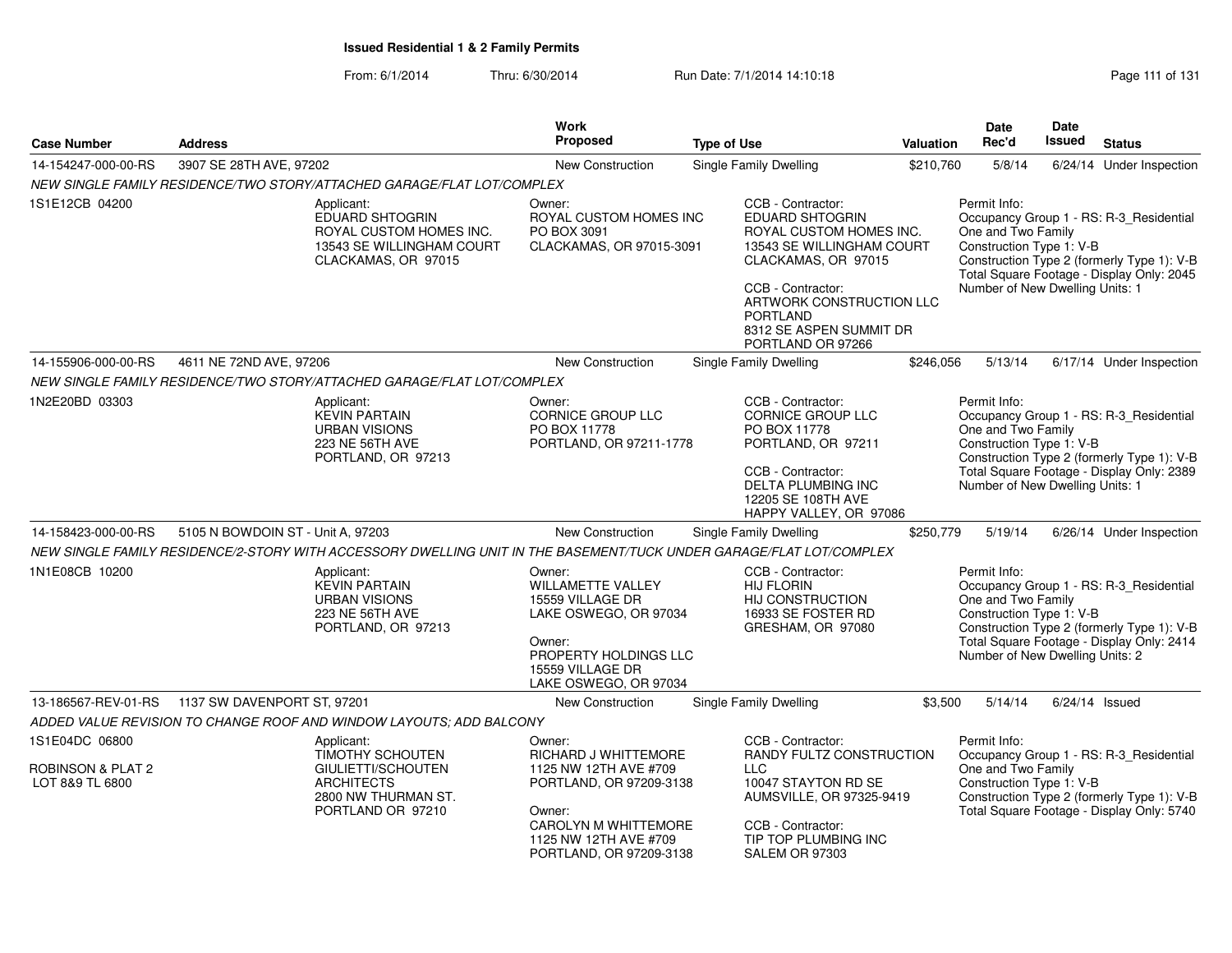| <b>Case Number</b>                                                           | <b>Address</b>            |                                                                                                            | <b>Work</b><br>Proposed                                                                                                                                           | <b>Type of Use</b>                                                                                                                                                                                                                                                                | <b>Valuation</b> | <b>Date</b><br>Rec'd                                           | Date<br><b>Issued</b> | <b>Status</b>                                                                                                                      |
|------------------------------------------------------------------------------|---------------------------|------------------------------------------------------------------------------------------------------------|-------------------------------------------------------------------------------------------------------------------------------------------------------------------|-----------------------------------------------------------------------------------------------------------------------------------------------------------------------------------------------------------------------------------------------------------------------------------|------------------|----------------------------------------------------------------|-----------------------|------------------------------------------------------------------------------------------------------------------------------------|
| 13-182262-REV-01-RS                                                          | 3425 NE 29TH AVE, 97212   |                                                                                                            | New Construction                                                                                                                                                  | Single Family Dwelling                                                                                                                                                                                                                                                            |                  | \$<br>6/3/14                                                   |                       | $6/3/14$ Issued                                                                                                                    |
| REVISION TO WIDEN DRIVEWAY FROM 9' TO 11' AND APPROACH                       |                           |                                                                                                            |                                                                                                                                                                   |                                                                                                                                                                                                                                                                                   |                  |                                                                |                       |                                                                                                                                    |
| 1N1E25BB 00400<br><b>FREMONT ADD</b><br><b>BLOCK1</b><br>LOT 4&18 EXC S 0.5' |                           | Applicant:<br><b>KEVIN PARTAIN</b><br><b>URBAN VISIONS</b><br>223 NE 56TH AVE<br>PORTLAND OR 97213         | Owner:<br>PAUL PEITZSCH<br>108 BAKER CT<br>NAPERVILLE, IL 60565<br>Owner:<br><b>JOANNE PEITZSCH</b><br>108 BAKER CT<br>NAPERVILLE, IL 60565                       | CCB - Contractor:<br>Jeff Shrope<br><b>RENAISSANCE CUSTOM HOMES</b><br><b>LLC</b><br>16771 Boones Ferry Rd<br>Lake Oswego, OR 97035<br>CCB - Contractor:<br>DBA WRIGHT 1 ELECTRIC and<br>THREE PHASE ELECTRIC<br>5618 SE 135TH<br>PORTLAND OR 97236                               |                  | Permit Info:<br>One and Two Family<br>Construction Type 1: V-B |                       | Occupancy Group 1 - RS: R-3 Residential<br>Construction Type 2 (formerly Type 1): V-B<br>Total Square Footage - Display Only: 4589 |
| 14-114640-DFS-01-RS                                                          | 5147 NE JARRETT ST, 97218 |                                                                                                            | New Construction                                                                                                                                                  | Single Family Dwelling                                                                                                                                                                                                                                                            | \$3,500          | 6/5/14                                                         |                       | $6/17/14$ Issued                                                                                                                   |
| <b>DFS - FIRE SPRINKLERS</b>                                                 |                           |                                                                                                            |                                                                                                                                                                   |                                                                                                                                                                                                                                                                                   |                  |                                                                |                       |                                                                                                                                    |
| 1N2E18CD 02300                                                               |                           | Applicant:<br><b>MIKE COYLE</b><br><b>FASTER PERMITS</b><br>14334 NW EAGLERIDGE LANE<br>PORTLAND, OR 97229 | Owner:<br><b>BILL REINWAND</b><br>4329 NE SIMPSON CT<br>PORTLAND, OR 97218-1451<br>Owner:<br><b>TRISH BRAZIL</b><br>4329 NE SIMPSON CT<br>PORTLAND, OR 97218-1451 | CCB - Contractor:<br>EDWARD MULLEN PLUMBING<br>1601 SE RIVER RD<br>HILLSBORO, OR 97123<br>CCB - Contractor:<br><b>BRIAN MCMILLEN LLC</b><br>15151 SE FRYE<br>HAPPY VALLEY, OR 97086<br>CCB - Contractor:<br>PROTECH ELECTRIC LLC<br>11058 SE ONEONTA DR<br>HAPPY VALLEY, OR 97086 |                  | Permit Info:<br>One and Two Family<br>Construction Type 1: V-B |                       | Occupancy Group 1 - RS: R-3_Residential<br>Construction Type 2 (formerly Type 1):<br>Total Square Footage - Display Only: 2155     |
| 14-101737-DFS-01-RS                                                          | 10655 SW 40TH AVE         |                                                                                                            | <b>New Construction</b>                                                                                                                                           | Single Family Dwelling                                                                                                                                                                                                                                                            | \$5,200          | 5/23/14                                                        |                       | $6/13/14$ Issued                                                                                                                   |
| <b>DFS FOR FIRE SPRINKLERS</b>                                               |                           |                                                                                                            |                                                                                                                                                                   |                                                                                                                                                                                                                                                                                   |                  |                                                                |                       |                                                                                                                                    |
| 1S1E29CC 09803                                                               |                           | Applicant:<br>ROB SEXTON                                                                                   | Owner:<br>SHAWN K GENTEMANN                                                                                                                                       | CCB - Contractor:<br>PARK PLACE HOMES INC                                                                                                                                                                                                                                         |                  | Permit Info:                                                   |                       | Occupancy Group 1 - RS: R-3_Residential                                                                                            |
| PARTITION PLAT 2008-61<br>LOT <sub>3</sub>                                   |                           | S3 DESIGN/BUILD<br>13527 SW ASHBURY LANE<br><b>TIGARD OR 97223</b>                                         | 7128 SW GONZAGA ST #200<br>PORTLAND, OR 97223                                                                                                                     | 7128 SW GONZAGA SUITE 200<br>PORTLAND, OR 97223                                                                                                                                                                                                                                   |                  | One and Two Family<br>Construction Type 1: V-B                 |                       | Construction Type 2 (formerly Type 1): V-B<br>Total Square Footage - Display Only: 3700                                            |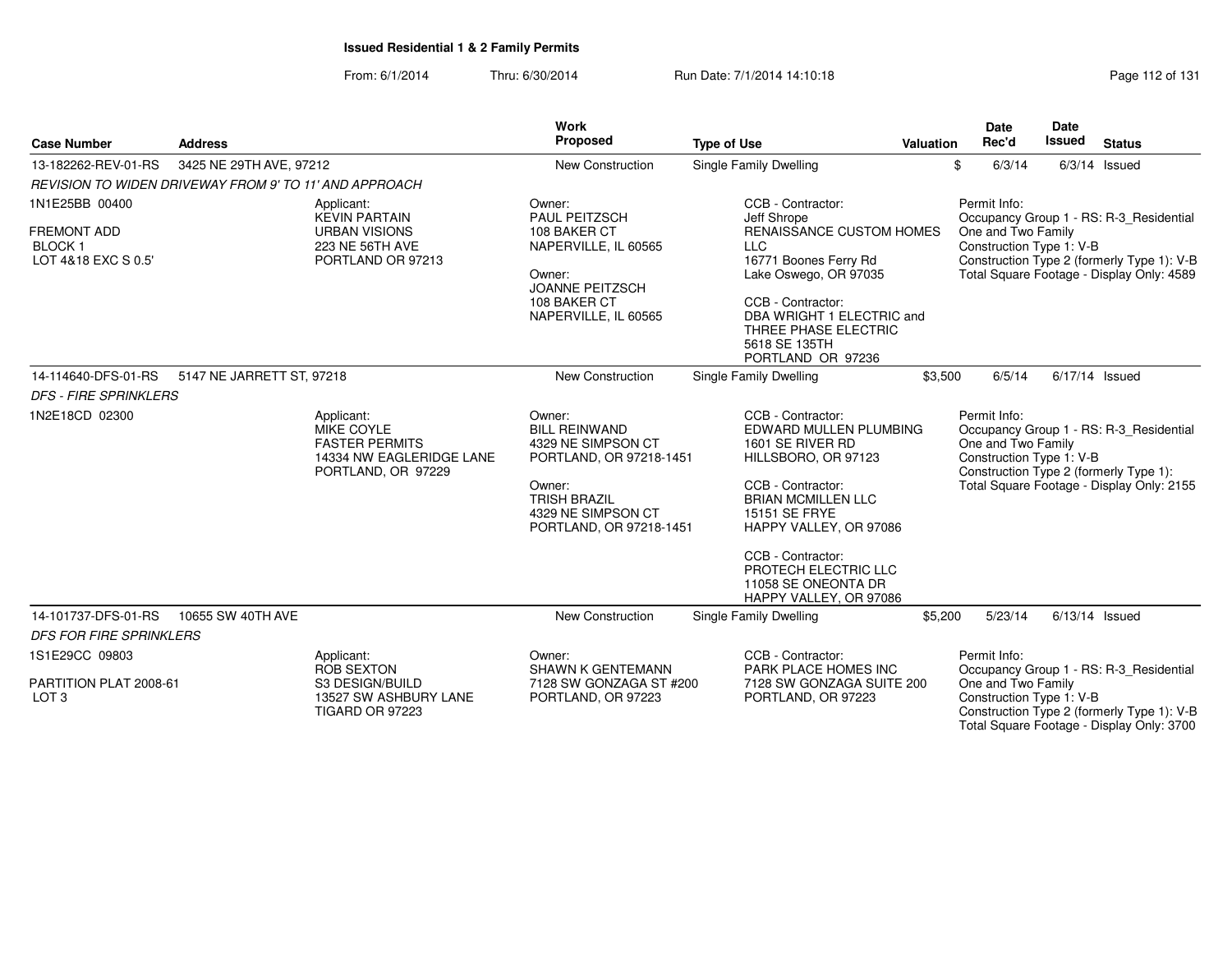From: 6/1/2014Thru: 6/30/2014 Run Date: 7/1/2014 14:10:18 Research 2010 Rage 113 of 131

| <b>Case Number</b>                                                                                 | <b>Address</b>          |                                                                                                                                                                                                                                                                                                   | Work<br><b>Proposed</b>                                                                                                                                                | <b>Type of Use</b> |                                                                                                                                                                                                                                                                                                                                                   | Valuation | <b>Date</b><br>Rec'd                                           | <b>Date</b><br><b>Issued</b> | <b>Status</b>                                                                                                                      |
|----------------------------------------------------------------------------------------------------|-------------------------|---------------------------------------------------------------------------------------------------------------------------------------------------------------------------------------------------------------------------------------------------------------------------------------------------|------------------------------------------------------------------------------------------------------------------------------------------------------------------------|--------------------|---------------------------------------------------------------------------------------------------------------------------------------------------------------------------------------------------------------------------------------------------------------------------------------------------------------------------------------------------|-----------|----------------------------------------------------------------|------------------------------|------------------------------------------------------------------------------------------------------------------------------------|
|                                                                                                    | 1260 SW DOLPH ST, 97219 |                                                                                                                                                                                                                                                                                                   |                                                                                                                                                                        |                    |                                                                                                                                                                                                                                                                                                                                                   |           |                                                                |                              |                                                                                                                                    |
| 13-190225-REV-01-RS                                                                                |                         | ADD DECK TO SINGLE FAMILY RESIDENCE AT THE REAR/SOUTH ELEVATION                                                                                                                                                                                                                                   | New Construction                                                                                                                                                       |                    | Single Family Dwelling                                                                                                                                                                                                                                                                                                                            | \$1,000   | 6/6/14                                                         |                              | $6/6/14$ Issued                                                                                                                    |
| 1S1E21DC 18100                                                                                     |                         | Applicant:<br><b>KEVIN PARTAIN</b><br><b>URBAN VISIONS</b><br>223 NE 56TH AVE<br>PORTLAND OR 97213                                                                                                                                                                                                | Owner:<br><b>JOSHUA I HOFFMAN</b><br>1255 SW TAYLORS FERRY RD<br>PORTLAND, OR 97219<br>Owner:<br>KATHERINE M HOFFMAN<br>1255 SW TAYLORS FERRY RD<br>PORTLAND, OR 97219 |                    | CCB - Contractor:<br>CRAFTWORK PLUMBING INC<br>7737 SW CIRRUS DR<br>BEAVERTON, OR 97008<br>CCB - Contractor:<br>Jeff Shrope<br>RENAISSANCE CUSTOM HOMES<br><b>LLC</b><br>16771 Boones Ferry Rd<br>Lake Oswego, OR 97035<br>CCB - Contractor:<br>DBA WRIGHT 1 ELECTRIC and<br>THREE PHASE ELECTRIC<br>5618 SE 135TH<br>PORTLAND OR 97236           |           | Permit Info:<br>One and Two Family<br>Construction Type 1: V-B |                              | Occupancy Group 1 - RS: R-3_Residential<br>Construction Type 2 (formerly Type 1): V-B<br>Total Square Footage - Display Only: 3054 |
| 12-217908-REV-01-RS                                                                                | 74 SE 72ND AVE, 97215   |                                                                                                                                                                                                                                                                                                   | <b>New Construction</b>                                                                                                                                                |                    | Single Family Dwelling                                                                                                                                                                                                                                                                                                                            |           | 6/10/14<br>\$                                                  | $6/10/14$ Issued             |                                                                                                                                    |
| <b>REVISION TO CHANGE 1 HOUR WALL DETAIL</b>                                                       |                         |                                                                                                                                                                                                                                                                                                   |                                                                                                                                                                        |                    |                                                                                                                                                                                                                                                                                                                                                   |           |                                                                |                              |                                                                                                                                    |
| 1N2E32DC 08400<br><b>CUTHILL ADD</b><br>BLOCK <sub>2</sub><br>LOT <sub>8</sub>                     |                         | Applicant:<br>NATHAN D YOUNG<br>CONSTRUCTION INC<br>515 NW SALTZMAN RD #827<br>PORTLAND, OR 97229<br>Applicant:<br>Keith Kudrna<br>SUNTEL HOME DESIGN<br>16865 Boones Ferry Road, Suite 202<br>Lake Oswego, OR 97035<br>Applicant:<br>M SUSAN DEAN<br>3147 NE 22ND AVE<br>PORTLAND, OR 97212-2426 | Owner:<br><b>M SUSAN DEAN</b><br>3147 NE 22ND AVE<br>PORTLAND, OR 97212-2426                                                                                           |                    | CCB - Contractor:<br>NATHAN D YOUNG<br>CONSTRUCTION INC<br>515 NW SALTZMAN RD #827<br>PORTLAND, OR 97229<br>CCB - Contractor:<br>NORTHWEST CENTRAL<br>PLUMBING CO INC<br>2870 SE 75TH AVE, #206<br>HILLSBORO, OR 971236715<br>CCB - Contractor:<br>BROTHERS ELECTRIC INC. DBA<br><b>OMNI ELECTRIC</b><br>16670 SW WRIGHT ST<br>BEAVERTON OR 97007 |           | Permit Info:<br>One and Two Family<br>Construction Type 1: V-B |                              | Occupancy Group 1 - RS: R-3_Residential<br>Construction Type 2 (formerly Type 1): V-B<br>Total Square Footage - Display Only: 2634 |
| 12-109063-REV-04-RS                                                                                | 2982 NW SANTANITA TER   |                                                                                                                                                                                                                                                                                                   | New Construction                                                                                                                                                       |                    | Single Family Dwelling                                                                                                                                                                                                                                                                                                                            |           | \$<br>6/4/14                                                   |                              | $6/4/14$ Issued                                                                                                                    |
|                                                                                                    |                         | REVISION TO CHANGE FROM TGI RAFTERS TO DIMENSIONAL LUMBER                                                                                                                                                                                                                                         |                                                                                                                                                                        |                    |                                                                                                                                                                                                                                                                                                                                                   |           |                                                                |                              |                                                                                                                                    |
| 1N1E32DB 14401<br>Applicant:<br>KINGS HTS & RPLT<br>BLOCK <sub>2</sub><br>#258<br>LOT <sub>3</sub> |                         | MAIN STREET DEVELOPMENT INC MAIN STREET DEVELOPMENT INC GARCIA PLUMBING INC<br>PMB 208 5331 SW MACADAM AVE<br>PORTLAND, OR 97239-3871                                                                                                                                                             | Owner:<br>PMB 208 5331 SW MACADAM AVE 738 7TH STREET<br>#258<br>PORTLAND, OR 97239-3871                                                                                |                    | CCB - Contractor:<br>INDEPENDENCE, OR 97351<br>CCB - Contractor:<br>PORTLAND ELECTRIC LLC<br>1915 E 5TH ST STE D<br>VANCOUVER WA 98661                                                                                                                                                                                                            |           | Permit Info:<br>One and Two Family<br>Construction Type 1: V-B |                              | Occupancy Group 1 - RS: R-3_Residential<br>Construction Type 2 (formerly Type 1): V-B<br>Total Square Footage - Display Only: 4097 |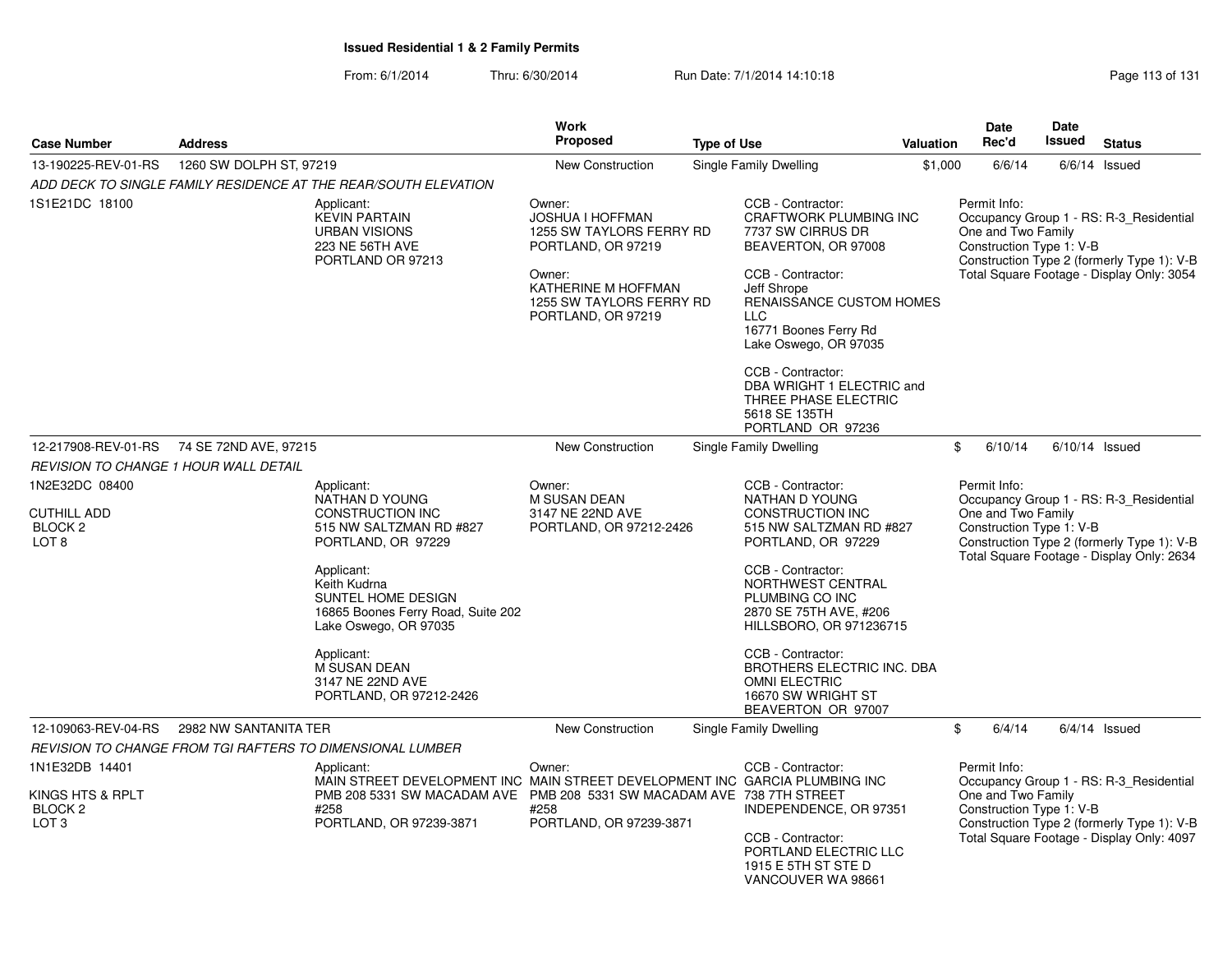From: 6/1/2014Thru: 6/30/2014 Run Date: 7/1/2014 14:10:18 Research 2010 Rage 114 of 131

| <b>Case Number</b>                                  | <b>Address</b>            |                                                                                                     | <b>Work</b><br>Proposed                                                      | <b>Type of Use</b>                                                                                                                                                                                                                                                                       | <b>Valuation</b> | <b>Date</b><br>Rec'd                                           | Date<br>Issued   | <b>Status</b>                                                                                                                      |
|-----------------------------------------------------|---------------------------|-----------------------------------------------------------------------------------------------------|------------------------------------------------------------------------------|------------------------------------------------------------------------------------------------------------------------------------------------------------------------------------------------------------------------------------------------------------------------------------------|------------------|----------------------------------------------------------------|------------------|------------------------------------------------------------------------------------------------------------------------------------|
| 13-181152-REV-01-RS                                 | 1847 SE 32ND PL, 97214    |                                                                                                     | New Construction                                                             | Single Family Dwelling                                                                                                                                                                                                                                                                   | \$8,000          | 6/3/14                                                         |                  | $6/16/14$ Issued                                                                                                                   |
|                                                     |                           | ADDED VALUE REVISION TO WIDEN HOUSE 1 FOOT AT SOUTH ELEVATION                                       |                                                                              |                                                                                                                                                                                                                                                                                          |                  |                                                                |                  |                                                                                                                                    |
| 1S1E01CA 16200                                      |                           | Applicant:<br>MIKE COYLE                                                                            | Owner:<br><b>KELVIN ONO</b>                                                  | CCB - Contractor:<br><b>CELLAR RIDGE CUSTOM HOMES</b>                                                                                                                                                                                                                                    |                  | Permit Info:                                                   |                  | Occupancy Group 1 - RS: R-3_Residential                                                                                            |
| SOUTH SUNNYSIDE<br>LOT A                            |                           | <b>FASTER PERMITS</b><br>14334 NW EAGLERIDGE LANE<br>PORTLAND, OR 97229                             | 1250 SE HENRY ST<br>PORTLAND, OR 97202                                       | 328 NE DAVIS #4<br>MCMINVILLE, OR 97128                                                                                                                                                                                                                                                  |                  | One and Two Family<br>Construction Type 1: V-B                 |                  | Construction Type 2 (formerly Type 1): V-B                                                                                         |
|                                                     |                           |                                                                                                     | Owner:<br>CATHY ONO<br>1250 SE HENRY ST<br>PORTLAND, OR 97202                |                                                                                                                                                                                                                                                                                          |                  |                                                                |                  | Total Square Footage - Display Only: 3467                                                                                          |
| 14-114560-DFS-01-RS<br><b>DFS - FIRE SPRINKLERS</b> | 5137 NE JARRETT ST, 97218 |                                                                                                     | New Construction                                                             | Single Family Dwelling                                                                                                                                                                                                                                                                   | \$3,500          | 6/5/14                                                         | $6/16/14$ Issued |                                                                                                                                    |
| 1N2E18CD 02400                                      |                           | Applicant:<br>MIKE COYLE<br><b>FASTER PERMITS</b><br>14334 NW EAGLERIDGE LANE<br>PORTLAND, OR 97229 |                                                                              | CCB - Contractor:<br>EDWARD MULLEN PLUMBING<br>1601 SE RIVER RD<br>HILLSBORO, OR 97123<br>CCB - Contractor:<br><b>BRIAN MCMILLEN LLC</b><br><b>15151 SE FRYE</b><br>HAPPY VALLEY, OR 97086<br>CCB - Contractor:<br>PROTECH ELECTRIC LLC<br>11058 SE ONEONTA DR<br>HAPPY VALLEY, OR 97086 |                  | Permit Info:<br>One and Two Family<br>Construction Type 1: V-B |                  | Occupancy Group 1 - RS: R-3_Residential<br>Construction Type 2 (formerly Type 1):<br>Total Square Footage - Display Only: 2155     |
| 14-124463-REV-01-RS                                 | 5825 NE 29TH AVE          |                                                                                                     | New Construction                                                             | Single Family Dwelling                                                                                                                                                                                                                                                                   |                  | \$<br>6/6/14                                                   |                  | $6/6/14$ Issued                                                                                                                    |
|                                                     |                           | REVISION TO REMOVE BAR SINK AND LAUNDRY SINK REDUCING WATER METER SIZE                              |                                                                              |                                                                                                                                                                                                                                                                                          |                  |                                                                |                  |                                                                                                                                    |
| 1N1E13CC 00901                                      |                           | Applicant:<br>Mike Covle                                                                            | Owner:<br><b>WOLF &amp; SON CABINETMAKERS</b>                                | CCB - Contractor:<br><b>WOLF AND SONS</b>                                                                                                                                                                                                                                                |                  | Permit Info:                                                   |                  | Occupancy Group 1 - RS: R-3_Residential                                                                                            |
| <b>IRVINGTON PK</b>                                 |                           | <b>Faster Permits</b>                                                                               | <b>LLC</b>                                                                   | 3525 NE BROADWAY                                                                                                                                                                                                                                                                         |                  | One and Two Family                                             |                  |                                                                                                                                    |
| BLOCK 32<br>LOT 38&40                               |                           | 14334 NW EAGLERIDGE LANE<br>PORTLAND, OR 97229                                                      | 3525 NE BROADWAY<br>PORTLAND, OR 97232                                       | PORTLAND OR 97232                                                                                                                                                                                                                                                                        |                  | Construction Type 1: V-B                                       |                  | Construction Type 2 (formerly Type 1):<br>Total Square Footage - Display Only: 2859                                                |
| 13-190187-REV-01-RS                                 | 8617 N NEWMAN AVE, 97203  |                                                                                                     | New Construction                                                             | Single Family Dwelling                                                                                                                                                                                                                                                                   | \$               | 6/16/14                                                        | $6/16/14$ Issued |                                                                                                                                    |
|                                                     |                           | REVISION TO REMOVE 3RD FLOOR BATHROOM; CONVERT TO CLOSET                                            |                                                                              |                                                                                                                                                                                                                                                                                          |                  |                                                                |                  |                                                                                                                                    |
| 1N1E08BD 10500                                      |                           | Applicant:<br><b>KEVIN PARTAIN</b><br><b>URBAN VISIONS</b><br>223 NE 56TH AVE<br>PORTLAND OR 97213  | Owner:<br>AAV ONE LLC<br>8733 SE DIVISION ST #201<br>PORTLAND, OR 97266-1470 | CCB - Contractor:<br><b>ANDREY KOSHUBA</b><br><b>EXCEPTIONAL HOMES BY</b><br><b>ANDREY INC</b><br>14237 BRIDGE CT.<br>LAKE OSWEGO, OR 97034                                                                                                                                              |                  | Permit Info:<br>One and Two Family<br>Construction Type 1: V-B |                  | Occupancy Group 1 - RS: R-3_Residential<br>Construction Type 2 (formerly Type 1): V-B<br>Total Square Footage - Display Only: 2060 |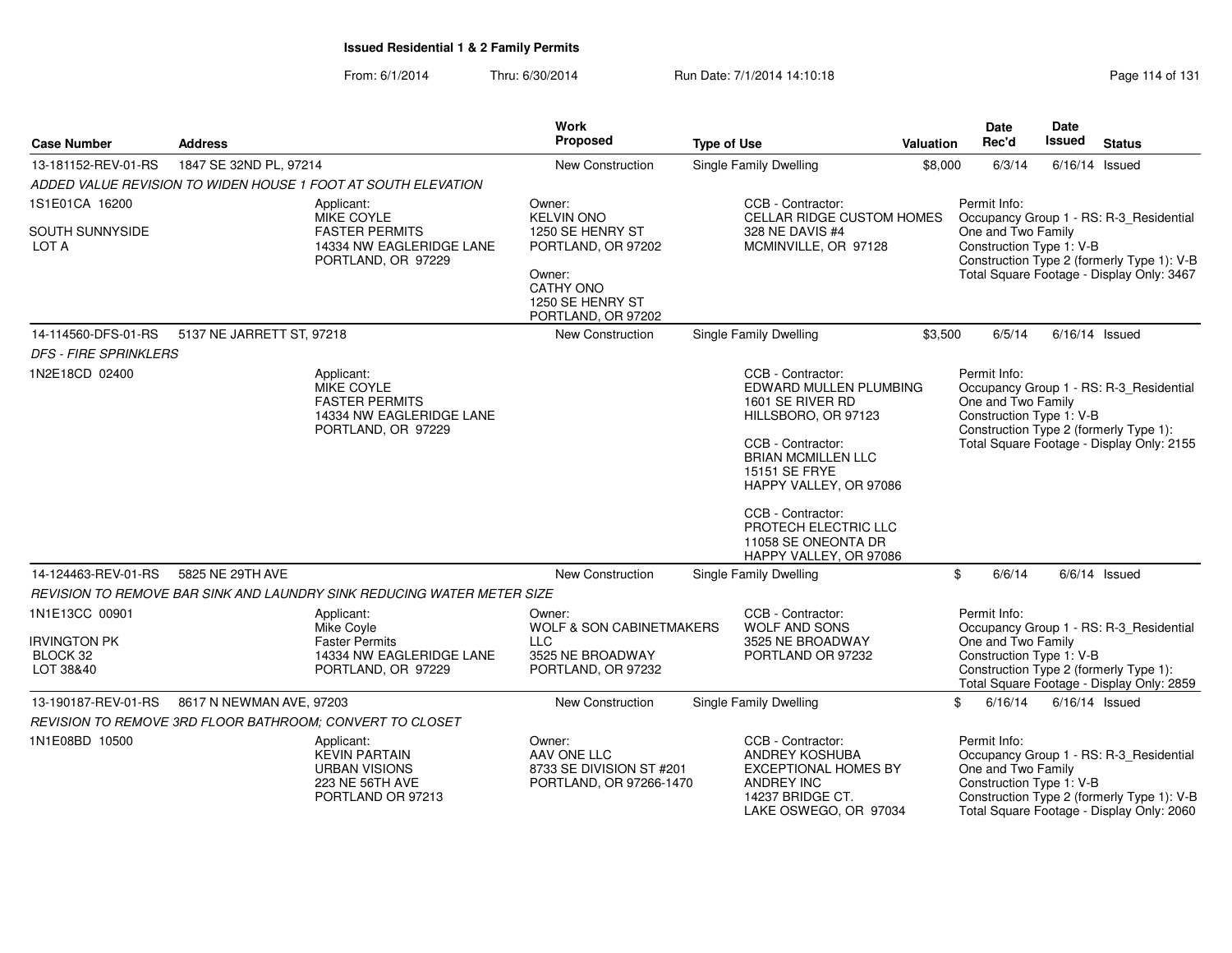|                                                                       |                                                                                                            | <b>Work</b>                                                                                                                                                                                                                                                                                                    |                                                                                                                              |                  | Date                                                           | Date                                                                                                                           |                                                                                                                                    |
|-----------------------------------------------------------------------|------------------------------------------------------------------------------------------------------------|----------------------------------------------------------------------------------------------------------------------------------------------------------------------------------------------------------------------------------------------------------------------------------------------------------------|------------------------------------------------------------------------------------------------------------------------------|------------------|----------------------------------------------------------------|--------------------------------------------------------------------------------------------------------------------------------|------------------------------------------------------------------------------------------------------------------------------------|
| <b>Case Number</b>                                                    | <b>Address</b>                                                                                             | Proposed                                                                                                                                                                                                                                                                                                       | <b>Type of Use</b>                                                                                                           | <b>Valuation</b> | Rec'd                                                          | <b>Issued</b>                                                                                                                  | <b>Status</b>                                                                                                                      |
| 13-219658-REV-02-RS                                                   | 4050 SW PENDLETON ST, 97221                                                                                | <b>New Construction</b>                                                                                                                                                                                                                                                                                        | <b>Single Family Dwelling</b>                                                                                                | \$4,700          | 6/13/14                                                        |                                                                                                                                | $6/13/14$ Issued                                                                                                                   |
|                                                                       | REVISION - ADD MUDROOM TO GARAGE AND CONVERT LAUNDRY ROOM ON 2ND FLOOR TO BATHROOM                         |                                                                                                                                                                                                                                                                                                                |                                                                                                                              |                  |                                                                |                                                                                                                                |                                                                                                                                    |
| 1S1E17CB 09300                                                        | Applicant:<br>TOM SPITZNAGEL<br>PO BOX 25058<br>PORTLAND OR 97298                                          | Owner:<br><b>KENT R GEISEL</b><br>4062 SW PENDLETON ST<br>PORTLAND, OR 97221<br>Owner:<br><b>LAURA FK GEISEL</b><br>4062 SW PENDLETON ST<br>PORTLAND, OR 97221                                                                                                                                                 | CCB - Contractor:<br><b>TOM SPITZNAGEL</b><br>PTR HOMES, LLC<br>PO BOX 25058<br>PORTLAND OR 97298                            |                  | Permit Info:<br>One and Two Family<br>Construction Type 1: V-B |                                                                                                                                | Occupancy Group 1 - RS: R-3_Residential<br>Construction Type 2 (formerly Type 1): V-B<br>Total Square Footage - Display Only: 2938 |
| 13-241432-REV-01-RS                                                   | 4725 N CONGRESS AVE, 97217                                                                                 | <b>New Construction</b>                                                                                                                                                                                                                                                                                        | Single Family Dwelling                                                                                                       | \$1,000          | 6/13/14                                                        |                                                                                                                                | $6/13/14$ Issued                                                                                                                   |
|                                                                       | REVISION - MODIFICATION TO SHEAR WALL, ADD WINDOW ON 2ND FLOOR, CHANGE REAR DOOR                           |                                                                                                                                                                                                                                                                                                                |                                                                                                                              |                  |                                                                |                                                                                                                                |                                                                                                                                    |
| 1N1E22BD 00800<br><b>CLIFFORD ADD</b><br>BLOCK 19<br>LOT <sub>6</sub> | Applicant:<br><b>MIKE COYLE</b><br><b>FASTER PERMITS</b><br>14334 NW EAGLERIDGE LANE<br>PORTLAND, OR 97229 | CCB - Contractor:<br>Owner:<br><b>BRISTOL CREEK HOMES</b><br><b>BRISTOL CREEK HOMES &amp;</b><br>3055 NW YEON AVE #81<br>DEVELOPMENT CO LLC<br>PORTLAND, OR 97210-1519<br>520 SW YAMHILL ST SUITE 600<br>PORTLAND, OR 97204<br>Owner:<br>DEVELOPMENT CO LLC<br>3055 NW YEON AVE #81<br>PORTLAND, OR 97210-1519 |                                                                                                                              |                  | Permit Info:<br>One and Two Family<br>Construction Type 1: V-B | Occupancy Group 1 - RS: R-3_Residential<br>Construction Type 2 (formerly Type 1):<br>Total Square Footage - Display Only: 1775 |                                                                                                                                    |
| 14-143063-REV-01-RS                                                   | 1045 NE ONEONTA ST                                                                                         | <b>New Construction</b>                                                                                                                                                                                                                                                                                        | Single Family Dwelling                                                                                                       |                  | \$<br>6/13/14                                                  |                                                                                                                                | $6/13/14$ Issued                                                                                                                   |
|                                                                       | <b>REVISION - MODIFY LANDSCAPE PLAN BY REMOVING TREES</b>                                                  |                                                                                                                                                                                                                                                                                                                |                                                                                                                              |                  |                                                                |                                                                                                                                |                                                                                                                                    |
| 1N1E14BD 12805<br>VAN BEEK PLACE<br>LOT <sub>5</sub>                  | Applicant:<br><b>KEVIN PARTAIN</b><br><b>URBAN VISIONS</b><br>223 NE 56TH AVE<br>PORTLAND, OR 97213        | Owner:<br>RENAISSANCE CUSTOM HOMES<br><b>LLC</b><br>16771 BOONES FERRY RD<br>LAKE OSWEGO, OR 97035                                                                                                                                                                                                             | CCB - Contractor:<br>Jeff Shrope<br>RENAISSANCE CUSTOM HOMES<br>LLC<br>16771 Boones Ferry Rd<br>Lake Oswego, OR 97035        |                  | Permit Info:<br>One and Two Family<br>Construction Type 1: V-B |                                                                                                                                | Occupancy Group 1 - RS: R-3 Residential<br>Construction Type 2 (formerly Type 1): V-B<br>Total Square Footage - Display Only: 2573 |
| 13-187939-REV-01-RS                                                   | 1325 NW 24TH AVE - Unit A, 97210                                                                           | <b>New Construction</b>                                                                                                                                                                                                                                                                                        | Single Family Dwelling                                                                                                       |                  | \$<br>6/13/14                                                  |                                                                                                                                | $6/13/14$ Issued                                                                                                                   |
|                                                                       | <b>REVISION - WIDEN DRIVEWAY AND APPROACH</b>                                                              |                                                                                                                                                                                                                                                                                                                |                                                                                                                              |                  |                                                                |                                                                                                                                |                                                                                                                                    |
| 1N1E33BB 10600                                                        | Applicant:<br><b>KEVIN PARTAIN</b><br>223 NE 56TH AVE<br>PORTLAND, OR 97213-3705                           | Owner:<br>RENAISSANCE CUSTOM HOMES<br><b>LLC</b><br>16771 BOONES FERRY RD<br>LAKE OSWEGO, OR 97035-4383                                                                                                                                                                                                        | CCB - Contractor:<br>Jeff Shrope<br>RENAISSANCE CUSTOM HOMES<br><b>LLC</b><br>16771 Boones Ferry Rd<br>Lake Oswego, OR 97035 |                  | Permit Info:<br>One and Two Family<br>Construction Type 1: V-B |                                                                                                                                | Occupancy Group 1 - RS: R-3 Residential<br>Construction Type 2 (formerly Type 1): V-B<br>Total Square Footage - Display Only: 3757 |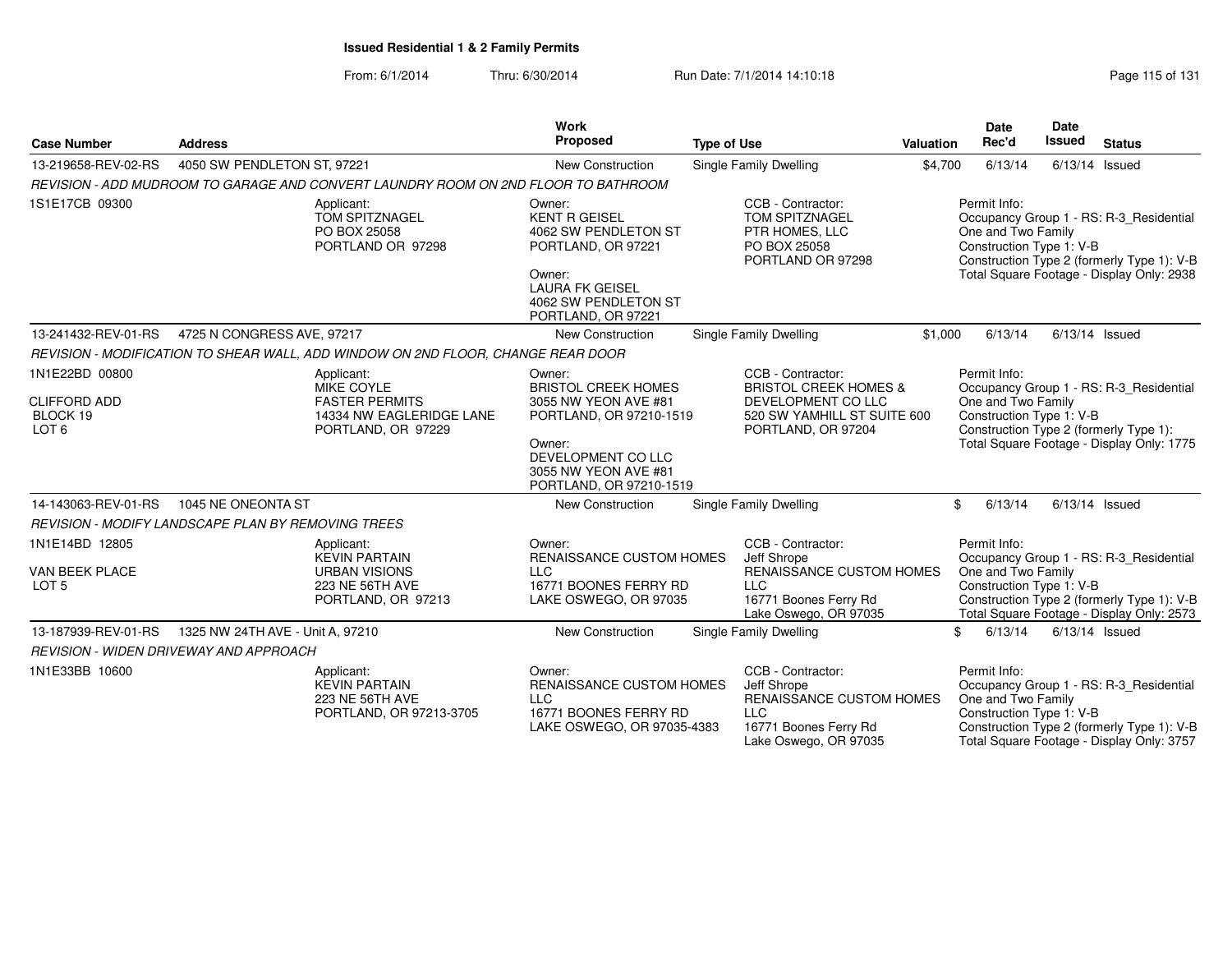From: 6/1/2014Thru: 6/30/2014 Run Date: 7/1/2014 14:10:18 Research 2010 Rage 116 of 131

| <b>Proposed</b><br>Rec'd<br>Issued<br>Valuation<br><b>Case Number</b><br><b>Address</b><br><b>Type of Use</b><br>6117 SW 63RD WAY<br>6/12/14<br>13-234421-REV-01-RS<br>Single Family Dwelling<br>\$<br>New Construction<br>REVISION TO TRUSS DESIGN DETAILS<br>1S1E19BB 03402<br>CCB - Contractor:<br>Permit Info:<br>Owner:<br>Applicant:<br><b>DENNIS DURDEL</b><br>ARLO ELECTRIC INC<br>Occupancy Group 1 - RS: R-3_Residential<br><b>HORIZON NORTHWEST INC</b><br>HORIZON NORTHWEST INC.<br>One and Two Family<br>WHITAKER HEIGHTS<br>6950 SW HAMPTON ST #314<br>50705 NW CLAPSHAW HILL RD<br>FOREST GROVE, OR 971167725<br>Construction Type 1: V-B<br>LOT <sub>2</sub><br>6950 SW HAMPTON SUITE 314<br>PORTLAND, OR 97223-8332<br>Construction Type 2 (formerly Type 1): V-B<br>INC UND INT TRACTS A&B<br><b>TIGARD OR 97223</b><br>Total Square Footage - Display Only: 3140<br>CCB - Contractor:<br><b>HORIZON NORTHWEST INC</b><br>6950 SW HAMPTON ST STE 302<br>TIGARD, OR 972238332<br>CCB - Contractor:<br><b>MARVIN DEE BERGEVIN</b><br>CONNECTIONS ELECTRIC INC<br>PO BOX 7136 | <b>Status</b><br>$6/12/14$ Issued |
|----------------------------------------------------------------------------------------------------------------------------------------------------------------------------------------------------------------------------------------------------------------------------------------------------------------------------------------------------------------------------------------------------------------------------------------------------------------------------------------------------------------------------------------------------------------------------------------------------------------------------------------------------------------------------------------------------------------------------------------------------------------------------------------------------------------------------------------------------------------------------------------------------------------------------------------------------------------------------------------------------------------------------------------------------------------------------------------------|-----------------------------------|
|                                                                                                                                                                                                                                                                                                                                                                                                                                                                                                                                                                                                                                                                                                                                                                                                                                                                                                                                                                                                                                                                                              |                                   |
|                                                                                                                                                                                                                                                                                                                                                                                                                                                                                                                                                                                                                                                                                                                                                                                                                                                                                                                                                                                                                                                                                              |                                   |
|                                                                                                                                                                                                                                                                                                                                                                                                                                                                                                                                                                                                                                                                                                                                                                                                                                                                                                                                                                                                                                                                                              |                                   |
|                                                                                                                                                                                                                                                                                                                                                                                                                                                                                                                                                                                                                                                                                                                                                                                                                                                                                                                                                                                                                                                                                              |                                   |
|                                                                                                                                                                                                                                                                                                                                                                                                                                                                                                                                                                                                                                                                                                                                                                                                                                                                                                                                                                                                                                                                                              |                                   |
|                                                                                                                                                                                                                                                                                                                                                                                                                                                                                                                                                                                                                                                                                                                                                                                                                                                                                                                                                                                                                                                                                              |                                   |
| SALEM, OR 973030026                                                                                                                                                                                                                                                                                                                                                                                                                                                                                                                                                                                                                                                                                                                                                                                                                                                                                                                                                                                                                                                                          |                                   |
| CCB - Contractor:<br>G & B PLUMBING & SONS INC<br>PO BOX 92<br>ST PAUL, OR 97137                                                                                                                                                                                                                                                                                                                                                                                                                                                                                                                                                                                                                                                                                                                                                                                                                                                                                                                                                                                                             |                                   |
| 13-210160-REV-01-RS<br>1634 SE SPOKANE ST, 97202<br><b>New Construction</b><br>6/12/14<br>Single Family Dwelling<br>\$                                                                                                                                                                                                                                                                                                                                                                                                                                                                                                                                                                                                                                                                                                                                                                                                                                                                                                                                                                       | $6/12/14$ Issued                  |
| REVISION TO CHANGE TRUSS DESIGN DETAIL                                                                                                                                                                                                                                                                                                                                                                                                                                                                                                                                                                                                                                                                                                                                                                                                                                                                                                                                                                                                                                                       |                                   |
| 1S1E23DC 11200<br>CCB - Contractor:<br>Permit Info:<br>Applicant:<br>Owner:<br><b>DENNIS DURDEL</b><br>HORIZON NORTHWEST INC<br>HORIZON NORTHWEST INC<br>Occupancy Group 1 - RS: R-3_Residential<br>One and Two Family<br>SELLWOOD<br>HORIZON NORTHWEST INC.<br>6950 SW HAMPTON ST STE 302<br>6950 SW HAMPTON ST #314<br>Construction Type 1: V-B<br>BLOCK 75<br>6950 SW HAMPTON SUITE 314<br>PORTLAND, OR 97223-8332<br>TIGARD, OR 972238332<br>Construction Type 2 (formerly Type 1): V-B<br>LOT 15 TL 11200<br><b>TIGARD OR 97223</b>                                                                                                                                                                                                                                                                                                                                                                                                                                                                                                                                                     |                                   |
| Total Square Footage - Display Only: 3391<br>CCB - Contractor:<br>G & B PLUMBING & SONS INC<br>PO BOX 92<br><b>ST PAUL, OR 97137</b>                                                                                                                                                                                                                                                                                                                                                                                                                                                                                                                                                                                                                                                                                                                                                                                                                                                                                                                                                         |                                   |
| 6/11/14<br>14-111870-REV-01-RS<br>6129 SW 46TH AVE, 97221<br><b>New Construction</b><br>Single Family Dwelling<br>\$                                                                                                                                                                                                                                                                                                                                                                                                                                                                                                                                                                                                                                                                                                                                                                                                                                                                                                                                                                         | $6/11/14$ Issued                  |
| REVISION TO PLANT SEVEN TREES TO MEET REQUIREMENTS AND REMOVE TREE PROTECTION REQUIREMENT ON EXISTING 14" CEDAR                                                                                                                                                                                                                                                                                                                                                                                                                                                                                                                                                                                                                                                                                                                                                                                                                                                                                                                                                                              |                                   |
| 1S1E18DD 01400<br>Applicant:<br>Owner:<br>CCB - Contractor:<br>Permit Info:<br><b>DAVE CADY</b><br>PERFORMANCE HOMES LLC<br><b>GARYS VACUFLO INC</b><br>Occupancy Group 1 - RS: R-3_Residential<br>One and Two Family<br><b>VERMONT HILLS</b><br>PERFORMANCE HOMES LLC<br>10400 SW COTTONWOOD ST<br>9015 SE FLAVEL ST                                                                                                                                                                                                                                                                                                                                                                                                                                                                                                                                                                                                                                                                                                                                                                        |                                   |
| Construction Type 1: V-B<br>BLOCK 14<br>10400 SW COTTONWOOD STREET TUALATIN, OR 97062-8393<br>PORTLAND, OR 97266-5583<br>Construction Type 2 (formerly Type 1): V-B<br>LOT <sub>10</sub><br>TUALATIN, OR 97062                                                                                                                                                                                                                                                                                                                                                                                                                                                                                                                                                                                                                                                                                                                                                                                                                                                                               |                                   |
| Total Square Footage - Display Only: 3418<br>CCB - Contractor:<br><b>GRAVITY PLUMBING INC</b><br>14935 S GREENTREE DR<br>OREGON CITY, OR 97045                                                                                                                                                                                                                                                                                                                                                                                                                                                                                                                                                                                                                                                                                                                                                                                                                                                                                                                                               |                                   |
| CCB - Contractor:<br>DAVE CADY<br>PERFORMANCE HOMES LLC<br>10400 SW COTTONWOOD STREET<br>TUALATIN, OR 97062                                                                                                                                                                                                                                                                                                                                                                                                                                                                                                                                                                                                                                                                                                                                                                                                                                                                                                                                                                                  |                                   |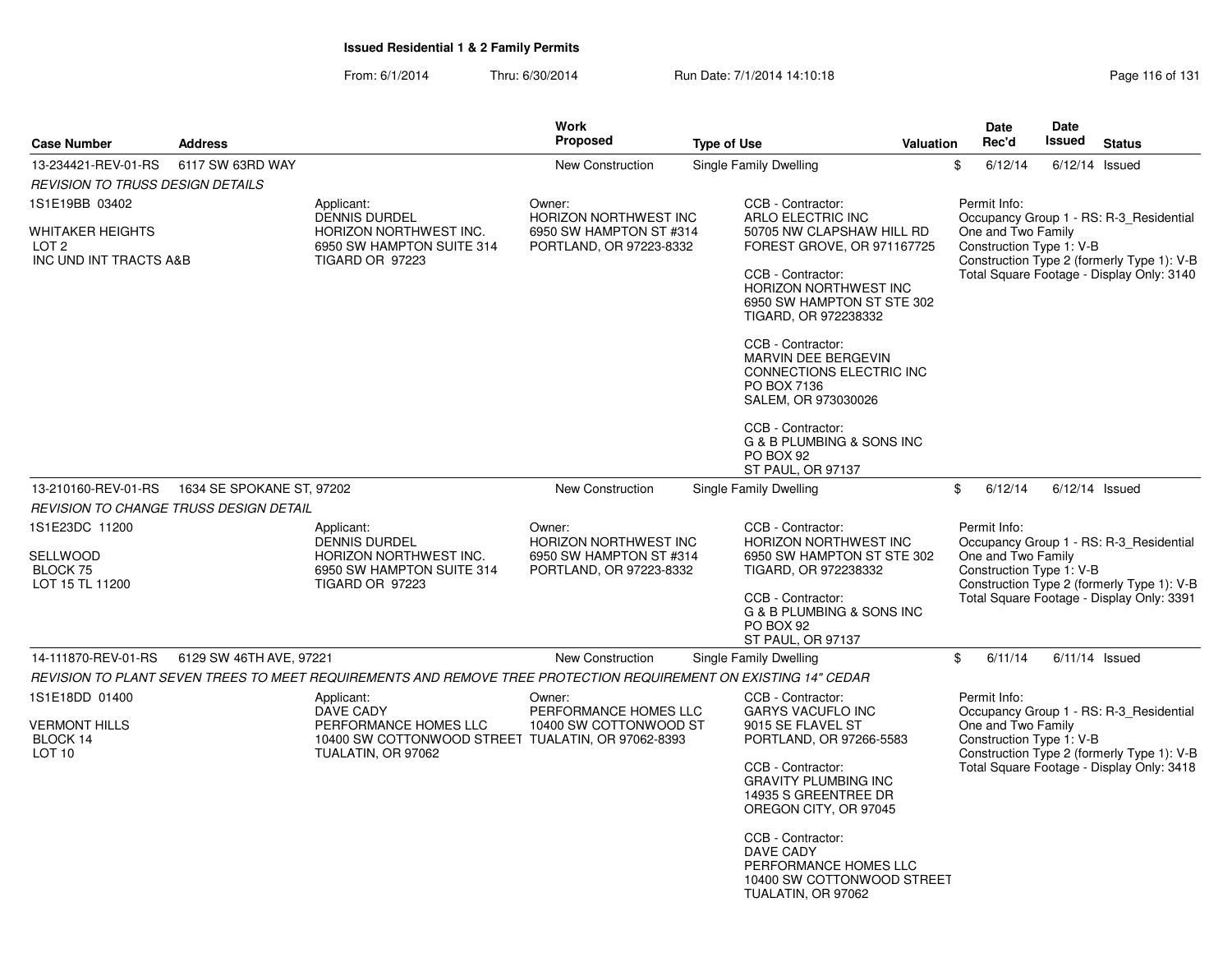| <b>Case Number</b>                                       | <b>Address</b>                  |                                                                                                                | <b>Work</b><br><b>Proposed</b>                                                          | <b>Type of Use</b> |                                                                                                | <b>Valuation</b> | Date<br>Rec'd                                                                     | Date<br>Issued | <b>Status</b>                                                                                                                  |
|----------------------------------------------------------|---------------------------------|----------------------------------------------------------------------------------------------------------------|-----------------------------------------------------------------------------------------|--------------------|------------------------------------------------------------------------------------------------|------------------|-----------------------------------------------------------------------------------|----------------|--------------------------------------------------------------------------------------------------------------------------------|
| 13-193322-DFS-01-RS<br><b>DFS FOR FIRE SPRINKLERS</b>    | 3306 SW SCHOLLS FERRY RD, 97221 |                                                                                                                | <b>New Construction</b>                                                                 |                    | <b>Single Family Dwelling</b>                                                                  | \$2,000          | 6/12/14                                                                           | 6/23/14 Issued |                                                                                                                                |
| 1S1E07BC 02300                                           |                                 | Applicant:<br><b>SEAN MA</b>                                                                                   | Owner:<br><b>SEAN MA</b>                                                                |                    | CCB - Contractor:<br><b>WEAVER PLUMBING</b>                                                    |                  | Permit Info:                                                                      |                | Occupancy Group 1 - RS: R-3_Residential                                                                                        |
| SECTION 07 1S 1E<br>TL 2300 2.39 ACRES                   |                                 | 3302 SW SCHOLLS FERRY RD<br>PORTLAND, OR 97221                                                                 | 3302 SW SCHOLLS FERRY RD<br>PORTLAND, OR 97221                                          |                    | <b>CLACKAMAS</b><br>11200 SE 119th CT<br>CLACKAMAS OR 97086<br>CCB - Contractor:               |                  | One and Two Family<br>Construction Type 1: V-B                                    |                | Construction Type 2 (formerly Type 1): V-B<br>Total Square Footage - Display Only: 5407                                        |
|                                                          |                                 |                                                                                                                |                                                                                         |                    | 5 STAR ELECTRIC INC (see FIVE<br>STAR ELECTRIC)<br>4676 COMMERCIAL ST SE<br>SALEM OR 97302     |                  |                                                                                   |                |                                                                                                                                |
|                                                          |                                 |                                                                                                                |                                                                                         |                    | CCB - Contractor:<br>BC CUSTOM CONSTRUCTION INC<br>410 HIGH ST<br>OREGON CITY OR 97045-2215    |                  |                                                                                   |                |                                                                                                                                |
| 13-205871-REV-01-RS                                      | 14132 SE STEELE ST              |                                                                                                                | New Construction                                                                        |                    | Single Family Dwelling                                                                         |                  | \$<br>6/27/14                                                                     | 6/27/14 Issued |                                                                                                                                |
|                                                          |                                 | REVISION TO CONSTRUCT ELEVATED WOOD FLOOR AT GARAGE (REPLACES SLAB-ON-GRADE)                                   |                                                                                         |                    |                                                                                                |                  |                                                                                   |                |                                                                                                                                |
| 1S2E14AD 03615                                           |                                 | Applicant:<br><b>BRANDON GIBSON</b>                                                                            | Owner:<br><b>GRAYHAWK DEVELOPMENT LLC</b>                                               |                    | CCB - Contractor:<br><b>GRAYHAWK DEVELOPMENT LLC</b>                                           |                  | Permit Info:                                                                      |                | Occupancy Group 1 - RS: R-3_Residential                                                                                        |
| <b>SCOTT'S BLUFF</b><br>LOT <sub>14</sub>                |                                 | <b>GIBSON HOMES</b><br>PO BOX 1684<br>CLACKAMAS, OR 97015                                                      | 14523 WESTLAKE DR<br>LAKE OSWEGO, OR 97035-7700                                         |                    | 14523 WESTLAKE DR<br>LAKE OSWEGO, OR 97035                                                     |                  | One and Two Family<br>Construction Type 1: V-B                                    |                | Construction Type 2 (formerly Type 1): V-B<br>Total Square Footage - Display Only: 2745                                        |
| 14-147699-REV-01-RS                                      | 4529 NE 34TH AVE, 97211         |                                                                                                                | <b>New Construction</b>                                                                 |                    | Single Family Dwelling                                                                         |                  | \$<br>6/27/14                                                                     | 6/27/14 Issued |                                                                                                                                |
|                                                          |                                 | REVISION - REPLACE PORTION OF EXISTING FOUNDATION THAT WAS TO REMAIN                                           |                                                                                         |                    |                                                                                                |                  |                                                                                   |                |                                                                                                                                |
| 1N1E24AC 20400<br>WILLAMETTE ADD<br>BLOCK 6<br>LOT 25&26 |                                 | Applicant:<br>EUGENE SOBOL<br>SKYLINE CONSTRUCTION INC.<br>5227 SE MALDEN STREET<br>PORTLAND, OR 97206         | Owner:<br><b>JOEL ANDERSEN</b><br>2134 NE 19TH AVE<br>PORTLAND, OR 97212-4613<br>Owner: |                    | CCB - Contractor:<br>SKYLINE CONSTRUCTION INC<br>1481 NE EVENING STAR DR<br>HILLSBORO OR 97124 |                  | Permit Info:<br>One and Two Family<br>Construction Type 1: V-B                    |                | Occupancy Group 1 - RS: R-3_Residential<br>Construction Type 2 (formerly Type 1):<br>Total Square Footage - Display Only: 2853 |
|                                                          |                                 |                                                                                                                | <b>MISTI ANDERSEN</b><br>2134 NE 19TH AVE<br>PORTLAND, OR 97212-4613                    |                    |                                                                                                |                  |                                                                                   |                |                                                                                                                                |
| 12-144256-000-00-RS                                      | 2231 SW SUNSET BLVD             |                                                                                                                | <b>New Construction</b>                                                                 |                    | Single Family Dwelling                                                                         | \$237,952        | 5/24/12                                                                           |                | 6/3/14 Under Inspection                                                                                                        |
|                                                          |                                 | NEW SINGLE FAMILY RESIDENCE/2 STORY WITH TUCK UNDER GARAGE/ SLOPED LOT/ COMPLEX (replaces permit #09-111033RS) |                                                                                         |                    |                                                                                                |                  |                                                                                   |                |                                                                                                                                |
| 1S1E16BC 00802                                           |                                 | Applicant:<br><b>EDIN BOSNJAK</b>                                                                              | Owner:<br><b>BRANDY BOSNJAK</b>                                                         |                    | CCB - Contractor:<br>COLUMBIA CONSTRUCTION AND                                                 |                  | Permit Info:                                                                      |                | Occupancy Group 1 - RS: R-3_Residential                                                                                        |
| PARTITION PLAT 2001-110<br>LOT <sub>2</sub>              |                                 | COLUMBIA CONSTRUCTION<br>7305 SW 28TH AVE<br>PORTLAND, OR 97219                                                | 7304 SW 28TH AVE<br>PORTLAND, OR 97219                                                  |                    | <b>REMODELING</b><br>1826 NE 169TH AVE<br>PORTLAND OR 97230                                    |                  | One and Two Family<br>Construction Type 1: V-B<br>Number of New Dwelling Units: 1 |                | Construction Type 2 (formerly Type 1): V-B<br>Total Square Footage - Display Only: 2600                                        |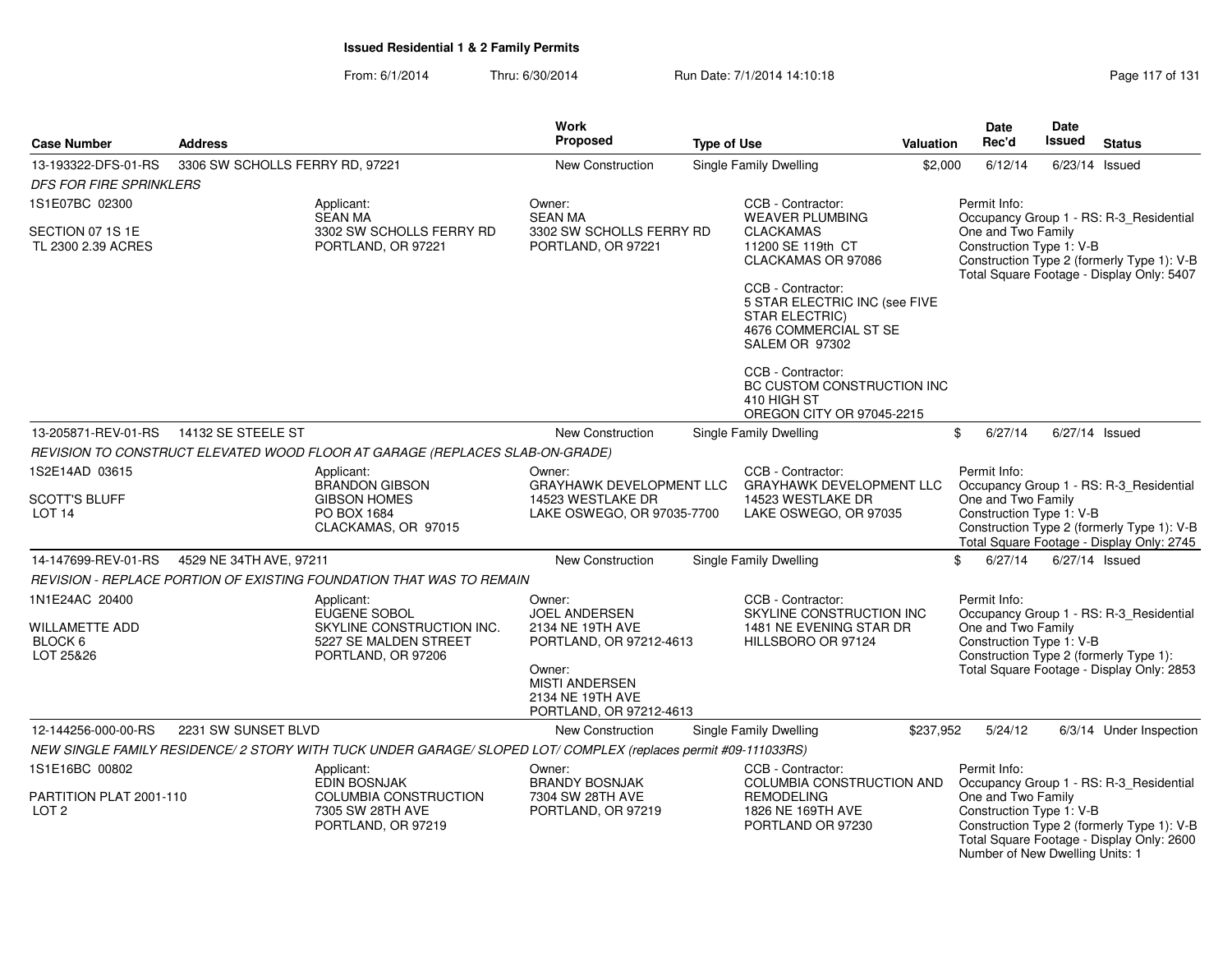| <b>Case Number</b>                                            | <b>Address</b>                                                                                                                                                           | Work<br><b>Proposed</b>                                                                                                                                                | <b>Type of Use</b>                                                                                                                                                                                                                                                    | Valuation | Date<br>Rec'd                                                                                     | Date<br><b>Issued</b> | <b>Status</b>                                                                                                                      |
|---------------------------------------------------------------|--------------------------------------------------------------------------------------------------------------------------------------------------------------------------|------------------------------------------------------------------------------------------------------------------------------------------------------------------------|-----------------------------------------------------------------------------------------------------------------------------------------------------------------------------------------------------------------------------------------------------------------------|-----------|---------------------------------------------------------------------------------------------------|-----------------------|------------------------------------------------------------------------------------------------------------------------------------|
| 13-190086-000-00-RS                                           | 2104 SE 32ND AVE, 97214                                                                                                                                                  | New Construction                                                                                                                                                       | Single Family Dwelling                                                                                                                                                                                                                                                | \$270,484 | 8/7/13                                                                                            | 6/16/14               | Issued                                                                                                                             |
|                                                               | NEW SINGLE FAMILY RESIDENCE / 2-STORY / DETACHED GARAGE / FLAT LOT / COMPLEX+++SEE 13-190089-RS FOR GARAGE+++ / SOUTHWEST SUNNYSIDE, BLOCK 6, LOT 4                      |                                                                                                                                                                        |                                                                                                                                                                                                                                                                       |           |                                                                                                   |                       |                                                                                                                                    |
| 1S1E01CD 02300                                                | Applicant:<br><b>MIKE COYLE</b><br><b>FASTER PERMITS</b><br>14334 NW EAGLERIDGE LANE<br>PORTLAND, OR 97229                                                               | Owner:<br><b>VIC REMMERS</b><br>EVERETT CUSTOM HOMES INC<br>735 SW 158TH AVE STE 180<br>BEAVERTON OR 97008                                                             | CCB - Contractor:<br>DEVELOPMENT NORTHWEST<br>INC/dba Wolcott Plumbing<br>1075 W HISTORIC COLUMBIA<br><b>RIVER HWY</b><br>TROUTDALE OR 97060<br>CCB - Contractor:<br><b>VIC REMMERS</b><br>EVERETT CUSTOM HOMES INC<br>735 SW 158TH AVE STE 180<br>BEAVERTON OR 97008 |           | Permit Info:<br>One and Two Family<br>Construction Type 1: V-B<br>Number of New Dwelling Units: 1 |                       | Occupancy Group 1 - RS: R-3_Residential<br>Construction Type 2 (formerly Type 1):<br>Total Square Footage - Display Only: 2526     |
| 13-190187-000-00-RS                                           | 8617 N NEWMAN AVE, 97203                                                                                                                                                 | New Construction                                                                                                                                                       | Single Family Dwelling                                                                                                                                                                                                                                                | \$206,628 | 8/9/13                                                                                            |                       | 6/13/14 Under Inspection                                                                                                           |
|                                                               | NEW SINGLE FAMILY RESIDENCE/2 STORY with HABITABLE ATTIC/1 CAR GARAGE/ FLAT LOT/COMPLEX / TRACT 2 OF 13-181705-PR / *** REFUND REQUEST ROUTED TO KPERKINS 6/24/2014 ***, |                                                                                                                                                                        |                                                                                                                                                                                                                                                                       |           |                                                                                                   |                       |                                                                                                                                    |
| 1N1E08BD 10500                                                | Applicant:<br><b>KEVIN PARTAIN</b><br><b>URBAN VISIONS</b><br>223 NE 56TH AVE<br>PORTLAND OR 97213                                                                       | Owner:<br><b>WILLIAM G NEFFENDORF</b><br>8625 N NEWMAN AVE<br>PORTLAND, OR 97203-3549<br>Owner:<br>SANDRA L NEFFENDORF<br>8625 N NEWMAN AVE<br>PORTLAND, OR 97203-3549 | CCB - Contractor:<br>ANDREY KOSHUBA<br><b>EXCEPTIONAL HOMES BY</b><br><b>ANDREY INC</b><br>14237 BRIDGE CT.<br>LAKE OSWEGO, OR 97034                                                                                                                                  |           | Permit Info:<br>One and Two Family<br>Construction Type 1: V-B<br>Number of New Dwelling Units: 1 |                       | Occupancy Group 1 - RS: R-3 Residential<br>Construction Type 2 (formerly Type 1): V-B<br>Total Square Footage - Display Only: 2060 |
| 13-206201-000-00-RS                                           | 681 SW MAPLECREST DR                                                                                                                                                     | <b>New Construction</b>                                                                                                                                                | Single Family Dwelling                                                                                                                                                                                                                                                | \$267,165 | 9/19/13                                                                                           |                       | 6/3/14 Under Inspection                                                                                                            |
|                                                               | NEW SINGLE FAMILY RESIDENCE / 2 STORY / DETACHED GARAGE / SLIGHTLY SLOPED / COMPLEX**SEE 13-206210 RS FOR DETACHED GARAGE**FIRE SPRINKLER REQUIRED                       |                                                                                                                                                                        |                                                                                                                                                                                                                                                                       |           |                                                                                                   |                       |                                                                                                                                    |
| 1S1E28DA 02702                                                | Applicant:<br><b>MIKE COYLE</b><br><b>FASTER PERMITS</b><br>14334 NW EAGLERIDGE LANE<br>PORTLAND, OR 97229                                                               | Owner:<br>ARNOLD D HAMMER<br>731 SW MAPLECREST DR<br>PORTLAND, OR 97219-6421<br>Owner:<br>KATHERINE M HAMMER<br>731 SW MAPLECREST DR<br>PORTLAND, OR 97219-6421        | CCB - Contractor:<br>EDWARD MULLEN PLUMBING<br>1601 SE RIVER RD<br>HILLSBORO, OR 97123<br>CCB - Contractor:<br>ADVANCED ELECTRIC INC<br>21811 NE 58TH ST<br>VANCOUVER, WA 98682<br>CCB - Contractor:                                                                  |           | Permit Info:<br>One and Two Family<br>Construction Type 1: V-B<br>Number of New Dwelling Units: 1 |                       | Occupancy Group 1 - RS: R-3 Residential<br>Construction Type 2 (formerly Type 1):<br>Total Square Footage - Display Only: 2495     |
|                                                               |                                                                                                                                                                          |                                                                                                                                                                        | <b>BRIAN MCMILLEN LLC</b><br><b>15151 SE FRYE</b><br>HAPPY VALLEY, OR 97086                                                                                                                                                                                           |           |                                                                                                   |                       |                                                                                                                                    |
| 13-214664-000-00-RS                                           | 8744 SE RURAL ST, 97266                                                                                                                                                  | New Construction                                                                                                                                                       | Single Family Dwelling                                                                                                                                                                                                                                                | \$141,181 | 10/9/13                                                                                           |                       | 6/11/14 Under Inspection                                                                                                           |
|                                                               | NEW SINGLE FAMILY RESIDENCE / 1-STORY / 1-CAR GARAGE / FLAT LOT / SIMPLE+++SEE 13-172017-LU+++ Parcel 2 of 13-172017 LU                                                  |                                                                                                                                                                        |                                                                                                                                                                                                                                                                       |           |                                                                                                   |                       |                                                                                                                                    |
| 1S2E21BD 03900<br><b>HOLLYWOOD</b><br>E 1/2 OF E 1/2 OF LOT 9 | Applicant:<br><b>DOUG LUBOTSKY</b><br>4108 SW CHESAPEAK ST<br>PORTLAND OR 97239                                                                                          | Owner:<br><b>COMMUNITY VISION INC</b><br>1750 SW SKYLINE BLVD #102<br>PORTLAND, OR 97221-2544                                                                          | CCB - Contractor:<br>ARH CUSTOM HOMES LLC<br>15433 SW DIVISION ST<br>BEAVERTON, OR 97007                                                                                                                                                                              |           | Permit Info:<br>One and Two Family<br>Construction Type 1: V-B<br>Number of New Dwelling Units: 1 |                       | Occupancy Group 1 - RS: R-3_Residential<br>Construction Type 2 (formerly Type 1): V-B<br>Total Square Footage - Display Only: 1545 |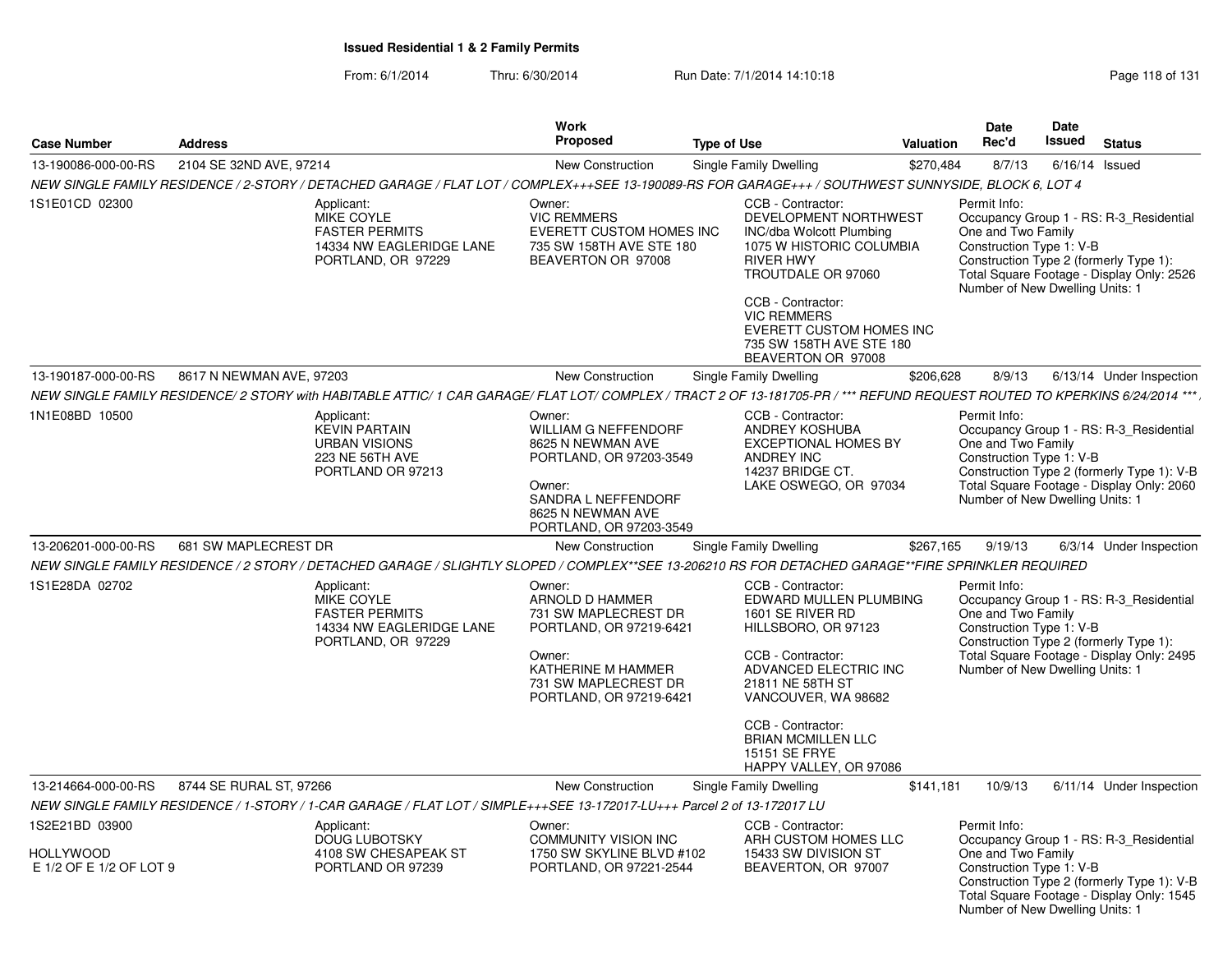From: 6/1/2014Thru: 6/30/2014 Run Date: 7/1/2014 14:10:18 Research 2010 Rage 119 of 131

| <b>Case Number</b>  | <b>Address</b>                                                                                                                                                          |                                                                                               | Work<br>Proposed                                                                                           | <b>Type of Use</b> |                                                                                                                                                                                                                                              | Valuation | <b>Date</b><br>Rec'd                                                                                                                        | <b>Date</b><br>Issued | <b>Status</b>                                                                                                                      |
|---------------------|-------------------------------------------------------------------------------------------------------------------------------------------------------------------------|-----------------------------------------------------------------------------------------------|------------------------------------------------------------------------------------------------------------|--------------------|----------------------------------------------------------------------------------------------------------------------------------------------------------------------------------------------------------------------------------------------|-----------|---------------------------------------------------------------------------------------------------------------------------------------------|-----------------------|------------------------------------------------------------------------------------------------------------------------------------|
| 13-215668-000-00-RS | 729 SE 140TH AVE, 97233                                                                                                                                                 |                                                                                               | <b>New Construction</b>                                                                                    |                    | <b>Single Family Dwelling</b>                                                                                                                                                                                                                | \$278,328 | 10/11/13                                                                                                                                    |                       | 6/4/14 Under Inspection                                                                                                            |
|                     | NEW SINGLE FAMILY RESIDENCE / 2-STORY / 2-CAR GARAGE / FLAT LOT / COMPLEX                                                                                               |                                                                                               |                                                                                                            |                    |                                                                                                                                                                                                                                              |           |                                                                                                                                             |                       |                                                                                                                                    |
| 1S2E02AA 08102      | Applicant:                                                                                                                                                              | <b>ILYA ZAGARYUK</b><br>UKA CONSTRUCTION<br>11016 SE HAPPY VALLEY DRIVE<br>PORTLAND, OR 97086 | Owner:<br>YANA KIRDEY<br>8009 SE 144TH DR<br>PORTLAND, OR 97236-5389                                       |                    | CCB - Contractor:<br>UKA CONSTRUCTION LLC<br>11016 SE HAPPY VALLEY DR<br>PORTLAND, OR 97086<br>CCB - Contractor:<br>ARTWORK CONSTRUCTION LLC<br><b>PORTLAND</b><br>8312 SE ASPEN SUMMIT DR<br>PORTLAND OR 97266                              |           | Permit Info:<br>One and Two Family<br>Construction Type 1: V-B<br>Number of New Dwelling Units: 1                                           |                       | Occupancy Group 1 - RS: R-3_Residential<br>Construction Type 2 (formerly Type 1): V-B<br>Total Square Footage - Display Only: 2886 |
| 13-223672-000-00-RS | 5510 SE 66TH AVE, 97206                                                                                                                                                 |                                                                                               | New Construction                                                                                           |                    | Single Family Dwelling                                                                                                                                                                                                                       | \$242,164 | 11/6/13                                                                                                                                     | $6/11/14$ Issued      |                                                                                                                                    |
|                     | NEW SINGLE FAMILY RESIDENCE/ 2 STORY WITH TUCK UNDER GARAGE/FLAT LOT/COMPLEX                                                                                            |                                                                                               |                                                                                                            |                    |                                                                                                                                                                                                                                              |           |                                                                                                                                             |                       |                                                                                                                                    |
| 1S2E17CB 01700      | Applicant:                                                                                                                                                              | <b>KEVIN PARTAIN</b><br>223 NE 56TH AVE<br>PORTLAND, OR 97213-3705                            | Owner:<br>AAV ONE LLC<br>8733 SE DIVISION ST #201<br>PORTLAND, OR 97266                                    |                    | CCB - Contractor:<br><b>CHALET HOMES LLC</b><br>8733 SE DIVISION ST #201<br>PORTLAND, OR 97266                                                                                                                                               |           | Permit Info:<br>One and Two Family<br>Construction Type 1: V-B<br>Number of New Dwelling Units: 1                                           |                       | Occupancy Group 1 - RS: R-3_Residential<br>Construction Type 2 (formerly Type 1): V-B<br>Total Square Footage - Display Only: 2426 |
| 13-219793-000-00-RS | 4228 SE GLENWOOD ST, 97206                                                                                                                                              |                                                                                               | <b>New Construction</b>                                                                                    |                    | <b>Single Family Dwelling</b>                                                                                                                                                                                                                | \$216,730 | 10/22/13                                                                                                                                    | 6/25/14 Issued        |                                                                                                                                    |
|                     | NEW SINGLE FAMILY RESIDENCE / 2-STORY / DETACHED SHARED 2-UNIT GARAGE / FLAT LOT / COMPLEX+++SEE 13-219775-RS FOR GARAGE UNIT 1 and 13-219782-RS FOR GARAGE UNIT 2 (PLA |                                                                                               |                                                                                                            |                    |                                                                                                                                                                                                                                              |           |                                                                                                                                             |                       |                                                                                                                                    |
| 1S2E19BB 12800      | Applicant:                                                                                                                                                              | MIKE COYLE<br><b>FASTER PERMITS</b><br>14334 NW EAGLERIDGE LANE<br>PORTLAND, OR 97229         | Owner:<br><b>VIC REMMERS</b><br>EVERETT CUSTOM HOMES INC<br>735 SW 158TH AVE STE 180<br>BEAVERTON OR 97008 |                    | CCB - Contractor:<br>DBA WRIGHT 1 ELECTRIC and<br>THREE PHASE ELECTRIC<br>5618 SE 135TH<br>PORTLAND OR 97236<br>CCB - Contractor:<br><b>VIC REMMERS</b><br><b>EVERETT CUSTOM HOMES INC</b><br>735 SW 158TH AVE STE 180<br>BEAVERTON OR 97008 |           | Permit Info:<br>One and Two Family<br>Construction Type 1: V-B<br>Construction Type 2 (formerly Type 1):<br>Number of New Dwelling Units: 1 |                       | Occupancy Group 1 - RS: R-3_Residential<br>Total Square Footage - Display Only: 2024                                               |
| 13-223654-000-00-RS | 5504 SE 66TH AVE, 97206                                                                                                                                                 |                                                                                               | New Construction                                                                                           |                    | Single Family Dwelling                                                                                                                                                                                                                       | \$242,164 | 11/6/13                                                                                                                                     |                       | 6/11/14 Under Inspection                                                                                                           |
|                     | SINGLE FAMILY RESIDENCE 2 STORY WITH TUCK UNDER GARAGE/FLAT LOT/COMPLEX / LOT 1 NORTH OF 13-218842 PR                                                                   |                                                                                               |                                                                                                            |                    |                                                                                                                                                                                                                                              |           |                                                                                                                                             |                       |                                                                                                                                    |
| 1S2E17CB 01700      | Applicant:                                                                                                                                                              | <b>KEVIN PARTAIN</b><br>223 NE 56TH AVE<br>PORTLAND, OR 97213-3705                            | Owner:<br>AAV ONE LLC<br>8733 SE DIVISION ST #201<br>PORTLAND, OR 97266                                    |                    | CCB - Contractor:<br>CHALET HOMES LLC<br>8733 SE DIVISION ST #201<br>PORTLAND, OR 97266                                                                                                                                                      |           | Permit Info:<br>One and Two Family<br>Construction Type 1: V-B<br>Number of New Dwelling Units: 1                                           |                       | Occupancy Group 1 - RS: R-3_Residential<br>Construction Type 2 (formerly Type 1): V-B<br>Total Square Footage - Display Only: 2426 |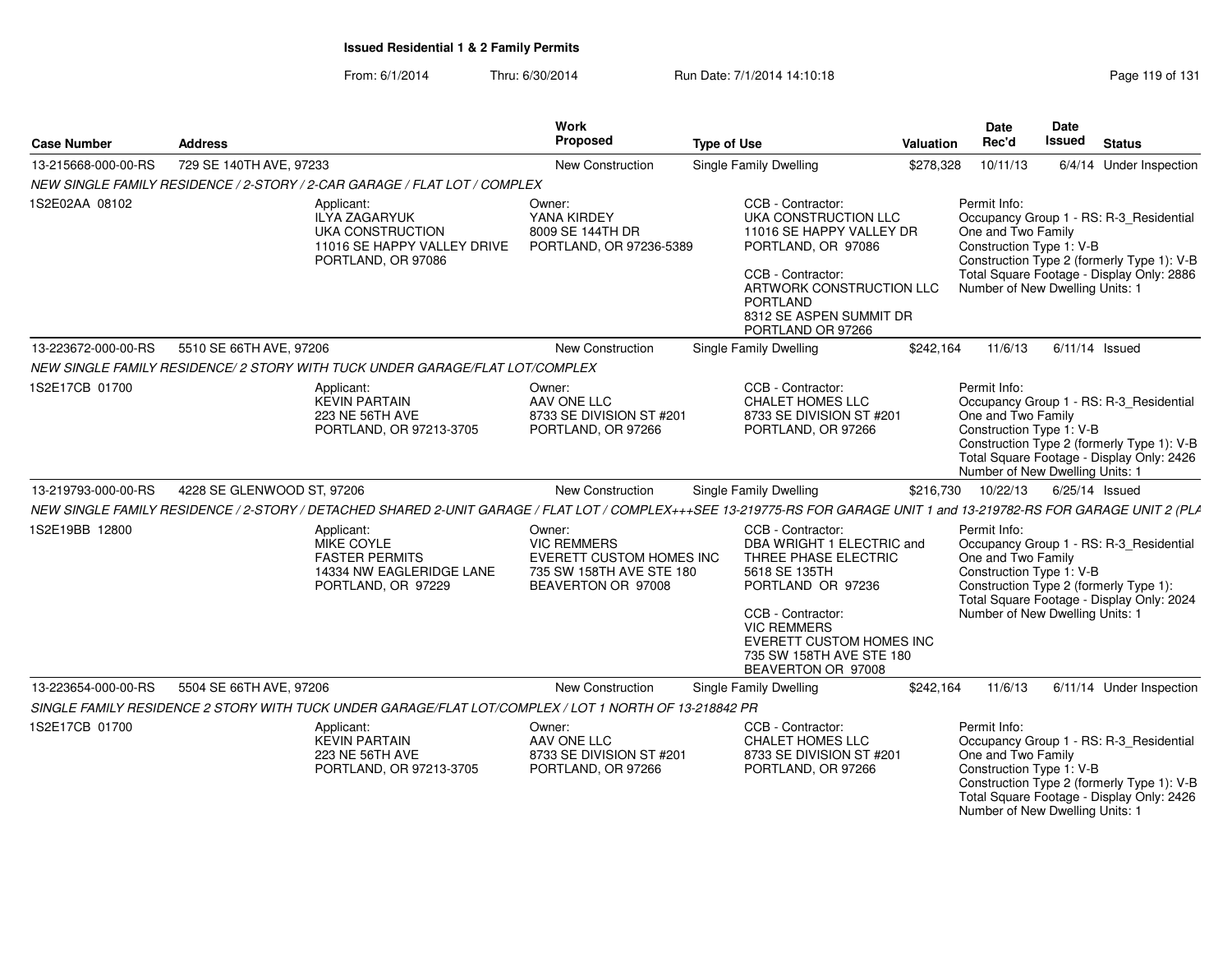From: 6/1/2014Thru: 6/30/2014 Run Date: 7/1/2014 14:10:18 Research 20 of 131

| <b>Proposed</b>                                                                                                                                                                                                                               | <b>Type of Use</b>                                                                                                     | <b>Valuation</b>                                                                                                                                                                                                                                                    | Date<br>Rec'd                                                                                                                                                                                                                                                             | Date<br><b>Issued</b> | <b>Status</b>                                                                                                                                                                                                       |
|-----------------------------------------------------------------------------------------------------------------------------------------------------------------------------------------------------------------------------------------------|------------------------------------------------------------------------------------------------------------------------|---------------------------------------------------------------------------------------------------------------------------------------------------------------------------------------------------------------------------------------------------------------------|---------------------------------------------------------------------------------------------------------------------------------------------------------------------------------------------------------------------------------------------------------------------------|-----------------------|---------------------------------------------------------------------------------------------------------------------------------------------------------------------------------------------------------------------|
| New Construction                                                                                                                                                                                                                              | Single Family Dwelling                                                                                                 | \$326,452                                                                                                                                                                                                                                                           | 11/19/13                                                                                                                                                                                                                                                                  |                       | 6/10/14 Under Inspection                                                                                                                                                                                            |
| NEW SINGLE FAMILY RESIDENCE/2 STORY/ ATTACHED 2 CAR GARAGE/ SLOPED LOT/ COMPLEX***FIRE SPRINKLERS TO BE DEFFERRED***                                                                                                                          |                                                                                                                        |                                                                                                                                                                                                                                                                     |                                                                                                                                                                                                                                                                           |                       |                                                                                                                                                                                                                     |
| Applicant:<br>Owner:<br>Kenneth Gertz<br>Kenneth Gertz<br>GERTZ CONSTRUCTION CO. INC. GERTZ CONSTRUCTION CO. INC. GERTZ CONSTRUCTION CO. INC.<br>19200 SW 46TH AVE<br>19200 SW 46TH AVE<br>TUALATIN, OR 97062-8770<br>TUALATIN, OR 97062-8770 | CCB - Contractor:<br>Kenneth Gertz<br>19200 SW 46TH AVE<br>TUALATIN, OR 97062-8770                                     |                                                                                                                                                                                                                                                                     | Permit Info:<br>One and Two Family<br>Construction Type 1: V-B<br>Number of New Dwelling Units: 1                                                                                                                                                                         |                       | Occupancy Group 1 - RS: R-3_Residential<br>Construction Type 2 (formerly Type 1): V-B<br>Total Square Footage - Display Only: 3359                                                                                  |
| New Construction                                                                                                                                                                                                                              | Single Family Dwelling                                                                                                 | \$300,169                                                                                                                                                                                                                                                           | 11/19/13                                                                                                                                                                                                                                                                  |                       | 6/13/14 Under Inspection                                                                                                                                                                                            |
| NEW SINGLE FAMIILY RESIDENCE/ 2 STORY / ATTACHED 2 CAR GARAGE / SLOPED LOT/ COMPLEX***FIRE SPRINKLERS TO BE DEFFERRED***                                                                                                                      |                                                                                                                        |                                                                                                                                                                                                                                                                     |                                                                                                                                                                                                                                                                           |                       |                                                                                                                                                                                                                     |
| Applicant:<br>Owner:<br>Kenneth Gertz<br>Kenneth Gertz<br>GERTZ CONSTRUCTION CO. INC. GERTZ CONSTRUCTION CO. INC. GERTZ CONSTRUCTION CO. INC.<br>19200 SW 46TH AVE<br>19200 SW 46TH AVE<br>TUALATIN, OR 97062-8770<br>TUALATIN, OR 97062-8770 | CCB - Contractor:<br>Kenneth Gertz<br>19200 SW 46TH AVE<br>TUALATIN, OR 97062-8770                                     |                                                                                                                                                                                                                                                                     | Permit Info:<br>One and Two Family<br>Construction Type 1: V-B<br>Number of New Dwelling Units: 1                                                                                                                                                                         |                       | Occupancy Group 1 - RS: R-3 Residential<br>Construction Type 2 (formerly Type 1): V-B<br>Total Square Footage - Display Only: 3085                                                                                  |
| New Construction                                                                                                                                                                                                                              | Single Family Dwelling                                                                                                 | \$395,836                                                                                                                                                                                                                                                           | 12/13/13                                                                                                                                                                                                                                                                  | 6/27/14 Issued        |                                                                                                                                                                                                                     |
| NEW SINGLE FAMILY RESIDENCE/TWO STORY/ATTACHED GARAGE/FLAT LOT/COMPLEX                                                                                                                                                                        |                                                                                                                        |                                                                                                                                                                                                                                                                     |                                                                                                                                                                                                                                                                           |                       |                                                                                                                                                                                                                     |
| Applicant:<br>Owner:<br>MIKE COYLE<br>LEO U JR KEPPINGER<br><b>FASTER PERMITS</b><br>8225 SW FAIRWAY DR<br>14334 NW EAGLERIDGE LANE<br>PORTLAND, OR 97225-2753<br>PORTLAND, OR 97229<br>Owner:<br><b>DENISE KEPPINGER</b>                     | CCB - Contractor:<br><b>JIM MCGEHEE</b><br>MCGEHEE CONSTRUCTION LLC<br>PO BOX 25571<br>Portland, Oregon 97298          |                                                                                                                                                                                                                                                                     | Permit Info:<br>One and Two Family<br>Construction Type 1: V-B<br>Number of New Dwelling Units: 1                                                                                                                                                                         |                       | Occupancy Group 1 - RS: R-3 Residential<br>Construction Type 2 (formerly Type 1): V-B<br>Total Square Footage - Display Only: 4074                                                                                  |
| 3918 SW SPRING GARDEN ST, 97219                                                                                                                                                                                                               | Single Family Dwelling                                                                                                 |                                                                                                                                                                                                                                                                     | 12/20/13                                                                                                                                                                                                                                                                  |                       | 6/5/14 Under Inspection                                                                                                                                                                                             |
| Applicant:<br>Owner:<br>MIKE COYLE<br><b>FASTER PERMITS</b><br>14334 NW EAGLERIDGE LANE<br>PORTLAND, OR 97229                                                                                                                                 | CCB - Contractor:<br>5618 SE 135TH<br>CCB - Contractor:<br><b>RIVER HWY</b><br>CCB - Contractor:<br><b>VIC REMMERS</b> |                                                                                                                                                                                                                                                                     | Permit Info:                                                                                                                                                                                                                                                              |                       |                                                                                                                                                                                                                     |
|                                                                                                                                                                                                                                               |                                                                                                                        | 8225 SW FAIRWAY DR<br>PORTLAND, OR 97225-2753<br><b>New Construction</b><br>NEW SINGLE FAMILY RESIDENCE, 3 STORY, DETACHED GARAGE, FLAT LOT, COMPLEXDETACHED GARAGE 13-240742RS<br><b>EVERETT CUSTOM HOMES</b><br>735 SW 158TH AVE #180<br>BEAVERTON, OR 97006-4952 | DBA WRIGHT 1 ELECTRIC and<br>THREE PHASE ELECTRIC<br>PORTLAND OR 97236<br>DEVELOPMENT NORTHWEST<br><b>INC/dba Wolcott Plumbing</b><br>1075 W HISTORIC COLUMBIA<br>TROUTDALE OR 97060<br><b>EVERETT CUSTOM HOMES INC</b><br>735 SW 158TH AVE STE 180<br>BEAVERTON OR 97008 | \$343,191             | Occupancy Group 1 - RS: R-3_Residential<br>One and Two Family<br>Construction Type 1: V-B<br>Construction Type 2 (formerly Type 1):<br>Total Square Footage - Display Only: 3205<br>Number of New Dwelling Units: 1 |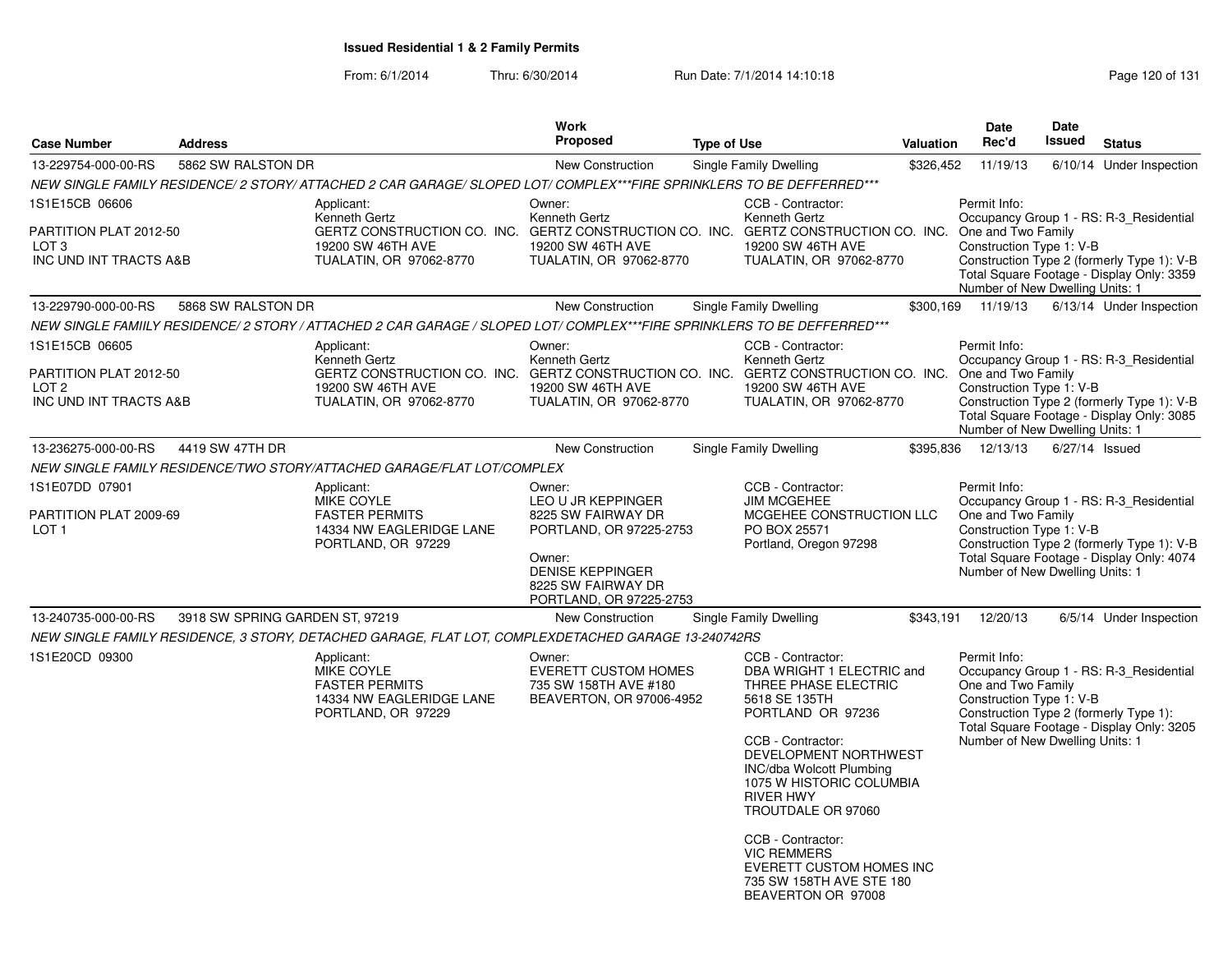| <b>Case Number</b>  | <b>Address</b>                                                                                                                                                       | <b>Work</b><br><b>Proposed</b>                                                                             | <b>Type of Use</b>                                                                                                                                                                                                                    | Valuation | <b>Date</b><br>Rec'd                                                                              | <b>Date</b><br><b>Issued</b> | <b>Status</b>                                                                                                                      |
|---------------------|----------------------------------------------------------------------------------------------------------------------------------------------------------------------|------------------------------------------------------------------------------------------------------------|---------------------------------------------------------------------------------------------------------------------------------------------------------------------------------------------------------------------------------------|-----------|---------------------------------------------------------------------------------------------------|------------------------------|------------------------------------------------------------------------------------------------------------------------------------|
| 13-240625-000-00-RS | 3908 SW SPRING GARDEN ST, 97219                                                                                                                                      | New Construction                                                                                           | Single Family Dwelling                                                                                                                                                                                                                | \$270,484 | 12/20/13                                                                                          |                              | 6/2/14 Under Inspection                                                                                                            |
|                     | NEW SINGLE FAMILY RESIDENCE / 2 STORY / DETACHED GARAGE /SLIGHTLY SLOPED LOT / COMPLEX/LOT 1 OF 2 UNDER 13-240302 PR                                                 |                                                                                                            |                                                                                                                                                                                                                                       |           |                                                                                                   |                              |                                                                                                                                    |
| 1S1E20CD 09300      | Applicant:<br>MIKE COYLE<br><b>FASTER PERMITS</b><br>14334 NW EAGLERIDGE LANE<br>PORTLAND, OR 97229                                                                  | Owner:<br><b>VIC REMMERS</b><br>EVERETT CUSTOM HOMES INC<br>735 SW 158TH AVE STE 180<br>BEAVERTON OR 97008 | CCB - Contractor:<br>DBA WRIGHT 1 ELECTRIC and<br>THREE PHASE ELECTRIC<br>5618 SE 135TH<br>PORTLAND OR 97236<br>CCB - Contractor:<br><b>VIC REMMERS</b><br>EVERETT CUSTOM HOMES INC<br>735 SW 158TH AVE STE 180<br>BEAVERTON OR 97008 |           | Permit Info:<br>One and Two Family<br>Construction Type 1: V-B<br>Number of New Dwelling Units: 1 |                              | Occupancy Group 1 - RS: R-3 Residential<br>Construction Type 2 (formerly Type 1):<br>Total Square Footage - Display Only: 2526     |
| 14-100474-000-00-RS | 14410 E BURNSIDE ST, 97233                                                                                                                                           | <b>New Construction</b>                                                                                    | Single Family Dwelling                                                                                                                                                                                                                | \$177,739 | 1/9/14                                                                                            | $6/30/14$ Issued             |                                                                                                                                    |
|                     | NEW SINGLE FAMILY RESIDENCE-1 of 9 UNITS OF LOT WITH EXISTING HOUSE / 2 STORY / ATTACHED GARAGE / FLAT LOT / COMPLEX ***LIMITED STRUCTURAL ENGINEERING PLAN REVIEW*  |                                                                                                            |                                                                                                                                                                                                                                       |           |                                                                                                   |                              |                                                                                                                                    |
| 1N2E36CC 03100      | Applicant:<br>DONNA KEOUGH<br>508 NW 44TH ST<br>VANCOUVER, WA 98660                                                                                                  | Owner:<br>BW CONSTRUCTION INC<br>PO BOX 66910<br>PORTLAND, OR 97290-6910                                   | CCB - Contractor:<br>BW CONSTRUCTION INC<br>PO BOX 66910<br>PORTLAND OR 97290                                                                                                                                                         |           | Permit Info:<br>One and Two Family<br>Construction Type 1: V-B<br>Number of New Dwelling Units: 1 |                              | Occupancy Group 1 - RS: R-3 Residential<br>Construction Type 2 (formerly Type 1): V-B<br>Total Square Footage - Display Only: 1784 |
| 14-100482-000-00-RS | 14414 E BURNSIDE ST, 97233                                                                                                                                           | <b>New Construction</b>                                                                                    | Single Family Dwelling                                                                                                                                                                                                                | \$162,844 | 1/9/14                                                                                            | $6/30/14$ Issued             |                                                                                                                                    |
|                     | NEW SINGLE FAMILY RESIDENCE- 2 of 9 UNITS OF LOT WITH EXISTING HOUSE / 2 STORY / ATTACHED GARAGE / FLAT LOT / COMPLEX ***LIMITED STRUCTURAL ENGINEERING PLAN REVIEW* |                                                                                                            |                                                                                                                                                                                                                                       |           |                                                                                                   |                              |                                                                                                                                    |
| 1N2E36CC 03100      | Applicant:<br>DONNA KEOUGH<br>508 NW 44TH ST<br>VANCOUVER, WA 98660                                                                                                  | Owner:<br>BW CONSTRUCTION INC<br>PO BOX 66910<br>PORTLAND, OR 97290-6910                                   | CCB - Contractor:<br>BW CONSTRUCTION INC<br>PO BOX 66910<br>PORTLAND OR 97290                                                                                                                                                         |           | Permit Info:<br>One and Two Family<br>Construction Type 1: V-B<br>Number of New Dwelling Units: 1 |                              | Occupancy Group 1 - RS: R-3_Residential<br>Construction Type 2 (formerly Type 1): V-B<br>Total Square Footage - Display Only: 1666 |
| 14-100485-000-00-RS | 14418 E BURNSIDE ST, 97233                                                                                                                                           | New Construction                                                                                           | Single Family Dwelling                                                                                                                                                                                                                | \$162,844 | 1/9/14                                                                                            | $6/30/14$ Issued             |                                                                                                                                    |
|                     | NEW SINGLE FAMILY RESIDENCE- 3 of 9 UNITS OF LOT WITH EXISTING HOUSE / 2 STORY / ATTACHED GARAGE / FLAT LOT / COMPLEX ***LIMITED STRUCTURAL ENGINEERING PLAN REVIEW* |                                                                                                            |                                                                                                                                                                                                                                       |           |                                                                                                   |                              |                                                                                                                                    |
| 1N2E36CC 03100      | Applicant:<br><b>DONNA KEOUGH</b><br>508 NW 44TH ST<br>VANCOUVER, WA 98660                                                                                           | Owner:<br>BW CONSTRUCTION INC<br>PO BOX 66910<br>PORTLAND, OR 97290-6910                                   | CCB - Contractor:<br>BW CONSTRUCTION INC<br>PO BOX 66910<br>PORTLAND OR 97290                                                                                                                                                         |           | Permit Info:<br>One and Two Family<br>Construction Type 1: V-B<br>Number of New Dwelling Units: 1 |                              | Occupancy Group 1 - RS: R-3_Residential<br>Construction Type 2 (formerly Type 1): V-B<br>Total Square Footage - Display Only: 1666 |
| 14-100486-000-00-RS | 14422 E BURNSIDE ST, 97233                                                                                                                                           | <b>New Construction</b>                                                                                    | Single Family Dwelling                                                                                                                                                                                                                | \$162,844 | 1/9/14                                                                                            | $6/30/14$ Issued             |                                                                                                                                    |
|                     | NEW SINGLE FAMILY RESIDENCE- 4 of 9 UNITS OF LOT WITH EXISTING HOUSE / 2 STORY / ATTACHED GARAGE / FLAT LOT / COMPLEX ***LIMITED STRUCTURAL ENGINEERING PLAN REVIEW* |                                                                                                            |                                                                                                                                                                                                                                       |           |                                                                                                   |                              |                                                                                                                                    |
| 1N2E36CC 03100      | Applicant:<br><b>DONNA KEOUGH</b><br>508 NW 44TH ST<br>VANCOUVER, WA 98660                                                                                           | Owner:<br>BW CONSTRUCTION INC<br>PO BOX 66910<br>PORTLAND, OR 97290-6910                                   | CCB - Contractor:<br>BW CONSTRUCTION INC<br>PO BOX 66910<br>PORTLAND OR 97290                                                                                                                                                         |           | Permit Info:<br>One and Two Family<br>Construction Type 1: V-B<br>Number of New Dwelling Units: 1 |                              | Occupancy Group 1 - RS: R-3_Residential<br>Construction Type 2 (formerly Type 1): V-B<br>Total Square Footage - Display Only: 1666 |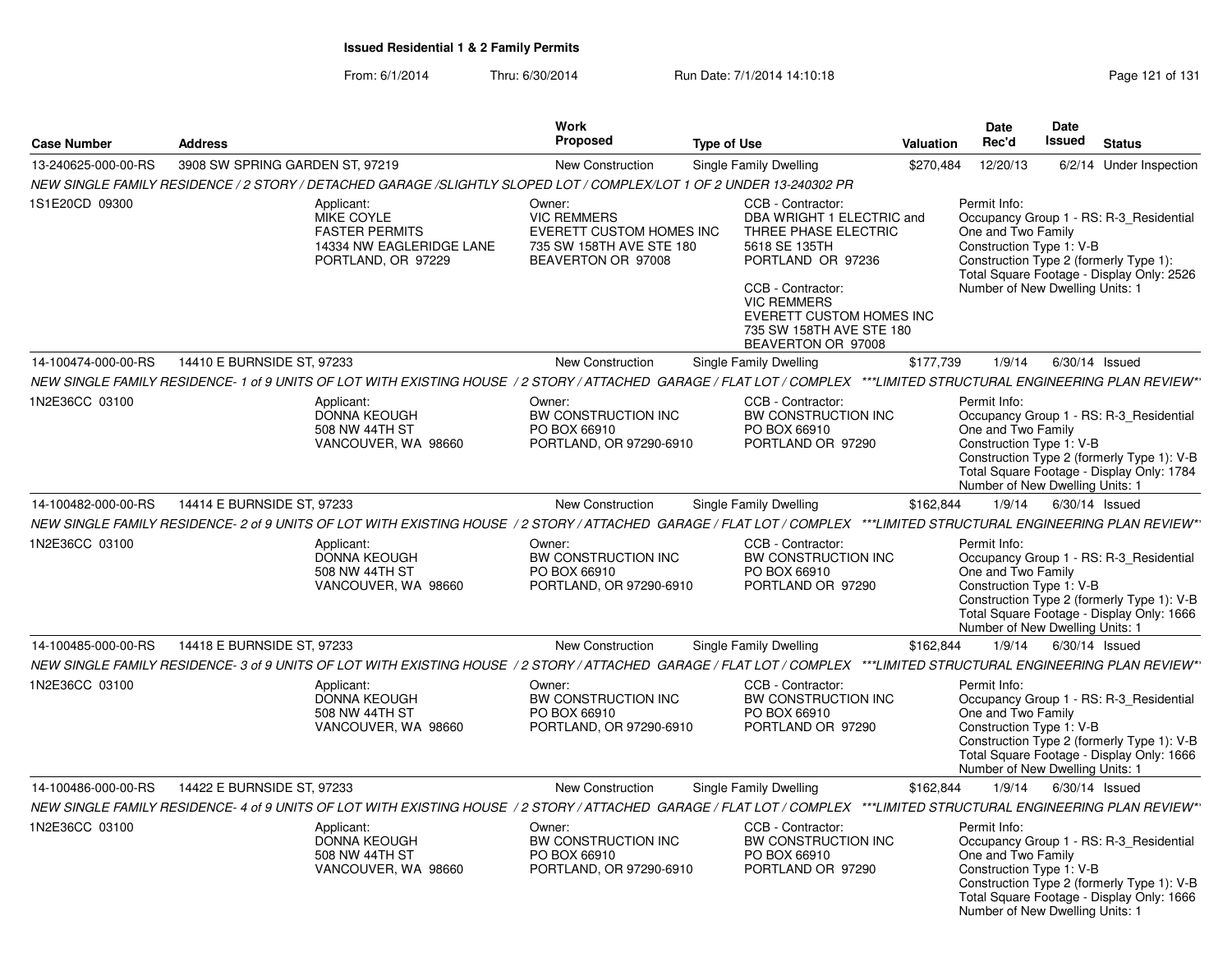From: 6/1/2014Thru: 6/30/2014 Run Date: 7/1/2014 14:10:18 Research 2010 Rage 122 of 131

|                     |                            |                                                                                                                  | <b>Work</b><br>Proposed                                                               |                                                                                                                                                                      |           | <b>Date</b>                                                                                       | <b>Date</b><br><b>Issued</b> |                                                                                                                                    |
|---------------------|----------------------------|------------------------------------------------------------------------------------------------------------------|---------------------------------------------------------------------------------------|----------------------------------------------------------------------------------------------------------------------------------------------------------------------|-----------|---------------------------------------------------------------------------------------------------|------------------------------|------------------------------------------------------------------------------------------------------------------------------------|
| <b>Case Number</b>  | <b>Address</b>             |                                                                                                                  |                                                                                       | <b>Type of Use</b>                                                                                                                                                   | Valuation | Rec'd                                                                                             |                              | <b>Status</b>                                                                                                                      |
| 14-100487-000-00-RS | 14426 E BURNSIDE ST. 97233 |                                                                                                                  | New Construction                                                                      | Single Family Dwelling                                                                                                                                               | \$162,844 | 1/9/14                                                                                            |                              | 6/30/14 Issued                                                                                                                     |
|                     |                            |                                                                                                                  |                                                                                       | NEW SINGLE FAMILY RESIDENCE- 5 of 9 UNITS OF LOT WITH EXISTING HOUSE / 2 STORY / ATTACHED GARAGE / FLAT LOT / COMPLEX ***LIMITED STRUCTURAL ENGINEERING PLAN REVIEW* |           |                                                                                                   |                              |                                                                                                                                    |
| 1N2E36CC 03100      |                            | Applicant:<br>DONNA KEOUGH<br>508 NW 44TH ST<br>VANCOUVER, WA 98660                                              | Owner:<br>BW CONSTRUCTION INC<br>PO BOX 66910<br>PORTLAND, OR 97290-6910              | CCB - Contractor:<br>BW CONSTRUCTION INC<br>PO BOX 66910<br>PORTLAND OR 97290                                                                                        |           | Permit Info:<br>One and Two Family<br>Construction Type 1: V-B<br>Number of New Dwelling Units: 1 |                              | Occupancy Group 1 - RS: R-3_Residential<br>Construction Type 2 (formerly Type 1): V-B<br>Total Square Footage - Display Only: 1666 |
| 14-100488-000-00-RS | 14430 E BURNSIDE ST, 97233 |                                                                                                                  | <b>New Construction</b>                                                               | Single Family Dwelling                                                                                                                                               | \$162,844 | 1/9/14                                                                                            |                              | $6/30/14$ Issued                                                                                                                   |
|                     |                            |                                                                                                                  |                                                                                       | NEW SINGLE FAMILY RESIDENCE- 6 of 9 UNITS OF LOT WITH EXISTING HOUSE / 2 STORY / ATTACHED GARAGE / FLAT LOT / COMPLEX ***LIMITED STRUCTURAL ENGINEERING PLAN REVIEW* |           |                                                                                                   |                              |                                                                                                                                    |
| 1N2E36CC 03100      |                            | Applicant:<br>DONNA KEOUGH<br>508 NW 44TH ST<br>VANCOUVER, WA 98660                                              | Owner:<br>BW CONSTRUCTION INC<br>PO BOX 66910<br>PORTLAND, OR 97290-6910              | CCB - Contractor:<br>BW CONSTRUCTION INC<br>PO BOX 66910<br>PORTLAND OR 97290                                                                                        |           | Permit Info:<br>One and Two Family<br>Construction Type 1: V-B<br>Number of New Dwelling Units: 1 |                              | Occupancy Group 1 - RS: R-3 Residential<br>Construction Type 2 (formerly Type 1): V-B<br>Total Square Footage - Display Only: 1666 |
| 14-100505-000-00-RS | 14434 E BURNSIDE ST, 97233 |                                                                                                                  | <b>New Construction</b>                                                               | Single Family Dwelling                                                                                                                                               | \$176,937 | 1/9/14                                                                                            |                              | $6/30/14$ Issued                                                                                                                   |
|                     |                            |                                                                                                                  |                                                                                       | NEW SINGLE FAMILY RESIDENCE- 7 of 9 UNITS OF LOT WITH EXISTING HOUSE / 2 STORY / ATTACHED GARAGE / FLAT LOT / COMPLEX ***LIMITED STRUCTURAL ENGINEERING PLAN REVIEW* |           |                                                                                                   |                              |                                                                                                                                    |
| 1N2E36CC 03100      |                            | Applicant:<br>DONNA KEOUGH<br>508 NW 44TH ST<br>VANCOUVER, WA 98660                                              | Owner:<br>BW CONSTRUCTION INC<br>PO BOX 66910<br>PORTLAND, OR 97290-6910              | CCB - Contractor:<br><b>BW CONSTRUCTION INC</b><br>PO BOX 66910<br>PORTLAND OR 97290                                                                                 |           | Permit Info:<br>One and Two Family<br>Construction Type 1: V-B<br>Number of New Dwelling Units: 1 |                              | Occupancy Group 1 - RS: R-3 Residential<br>Construction Type 2 (formerly Type 1): V-B<br>Total Square Footage - Display Only: 1779 |
| 14-110577-000-00-RS | 4918 SE 33RD AVE, 97202    |                                                                                                                  | <b>New Construction</b>                                                               | Single Family Dwelling                                                                                                                                               | \$229,259 | 1/28/14                                                                                           |                              | 6/11/14 Under Inspection                                                                                                           |
|                     |                            | NEW SINGLE FAMILY RESIDENCE/TWO STORY/ATTACHED GARAGE/FLAT LOT/COMPLEXNORTH OF NSFRs 14-110538-RS & 14-110498-RS |                                                                                       |                                                                                                                                                                      |           |                                                                                                   |                              |                                                                                                                                    |
| 1S1E13BA 10400      |                            | Applicant:<br><b>KEVIN PARTAIN</b><br><b>URBAN VISIONS</b><br><b>223 NE 56TH AVE</b><br>PORTLAND OR 97213        | Owner:<br><b>LAKEVIEW DB PLAN</b><br>2235 NE 46TH AVE<br>PORTLAND, OR 97213<br>Owner: | CCB - Contractor:<br><b>CRAFTWORK PLUMBING INC</b><br>7737 SW CIRRUS DR<br>BEAVERTON, OR 97008<br>CCB - Contractor:                                                  |           | Permit Info:<br>One and Two Family<br>Construction Type 1: V-B                                    |                              | Occupancy Group 1 - RS: R-3 Residential<br>Construction Type 2 (formerly Type 1): V-B<br>Total Square Footage - Display Only: 2321 |
|                     |                            |                                                                                                                  | <b>TRUST</b><br>2235 NE 46TH AVE<br>PORTLAND, OR 97213                                | Jeff Shrope<br>RENAISSANCE CUSTOM HOMES<br><b>LLC</b><br>16771 Boones Ferry Rd<br>Lake Oswego, OR 97035                                                              |           | Number of New Dwelling Units: 1                                                                   |                              |                                                                                                                                    |
| 14-110877-000-00-RS | 3615 SW HILLSIDE DR, 97221 |                                                                                                                  | New Construction                                                                      | Single Family Dwelling                                                                                                                                               | \$414,719 | 1/31/14                                                                                           |                              | $6/13/14$ Issued                                                                                                                   |
|                     |                            | NEW SINGLE FAMILY RESIDENCE/TWO STORY WITH BASEMENT/TUCKUNDER GARAGE/SLOPED LOT/COMPLEX                          |                                                                                       |                                                                                                                                                                      |           |                                                                                                   |                              |                                                                                                                                    |
| 1S1E08BD 01900      |                            | Applicant:<br><b>MIKE COYLE</b><br><b>FASTER PERMITS</b><br>14334 NW EAGLERIDGE LANE<br>PORTLAND, OR 97229       | Owner:<br>TREECE & LAMBERT LLC<br>2905 SW 1ST AVE<br>PORTLAND, OR 97201               | CCB - Contractor:<br><b>MORRISON BUILT LLC</b><br>4614 SW Kelly Avenue, Ste 17<br>Portland, OR 97239                                                                 |           | Permit Info:<br>One and Two Family<br>Construction Type 1: V-B<br>Number of New Dwelling Units: 1 |                              | Occupancy Group 1 - RS: R-3_Residential<br>Construction Type 2 (formerly Type 1): V-B<br>Total Square Footage - Display Only: 4174 |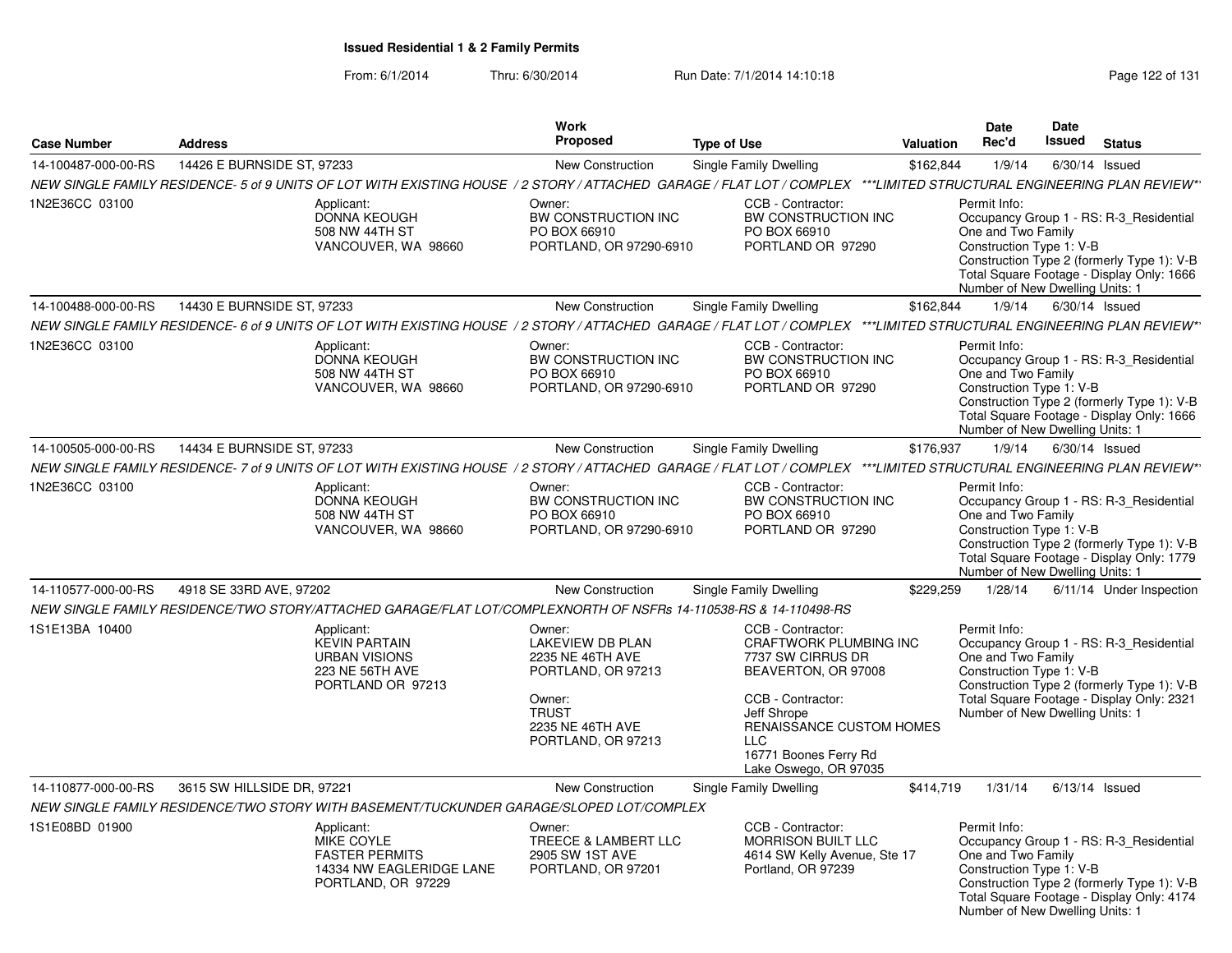| <b>Case Number</b>  | <b>Address</b>              |                                                                                                                        | Work<br>Proposed                                                                          | <b>Type of Use</b>                                                                                                                                                                                         | Valuation | Date<br>Rec'd                                                                                     | <b>Date</b><br><b>Issued</b> | <b>Status</b>                                                                                                                      |
|---------------------|-----------------------------|------------------------------------------------------------------------------------------------------------------------|-------------------------------------------------------------------------------------------|------------------------------------------------------------------------------------------------------------------------------------------------------------------------------------------------------------|-----------|---------------------------------------------------------------------------------------------------|------------------------------|------------------------------------------------------------------------------------------------------------------------------------|
| 14-113652-000-00-RS | 3425 NE 35TH PL, 97212      |                                                                                                                        | New Construction                                                                          | Single Family Dwelling                                                                                                                                                                                     | \$477,844 | 2/4/14                                                                                            | 6/10/14                      | Issued                                                                                                                             |
|                     |                             | NEW SINGLE FAMILY RESIDENCE/ THREE STORY WITH BASEMENT/TUCKUNDER GARAGE/FLAT LOT/COMPLEX                               |                                                                                           |                                                                                                                                                                                                            |           |                                                                                                   |                              |                                                                                                                                    |
| 1N1E25AB 02300      |                             | Applicant:<br><b>RICK BLUHM</b><br>COMPLETE CONSTRUCTION<br>7078 NE 8TH AVE<br>PORTLAND, OR 97211                      | Owner:<br><b>BURNETT WOODS LLC</b><br>1631 NE BROADWAY PMB 322<br>PORTLAND, OR 97232-1425 | CCB - Contractor:<br><b>RICK BLUHM</b><br>COMPLETE CONSTRUCTION LLC<br>7078 NE 8TH AVE<br>PORTLAND, OR 97211                                                                                               |           | Permit Info:<br>One and Two Family<br>Construction Type 1: V-B<br>Number of New Dwelling Units: 1 |                              | Occupancy Group 1 - RS: R-3_Residential<br>Construction Type 2 (formerly Type 1): V-B<br>Total Square Footage - Display Only: 4658 |
| 14-116222-000-00-RS | 4211 NE 77TH AVE            |                                                                                                                        | New Construction                                                                          | Single Family Dwelling                                                                                                                                                                                     | \$155,400 | 2/13/14                                                                                           |                              | 6/30/14 Issued                                                                                                                     |
|                     |                             |                                                                                                                        |                                                                                           | NEW SINGLE FAMILY RESIDENCE/TWO STORY/ATTACHED GARAGE/FLAT LOT/COMPLEX Septic Decommissioning Required. Call for Inspection 842.                                                                           |           |                                                                                                   |                              |                                                                                                                                    |
| 1N2E20DB 18201      |                             | Applicant:<br><b>KIM DRENNEN</b><br>OREGON INNOVATIONS LLC<br>PO BOX 9081<br>PORTLAND, OR 97207                        | Owner:<br>PDX RENOVATIONS LLC<br>PO BOX 66406<br>PORTLAND, OR 97290-6406                  | CCB - Contractor:<br>OREGON INNOVATIONS LLC<br>PO BOX 9081<br>PORTLAND, OR 97207                                                                                                                           |           | Permit Info:<br>One and Two Family<br>Construction Type 1: V-B<br>Number of New Dwelling Units: 1 |                              | Occupancy Group 1 - RS: R-3_Residential<br>Construction Type 2 (formerly Type 1): V-B<br>Total Square Footage - Display Only: 1594 |
| 14-114021-000-00-RS | 7517 SE SCHILLER ST, 97206  |                                                                                                                        | New Construction                                                                          | Single Family Dwelling                                                                                                                                                                                     | \$222,092 | 2/5/14                                                                                            |                              | 6/5/14 Under Inspection                                                                                                            |
|                     |                             | NEW SINGLE FAMILY RESIDENCE/2 STORY/ATTACHED 1 CAR GARAGE/ FLAT LOT/ PRESCRIPTIVE                                      |                                                                                           |                                                                                                                                                                                                            |           |                                                                                                   |                              |                                                                                                                                    |
| 1S2E17AB 18202      |                             | Applicant:<br><b>KYM NGUYEN</b><br>CONCEPT DESIGN & ASSOCIATES 7521 SE SCHILLER ST<br>PO BOX 8464<br>PORTLAND OR 97207 | Owner:<br><b>DAMIR KARIN</b><br>PORTLAND, OR 97206-4333                                   | CCB - Contractor:<br><b>DAMIR KARIN</b><br>DK HOMES LLC<br>PO BOX 90277<br>PORTLAND, OR 97290<br>CCB - Contractor:<br><b>CORNEL CUREA</b><br>FIVE STAR PLUMBING<br>6138 SE 136TH AVE<br>PORTLAND, OR 97236 |           | Permit Info:<br>One and Two Family<br>Construction Type 1: V-B<br>Number of New Dwelling Units: 1 |                              | Occupancy Group 1 - RS: R-3_Residential<br>Construction Type 2 (formerly Type 1): V-B<br>Total Square Footage - Display Only: 2228 |
| 14-117024-000-00-RS | 7015 SE LAFAYETTE ST, 97206 |                                                                                                                        | New Construction                                                                          | Single Family Dwelling                                                                                                                                                                                     | \$246,835 | 2/14/14                                                                                           |                              | 6/20/14 Under Inspection                                                                                                           |
|                     |                             | NEW SINGLE FAMILY RESIDENCE/2-STORY/1-CAR TUCK UNDER GARAGE/UNFINISHED BASEMENT/FLAT LOT/COMPLEX                       |                                                                                           |                                                                                                                                                                                                            |           |                                                                                                   |                              |                                                                                                                                    |
| 1S2E08CA 02000      |                             | Applicant:<br><b>KEVIN PARTAIN</b><br><b>URBAN VISIONS</b><br>223 NE 56TH AVE<br>PORTLAND OR 97213                     | Owner:<br>UNSICKER PROPERTIES I LLC<br>7900 SW BARNARD DR<br>ALOHA, OR 97007              | CCB - Contractor:<br>IONEL HIJ & AUREL HIJ & DANIEL<br>HIJ<br>16933 SE FOSTER RD<br>GRESHAM, OR 97080                                                                                                      |           | Permit Info:<br>One and Two Family<br>Construction Type 1: V-B<br>Number of New Dwelling Units: 1 |                              | Occupancy Group 1 - RS: R-3_Residential<br>Construction Type 2 (formerly Type 1): V-B<br>Total Square Footage - Display Only: 2469 |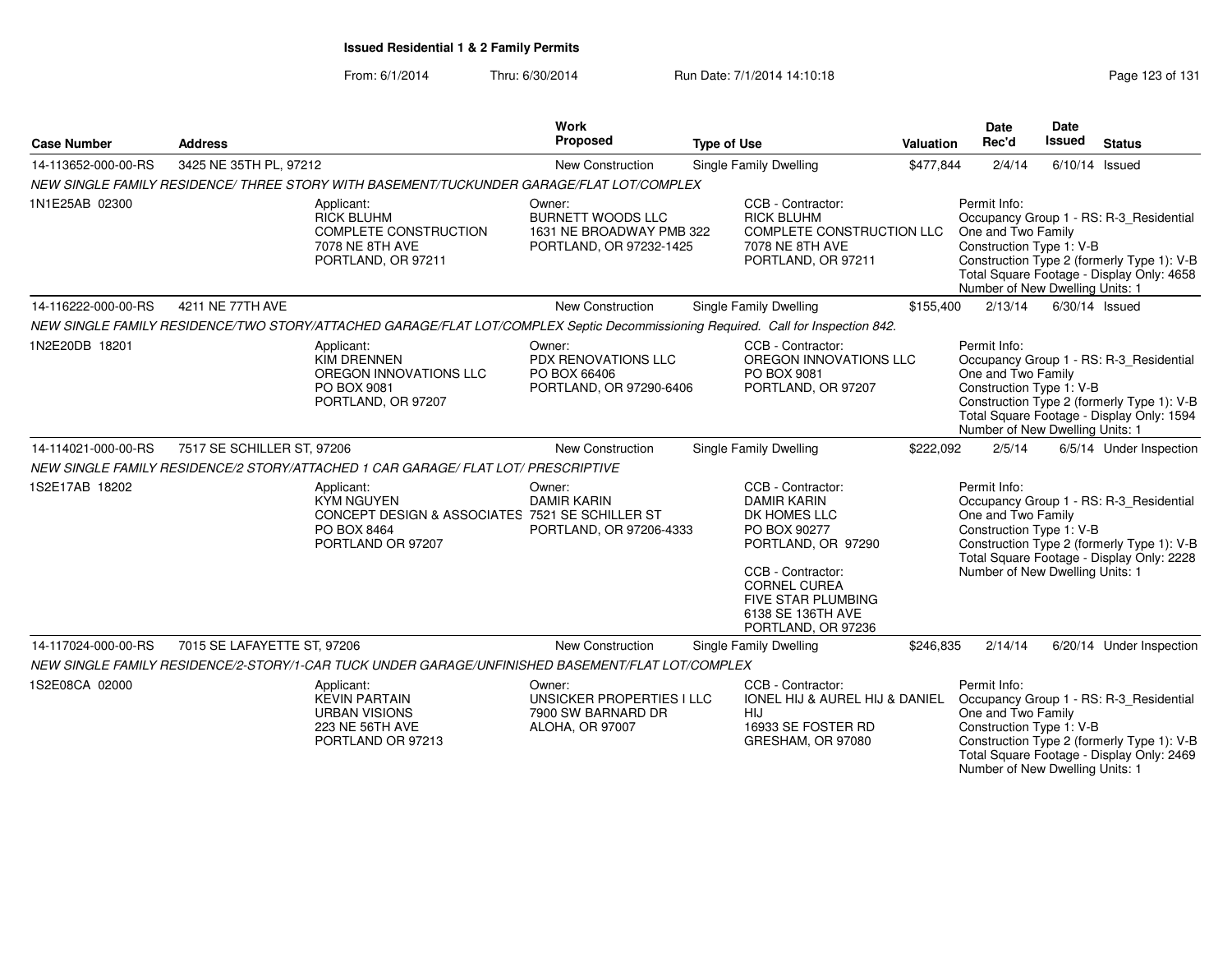From: 6/1/2014Thru: 6/30/2014 Run Date: 7/1/2014 14:10:18 Research 2010 Page 124 of 131

| <b>Case Number</b>  | <b>Address</b>                                                                                                         | <b>Work</b><br><b>Proposed</b>                                              | <b>Type of Use</b>                                                                                                                                                                                                                                                                                                   | Valuation | <b>Date</b><br>Rec'd                                                                              | <b>Date</b><br>Issued | <b>Status</b>                                                                                                                      |
|---------------------|------------------------------------------------------------------------------------------------------------------------|-----------------------------------------------------------------------------|----------------------------------------------------------------------------------------------------------------------------------------------------------------------------------------------------------------------------------------------------------------------------------------------------------------------|-----------|---------------------------------------------------------------------------------------------------|-----------------------|------------------------------------------------------------------------------------------------------------------------------------|
| 14-126392-000-00-RS | 7931 SE RHINE ST, 97206                                                                                                | <b>New Construction</b>                                                     | <b>Single Family Dwelling</b>                                                                                                                                                                                                                                                                                        | \$193,712 | 3/12/14                                                                                           |                       | 6/2/14 Under Inspection                                                                                                            |
|                     | NEW SINGLE FAMILY RESIDENCE/2-STORY/1-CAR TUCK UNDER GARAGE/FLAT LOT/PRESCRIPTIVE                                      |                                                                             |                                                                                                                                                                                                                                                                                                                      |           |                                                                                                   |                       |                                                                                                                                    |
| 1S2E08DA 01500      | Applicant:<br><b>KYM NGUYEN</b><br><b>CONCEPT DESIGN AND</b><br><b>ASSOCIATES</b><br>PO BOX 8464<br>PORTLAND, OR 97207 | Owner:<br>DK HOMES LLC<br>PO BOX 90277<br>PORTLAND, OR 97290-0277           | CCB - Contractor:<br><b>DAMIR KARIN</b><br>DK HOMES LLC<br>PO BOX 90277<br>PORTLAND, OR 97290<br>CCB - Contractor:<br><b>CORNEL CUREA</b><br><b>FIVE STAR PLUMBING</b><br>6138 SE 136TH AVE<br>PORTLAND, OR 97236<br>CCB - Contractor:<br><b>GRIZZLY ELECTRIC</b><br>8002 NE HWY 99 SUITE 248<br>VANCOUVER, WA 98665 |           | Permit Info:<br>One and Two Family<br>Construction Type 1: V-B<br>Number of New Dwelling Units: 1 |                       | Occupancy Group 1 - RS: R-3_Residential<br>Construction Type 2 (formerly Type 1): V-B<br>Total Square Footage - Display Only: 1958 |
| 14-127854-000-00-RS | 4402 SE 131ST PL, 97236                                                                                                | New Construction                                                            | Single Family Dwelling                                                                                                                                                                                                                                                                                               | \$236,733 | 3/18/14                                                                                           |                       | 6/10/14 Under Inspection                                                                                                           |
|                     | NEW SINGLE FAMILY RESIDENCE/2-STORY/ATTACHED GARAGE/FLAT LOT/SIMPLE                                                    |                                                                             |                                                                                                                                                                                                                                                                                                                      |           |                                                                                                   |                       |                                                                                                                                    |
| 1S2E11CD 05011      | Applicant:<br><b>ANTE SKORO</b><br><b>CLEARWATER HOMES LLC</b><br>PO BOX 2885<br>CLACKAMAS, OR 97015                   | Owner:<br><b>CLEARWATER HOMES LLC</b><br>PO BOX 2885<br>CLACKAMAS, OR 97015 | CCB - Contractor:<br>WHITE LIGHTNING ELECTRIC<br>7524 SE 52ND<br>PORTLAND, OR. 97206<br>CCB - Contractor:<br><b>CLEARWATER HOMES LLC</b><br>PO BOX 2885<br>CLACKAMAS OR 97015                                                                                                                                        |           | Permit Info:<br>One and Two Family<br>Construction Type 1: V-B<br>Number of New Dwelling Units: 1 |                       | Occupancy Group 1 - RS: R-3_Residential<br>Construction Type 2 (formerly Type 1): V-B<br>Total Square Footage - Display Only: 2471 |
| 14-127873-000-00-RS | 4410 SE 131ST PL, 97236                                                                                                | New Construction                                                            | Single Family Dwelling                                                                                                                                                                                                                                                                                               | \$235,921 | 3/18/14                                                                                           |                       | 6/2/14 Under Inspection                                                                                                            |
|                     | NEW SINGLE FAMILY RESIDENCE/2-STORY/ATTACHED GARAGE/FLAT LOT/SIMPLE                                                    |                                                                             |                                                                                                                                                                                                                                                                                                                      |           |                                                                                                   |                       |                                                                                                                                    |
| 1S2E11CD 05010      | Applicant:<br><b>ANTE SKORO</b><br><b>CLEARWATER HOMES LLC</b><br>PO BOX 2885<br>CLACKAMAS, OR 97015                   | Owner:<br>CLEARWATER HOMES LLC<br>PO BOX 2885<br>CLACKAMAS, OR 97015        | CCB - Contractor:<br>WHITE LIGHTNING ELECTRIC<br>7524 SE 52ND<br>PORTLAND, OR. 97206<br>CCB - Contractor:<br><b>CLEARWATER HOMES LLC</b><br>PO BOX 2885<br>CLACKAMAS OR 97015<br>CCB - Contractor:<br><b>CORNEL CUREA</b><br>FIVE STAR PLUMBING<br>6138 SE 136TH AVE<br>PORTLAND, OR 97236                           |           | Permit Info:<br>One and Two Family<br>Construction Type 1: V-B<br>Number of New Dwelling Units: 1 |                       | Occupancy Group 1 - RS: R-3_Residential<br>Construction Type 2 (formerly Type 1): V-B<br>Total Square Footage - Display Only: 2431 |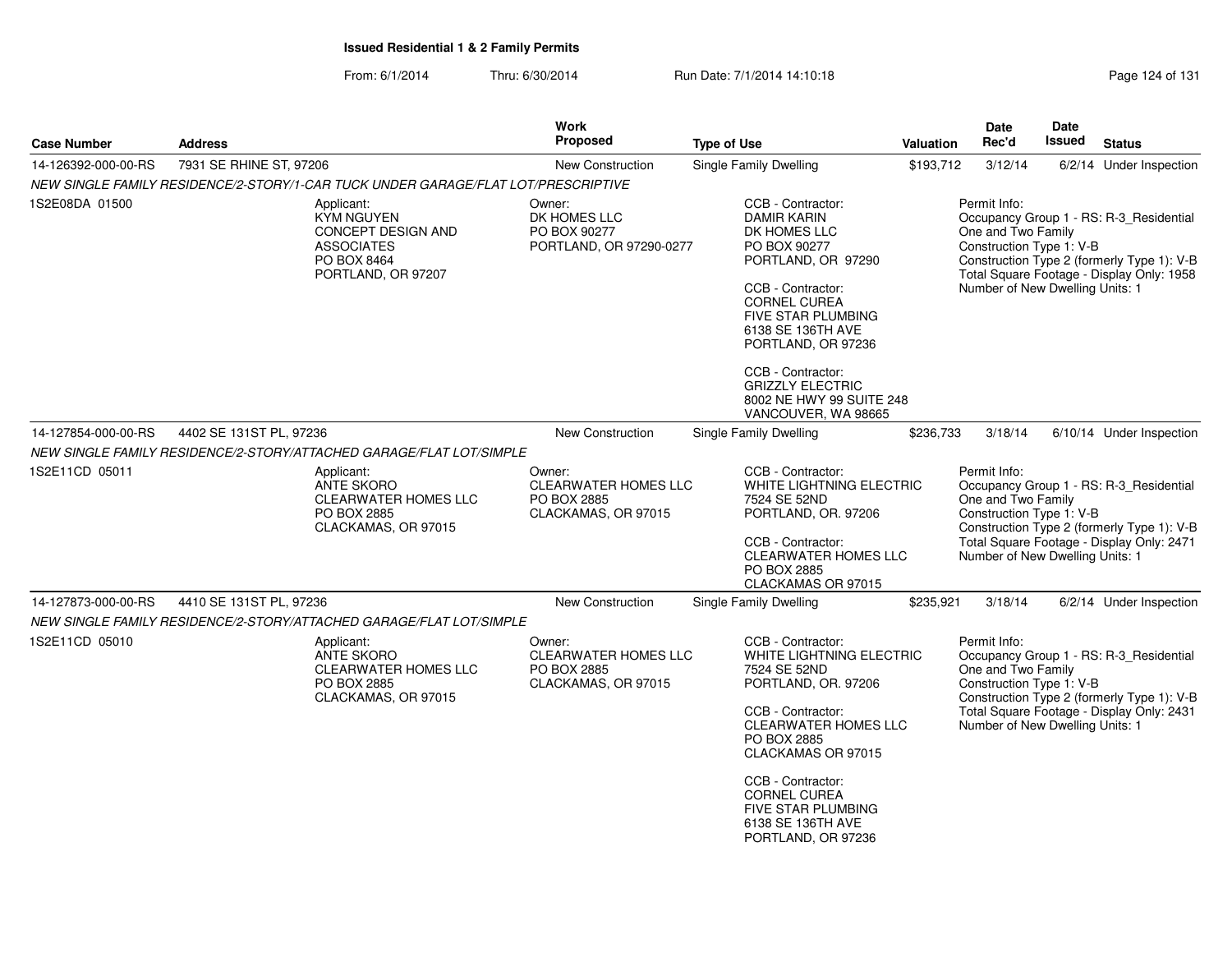From: 6/1/2014Thru: 6/30/2014 Run Date: 7/1/2014 14:10:18 Research 2010 Page 125 of 131

| <b>Case Number</b>                                                       | <b>Address</b>                                                                                         | <b>Work</b><br>Proposed                                                                                                                              | <b>Type of Use</b>                                                                                                                                                                                                                                                                                                           | Valuation | <b>Date</b><br>Rec'd                                                                              | Date<br><b>Issued</b> | <b>Status</b>                                                                                                                      |
|--------------------------------------------------------------------------|--------------------------------------------------------------------------------------------------------|------------------------------------------------------------------------------------------------------------------------------------------------------|------------------------------------------------------------------------------------------------------------------------------------------------------------------------------------------------------------------------------------------------------------------------------------------------------------------------------|-----------|---------------------------------------------------------------------------------------------------|-----------------------|------------------------------------------------------------------------------------------------------------------------------------|
| 14-124235-000-00-RS                                                      | 9303 N BURR AVE, 97203                                                                                 | New Construction                                                                                                                                     | Single Family Dwelling                                                                                                                                                                                                                                                                                                       | \$194,671 | 3/6/14                                                                                            |                       | 6/2/14 Under Inspection                                                                                                            |
|                                                                          | NEW SINGLE FAMILY RESIDENCE/2-STORY/DETACHED GARAGE/FLAT LOT/COMPLEX***DETACHED GARAGE 14-124242-RS*** |                                                                                                                                                      |                                                                                                                                                                                                                                                                                                                              |           |                                                                                                   |                       |                                                                                                                                    |
| 1N1E06CC 14600                                                           | Applicant:<br><b>KEVIN PARTAIN</b><br><b>URBAN VISIONS</b><br>223 NE 56TH AVENUE<br>PORTLAND, OR 97213 | Owner:<br><b>BRUCE KELLEY</b><br>131 HENDRYX RD<br>WHITE SALMON, WA 98672<br>Owner:<br><b>AMY KELLEY</b><br>131 HENDRYX RD<br>WHITE SALMON, WA 98672 | CCB - Contractor:<br><b>SCOTT COLLINS</b><br><b>BRIDGETOWN EQUITY</b><br><b>CONSTRUCTION</b><br>3602 NE 75TH AVE<br>PORTLAND, OR 97213<br>CCB - Contractor:<br><b>BARNEYS ELECTRIC INC</b><br>17057 SW 123RD AVE<br>TIGARD OR 97224<br>CCB - Contractor:<br>A L L PLUMBING LLC<br>9312 NW SKYLINE BLVD<br>PORTLAND, OR 97231 |           | Permit Info:<br>One and Two Family<br>Construction Type 1: V-B<br>Number of New Dwelling Units: 1 |                       | Occupancy Group 1 - RS: R-3_Residential<br>Construction Type 2 (formerly Type 1):<br>Total Square Footage - Display Only: 1818     |
| 14-126189-000-00-RS                                                      | 13206 SE MALL ST, 97236                                                                                | <b>New Construction</b>                                                                                                                              | Single Family Dwelling                                                                                                                                                                                                                                                                                                       | \$247,393 | 3/12/14                                                                                           |                       | 6/2/14 Under Inspection                                                                                                            |
|                                                                          | NEW SINGLE FAMILY RESIDENCE/ 2 STORY/ ATTACHED 2 CAR GARAGE/FLAT LOT/PRESCRIPTIVE                      |                                                                                                                                                      |                                                                                                                                                                                                                                                                                                                              |           |                                                                                                   |                       |                                                                                                                                    |
| 1S2E11CD 05015                                                           | Applicant:<br><b>ANTE SKORO</b><br>CLEARWATER HOMES LLC<br>PO BOX 2885<br>CLACKAMAS, OR 97015          | Owner:<br>CLEARWATER HOMES LLC<br>PO BOX 2885<br>CLACKAMAS, OR 97015                                                                                 | CCB - Contractor:<br>WHITE LIGHTNING ELECTRIC<br>7524 SE 52ND<br>PORTLAND, OR. 97206<br>CCB - Contractor:<br><b>CLEARWATER HOMES LLC</b><br>PO BOX 2885<br>CLACKAMAS OR 97015<br>CCB - Contractor:<br><b>CORNEL CUREA</b><br>FIVE STAR PLUMBING<br>6138 SE 136TH AVE<br>PORTLAND, OR 97236                                   |           | Permit Info:<br>One and Two Family<br>Construction Type 1: V-B<br>Number of New Dwelling Units: 1 |                       | Occupancy Group 1 - RS: R-3_Residential<br>Construction Type 2 (formerly Type 1): V-B<br>Total Square Footage - Display Only: 2540 |
| 14-127158-000-00-RS                                                      | 8723 NW TERRACEVIEW CT, 97229                                                                          | New Construction                                                                                                                                     | Single Family Dwelling                                                                                                                                                                                                                                                                                                       | \$472,640 | 3/14/14                                                                                           |                       | $6/30/14$ Issued                                                                                                                   |
|                                                                          | NEW SINGLE FAMILY RESIDENCE/2-STORY/TUCK UNDER GARAGE/SLOPED LOT/COMPLEX                               |                                                                                                                                                      |                                                                                                                                                                                                                                                                                                                              |           |                                                                                                   |                       |                                                                                                                                    |
| 1N1W26DA 07100<br>PINNACLE POINTE<br>LOT <sub>6</sub><br>1/6 INT TRACT B | Applicant:<br>ANDREW FELDON<br>ANDREW FELDON DESIGN<br>17 SE 3RD AVE #201<br>PORTLAND, OR 97214        | Owner:<br>ROBERT C HAYS<br>2651 NW BIRKENDENE ST<br>PORTLAND, OR 97229<br>Owner:<br>JULIE W HAYS<br>2651 NW BIRKENDENE ST<br>PORTLAND, OR 97229      | CCB - Contractor:<br>RIVERLAND HOMES INC<br>PO BOX 2432<br>PORTLAND, OR 972198233                                                                                                                                                                                                                                            |           | Permit Info:<br>One and Two Family<br>Construction Type 1: V-B<br>Number of New Dwelling Units: 1 |                       | Occupancy Group 1 - RS: R-3_Residential<br>Construction Type 2 (formerly Type 1): V-B<br>Total Square Footage - Display Only: 4988 |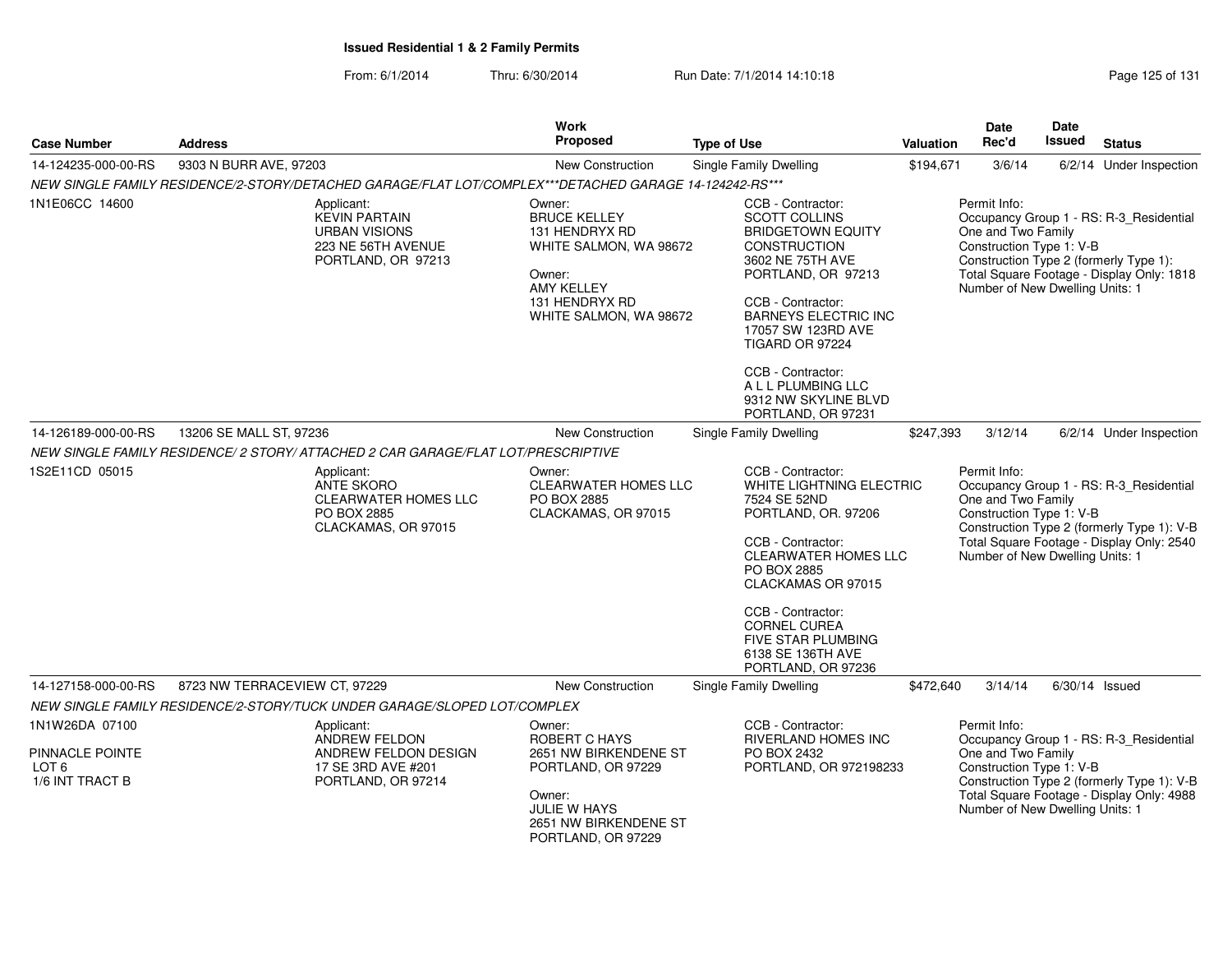|                     |                          |                                                                                                                 | <b>Work</b>                                                                                    |                                                                                                                                                                                                            |                  | <b>Date</b>                                                                                       | <b>Date</b> |                                                                                                                                    |
|---------------------|--------------------------|-----------------------------------------------------------------------------------------------------------------|------------------------------------------------------------------------------------------------|------------------------------------------------------------------------------------------------------------------------------------------------------------------------------------------------------------|------------------|---------------------------------------------------------------------------------------------------|-------------|------------------------------------------------------------------------------------------------------------------------------------|
| <b>Case Number</b>  | <b>Address</b>           |                                                                                                                 | <b>Proposed</b>                                                                                | <b>Type of Use</b>                                                                                                                                                                                         | <b>Valuation</b> | Rec'd                                                                                             | Issued      | <b>Status</b>                                                                                                                      |
| 14-127229-000-00-RS | 7937 SE RHINE ST, 97206  |                                                                                                                 | <b>New Construction</b>                                                                        | <b>Single Family Dwelling</b>                                                                                                                                                                              | \$193,712        | 3/14/14                                                                                           |             | 6/2/14 Under Inspection                                                                                                            |
|                     |                          | NEW SINGLE FAMILY RESIDENCE/2-STORY/ATTACHED GARAGE/FLAT LOT/SIMPLE / LOT 16 EAST OF 13-201083-FP               |                                                                                                |                                                                                                                                                                                                            |                  |                                                                                                   |             |                                                                                                                                    |
| 1S2E08DA 01500      |                          | Applicant:<br><b>KYM NGUYEN</b><br>CONCEPT DESIGN AND<br><b>ASSOCIATES</b><br>PO BOX 8464<br>PORTLAND, OR 97207 | Owner:<br>DK HOMES LLC<br>PO BOX 90277<br>PORTLAND, OR 97290-0277                              | CCB - Contractor:<br><b>DAMIR KARIN</b><br>DK HOMES LLC<br>PO BOX 90277<br>PORTLAND, OR 97290<br>CCB - Contractor:<br><b>CORNEL CUREA</b><br>FIVE STAR PLUMBING<br>6138 SE 136TH AVE<br>PORTLAND, OR 97236 |                  | Permit Info:<br>One and Two Family<br>Construction Type 1: V-B<br>Number of New Dwelling Units: 1 |             | Occupancy Group 1 - RS: R-3_Residential<br>Construction Type 2 (formerly Type 1): V-B<br>Total Square Footage - Display Only: 1958 |
|                     |                          |                                                                                                                 |                                                                                                | CCB - Contractor:<br><b>GRIZZLY ELECTRIC</b><br>8002 NE HWY 99 SUITE 248<br>VANCOUVER, WA 98665                                                                                                            |                  |                                                                                                   |             |                                                                                                                                    |
| 14-133670-000-00-RS | 3717 SE OGDEN ST, 97202  |                                                                                                                 | New Construction                                                                               | Single Family Dwelling                                                                                                                                                                                     | \$294,550        | 4/1/14                                                                                            |             | 6/17/14 Under Inspection                                                                                                           |
|                     |                          | NEW SINGLE FAMILY RESIDENCE/2-STORY/ATTACHED GARAGE/FLAT LOT/SIMPLE                                             |                                                                                                |                                                                                                                                                                                                            |                  |                                                                                                   |             |                                                                                                                                    |
| 1S1E24AD 13900      |                          | Applicant:<br><b>NATHAN KRAUSE</b><br>REAL VALUE HOMES LLC<br>PO BOX 463<br>GRESHAM OR 97030                    | Owner:<br>REAL VALUE HOMES LLC<br><b>PO BOX 463</b><br>GRESHAM, OR 97030-0091                  | CCB - Contractor:<br><b>CHRIS FLURRY</b><br>EDELWEISS CONSTRUCTION LLC One and Two Family<br><b>PO BOX 463</b><br>GRESHAM, OR 97030                                                                        |                  | Permit Info:<br>Construction Type 1: V-B<br>Number of New Dwelling Units: 1                       |             | Occupancy Group 1 - RS: R-3_Residential<br>Construction Type 2 (formerly Type 1): V-B<br>Total Square Footage - Display Only: 2833 |
| 14-133524-000-00-RS | 6135 SE HAROLD ST, 97206 |                                                                                                                 | <b>New Construction</b>                                                                        | Single Family Dwelling                                                                                                                                                                                     | \$275,174        | 4/1/14                                                                                            |             | 6/25/14 Under Inspection                                                                                                           |
|                     |                          | NEW SINGLE FAMILY RESIDENCE/2-STORY/DETACHED GARAGE/FLAT LOT/COMPLEX***detached garage 14-133532-rs***          |                                                                                                |                                                                                                                                                                                                            |                  |                                                                                                   |             |                                                                                                                                    |
| 1S2E18AD 08300      |                          | Applicant:<br><b>MIKE COYLE</b><br><b>FASTER PERMITS</b><br>14334 NW EAGLERIDGE LANE<br>PORTLAND, OR 97229      | Owner:<br><b>JOHN M BACIGALUPI</b><br>400 CHAMBERS ST #7S<br>NEW YORK, NY 10282-1007           | CCB - Contractor:<br>ADVANCED ELECTRIC INC<br>21811 NE 58TH ST<br>VANCOUVER, WA 98682<br>CCB - Contractor:<br><b>BRIAN MCMILLEN LLC</b><br><b>15151 SE FRYE</b><br>HAPPY VALLEY, OR 97086                  |                  | Permit Info:<br>One and Two Family<br>Construction Type 1: V-B<br>Number of New Dwelling Units: 1 |             | Occupancy Group 1 - RS: R-3_Residential<br>Construction Type 2 (formerly Type 1):<br>Total Square Footage - Display Only: 2495     |
| 14-137908-000-00-RS | 2626 SE 16TH, 97202      |                                                                                                                 | New Construction                                                                               | Single Family Dwelling                                                                                                                                                                                     | \$245,252        | 4/9/14                                                                                            |             | 6/18/14 Under Inspection                                                                                                           |
|                     |                          | NEW SINGLE FAMILY RESIDENCE/THREE STORY/ATTACHED GARAGE/FLAT LOT COMPLEX*ON PARCEL 2*                           |                                                                                                |                                                                                                                                                                                                            |                  |                                                                                                   |             |                                                                                                                                    |
| 1S1E11AB 05000      |                          | Applicant:<br>MIKE COYLE<br><b>FASTER PERMITS</b><br>14334 NW EAGLERIDGE LANE<br>PORTLAND, OR 97229             | Owner:<br><b>VLAD RUDNITSKY</b><br>RED SQUARE DEVELOPMENT<br>PO BOX 1251<br>CLACKAMAS OR 97015 | CCB - Contractor:<br>DILUSSO RENOVATIONS LLC<br>4415 NE SANDY BLVD #201<br>PORTLAND, OR 97213                                                                                                              |                  | Permit Info:<br>One and Two Family<br>Construction Type 1: V-B<br>Number of New Dwelling Units: 1 |             | Occupancy Group 1 - RS: R-3_Residential<br>Construction Type 2 (formerly Type 1): V-B<br>Total Square Footage - Display Only: 2402 |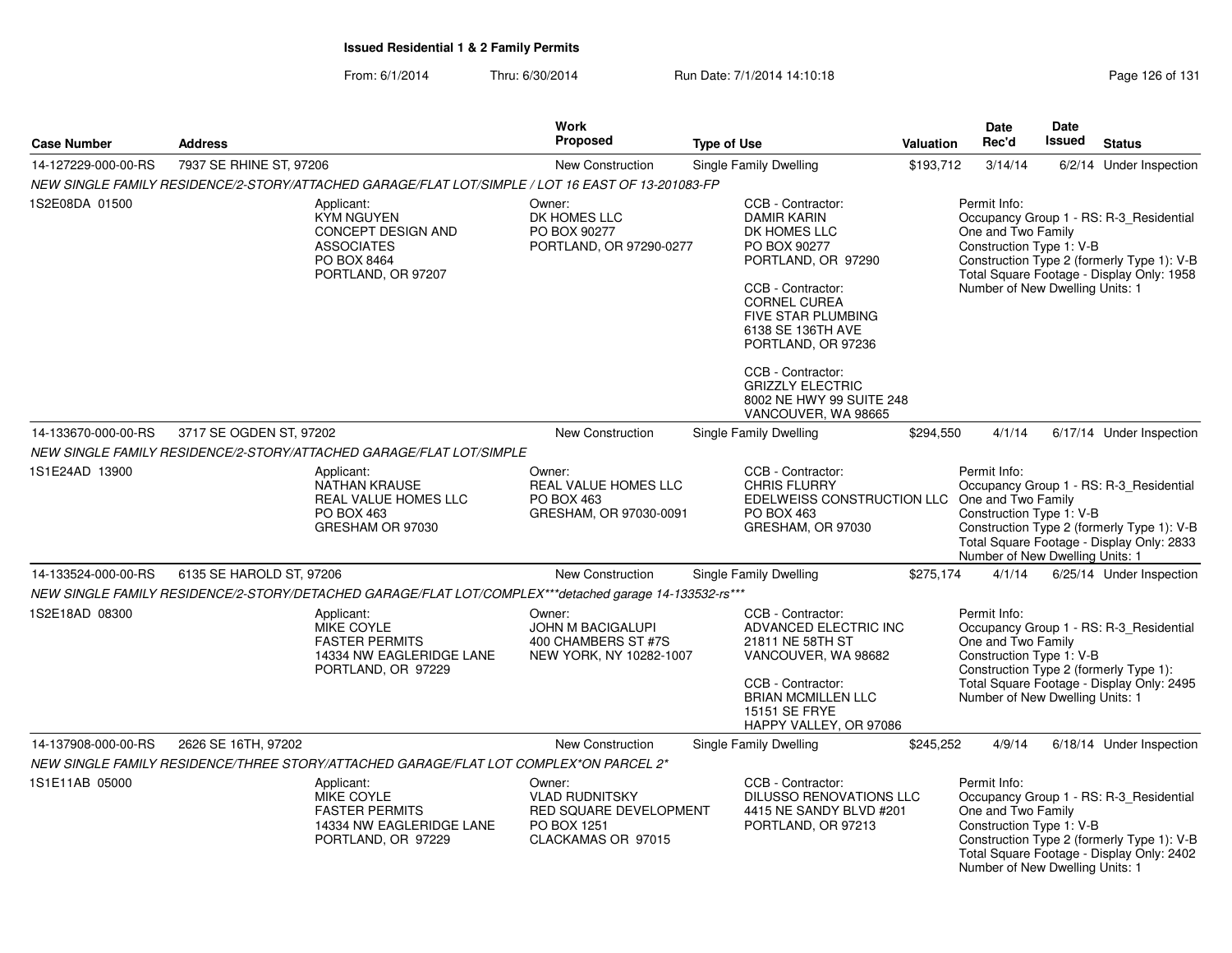From: 6/1/2014Thru: 6/30/2014 Run Date: 7/1/2014 14:10:18

|                                                |                                                                                                                                    | <b>Work</b>                                                                                                                                          |                                                                                                                                                                                                                                                                                                                                                                                                                            |                  | <b>Date</b>                                                                                       | <b>Date</b>   |                                                                                                                                    |
|------------------------------------------------|------------------------------------------------------------------------------------------------------------------------------------|------------------------------------------------------------------------------------------------------------------------------------------------------|----------------------------------------------------------------------------------------------------------------------------------------------------------------------------------------------------------------------------------------------------------------------------------------------------------------------------------------------------------------------------------------------------------------------------|------------------|---------------------------------------------------------------------------------------------------|---------------|------------------------------------------------------------------------------------------------------------------------------------|
| <b>Case Number</b>                             | <b>Address</b>                                                                                                                     | <b>Proposed</b>                                                                                                                                      | <b>Type of Use</b>                                                                                                                                                                                                                                                                                                                                                                                                         | <b>Valuation</b> | Rec'd                                                                                             | <b>Issued</b> | <b>Status</b>                                                                                                                      |
| 14-139387-000-00-RS                            | 8222 NW CRESAP LN, 97225                                                                                                           | <b>New Construction</b>                                                                                                                              | Single Family Dwelling                                                                                                                                                                                                                                                                                                                                                                                                     | \$488,197        | 4/11/14                                                                                           |               | 6/10/14 Under Inspection                                                                                                           |
|                                                | NEW SINGLE FAMILY RESIDENCE/2-STORY/ATTACHED GARAGE/FLAT LOT/COMPLEX                                                               |                                                                                                                                                      |                                                                                                                                                                                                                                                                                                                                                                                                                            |                  |                                                                                                   |               |                                                                                                                                    |
| 1N1W25BB 02000                                 | Applicant:<br><b>MARK KOVALEV</b><br><b>GLOBAL HOUSING INC</b><br>6663 SW BEAVERTON HILLSDALE<br>HWY PMB 193<br>BEAVERTON OR 97225 | Owner:<br>HKR DEVELOPMENT COMPANY<br><b>LLC</b><br>PO BOX 91235<br>PORTLAND, OR 97291-0004                                                           | CCB - Contractor:<br>AIR COMFORT INC<br>16055 SW 74TH AVE STE B<br>PORTLAND, OR 97224<br>CCB - Contractor:<br><b>MARK V. KOVALEV</b><br><b>GLOBAL HOUSING INC</b><br>6663 SW BEAVERTON HILLSDALE<br>HWY PMB 193<br>BEAVERTON OR 97225<br>CCB - Contractor:<br>MANZHURA PLUMBING INC<br>PO BOX 820429<br>VANCOUVER WA 98682<br>CCB - Contractor:<br>SUNLIGHT ELECTRIC INC<br>2800 NE 65TH AVE SUITE B<br>VANCOUVER WA 98661 |                  | Permit Info:<br>One and Two Family<br>Construction Type 1: V-B<br>Number of New Dwelling Units: 1 |               | Occupancy Group 1 - RS: R-3_Residential<br>Construction Type 2 (formerly Type 1): V-B<br>Total Square Footage - Display Only: 4970 |
| 14-139367-000-00-RS                            | 6020 SE RAYMOND ST, 97206                                                                                                          | <b>New Construction</b>                                                                                                                              | Single Family Dwelling                                                                                                                                                                                                                                                                                                                                                                                                     | \$235,741        | 4/11/14                                                                                           |               | 6/4/14 Under Inspection                                                                                                            |
|                                                | NEW SINGLE FAMILY RESIDENCE / 2 STORY / ATTACHED GARAGE / FLAT LOT / COMPLEX. see 14-141424-RS FOR DEMO.                           |                                                                                                                                                      |                                                                                                                                                                                                                                                                                                                                                                                                                            |                  |                                                                                                   |               |                                                                                                                                    |
| 1S2E18AD 01100<br>FORD ADD<br>LOT <sub>5</sub> | Applicant:<br><b>KEVIN PARTAIN</b><br><b>URBAN VISIONS</b><br>223 NE 56TH AVE<br>PORTLAND, OR 97213                                | Owner:<br><b>HARRY A SCHUMACHER</b><br>PO BOX 66207<br>PORTLAND, OR 97290<br>Owner:<br><b>GEOFF SCHUMACHER</b><br>PO BOX 66207<br>PORTLAND, OR 97290 | CCB - Contractor:<br>SCHUMACHER CUSTOM HOMES<br><b>INC</b><br>PO BOX 66207<br>PORTLAND, OR 97290<br>CCB - Contractor:<br>MITCHELL RAYMOND KAHL<br>PO BOX 1053                                                                                                                                                                                                                                                              |                  | Permit Info:<br>One and Two Family<br>Construction Type 1: V-B<br>Number of New Dwelling Units: 1 |               | Occupancy Group 1 - RS: R-3_Residential<br>Construction Type 2 (formerly Type 1): V-B<br>Total Square Footage - Display Only: 2317 |

GRESHAM, OR 97030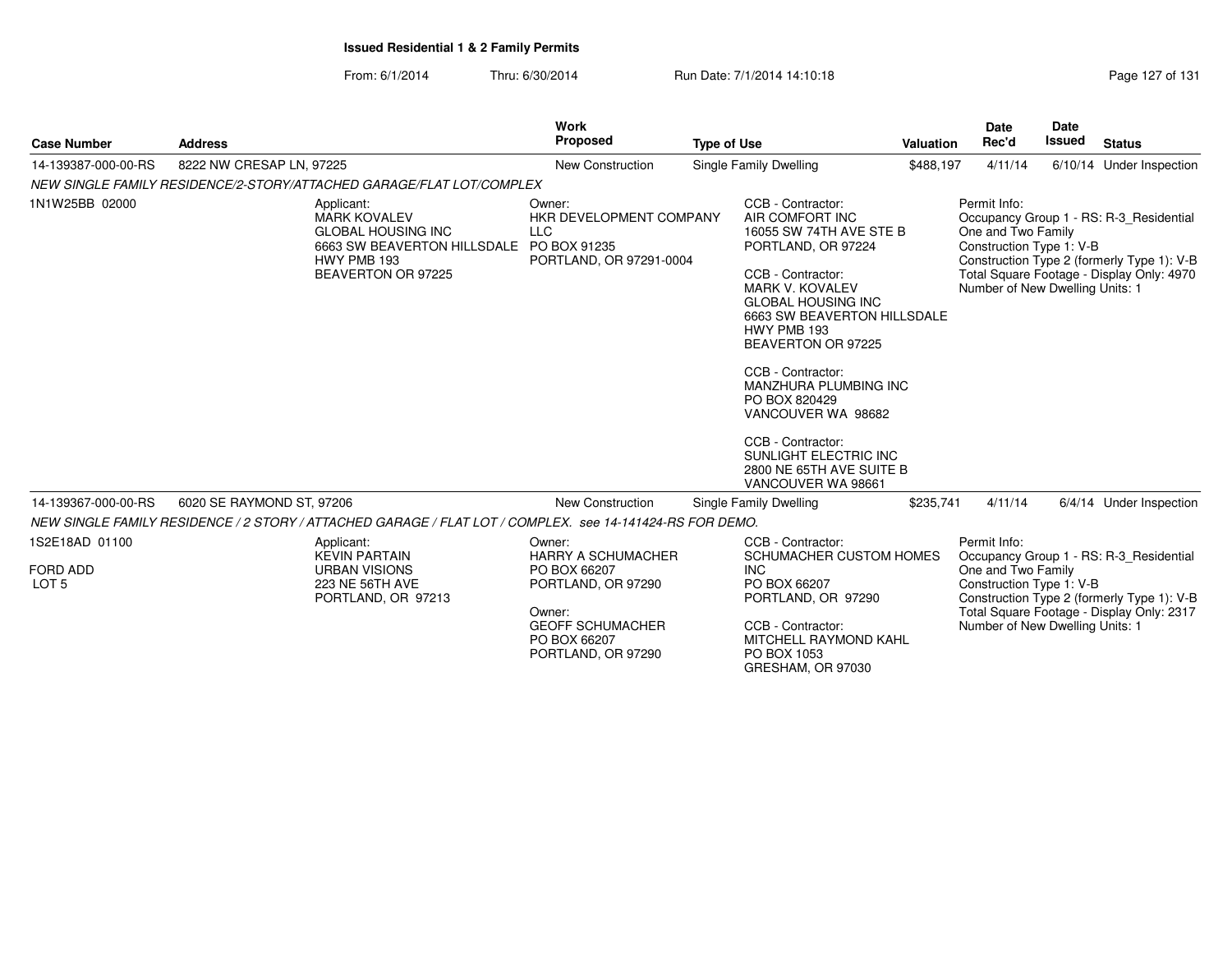| <b>Case Number</b>                                              | <b>Address</b>             |                                                                                                              | Work<br>Proposed                                                                                                                                          | <b>Type of Use</b> |                                                                                                                                                                                                                                                                                                         | Valuation | <b>Date</b><br>Rec'd                                                                                                                                                                                                    | Date<br>Issued   | <b>Status</b>                                                                                                                      |
|-----------------------------------------------------------------|----------------------------|--------------------------------------------------------------------------------------------------------------|-----------------------------------------------------------------------------------------------------------------------------------------------------------|--------------------|---------------------------------------------------------------------------------------------------------------------------------------------------------------------------------------------------------------------------------------------------------------------------------------------------------|-----------|-------------------------------------------------------------------------------------------------------------------------------------------------------------------------------------------------------------------------|------------------|------------------------------------------------------------------------------------------------------------------------------------|
| 14-136069-000-00-RS                                             | 6615 SE 46TH AVE, 97206    |                                                                                                              | New Construction                                                                                                                                          |                    | Single Family Dwelling                                                                                                                                                                                                                                                                                  | \$247,932 | 4/4/14                                                                                                                                                                                                                  | $6/18/14$ Issued |                                                                                                                                    |
|                                                                 |                            | NEW SINGLE FAMILY RESIDENCE/TWO STORY/DETACHED GARAGE/FLAT LOT/COMPLEX***WITH GARAGE PERMIT 14-136107-RS***  |                                                                                                                                                           |                    |                                                                                                                                                                                                                                                                                                         |           |                                                                                                                                                                                                                         |                  |                                                                                                                                    |
| 1S2E19BB 00800                                                  |                            | Applicant:<br>MIKE COYLE<br><b>FASTER PERMITS</b><br>14334 NW EAGLERIDGE LANE<br>PORTLAND, OR 97229          | Owner:<br><b>EVERETT CUSTOM HOMES INC</b><br>4234 SE NAEGLI CT<br>PORTLAND, OR 97236-9343                                                                 |                    | CCB - Contractor:<br>DBA WRIGHT 1 ELECTRIC and<br>THREE PHASE ELECTRIC<br>5618 SE 135TH<br>PORTLAND OR 97236<br>CCB - Contractor:<br>DEVELOPMENT NORTHWEST<br>INC/dba Wolcott Plumbing<br>1075 W HISTORIC COLUMBIA<br><b>RIVER HWY</b><br>TROUTDALE OR 97060<br>CCB - Contractor:<br><b>VIC REMMERS</b> |           | Permit Info:<br>One and Two Family<br>Construction Type 1: V-B<br>Number of New Dwelling Units: 1                                                                                                                       |                  | Occupancy Group 1 - RS: R-3 Residential<br>Construction Type 2 (formerly Type 1):<br>Total Square Footage - Display Only: 2248     |
|                                                                 |                            |                                                                                                              |                                                                                                                                                           |                    | EVERETT CUSTOM HOMES INC<br>735 SW 158TH AVE STE 180<br>BEAVERTON OR 97008                                                                                                                                                                                                                              |           |                                                                                                                                                                                                                         |                  |                                                                                                                                    |
| 14-139377-000-00-RS                                             | 8120 SW 48TH AVE, 97219    |                                                                                                              | New Construction                                                                                                                                          |                    | Single Family Dwelling                                                                                                                                                                                                                                                                                  | \$366,913 | 4/11/14                                                                                                                                                                                                                 |                  | 6/6/14 Under Inspection                                                                                                            |
|                                                                 |                            | NEW SINGLE FAMILY RESIDENCE/TWO STORY/ TWO CAR TUCK UNDER GARAGE/SLOPED LOT/COMPLEX                          |                                                                                                                                                           |                    |                                                                                                                                                                                                                                                                                                         |           |                                                                                                                                                                                                                         |                  |                                                                                                                                    |
| 1S1E19DA 07700                                                  |                            | Applicant:<br><b>BAUHAUS CONSTRUCTION</b><br>GROUP, LLC.<br>PMB 330 2373 NW 185TH AVE<br>HILLSBORO, OR 97124 | Owner:<br><b>MOSHE MENASHE</b><br>6026 SW JAN TREE CT<br>PORTLAND, OR 97219<br>Owner:<br><b>RINA MENASHE</b><br>6026 SW JAN TREE CT<br>PORTLAND, OR 97219 |                    | CCB - Contractor:<br><b>BAUHAUS CONSTRUCTION</b><br>GROUP, LLC.<br>PMB 330 2373 NW 185TH AVE<br>HILLSBORO, OR 97124                                                                                                                                                                                     |           | Permit Info:<br>One and Two Family<br>Construction Type 1: V-B<br>Number of New Dwelling Units: 1                                                                                                                       |                  | Occupancy Group 1 - RS: R-3_Residential<br>Construction Type 2 (formerly Type 1): V-B<br>Total Square Footage - Display Only: 3708 |
| 14-137361-000-00-RS                                             | 2139 SE TIBBETTS ST, 97202 |                                                                                                              | New Construction                                                                                                                                          |                    | Single Family Dwelling                                                                                                                                                                                                                                                                                  | \$324,424 | 4/8/14                                                                                                                                                                                                                  |                  | 6/26/14 Issued                                                                                                                     |
|                                                                 |                            | NEW SINGLE FAMILY RESIDENCE/2-STORY WITH FINISHED BASEMENT/ATTACHED TUCK UNDER GARAGE/FLAT LOT/COMPLEX       |                                                                                                                                                           |                    |                                                                                                                                                                                                                                                                                                         |           |                                                                                                                                                                                                                         |                  |                                                                                                                                    |
| 1S1E11AD 03200                                                  |                            | Applicant:                                                                                                   | Owner:                                                                                                                                                    |                    | CCB - Contractor:                                                                                                                                                                                                                                                                                       |           | Permit Info:                                                                                                                                                                                                            |                  |                                                                                                                                    |
| <b>MOULTON &amp; SCOBEYS SUB</b><br>BLOCK 1<br>LOT <sub>6</sub> |                            | MIKE COYLE<br><b>FASTER PERMITS</b><br>14334 NW EAGLERIDGE LANE<br>PORTLAND, OR 97229                        | <b>VIC REMMERS</b><br>EVERETT CUSTOM HOMES INC<br>735 SW 158TH AVE STE 180<br>BEAVERTON OR 97008                                                          |                    | DBA WRIGHT 1 ELECTRIC and<br>THREE PHASE ELECTRIC<br>5618 SE 135TH<br>PORTLAND OR 97236<br>CCB - Contractor:                                                                                                                                                                                            |           | Occupancy Group 1 - RS: R-3_Residential<br>One and Two Family<br>Construction Type 1: V-B<br>Construction Type 2 (formerly Type 1): V-B<br>Total Square Footage - Display Only: 3300<br>Number of New Dwelling Units: 1 |                  |                                                                                                                                    |
|                                                                 |                            |                                                                                                              |                                                                                                                                                           |                    | <b>VIC REMMERS</b><br>EVERETT CUSTOM HOMES INC<br>735 SW 158TH AVE STE 180<br>BEAVERTON OR 97008                                                                                                                                                                                                        |           |                                                                                                                                                                                                                         |                  |                                                                                                                                    |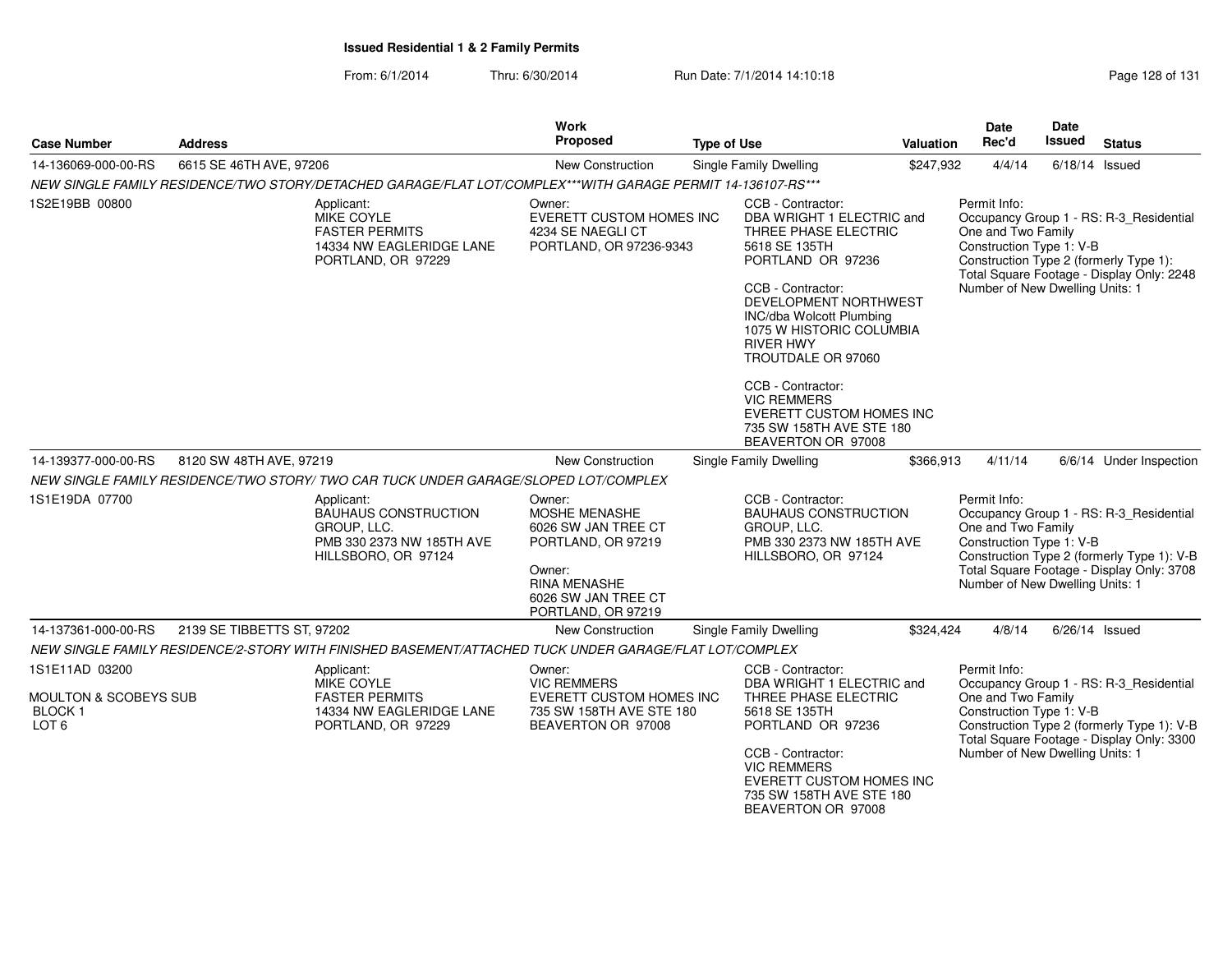From: 6/1/2014Thru: 6/30/2014 Run Date: 7/1/2014 14:10:18 Research 2010 Page 129 of 131

| <b>Case Number</b>                                  | <b>Address</b>              |                                                                                                                                                                    | Work<br>Proposed                                                                                                      | <b>Type of Use</b> |                                                                                                                                     | Valuation | Date<br>Rec'd                                                                                     | Date<br>Issued | <b>Status</b>                                                                                                                      |
|-----------------------------------------------------|-----------------------------|--------------------------------------------------------------------------------------------------------------------------------------------------------------------|-----------------------------------------------------------------------------------------------------------------------|--------------------|-------------------------------------------------------------------------------------------------------------------------------------|-----------|---------------------------------------------------------------------------------------------------|----------------|------------------------------------------------------------------------------------------------------------------------------------|
| 14-139272-000-00-RS                                 | 6426 NE 22ND AVE, 97211     |                                                                                                                                                                    | New Construction                                                                                                      |                    | Single Family Dwelling                                                                                                              | \$278,593 | 4/11/14                                                                                           |                | 6/3/14 Under Inspection                                                                                                            |
|                                                     |                             | NEW SINGLE FAMILY RESIDENCE/2-STORY/DETACHED 1-CAR GARAGE/SLIGHTLY SLOPED LOT/COMPLEX/****DETACHED GARAGE 14-139280 RS****                                         |                                                                                                                       |                    |                                                                                                                                     |           |                                                                                                   |                |                                                                                                                                    |
| 1N1E14DA 02300                                      |                             | Applicant:<br>Mike Coyle                                                                                                                                           | Owner:<br>EVERETT CUSTOM HOMES INC                                                                                    |                    | CCB - Contractor:<br>DEVELOPMENT NORTHWEST                                                                                          |           | Permit Info:                                                                                      |                | Occupancy Group 1 - RS: R-3_Residential                                                                                            |
| <b>IRVINGTON PK</b><br>BLOCK 64<br>LOT <sub>7</sub> |                             | <b>Faster Permits</b><br>14334 NW EAGLERIDGE LANE<br>PORTLAND, OR 97229                                                                                            | 735 SW 158TH AVE #180<br>BEAVERTON, OR 97006-4952                                                                     |                    | <b>INC/dba Wolcott Plumbing</b><br>1075 W HISTORIC COLUMBIA<br><b>RIVER HWY</b><br>TROUTDALE OR 97060                               |           | One and Two Family<br>Construction Type 1: V-B<br>Number of New Dwelling Units: 1                 |                | Construction Type 2 (formerly Type 1):<br>Total Square Footage - Display Only: 2526                                                |
|                                                     |                             |                                                                                                                                                                    |                                                                                                                       |                    | CCB - Contractor:<br><b>VIC REMMERS</b><br><b>EVERETT CUSTOM HOMES INC</b><br>735 SW 158TH AVE STE 180<br>BEAVERTON OR 97008        |           |                                                                                                   |                |                                                                                                                                    |
| 14-134889-000-00-RS                                 | 655 SE 68TH AVE, 97215      |                                                                                                                                                                    | <b>New Construction</b>                                                                                               |                    | Single Family Dwelling                                                                                                              | \$313,554 | 4/3/14                                                                                            |                | 6/4/14 Under Inspection                                                                                                            |
|                                                     |                             | NEW SINGLE FAMILY RESIDENCE/2-STORY WITH UNFINISHED ATTIC/DETACHED GARAGE/FLAT LOT/COMPLEX***DETACHED GARAGE 14-134905-RS***                                       |                                                                                                                       |                    |                                                                                                                                     |           |                                                                                                   |                |                                                                                                                                    |
| 1S2E05BA 08100                                      |                             | Applicant:<br><b>MIKE COYLE</b><br><b>FASTER PERMITS</b><br>14334 NW EAGLERIDGE LANE<br>PORTLAND, OR 97229                                                         | Owner:<br>TTM DEVELOPMENT COMPANY<br>4438 SW CORBETT AVE<br>PORTLAND, OR 97239-4207                                   |                    | CCB - Contractor:<br><b>KLOH LLC</b><br>9700 SW CAPITOL HWY SUITE 100 One and Two Family<br>PORTLAND, OR 97219                      |           | Permit Info:<br>Construction Type 1: V-B<br>Number of New Dwelling Units: 1                       |                | Occupancy Group 1 - RS: R-3_Residential<br>Construction Type 2 (formerly Type 1):<br>Total Square Footage - Display Only: 2843     |
| 14-148900-000-00-RS                                 | 8962 N COURTENAY AVE, 97203 |                                                                                                                                                                    | New Construction                                                                                                      |                    | Single Family Dwelling                                                                                                              | \$150,655 | 4/28/14                                                                                           |                | 6/5/14 Under Inspection                                                                                                            |
|                                                     |                             | NEW SINGLE FAMILY RESIDENCE/ ONE STORY/ ATTACHED 1 CAR GARAGE/ FLAT LOT/ PRESCRIPTIVE see 14-149399-RS (house) and 14-149405-RS (detached garage) for Demo permits |                                                                                                                       |                    |                                                                                                                                     |           |                                                                                                   |                |                                                                                                                                    |
| 1N1E08BC 01400                                      |                             | Applicant:<br><b>KEVIN PARTAIN</b><br><b>URBAN VISIONS</b><br>223 NE 56TH AVENUE<br>PORTLAND, OR 97213                                                             | Owner:<br><b>GROUND BREAKERS</b><br><b>CONSTRUCTION</b><br>11124 NE HALSEY ST PMB 612<br>PORTLAND, OR 97220<br>Owner: |                    | CCB - Contractor:<br><b>CLINT WEILER</b><br><b>GROUND BREAKERS CONST &amp;</b><br>DEV INC<br>6045 SE STARK ST<br>PORTLAND, OR 97215 |           | Permit Info:<br>One and Two Family<br>Construction Type 1: V-B<br>Number of New Dwelling Units: 1 |                | Occupancy Group 1 - RS: R-3_Residential<br>Construction Type 2 (formerly Type 1): V-B<br>Total Square Footage - Display Only: 1524 |
|                                                     |                             |                                                                                                                                                                    | <b>DEVELOPMENT INC</b><br>11124 NE HALSEY ST PMB 612<br>PORTLAND, OR 97220                                            |                    | CCB - Contractor:<br><b>HAPPY'S EXCAVATION &amp;</b><br>PLUMBING REPAIR INC<br>7483 SE JOHNSON CREEK BLVD<br>PORTLAND OR 97206      |           |                                                                                                   |                |                                                                                                                                    |
| 13-220780-DFS-01-RS                                 | 3011 SE CLINTON ST          |                                                                                                                                                                    | New Construction                                                                                                      |                    | Single Family Dwelling                                                                                                              |           | \$1<br>5/28/14                                                                                    |                | $6/11/14$ Issued                                                                                                                   |
| <b>DFS FOR TRUSSES</b>                              |                             |                                                                                                                                                                    |                                                                                                                       |                    |                                                                                                                                     |           |                                                                                                   |                |                                                                                                                                    |
| 1S1E12BA 05302                                      |                             | Applicant:<br><b>ADAM HOESLY</b>                                                                                                                                   | Owner:<br><b>J MARK PERKINS</b>                                                                                       |                    | CCB - Contractor:<br>ADAM                                                                                                           |           | Permit Info:                                                                                      |                | Occupancy Group 1 - RS: R-3_Residential                                                                                            |
| PARTITION PLAT 2013-41<br>LOT <sub>2</sub>          |                             | 2909 SE TACOMA ST<br>PORTLAND, OR 97202                                                                                                                            | 11471 SE CLOVER LN<br>HAPPY VALLEY, OR 97086-6800                                                                     |                    | A F HOESLEY INC<br>3731 SE LIEBE<br>PORTLAND, OR 97202                                                                              |           | One and Two Family<br>Construction Type 1: V-B                                                    |                | Construction Type 2 (formerly Type 1): V-B<br>Total Square Footage - Display Only: 2655                                            |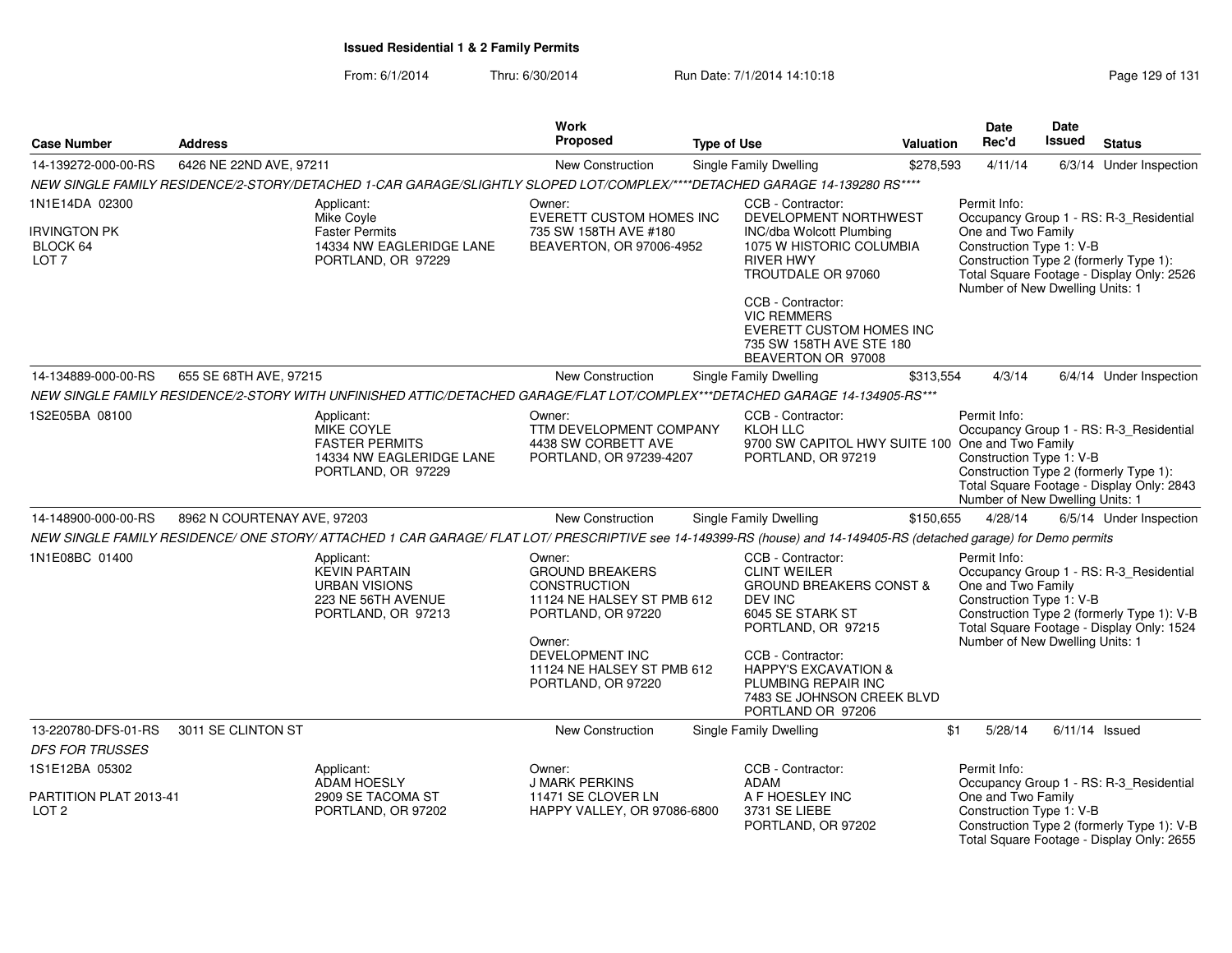| <b>Case Number</b>                         | <b>Address</b>                     |                                                                                                                                                                  | Work<br>Proposed                                                                                  | <b>Type of Use</b> |                                                                                    | Valuation | <b>Date</b><br>Rec'd                                                                              | Date<br><b>Issued</b> | <b>Status</b>                                                                                                                      |
|--------------------------------------------|------------------------------------|------------------------------------------------------------------------------------------------------------------------------------------------------------------|---------------------------------------------------------------------------------------------------|--------------------|------------------------------------------------------------------------------------|-----------|---------------------------------------------------------------------------------------------------|-----------------------|------------------------------------------------------------------------------------------------------------------------------------|
| 13-220766-DFS-01-RS                        | 2624 SE 30TH AVE                   |                                                                                                                                                                  | <b>New Construction</b>                                                                           |                    | <b>Single Family Dwelling</b>                                                      | \$1       | 6/11/14                                                                                           |                       | $6/11/14$ Issued                                                                                                                   |
| <b>DFS FOR TRUSSES</b>                     |                                    |                                                                                                                                                                  |                                                                                                   |                    |                                                                                    |           |                                                                                                   |                       |                                                                                                                                    |
| 1S1E12BA 05301                             |                                    | Applicant:<br><b>ADAM HOESLY</b>                                                                                                                                 | Owner:<br>J MARK PERKINS                                                                          |                    | CCB - Contractor:<br><b>ADAM</b>                                                   |           | Permit Info:                                                                                      |                       | Occupancy Group 1 - RS: R-3_Residential                                                                                            |
| PARTITION PLAT 2013-41<br>LOT <sub>1</sub> |                                    | 2909 SE TACOMA ST<br>PORTLAND, OR 97202                                                                                                                          | 11471 SE CLOVER LN<br>HAPPY VALLEY, OR 97086-6800                                                 |                    | A F HOESLEY INC<br>3731 SE LIEBE<br>PORTLAND, OR 97202                             |           | One and Two Family<br>Construction Type 1: V-B                                                    |                       | Construction Type 2 (formerly Type 1): V-B<br>Total Square Footage - Display Only: 2730                                            |
| 14-141777-000-00-RS                        | 5029 NE 31ST AVE, 97211            |                                                                                                                                                                  | New Construction                                                                                  |                    | Townhouse (2 Units)                                                                | \$294,259 | 4/15/14                                                                                           |                       | 6/19/14 Under Inspection                                                                                                           |
|                                            |                                    | NEW ROWHOUSE - UNIT 2 OF 2 UNIT ROWHOUSE / 3-STORY/ATTACHED GARAGE/FLAT LOT/COMPLEX                                                                              |                                                                                                   |                    |                                                                                    |           |                                                                                                   |                       |                                                                                                                                    |
| 1N1E24BA 19400                             |                                    | Applicant:<br><b>KEVIN PARTAIN</b><br><b>URBAN VISIONS</b><br>223 NE 56TH AVENUE<br>PORTLAND, OR 97213                                                           | Owner:<br>PORTLAND REDEVELOPMENT LLC CORNICE GROUP LLC<br>PO BOX 11778<br>PORTLAND, OR 97211-0778 |                    | CCB - Contractor:<br>PO BOX 11778<br>PORTLAND, OR 97211                            |           | Permit Info:<br>One and Two Family<br>Construction Type 1: V-B<br>Number of New Dwelling Units: 1 |                       | Occupancy Group 1 - RS: R-3_Residential<br>Construction Type 2 (formerly Type 1): V-B<br>Total Square Footage - Display Only: 3238 |
| 14-100509-000-00-RS                        | 14438 E BURNSIDE ST, 97233         |                                                                                                                                                                  | New Construction                                                                                  |                    | Townhouse (2 Units)                                                                | \$176,937 | 1/9/14                                                                                            |                       | $6/30/14$ Issued                                                                                                                   |
|                                            |                                    | NEW TOWNHOUSE (1 OF 2)-8 of 9 UNITS OF LOT WITH EXISTING HOUSE / 2 STORY / ATTACHED GARAGE / FLAT LOT / COMPLEX ***LIMITED STRUCTURAL ENGINEERING PLAN REVIEW*** |                                                                                                   |                    |                                                                                    |           |                                                                                                   |                       |                                                                                                                                    |
| 1N2E36CC 03100                             |                                    | Applicant:<br>DONNA KEOUGH<br>508 NW 44TH ST<br>VANCOUVER, WA 98660                                                                                              | Owner:<br>BW CONSTRUCTION INC<br>PO BOX 66910<br>PORTLAND, OR 97290-6910                          |                    | CCB - Contractor:<br>BW CONSTRUCTION INC<br>PO BOX 66910<br>PORTLAND OR 97290      |           | Permit Info:<br>One and Two Family<br>Construction Type 1: V-B<br>Number of New Dwelling Units: 1 |                       | Occupancy Group 1 - RS: R-3_Residential<br>Construction Type 2 (formerly Type 1): V-B<br>Total Square Footage - Display Only: 1779 |
| 14-141758-000-00-RS                        | 5025 NE 31ST AVE, 97211            |                                                                                                                                                                  | <b>New Construction</b>                                                                           |                    | Townhouse (2 Units)                                                                | \$294,259 | 4/15/14                                                                                           |                       | 6/19/14 Under Inspection                                                                                                           |
|                                            |                                    | NEW ROWHOUSE - UNIT 1 OF 2 UNIT ROWHOUSE / 3-STORY/ATTACHED GARAGE/FLAT LOT/COMPLEX                                                                              |                                                                                                   |                    |                                                                                    |           |                                                                                                   |                       |                                                                                                                                    |
| 1N1E24BA 19400                             |                                    | Applicant:<br><b>KEVIN PARTAIN</b><br><b>URBAN VISIONS</b><br>223 NE 56TH AVENUE<br>PORTLAND, OR 97213                                                           | Owner:<br>PORTLAND REDEVELOPMENT LLC CORNICE GROUP LLC<br>PO BOX 11778<br>PORTLAND, OR 97211-0778 |                    | CCB - Contractor:<br>PO BOX 11778<br>PORTLAND, OR 97211                            |           | Permit Info:<br>One and Two Family<br>Construction Type 1: V-B<br>Number of New Dwelling Units: 1 |                       | Occupancy Group 1 - RS: R-3 Residential<br>Construction Type 2 (formerly Type 1): V-B<br>Total Square Footage - Display Only: 3238 |
| 14-127079-000-00-RS                        | 2319 SE BELMONT ST - Unit A, 97214 |                                                                                                                                                                  | <b>New Construction</b>                                                                           |                    | Townhouse (2 Units)                                                                | \$155,266 | 3/14/14                                                                                           |                       | 6/12/14 Under Inspection                                                                                                           |
|                                            |                                    | NEW TOWNHOUSE 1 0F 2/TWO STORY/ATTACHED TWO STORY ADU/FLAT LOT/COMPLEXLOT 1***WITH NSFR 14-127102-RS***                                                          |                                                                                                   |                    |                                                                                    |           |                                                                                                   |                       |                                                                                                                                    |
| 1S1E02AA 06301                             |                                    | Applicant:<br><b>KEYAN MIZANI</b><br>3302 SE SALMON ST<br>PORTLAND OR 97214                                                                                      | Owner:<br>ROBERT A ROSS<br>PO BOX 80522<br>PORTLAND, OR 97280-1522                                |                    | CCB - Contractor:<br>THE POWELL GROUP LLC<br>2442 SW 5TH AVE<br>PORTLAND, OR 97201 |           | Permit Info:<br>One and Two Family<br>Construction Type 1: V-B<br>Number of New Dwelling Units: 2 |                       | Occupancy Group 1 - RS: R-3_Residential<br>Construction Type 2 (formerly Type 1):<br>Total Square Footage - Display Only: 1450     |